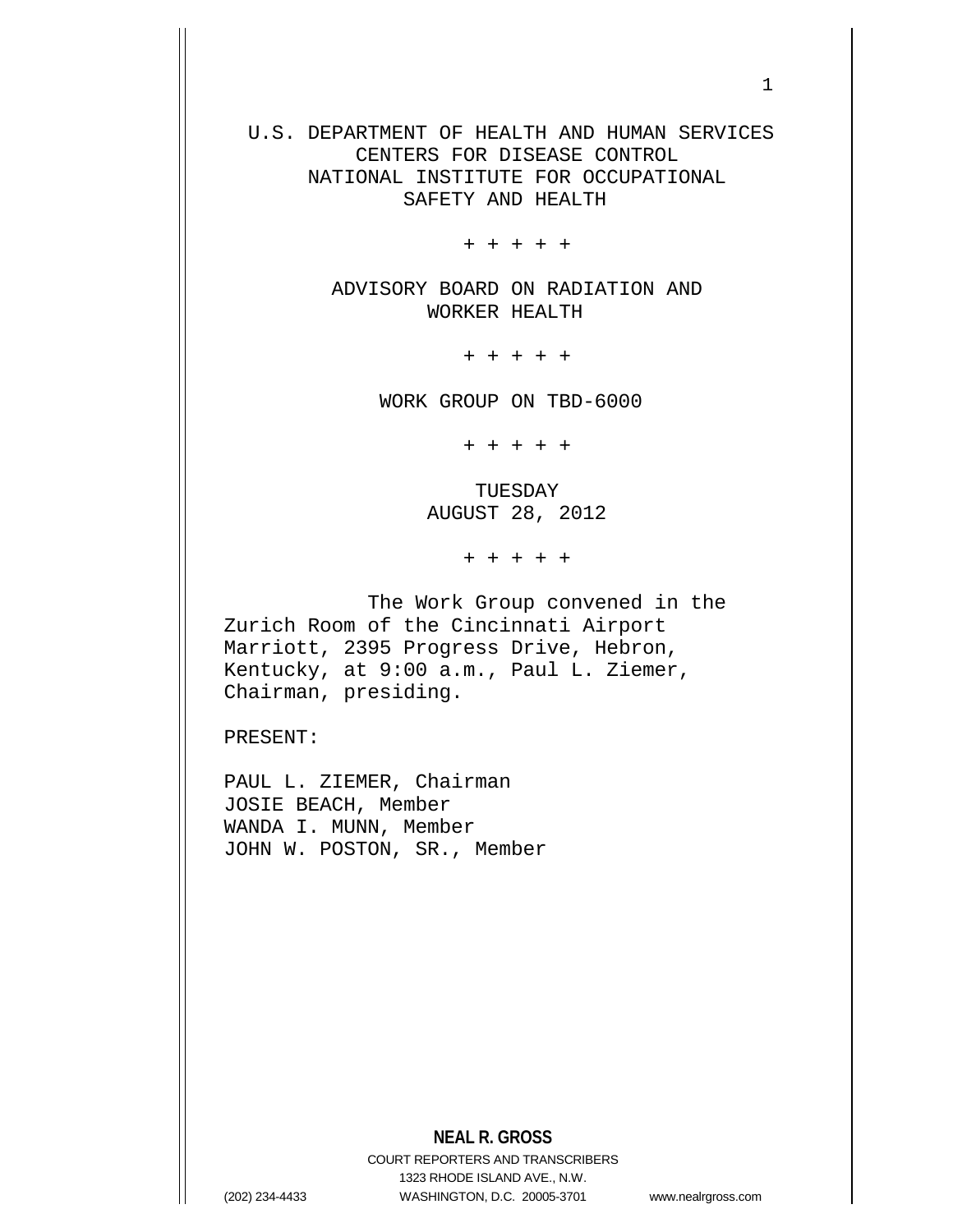ALSO PRESENT:

TED KATZ, Designated Federal Official DAVE ALLEN, DCAS ROBERT ANIGSTEIN, SC&A PATRICIA JESKE\* JOSH KINMAN, DCAS\* JOHN MAURO, SC&A\* DAN McKEEL\* JIM NETON, DCAS L. MICHAEL RAFKY, HHS\* JOHN RAMSPOTT\* WILLIAM THURBER, SC&A\*

\*Participating via telephone

# **NEAL R. GROSS**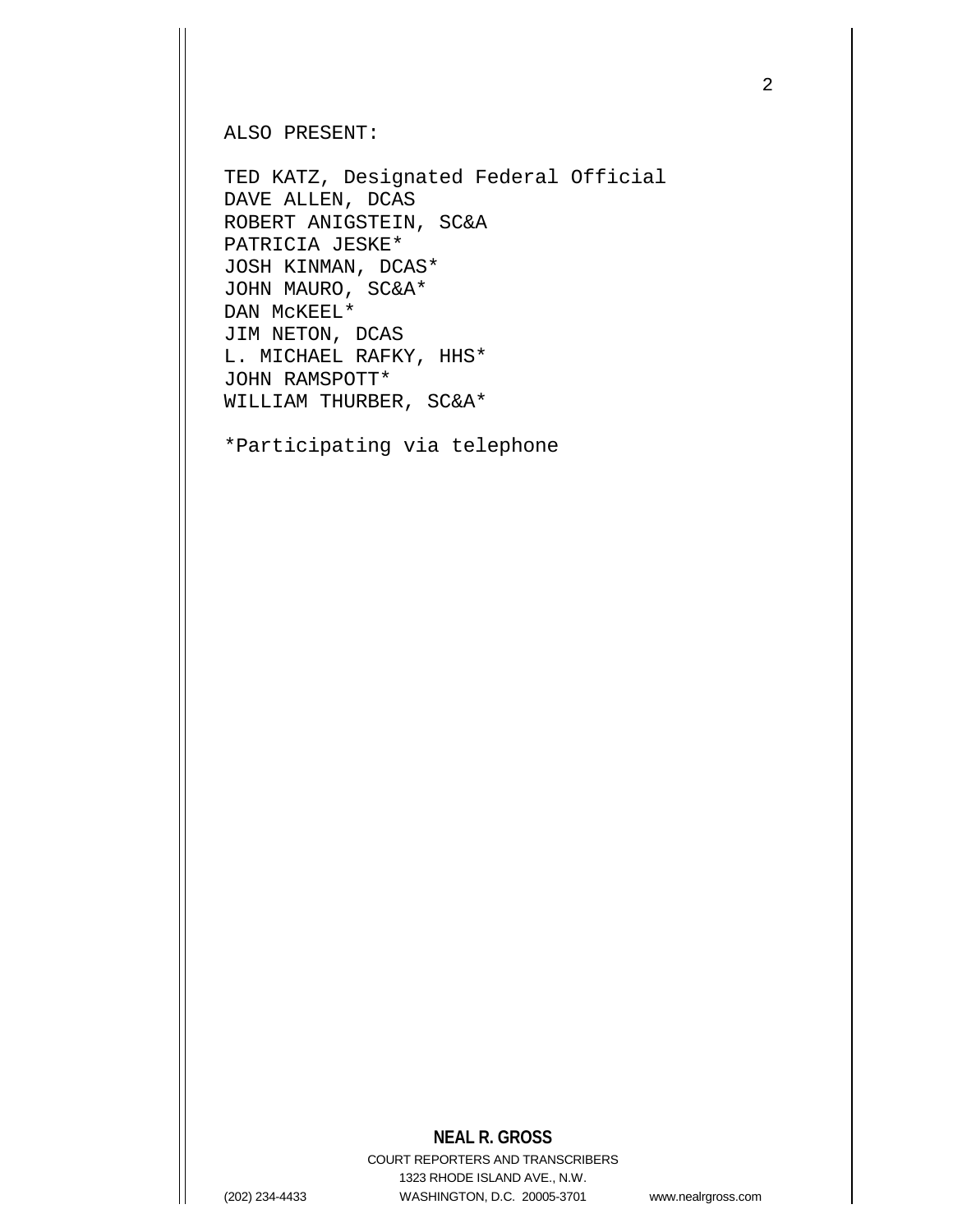## T-A-B-L-E O-F C-O-N-T-E-N-T-S

Welcome and Roll call...................... 4 SC&A Surrogate Data Review for the General Steel Industries SEC Petition 00105 and DCAS Responses: Related SC&A Recommendation for the Use of GSI Data and DCAS Responses Bob Anigstein............................... 8 John Mauro................................... 40 Dave Allen............................ 45 45 GSI Petitioner Comments and Responses Dan McKeel.................................. 82 Patricia Jeske........................... 96 Work Group Discussion and Recommendations on the Use of Surrogate Data and/or Alternative Approaches............................... 235 Status of Remaining TBD Issues and Discussion of Open Issues as Time Permits........... 269 Adjournment .................................. 274

# **NEAL R. GROSS**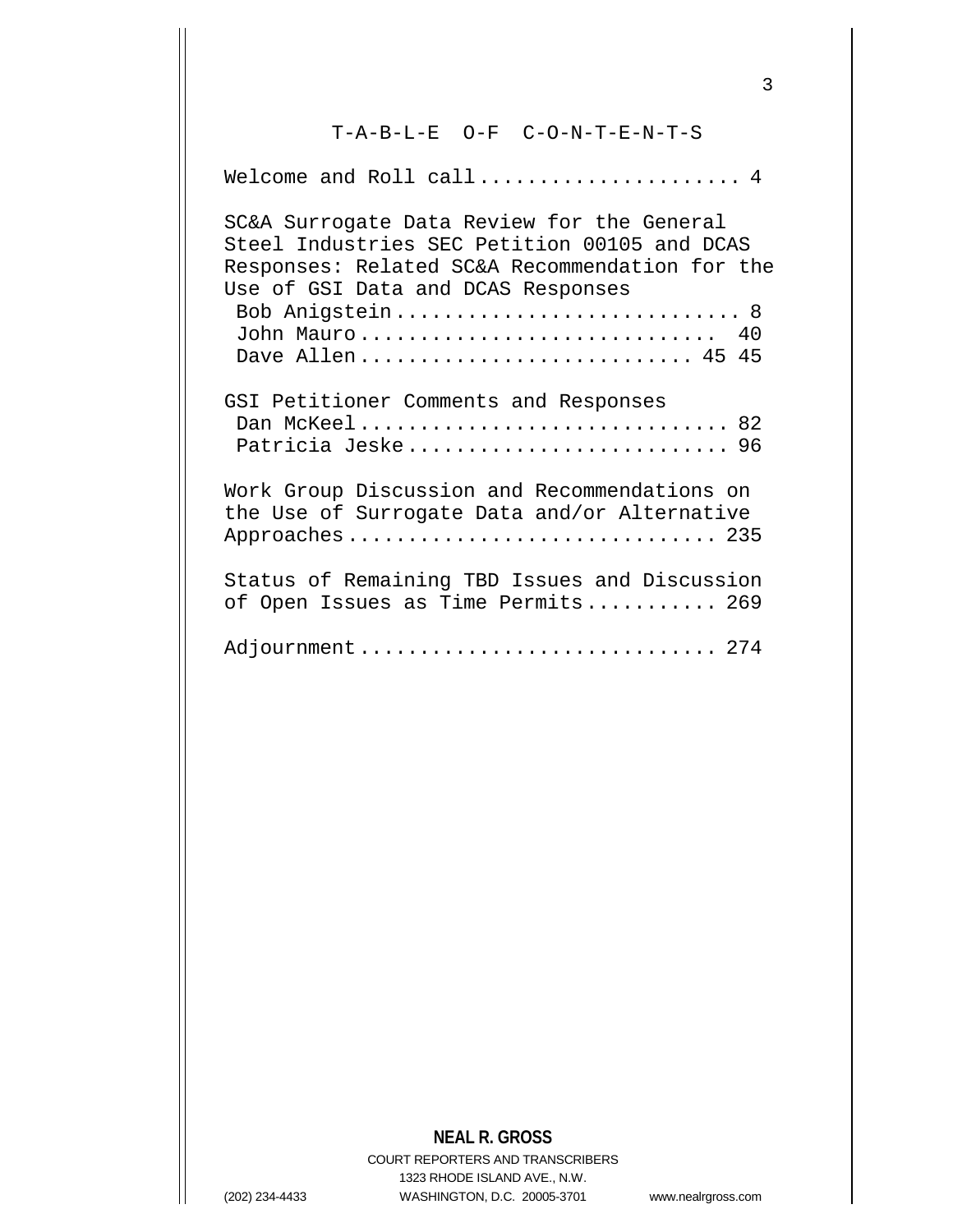**NEAL R. GROSS** COURT REPORTERS AND TRANSCRIBERS 1323 RHODE ISLAND AVE., N.W. (202) 234-4433 WASHINGTON, D.C. 20005-3701 www.nealrgross.com 4 1 P-R-O-C-E-E-D-I-N-G-S 2 || (9:00 a.m.) 3 MR. KATZ: Good morning, everyone. 4 || This is the Advisory Board on Radiation and 5 | Worker Health, TBD-6000 Work Group. 6 Let's get started with roll call. 7 We're dealing with a specific site, GSI, so  $8 \parallel$  also speak to conflict of interest. And we'll 9 || begin roll call with Board Members, with the 10 Chair. 11 || (Roll call.) 12 MR. KATZ: Okay. The agenda and 13 || related materials for the meeting that were 14 || received in time are posted on the NIOSH web  $15$  site. 16 | The Mond, Paul, it's your agenda. 17 || Please, for everyone on the line, 18 mute your phones except when you're addressing 19 the group. Press \*6 to mute your phone, and 20 || press \*6 again to take your phone off of mute.  $21$  | Thank you. 22 || MS. JESKE: Excuse me. This is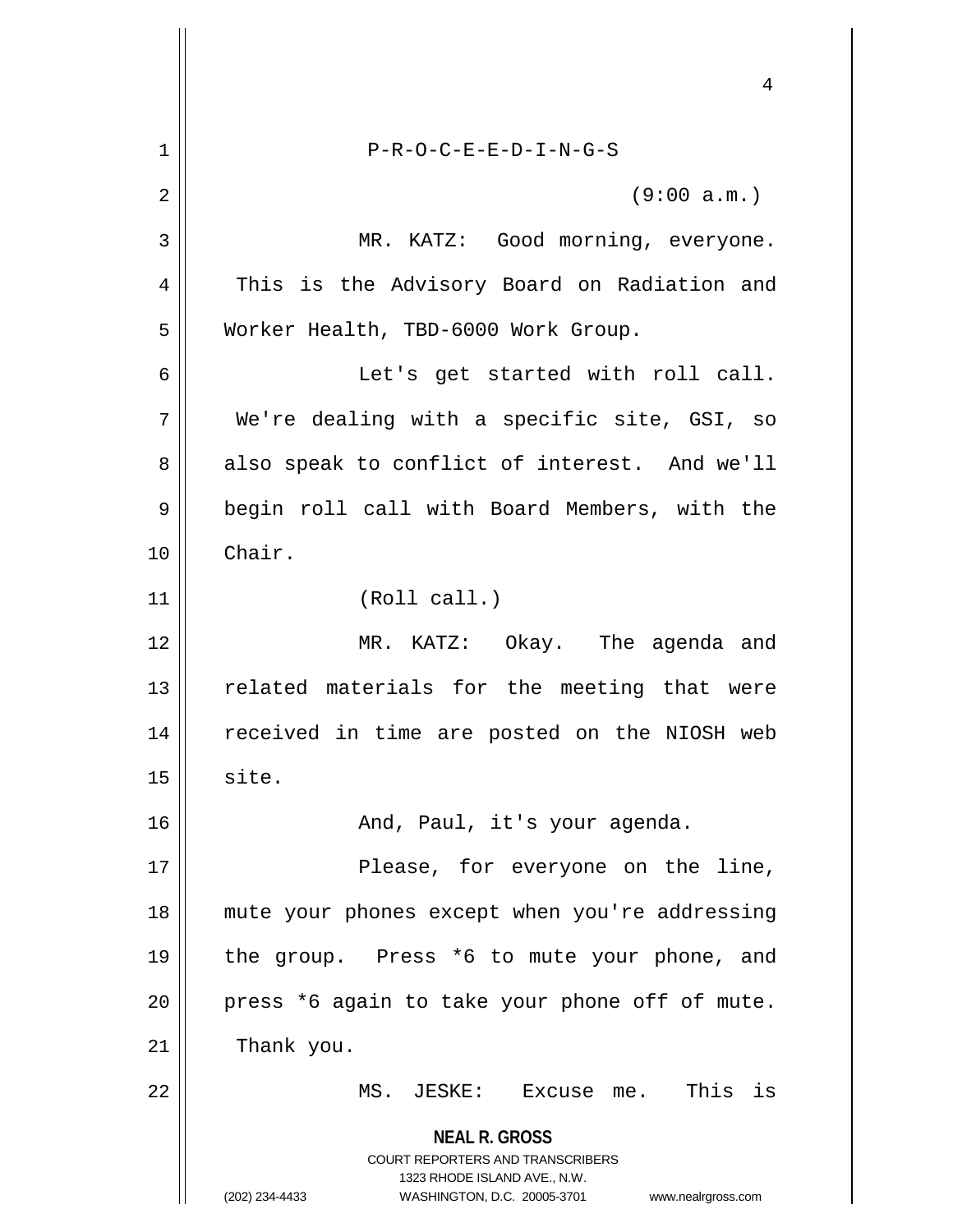**NEAL R. GROSS** COURT REPORTERS AND TRANSCRIBERS 1323 RHODE ISLAND AVE., N.W. (202) 234-4433 WASHINGTON, D.C. 20005-3701 www.nealrgross.com 1 Patricia Jeske. I was on mute and couldn't 2 || get it off on time. I'm the petitioner for  $3 \parallel$  GSI. 4 MR. KATZ: Oh, good to hear from 5 you, Patricia. Welcome. 6 CHAIRMAN ZIEMER: Okay. Thank 7 you, everyone, and I'll call the meeting  $8 \parallel$  officially to order. 9 The business today focuses on the 10 issue that came before the full Board at its 11 last meeting. And I will just remind you of 12 what the recommendation of the Work Group was, 13 || and this recommendation was approved by the 14 full Board and it is this: we recommended  $15$  || that the discussions relating to the residual 16 period and the desire of the Work Group to 17 confirm the appropriateness of the use of 18 TBD-6000 model of uranium site facilities as a 19 surrogate for the handling of uranium at 20 | General Steel Industries, 21 || the Work Group recommends that the 22 Board not take action on the SEC Petition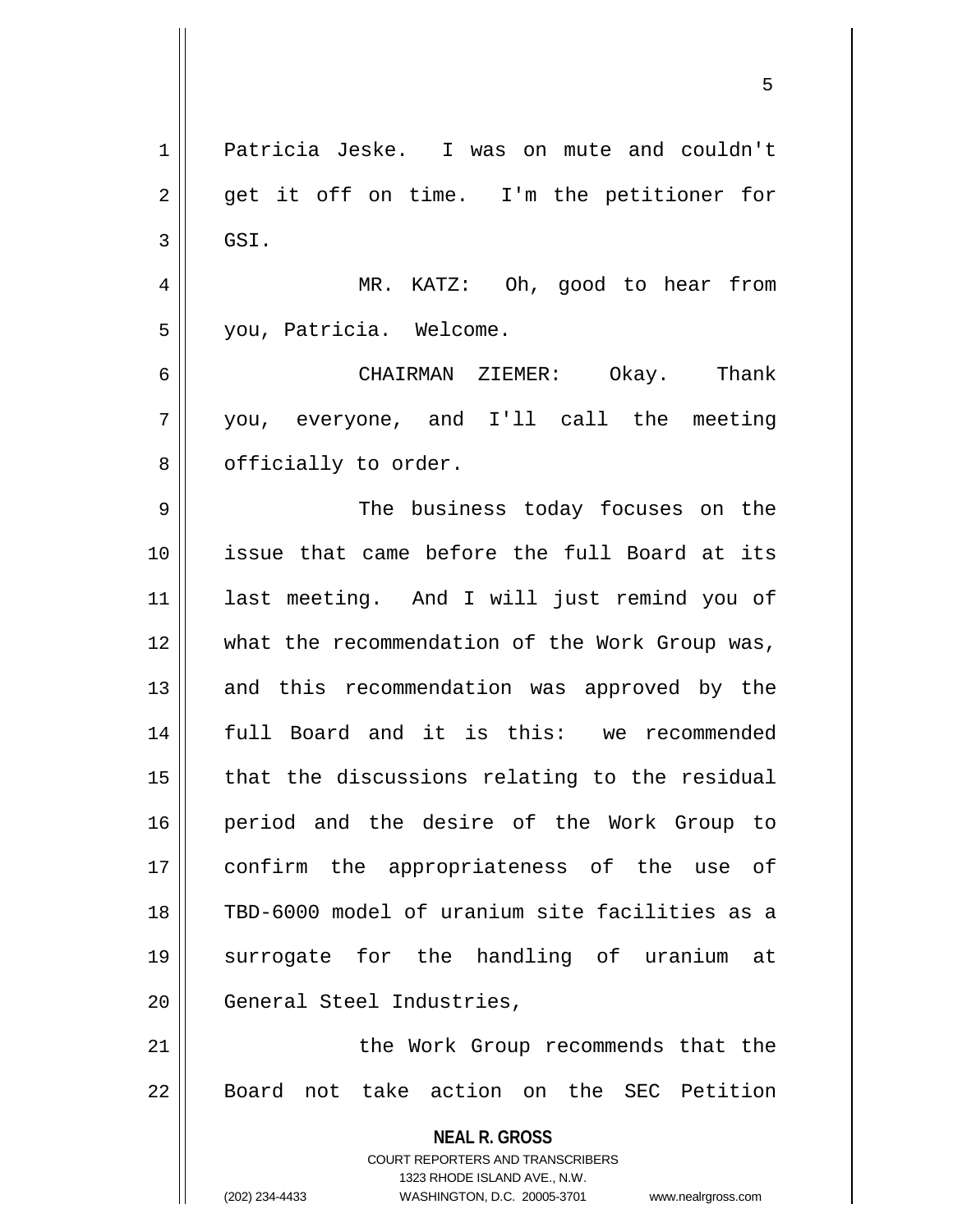1 00105, but defer action until the next full 2 | Board meeting, and that this recommendation 3 || was based on the discussions that the Work 4 Group had relating to the residual period and  $5$  the desire to confirm the appropriateness of 6 the use of the TBD-6000 model of uranium site 7 facilities as surrogate for handling of the 8 uranium at General Steel. And it was also 9 indicated that this applies both to the 10 || operational period as well as to the residual 11 period. 12 So, that recommendation was 13 || approved by the Board, and as a consequence of  $14$  | that, we are meeting today to focus on that 15 | issue and its implications. 16 Also, I'll just remind you that 17 the issue of the surrogate data focuses 18 || primarily on the uranium contamination part of

 $\parallel$  the dose reconstruction; that is, the internal dose component for the operational period. And of course for the residual period, the || internal dose would be the primary issue of

> **NEAL R. GROSS** COURT REPORTERS AND TRANSCRIBERS 1323 RHODE ISLAND AVE., N.W. (202) 234-4433 WASHINGTON, D.C. 20005-3701 www.nealrgross.com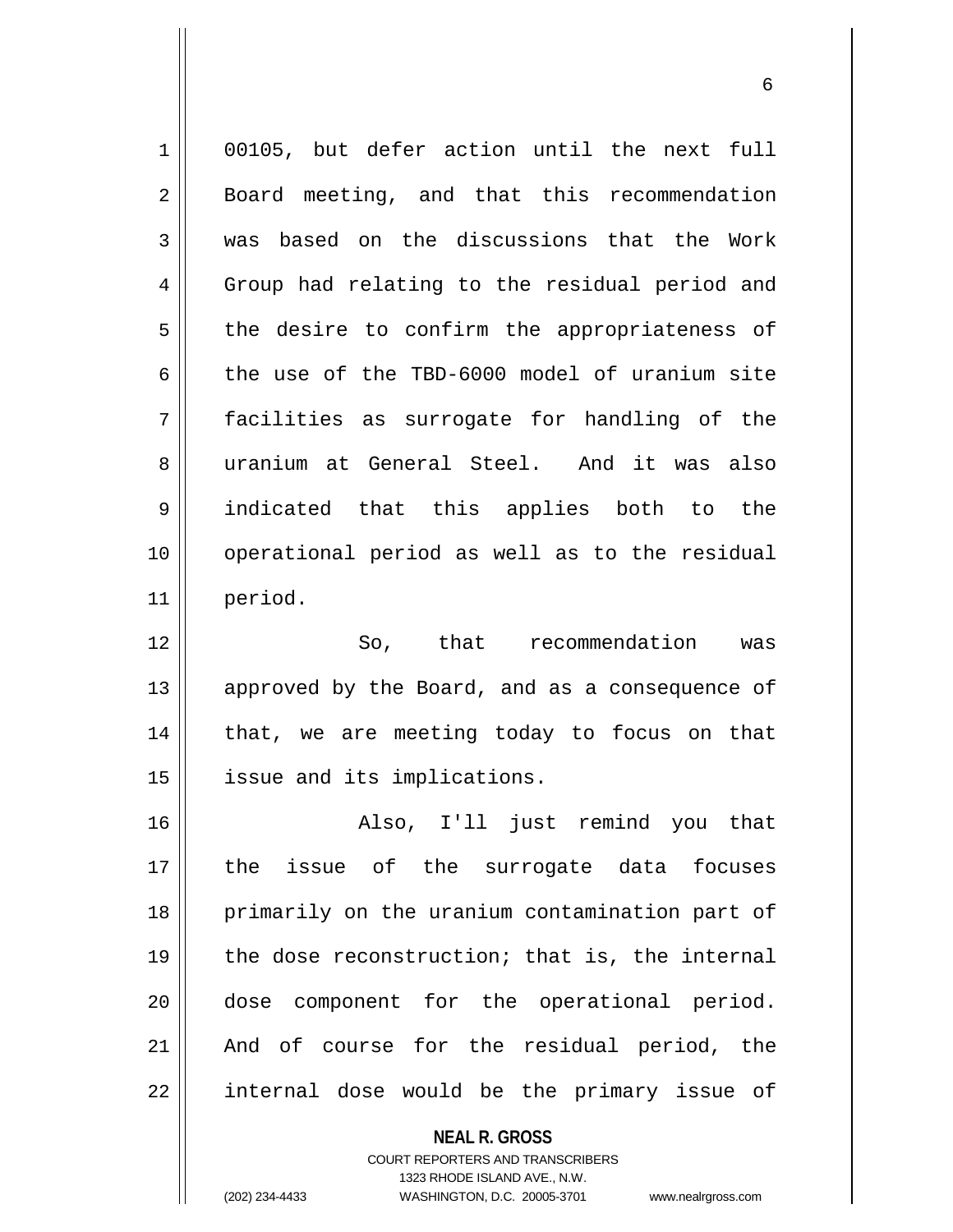$1 \parallel$  concern.

| $\overline{2}$ | So we have asked SC&A to review                                                                                                                                        |
|----------------|------------------------------------------------------------------------------------------------------------------------------------------------------------------------|
| 3              | NIOSH use of surrogate data in this<br>the                                                                                                                             |
| 4              | instance and SC&A has done that. We also have                                                                                                                          |
| 5              | response from<br>NIOSH on<br>SC&A's<br>a                                                                                                                               |
| 6              | recommendations and we also have comments from                                                                                                                         |
| 7              | the petitioner relative to this issue.                                                                                                                                 |
| 8              | So we can begin with SC&A. And I                                                                                                                                       |
| 9              | know you all have seen the paper that Bob has                                                                                                                          |
| 10             | developed on behalf of SC&A.                                                                                                                                           |
| 11             | And, Bob, you may want to                                                                                                                                              |
| 12             | highlight your findings and what SC&A's                                                                                                                                |
| 13             | evaluation was.                                                                                                                                                        |
| 14             | Then we'll have an opportunity for                                                                                                                                     |
| 15             | NIOSH to respond and also for the petitioner                                                                                                                           |
| 16             | to make input on this issue.                                                                                                                                           |
| 17             | And just a slight delay here. I                                                                                                                                        |
| 18             | think we're getting some information up on the                                                                                                                         |
| 19             | screen here. Stand by a minute.                                                                                                                                        |
| 20             | Okay, Bob.                                                                                                                                                             |
| 21             | DR. ANIGSTEIN: Yes. All right.                                                                                                                                         |
| 22             | So as Dr. Ziemer pointed out --                                                                                                                                        |
|                | <b>NEAL R. GROSS</b><br><b>COURT REPORTERS AND TRANSCRIBERS</b><br>1323 RHODE ISLAND AVE., N.W.<br>(202) 234-4433<br>WASHINGTON, D.C. 20005-3701<br>www.nealrgross.com |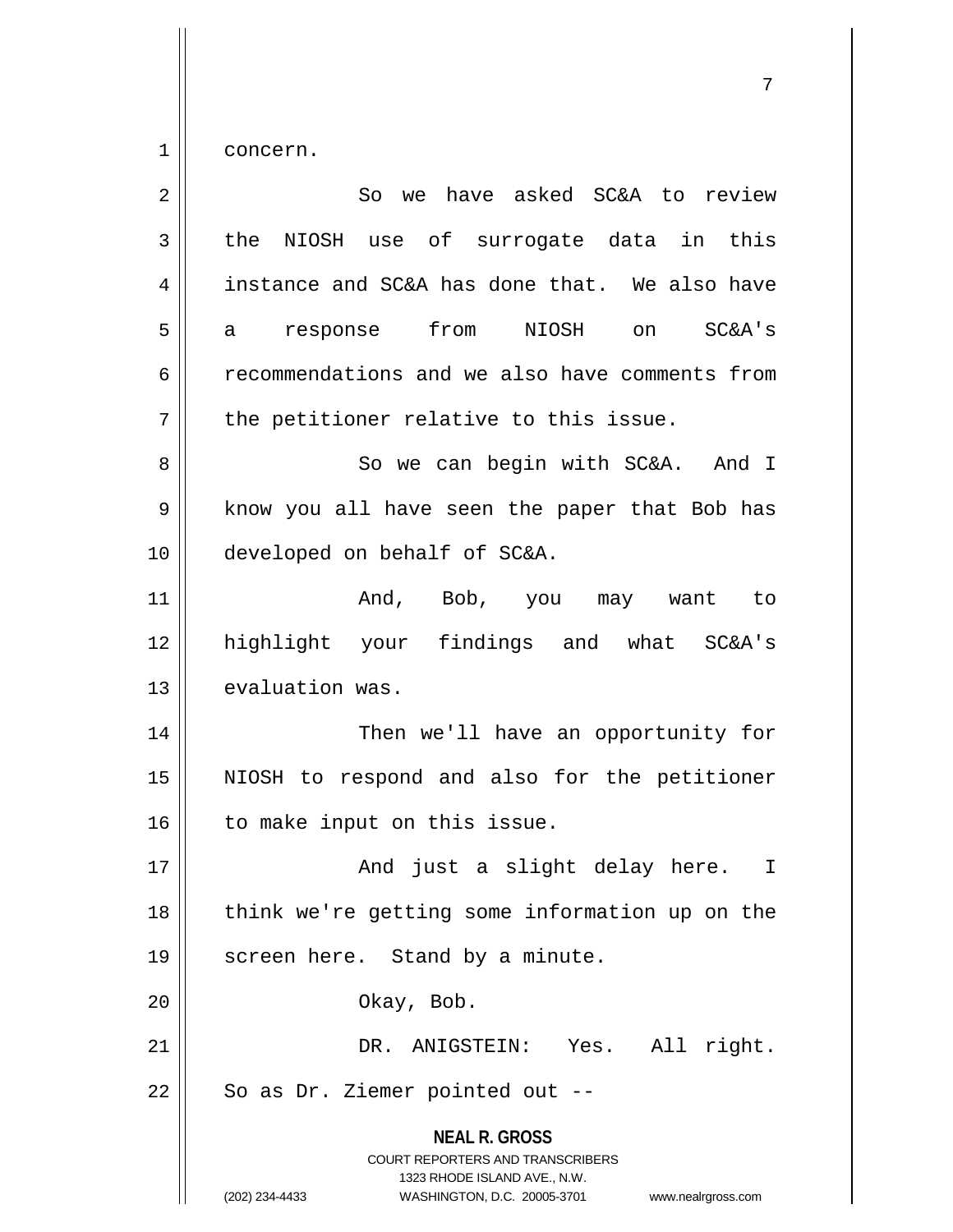| 1  | CHAIRMAN ZIEMER:<br>Can you speak                                                                                                                                      |
|----|------------------------------------------------------------------------------------------------------------------------------------------------------------------------|
| 2  | loud, because the mics have to pick you up and                                                                                                                         |
| 3  | the people on the phone need to hear you?                                                                                                                              |
| 4  | DR. ANIGSTEIN: Okay. I'll bring                                                                                                                                        |
| 5  | this maybe a little closer.                                                                                                                                            |
| 6  | CHAIRMAN ZIEMER: Bob is fighting a                                                                                                                                     |
| 7  | cold. There might be a little difficulty here.                                                                                                                         |
| 8  | DR. ANIGSTEIN: Okay. My voice                                                                                                                                          |
| 9  | isn't quite as strong as usual.                                                                                                                                        |
| 10 | All right. Well, first, in all                                                                                                                                         |
| 11 | fairness, the original Appendix BB came out in                                                                                                                         |
| 12 | year 2007. The uranium dust loading in the                                                                                                                             |
| 13 | air and deposition was based on surrogate data                                                                                                                         |
| 14 | which was taken from the TBD-6000 which had                                                                                                                            |
| 15 | been issued the year before, which was<br>- a                                                                                                                          |
| 16 | review of about five different sites<br>and                                                                                                                            |
| 17 | described the work practices at these sites,                                                                                                                           |
| 18 | sites that handled uranium metal.                                                                                                                                      |
| 19 | Subsequent to that, the Board                                                                                                                                          |
| 20 | issued -- actually, it was SC&A drafted and                                                                                                                            |
| 21 | the Board adopted a set of five criteria for                                                                                                                           |
| 22 | the use of surrogate data.<br>So<br>in<br>all                                                                                                                          |
|    | <b>NEAL R. GROSS</b><br><b>COURT REPORTERS AND TRANSCRIBERS</b><br>1323 RHODE ISLAND AVE., N.W.<br>(202) 234-4433<br>WASHINGTON, D.C. 20005-3701<br>www.nealrgross.com |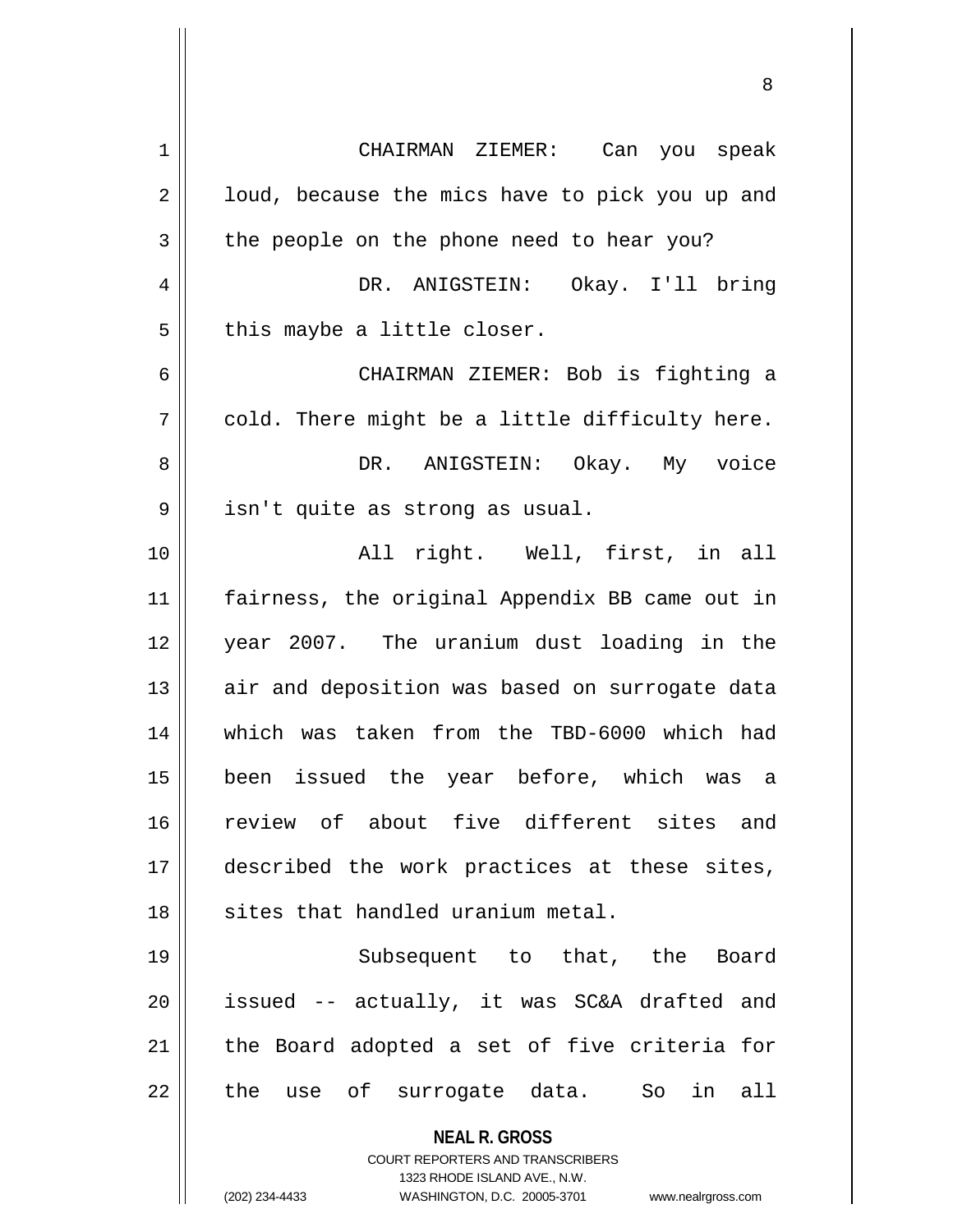1 || fairness, the initial use of the surrogate 2 data was several years before these criteria were issued. Nevertheless, that is the  $4 \parallel$  standard by which we will be reviewing it. And the Criterion 1 is the hierarchy of data. First I'll give you a  $7 \parallel$  summary and then I'll go through in detail how 8 each criterion was evaluated. And one  $9 \parallel$  critique we have is that there was data. In 1993, there was a FUSRAP survey of the contamination of the floor of the old betatron 12 || building. It was a very detailed survey. And || this was at the very end of the residual period, so it's contiguous to this period of operation. I mean, the entire period of evaluation starts in 1953, which is presumed | to be the beginning of AEC operations at GSI, 18 || and it ends with the clean-up in, I think it was June, 1993, 40 years later. But anyone working during any of that period was potentially exposed to radioactive || contamination/radiation and therefore subject

#### **NEAL R. GROSS**

COURT REPORTERS AND TRANSCRIBERS 1323 RHODE ISLAND AVE., N.W. (202) 234-4433 WASHINGTON, D.C. 20005-3701 www.nealrgross.com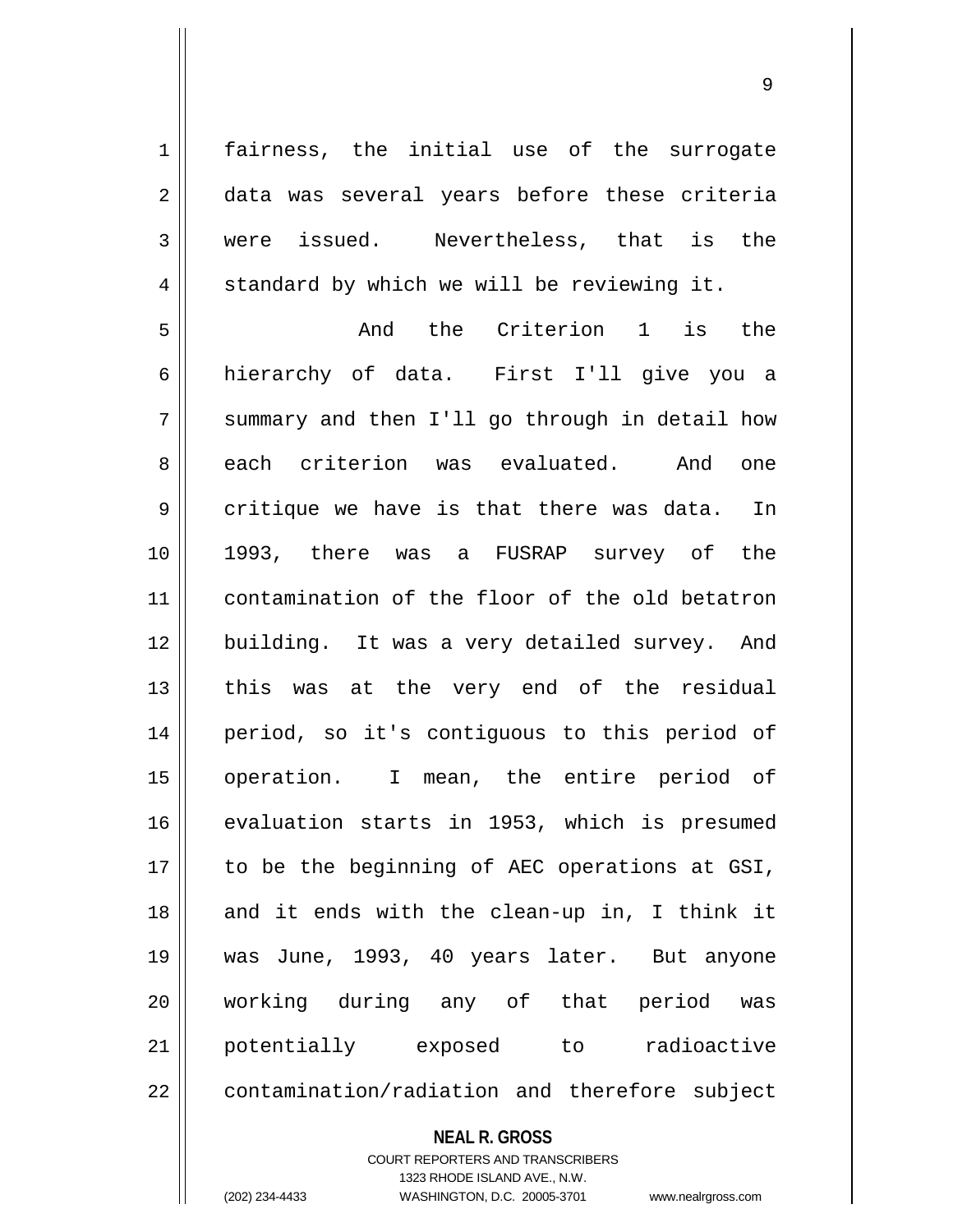$1 \parallel$  to have a dose reconstruction.

| $\overline{2}$ | So there was one piece of data,               |
|----------------|-----------------------------------------------|
| 3              | one set of data that was not utilized.        |
| 4              | Furthermore, there were adjustments that were |
| 5              | made to the surrogate data that was used that |
| 6              | in our opinion were not appropriate for the   |
| 7              | uranium handling scenario with GSI, and I'll  |
| 8              | go into more detail.                          |
| 9              | Criterion 2 is the exclusivity                |
| 10             | constraint. One of the subsets in that        |
| 11             | criterion is that any use of surrogate data   |
| 12             | needs to be stringently justified, that's the |
| 13             | wording in the criterion, and we feel that    |
| 14             | they were not stringently justified.          |
| 15             | Criterion 3 deals with site or                |
| 16             | process similarities, and we find there were  |
| 17             | dissimilarities. First, a scenario that was   |
| 18             | adopted by NIOSH was the stamping of slugs    |
| 19             | produced by powder metallurgy. Now this is    |
| 20             | quite different than the physical form, the   |
| 21             | metallurgical form of the uranium that<br>was |
| 22             | actually handled at GSI which were either     |

**NEAL R. GROSS** COURT REPORTERS AND TRANSCRIBERS 1323 RHODE ISLAND AVE., N.W. (202) 234-4433 WASHINGTON, D.C. 20005-3701 www.nealrgross.com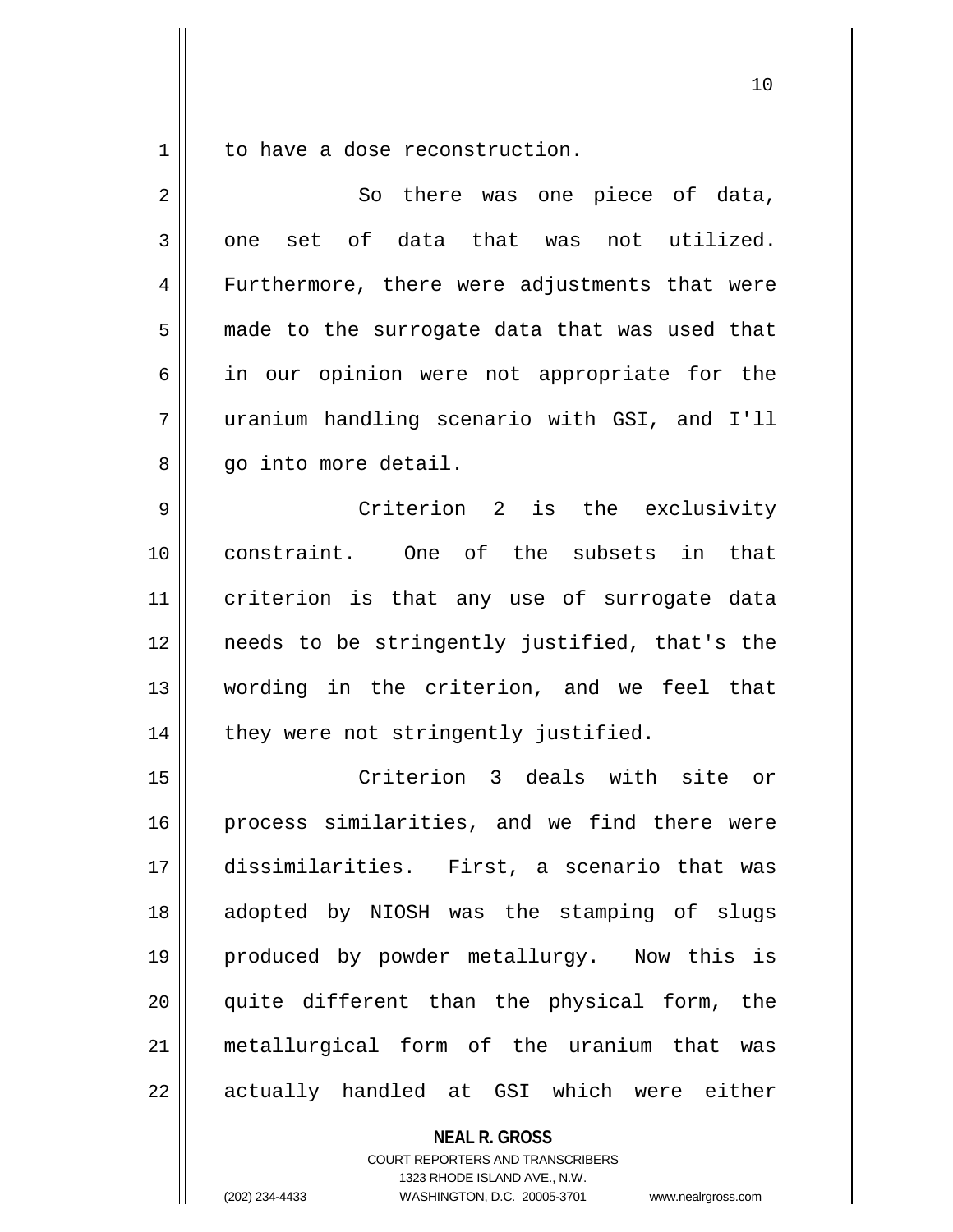| 1           | recast ingots, meaning first they had cast                                                          |
|-------------|-----------------------------------------------------------------------------------------------------|
| 2           | them -- they called derbies, smaller shapes,                                                        |
| 3           | and then they were melted and cast into                                                             |
| 4           | ingots, or they were directly reduced dingots,                                                      |
| 5           | uranium tetrafluoride which reacted with                                                            |
| 6           | magnesium to directly form uranium metal.                                                           |
| 7           | Neither of these is similar to making slugs                                                         |
| 8           | with powder metallurgy.                                                                             |
| $\mathsf 9$ | The processes. In the one case                                                                      |
| 10          | numbers were stamped on the slugs, and that                                                         |
| 11          | was a source of uranium dust. And that again                                                        |
| 12          | had no similarity to what's going on at GSI.                                                        |
| 13          | Next there were $-$ we say that,                                                                    |
| 14          | yes, NIOSH did review data at four additional                                                       |
| 15          | sites. We just got this review last week. We                                                        |
| 16          | performed some cursory review of these data,                                                        |
| 17          | but not -- when I'm talking about use of                                                            |
| 18          | surrogate data, I'm talking about the original                                                      |
| 19          | slug stamping scenario, not the new data that                                                       |
| 20          | NIOSH has just presented.                                                                           |
| 21          | finally, there was<br>And<br>not                                                                    |
| 22          | sufficient data about the surrogate site,                                                           |
|             | <b>NEAL R. GROSS</b>                                                                                |
|             | COURT REPORTERS AND TRANSCRIBERS                                                                    |
|             | 1323 RHODE ISLAND AVE., N.W.<br>(202) 234-4433<br>WASHINGTON, D.C. 20005-3701<br>www.nealrgross.com |
|             |                                                                                                     |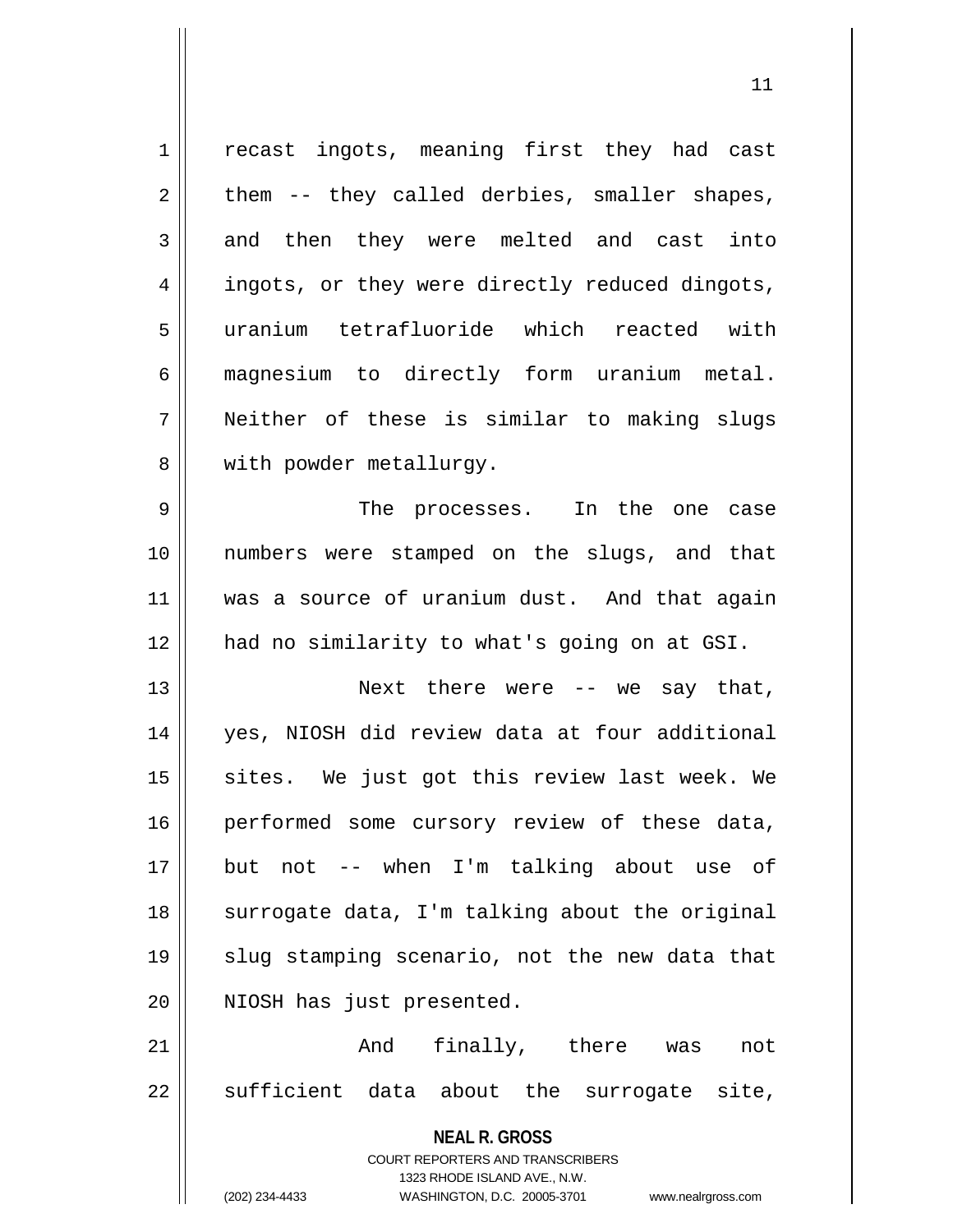| $\mathbf 1$    | where were the stamping -- it<br>not<br>was    |
|----------------|------------------------------------------------|
| $\overline{2}$ | identified where the slug stamping took place, |
| 3              | and therefore we have no knowledge of that     |
| $\overline{4}$ | There was a $-$ earlier we had $-$ we<br>site. |
| 5              | concerned about the<br>temporal<br>were        |
| 6              | considerations, which is the time period of    |
| 7              | the measurement that was cited and the time    |
| 8              | period at GSI. And that has since -- we just   |
| 9              | needed a satisfactory explanation. And in      |
| 10             | fact, NIOSH has subsequently furnished such a  |
| 11             | satisfactory explanation, so that is no longer |
| 12             | an issue.                                      |
| 13             | The biggest issue is probably the              |
| 14             | plausibility of the model. We feel that the    |
| 15             | calculation of the surface contamination from  |
| 16             | the uranium aerosol, airborne uranium, was not |

 scientifically plausible. And the statement, | the assumption that the surface contamination 19 || resulted only from the slow deposition of 20 aerosols did not conform to workplace plausibility. And we go on in detail.

22 | Chay. Back to Criterion 1,

**NEAL R. GROSS** COURT REPORTERS AND TRANSCRIBERS

1323 RHODE ISLAND AVE., N.W.

(202) 234-4433 WASHINGTON, D.C. 20005-3701 www.nealrgross.com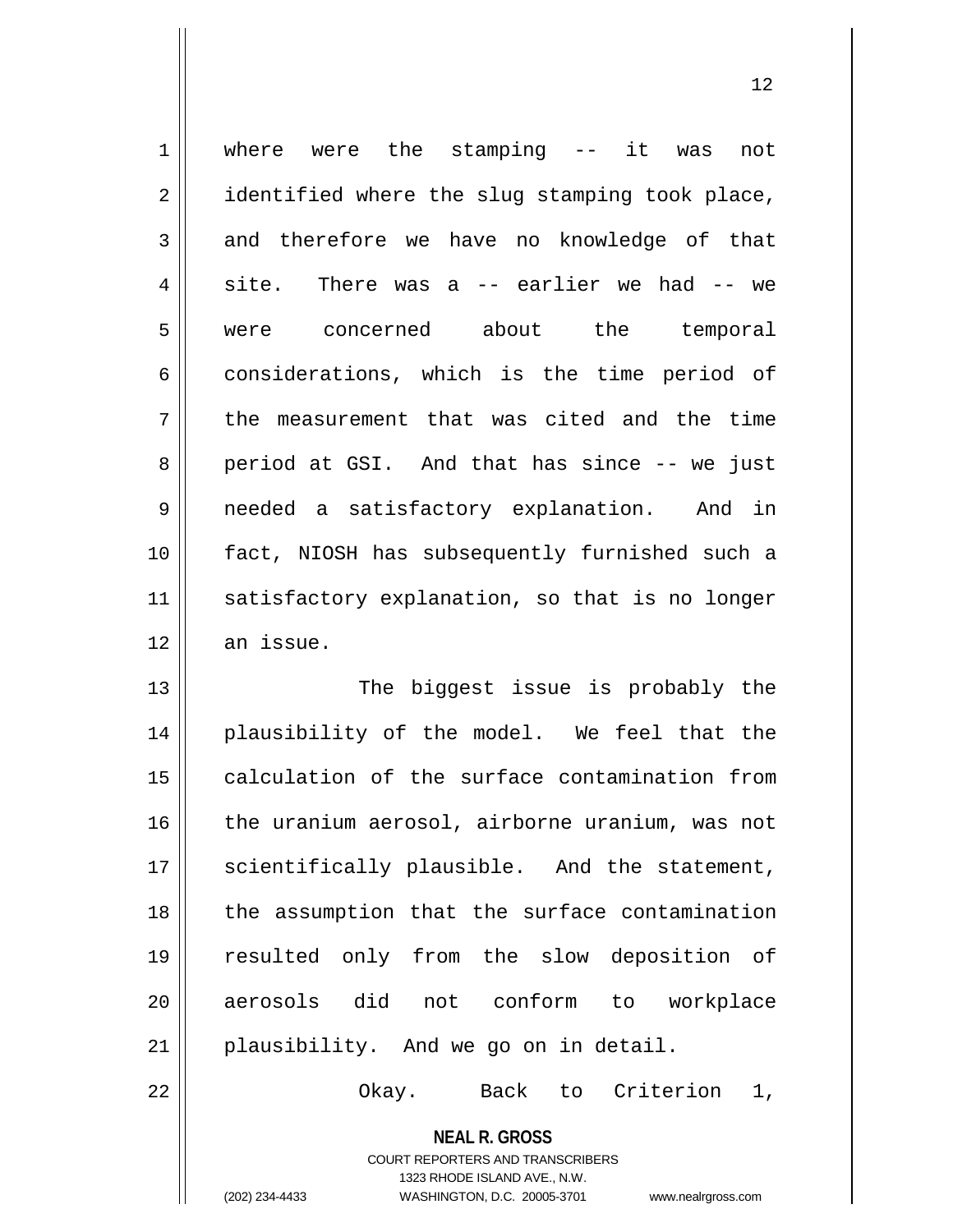| $\mathbf 1$    | hierarchy of data. "Data should only be used"                                                                                                                          |
|----------------|------------------------------------------------------------------------------------------------------------------------------------------------------------------------|
| $\sqrt{2}$     | -- and I'm quoting. This is a quote.                                                                                                                                   |
| $\mathsf 3$    | Everything in italics is quoted directly from                                                                                                                          |
| $\overline{4}$ | the Board criteria. "Surrogate data should                                                                                                                             |
| 5              | only be used if the surrogate data have some                                                                                                                           |
| $\epsilon$     | distinctive advantages over the available                                                                                                                              |
| 7              | data, and then only after the appropriate                                                                                                                              |
| 8              | adjustments have been made to<br>reflect                                                                                                                               |
| $\mathsf 9$    | uncertainty inherent in their substitution."                                                                                                                           |
| 10             | Now normally to my mind, and this                                                                                                                                      |
| 11             | can be -- I would like verification from John                                                                                                                          |
| 12             | Mauro on this, because he was the author of                                                                                                                            |
| 13             | this. I would assume that the adjustment for                                                                                                                           |
| 14             | certainty would mean an increase in the value.                                                                                                                         |
| 15             | Well, we're not certain where it is, so we                                                                                                                             |
| 16             | take the 95th percentile or some upper level.                                                                                                                          |
| 17             | Is that -- John, am I correct in                                                                                                                                       |
| 18             | my interpretation?                                                                                                                                                     |
| 19             | DR. MAURO: Yes, the main thrust                                                                                                                                        |
| 20             | is that, you know, you're never going to get a                                                                                                                         |
| 21             | perfect surrogate. And once you recognize the                                                                                                                          |
| 22             | differences between your real situation that                                                                                                                           |
|                | <b>NEAL R. GROSS</b><br><b>COURT REPORTERS AND TRANSCRIBERS</b><br>1323 RHODE ISLAND AVE., N.W.<br>(202) 234-4433<br>WASHINGTON, D.C. 20005-3701<br>www.nealrgross.com |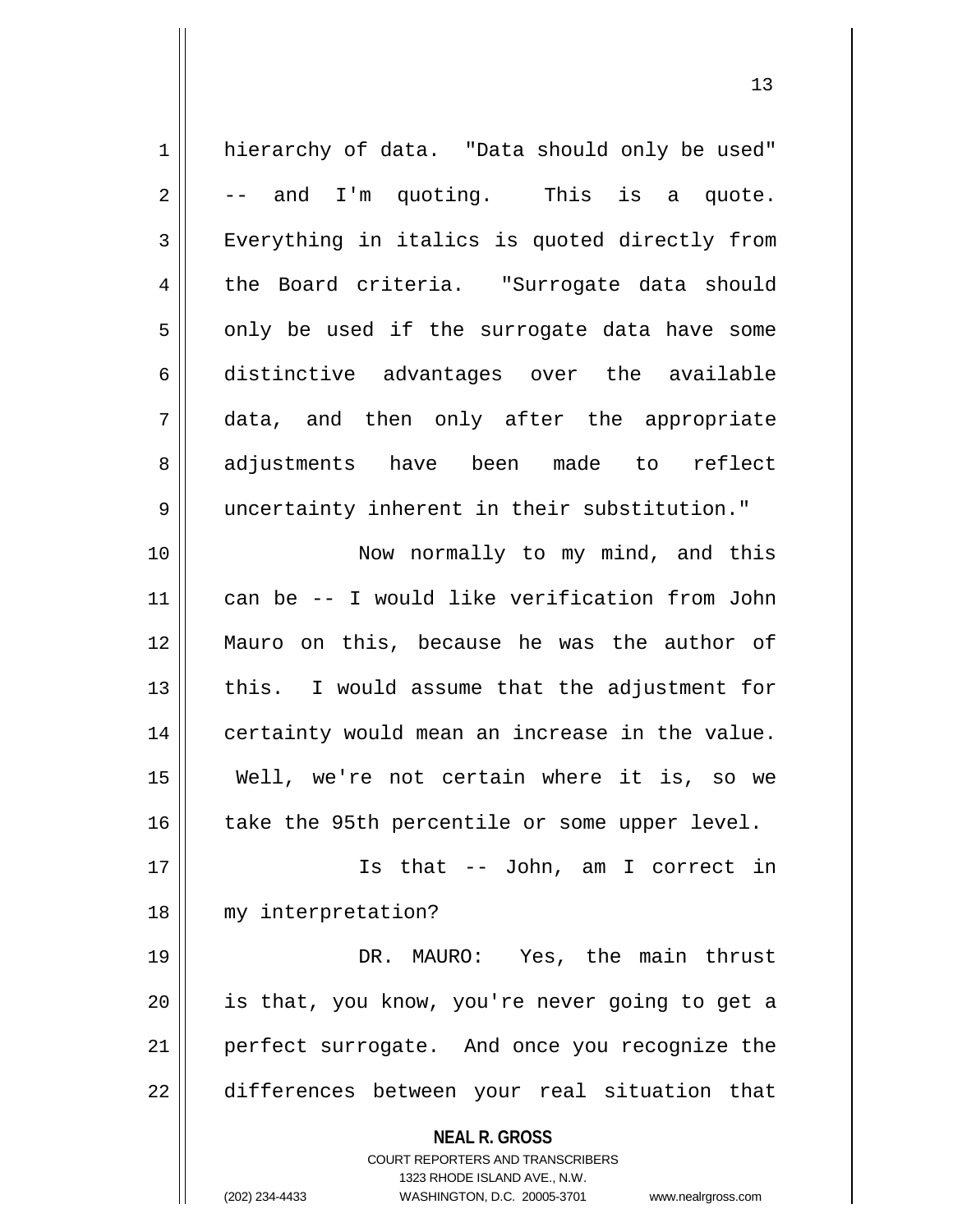1 | you're dealing with and the surrogate  $2 \parallel$  situation, if at all possible, try to make 3 accommodations to deal with that, one of 4 || which, of course, you just pointed out, has to 5 do with, let's work with the high-end values  $6 \parallel$  to be sure that we're not missing. But there  $7 \parallel$  may be other factors. But there's a lot of 8 iudgment made, and this is what makes the 9 || surrogate process difficult and, you know, 10 when have you struck that balance? But 11 | anyway, yes, you're correct. 12 DR. ANIGSTEIN: Okay. Thank you.  $13$  || And then the other is that there is  $-$  here  $14$  are the data that were available. There was 15 no monitoring. We all agree there was no 16 monitoring of the uranium intake at GSI. The 17 || only hard data is the duration of uranium 18 handling operations, which is based on the 19 Mallinckrodt purchase orders. 20 The Mallinckrodt purchase orders 21 || said, we're going to pay you so much during

> **NEAL R. GROSS** COURT REPORTERS AND TRANSCRIBERS 1323 RHODE ISLAND AVE., N.W.

 $22$  || this particular time period, say \$500 or --

14

(202) 234-4433 WASHINGTON, D.C. 20005-3701 www.nealrgross.com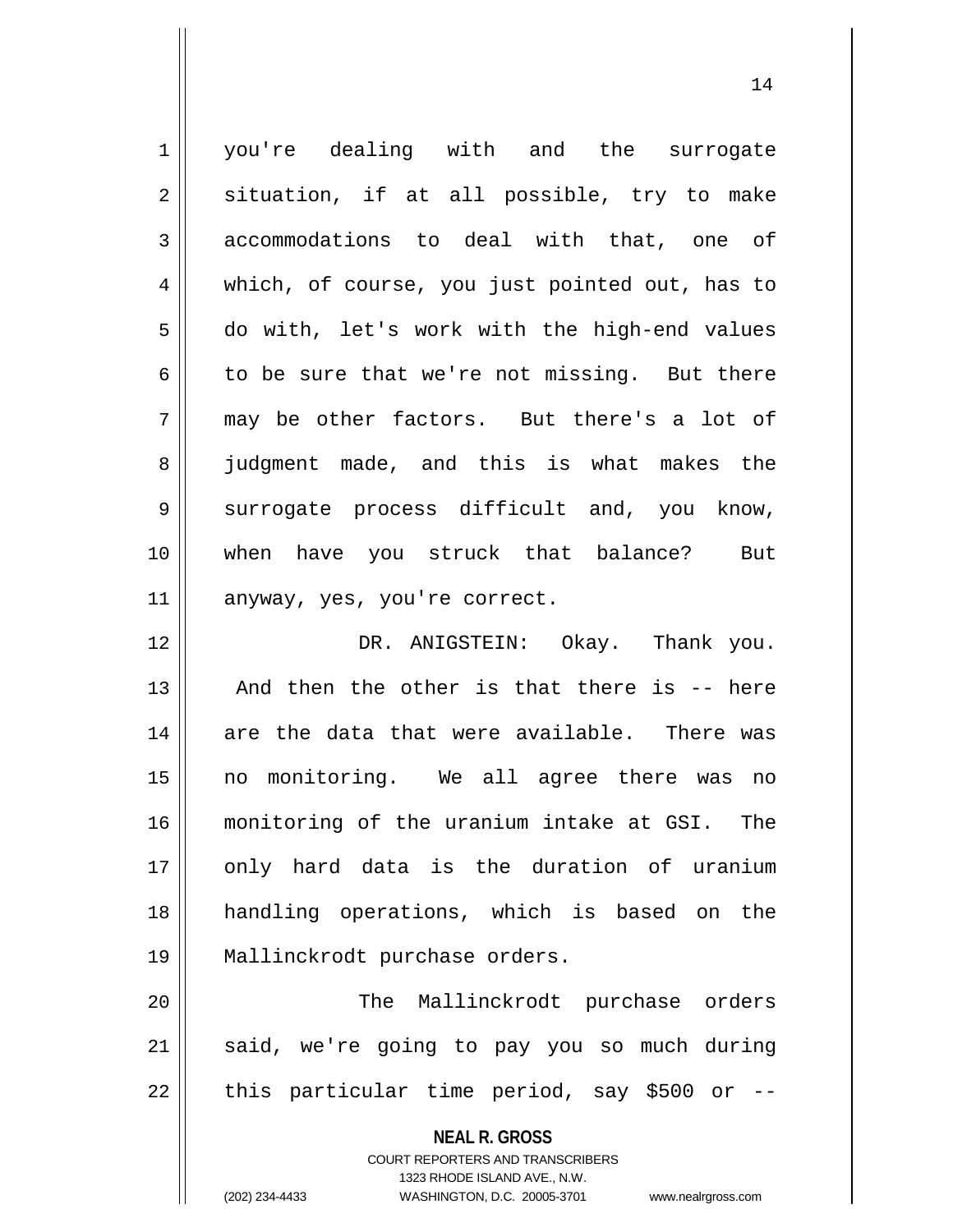$1 \parallel$  I'm just making it up -- one number that was  $2 \parallel$  cited -- for doing radiography during these  $3 \parallel$  three months and we're going to pay you at the 4 Tate of \$16 an hour. So it's easy to estimate  $5 \parallel$  the hours, simply taking the total amount and  $6 \parallel$  dividing it by the hourly rate. So that is on 7 | firm ground.

 However -- and then there were interviews with former workers, a number of interviews. NIOSH was involved. SC&A conducted additional ones to get an idea of 12 || the uranium handling operation. However, the  $\parallel$  data on the -- the very thorough survey of the 14 || old betatron building, the only place where uranium contamination was found, was not utilized by NIOSH, and that should have been | part of the hierarchy of data.

18 || Now the adjustment --

 MEMBER POSTON: Before you go on, || and maybe John would like to jump in, isn't what you've said so far really a subjective judgment? I mean, it's like arguing over

> **NEAL R. GROSS** COURT REPORTERS AND TRANSCRIBERS 1323 RHODE ISLAND AVE., N.W. (202) 234-4433 WASHINGTON, D.C. 20005-3701 www.nealrgross.com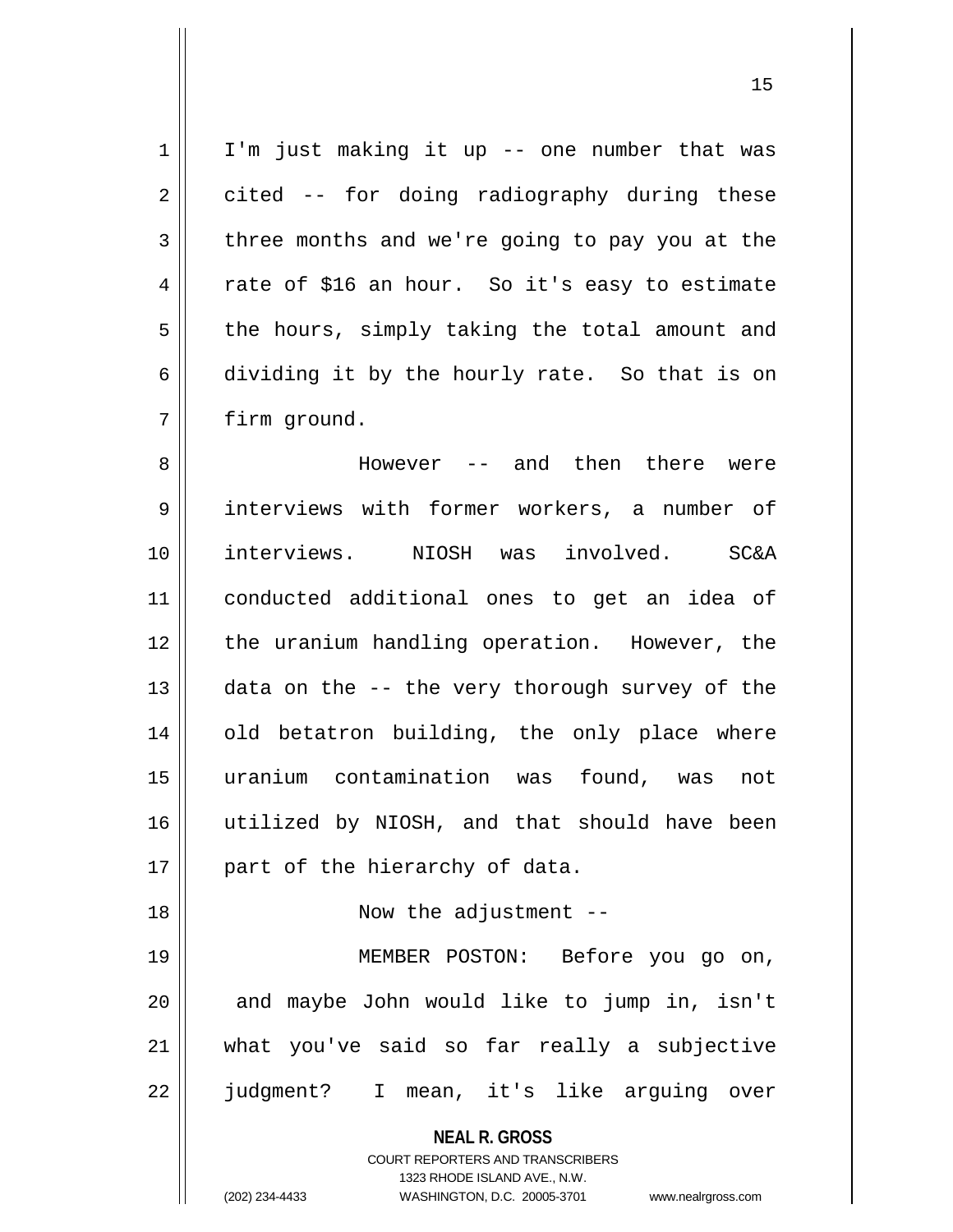**NEAL R. GROSS** COURT REPORTERS AND TRANSCRIBERS 1323 RHODE ISLAND AVE., N.W. (202) 234-4433 WASHINGTON, D.C. 20005-3701 www.nealrgross.com 1 || which baby is the cutest, I mean, in terms of  $2 \parallel - -$ 3 DR. ANIGSTEIN: Well,  $4 \parallel$  unfortunately it is subjective, but the data,  $5 \parallel$  the site-specific data should take precedence  $6 \parallel$  over data that was borrowed from another site. 7 And these site- specific data were not 8 | utilized by NIOSH. 9 MEMBER POSTON: I was talking 10 about the appropriateness of the statement 11 | that you added to that. 12 DR. ANIGSTEIN: The appropriate -- 13  $\parallel$  well, I will get to -- oh, yes, let me get to 14 | it. That's on the next slide. 15 MEMBER POSTON: And the fact you 16 || talk about the uncertainty in here and then 17 || the substitution. I mean, those are  $18$  || subjective things as far as --19 DR. ANIGSTEIN: Yes, but this is 20 || the Board criteria. This was adopted by the  $21$  Board. 22 MEMBER POSTON: I understand.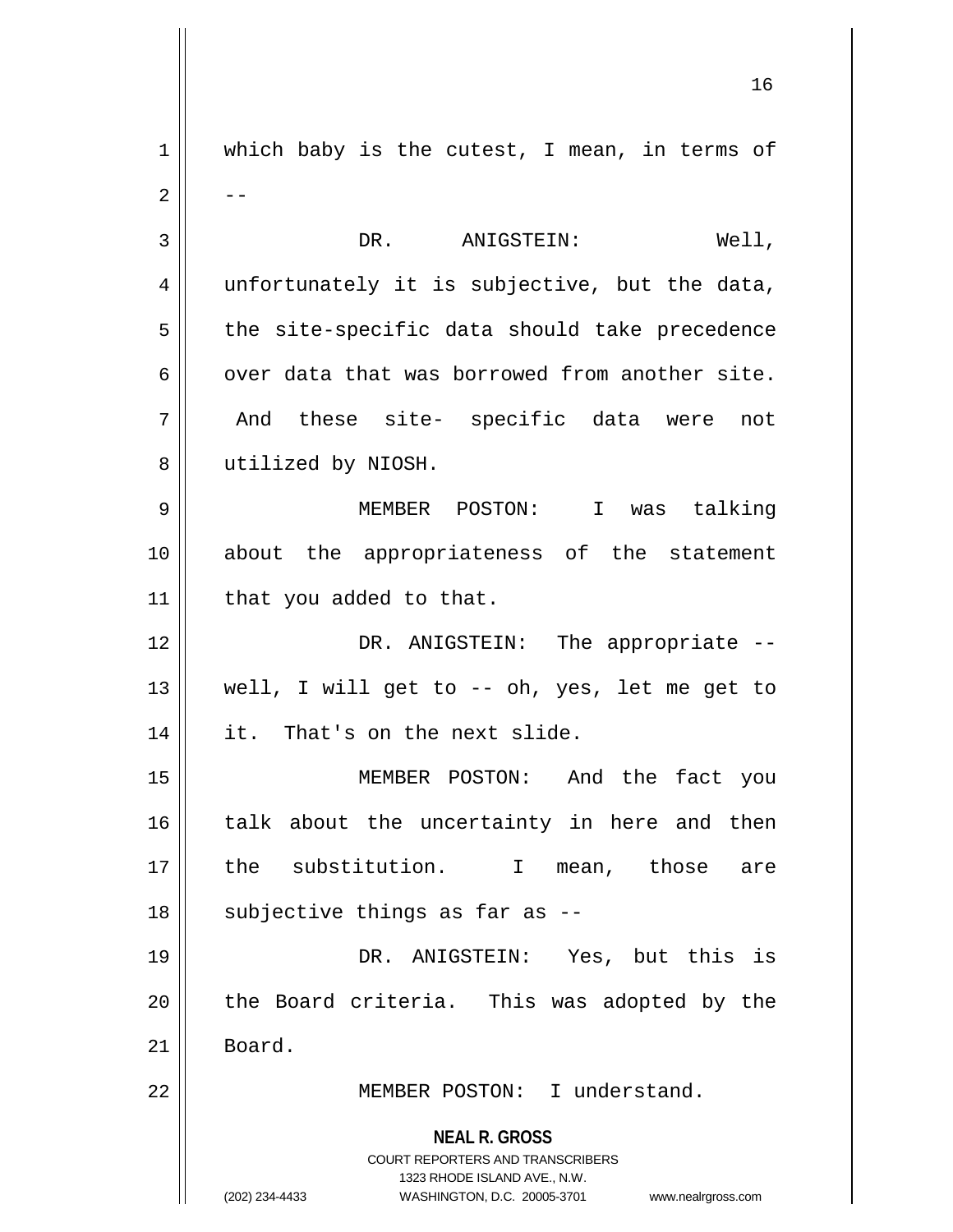| $\mathbf 1$    | DR. ANIGSTEIN: So I'm saying --                                     |
|----------------|---------------------------------------------------------------------|
| $\overline{2}$ | perhaps that might be clarified, because the                        |
| 3              | point is the uncertainty -- this is what they                       |
| 4              | said: There should be some adjustment for it,                       |
| 5              | for uncertainty. However, the adjustment that                       |
| 6              | was made by NIOSH was actually to take the                          |
| 7              | values and substantially lower them.<br>So <sub>s</sub>             |
| 8              | that's not a question $--$ that's uncertainty $--$                  |
| 9              | usually my understanding is that when there                         |
| 10             | is an uncertainty, you resolve it in a                              |
| 11             | claimant- favorable manner, meaning if you're                       |
| 12             | not sure of the dose, you either use the range                      |
| 13             | or you give it some like 95th percentile of                         |
| 14             | the range, some upper amount.                                       |
| 15             | Here the value was actually                                         |
| 16             | substantially reduced over the measured value,                      |
| 17             | the measured reported value. So that's why                          |
| 18             | I'm questioning the appropriateness --                              |
| 19             | MEMBER POSTON: Okay.                                                |
| 20             | DR. ANIGSTEIN: -- of the -- okay.                                   |
| 21             | So even though it's not given in the report,                        |
| 22             | actually this does appear in TBD-5000, which                        |
|                | <b>NEAL R. GROSS</b><br>COURT REPORTERS AND TRANSCRIBERS            |
|                | 1323 RHODE ISLAND AVE., N.W.                                        |
|                | (202) 234-4433<br>WASHINGTON, D.C. 20005-3701<br>www.nealrgross.com |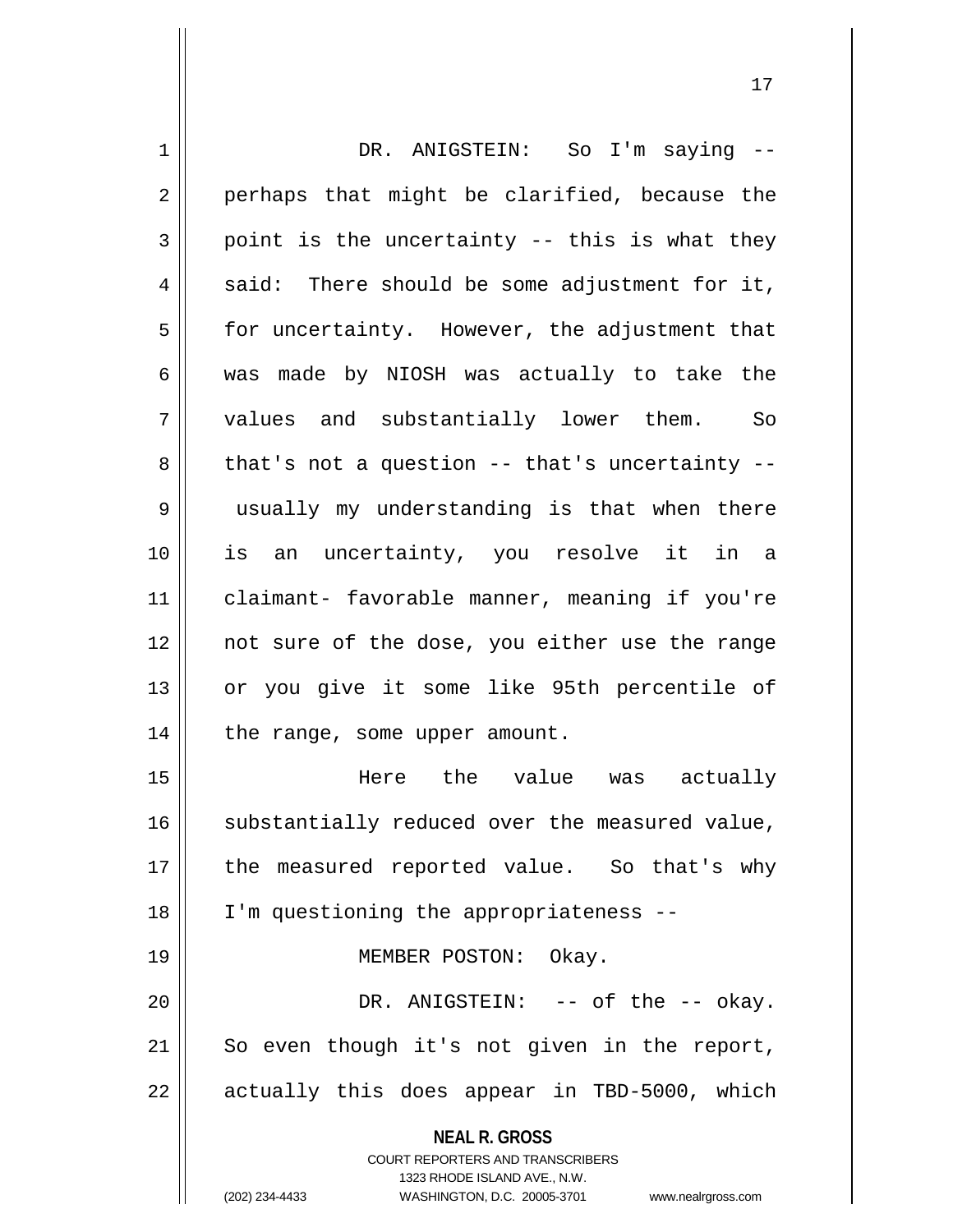| $\mathbf 1$    | TBD-6000 refers to. And there is an equation,  |
|----------------|------------------------------------------------|
| $\overline{a}$ | which I -- actually, I derived it separately   |
| 3              | a statistics textbook, for the<br>from         |
| 4              | relationship between -- if you have a<br>log   |
| 5              | normal distribution, there is a -- you can     |
| 6              | calculate the geometric mean and you can also  |
| 7              | calculate the arithmetic mean, and this        |
| 8              | equation gives you the relationship between    |
| 9              | the two. Anyone who has the earlier -- the     |
| 10             | actual report that was issued last month,      |
| 11             | there was an error had to be corrected, we     |
| 12             | left out the parentheses squared part.         |
| 13             | So anyway, the geometric<br>mean               |
| 14             | calculated by this formula using the           |
| 15             | arithmetic mean of 590, this was what was      |
| 16             | reported in the Harris and Kingsley report on  |
| 17             | the slug stamping scenario, but this form --   |
| 18             | but then the geometric mean is only 162 if you |
| 19             | assume a geometric standard deviation of 5,    |

 which again is -- you can call it surrogate  $\parallel$  data because its base is an assumption used by NIOSH, but it's certainly not relevant here

> **NEAL R. GROSS** COURT REPORTERS AND TRANSCRIBERS 1323 RHODE ISLAND AVE., N.W. (202) 234-4433 WASHINGTON, D.C. 20005-3701 www.nealrgross.com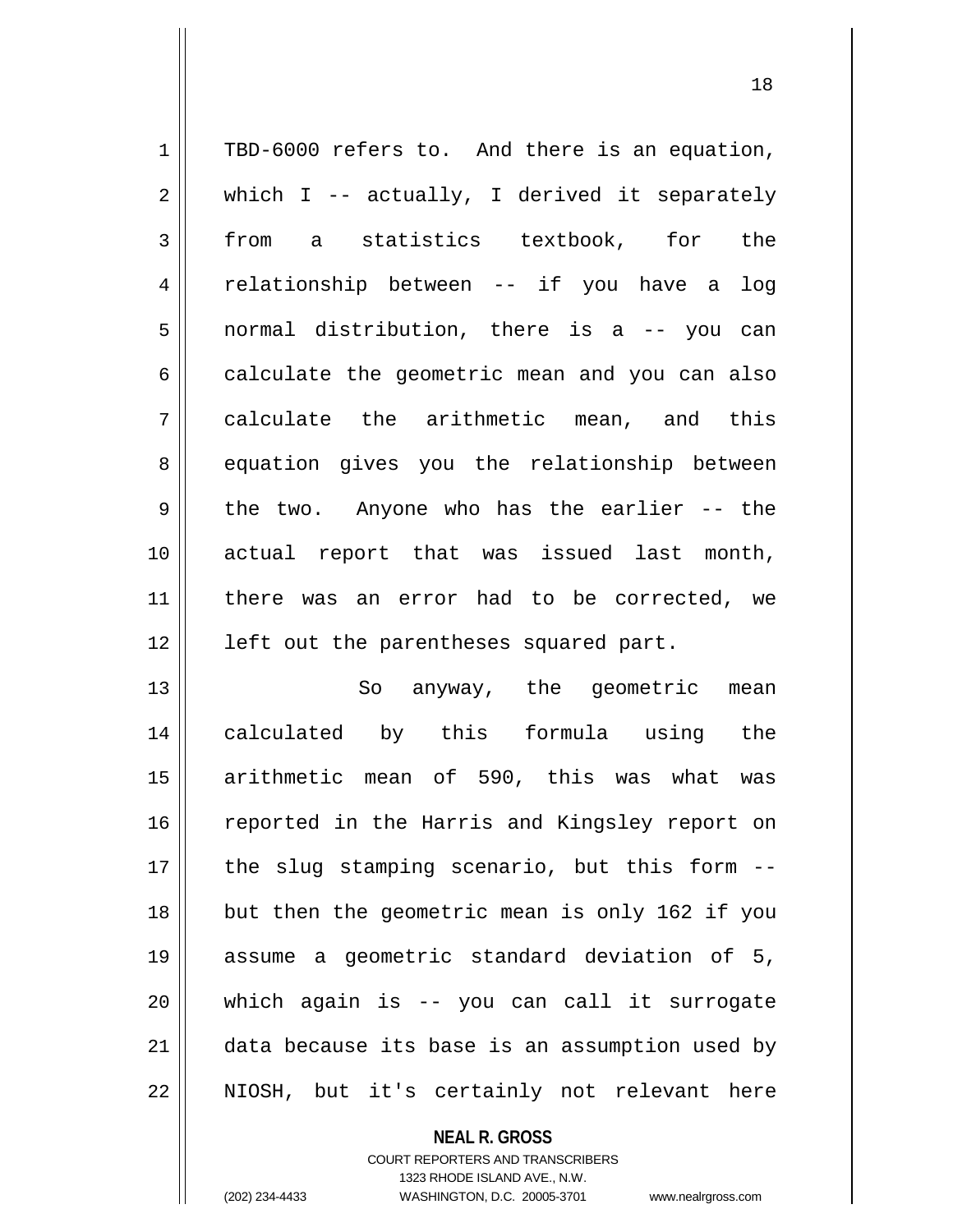1 || necessarily. There's no basis for applying it 2 || here. It's just a default assumption in  $3 \parallel$  TBD-6000.

4 So if you do that, however, 5 because of an error in arithmetic in all of 6 the TBD-6000 -- as a matter of fact, 7 fortuitously I made the same error and I left  $8 \parallel$  out the square here and they got to 264 by 9 || leaving out the, you know, sigma, log sigma g 10 squared. So that was an error and I believe 11 || NIOSH confirmed that that was an error.

12 || So if we continue the calculation as described by NIOSH, this is a statement | that I took -- I quoted from the recent NIOSH | report, that "the use of the geometric mean is an attempt to prevent the value from being unrealistically high." Again, we don't agree 18 || that this is a valid adjustment. I just simply say we don't -- we think this value of || 590 is too high, so we're going to calculate 21 another value that's lower. And the problem we have with that is a single number was

## **NEAL R. GROSS** COURT REPORTERS AND TRANSCRIBERS 1323 RHODE ISLAND AVE., N.W. (202) 234-4433 WASHINGTON, D.C. 20005-3701 www.nealrgross.com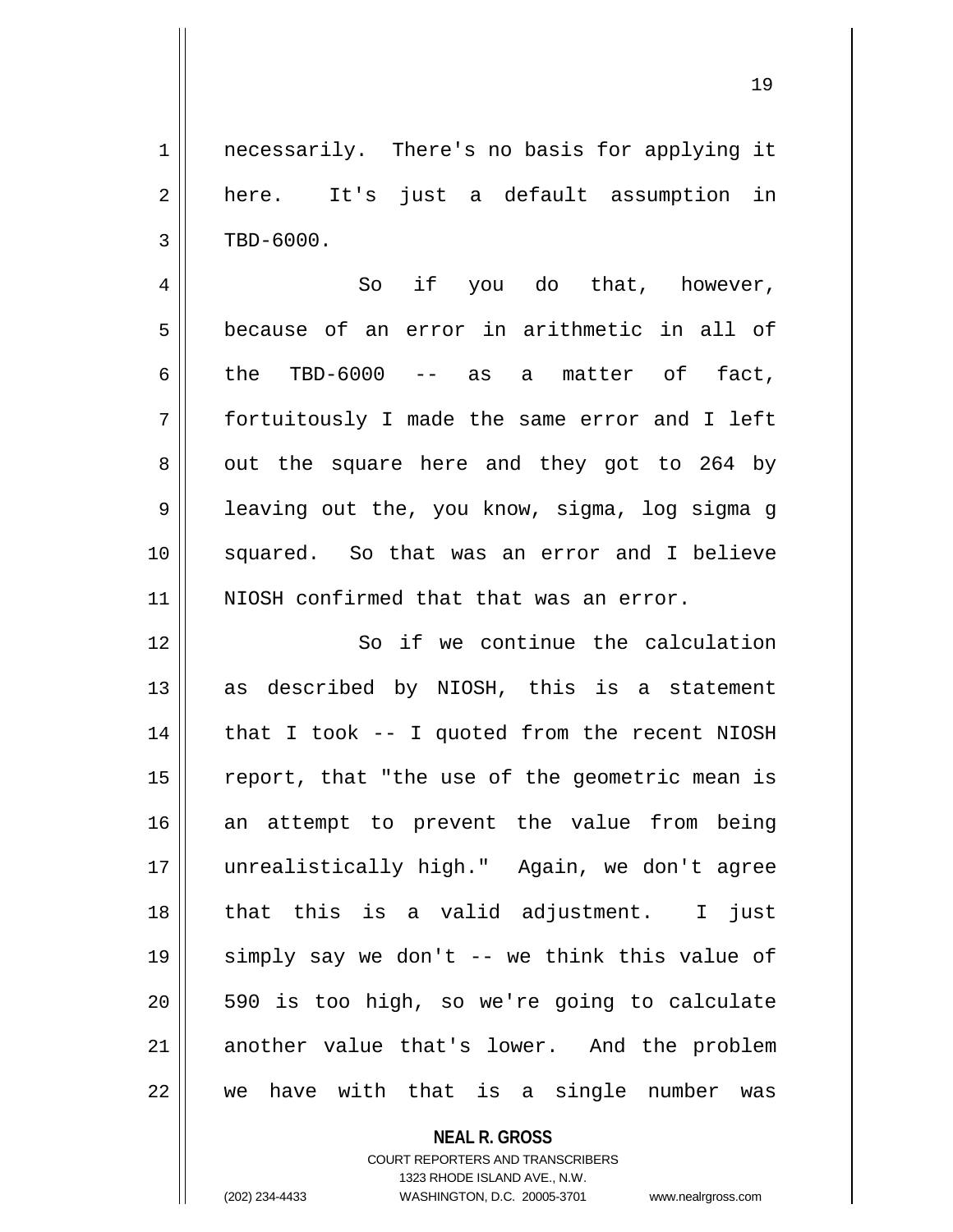1 || reported. The only number that was reported 2 was 590. Whether that's an average or a 3 single measurement, we're not sure. More 4 || likely it was a single measurement, from my  $5 \parallel$  reading of the original source document.

6 However, what NIOSH assumed is,  $7 \parallel$  well, we're going to say this is an arithmetic 8 || mean. And because we tend to use log normal 9 distributions, we'll derive a log normal 10 distribution from that. Well, that's possibly 11 defensible. But what is not defensible in our 12 opinion is to then say we're going to use a  $13$  single value of this artificial geometric mean 14 || that was from this -- derived from this 15 geometric, this log normal -- the whole thing 16 comes out of one number. You have one number 17 and suddenly you're getting all of these 18 || values coming out of that. We feel that this 19 is the number that you have. You have the 20 || 590. That's the number you use. If you need  $21$  to use a value, you use the value that was 22 | reported.

**NEAL R. GROSS**

COURT REPORTERS AND TRANSCRIBERS 1323 RHODE ISLAND AVE., N.W. (202) 234-4433 WASHINGTON, D.C. 20005-3701 www.nealrgross.com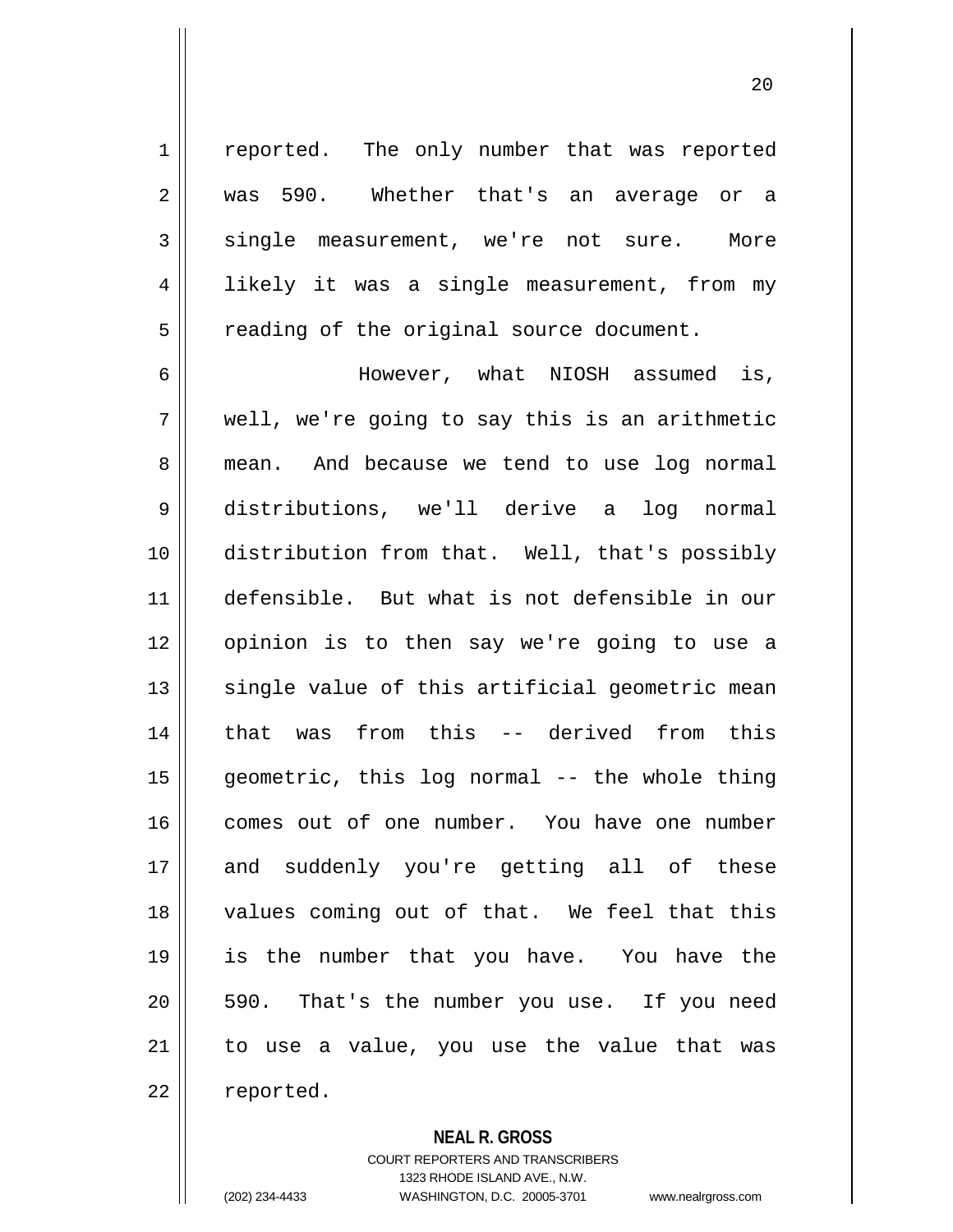| $\mathbf 1$    | And then the next adjustment that              |
|----------------|------------------------------------------------|
| $\overline{2}$ | NIOSH made was to say that the operator was    |
| 3              | exposed only 75 percent of the time. Well,     |
| 4              | and the purpose of TBD-6000, if you're looking |
| 5              | at an eight- hour exposure -- I'm not going to |
| 6              | state an opinion, you know, state a position   |
| 7              | on that, but it's plausible. You know, the     |
| 8              | guy's not going to be at his station where the |
| 9              | maximum concentration appears all of the time. |
| 10             | He goes away. He does other duties,            |
| 11             | whatever. But that's like for an eight-hour    |
| 12             | day.                                           |
| 13             | Here the operation was assumed by              |
| 14             | NIOSH to only take half the time. So if we     |
| 15             | calculate - - and I'm just making up a number, |
| 16             | say one hour a month of this actual uranium    |
| 17             | handling based on the purchase orders, then    |
| 18             | they say, ah, but only half an hour is         |
| 19             | actually spent handling the uranium.<br>The    |
| 20             | other half hour is spent in the control room   |
| 21             | while they're doing the radiographic exposure  |
| 22             | with the betatron. I don't necessarily agree   |

**NEAL R. GROSS** COURT REPORTERS AND TRANSCRIBERS

1323 RHODE ISLAND AVE., N.W.

(202) 234-4433 WASHINGTON, D.C. 20005-3701 www.nealrgross.com

 $\mathbf{I}$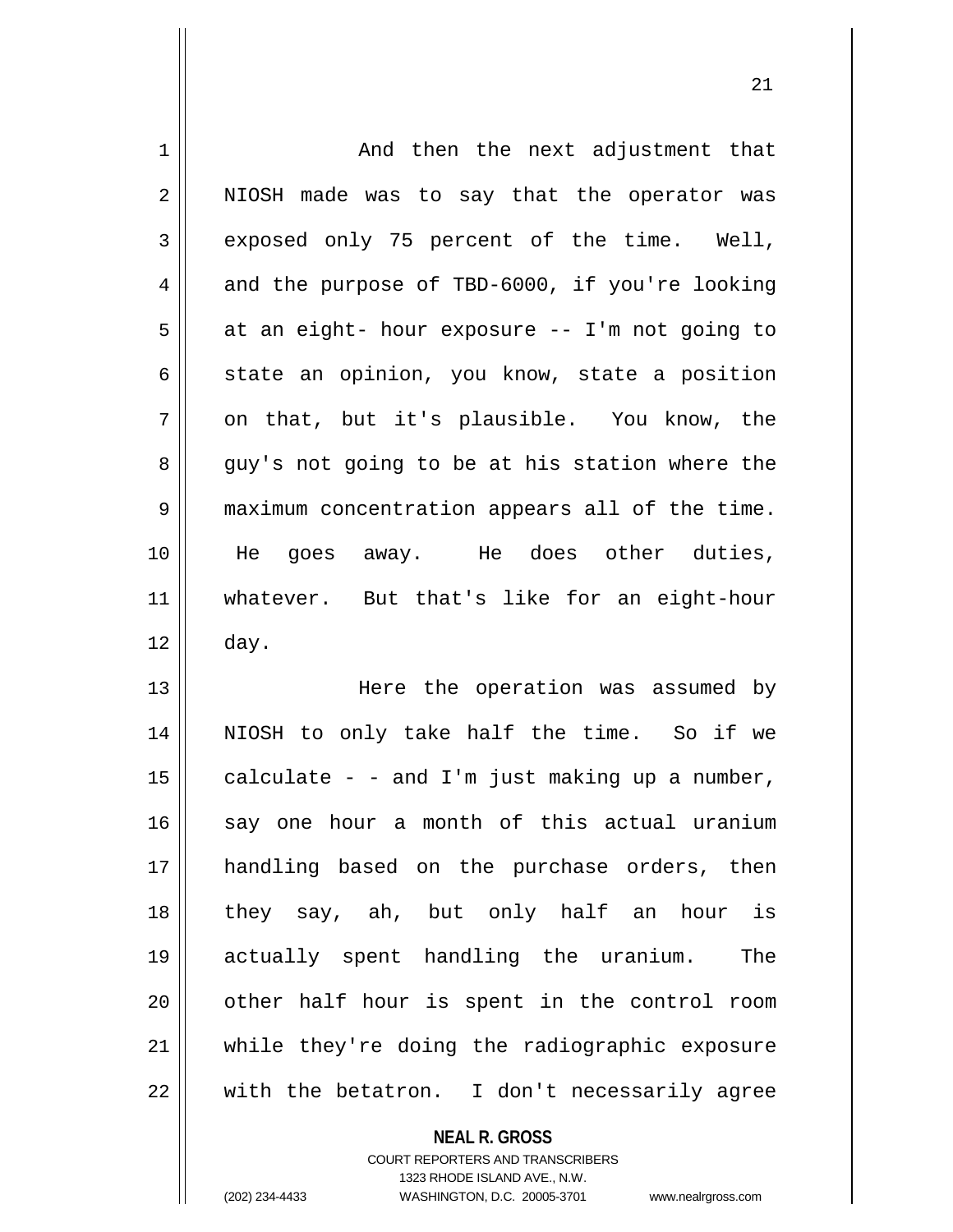**NEAL R. GROSS**  $1 \parallel$  with that, but even then -- so you're already 2 || reducing it by half. You don't take 75 3 percent of that 50 percent. That seems again  $4 \parallel$  an unreasonable reduction in the exposure. 5 This was done just to be consistent with 6 | TBD-6000, but it does not apply -- or we don't 7 feel it applies here. So this is -- Criterion 8 || 1, we feel is not justified. 9 The exclusivity constraint of 2 is 10 -- this would simply suggest that simply 11 selected there were five scenarios in 12 TBD-6000, and for Appendix BB, the one that 13 produced the lowest concentration was selected 14 because it is the lowest concentration. 15 || Again, that does not appear to be stringently 16 justified, and I believe that I read the 17 || report that was recently issued where NIOSH 18 || agreed that it's not stringently justified. 19 || The next is the site or process  $20$  similarities. First of all, the uranium slugs 21 produced by powder metallurgy simply do not  $22$  || have the same metallurgical properties as the

> COURT REPORTERS AND TRANSCRIBERS 1323 RHODE ISLAND AVE., N.W.

(202) 234-4433 WASHINGTON, D.C. 20005-3701 www.nealrgross.com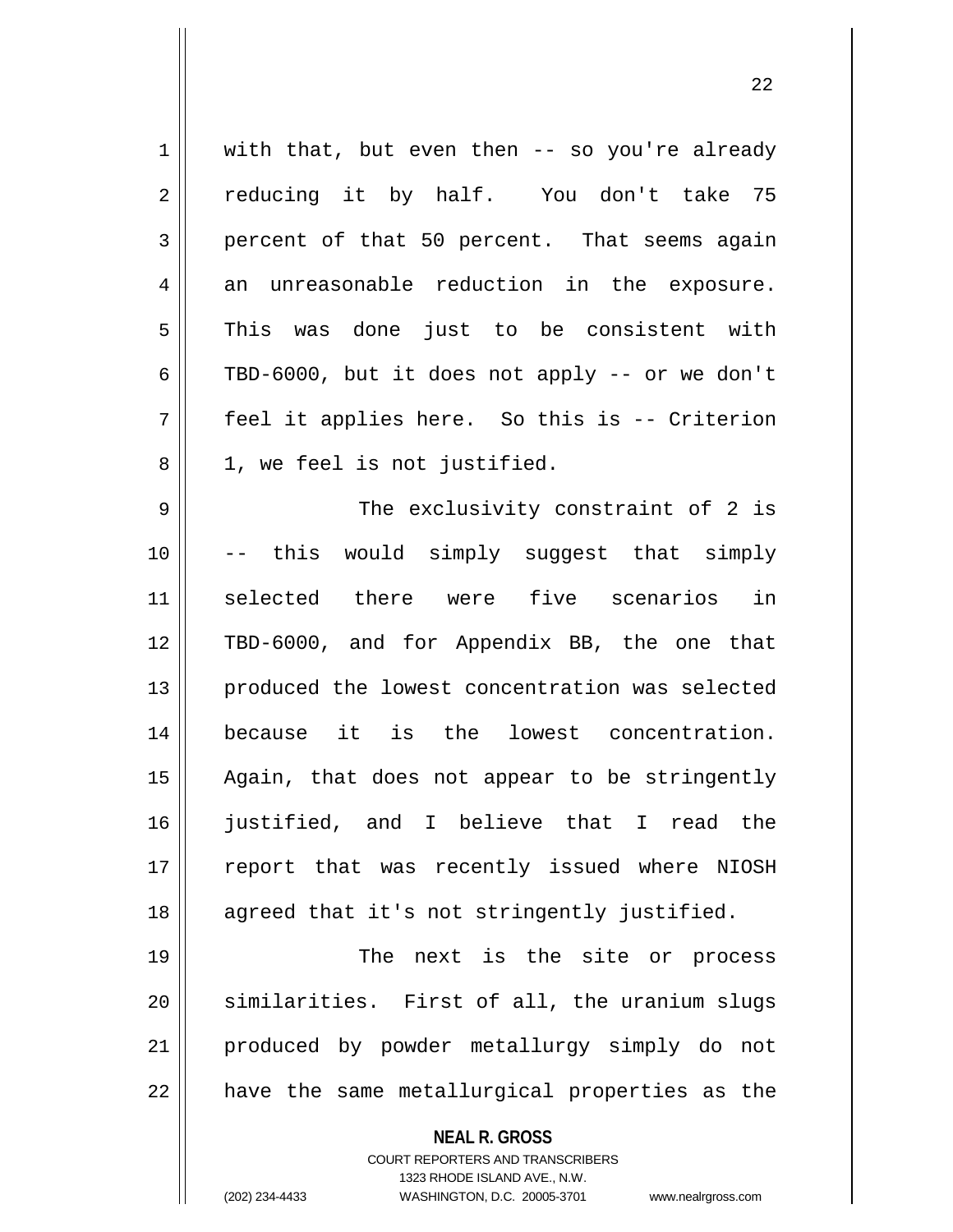1 || cast uranium ingots or the dingots. We have  $2 \parallel$  actually two -- these two forms are different,  $3 \parallel$  but they were both handled at -- they were 4 || both produced at Mallinckrodt, so we assume  $5 \parallel$  they were both handled at GSI, but neither of  $6$  | these conform to powder metallurgy.

7 Then the next part of this 8 criterion is: are there other sources of 9 Surrogate data that were not used? So NIOSH 10 has since reviewed the four additional types. 11 || I think actually that three sides were --12 measurements were reported and a fourth one 13 Which was done for a temporal time curve.

 Finally, are there adequate data characterizing the site -- assume the site 16 || that was selected, the site where the powder -- the slug sampling took place, to support its application? And the work site is not identified clearly. I think there was a 20 || suggestion it may have been Fernald, but it's not -- Harris and Kingsley list a number of 22 || operations and they list a number of sites,

**NEAL R. GROSS**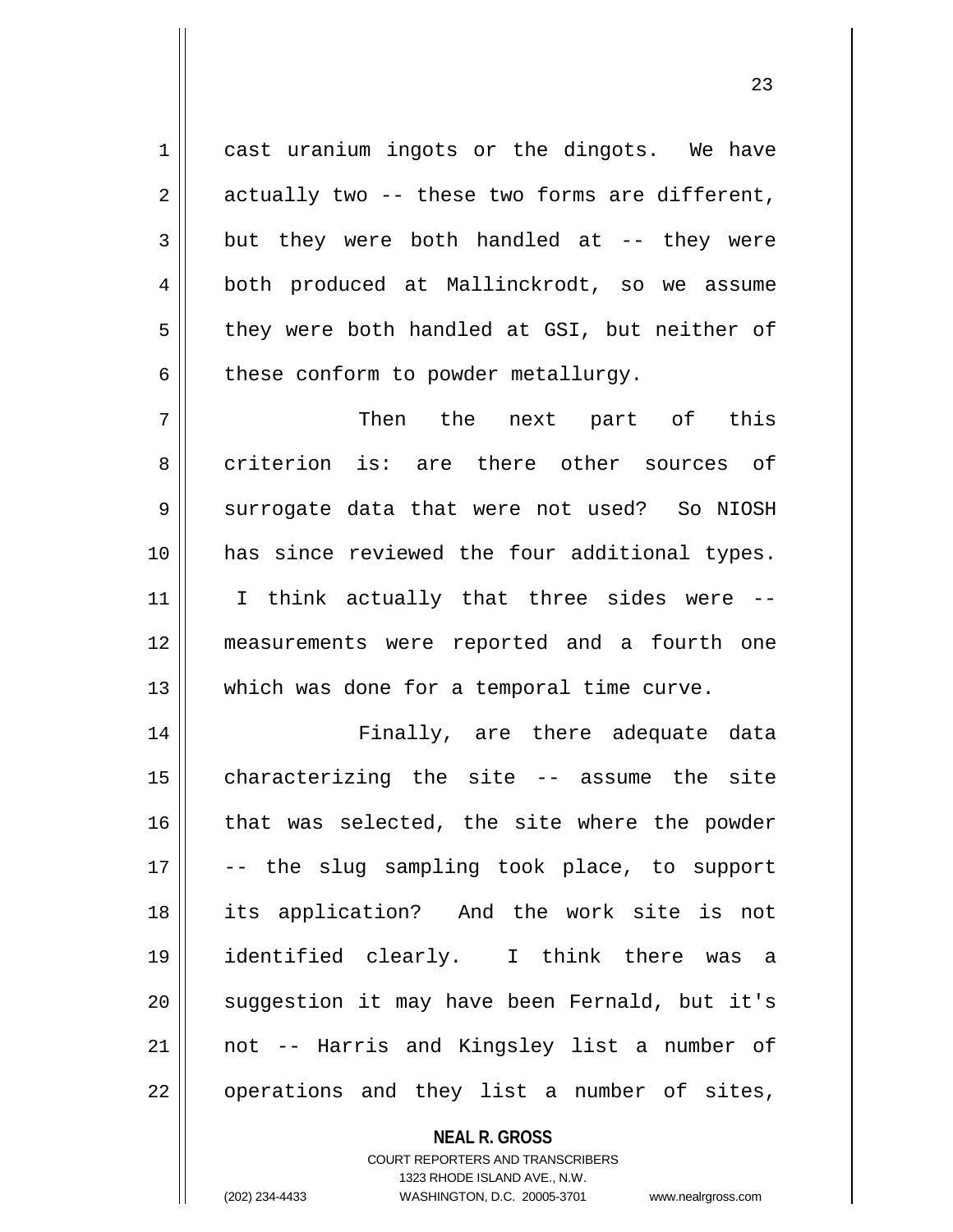1 || but they don't say which operation was at 2 | which site.

 $3 \parallel$  and then finally, the criterion, 4 do surrogate data reflect the type of 5 | operations and work practices at the facility 6 || in question, meaning GSI in our opinion? No,  $7 \parallel$  it does not. So we feel that criterion 3 is 8 || not satisfied.

9 Criterion 4, I'll skip over 10 because that's been resolved. The dates are 11 || rather different. It was earlier, but NIOSH 12 made the argument that since there were no 13 particular measures taken to reduce the 14 || exposure to uranium dust at GSI, there is no 15 || reason to believe that that would be different  $16$  and that's -- we agree that that's not a 17 || significant issue. I'm just mentioning it for  $18$  | the sake of completeness.

19 And finally, the one about the 20 || plausibility. Now I have to briefly go over 21 || the NIOSH model. The NIOSH model is that 22 || somebody comes into the room, let's say the

**NEAL R. GROSS**

COURT REPORTERS AND TRANSCRIBERS 1323 RHODE ISLAND AVE., N.W. (202) 234-4433 WASHINGTON, D.C. 20005-3701 www.nealrgross.com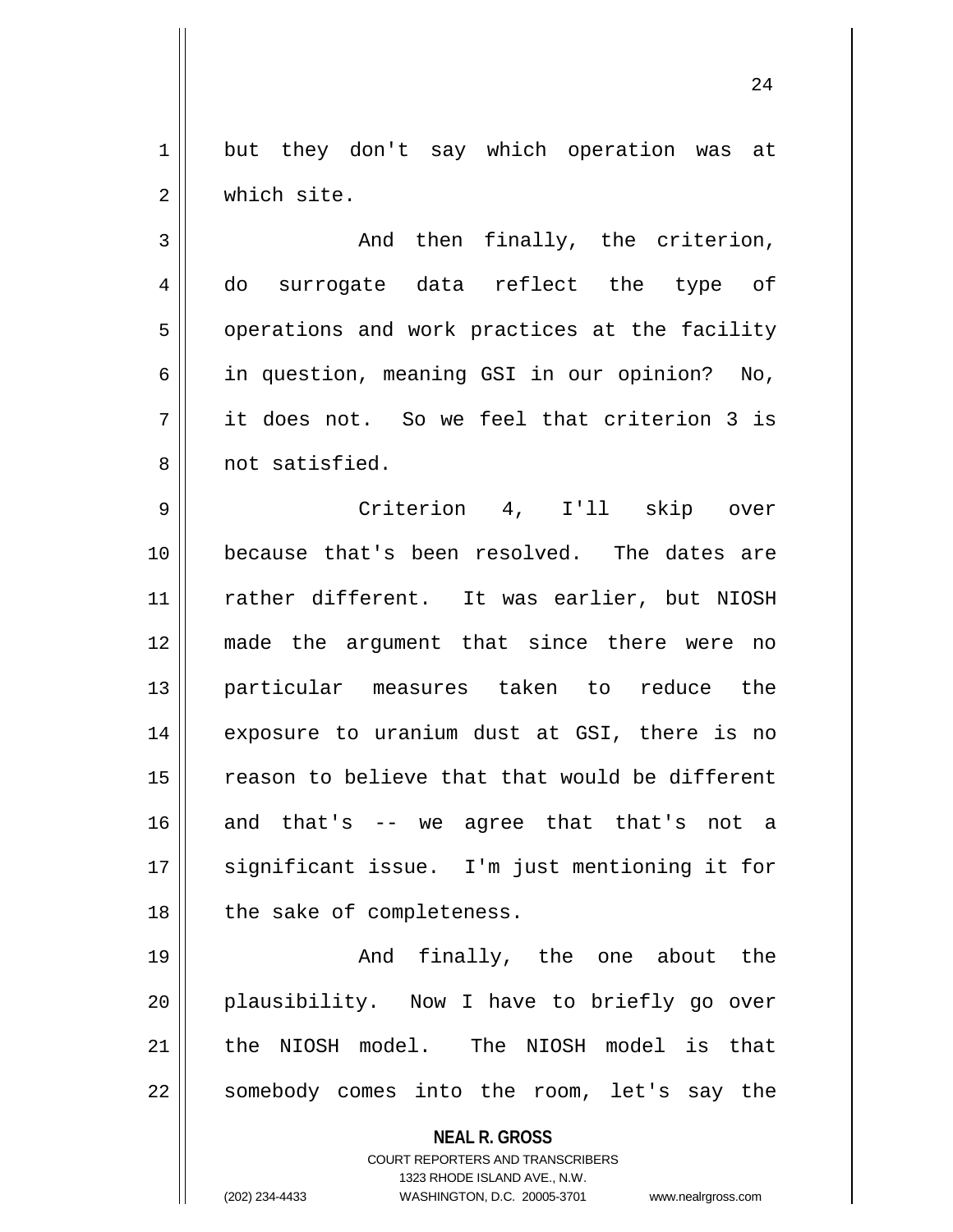1 | old betatron building, that's where we took 2 || measurements, I mean, it could be anyplace,  $3 \parallel$  and starts handling the uranium. Then the 4 || moment the time, the clock starts with the 5 uranium handling, immediately a dust cloud 6 appears. Some aerosol is generated and it  $7 \parallel$  starts at that moment. The uranium handling 8 || goes on for half an hour. It gets repeated 9 || periodically, but at any one time it's half an 10 hour, again according to the scenario that's 11 provided in Appendix BB. So for half an hour 12 || this dust is suspended in the air. It's 13 || inhaled by the workers performing this work.  $14$  | And most important, it settles to the ground, 15 but it only settles to the ground for 30 16 minutes.

17 || So if you know the concentration, 18 || this assumed concentration based on TBD-6000, 19 and then you take the settling velocity of I 20 || believe it's 7.5 times 10 the minus 4 meters 21 || per second, then you can tell that during this  $22$  | time so much dust has settled. Basically it's

> **NEAL R. GROSS** COURT REPORTERS AND TRANSCRIBERS 1323 RHODE ISLAND AVE., N.W.

(202) 234-4433 WASHINGTON, D.C. 20005-3701 www.nealrgross.com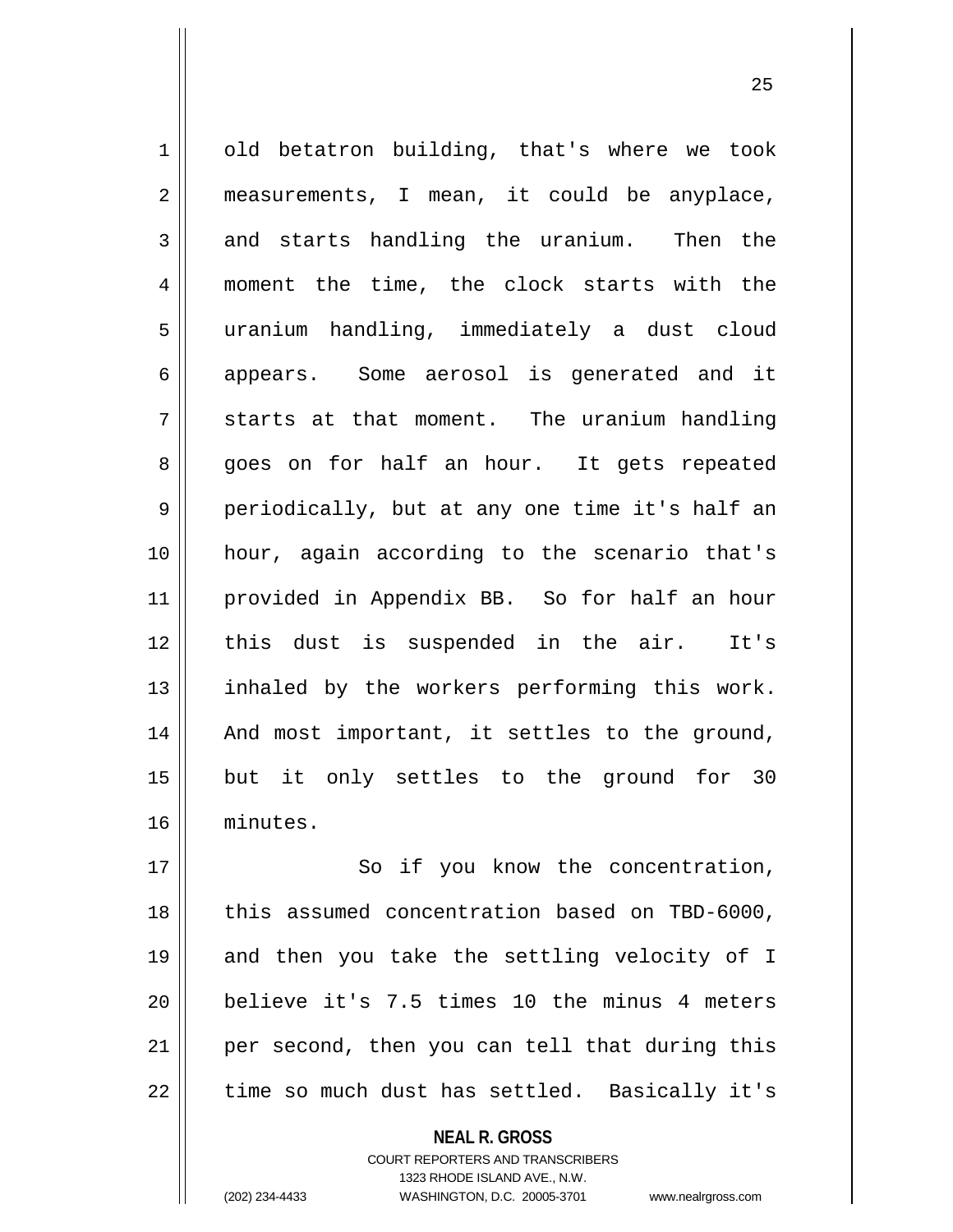| 1              | like a belt that the thickness of that belt    |
|----------------|------------------------------------------------|
| 2              | would be the speed times the time. How far     |
| $\mathsf{3}$   | can a uranium particle travel during this      |
| $\overline{4}$ | time? And it's that and only that amount of    |
| 5              | uranium that settles to the floor. Because at  |
| 6              | the end of 30 minutes, poof, it's gone. So     |
| 7              | that's not a realistic scenario.               |
| 8              | If we assume that this five-micron             |
| $\mathsf 9$    | AMAD is the average -- the mean particle size  |
| 10             | and we agree that 7.5 times 10 to the minus 4  |
| 11             | meters per second is the settling velocity,    |
| 12             | and if the dust was to extend to the roof of   |
| 13             | the old betatron building, it would take about |
| 14             | 4 hours for it to settle. And this is not as   |
| 15             | absurd as it may seem, because, going back     |
| 16             | over some of the documents and worker          |
| 17             | recollection, there were heaters well high up  |
| 18             | on the wall which would have created an        |
| 19             | updraft with the space heaters, and they said  |
| 20             | there was an updraft -- so that there would    |
| 21             | have been some vertical movement of the air,   |
|                |                                                |
| 22             | so that the dust may very well have gone       |

**NEAL R. GROSS**

COURT REPORTERS AND TRANSCRIBERS 1323 RHODE ISLAND AVE., N.W. (202) 234-4433 WASHINGTON, D.C. 20005-3701 www.nealrgross.com

 $\mathsf{I}$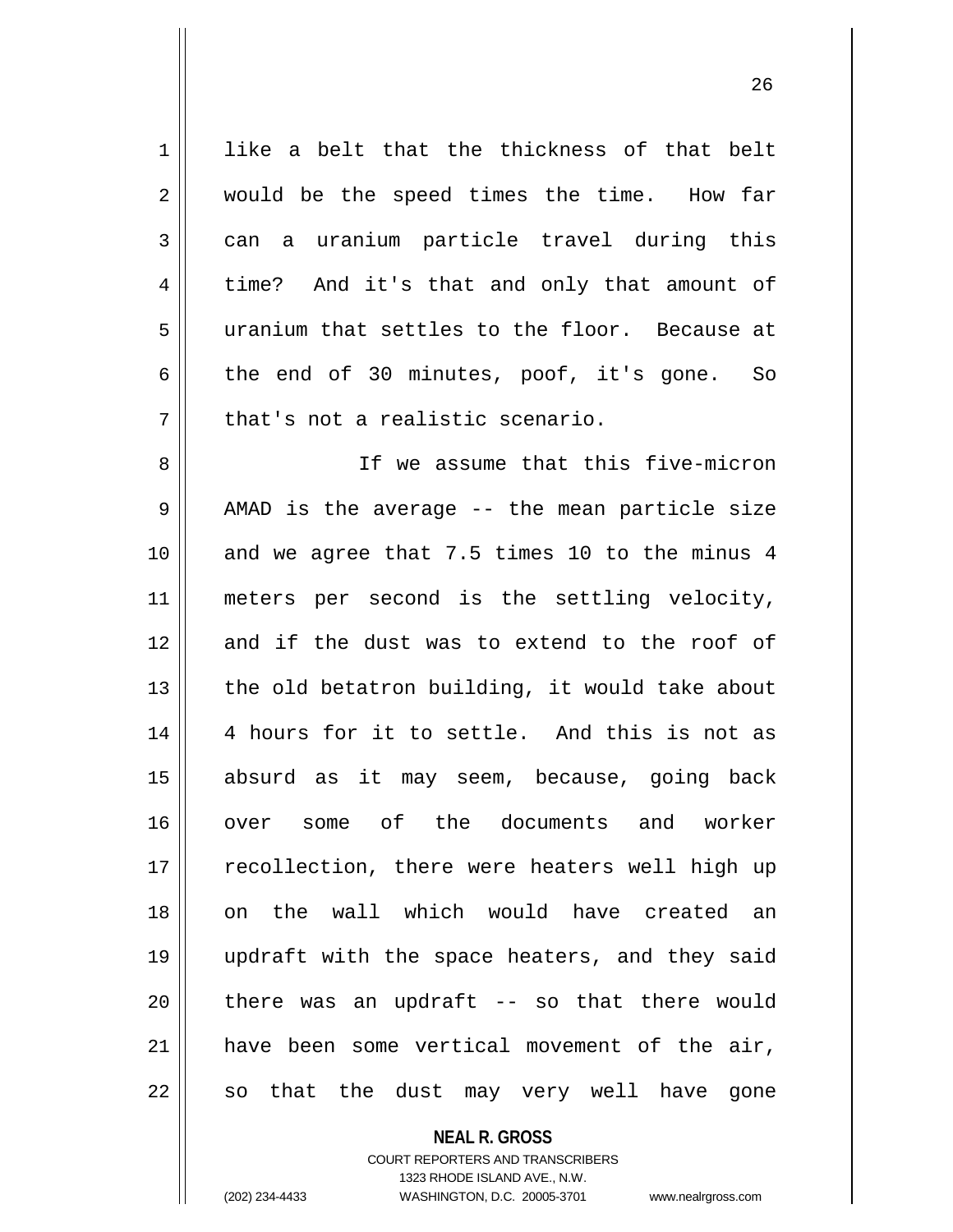1 certainly higher than a few feet, which would  $2 \parallel$  be the 30-minute settling time. So more dust 3 would have settled to the floor than would 4 | have been calculated by that model.

5 || The Mondu then more recently, in the 6 | latest report  $-$ - I'm not going to put up it  $7 \parallel$  right now, but there was a figure, a curve 8 from Simonds Saw which shows how the air concentrations changed. And this is in the NIOSH response to our report. How the air concentration changed -- function of time. 12 || And it took days for it to go away, not half an hour. Because they showed a significant concentration after about two days later still, maybe one-third as much. And then in TBD-6000, there is a statement that it takes 30 days to achieve equilibrium between dust -- 18 || that's not during dust generation. But if there's dust on the floor and you stir it up, 20 || of course it gets resuspended. Then it starts settling again and there is a constant back || and forth. It goes up, it goes down. And it

## **NEAL R. GROSS** COURT REPORTERS AND TRANSCRIBERS 1323 RHODE ISLAND AVE., N.W. (202) 234-4433 WASHINGTON, D.C. 20005-3701 www.nealrgross.com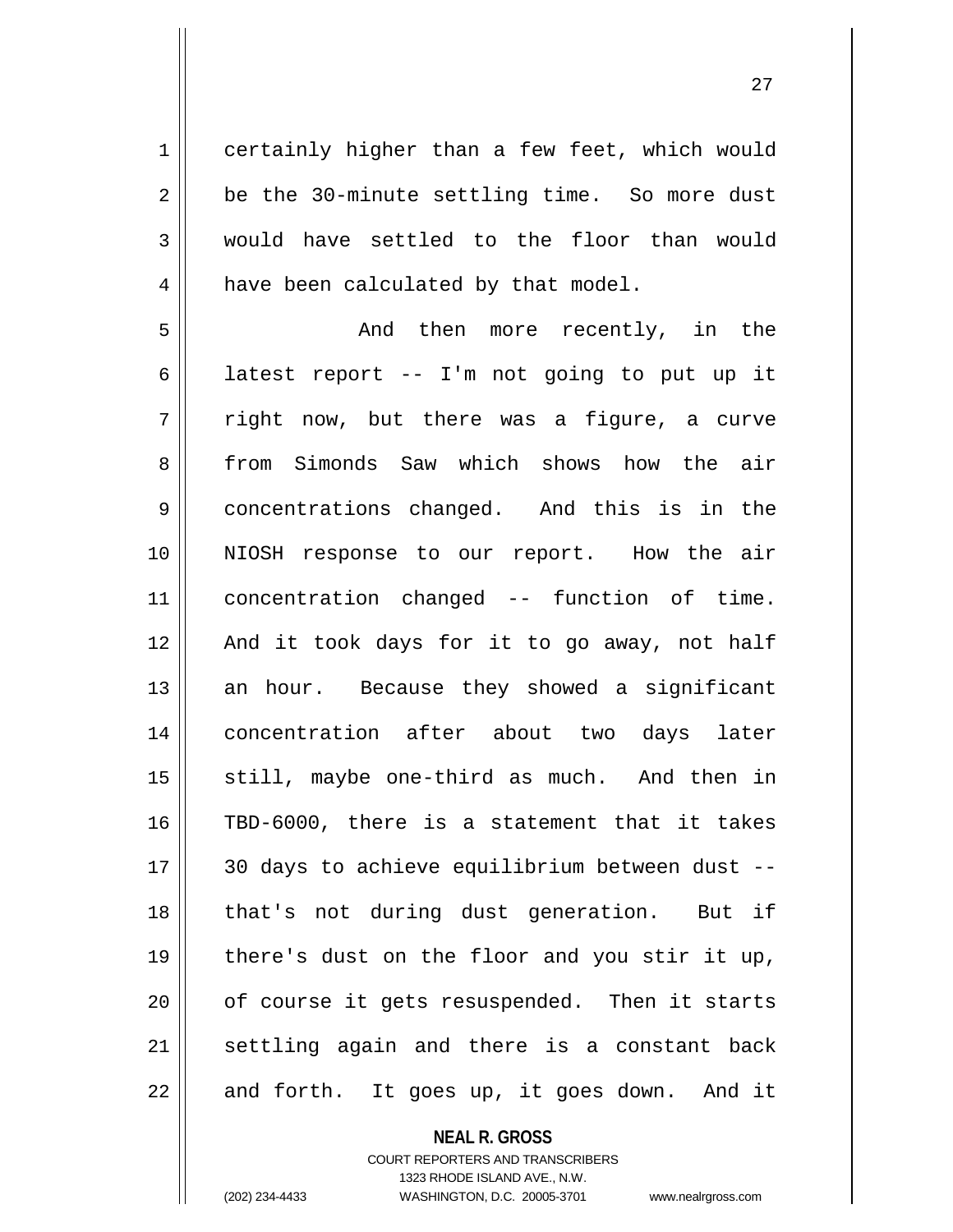1 || takes about 30 days to achieve equilibrium. 2 So that's certainly not inconsistent with  $3 \parallel$  saying that it happens in 30 minutes.

4 And then the other problem with  $5 \parallel$  the model that we have is that the surficial 6 contamination is based on deposition during  $7 \parallel$  one year. First it's the year, because at the 8 very beginning there seems to be an increase 9 || in the frequency of radiography. Then there 10 is a maximum year of July '61 to June '62. 11 And so then NIOSH assumes whatever deposit 12 during that year is constant for all time 13 || afterwards. No increase, even though there's 14 additional uranium being handled and no 15 decrease. So we just think this is not a 16 || scientifically-correct model. It needs to be  $17 \parallel$  -- I mean, the one year, if there is a basis  $18$  | for it, that this should be demonstrated. 19 || Then the final --20 MEMBER POSTON: Can I interrupt 21 | you just for a second?

22 DR. ANIGSTEIN: Yes.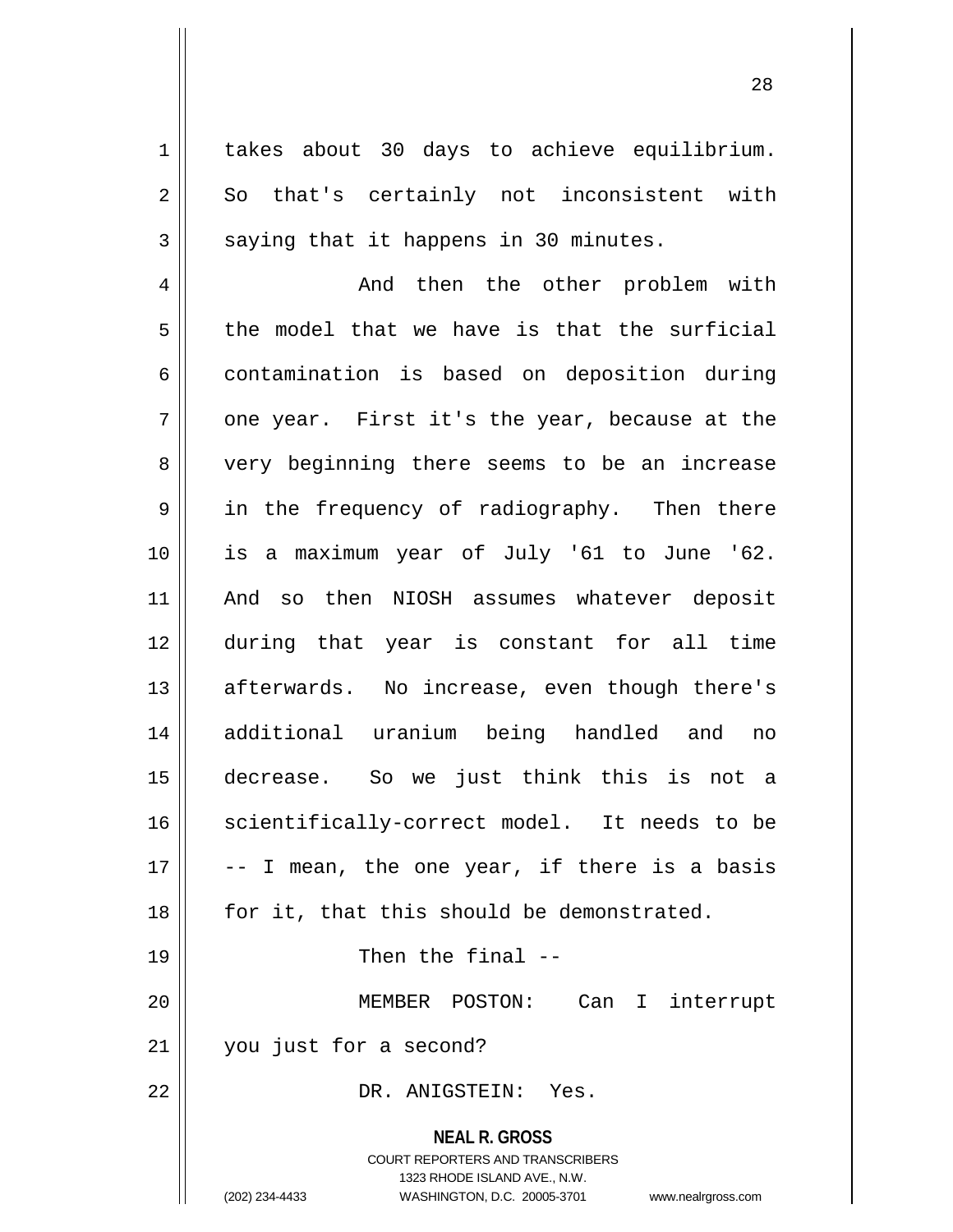**NEAL R. GROSS** COURT REPORTERS AND TRANSCRIBERS 1323 RHODE ISLAND AVE., N.W. (202) 234-4433 WASHINGTON, D.C. 20005-3701 www.nealrgross.com 1 MEMBER POSTON: I think you 2 || misspoke, and I want to clarify. You said  $3 \parallel$  it's not inconsistent with 30 minutes, and I 4 | don't think you meant that. 5 DR. ANIGSTEIN: It's inconsistent 6 with the 30 minutes. 7 | MEMBER POSTON: Okay. 8 DR. ANIGSTEIN: A double negative. 9 | Thank you. 10 MEMBER POSTON: Because that would 11 mean, if it's not inconsistent -- 12 DR. ANIGSTEIN: I thank you very  $13 \parallel$  much. 14 MEMBER POSTON: And you said that, 15 | I'm pretty sure. 16 DR. ANIGSTEIN: I'm sorry. Thank 17 || you for the correction. 18 || The Mondu then finally, the workplace 19 plausibility; because these are the two in the 20  $\parallel$  Criterion 5, is: are the assumed processes and 21 procedures plausible for the facility in 22 question? Have all the factors that could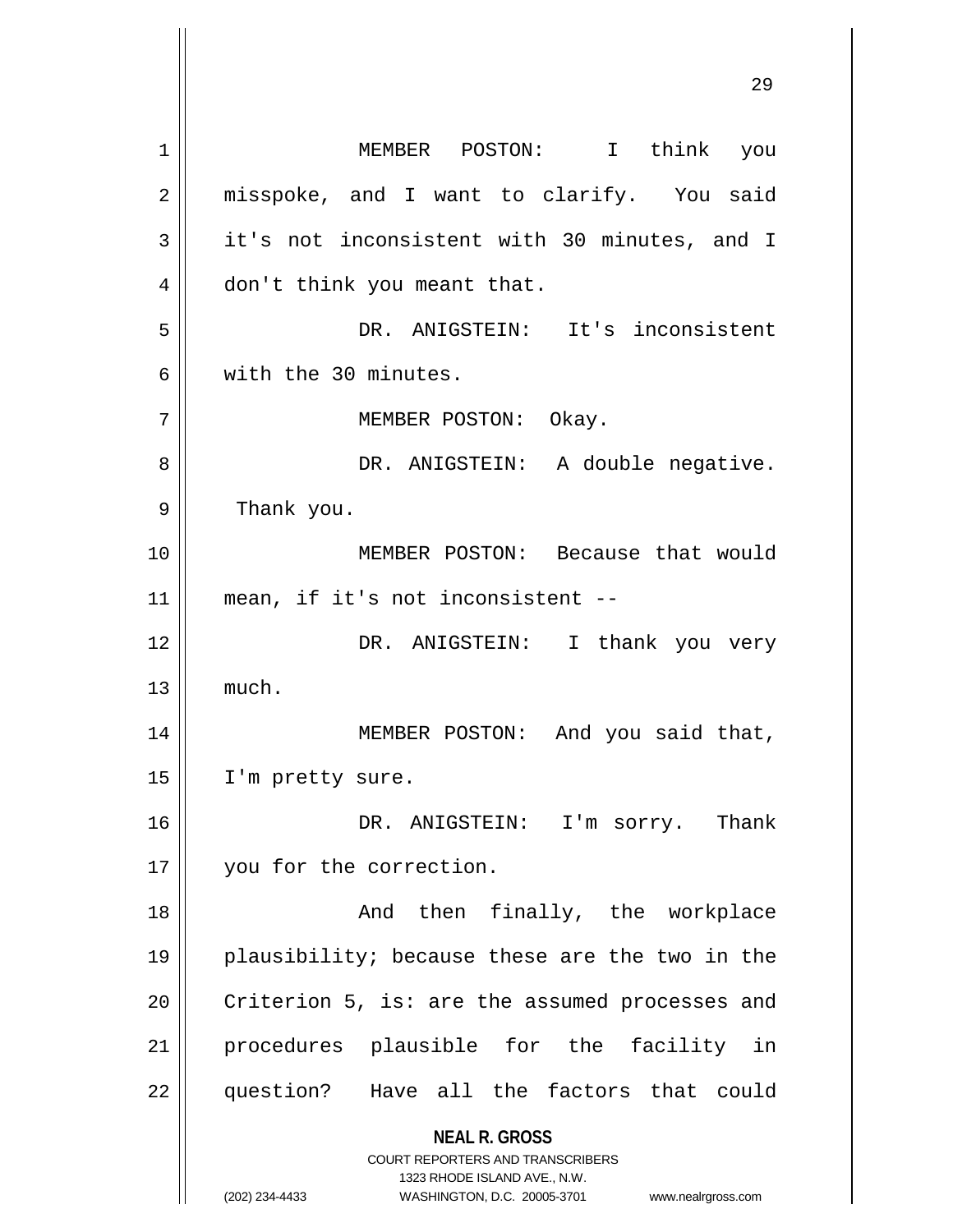1 || significantly impact exposure been taken into 2 || account? Is adequate information available  $3 \parallel$  about the facility in order to make a fair 4 | assessment?

5 || So again, we feel that the aerosol  $6$  | levels from the handling of uranium ingots are 7 not comparable to uranium slug stamping. We  $8 \parallel$  also feel that the surface -- that even if we 9 didn't have other problems with the model, the 10 surficial concentration cannot be calculated 11 from the airborne concentration because the 12 settling of the aerosol is not the only 13 || source. You have these uranium ingots coming 14 in. There would be loose contamination on the 15 surface, contamination meaning -- it's not 16 really contamination. It's just uranium, 17 uranium oxide, and you could have large flakes 18 || falling down during the handling.

19 Now these flakes would not 20 || contribute to the inhalation of the worker  $21$  | that's doing the handling. However, they 22 Would contribute to the amount of uranium on

# **NEAL R. GROSS**

COURT REPORTERS AND TRANSCRIBERS 1323 RHODE ISLAND AVE., N.W. (202) 234-4433 WASHINGTON, D.C. 20005-3701 www.nealrgross.com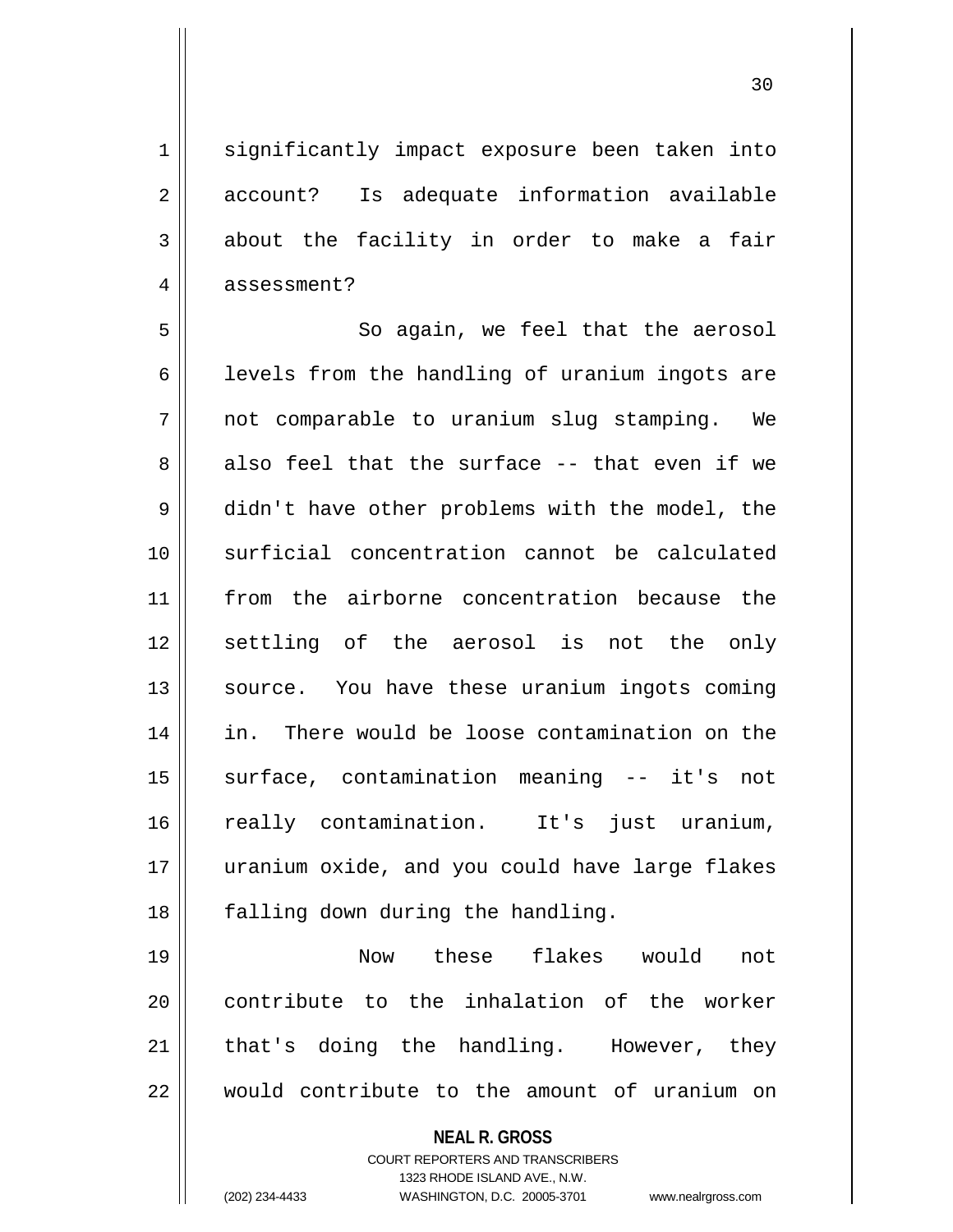1 || the floor. And immediately afterwards, that 2 would not become airborne because it's strong. 3 But here you have these little pieces of 4 || uranium lying around. Eventually they get 5 || ground underfoot. The forklift trucks go back 6 and forth. We have a picture of trucks  $7 \parallel$  actually being used inside the extruding room. 8 And this contributes to the resuspendable 9 Surface contamination layer. So again, we 10 believe that this is not fully -- and then I 11 show the 30 days required for equilibrium, 12 which I mentioned before. So we feel that 13 || this plausibility, workplace plausibility 14 criterion is not satisfied.

 So the one alternate scenario before seeing the recent information from NIOSH is -- as we were directed, we looked at 18 || the other five scenarios in TBD-6000 and they also were not applicable to GSI. However, we did find there was the Adley report on the handling of uranium -- of the melt plant 22 || building at Hanford. And here you had a

> COURT REPORTERS AND TRANSCRIBERS 1323 RHODE ISLAND AVE., N.W. (202) 234-4433 WASHINGTON, D.C. 20005-3701 www.nealrgross.com

**NEAL R. GROSS**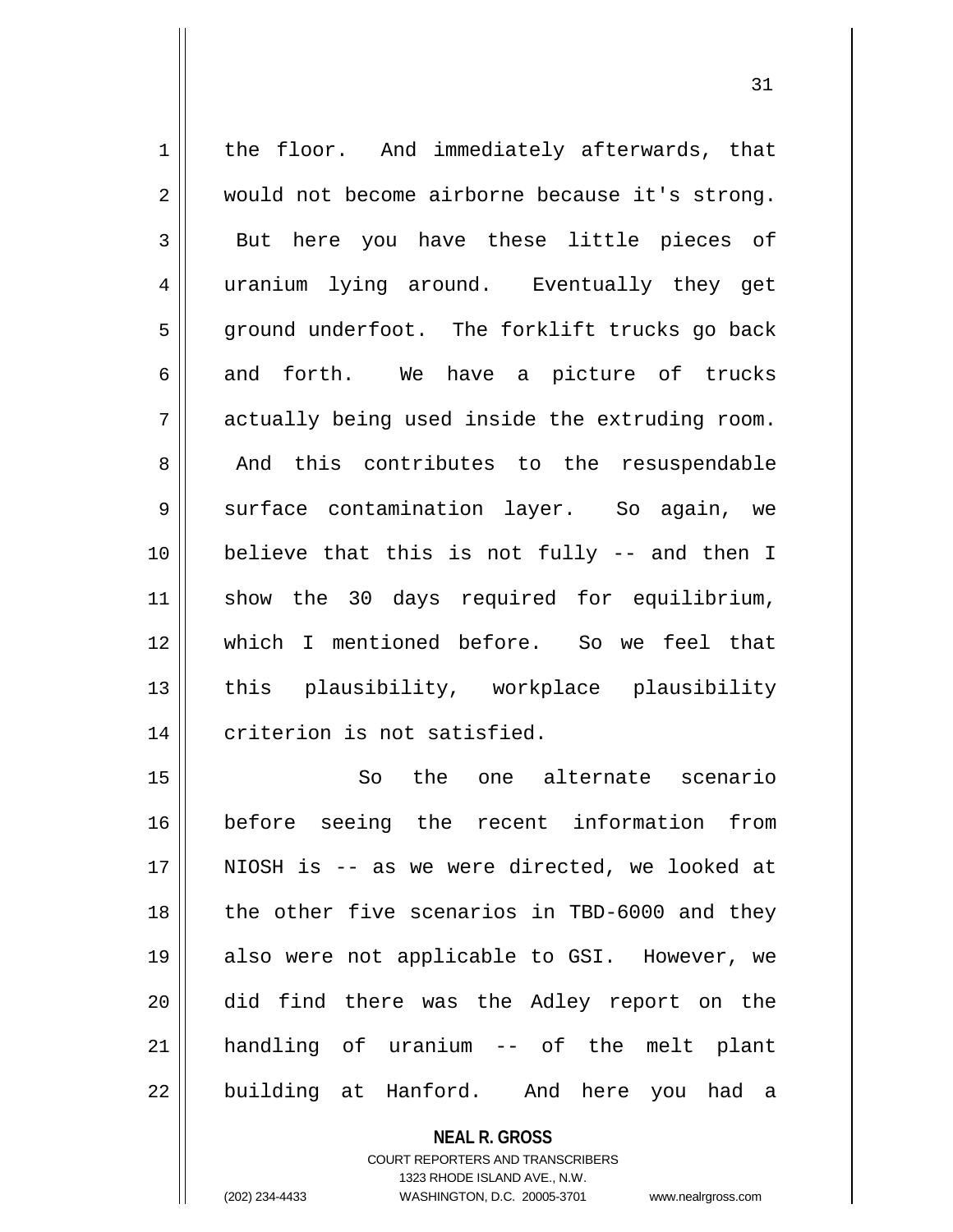1 series of operations which were simply 2 handling uranium rods. No machining. No 3 bending. Later on they were bent, they were 4 straightened. But here was just the pure 5 | handling. And simply unloading the rods from 6 the truck with a forklift gives you a far 7 higher concentration.

 This is the measured concentration 9 || now. So 3,900 dpm opposed to, what was it, || 590 -- 560, I think, in TBD-6000. So we have 6 times as high and 20 times as high as the value that was actually used by NIOSH, 198. So this would be a more limiting scenario and 14 || simply unloading uranium rods. Well, that's probably as close as we could find. I'm not saying we did an exhaustive study of the literature. This is something that we just 18 || came up with. That was far more restrictive.  $19 \parallel$  So, and even if this was to be adopted, we would still have concerns about the model that was used.

22 So shall I go on now to the

**NEAL R. GROSS**

COURT REPORTERS AND TRANSCRIBERS 1323 RHODE ISLAND AVE., N.W. (202) 234-4433 WASHINGTON, D.C. 20005-3701 www.nealrgross.com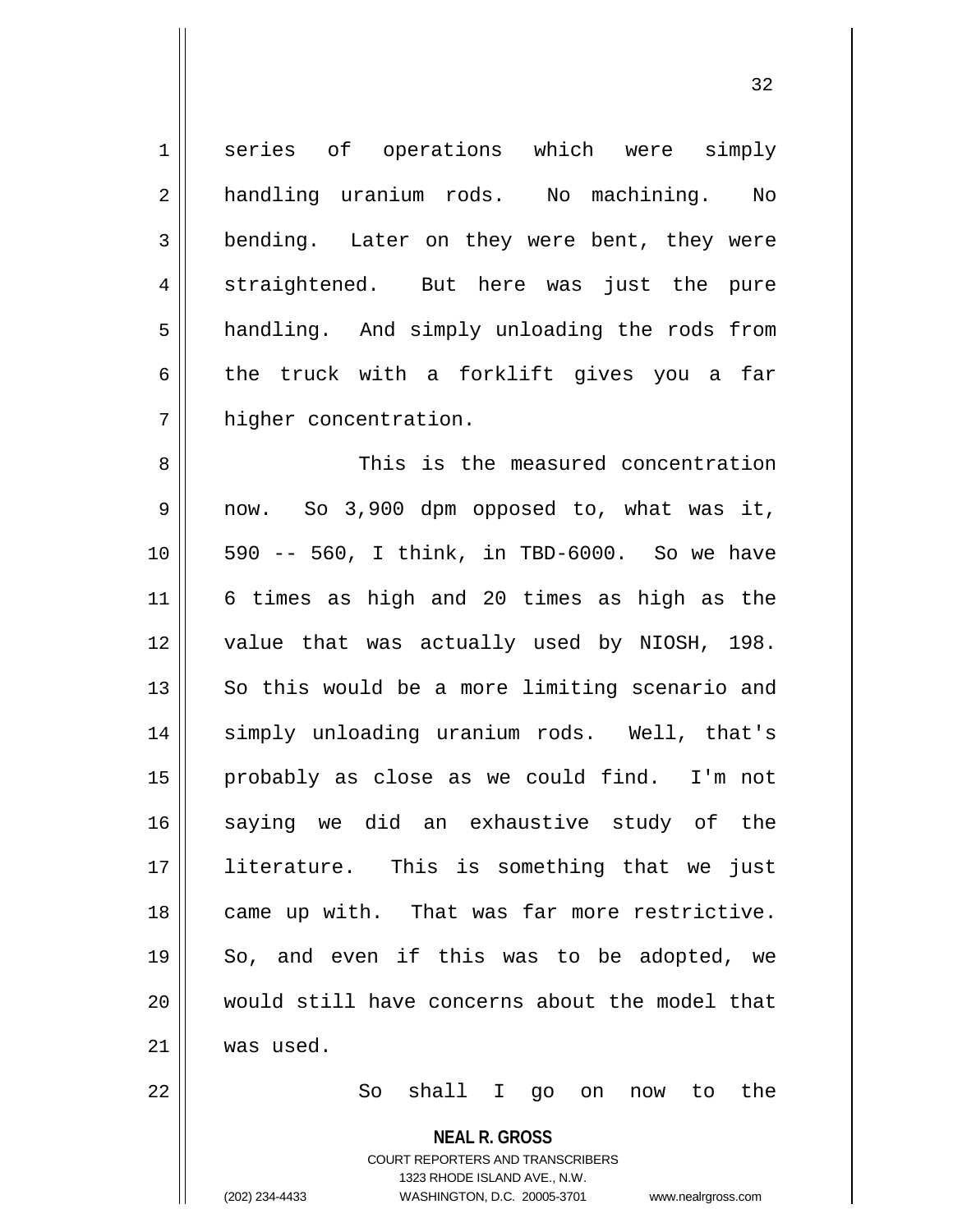**NEAL R. GROSS** COURT REPORTERS AND TRANSCRIBERS 1323 RHODE ISLAND AVE., N.W. (202) 234-4433 WASHINGTON, D.C. 20005-3701 www.nealrgross.com 1 alternate model or, any other discussion? 2 CHAIRMAN ZIEMER: Let's stop for a  $3 \parallel$  minute to see if there are any questions that 4 the Work Group Members have on any of the 5 | items that you covered here so far. John? 6 MEMBER POSTON: Two questions:  $7 \parallel$  one, these are all measured values, you say? 8 | Was that what you said? 9 DR. ANIGSTEIN: Say again? 10 || MEMBER POSTON: The values you're 11 showing there on this table, are they all 12 measured values? 13 DR. ANIGSTEIN: Yes. 14 CHAIRMAN ZIEMER: These are the 15 Hanford values? 16 DR. ANIGSTEIN: Yes. 17 MEMBER POSTON: Yes. 18 DR. ANIGSTEIN: Yes, this is 19 correct. Yes, that is in the Adley report.  $20$  | These are the measured values. 21 MEMBER POSTON: Can you help me  $22$  || understand, I'm assuming that the third entry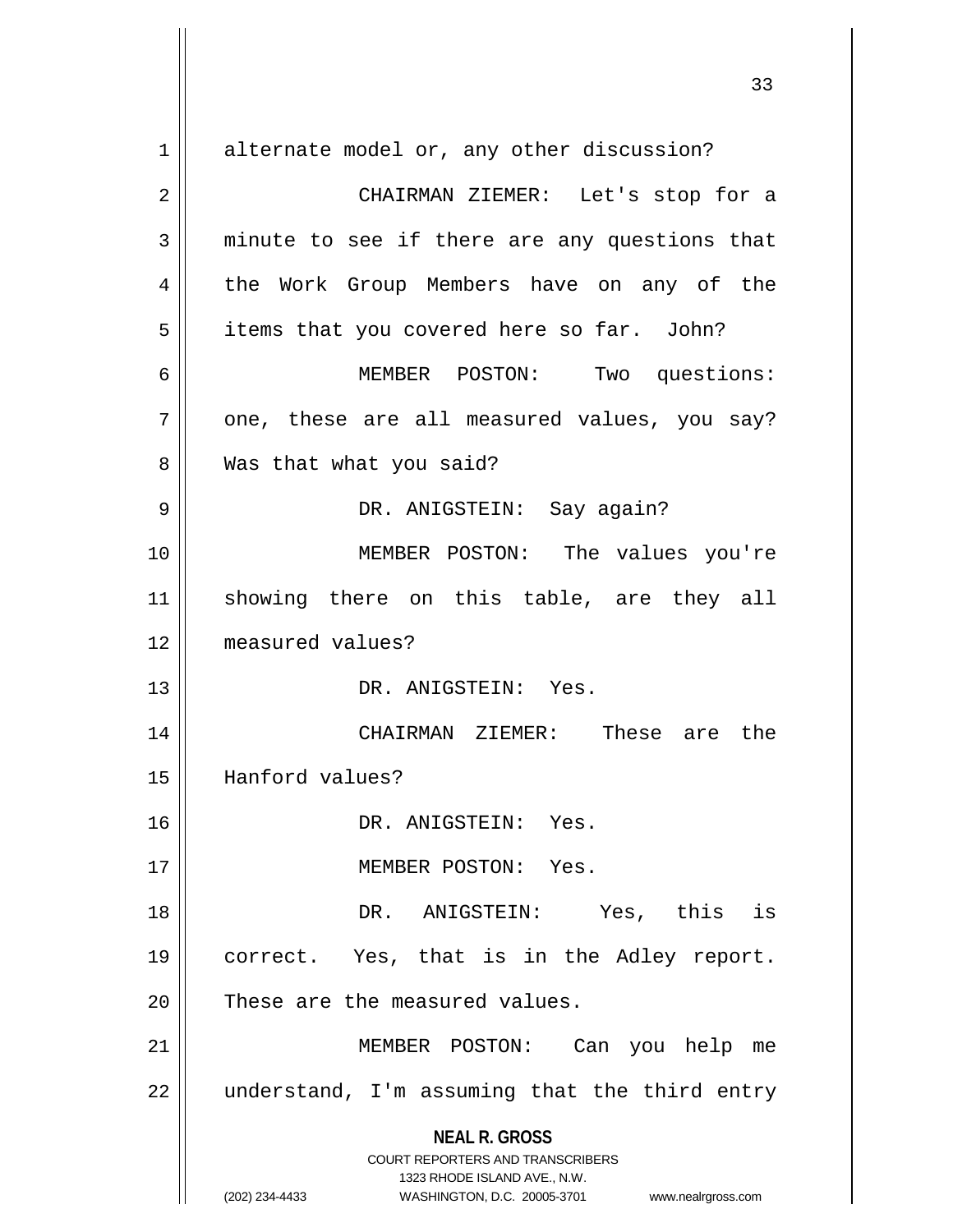**NEAL R. GROSS** COURT REPORTERS AND TRANSCRIBERS 1323 RHODE ISLAND AVE., N.W. (202) 234-4433 WASHINGTON, D.C. 20005-3701 www.nealrgross.com 1 || where the concentration is 88, these rods have  $2 \parallel$  been straightened and  $-$ 3 || DR. ANIGSTEIN: Yes. 4 MEMBER POSTON: -- perhaps 5 machined. 6 DR. ANIGSTEIN: I believe, yes. 7 MEMBER POSTON; So they have no 8 || surface? 9 DR. ANIGSTEIN: Right. That's 10 || probably the case. 11 MEMBER POSTON: Yes. But what's 12 the difference between the first entry and the 13 | second entry? 14 DR. ANIGSTEIN: I can't tell you.  $15$  This was simply -- it was not identified in 16 | the report. 17 || MEMBER POSTON: Because they both  $18$  || say unloading the truck. 19 DR. ANIGSTEIN: One is unloading 20  $\parallel$  and the other is -- I think there were two 21 different work locations. One is unloading  $22$  | the truck with a forklift and the other one is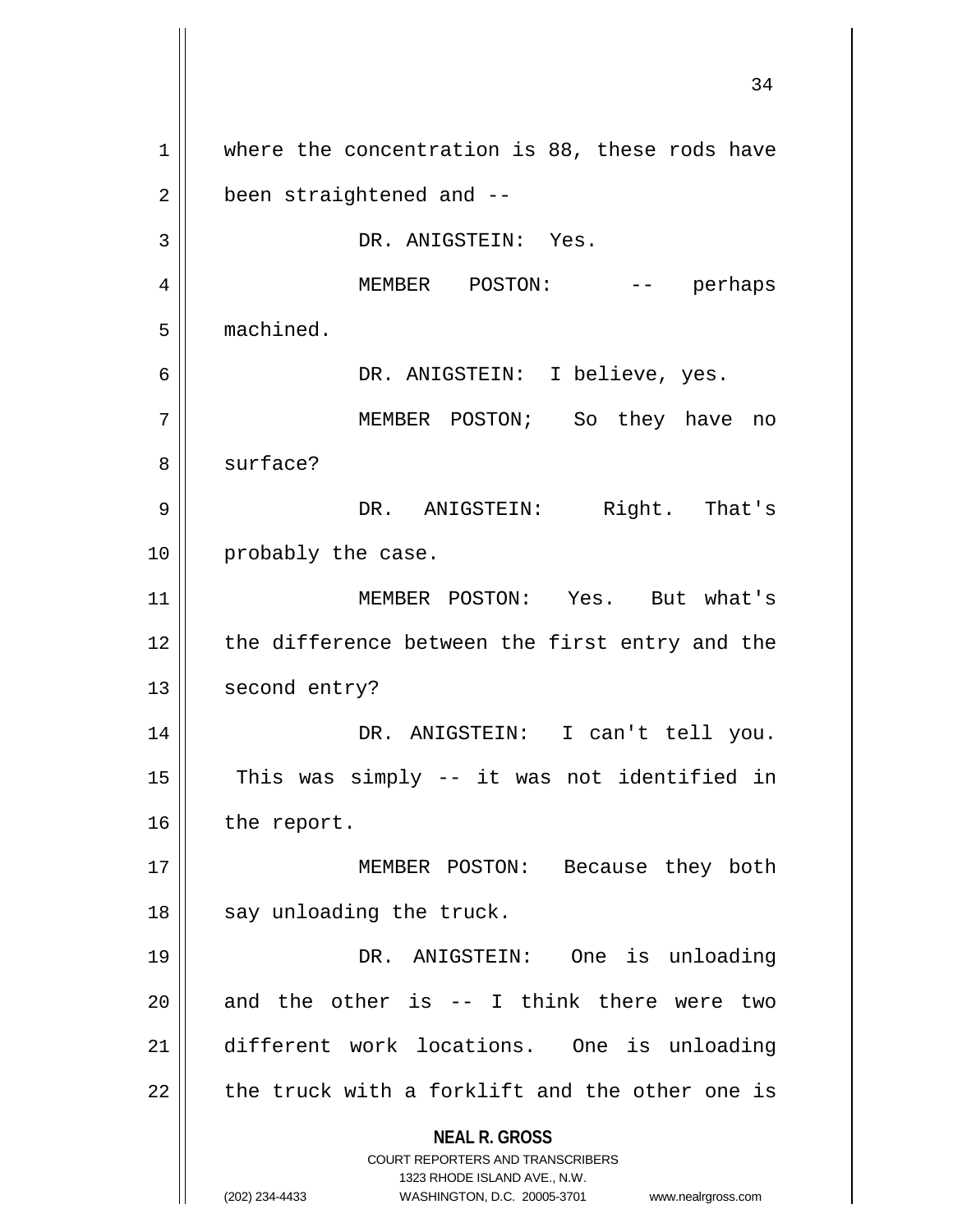**NEAL R. GROSS** COURT REPORTERS AND TRANSCRIBERS 1323 RHODE ISLAND AVE., N.W.  $1 \parallel$  I guess; I'm speculating now, the rods will be  $2 \parallel$  transferred with a forklift and to another 3 | location. And then there will be another 4 monitoring at that location where they were 5 | received. 6 MEMBER POSTON: Would you  $7$  || speculate that  $-$ -8 DR. ANIGSTEIN: This is simply 9 taken -- there was no further information 10 there. This is many pages of tables in that 11 || report of many measurements during many 12 || operations and this was the one set of 13 measurements -- 14 MEMBER POSTON: Were these the 15 maximum values? 16 DR. ANIGSTEIN: And I believe  $17$  | these were simply single values. 18 MEMBER POSTON: You didn't answer 19 my question. 20 || DR. ANIGSTEIN: Excuse me? 21 || MEMBER POSTON: You said there  $22$   $\parallel$  were multiple tables with lots of data --

<sup>(202) 234-4433</sup> WASHINGTON, D.C. 20005-3701 www.nealrgross.com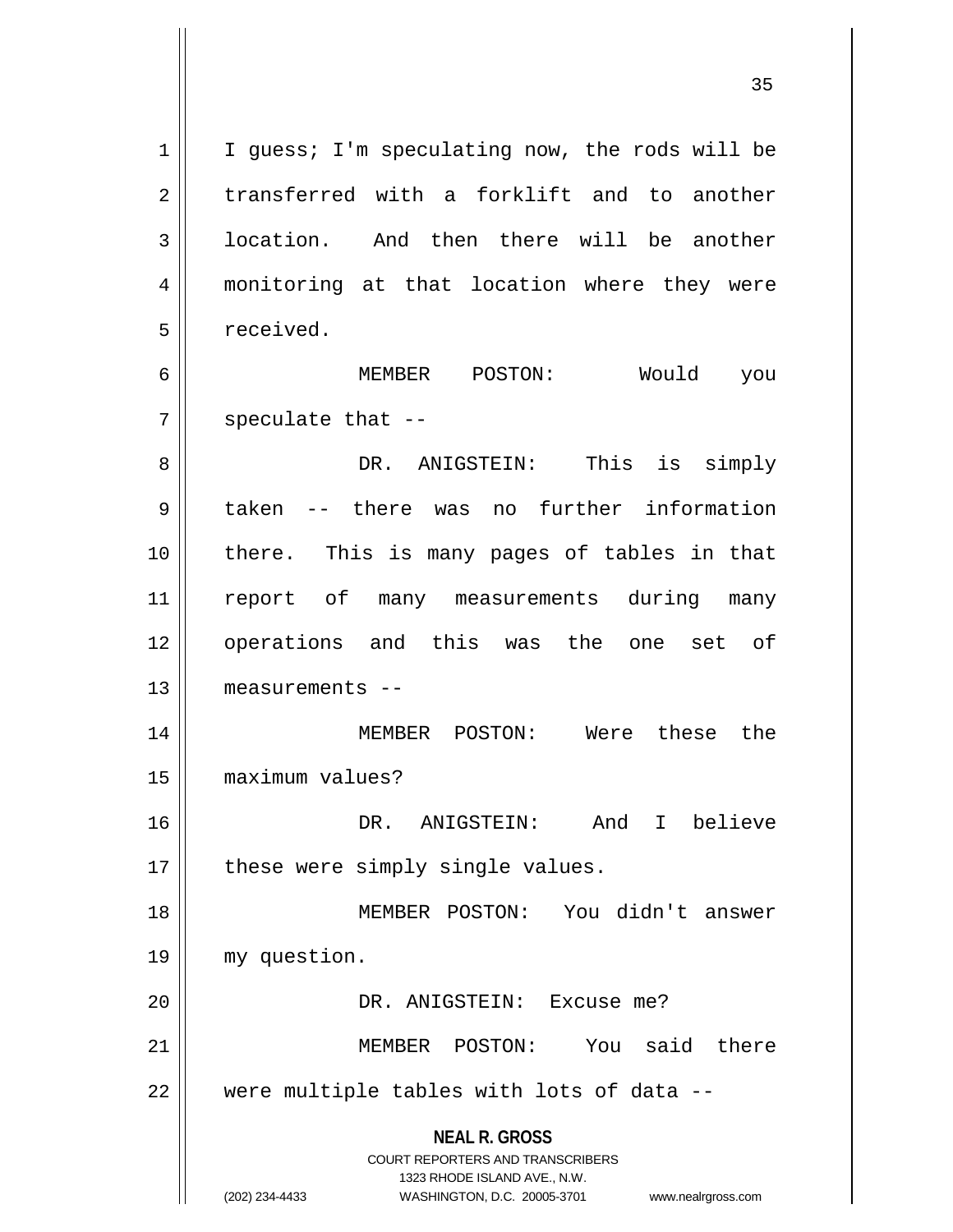| 1  | DR. ANIGSTEIN: Oh, oh --                                                |
|----|-------------------------------------------------------------------------|
| 2  | MEMBER POSTON: And I asked you --                                       |
| 3  | DR. ANIGSTEIN: No, no. I'm                                              |
| 4  | sorry. There were --                                                    |
| 5  | MEMBER POSTON: -- if these were                                         |
| 6  | the maximum values selected from those tables.                          |
| 7  | DR. ANIGSTEIN: No, these were                                           |
| 8  | selected on the basis of -- everything else                             |
| 9  | involved melting uranium and handling -- you                            |
| 10 | know, this was the one was selected as were                             |
| 11 | simply handling cold uranium metal as opposed                           |
| 12 | to uranium being heated, uranium being melted.                          |
| 13 | So out of these numerous tables these would                             |
| 14 | be the ones $-$                                                         |
| 15 | CHAIRMAN ZIEMER: You felt this                                          |
| 16 | was more like GSI?                                                      |
| 17 | DR. ANIGSTEIN: Pardon?                                                  |
| 18 | CHAIRMAN ZIEMER: This was<br>more                                       |
| 19 | like GSI, is what you're saying?                                        |
| 20 | Right, this was<br>DR. ANIGSTEIN:                                       |
| 21 | the closest. My colleague Bill Thurber, who's                           |
| 22 | not on the line, went through other sources                             |
|    | <b>NEAL R. GROSS</b>                                                    |
|    | <b>COURT REPORTERS AND TRANSCRIBERS</b><br>1323 RHODE ISLAND AVE., N.W. |
|    | WASHINGTON, D.C. 20005-3701<br>(202) 234-4433<br>www.nealrgross.com     |

 $\mathbf{I}$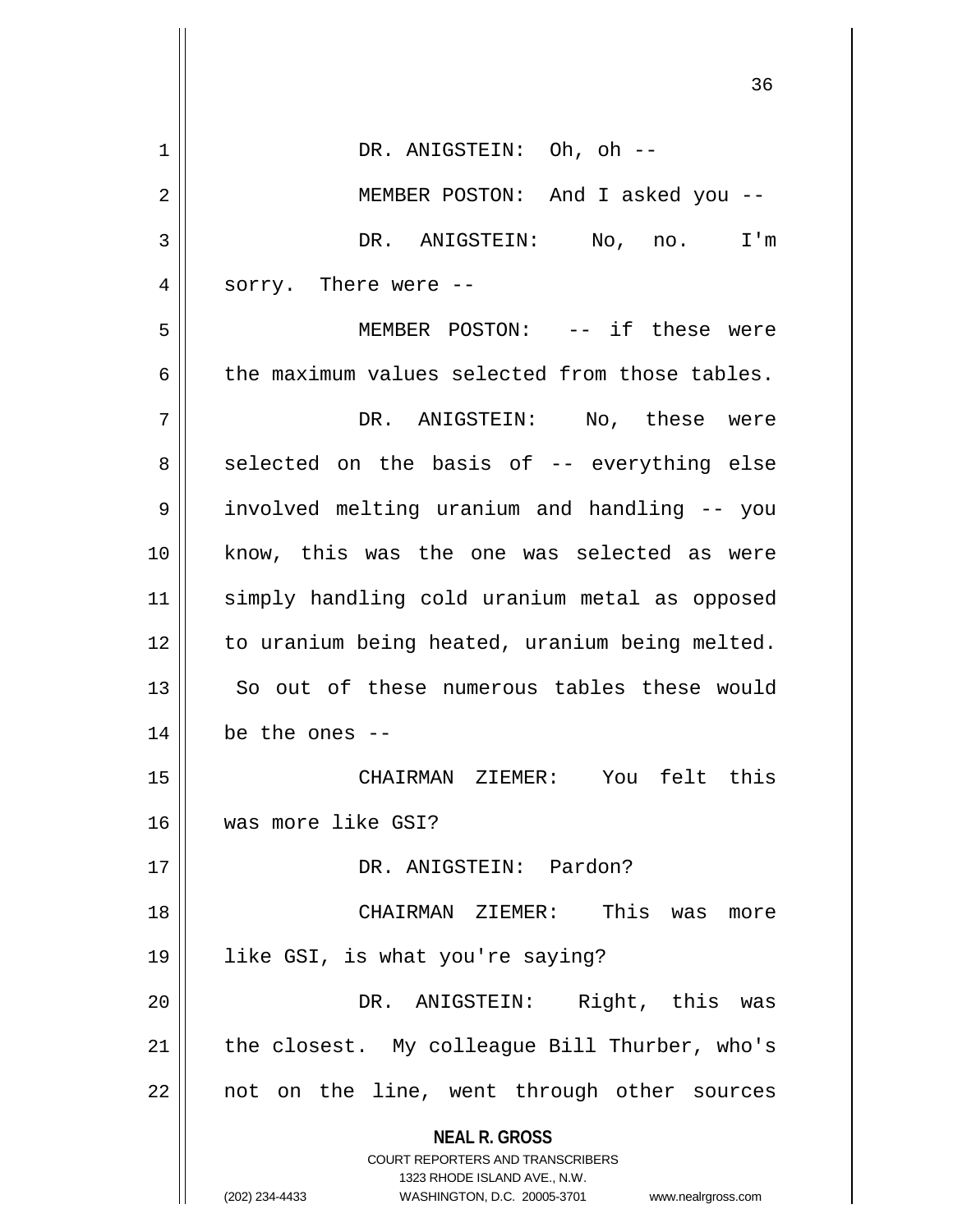| $\mathbf 1$    | and found -- this was the one place he found                                                        |
|----------------|-----------------------------------------------------------------------------------------------------|
| $\overline{2}$ | that was the closest in this particular                                                             |
| 3              | report. This is again one of the reports that                                                       |
| 4              | was the basis for TBD-6000.                                                                         |
| 5              | MEMBER BEACH: So this isn't                                                                         |
| 6              | something that SC&A came up with? This is one                                                       |
| 7              | of the scenarios that NIOSH put out, correct?                                                       |
| 8              | DR. ANIGSTEIN: No, no, no.                                                                          |
| 9              | MEMBER BEACH: No?                                                                                   |
| 10             | DR. ANIGSTEIN: No, this is SC&A.                                                                    |
| 11             | This is SC&A looking at alternative -- the                                                          |
| 12             | original NIOSH scenario was simply the slug                                                         |
| 13             | stamping, the uranium slugs that had been                                                           |
| 14             | produced by powder metallurgy, where you                                                            |
| 15             | simply took a powder and pressed it together                                                        |
| 16             | under high pressure and temperature and then                                                        |
| 17             | stamping numbers on it. That's the scenario                                                         |
| 18             | that NIOSH took. We explored alternatives and                                                       |
| 19             | we came up with one alternative that was both                                                       |
| 20             | -- a better surrogate and also<br>more<br>more                                                      |
| 21             | claimant- favorable.                                                                                |
| 22             | CHAIRMAN ZIEMER: Other questions?                                                                   |
|                | <b>NEAL R. GROSS</b>                                                                                |
|                | <b>COURT REPORTERS AND TRANSCRIBERS</b>                                                             |
|                | 1323 RHODE ISLAND AVE., N.W.<br>(202) 234-4433<br>WASHINGTON, D.C. 20005-3701<br>www.nealrgross.com |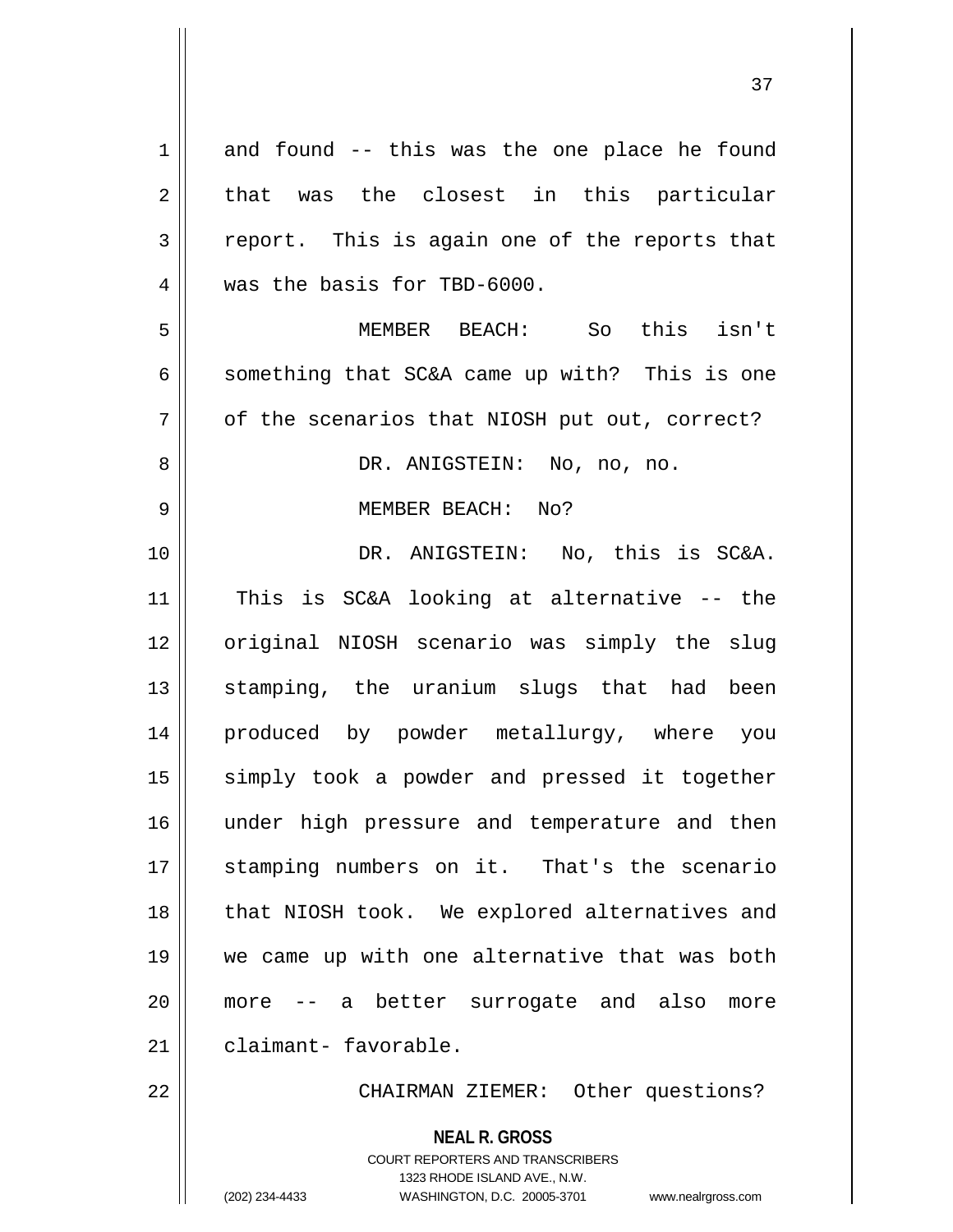| $\mathbf 1$ | MR. ALLEN: I got one comment I                                                                                                                                  |
|-------------|-----------------------------------------------------------------------------------------------------------------------------------------------------------------|
| 2           | would make. That Adley -- that report                                                                                                                           |
| 3           | includes a map and then the area there. And I                                                                                                                   |
| 4           | mentioned in my White Paper response to SC&A's                                                                                                                  |
| 5           | thing is, one of the issues with trying to                                                                                                                      |
| 6           | find this kind of information is that you have                                                                                                                  |
| 7           | much higher airborne causing evolutions in the                                                                                                                  |
| 8           | air.                                                                                                                                                            |
| 9           | CHAIRMAN ZIEMER: Other things                                                                                                                                   |
| 10          | going on.                                                                                                                                                       |
| 11          | MR. ALLEN: And there is a map in                                                                                                                                |
| 12          | Adley that shows that this is a fairly small                                                                                                                    |
| 13          | area. And as Bob shows -- or mentioned,                                                                                                                         |
| 14          | there's quite a bit of airborne samples from                                                                                                                    |
| 15          | other operations that are quite a bit higher                                                                                                                    |
| 16          | than that. It's really impossible to say that                                                                                                                   |
| 17          | this is the kind of airborne you get from cold                                                                                                                  |
| 18          | metal uranium handling --                                                                                                                                       |
| 19          | CHAIRMAN ZIEMER: Per se.                                                                                                                                        |
| 20          | MR. ALLEN: Per se. I mean, it                                                                                                                                   |
| 21          | could very easily be interference from these                                                                                                                    |
| 22          | even higher airborne samples 20 feet away.                                                                                                                      |
|             | <b>NEAL R. GROSS</b><br>COURT REPORTERS AND TRANSCRIBERS<br>1323 RHODE ISLAND AVE., N.W.<br>(202) 234-4433<br>WASHINGTON, D.C. 20005-3701<br>www.nealrgross.com |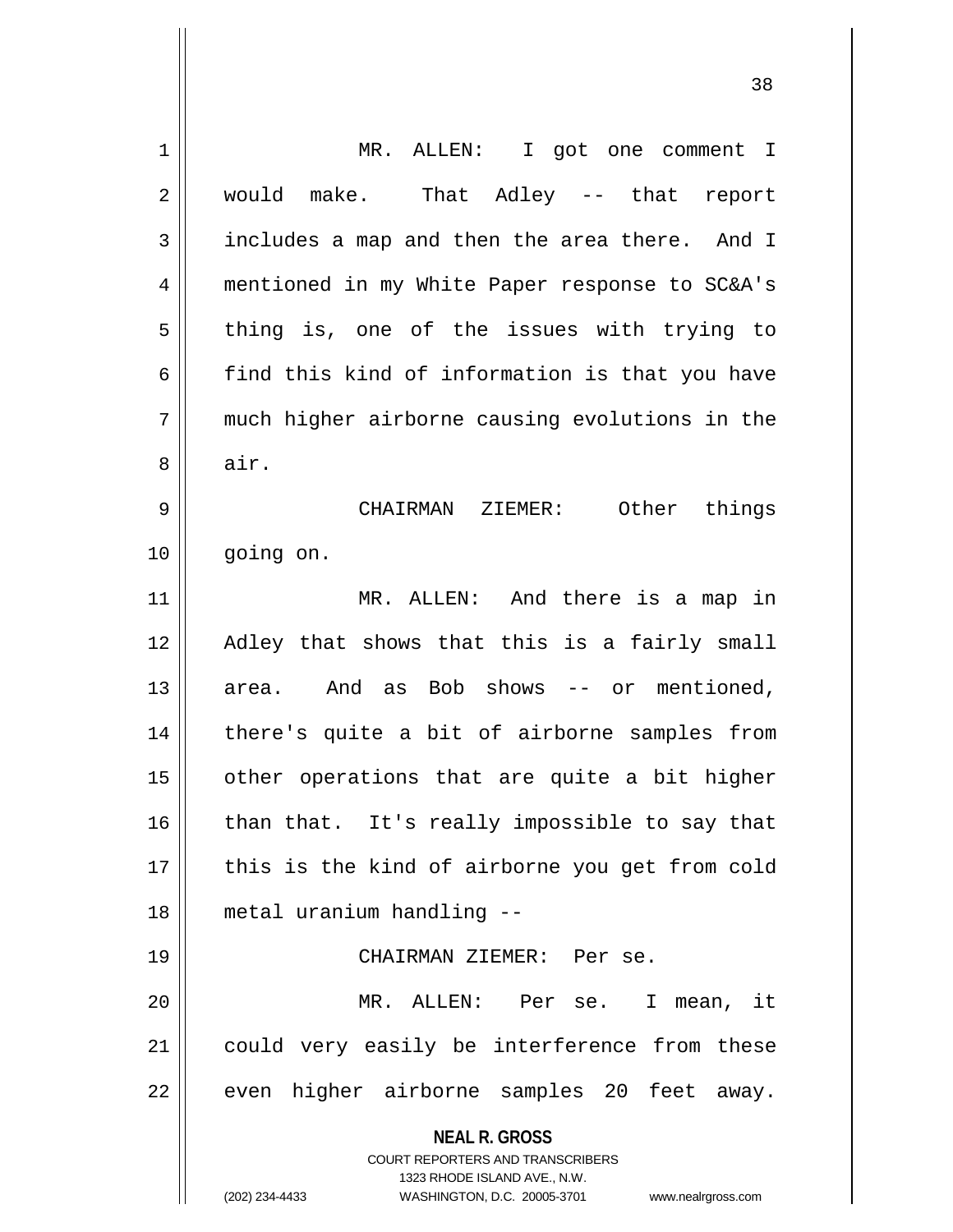**NEAL R. GROSS** COURT REPORTERS AND TRANSCRIBERS 1323 RHODE ISLAND AVE., N.W.  $1 \parallel$  And as far as temporal, whether this happened  $2 \parallel$  while the other stuff was going on, it's hard  $3 \parallel$  to say. I mean, that's the bottom line, is 4 | you really can't say. You don't know. 5 MEMBER BEACH: So it's just 6 another best quess? 7 MR. ALLEN: Yes, but you -- in  $8 \parallel$  this particular case and in so many others, 9 || you have a very reasonable chance that there's 10 || a lot of interference from something happening 11 || in open air. And the Adley report does 12 mention summertime, doors and windows open for 13 || ventilation. And you know there was, you 14 || know, higher airborne measured. And these are 15 20, 30, 40 feet away from higher airborne 16 causing evolutions. It's really not a good  $17$  | set of data to use. 18 DR. ANIGSTEIN: Well, actually 19 || that's why we were suggesting, and I'll get to 20 it, an alternative model which doesn't -- we 21 || realize that whatever surrogate data is out  $22$  || there, at least that NIOSH has come up with

(202) 234-4433 WASHINGTON, D.C. 20005-3701 www.nealrgross.com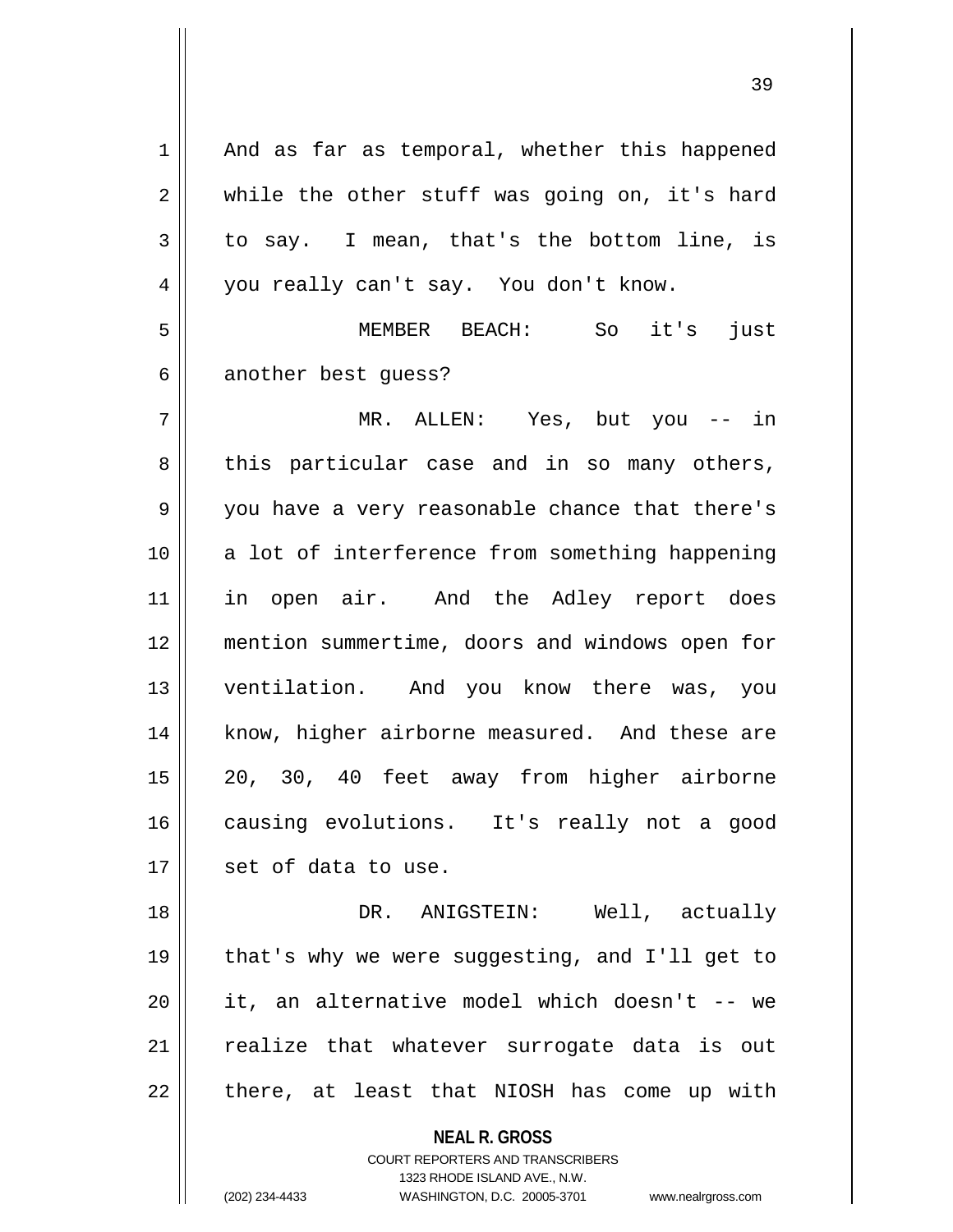| 1  | that we've found, is probably not that good.                            |
|----|-------------------------------------------------------------------------|
| 2  | CHAIRMAN ZIEMER: John?                                                  |
| 3  | DR. ANIGSTEIN: And that's why we                                        |
| 4  | think that a model based only on site-specific                          |
| 5  | data with just a couple of default parameters                           |
| 6  | based on observations in many other places                              |
| 7  | would be more defensible and                                            |
| 8  | claimant-favorable, more like a plausible                               |
| 9  | upper -- I'm already jumping ahead.                                     |
| 10 | CHAIRMAN ZIEMER: John, were you                                         |
| 11 | making a comment? John Mauro?                                           |
| 12 | DR. MAURO: Yes, I was going to                                          |
| 13 | sort of step back a little, because I think a                           |
| 14 | lot of information has been put on the table                            |
| 15 | right now. It's always good to sort of pause                            |
| 16 | and say, well, you know, what's all this                                |
| 17 | saying, speaking to us?                                                 |
| 18 | I think that what we're hearing is                                      |
| 19 | the starting point for the surrogate model                              |
| 20 | that NIOSH used, this, the slugs and the                                |
| 21 | stamping goes back a long ways. At the time                             |
| 22 | SC&A was supportive of it. I was the one who                            |
|    |                                                                         |
|    | <b>NEAL R. GROSS</b>                                                    |
|    | <b>COURT REPORTERS AND TRANSCRIBERS</b><br>1323 RHODE ISLAND AVE., N.W. |
|    | (202) 234-4433<br>WASHINGTON, D.C. 20005-3701<br>www.nealrgross.com     |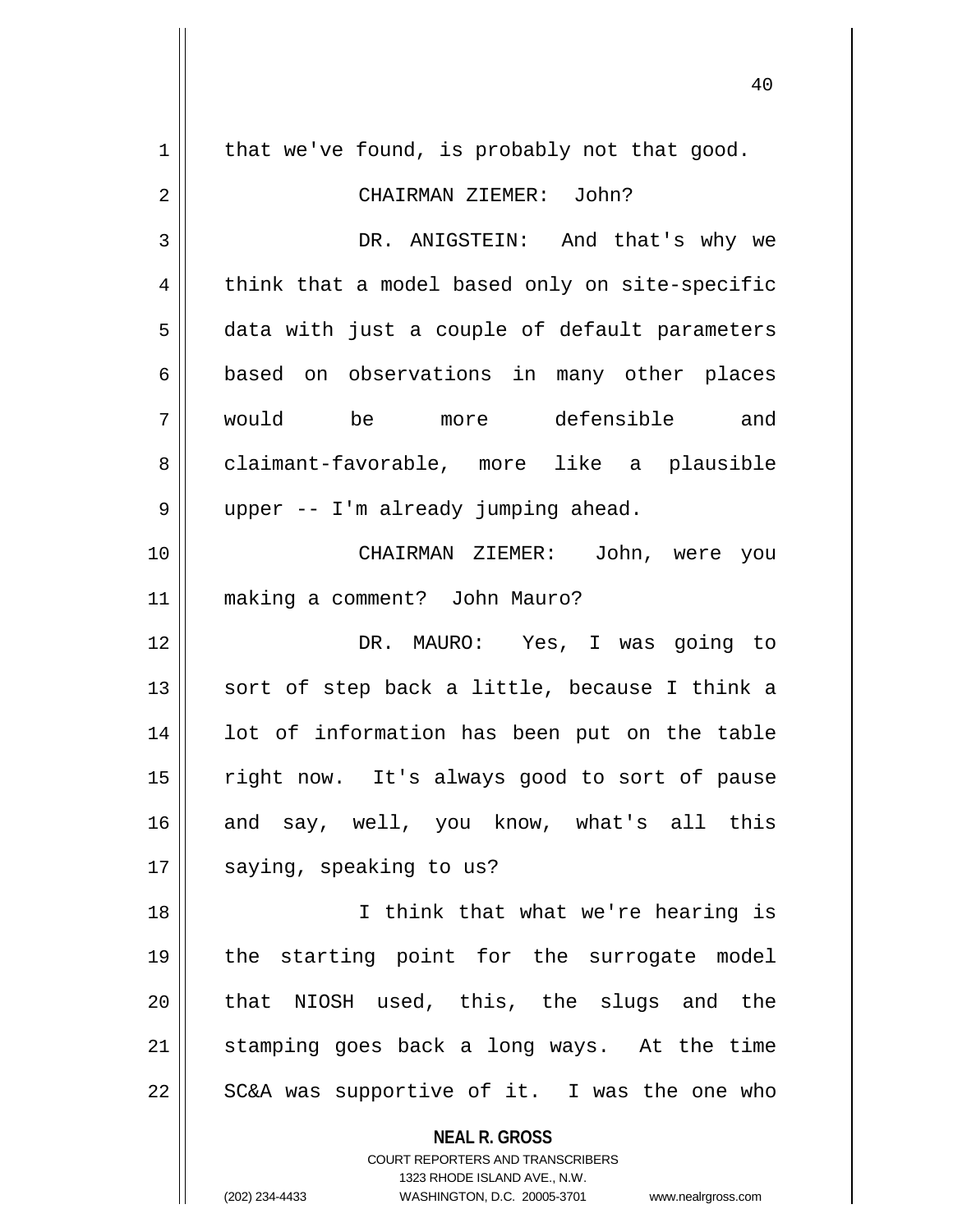1 || said, yes, that's probably okay, because in  $2 \parallel$  all likelihood the handling of these ingots 3 was not going to be as aggressive as the  $4 \parallel$  slugs. So, and we say, yes, that's probably  $5 \parallel$  going to bound it. And that was the end.  $6 \parallel$  That was the extent, especially at the time.  $7 \parallel$  All the attention, of course, was on the 8 betatron and the radium. And the last thing 9 || in terms of the hierarchy of important issues 10 || and scenarios was this residual dust. 11 So we sort of started out 12 accepting that. But, you know, as we focused 13 || in, we said, well, we'll take a little closer 14 look. And I think the important message that 15 comes out of what we just talked about was a  $16$  starting point is the key. Starting with the 17 dust loading of -- I think it was 550, was the 18 number you cited that came out of the backup 19 documents, the TBD-6000, Harris and Kingsley.  $20$  || And so I think the first place to look is, is  $21$  that a good starting point, or are there  $22$  || better starting points if you're going to go

**NEAL R. GROSS**

COURT REPORTERS AND TRANSCRIBERS 1323 RHODE ISLAND AVE., N.W. (202) 234-4433 WASHINGTON, D.C. 20005-3701 www.nealrgross.com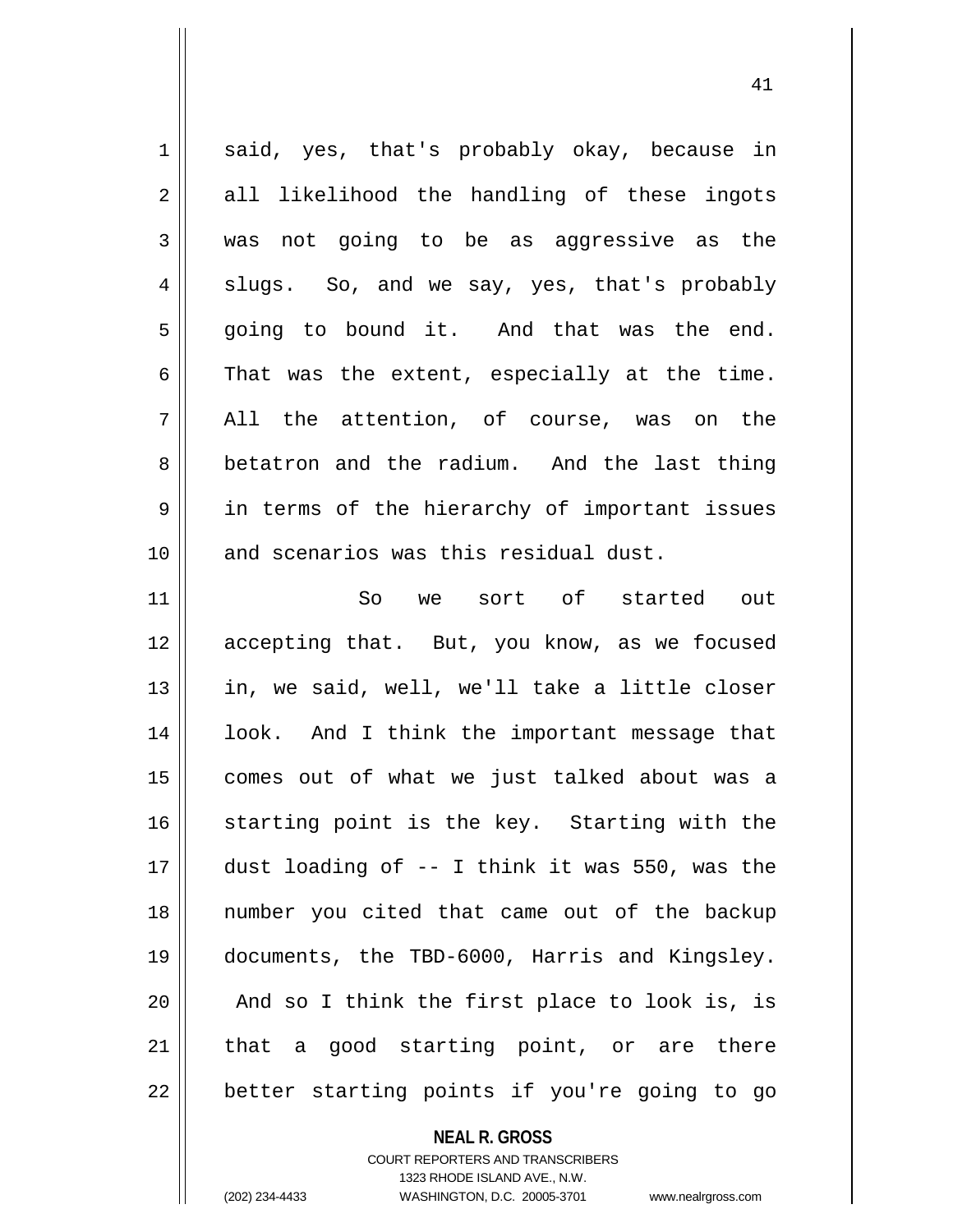1 || with the surrogate model? That's really the 2 | question.

3 || The course the conversation 4 we're just hearing now is, well, there are  $5 \parallel$  other starting points that we might want to  $6 \parallel$  consider in light of everything we just talked 7 about. Now, it's important to separate the 8 Starting point from then the mechanics. Given  $9 \parallel$  this starting point -- you heard a lot of 10 discussion -- whatever starting point you 11 decide to pick, if you decide to go with the 12 surrogate approach, then there are the 13 mechanics of it. And what do we do with that 14 number?

15 || The Collection And you heard a lot of criticism  $16$  of the approach, the mechanics used in taking 17 || the single number and then, you know, assuming 18 it's a geometric mean, then applying some 19 factors to get -- or assuming it's an 20 || arithmetic mean, then applying some factors to  $21$  || get it to a geometric mean, and so on and so 22 || on and so on. And there's all this mechanical

> **NEAL R. GROSS** COURT REPORTERS AND TRANSCRIBERS 1323 RHODE ISLAND AVE., N.W. (202) 234-4433 WASHINGTON, D.C. 20005-3701 www.nealrgross.com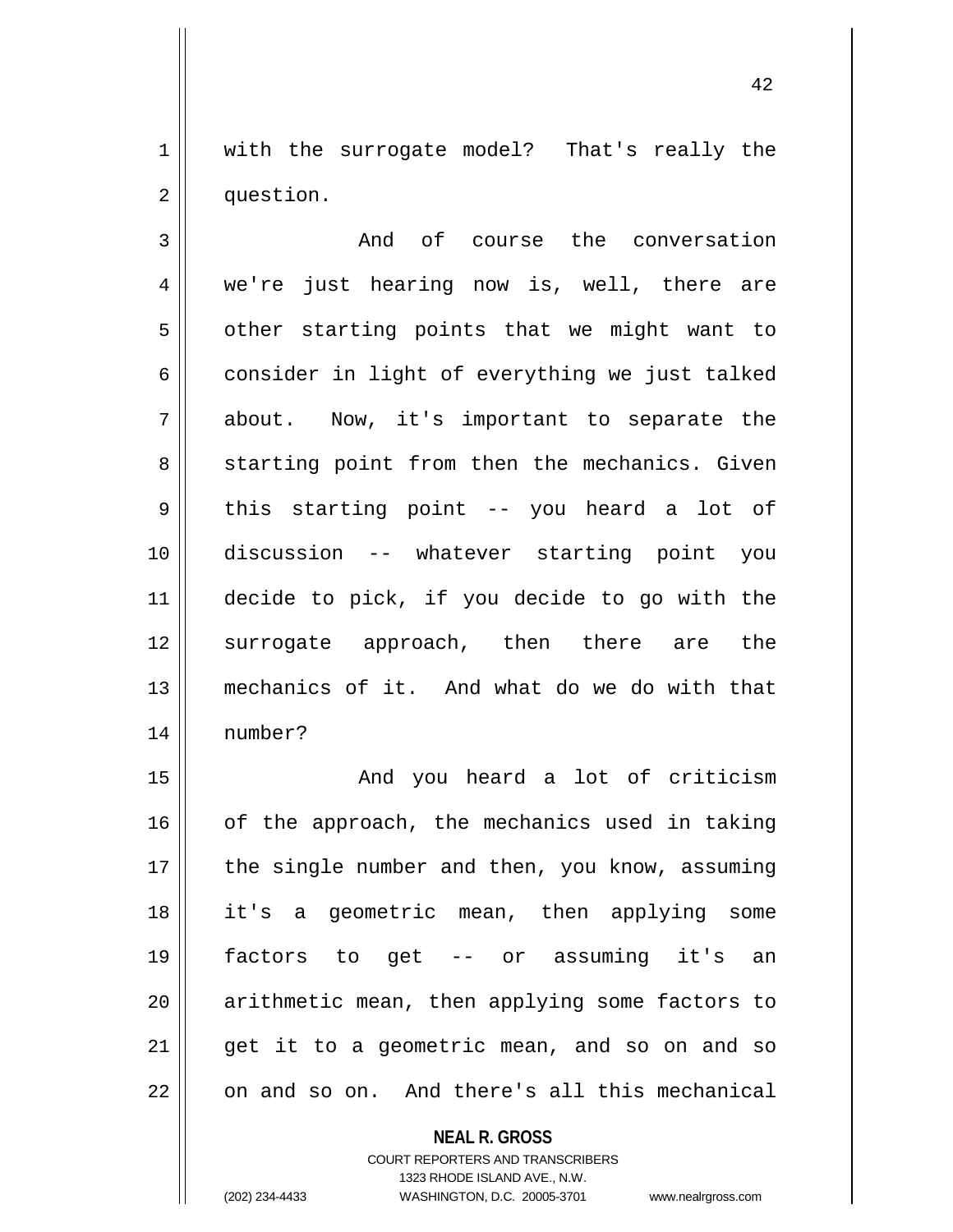1 | treatment of that one number that we started  $2 \parallel$  with. I think that's a separate question. So 3 it's important to separate are we happy with 4 the starting point, you know, or are there 5 | better starting points?

6 And the other question is once we  $7 \parallel$  -- if we do find the place where, you know, we  $8 \parallel$  sort of like this starting point better, then 9 the mechanics of how you treat it and what do 10 you do with that number, I think that's a 11 separate subject. And I think the -- you 12 || know, and it's important to separate those  $13$  | two, because in one case, if you can't find a 14 good starting point you're really in trouble 15 if you have no starting point. If you can, 16 you've got a tractable problem. It's just a 17 matter of now agreeing on the mechanics we're 18 || going to use, the mathematics, the assumptions 19 in order to come up with a reasonable dust 20 loading.

21 Now, we're about -- I'm only doing  $22$   $\parallel$  this sort of to set the table a little better.

> **NEAL R. GROSS** COURT REPORTERS AND TRANSCRIBERS 1323 RHODE ISLAND AVE., N.W. (202) 234-4433 WASHINGTON, D.C. 20005-3701 www.nealrgross.com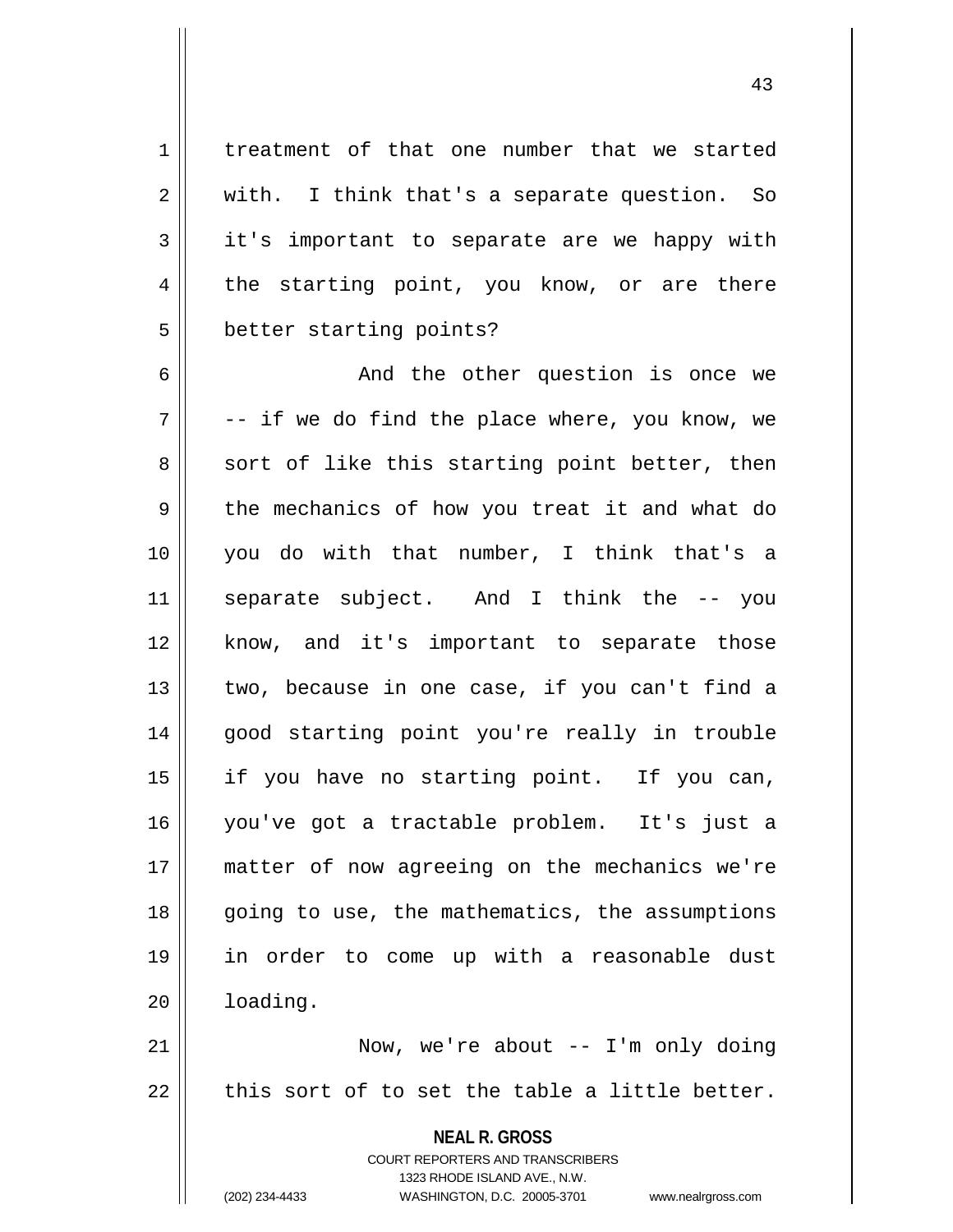| $\mathbf 1$    | If it's determined that you're not very happy  |
|----------------|------------------------------------------------|
| $\mathbf 2$    | with the starting point, Bob has come up with  |
| 3              | a whole different approach which comes in from |
| $\overline{4}$ | a different direction entirely where you don't |
| 5              | use surrogate data. But then the question      |
| 6              | becomes: what's the strength of that approach? |
| 7              | in effect, there are two<br>So                 |
| 8              | different strategies before the Work Group.    |
| 9              | One is to try to start with a surrogate point, |
| 10             | the surrogate data as your starting point that |
| 11             | you feel is reasonable and understanding all   |
| 12             | the strengths and limitations of it.           |
| 13             | The other approach that<br>you                 |
| 14             | haven't heard from yet is, well, there's a     |
| 15             | whole different approach that could start --   |
| 16             | your starting point, instead of being          |
| 17             | surrogate data, it could be some real data     |
| 18             | that we have in the 1990s of what was residual |
| 19             | and then work with that.                       |
| 20             | The reason I only mention this is              |
| 21             | I like to sort of sometimes step back and      |
| 22             | collect everything up so that we can<br>move   |
|                |                                                |

1323 RHODE ISLAND AVE., N.W.

 $\mathop{\text{||}}$ 

(202) 234-4433 WASHINGTON, D.C. 20005-3701 www.nealrgross.com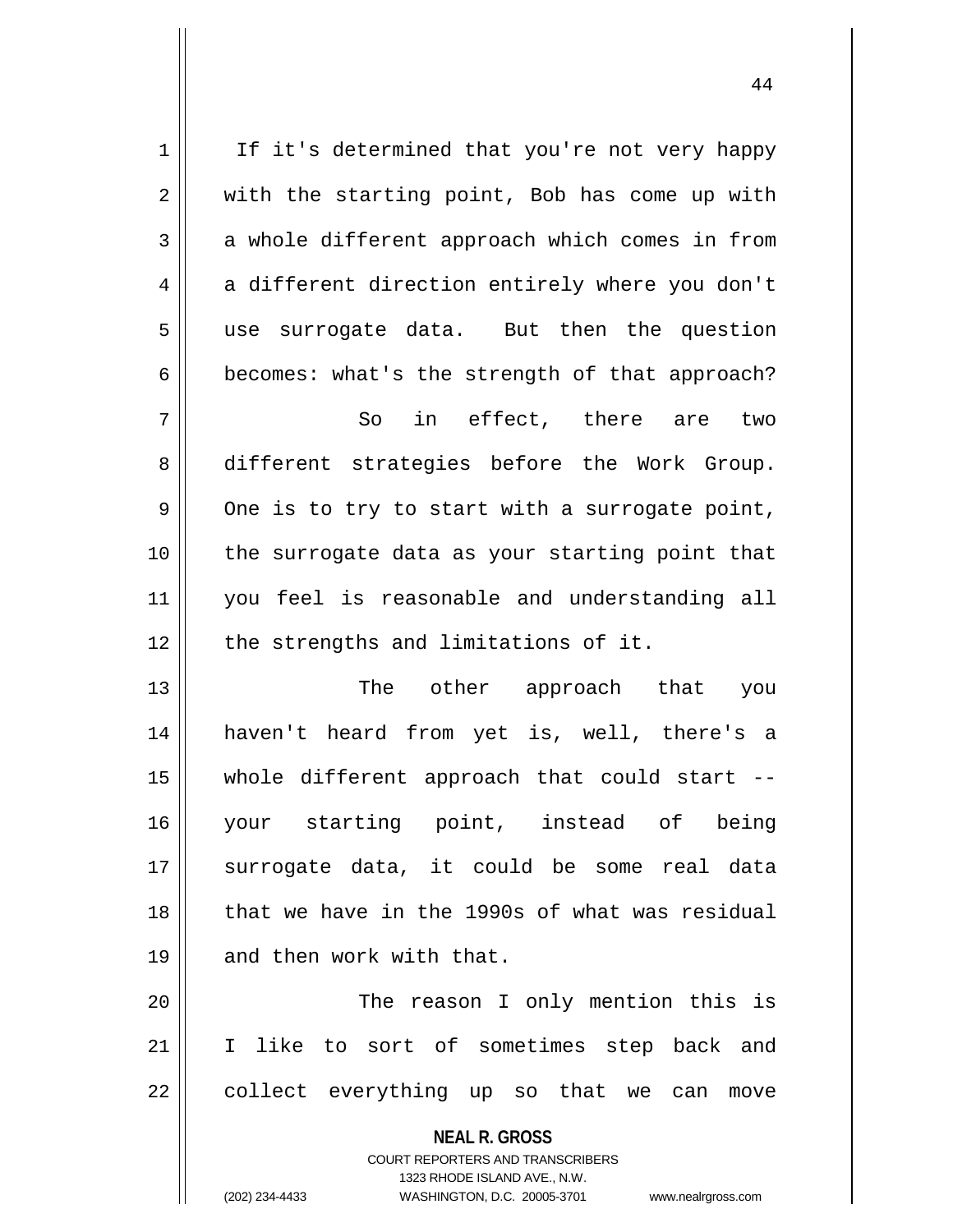1 | forward from the same perspective. I hope  $2 \parallel$  that's helpful.

3 CHAIRMAN ZIEMER: Yes. Okay. 4 | Thanks, John.

5 Why don't we go ahead and hear 6 from NIOSH? And have before us their 7 || responses and their view on the extent to 8 || which the approach that they're proposing 9 meets the criteria. Dave, you want to -- we 10 have your document. You want to highlight 11 || some issues or amplify some things --

12 MR. ALLEN: Okay. Well, I mean -- 13 CHAIRMAN ZIEMER: -- in response 14 | to what Bob has said?

 MR. ALLEN; Well, I mean, I started that document off with trying to give 17 || a background -- this is handling cold uranium metal. This is nothing really specific to one particular site or one particular era. It is a very common task that's done in a lot of different areas. Unfortunately, when you go to all those sites where this was done,

**NEAL R. GROSS**

COURT REPORTERS AND TRANSCRIBERS 1323 RHODE ISLAND AVE., N.W. (202) 234-4433 WASHINGTON, D.C. 20005-3701 www.nealrgross.com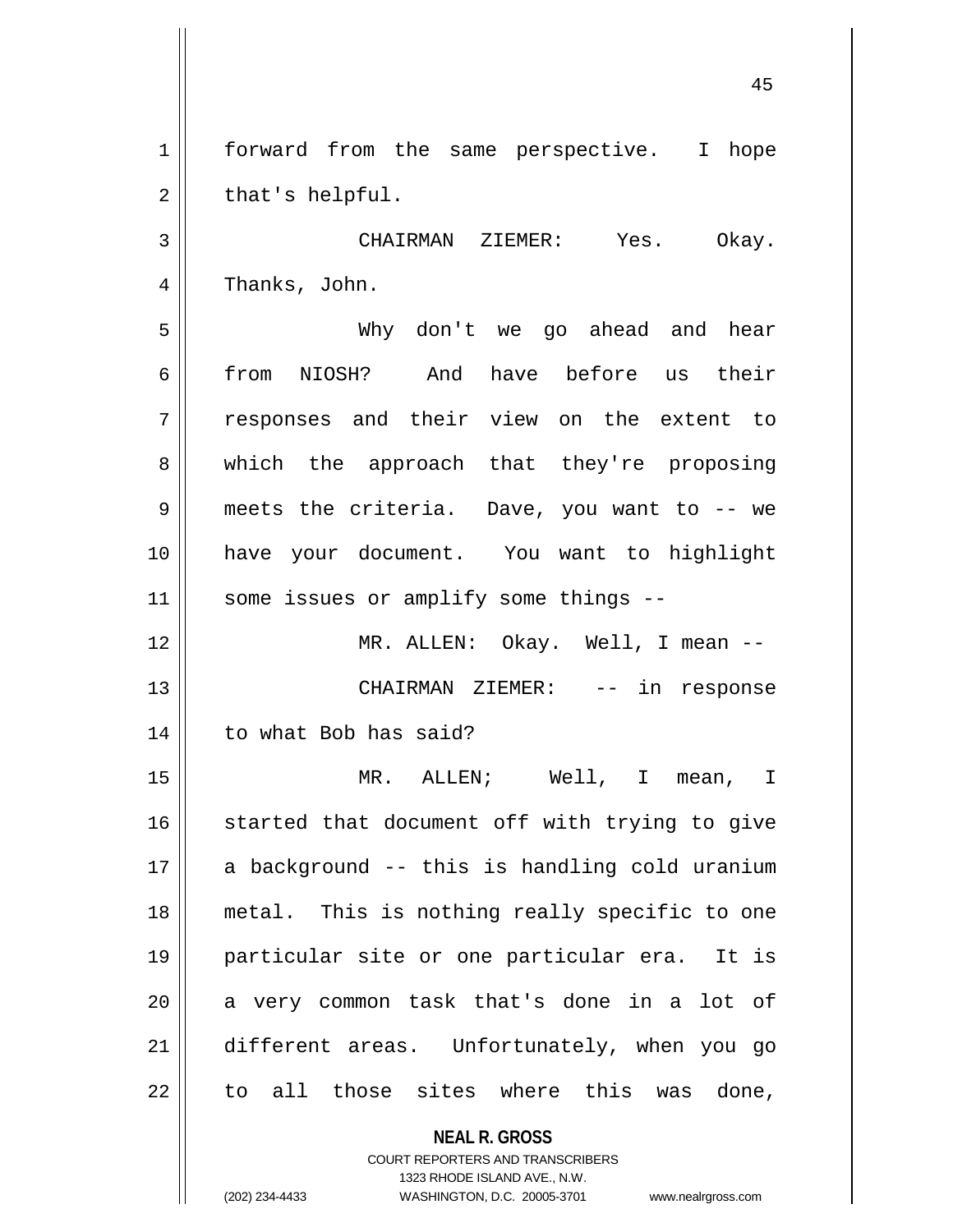$1 \parallel$  there's not a lot of air samples for handling  $2 \parallel$  of uranium metal, and largely because it's not  $3 \parallel$  much of an airborne- causing evolution.

4 I worked myself at a uranium 5 | foundry for 14 years and I know for a fact you  $6 \parallel$  can handle uranium metal and move it around  $7 \parallel$  with a fork truck, et cetera, and there's just 8 || not much airborne caused by this. 9 Unfortunately, like I said, it's difficult to 10 || show because, you know, a few air samples and 11 || everybody's convinced there's nothing and they 12 don't take any more. So there's not a lot out 13 ll there.

 I pointed out some of the problems. In my White Paper I pointed out 16 || some of the problems, you know, number one, there's not a lot of air samples because of that. People concentrated on the more airborne-causing evolutions in the area. And, || two, when they did take a sample or somebody unloading something or handling cold uranium metal often they were unloading it for a

> **NEAL R. GROSS** COURT REPORTERS AND TRANSCRIBERS

> > 1323 RHODE ISLAND AVE., N.W.

(202) 234-4433 WASHINGTON, D.C. 20005-3701 www.nealrgross.com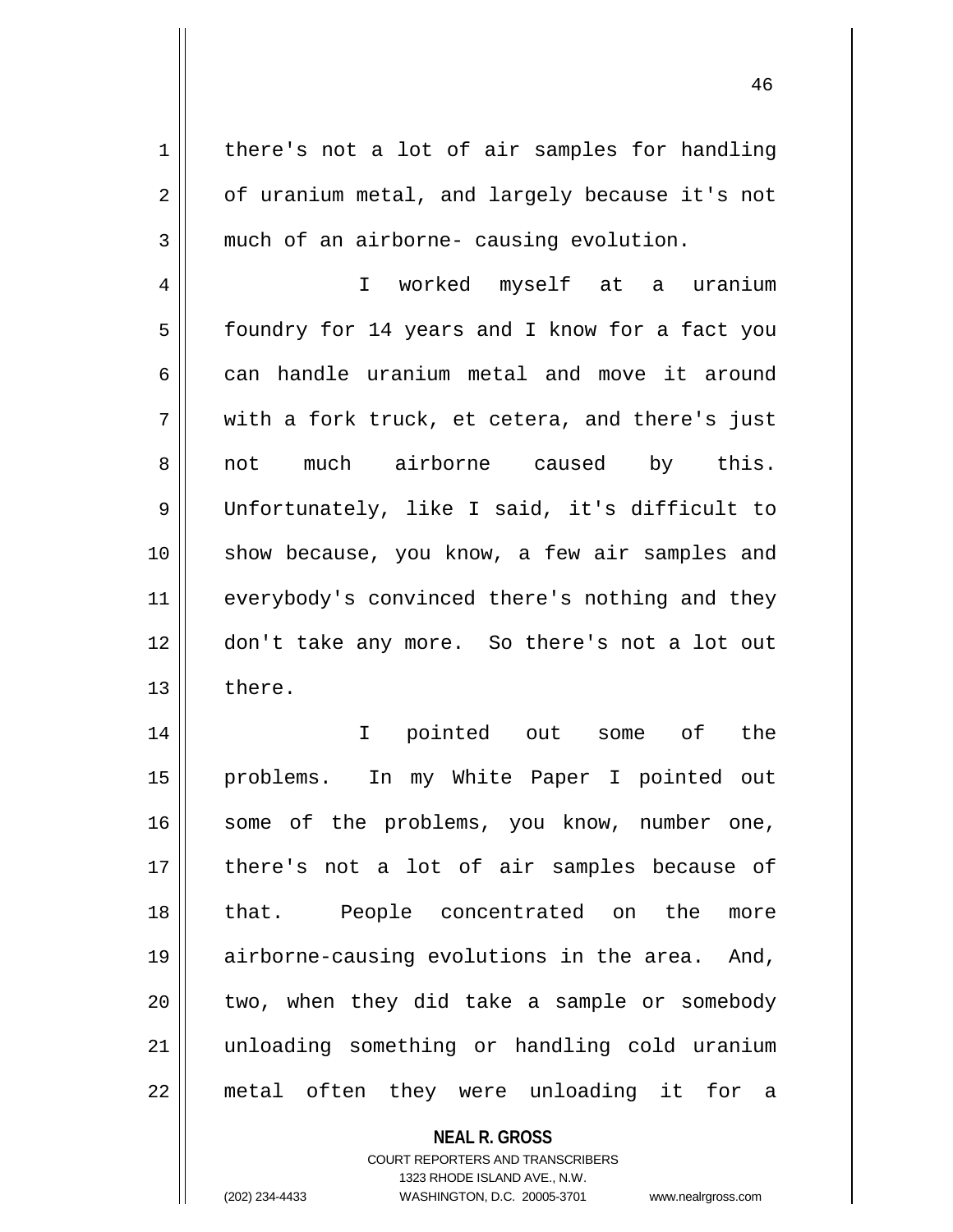1 || reason, and that's for, you know, putting it 2 || in a furnace or some other manipulation that  $3 \parallel$  ends up causing quite a bit more airborne in  $4 \parallel$  the vicinity. Those two things cause a lot of  $5 \parallel$  trouble trying to find the information.

 What we did with TBD-6000 and for GSI, we used that slug production. And one  $8 \parallel$  way of looking at this is, we used that slug 9 || production, which also included other evolutions with uranium or airborne-causing evolutions, and the table in Harris and 12 || Kingsley demonstrates other operations. Some were causing higher airborne and some were not. And part of that -- one step of that task included handling an ingot of uranium metal. And made the assumption that the other 17 || tasks were going to be higher airborne-causing 18 evolutions and therefore took the median of  $\parallel$  the -- all the airborne in the vicinity.

20 Actually, it was the median of the 21 higher one, which ended up being somewhat of a 22 median of all those tasks and said that the

> **NEAL R. GROSS** COURT REPORTERS AND TRANSCRIBERS 1323 RHODE ISLAND AVE., N.W. (202) 234-4433 WASHINGTON, D.C. 20005-3701 www.nealrgross.com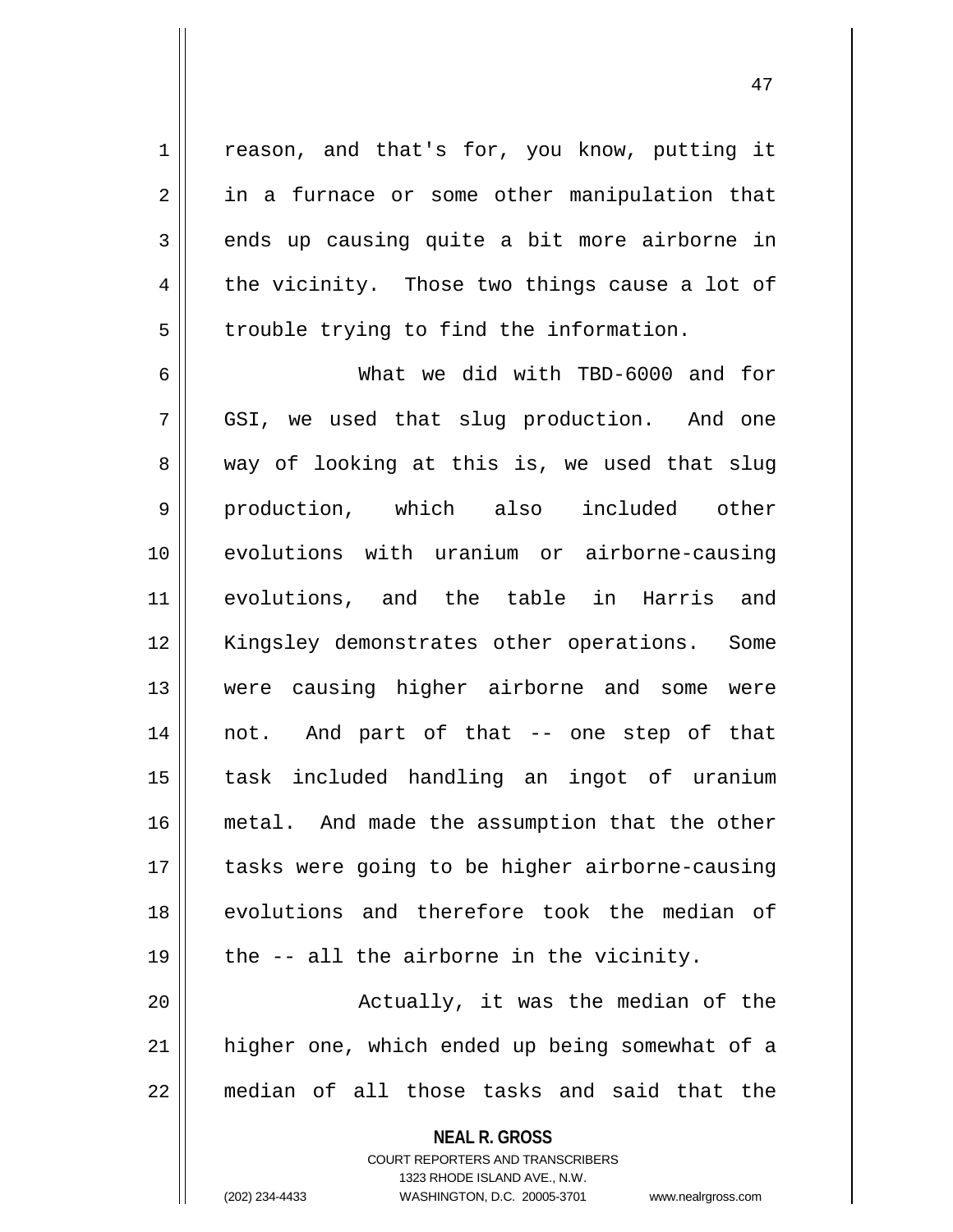**NEAL R. GROSS** COURT REPORTERS AND TRANSCRIBERS 1323 RHODE ISLAND AVE., N.W. (202) 234-4433 WASHINGTON, D.C. 20005-3701 www.nealrgross.com 1 | task of handling uranium metal is on the lower 2 half of all the steps in this process.  $3$  Therefore, we used the median as a constant. 4 That's not a real mathematical or scientific 5 | argument there. It's, like I said, some means  $6 \parallel$  of trying to keep it from being implausibly  $7 \parallel$  high, which is yet another criterion we had to 8 deal with. In my --9 CHAIRMAN ZIEMER: So this is a 10 judgment that says -- 11 | MR. ALLEN: It's a judgment. 12 CHAIRMAN ZIEMER: -- typically, as 13 || I understand it, typically in addition to any 14 handling of the type done at GSI, most of the 15 other data available is handling plus 16 | something else? 17 || MR. ALLEN: Right. 18 CHAIRMAN ZIEMER: So the values 19 that you have available would tend to  $20$  || overestimate the handling part because there 21 || are other operations. Is that what you're  $22 \parallel$  saying?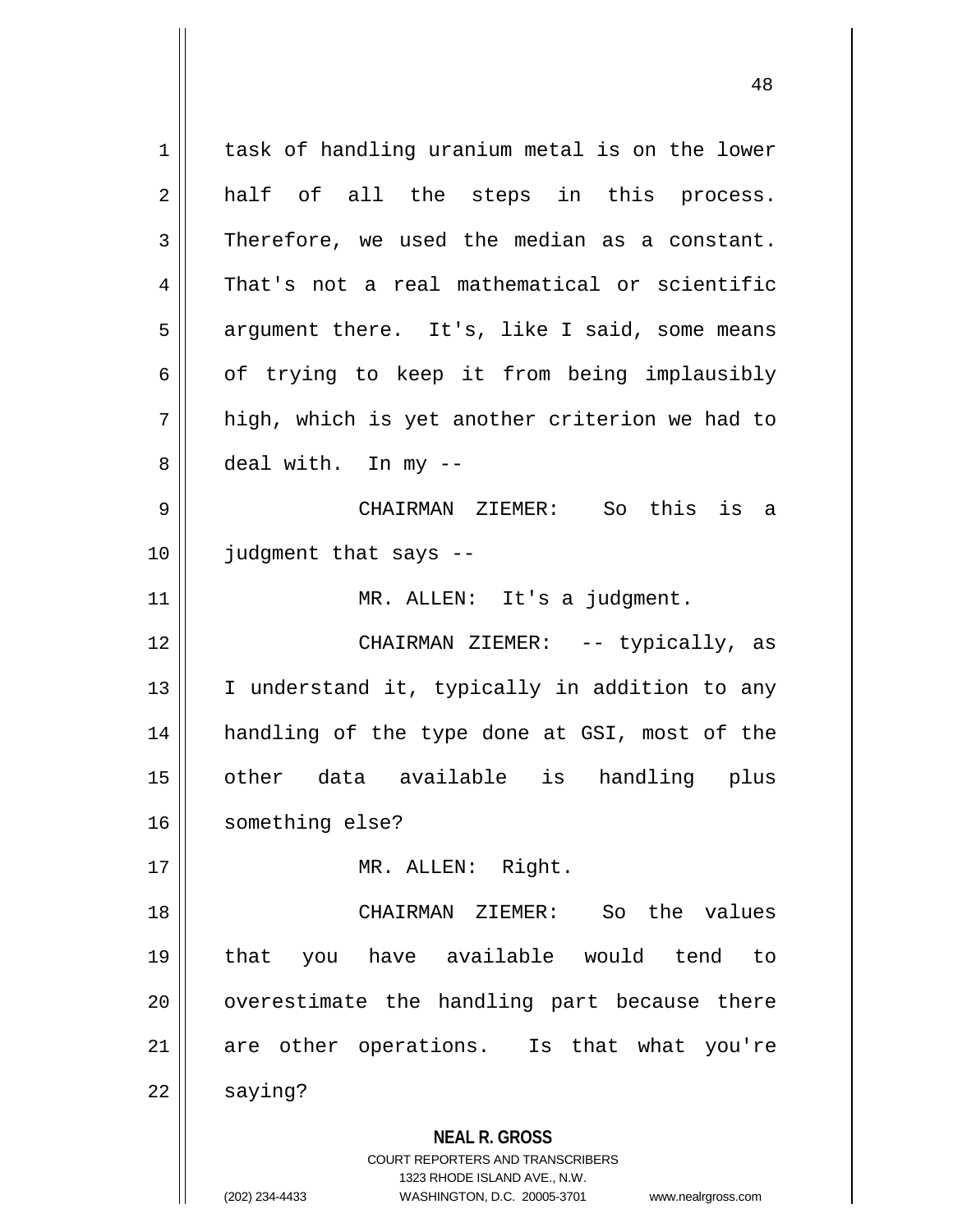|             | 49                                                |
|-------------|---------------------------------------------------|
| $\mathbf 1$ | MR. ALLEN: Yes.                                   |
| 2           | CHAIRMAN ZIEMER: Okay.                            |
| 3           | MR. ALLEN: So they took one                       |
| 4           | operation that included handling, which all of    |
| 5           | them inherently include handling.                 |
| 6           | CHAIRMAN ZIEMER: Right.                           |
| 7           | MR. ALLEN: And decided that                       |
| 8           | essentially the median -- it couldn't be --       |
| 9           | the whole encompassing part of the cold           |
| 10          | uranium metal handling could not be as high as    |
| 11          | the median of the other $-$ - the entire task, is |
| 12          | what it amounts to.                               |
| 13          | In my White Paper response, I                     |
| 14          | pointed out -- I went through a number of         |
| 15          | places looking for some air samples, most of      |
| 16          | which have some issues. Like I said, either       |
| 17          | don't take air samples or take them in the        |
| 18          | vicinity of other operations. And I pointed       |
| 19          | out about three -- I think it was three sites     |
| 20          | where we found some that were $-$ you know,       |
| 21          | it's not a great deal of information, but it's    |
| 22          | somewhat relevant to the conversation anyway      |
|             | <b>NEAL R. GROSS</b>                              |

COURT REPORTERS AND TRANSCRIBERS 1323 RHODE ISLAND AVE., N.W.

(202) 234-4433 WASHINGTON, D.C. 20005-3701 www.nealrgross.com

 $\mathbf{I}$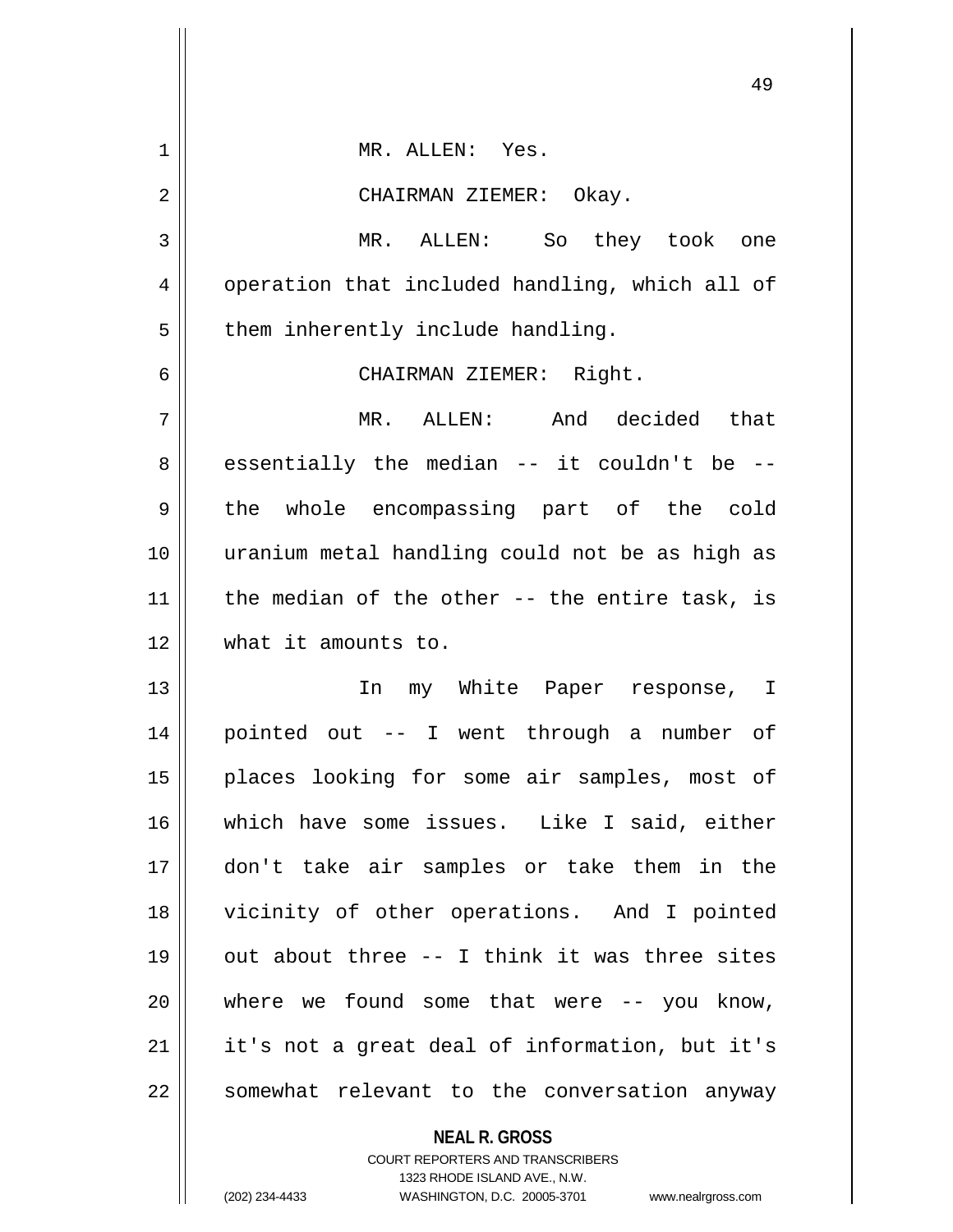1 and gives you some idea of what I'm talking 2 | about.

3 || The one that I thought was the 4 || most pertinent to GSI, that was only three  $5 \parallel$  samples, is the last one. It's the last page, 6 I believe, of my White Paper where it's a BZ  $7 \parallel$  of an operator hooking a hoist to a billet and 8 placing it on this machine. And it shows  $9 \parallel$  three air samples. One is nine dpm per cubic 10 meter. The other two are non-detectable, so 11 || they're even less than the nine. That is the 12 kind of airborne I was used to seeing from 13 handling cold uranium metal.

14 || I did have some other ones. They 15 had their own issues where there was other 16 | operations going on, but they show still well 17 below -- or at least below -- even the highest 18 || one is below what we were using in Appendix 19 BB, but it does demonstrate uncertainty. 20 || There is uncertainty with what the number is 21 || because there was not a lot of samples,  $22$  | because the samples we do come up with end up

> **NEAL R. GROSS** COURT REPORTERS AND TRANSCRIBERS 1323 RHODE ISLAND AVE., N.W.

(202) 234-4433 WASHINGTON, D.C. 20005-3701 www.nealrgross.com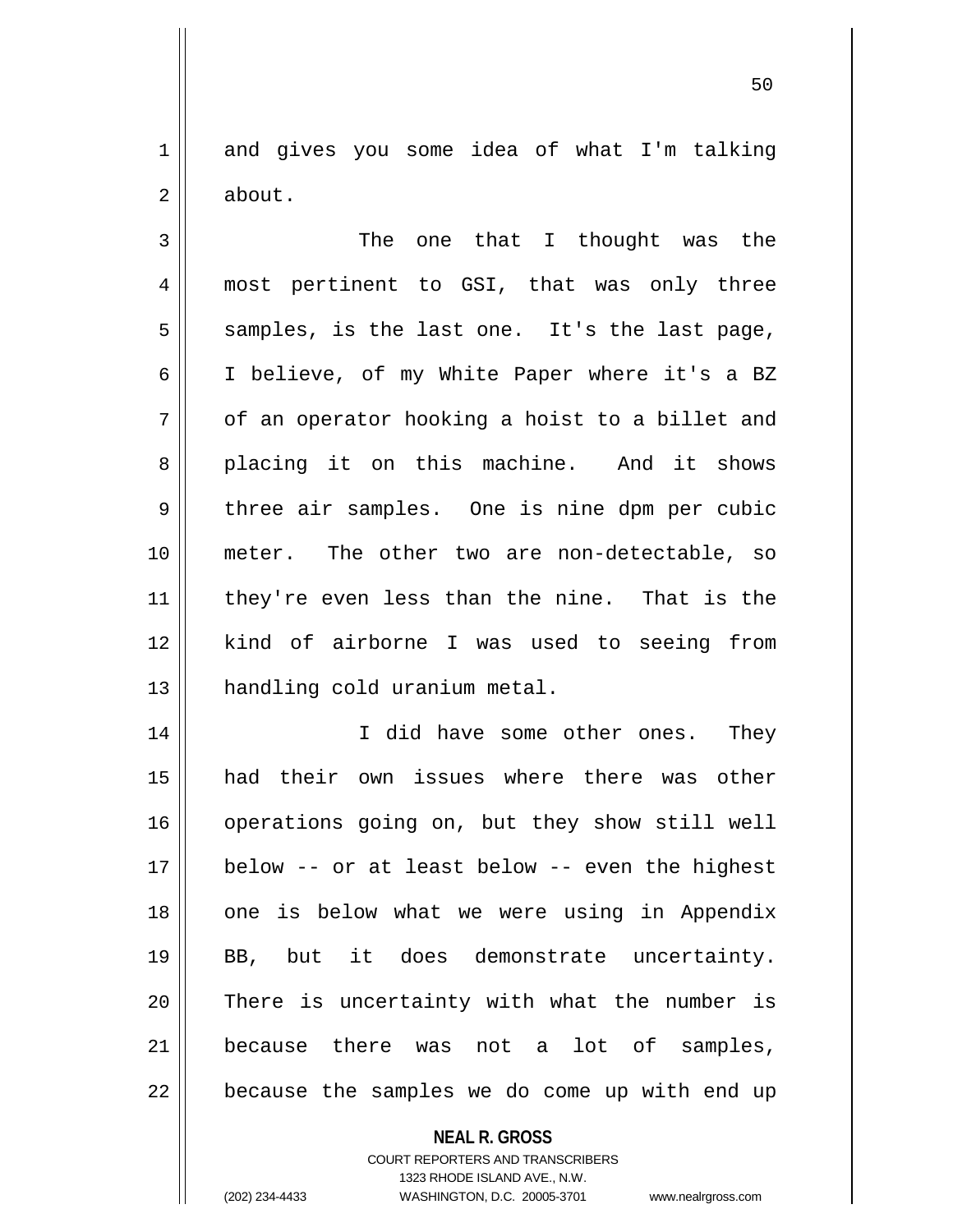1 having operations in the area, you know, 2 | often, or more important, you'll know whether  $3 \parallel$  there's another operation going on.

4 So it is looking at these. And 5 | from past experience and from the logic I'm  $6 \parallel$  seeing with the slug production from TBD-6000,  $7 \parallel$  I think using that median as a constant seems 8 | to be a bounding approach, probably high, but 9 || there's enough uncertainty with the limited 10 number of samples of where it's justified to 11 || use that kind of a number.

12 CHAIRMAN ZIEMER: Okay. Board, 13 || you have any comments or questions?

14 DR. ANIGSTEIN: I have two 15 comments, and one is the -- I don't want to 16 sound overly pedantic, but again, using the 17 median as a constant there are two 18 || assumptions: one, there is an assumption that  $19$  || the single value that is reported is in fact 20 || an arithmetic mean which is a single value and 21 || that there is an underlying log normal 22 distribution with a GSD, geometric standard

## **NEAL R. GROSS**

COURT REPORTERS AND TRANSCRIBERS 1323 RHODE ISLAND AVE., N.W. (202) 234-4433 WASHINGTON, D.C. 20005-3701 www.nealrgross.com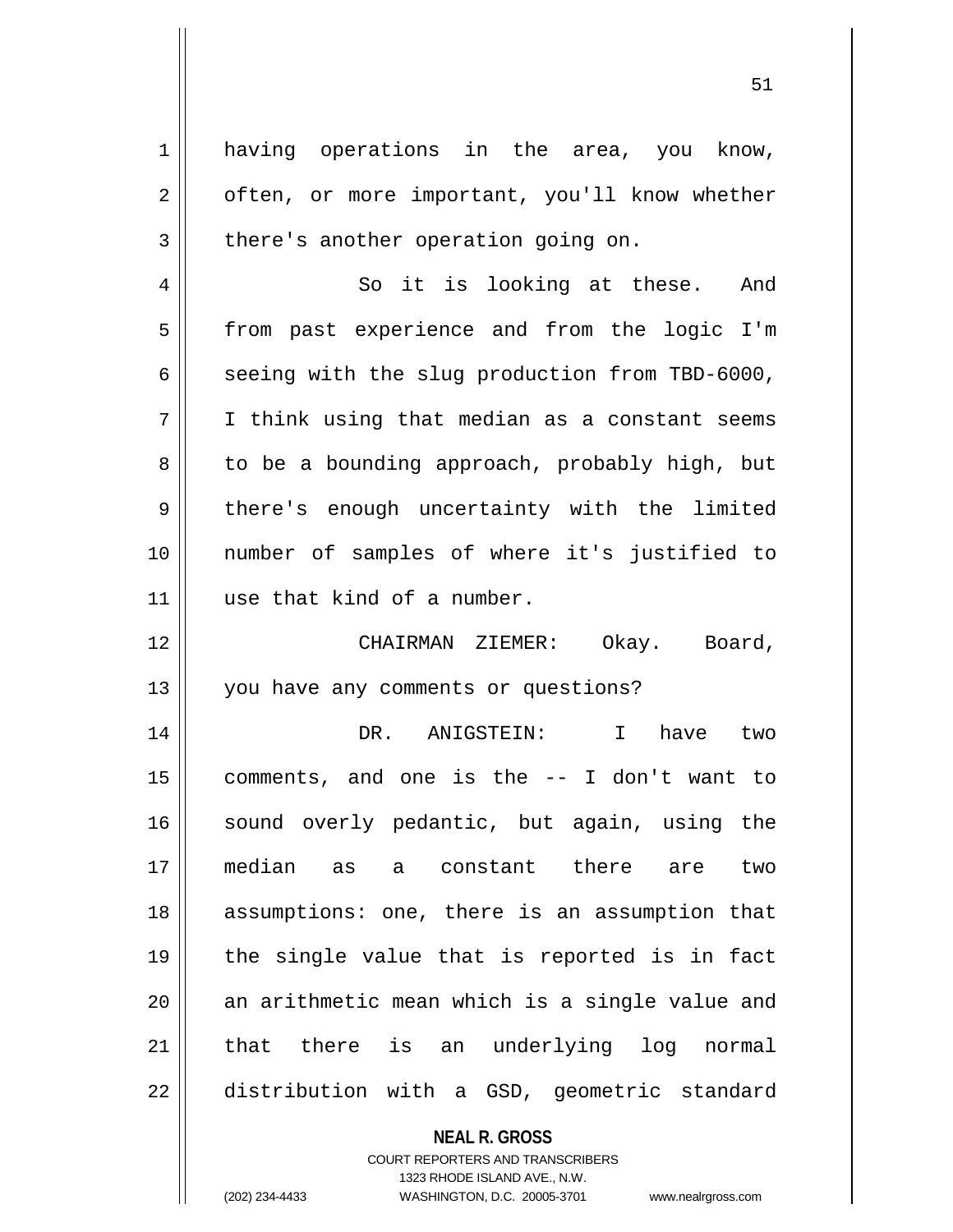1 deviation, of five that contributes to that 2 arithmetic mean and that you can then 3 calculate the geometric mean, which also for  $4 \parallel$  the log normal distribution is the median, 5 | from that. These are simply not supported by 6 b the information.

 I mean, this is just -- I don't 8 mean to -- there is a fourfold decrease from 9 the corrected value if you account for the arithmetic error. There is a fourfold change from the reported value to the value that would be used if that calculational error was 13 || corrected. And there just does not appear to | be just a -- I mean, that should be -- making 15 || an argument, plausibility argument, well, we think that it should be lower because there are some other -- there are some additional mechanical agitation going on. So we think it 19 || should be lower.

20 Well, you can think it should be 21 || lower, but you cannot make a number out of  $22 \parallel$  that, with this kind of a manipulation,

> **NEAL R. GROSS** COURT REPORTERS AND TRANSCRIBERS 1323 RHODE ISLAND AVE., N.W.

<sup>(202) 234-4433</sup> WASHINGTON, D.C. 20005-3701 www.nealrgross.com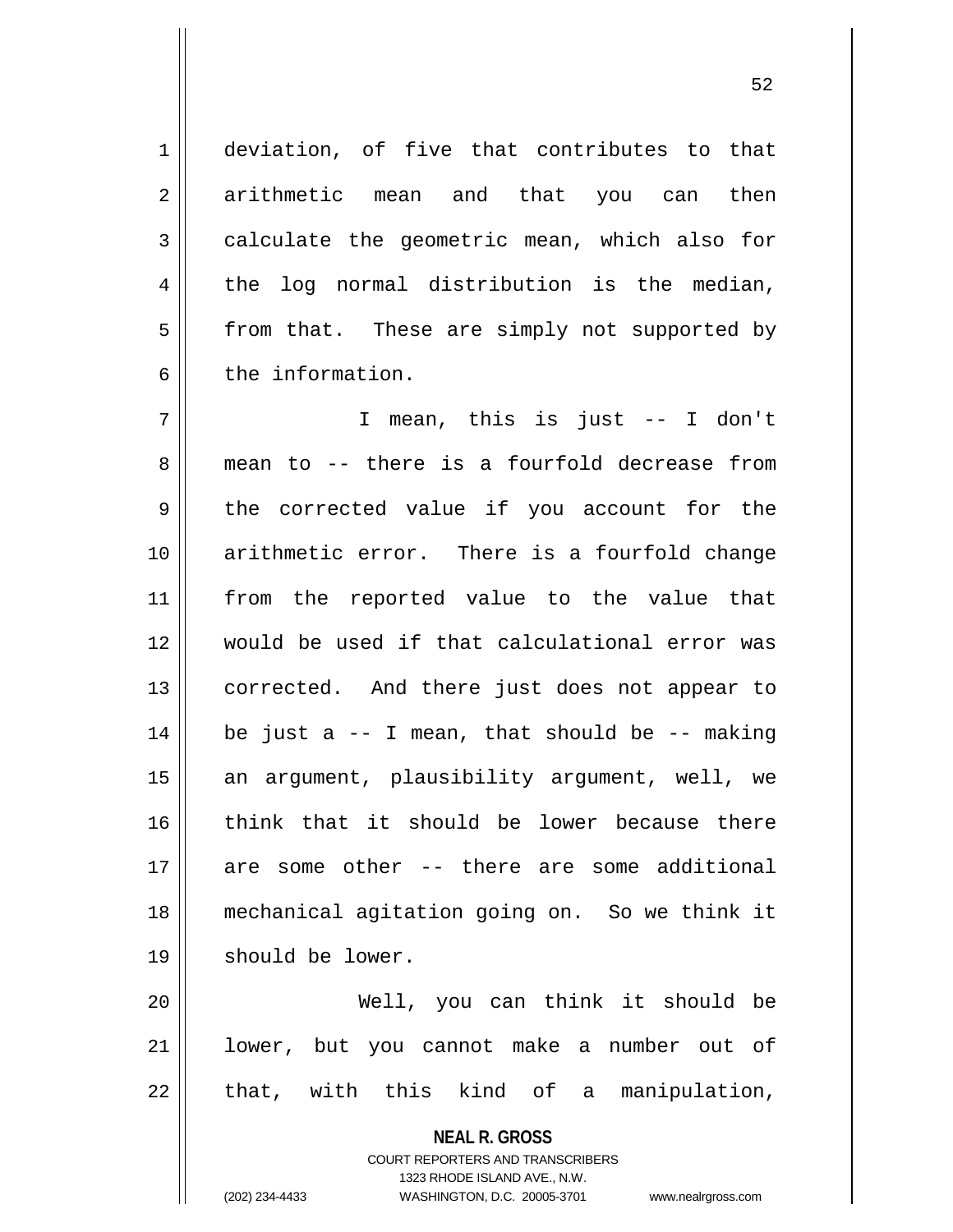**NEAL R. GROSS** COURT REPORTERS AND TRANSCRIBERS 1323 RHODE ISLAND AVE., N.W. 1 || without a sound scientific basis. We just 2 don't feel that. I mean, I would say if  $3 \parallel$  anything, use the number and say, well, this 4 || is a bounding upper value because we really  $5 \parallel$  think it should be lower, but we're going to  $6 \parallel$  use this as an upper bound. So that's fine. 7 You can use a number and then make a 8 qualitative statement that this is a 9 conservative number because here the following 10 number should be lower. But not to then say 11 we think it should be lower, so we're going to 12 find some mathematical manipulation to just 13 || lower it to where we think it should be. Then 14 you might as well pick the number out of a hat  $15$  | in the first place. And also --16 CHAIRMAN ZIEMER: You feel it's 17 || still considered plausible if it includes --18 DR. ANIGSTEIN: Say again? 19 CHAIRMAN ZIEMER: In your mind, do 20 you still consider it to be a plausible number  $21$  even if it includes  $-$ 22 DR. ANIGSTEIN: No.

(202) 234-4433 WASHINGTON, D.C. 20005-3701 www.nealrgross.com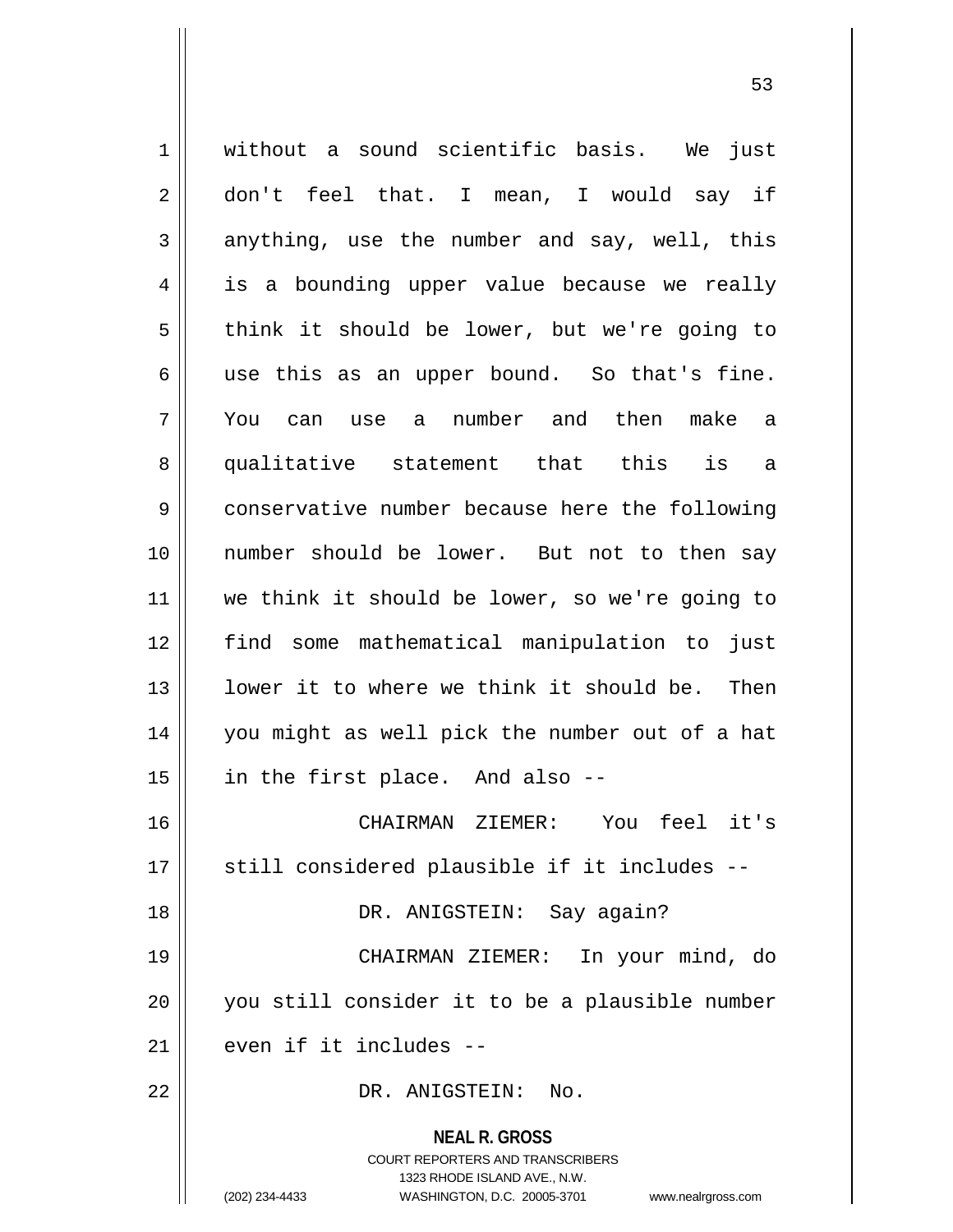**NEAL R. GROSS** COURT REPORTERS AND TRANSCRIBERS 1323 RHODE ISLAND AVE., N.W. (202) 234-4433 WASHINGTON, D.C. 20005-3701 www.nealrgross.com 1 CHAIRMAN ZIEMER: -- the -- 2 | DR. ANIGSTEIN: Pardon me? 3 CHAIRMAN ZIEMER: -- things beyond  $4 \parallel$  the handling? You're saying use the --5 DR. ANIGSTEIN: No, I'm saying 6  $\parallel$  that the -- I'm arguing at several levels at  $7$  | once, which is a little difficult. It's a 8 || little bit difficult to maintain that 9 | position. 10 MEMBER POSTON: It's harder to 11 understand. 12 DR. ANIGSTEIN: Pardon? 13 || MEMBER POSTON: And harder to 14 | understand. 15 DR. ANIGSTEIN: Oh, okay. I'm  $16 \parallel$  sorry. 17 || CHAIRMAN ZIEMER: Well, I think  $18$   $\parallel$  that SC&A is --19 DR. ANIGSTEIN: But I mean they  $20$  | keep going back to -- first of all, the slug 21 || stamping scenario is not necessarily a good  $22$  surrogate. Second of all, the way it's used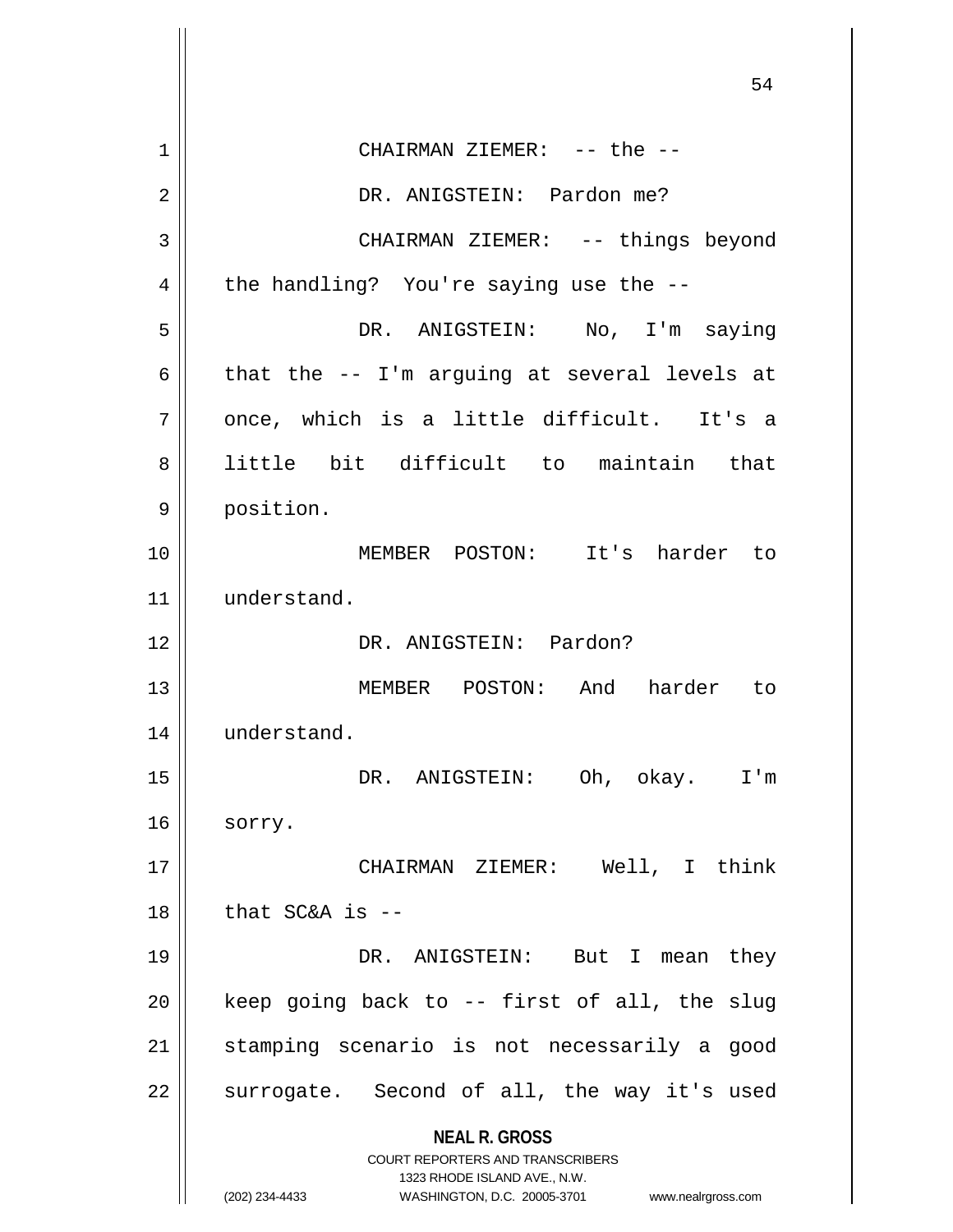$1 \parallel$  -- I guess the way I'm doing it because my  $2 \parallel$  charge was to compare it to the five criteria  $3 \parallel$  and one of the criteria is: were the 4 appropriate adjustments made? And I feel  $5 \parallel$  that, no, the adjustments that were made were  $6 \parallel$  not appropriate.

 And also, to jump ahead to 8 something else that Dave said about the other  $9 \parallel$  sites that he looked at, one of the ones in his Figure 3, the Chambersburg Engineering -- it's a little hard to read. I dug out the 12 || original document. If you were to use the 13 || same philosophy that TBD-6000 used, and they picked, for instance, for the slug stamping,  $\parallel$  they did not the average, but they took -- there were like -- in Harris and Kingsley there were maybe five different values 18 || reported; I'm just going from my memory, and  $\parallel$  they picked the highest one.

20 Well, if you look at the 21 Chambersburg and you pick -- and they give you  $22$  || high, low, and average for nine operations.

> **NEAL R. GROSS** COURT REPORTERS AND TRANSCRIBERS

> > 1323 RHODE ISLAND AVE., N.W.

(202) 234-4433 WASHINGTON, D.C. 20005-3701 www.nealrgross.com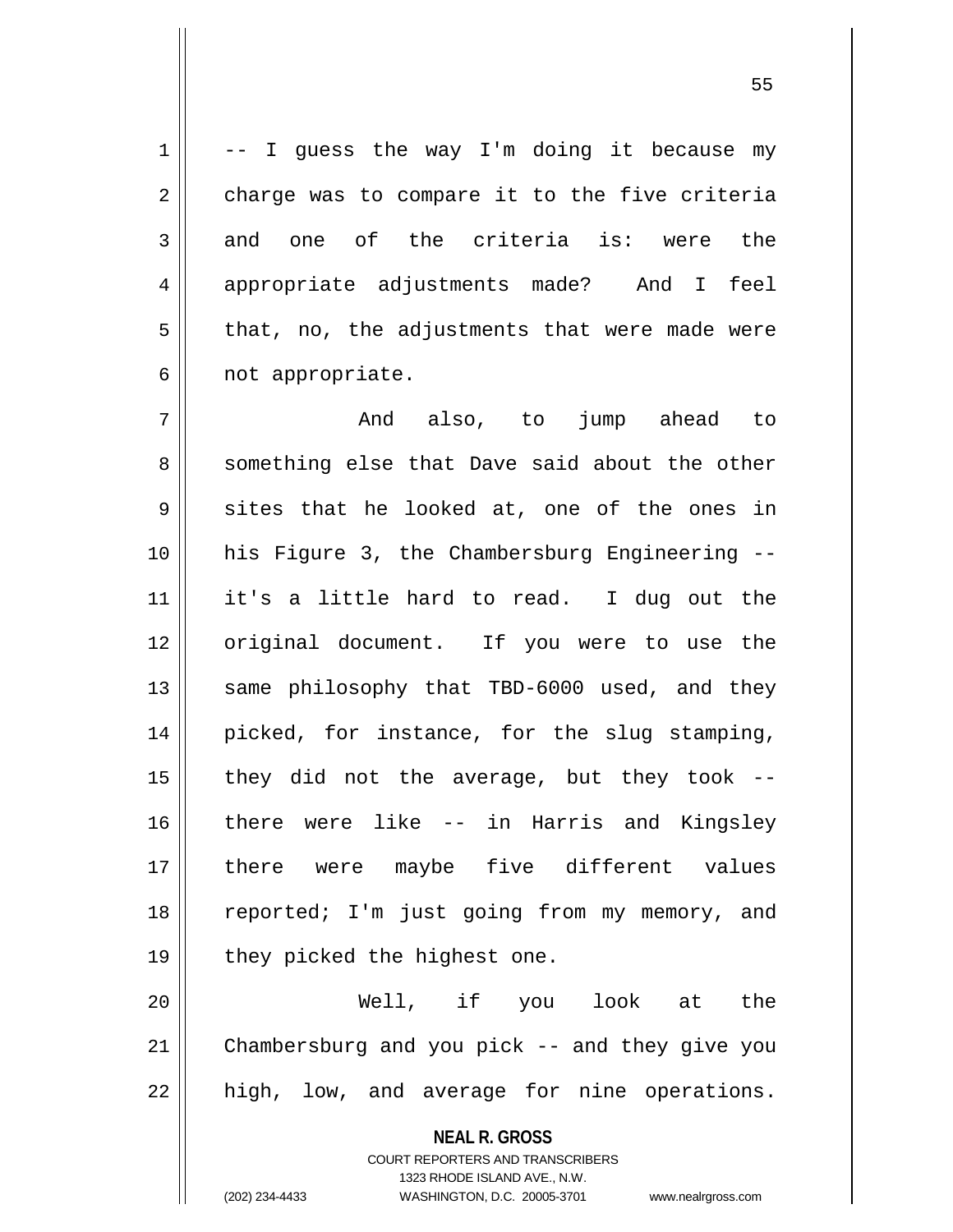**NEAL R. GROSS** COURT REPORTERS AND TRANSCRIBERS 1323 RHODE ISLAND AVE., N.W. (202) 234-4433 WASHINGTON, D.C. 20005-3701 www.nealrgross.com  $1 \parallel$  And if you pick the highest -- never mind the  $2 \parallel$  highest value, just the highest average value  $3 \parallel$  of those nine, it's 895 dpm per cubic meter.  $4 \parallel$  So that's not -- that belies, that contradicts  $5 \parallel$  that, oh, well, all of these other operations 6 were lower. This is higher. The reported  $7 \parallel$  value is higher than the one, the slug 8 || stamping operation of 560, which is a single 9 value, so it's taken to be the average. So 10 here they give you the average and it's about  $11$  | one and a half times higher. 12 MR. ALLEN: Bob, that is for 13 controlling the impactor. That's after it 14 | comes out of the furnace and is forged. 15 DR. ANIGSTEIN: Oh, okay. 16 Impactor. Yes, and these are the inspector. 17 No, I read the document, the discussion in the 18 document. And they said, yes, this is 19 interesting that the inspector gets a higher  $20$  | exposure than the actual workers. 21 MR. ALLEN: Well, I doubt that  $22 \parallel$  says inspector. I think it says impactor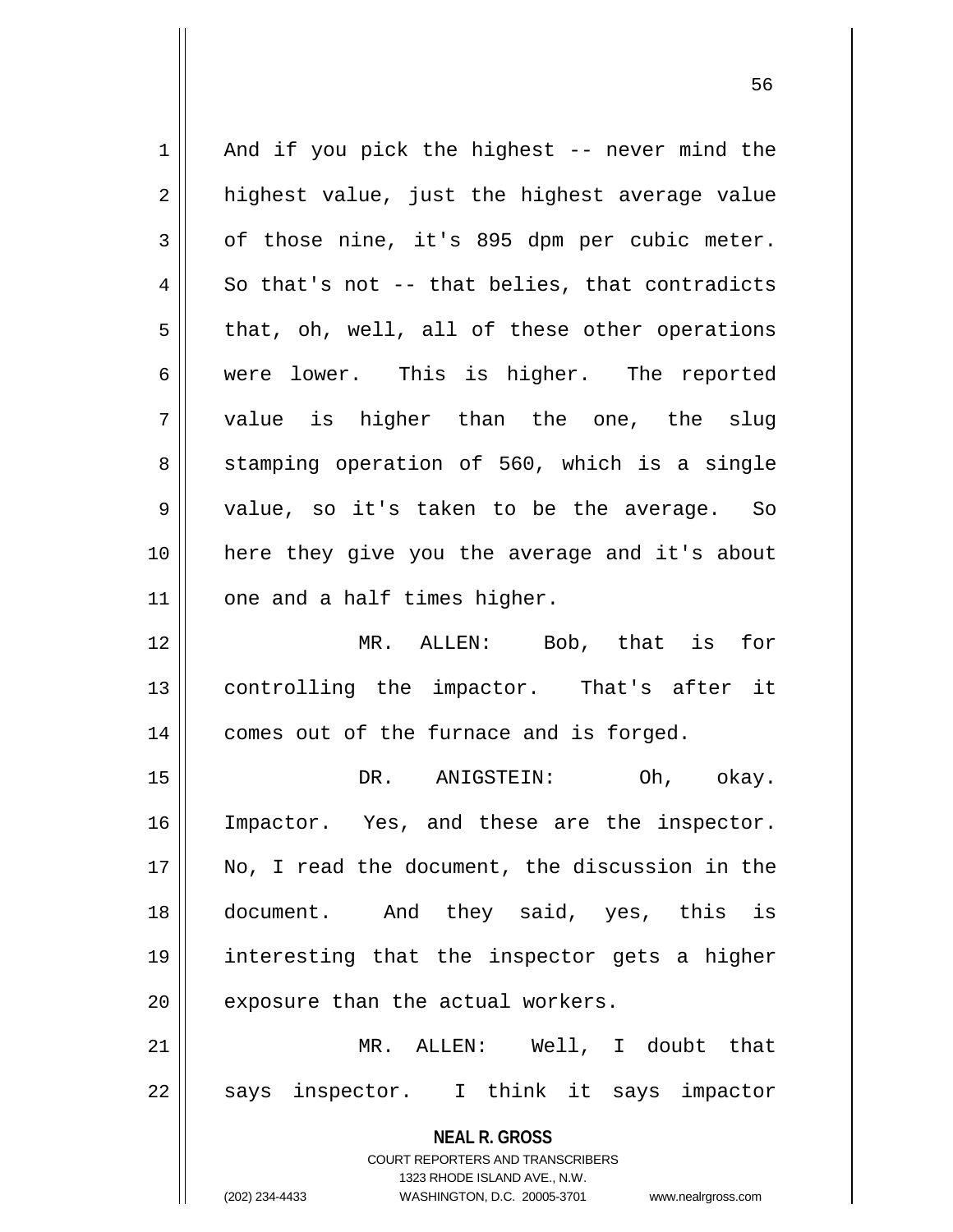1 | operator.

| $\overline{2}$ | DR. ANIGSTEIN: If you were to                  |
|----------------|------------------------------------------------|
| 3              | read the document, it says "inspector." I'm    |
| 4              | sorry, "impactor." I'm sorry, the inspector    |
| 5              | is somewhere else. I take it back. I stand     |
| 6              | corrected.                                     |
| 7              | DR. MAURO: This is John.<br>I'd                |
| 8              | like to jump in a minute.                      |
| 9              | I think that where we are is --                |
| 10             | you know, we think that the starting point;    |
| 11             | that is the stamping of the slugs, when all is |
| 12             | said and done, which launches your surrogate   |
| 13             | approach. The process we just went through,    |
| 14             | both SC&A and NIOSH, in asking ourselves the   |
| 15             | question: are there better surrogates out      |
| 16             | there? And I think that where we're coming     |
| 17             | out is, it certainly appears that there are.   |
| 18             | What I mean by better, that is other data      |
| 19             | that's out there as a starting point that      |
| 20             | would appear to be closer to the kinds of      |
| 21             | handling materials that are associated with    |
| 22             | GSI.                                           |

**NEAL R. GROSS**

COURT REPORTERS AND TRANSCRIBERS 1323 RHODE ISLAND AVE., N.W. (202) 234-4433 WASHINGTON, D.C. 20005-3701 www.nealrgross.com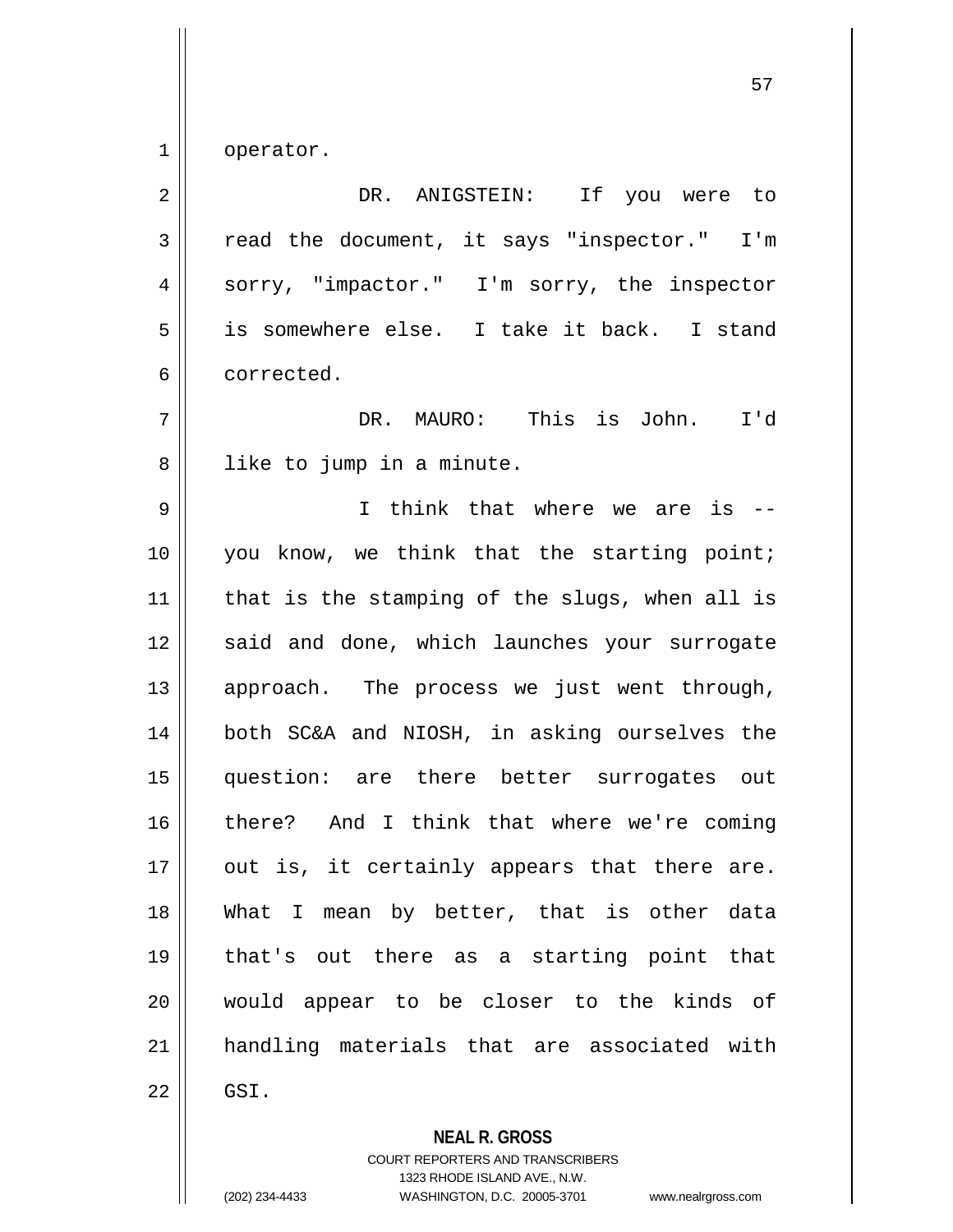| $\mathbf 1$ | So it then becomes a matter of,                |
|-------------|------------------------------------------------|
| 2           | among the suite of alterative starting points  |
| 3           | for a surrogate are there any that fall into   |
| 4           | place. And this is how I'm looking at it, that |
| 5           | to become -- and this is where the<br>seem     |
| 6           | judgment comes in -- that seem to be a more    |
| 7           | reasonable starting place -- starting point?   |
| 8           | And then once you're $-$ if you could come to  |
| 9           | that place. And that's a simple question. If   |
| 10          | you can't come to that place, well, the whole  |
| 11          | surrogate approach, you know, then comes in    |
| 12          | question. Notwithstanding the mechanics that   |
| 13          | follow; the geometric mean, the arithmetic     |
| 14          | mean, the occupancy times, et cetera, et       |
| 15          | cetera, you know, that all becomes moot if you |
| 16          | can't find the starting point.                 |
| 17          | So I think it's important that now             |
| 18          | that we have a fairly nice collection of other |
| 19          | starting points, some of which sound as if     |
| 20          | they're pretty close to the kinds of things    |
| 21          | that were done at GSI in terms of handling     |

ingots or handling bars, that's really -- if

**NEAL R. GROSS** COURT REPORTERS AND TRANSCRIBERS

1323 RHODE ISLAND AVE., N.W.

(202) 234-4433 WASHINGTON, D.C. 20005-3701 www.nealrgross.com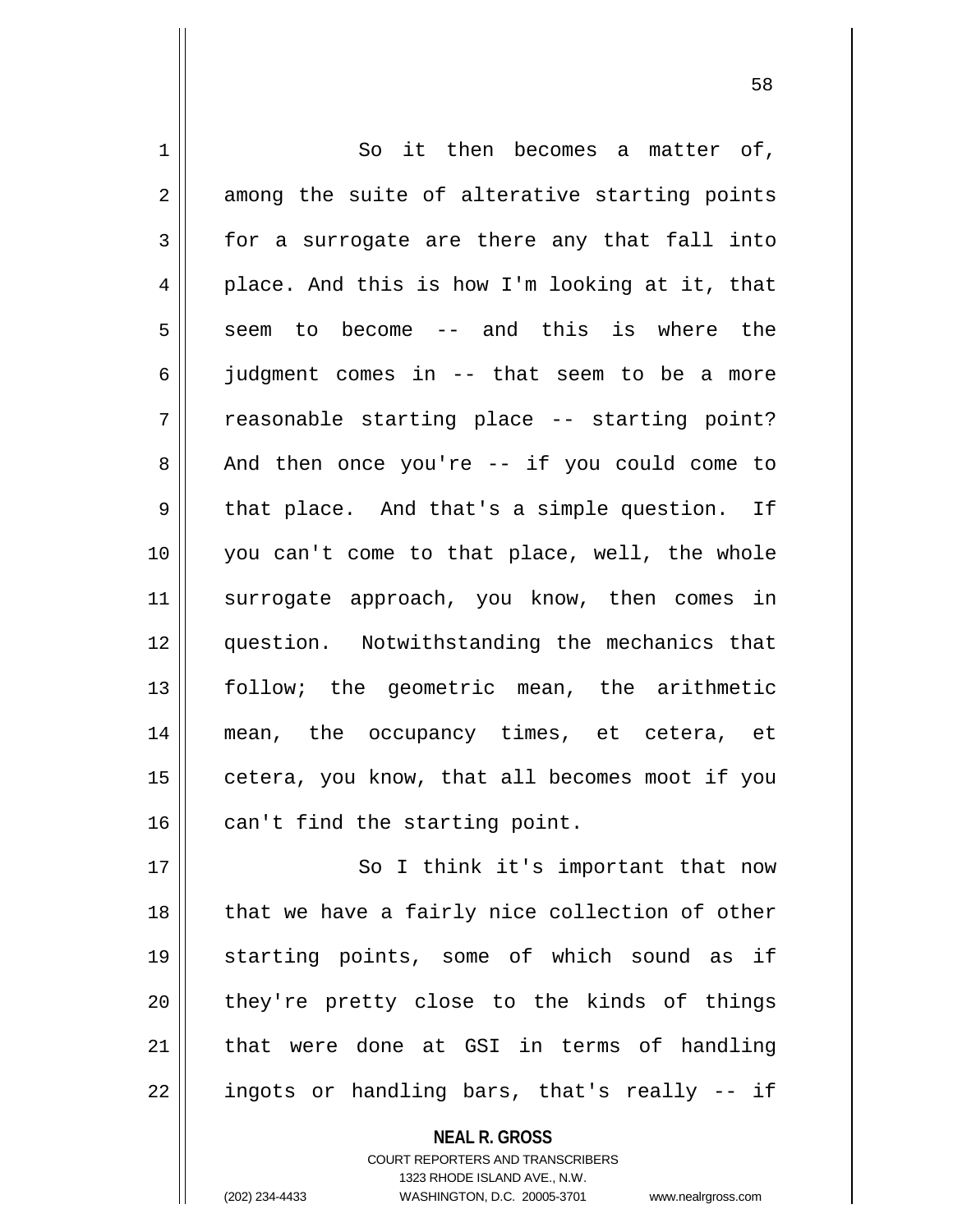1 || you can't get past that, we're really -- we 2 | can't make too much progress. But if we can  $3 \parallel$  find it, a place that people feel, well, this 4 || looks reasonable, then after that it becomes a  $5 \parallel$  matter of, okay, what do we do with that 6 number next in order to make sure we're  $7 \parallel$  comfortable with it as it applies, as we go to 8 use it at GSI. 9 And I think that it's so easy to 10 || get lost in bouncing back and forth between 11 these two subjects. I think we got to get 12 || through the first one. If we take it through 13 || the first one, it doesn't even make sense to  $14$  | talk about the mechanics that follow. 15 DR. ANIGSTEIN: If I can add 16 || something to the question about the use of the 17 Chambersburg data, I agree, I confused the 18 inspector and the impactor. Nevertheless, 19 what they handled at Chambersburg were 20 half-inch by three- quarter-inch slugs.

 $21$  Little tiny pellets, half an inch diameter,  $22$  || three-quarters of an inch long. The total

> **NEAL R. GROSS** COURT REPORTERS AND TRANSCRIBERS 1323 RHODE ISLAND AVE., N.W. (202) 234-4433 WASHINGTON, D.C. 20005-3701 www.nealrgross.com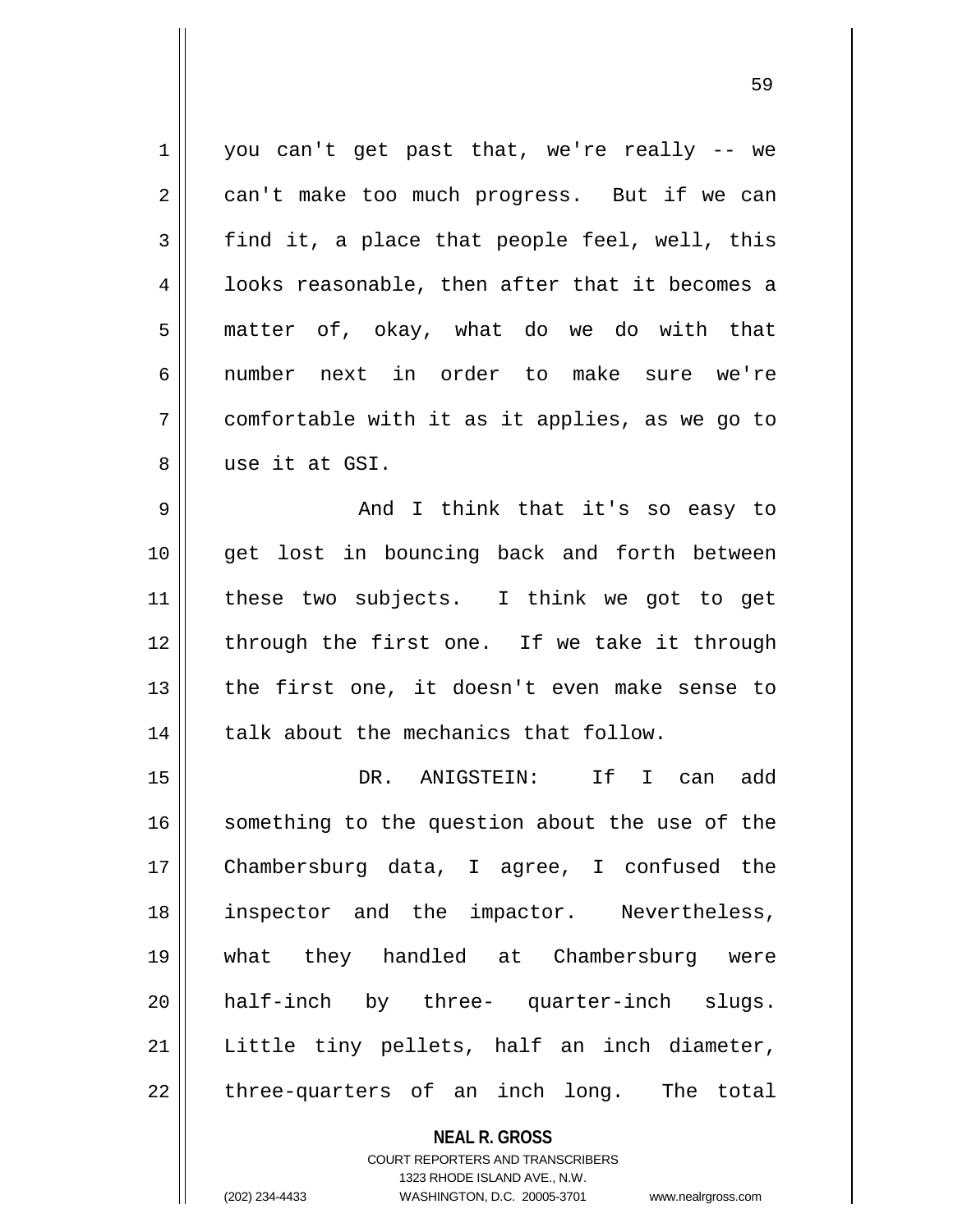**NEAL R. GROSS** COURT REPORTERS AND TRANSCRIBERS 1323 RHODE ISLAND AVE., N.W. (202) 234-4433 WASHINGTON, D.C. 20005-3701 www.nealrgross.com 1 || quantity of uranium handled over a two-day  $2 \parallel$  period was 75 pounds. And the smallest piece,  $3 \parallel$  the slices, for instance, that they would have 4 done at GSI would have been hundreds of  $5 \parallel$  pounds. If they had been whole ingots, that 6 | would be even higher. So these are not  $7 \parallel$  again, this is not a comparable operation. 8 CHAIRMAN ZIEMER: As far as 9 || handling is concerned is what you're saying? 10 DR. ANIGSTEIN: Yes. 11 CHAIRMAN ZIEMER: Yes. 12 DR. ANIGSTEIN: I mean, the 13 material itself. 14 CHAIRMAN ZIEMER: Now my 15 understanding, Dave, is that your selection of 16 the geometric mean was focused on the  $17$  || plausibility issue that if you use the main  $-$ -18 or the tail end value, you would get an 19 implausibly high number. Is that -- am I 20 || understanding correctly? 21 MR. ALLEN: Yes. 22 CHAIRMAN ZIEMER: And then we get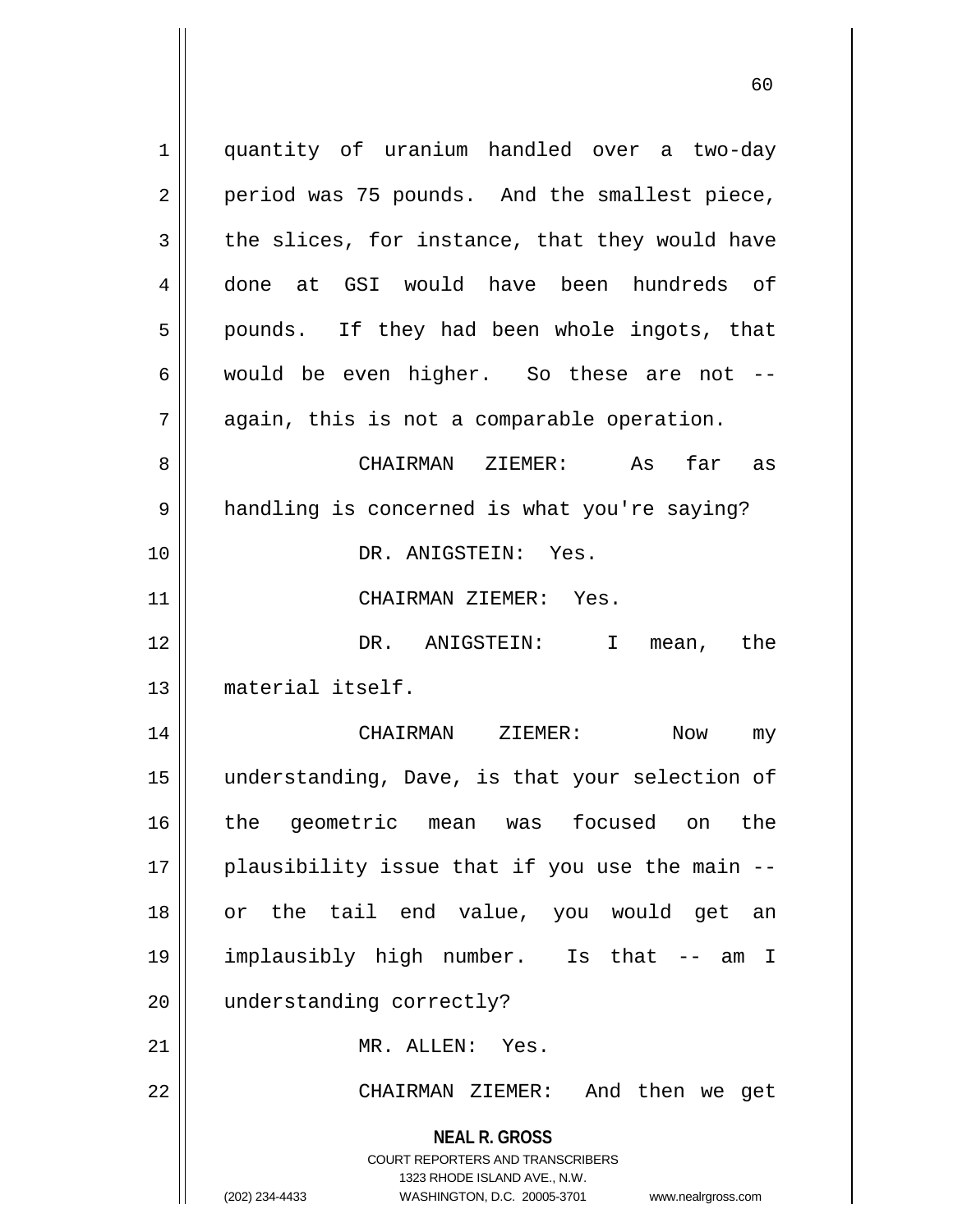| 1                                | into this judgment issue of: what is it you    |
|----------------------------------|------------------------------------------------|
| 2                                | select? Because that slug operation that       |
| $\mathfrak{Z}$                   | you're using as a surrogate, which is the      |
| 4                                | lowest in that hierarchy of possible           |
| 5                                | applications in TBD- 6000, is still not just   |
| 6                                | handling alone. It's handling plus something   |
| 7                                | going on. And in the handling part, I mean,    |
| 8                                | everybody agrees, is really at the very low    |
| 9                                | end of all of this. And you're saying that if  |
| 10                               | I use the slug thing, I'm implausibly high if  |
| 11                               | I use the numbers as they are because they are |
|                                  |                                                |
|                                  |                                                |
|                                  | handling plus something. Is that correct?      |
|                                  | MR. ALLEN: Yes.                                |
|                                  | CHAIRMAN ZIEMER:<br>Now, I suppose             |
|                                  | one could argue, but nonetheless they are      |
|                                  | still bounding. But then you have that         |
| 12<br>13<br>14<br>15<br>16<br>17 | plausibility issue which you're dealing with,  |
| 18                               | and I sort of want to ask SC&A, because I      |
| 19                               | started to ask you, Bob, do you consider it    |
| 20                               | plausible to use the tail end value, the upper |
| 21                               | value of that? Or, John, if you want to chime  |
| 22                               | in.                                            |

**NEAL R. GROSS** COURT REPORTERS AND TRANSCRIBERS

1323 RHODE ISLAND AVE., N.W.

(202) 234-4433 WASHINGTON, D.C. 20005-3701 www.nealrgross.com

 $\mathsf{I}$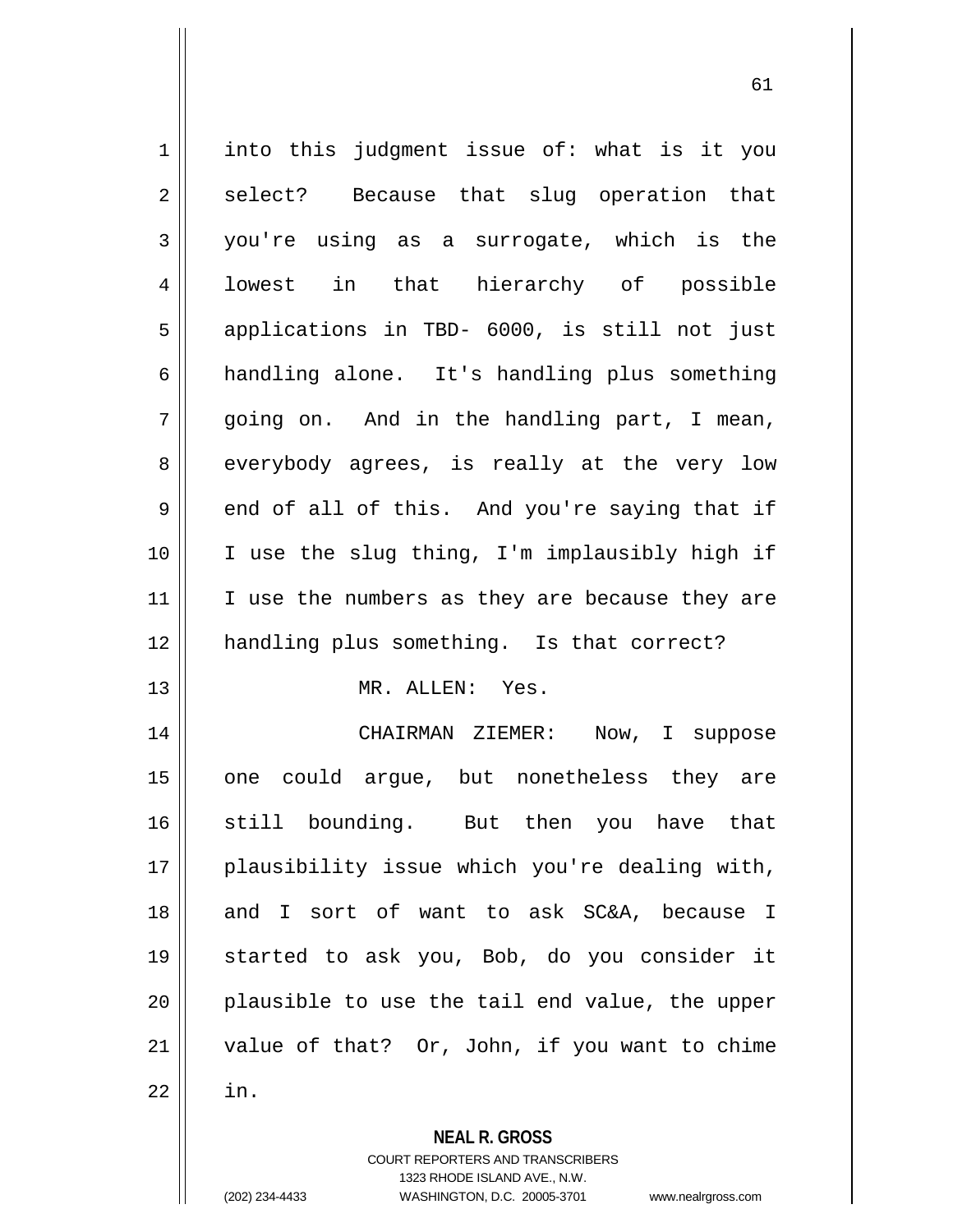| 1  | -- because it's<br>not the<br>Or                                    |
|----|---------------------------------------------------------------------|
| 2  | stamping per se that is the issue. It's the                         |
| 3  | handling. Now, the stamping thing is stamping                       |
| 4  | plus handling. We're trying to get a handle                         |
| 5  | on the handling part. Is there a way to get                         |
| 6  | that? What would really make me uncomfortable                       |
| 7  | is to say we know something is very low. And                        |
| 8  | dose-wise we know that even if you use the                          |
| 9  | implausibly high one, it's a very small                             |
| 10 | fraction of the doses you assign from the                           |
| 11 | external exposures. I don't recall the                              |
| 12 | numbers.                                                            |
| 13 | MR. ALLEN: It would vary with                                       |
| 14 | different organs.                                                   |
| 15 | Yes, it varies<br>CHAIRMAN ZIEMER:                                  |
| 16 | in different organs. But anyway, is there a                         |
| 17 | way to get a handle on that and meet the                            |
| 18 | criteria?                                                           |
| 19 | DR. ANIGSTEIN:<br>Now, see, the                                     |
|    | additional problem is it's not                                      |
| 20 | just<br>the                                                         |
| 21 | airborne exposure during the handling. There                        |
| 22 | is the accumulation of the uranium dust on the                      |
|    | <b>NEAL R. GROSS</b>                                                |
|    | COURT REPORTERS AND TRANSCRIBERS<br>1323 RHODE ISLAND AVE., N.W.    |
|    | (202) 234-4433<br>WASHINGTON, D.C. 20005-3701<br>www.nealrgross.com |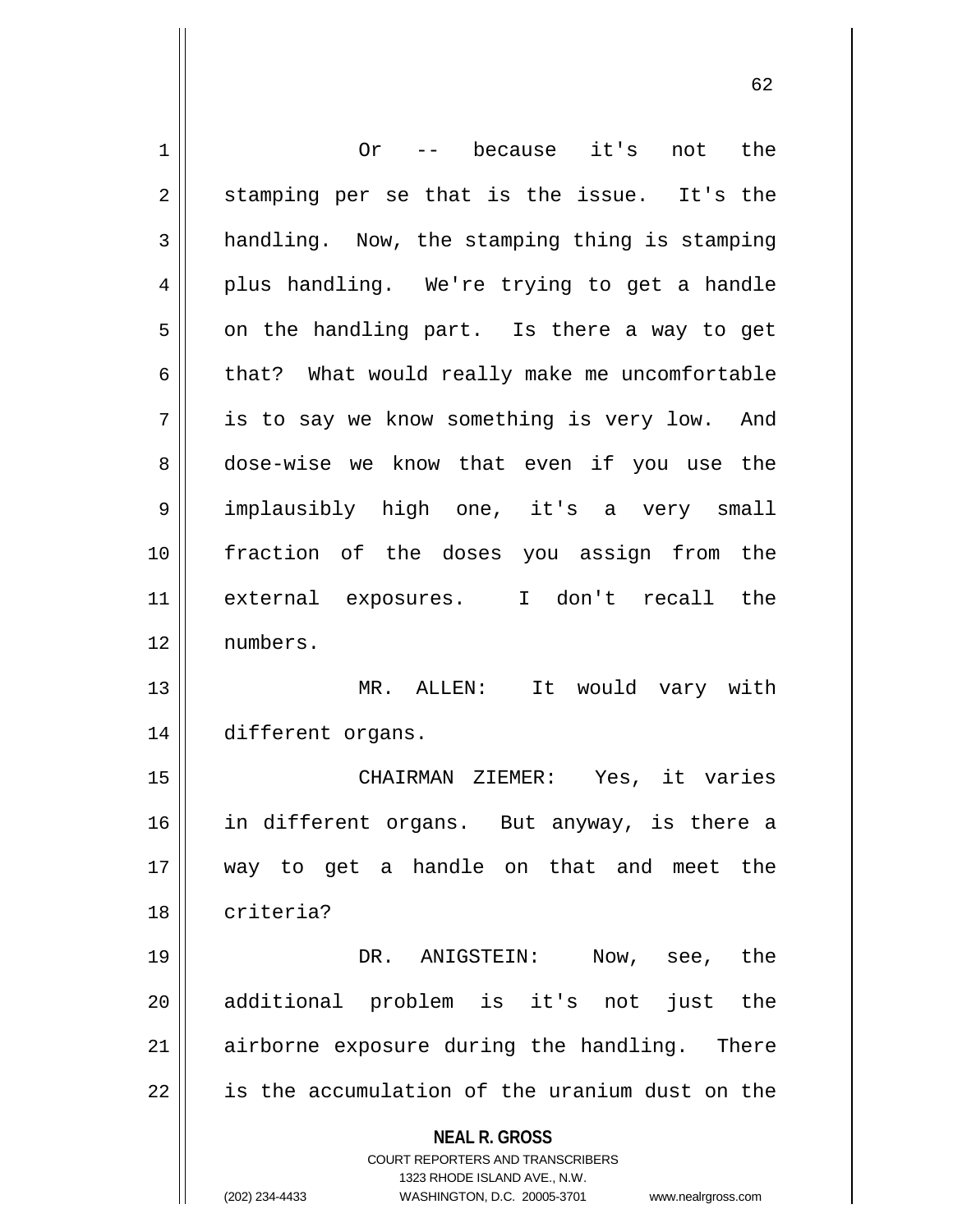| $\mathbf 1$    | floor or uranium chunks which become grown                                                                                                                      |
|----------------|-----------------------------------------------------------------------------------------------------------------------------------------------------------------|
| $\sqrt{2}$     | into dust and the resuspension. So what isn't                                                                                                                   |
| $\mathbf{3}$   | mentioned here is also the fact that we                                                                                                                         |
| $\overline{4}$ | disagree with the resuspension factor.<br>$\mathbf{I}$                                                                                                          |
| 5              | mentioned that earlier. Ten to the minus six                                                                                                                    |
| 6              | is not a plausible number for an active area                                                                                                                    |
| 7              | where people, whether it was foot traffic or                                                                                                                    |
| 8              | vehicular traffic -- it should be much higher.                                                                                                                  |
| 9              | And we disagree with the model.                                                                                                                                 |
| 10             | Regardless of what number you use, the model                                                                                                                    |
| 11             | of how the uranium concentration builds up.                                                                                                                     |
| 12             | We think it could be higher. So the argument                                                                                                                    |
| 13             | NIOSH made is, well, this is not an important                                                                                                                   |
| 14             | contribution, the resuspension. Not according                                                                                                                   |
| 15             | to their model. But we would argue that it is                                                                                                                   |
| 16             | in fact, becomes an important contribution if                                                                                                                   |
| 17             | it's treated in a different manner and in a                                                                                                                     |
| 18             | way that we think is more defensible.                                                                                                                           |
| 19             | CHAIRMAN ZIEMER: Well, I don't                                                                                                                                  |
| 20             | think you're using 10 to minus 6 in the --                                                                                                                      |
| 21             | MR. ALLEN: Yes, we don't.                                                                                                                                       |
| 22             | both<br>CHAIRMAN ZIEMER: For                                                                                                                                    |
|                | <b>NEAL R. GROSS</b><br>COURT REPORTERS AND TRANSCRIBERS<br>1323 RHODE ISLAND AVE., N.W.<br>(202) 234-4433<br>WASHINGTON, D.C. 20005-3701<br>www.nealrgross.com |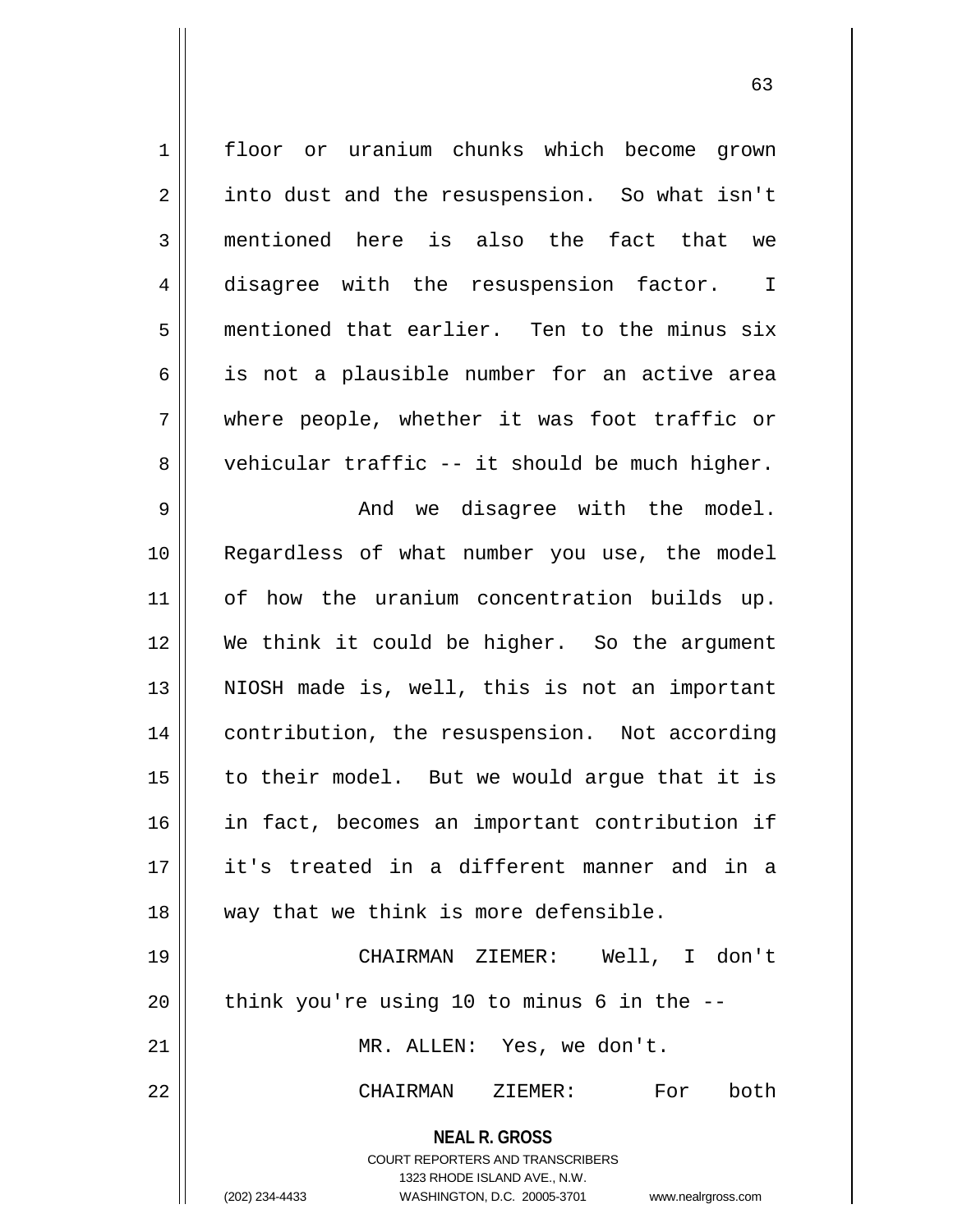1 periods? 2 || MR. ALLEN: For resuspension, yes. 3 CHAIRMAN ZIEMER: For the active 4 | period as well? 5 MR. ALLEN: Yes. 6 DR. MAURO: This is John. The  $7 \parallel$  plausibility, I think that that's causing 8 difficulties for us all. When the  $9 \parallel$  plausibility clause, the last one, was added, 10 the reason it came in; bear with me a little 11 bit on this, is not for the reasons we're 12 || talking about now. It came in because there 13 || was a time when we were doing Texas City where 14 || there was an operation going on that in many 15 respects was similar to what took place at 16 Blockson in terms of using -- making uranium 17 yellowcake. 18 And the reason the plausibility 19 || clause came in; and this came in late, was, 20 Blockson was being used as a surrogate for 21 Texas City. Blockson was handling thousands

**NEAL R. GROSS** COURT REPORTERS AND TRANSCRIBERS 1323 RHODE ISLAND AVE., N.W.  $22$  || and thousands of pounds of uranium. And the

(202) 234-4433 WASHINGTON, D.C. 20005-3701 www.nealrgross.com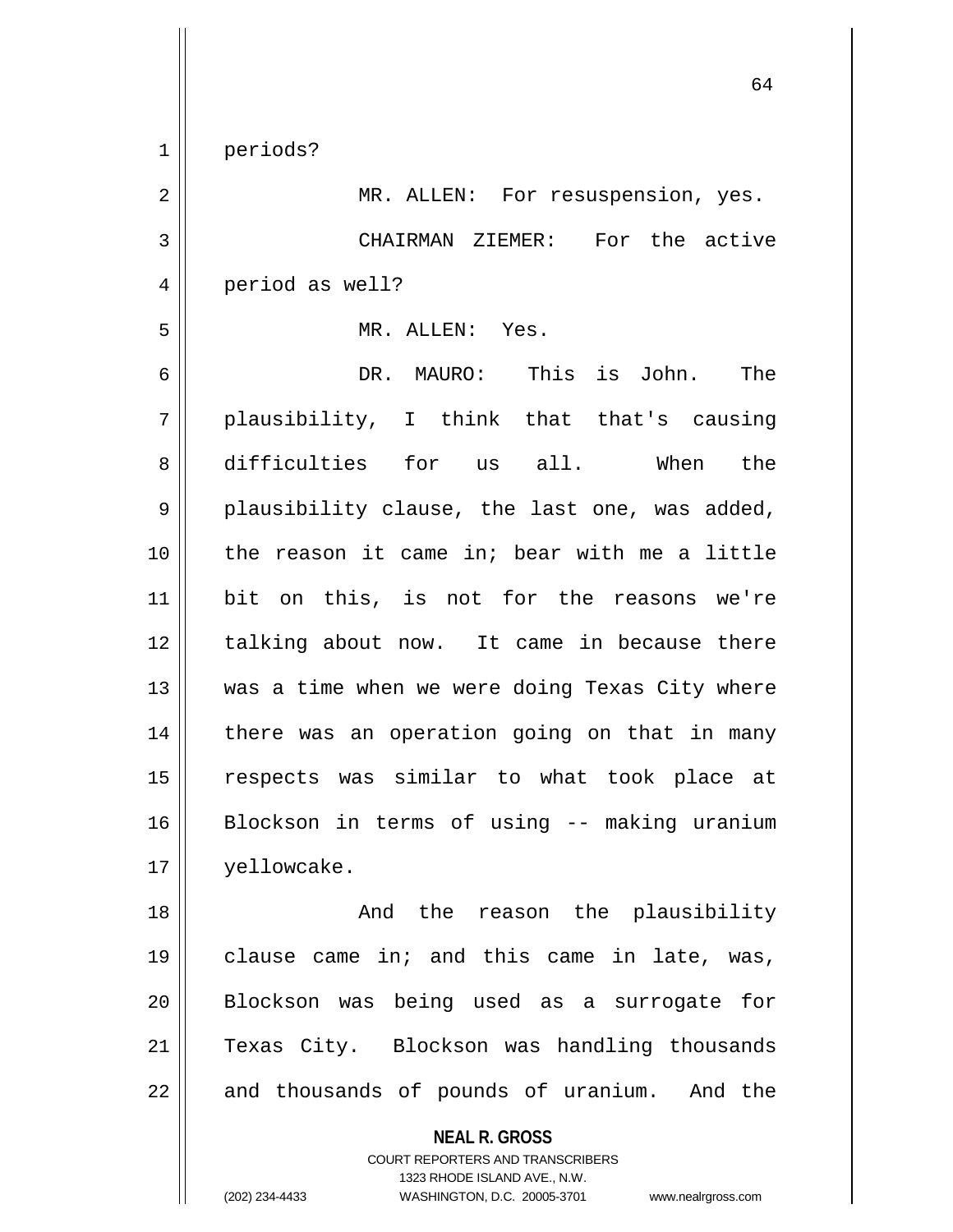1 whole idea was, while Texas City only handled  $2 \parallel$  300 pounds over a short period of time -- what 3 I'm getting at was, plausibility did not 4 | relate to the model.

5 We're talking about -- Bob, you  $6 \parallel$  used the term "plausibility," that the model 7 was not plausible. I just want to make -- let 8 everyone understand, when we came up with the 9 || term "plausibility" was the site you picked, 10 || the operations that you picked were -- and 11 when this originally happened was -- you 12 || really can't use Blockson as a surrogate for 13 Texas City. Because the amount of material 14 || that was being handled at Blockson was perhaps 15 || a factor of a thousand times higher over a 16 different time period and it was very 17 unrelated and it would be inappropriate to 18 just throw some big number like Blockson at 19 Texas City. And it was not a plausible 20 || scenario that somehow Blockson could be used 21 || as surrogate for the Texas City because of the  $22 \parallel$  -- just the sheer quantity of material that

## **NEAL R. GROSS**

COURT REPORTERS AND TRANSCRIBERS 1323 RHODE ISLAND AVE., N.W. (202) 234-4433 WASHINGTON, D.C. 20005-3701 www.nealrgross.com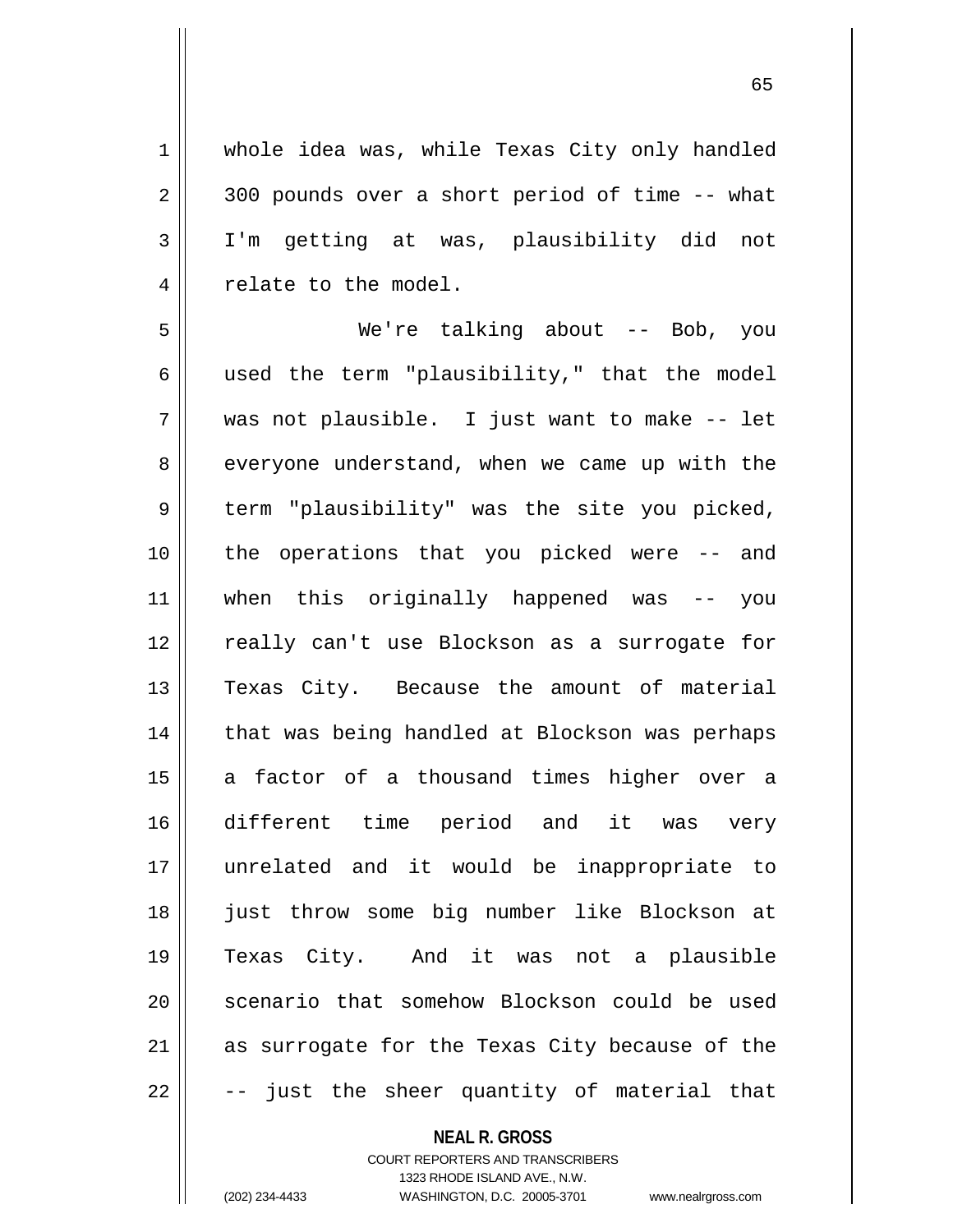1 || was handled at Blockson.

| 2              | Now we're here today many years                |
|----------------|------------------------------------------------|
| $\mathfrak{Z}$ | later and the plausibility clause is here.     |
| 4              | And I think that, Bob, you're referring to the |
| 5              | model itself, the way in it's structured as    |
| 6              | being implausible. And I think that's true,    |
| 7              | but that wasn't really the intention. I think  |
| 8              | "implausible" means that you just can't use    |
| 9              | this particular facility as a surrogate for    |
| 10             | another facility, or that this exposure level  |
| 11             | of dust -- for example, you can't pick a level |
| 12             | of dust that's very, very high,                |
| 13             | extraordinarily high and say it's bounding if  |
| 14             | it was implausible. And I think really that    |
| 15             | went to the heart of the whole plausibility    |
| 16             | issue.                                         |
| 17             | You just can't pick some very,                 |
| 18             | very big number and say that, well, it's so    |
| 19             | big we know it could never have reached that,  |
| 20             | and then you walk away and you say, okay, no   |
| 21             | SEC because you can bound it. Well, that was   |

the real reason it wasn't plausible to assign

**NEAL R. GROSS**

COURT REPORTERS AND TRANSCRIBERS 1323 RHODE ISLAND AVE., N.W. (202) 234-4433 WASHINGTON, D.C. 20005-3701 www.nealrgross.com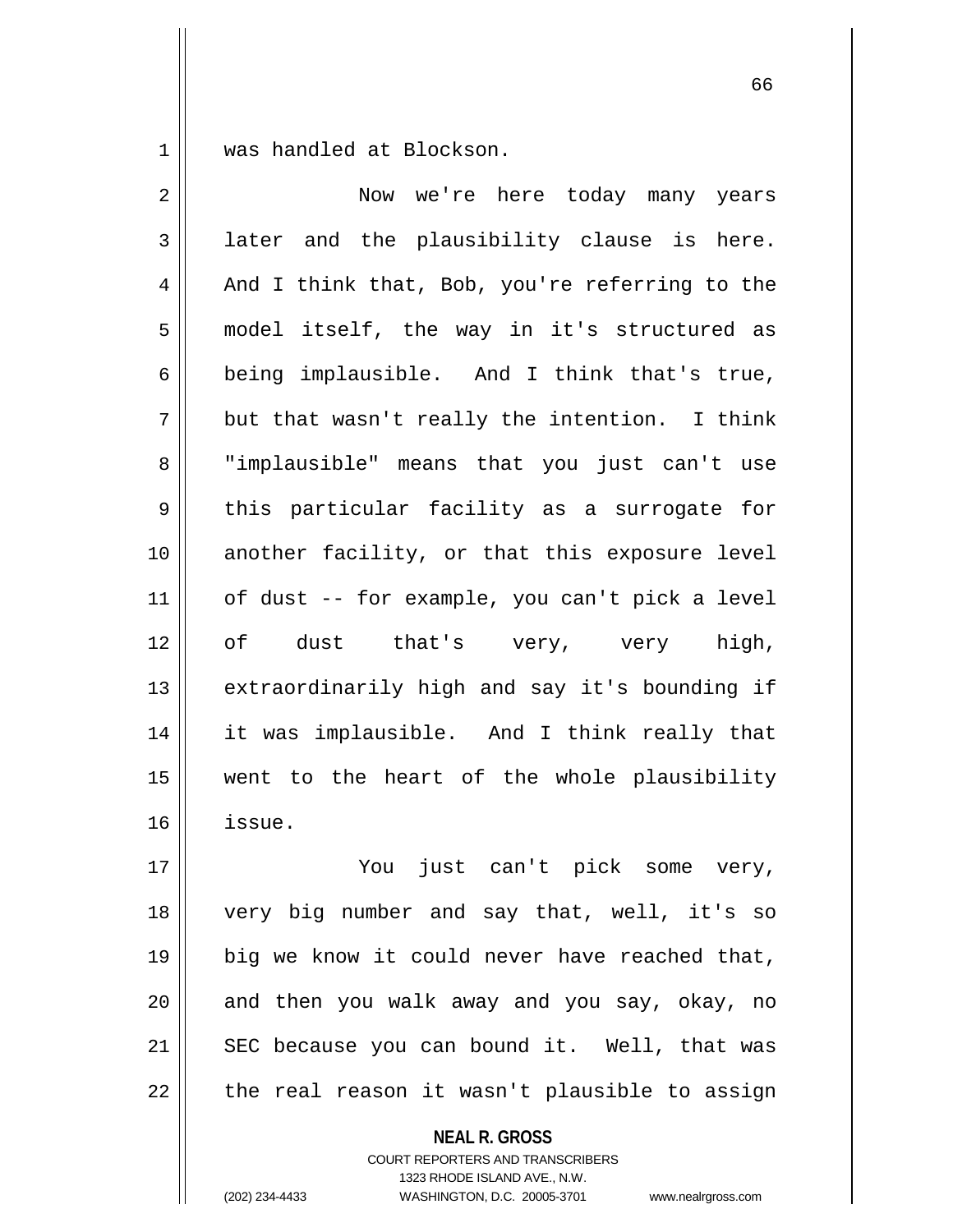1 such a high number and walk away and say  $2 \parallel$  everything is fine.

3 I think it's inappropriate then to 4 || then extend the plausibility argument, at  $5 \parallel$  least as it was originally invented to, oh, 6 you didn't model it the best way you could 7 have modeled it. So I want to help out a 8 || little bit there. If we have a dispute over  $9 \parallel$  the model, I think we should discuss that, 10 because that's solvable, you know, but -- and 11 || not refer to it as a plausibility issue. I 12 || think the plausibility issue is throwing some 13 very, very big number and saying everything's 14 || fine. We got a big number we know is going to 15 bound this, if it's impossible that that 16 circumstance could have ever existed at GSI.

17 || And I think the stamping operation 18 itself is just not applicable. And it 19 certainly sounds to me that a number of other 20 || operations have been identified that seem to 21 be a lot better. They also have their 22 || weaknesses, but they certainly appear to be

> **NEAL R. GROSS** COURT REPORTERS AND TRANSCRIBERS 1323 RHODE ISLAND AVE., N.W. (202) 234-4433 WASHINGTON, D.C. 20005-3701 www.nealrgross.com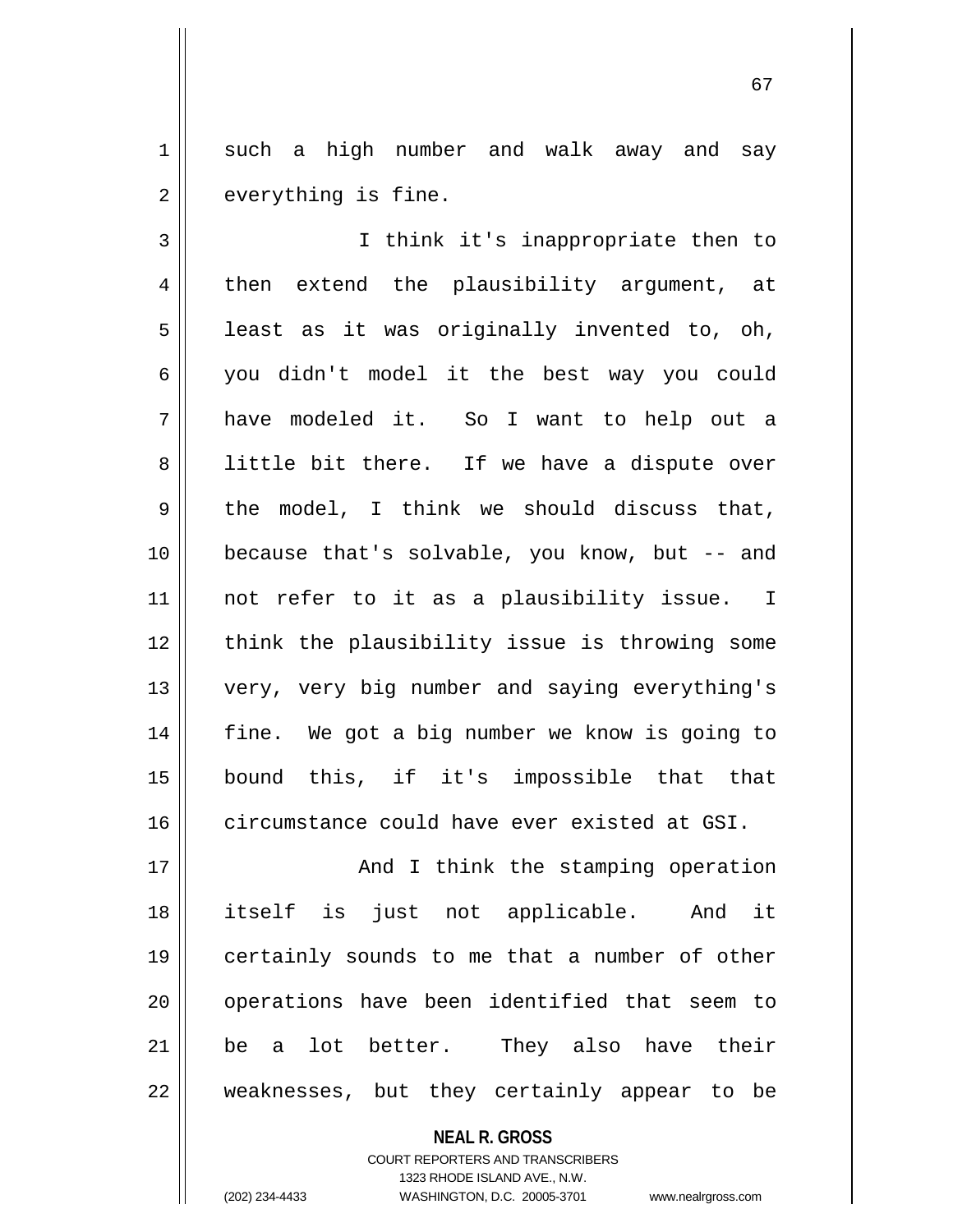1 | better. And to try to force-fit the stamping  $2 \parallel$  operation onto GSI seems to be a stretch. 3 || CHAIRMAN ZIEMER: Any comments? 4 MEMBER MUNN: Yes. 5 CHAIRMAN ZIEMER: Okay, Wanda? 6 MEMBER MUNN: This entire 7 discussion is extremely difficult. And one of 8 the reasons it's so difficult is because we  $9 \parallel$  are talking as if we are dealing with an 10 extremely hazardous material for which any 11 exposure is problematic. 12 In point of fact, the science 13 || surrounding uranium is quite well established. 14 We know a lot about uranium. We know a lot 15 about exposures that are subsequent to it. We 16 || know a lot about its suspend-ability. We know 17 a lot about sizes of particulates that are 18 necessary in order to create a biological 19 hazard. And yet, we settle upon 20 administrative issues surrounding processes 21 that we've established here in the Board's  $22$  | deliberations at one time or another.

> 1323 RHODE ISLAND AVE., N.W. (202) 234-4433 WASHINGTON, D.C. 20005-3701 www.nealrgross.com

**NEAL R. GROSS** COURT REPORTERS AND TRANSCRIBERS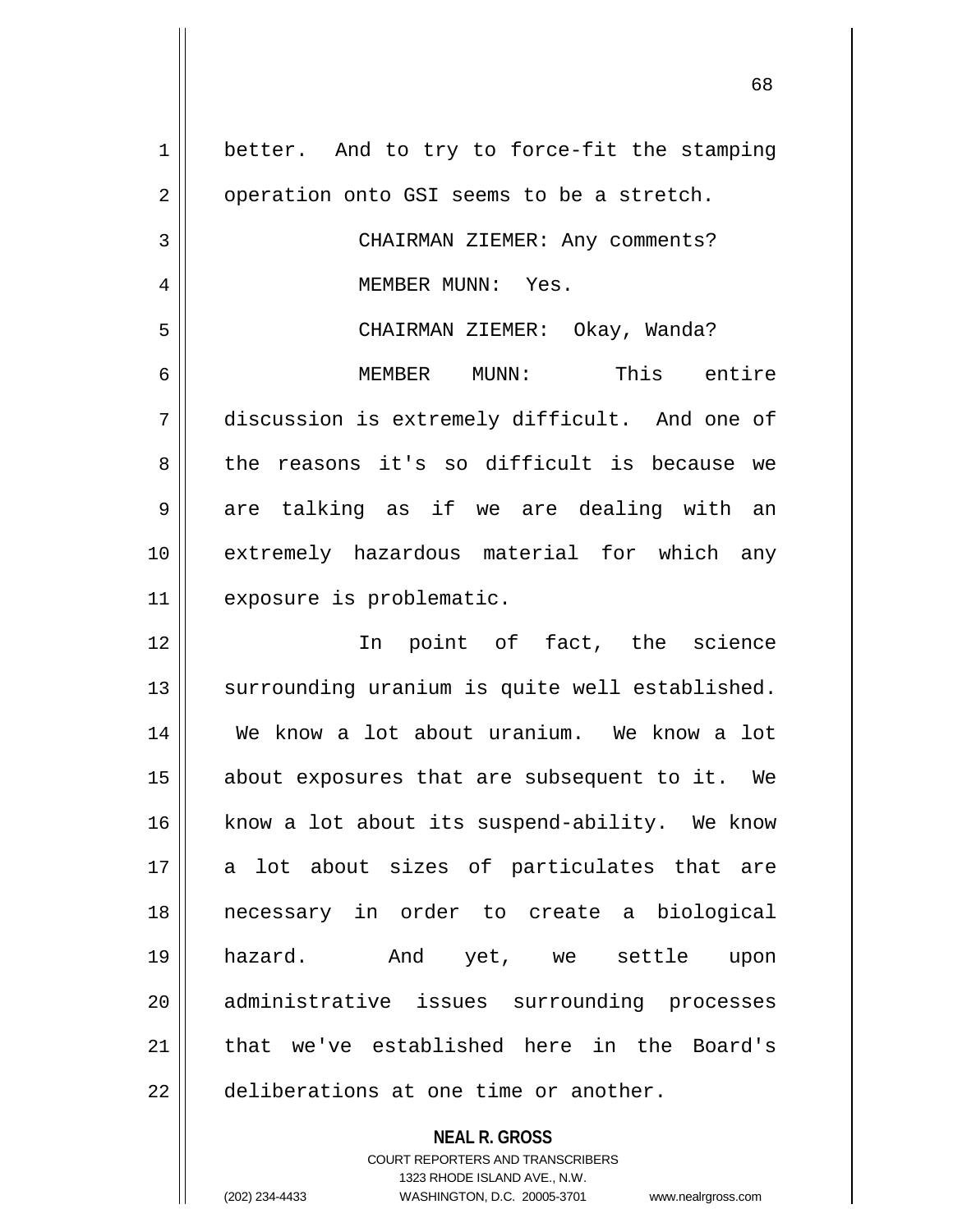1 We're looking at details  $2 \parallel$  surrounding a possibility that is dependent 3 directly upon an element we know a great deal 4 about and that we can make legitimate  $5 \parallel$  statements about, supposedly without having to  $6 \parallel$  prove time and time again that something did  $7 \parallel$  not happen. It is -- I'm unsure how to focus 8 this discussion on large known issues  $9 \parallel$  surrounding the processes we're talking about, 10 the physical processes we're talking about as 11 || opposed to the details of whether models are 12 correct, whether activities did or did not 13 || generate dust, what kind of dust, how much, 14 || was it resuspended, was it not, what happened 15 after the picture was taken? These are 16 debates that assume there is a significant 17 || hazard in handling this material.

18 || The Can't come to some to the And if we can't come to some 19 reasonable assertion with respect to how to 20 || approach the larger questions rather than 21 spending such a great amount of effort 22 || focusing on small issues, as we are right now

> **NEAL R. GROSS** COURT REPORTERS AND TRANSCRIBERS 1323 RHODE ISLAND AVE., N.W. (202) 234-4433 WASHINGTON, D.C. 20005-3701 www.nealrgross.com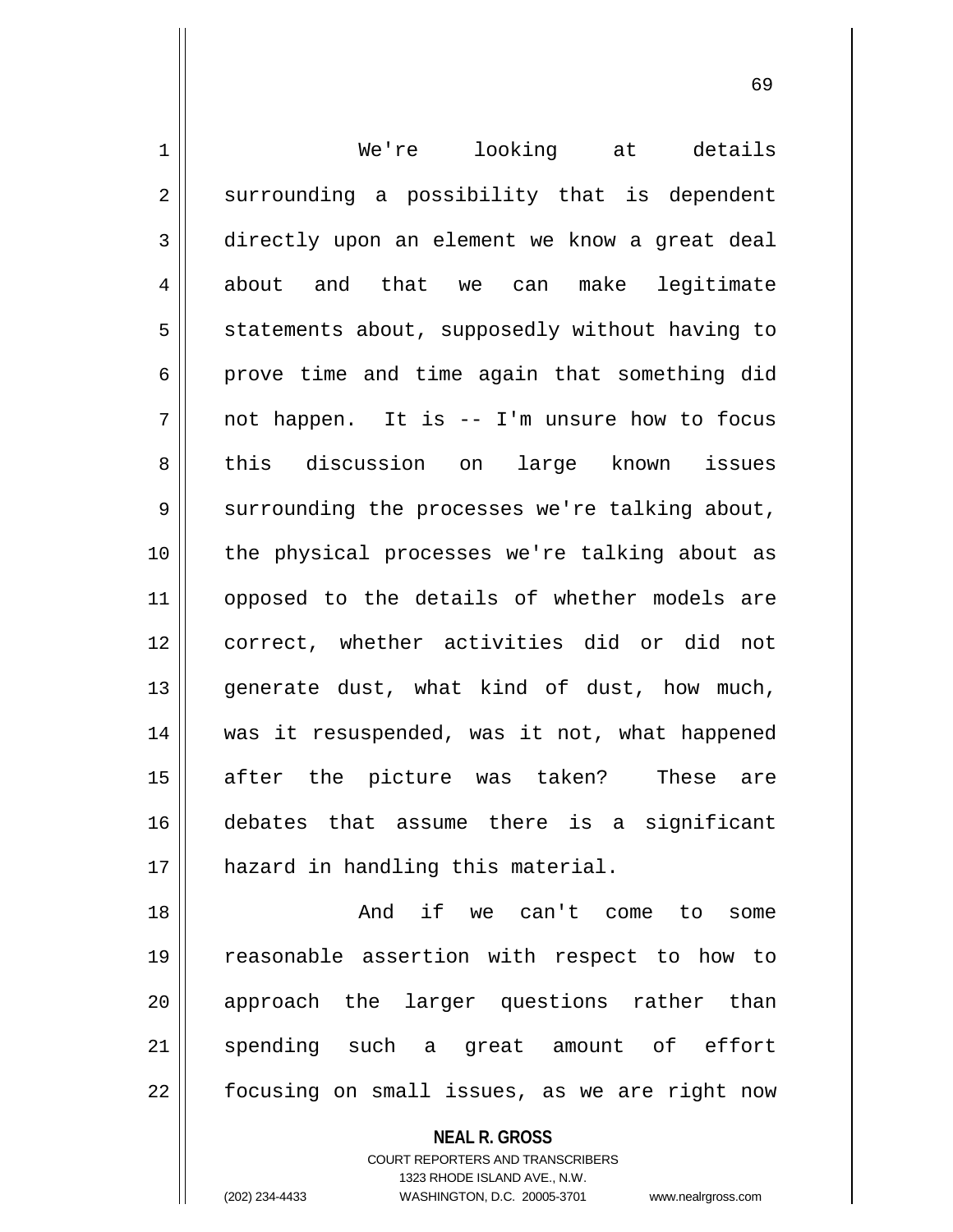**NEAL R. GROSS** COURT REPORTERS AND TRANSCRIBERS 1323 RHODE ISLAND AVE., N.W. (202) 234-4433 WASHINGTON, D.C. 20005-3701 www.nealrgross.com  $1 \parallel$  -- I recognize, the normal response of that  $2 \parallel$  is, well, the devil's in the details. Yes,  $3 \parallel$  that's true. One can't arque that. But we 4 || really are focusing here on whether or not 5 | we're dealing with models and minutiae, and  $6 \parallel$  I'm unsure how to get us off that. 7 || But plausibility is something that 8 is not limited to surrogate data.  $9 \parallel$  Plausibility is a matter that we dealt with at 10 || the Board level and not always satisfactorily 11 || to the perception of all. I'm not sure that 12 we can ever do anything about that, but we 13 || have done a remarkable job of holding up each 14 || one of these issues to the light and looking 15 at it. I don't know how much longer we can 16 continue to debate it. That's all I have to  $17 \parallel$  say. 18 CHAIRMAN ZIEMER: Okay. Well, 19 yes, thank you for those comments. 20 || Nonetheless, we're going to have to deal with  $21$   $\parallel$   $-$ 22 MEMBER MUNN: No solution.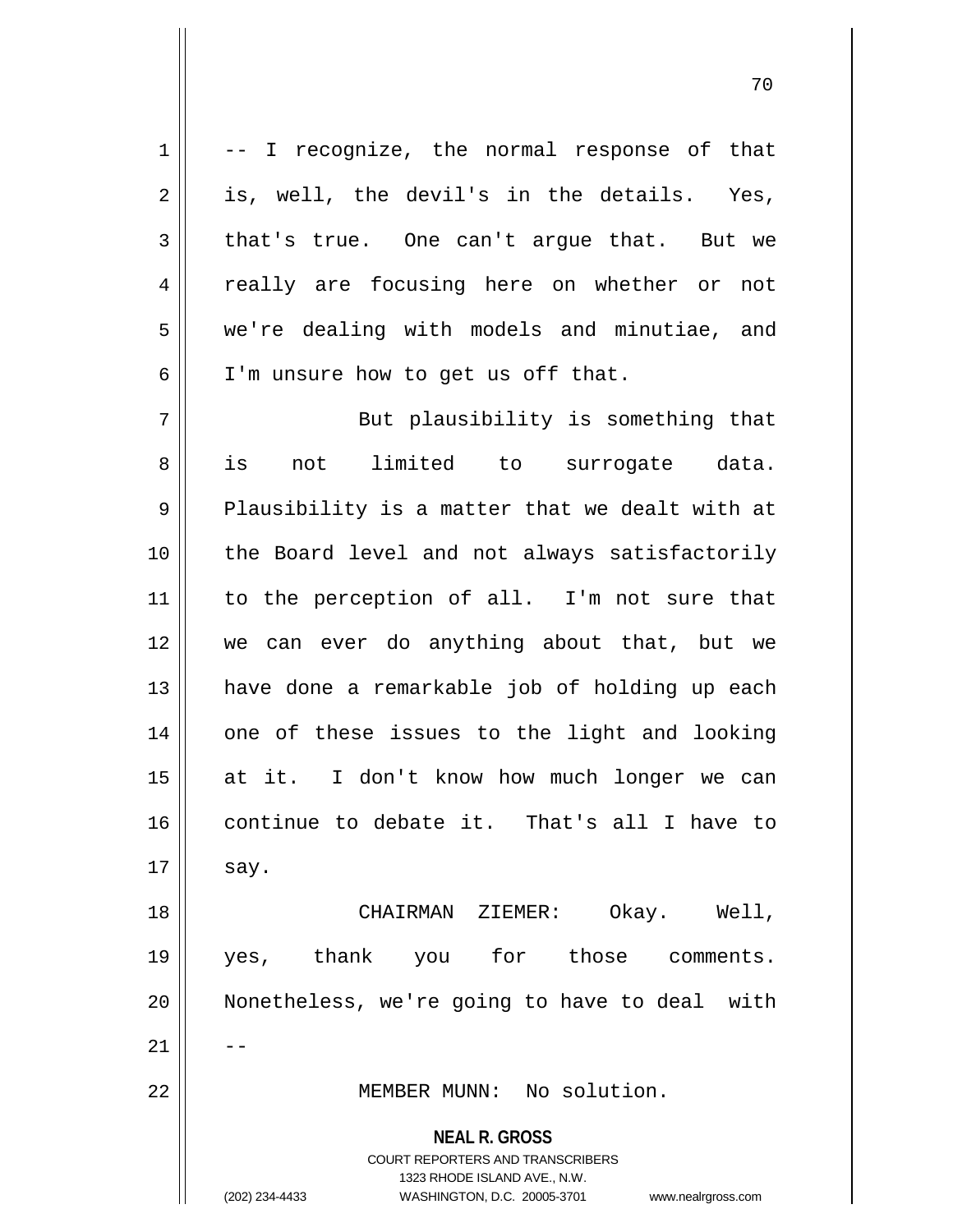1 | CHAIRMAN ZIEMER: -- the issue 2 | before us.

3 || MEMBER MUNN: Yes.

4 CHAIRMAN ZIEMER: For example, on 5 | this first item I think we Work Group Members 6 || and eventually Board Members will have to 7 decide whether they believe that the use of  $8 \parallel$  the stamping operation scenario or some other, 9 || if NIOSH wishes to propose something else, is 10 a suitable surrogate. And you justified the 11 || surrogate in terms of using that versus some 12 || later data and back-extrapolating.

## 13 MEMBER BEACH: The 1993?

14 CHAIRMAN ZIEMER: The 1993 data 15 || and those kind of things. So the Board will 16 need to decide whether or not that is a 17 || parameter, on the hierarchy of data, whether 18 || surrogate data is better in this case than  $19$  || actual data. That's on this  $-$ 

20 MEMBER BEACH: Well, actual data 21 | from 40 years past.

22 CHAIRMAN ZIEMER: Right, 40 years

**NEAL R. GROSS**

COURT REPORTERS AND TRANSCRIBERS 1323 RHODE ISLAND AVE., N.W. (202) 234-4433 WASHINGTON, D.C. 20005-3701 www.nealrgross.com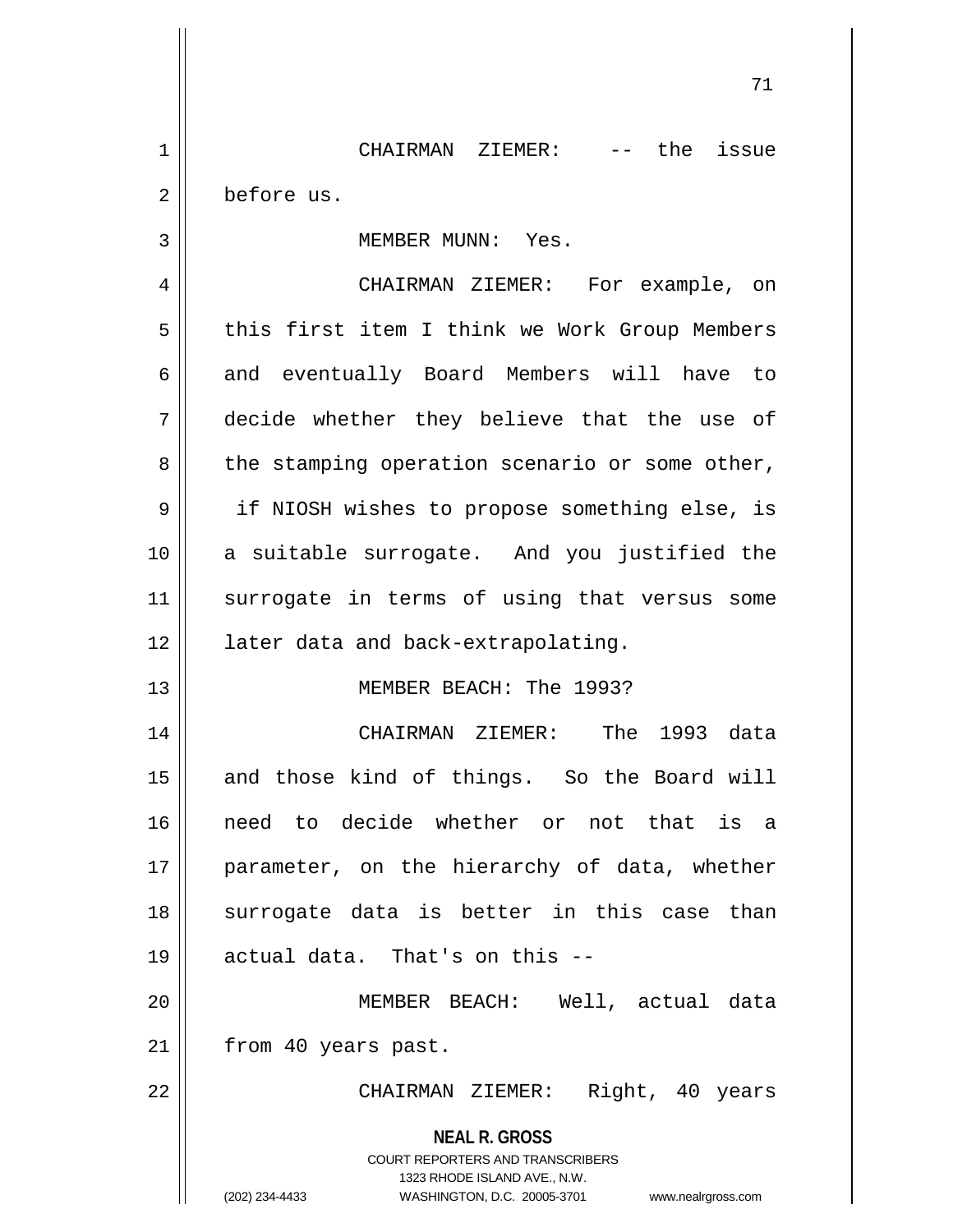**NEAL R. GROSS** COURT REPORTERS AND TRANSCRIBERS 1323 RHODE ISLAND AVE., N.W. (202) 234-4433 WASHINGTON, D.C. 20005-3701 www.nealrgross.com  $1 \parallel$  up the chain and --2 MEMBER BEACH: And possible  $3 \parallel$  cleaning in between, so --4 CHAIRMAN ZIEMER: Right. Right. 5 MEMBER BEACH: Yes. 6 MEMBER MUNN: You see, again -- 7 DR. ANIGSTEIN: I guess, would  $8 \parallel$  this be a good time to -- because the 9 || alternative model is not just throw everything 10 out and start from scratch. It shows -- it 11 builds on the discussion we've had now. And I 12 || think I could bring this to a conclusion by 13  $\parallel$  showing how it compares to the other --14 CHAIRMAN ZIEMER: Well, I'm 15  $\parallel$  concerned that we -- if the Advisory -- or if 16 || the Work Group here decides to recommend the 17 || use of the NIOSH approach, then that becomes a 18 moot point, I suppose. 19 DR. ANIGSTEIN: I see. Okay. 20 DR. MAURO: This is John. 21 CHAIRMAN ZIEMER: Yes. 22 DR. MAURO: One thing, in working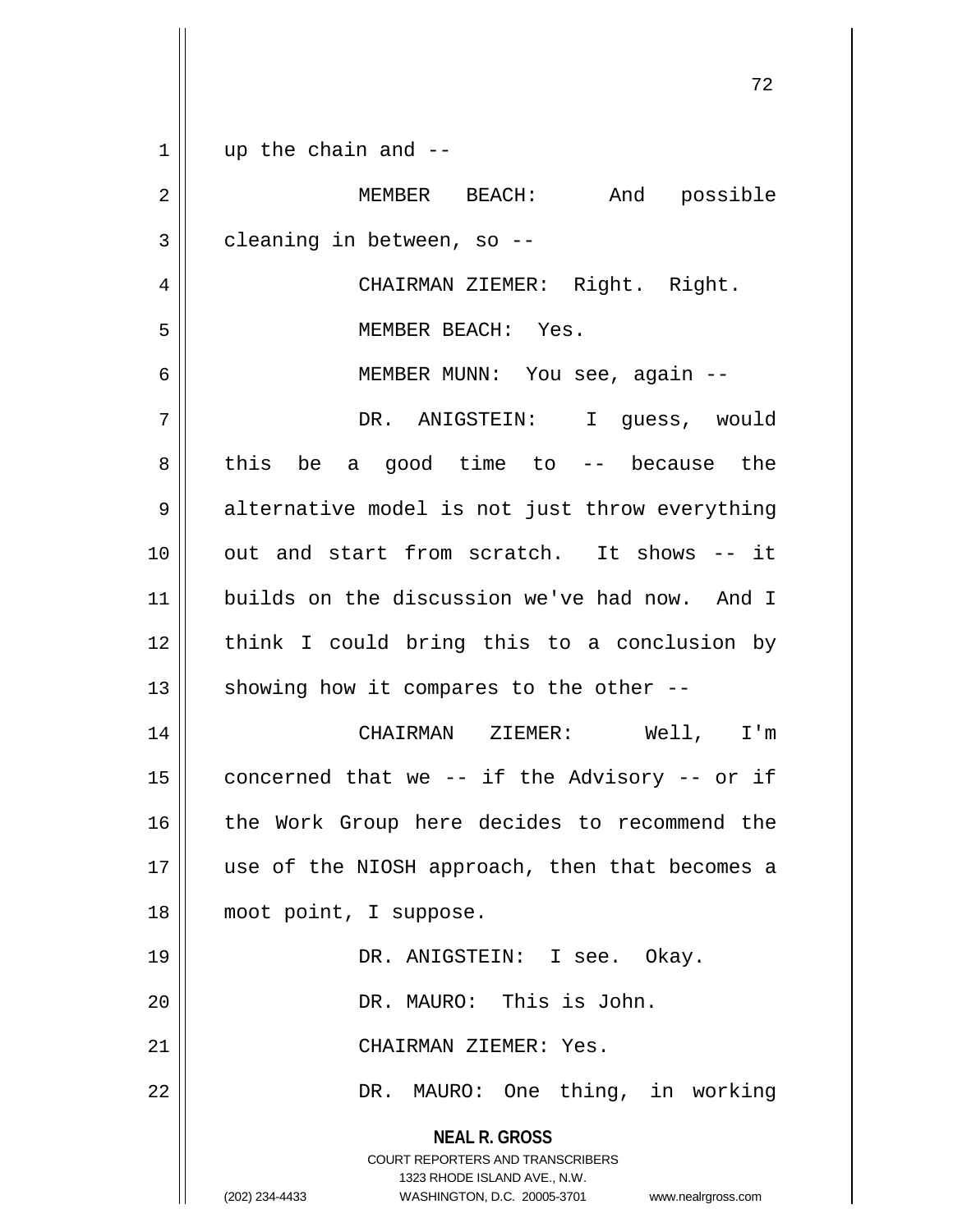1 with Bob along this and reading David's  $2 \parallel$  response, the light went on for me that said,  $3 \parallel$  you know, Bob's work, which we'll eventually  $4 \parallel$  get to, in a way could be looked at not as a 5 | replacement for, but as a validation. What I 6  $\parallel$  mean by that is we have this -- now we have a 7 number of different starting points for 8 surrogate data. We have the mechanics of 9 processing that, modeling it, for better or 10 worse, maybe improving on the model, and in 11 the end coming up with some estimate with 12 certainly a degree of uncertainty, for the 13 airborne dust loading as a function of time 14 || using a surrogate data approach.

15 || The Like the idea that, okay, 16 || Bob comes and says, you know, wait a minute, there's a whole other way to come at this thing. And I'm thinking that that's not a replacement for -- and, Bob, you may not agree with me, but it's -- let's look at it more as where do we come out if we come at the problem | from this direction, and do we come within an

> **NEAL R. GROSS** COURT REPORTERS AND TRANSCRIBERS 1323 RHODE ISLAND AVE., N.W. (202) 234-4433 WASHINGTON, D.C. 20005-3701 www.nealrgross.com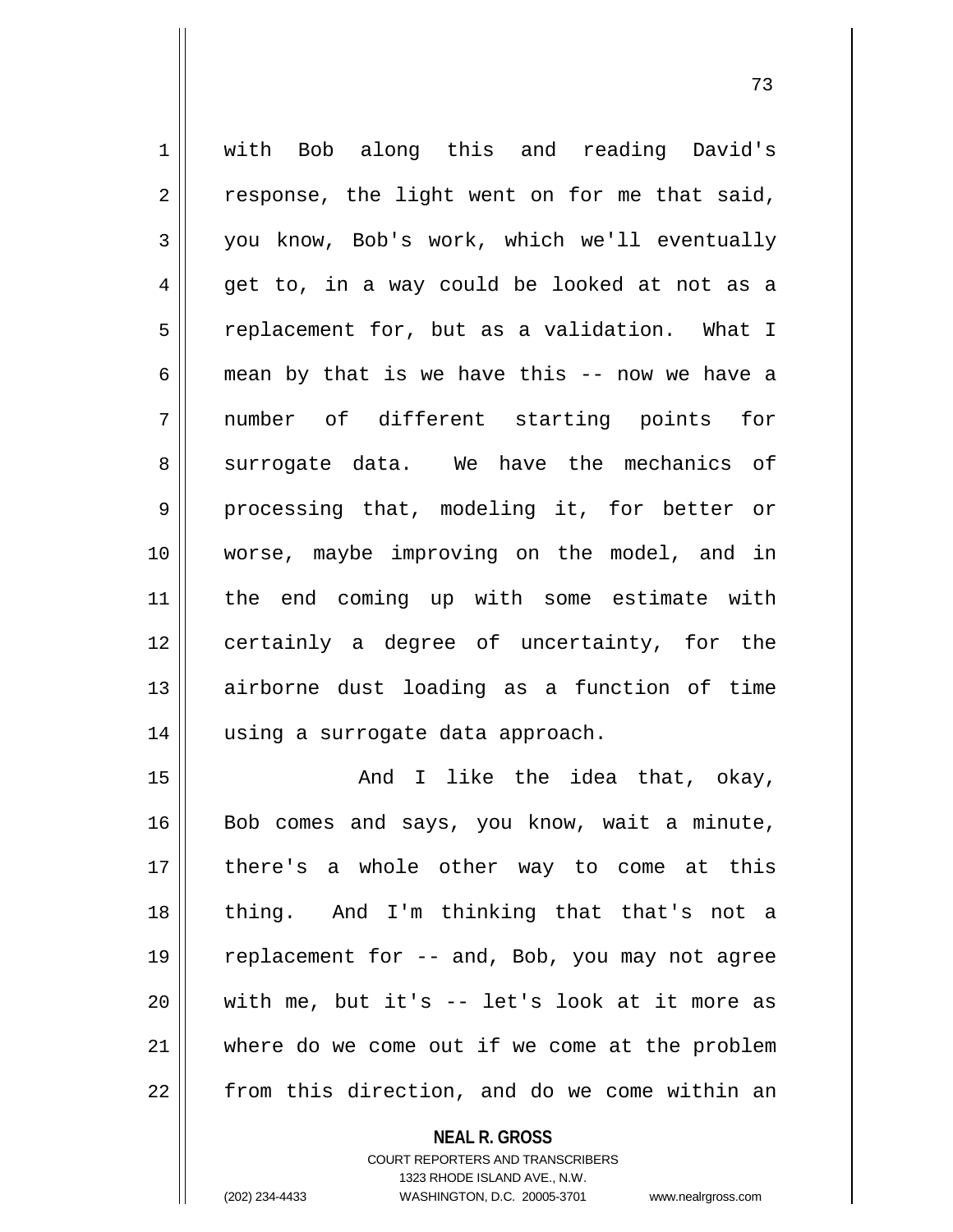1 | order of magnitude when we come in from the  $2 \parallel$  other direction from the range of values that  $3 \parallel$  we're looking at from the surrogate?

4 | I almost see the two complementing  $5 \parallel$  each other, not being antagonistic to each  $\parallel$  other and I think that -- you know, so I've been looking at more as a whole picture and 8 how does all this -- once you're done with all 9 || of this, something emerges from it and you start to get a degree of comfort that these independent lines of inquiry, different 12 || starting points, different assumptions. And  $\parallel$  then coming up with that -- do they all start to ring true and bring you to a central  $\parallel$  attractor in all this chaos that seems to say, yes, no, this is not a bad number?

17 || Anyway, I wanted to preface that 18 if we do move into Bob's work, because we 19 could look at it from that perspective.

20 CHAIRMAN ZIEMER: Well, I guess 21 I'd like to hear from NIOSH on the other  $22$  | criteria, too, and any comments you want to

> **NEAL R. GROSS** COURT REPORTERS AND TRANSCRIBERS 1323 RHODE ISLAND AVE., N.W. (202) 234-4433 WASHINGTON, D.C. 20005-3701 www.nealrgross.com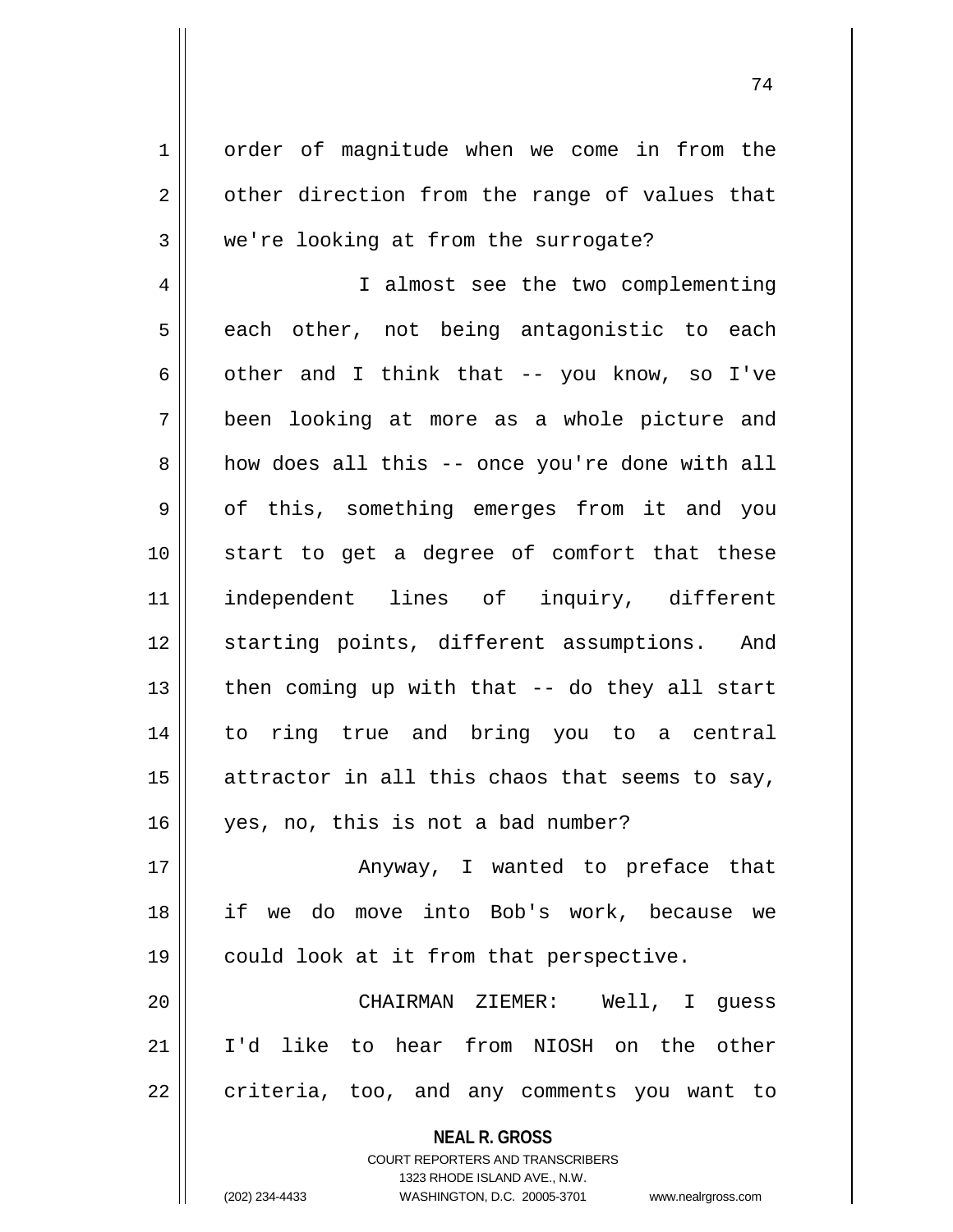| 1  | make on any of those, Dave or Jim.                                                                  |
|----|-----------------------------------------------------------------------------------------------------|
| 2  | MR. ALLEN: Let me get to my report                                                                  |
| 3  | here and see what the --                                                                            |
| 4  | CHAIRMAN ZIEMER:<br>Well, on                                                                        |
| 5  | exclusivity constraints.                                                                            |
| 6  | MR. ALLEN: Yes, exclusivity                                                                         |
| 7  | restrain -- constraints. If -- and correct me                                                       |
| 8  | if I'm wrong, if I remember right, the main                                                         |
| 9  | comment on that was that the use of surrogate                                                       |
| 10 | data was not stringently justified in Appendix                                                      |
| 11 | BB, and we agree. We didn't think that small                                                        |
| 12 | of a source needed much justification, but it                                                       |
| 13 | definitely didn't use the criteria that was                                                         |
| 14 | developed after the fact. And any revision in                                                       |
| 15 | the future does need to include more of a                                                           |
| 16 | justification for that use, so<br>I don't                                                           |
| 17 | disagree with that. The framework for that                                                          |
| 18 | justification is right now intended to be this                                                      |
| 19 | White Paper.                                                                                        |
| 20 | far as the site processes,<br>As                                                                    |
| 21 | we've pretty much discussed that before.                                                            |
| 22 | There is no task of -- you know, process of                                                         |
|    | <b>NEAL R. GROSS</b>                                                                                |
|    | <b>COURT REPORTERS AND TRANSCRIBERS</b>                                                             |
|    | 1323 RHODE ISLAND AVE., N.W.<br>(202) 234-4433<br>WASHINGTON, D.C. 20005-3701<br>www.nealrgross.com |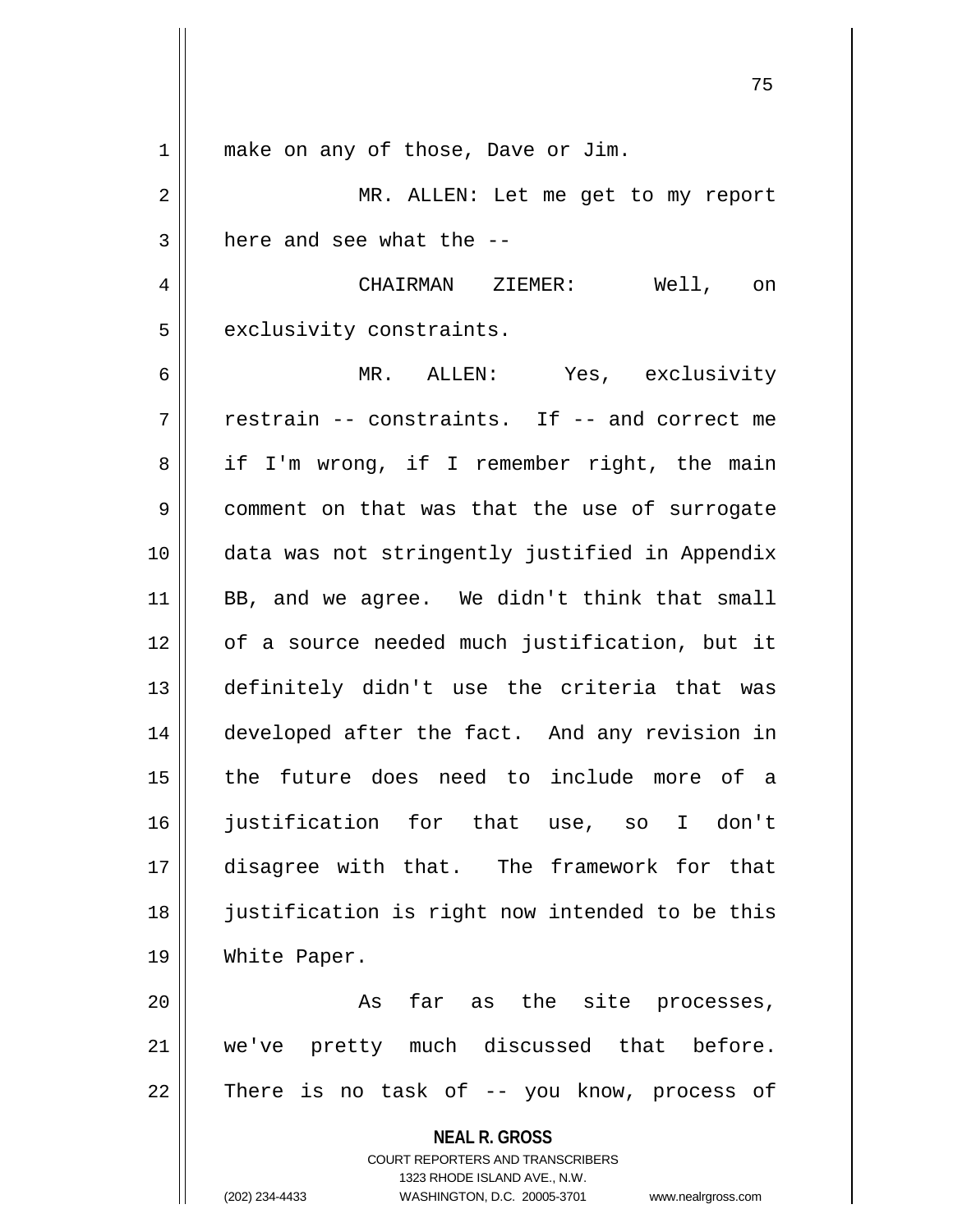**NEAL R. GROSS** COURT REPORTERS AND TRANSCRIBERS 1323 RHODE ISLAND AVE., N.W. 1 moving cold uranium metal. It is inherently  $2 \parallel$  included in any -- almost anything you do with 3 uranium metal. And we can discuss it more if 4 you want, but I think we've kind of discussed  $5$  || that one to death already. 6 || The temporal considerations, I 7 think Bob said he now agrees. And as I 8 || pointed out there, it's a physical property of 9 uranium metal. It's not really site- or 10 era-specific. 11 || The Plausibility again.  $12$  | That's -- you know, we've --13 CHAIRMAN ZIEMER: We've been 14 | discussing that. 15 MR. ALLEN: We've been discussing  $16$  | that one, so --17 MEMBER POSTON: Paul, I think -- 18 || CHAIRMAN ZIEMER: Yes, John? 19 MEMBER POSTON: I think we have to 20 || recognize that we've just been re-calibrated  $21$  | by Wanda. Because if you think about uranium,  $22$  || it's not the dose that really plays the role.

(202) 234-4433 WASHINGTON, D.C. 20005-3701 www.nealrgross.com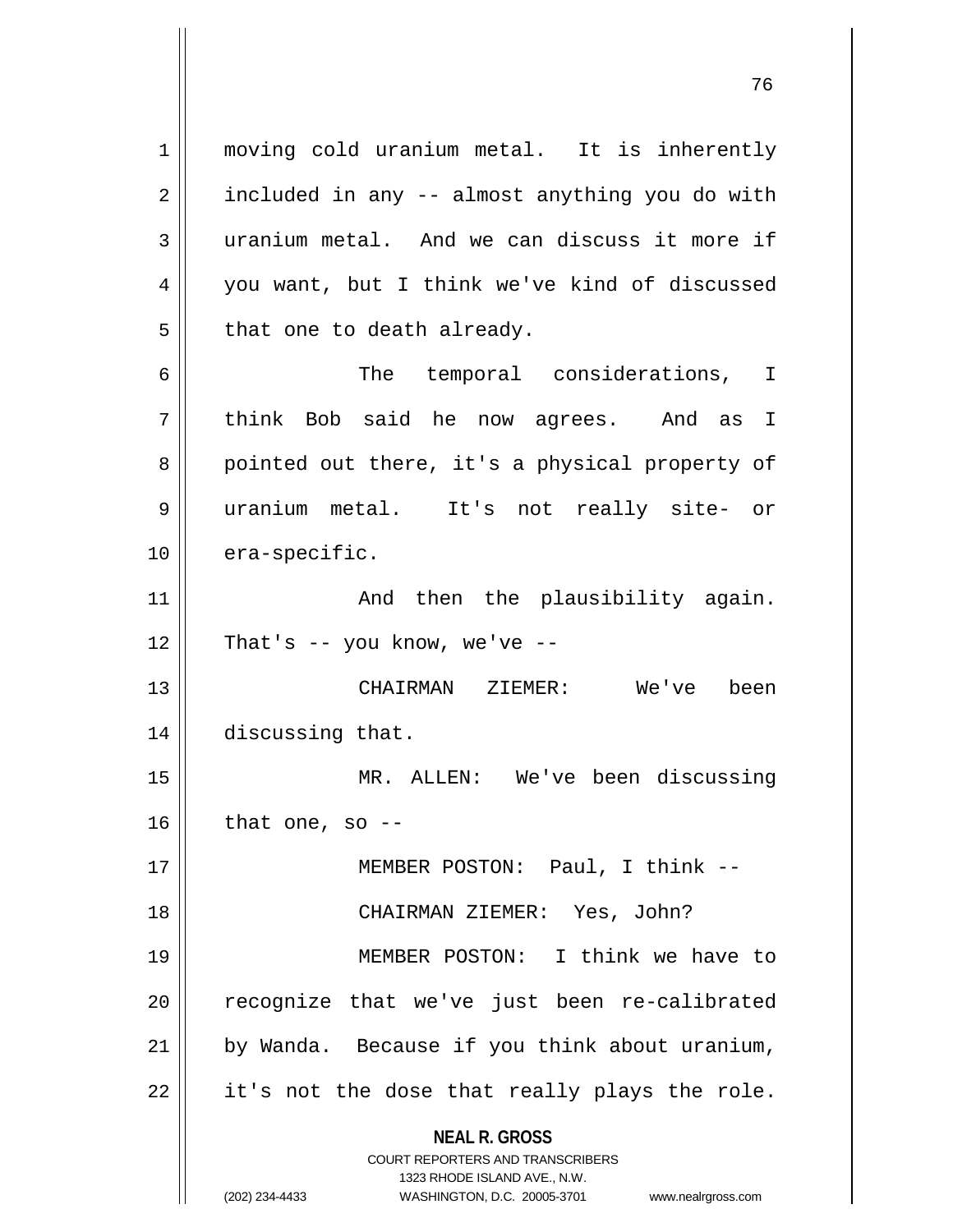**NEAL R. GROSS** COURT REPORTERS AND TRANSCRIBERS 1323 RHODE ISLAND AVE., N.W. (202) 234-4433 WASHINGTON, D.C. 20005-3701 www.nealrgross.com 1 || I know that's the important thing because  $2 \parallel$  that's what the legislation says, but we're  $3 \parallel$  talking about damage to the kidneys. That's  $4 \parallel$  the important thing. And that has nothing to 5 do with radiation at all. And so we're  $6 \parallel$  arguing  $-$ 7 CHAIRMAN ZIEMER: Well, it's  $8 \parallel$  chemical hazard, right. 9 MEMBER POSTON: So we're arguing 10 about insignificant kinds of things, if you 11 || really want to get down it, and not focusing 12 || on the details that we need to be. Because we 13 || know what happens when you ingest or inhale 14 || uranium. We know where it goes. We know what 15 || the organs are at risk, and those are the 16 kidneys from the nephrotoxicity of the 17 uranium, not from the radiation dose. So 18 we're arguing about things that, in a lot of 19 ways, are not important. 20 MEMBER MUNN: Because they're  $21$  || outside the scope of the  $-$ -22 || MEMBER POSTON: They're outside the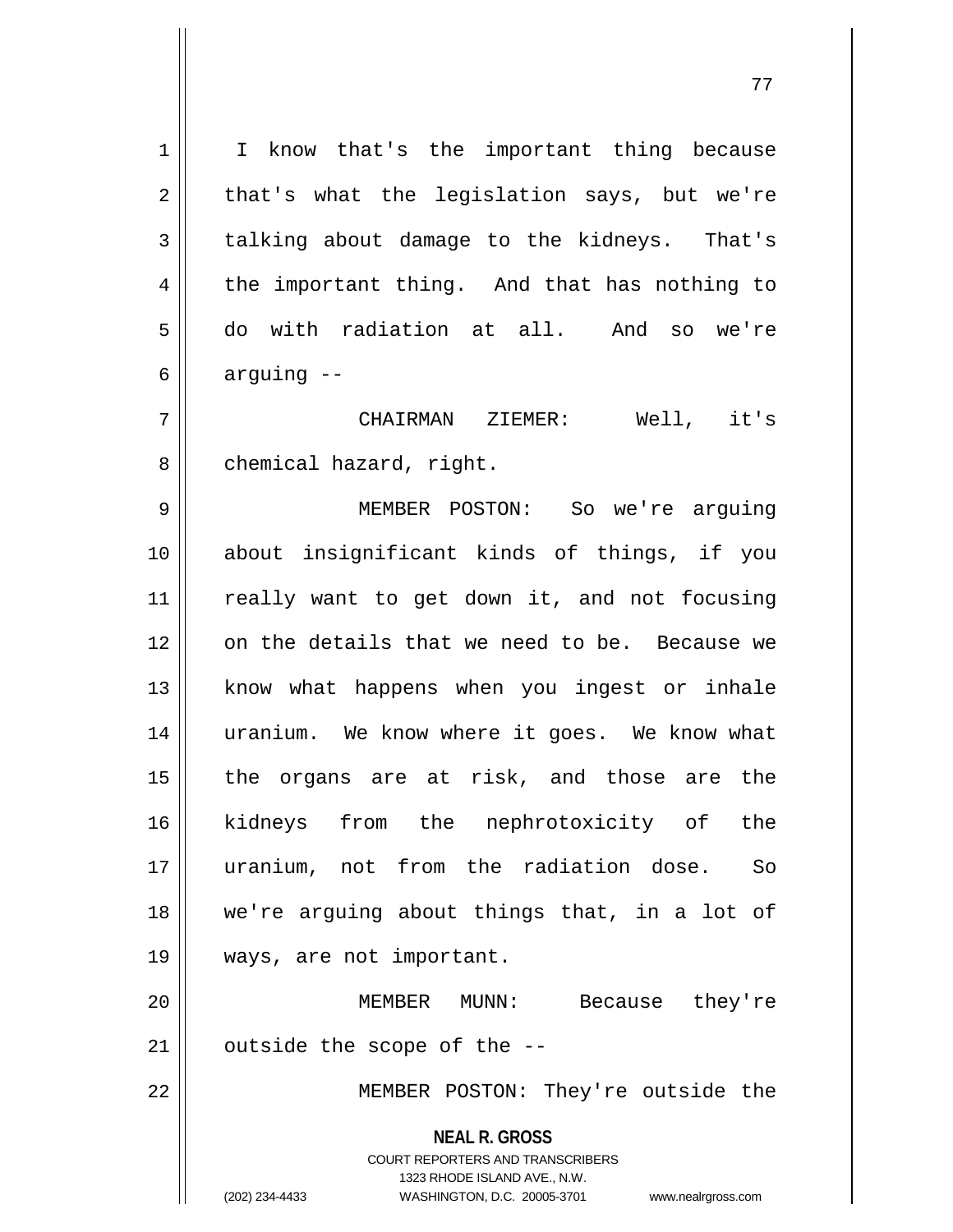**NEAL R. GROSS** COURT REPORTERS AND TRANSCRIBERS 1323 RHODE ISLAND AVE., N.W. (202) 234-4433 WASHINGTON, D.C. 20005-3701 www.nealrgross.com 78  $1 \parallel - -$ 2 || MEMBER MUNN: Of our charter. 3 MEMBER POSTON: So it seems we  $4 \parallel$  ought to be able to resolve this thing. 5 CHAIRMAN ZIEMER: It's true, but 6 nonetheless NIOSH, for example, has to do 7 | something. 8 MEMBER POSTON: Well -- 9 CHAIRMAN ZIEMER: If there is an 10 SEC, then it goes one way. If there's no SEC, 11 || they have to be able to reconstruct that part  $12 \parallel$  of the dose. 13 || MEMBER POSTON: Yes. 14 || CHAIRMAN ZIEMER: And --15 MEMBER POSTON: Well, you cut me  $16$  | off --17 CHAIRMAN ZIEMER: And -- 18 || MEMBER POSTON: I said we should 19 be able to resolve this. 20 || CHAIRMAN ZIEMER: Right. 21 || MEMBER POSTON: We spent a lot of  $22$  || time discussing models and, I mean, the data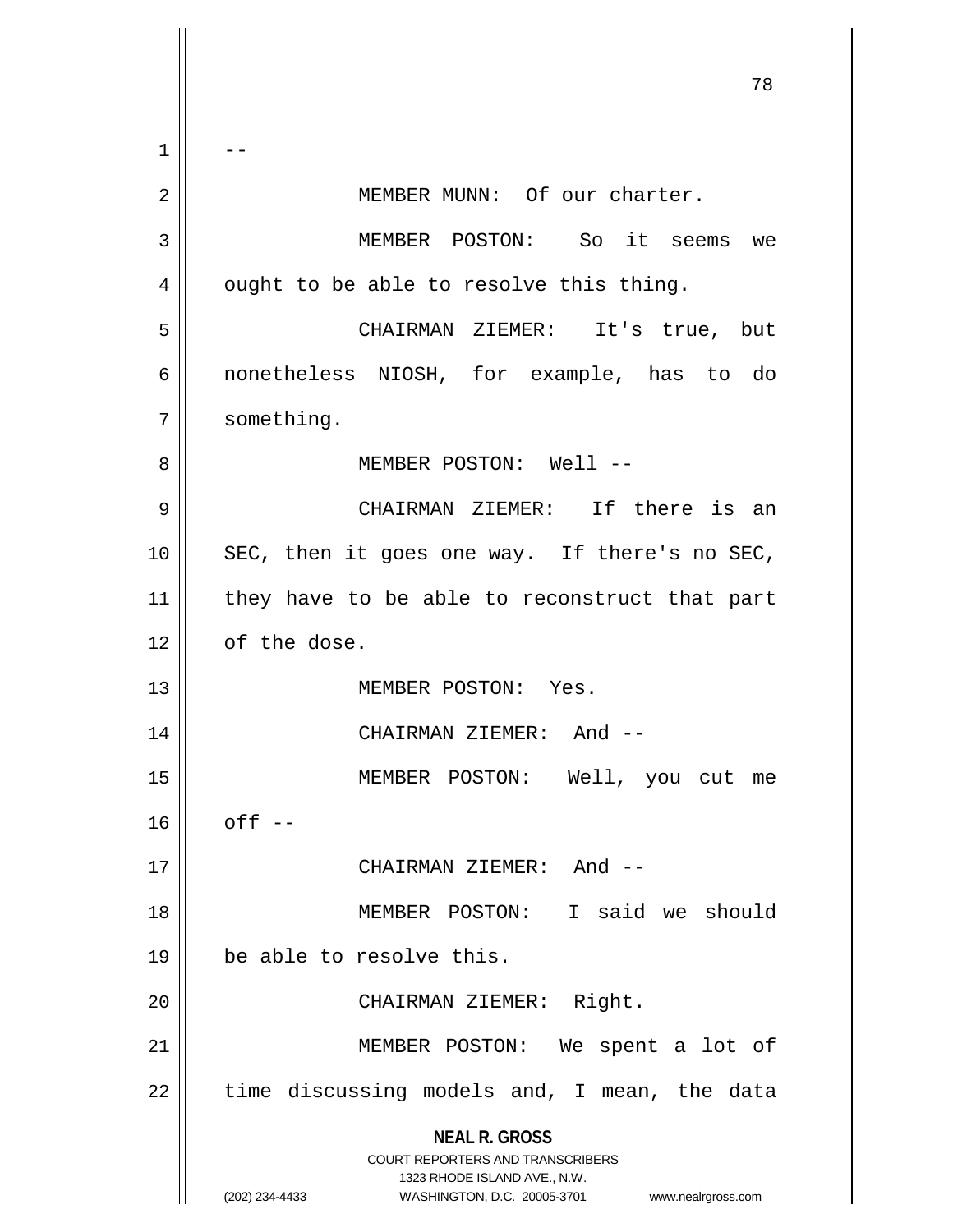**NEAL R. GROSS** COURT REPORTERS AND TRANSCRIBERS 1323 RHODE ISLAND AVE., N.W. 1 | that Bob showed, if you look at the three 2 || values that he showed under different  $3 \parallel$  situations, they vary almost by a factor of 50 4 because they go from 88 to  $5 \parallel 3,900$ -and-something. So how do you -- I mean,  $6 \parallel$  are we going to just pick blindly a value or 7 something? I mean, Dave's picked a value and 8 tried to justify it based on his 20 years of 9 | experience. And I'm not willing to argue with 10 him because I have no experience in terms of 11 the rolling and dealing with uranium. And I 12 have been in a couple plants, but just on 13 tour. So I can't argue that he's not 14 || justified those numbers simply based on his 15 experience. Experience has to play a role 16 here. And I'll shut up now. 17 CHAIRMAN ZIEMER: Okay. Other 18 comments? 19 MEMBER BEACH: But that's also why 20 we have the criteria to verify what surrogate 21 data is being used. I mean, that has to come 22 || into play, too, which is why we're having this

(202) 234-4433 WASHINGTON, D.C. 20005-3701 www.nealrgross.com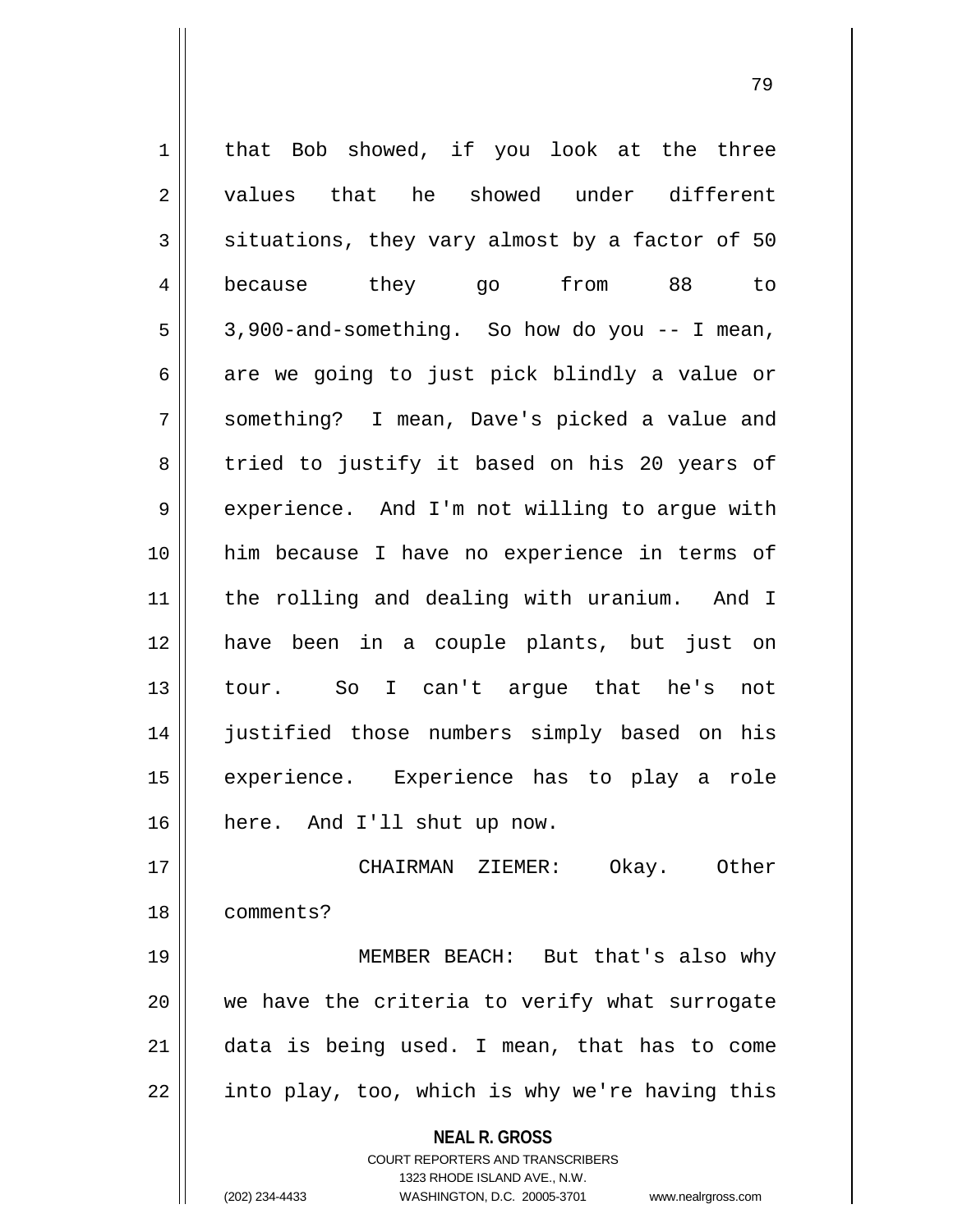1 discussion.

**NEAL R. GROSS** COURT REPORTERS AND TRANSCRIBERS 1323 RHODE ISLAND AVE., N.W. 2 || MEMBER POSTON: I agree. I agree. 3 | I understand that. 4 CHAIRMAN ZIEMER: Okay. We need  $5 \parallel$  to -- yes, before we discuss further, we need 6 to give the petitioner an opportunity to 7 comment on the SC&A document and on Dave's 8 | document. We need a break first. 9 Dan? Are you there, Dan McKeel? 10 || DR. McKEEL: Yes, sir, I'm here. 11 CHAIRMAN ZIEMER: Yes, I didn't 12 || realize the time. We're going to take a 13 15-minute break and then, if you would be 14 prepared to address your issues on the 15 | surrogate data. 16 || DR. McKEEL: That would be 20 17 minutes of nine? I mean -- 18 CHAIRMAN ZIEMER: Yes, about 20  $19 \parallel$  of. Yes. Yes. 20 DR. McKEEL: That would be 15 21 minutes from now? 22 CHAIRMAN ZIEMER: Yes.

(202) 234-4433 WASHINGTON, D.C. 20005-3701 www.nealrgross.com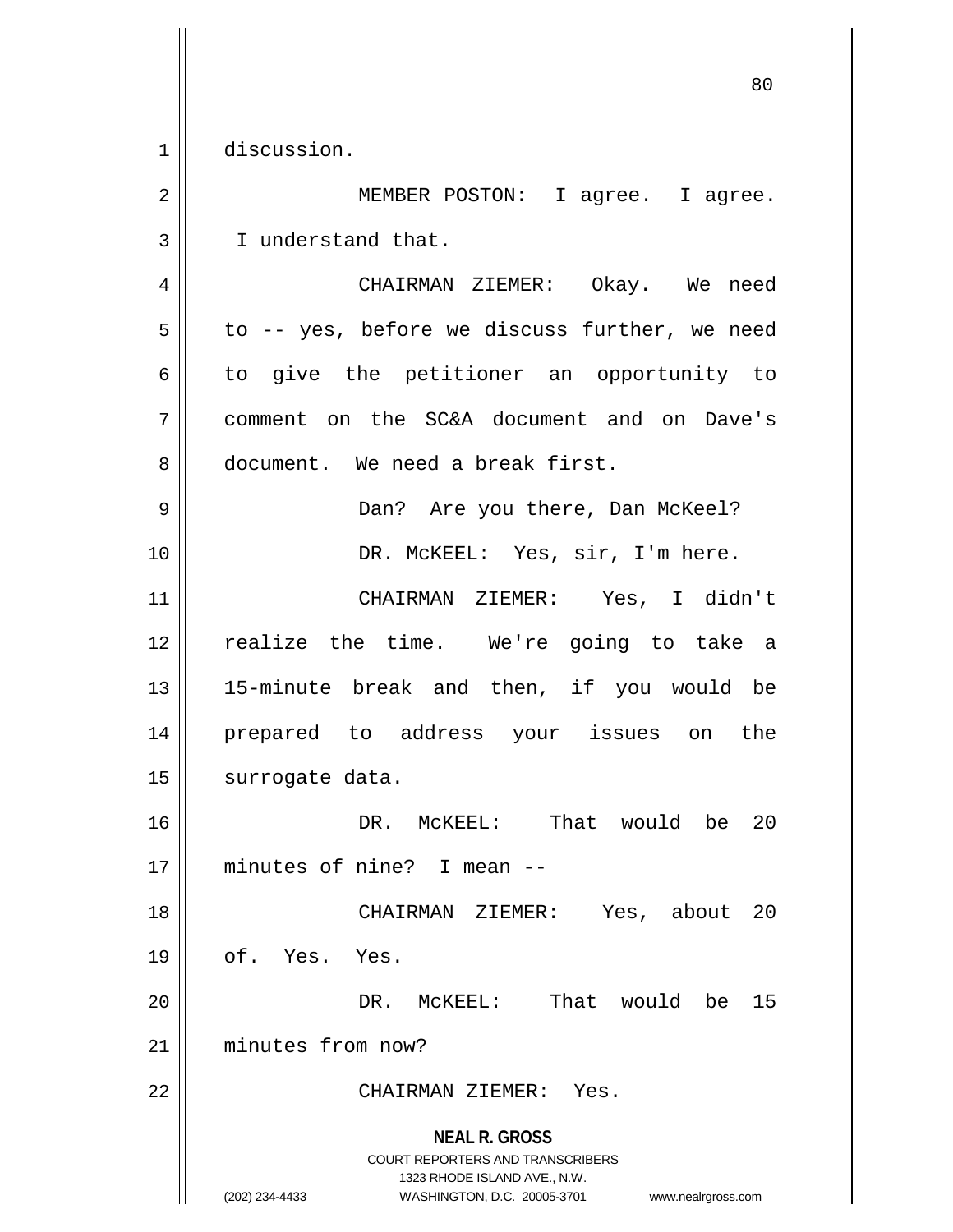| $\mathbf 1$ | MR. KATZ: And we have Patricia on                                                                                                                                      |
|-------------|------------------------------------------------------------------------------------------------------------------------------------------------------------------------|
| 2           | the line, too. So she has the opportunity,                                                                                                                             |
| 3           | too.                                                                                                                                                                   |
| 4           | CHAIRMAN ZIEMER: Right. Sure.                                                                                                                                          |
| 5           | Sure. Okay. Thank you.                                                                                                                                                 |
| 6           | (Whereupon, at 10:26 a.m., the                                                                                                                                         |
| 7           | above- entitled matter went off the record and                                                                                                                         |
| 8           | resumed at $10:41$ a.m.)                                                                                                                                               |
| 9           | MR. KATZ: The TBD-6000 Work Group                                                                                                                                      |
| 10          | is back from a short break.                                                                                                                                            |
| 11          | CHAIRMAN ZIEMER: Okay. We want                                                                                                                                         |
| 12          | to have an opportunity to hear from the                                                                                                                                |
| 13          | petitioners on the surrogate data issue. And                                                                                                                           |
| 14          | actually both Patricia and Dan -- and<br>John                                                                                                                          |
| 15          | Ramspott of course, as a site expert, may also                                                                                                                         |
| 16          | want to comment. But in the -- Dan, I know                                                                                                                             |
| 17          | -- we have a number of comments we've<br>you                                                                                                                           |
| 18          | received in writing from you, and I think all                                                                                                                          |
| 19          | of us have those, but why don't you go ahead                                                                                                                           |
| 20          | and add whatever comments you want to at this                                                                                                                          |
| 21          | time on the issue of the surrogate data?                                                                                                                               |
| 22          | DR. MCKEEL: Paul, this is Dan                                                                                                                                          |
|             | <b>NEAL R. GROSS</b><br><b>COURT REPORTERS AND TRANSCRIBERS</b><br>1323 RHODE ISLAND AVE., N.W.<br>(202) 234-4433<br>WASHINGTON, D.C. 20005-3701<br>www.nealrgross.com |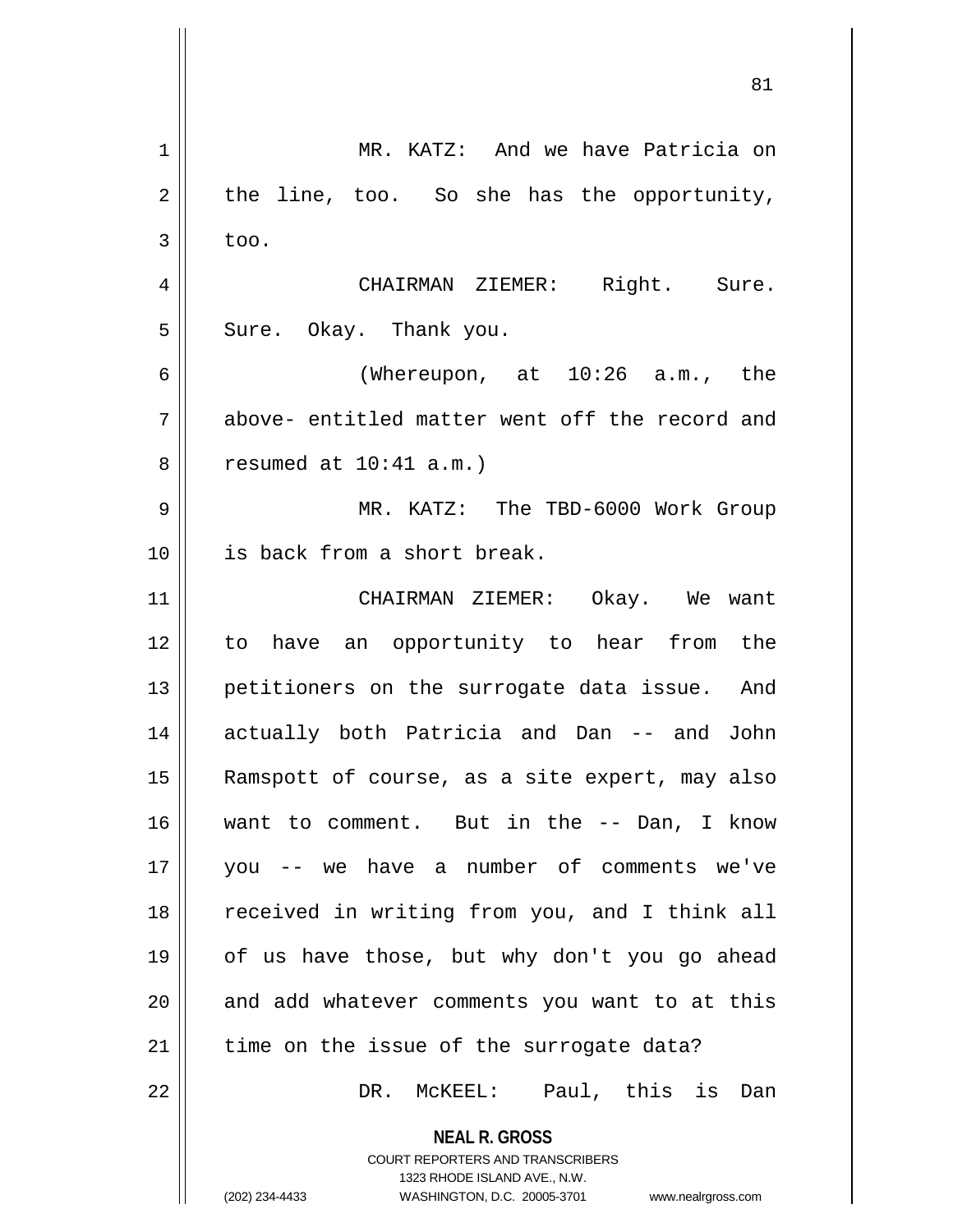| 1              | McKeel. I guess I've got to say this: the                |
|----------------|----------------------------------------------------------|
| $\overline{2}$ | remarks that I've prepared today were on the             |
| 3              | materials that were sent to me, which is the             |
| 4              | 7/16 SC&A paper, the 7/25 alternate model                |
| 5              | paper.                                                   |
| 6              | CHAIRMAN ZIEMER: Right.                                  |
| 7              | DR. MCKEEL: And then I also sent                         |
| 8              | a set of new data about the residual period.             |
| 9              | CHAIRMAN ZIEMER: Right.                                  |
| 10             | DR. MCKEEL: And --                                       |
| 11             | CHAIRMAN ZIEMER: I think we all                          |
| 12             | have those.                                              |
| 13             | DR. MCKEEL: Yes. And really my                           |
| 14             | comments address all of those. So I'll try               |
| 15             | not to dwell on the alternate model because I            |
| 16             | understand that that has not really been                 |
| 17             | discussed in detail, but the comments I have             |
| 18             | overlap all the things that we were talking              |
| 19             | about this morning. And I do want to get                 |
| 20             | before you all the new information about the             |
| 21             | residual period, because I think it has an               |
| 22             | important bearing on how dose reconstruction             |
|                |                                                          |
|                | <b>NEAL R. GROSS</b><br>COURT REPORTERS AND TRANSCRIBERS |

1323 RHODE ISLAND AVE., N.W.

 $\prod$ 

(202) 234-4433 WASHINGTON, D.C. 20005-3701 www.nealrgross.com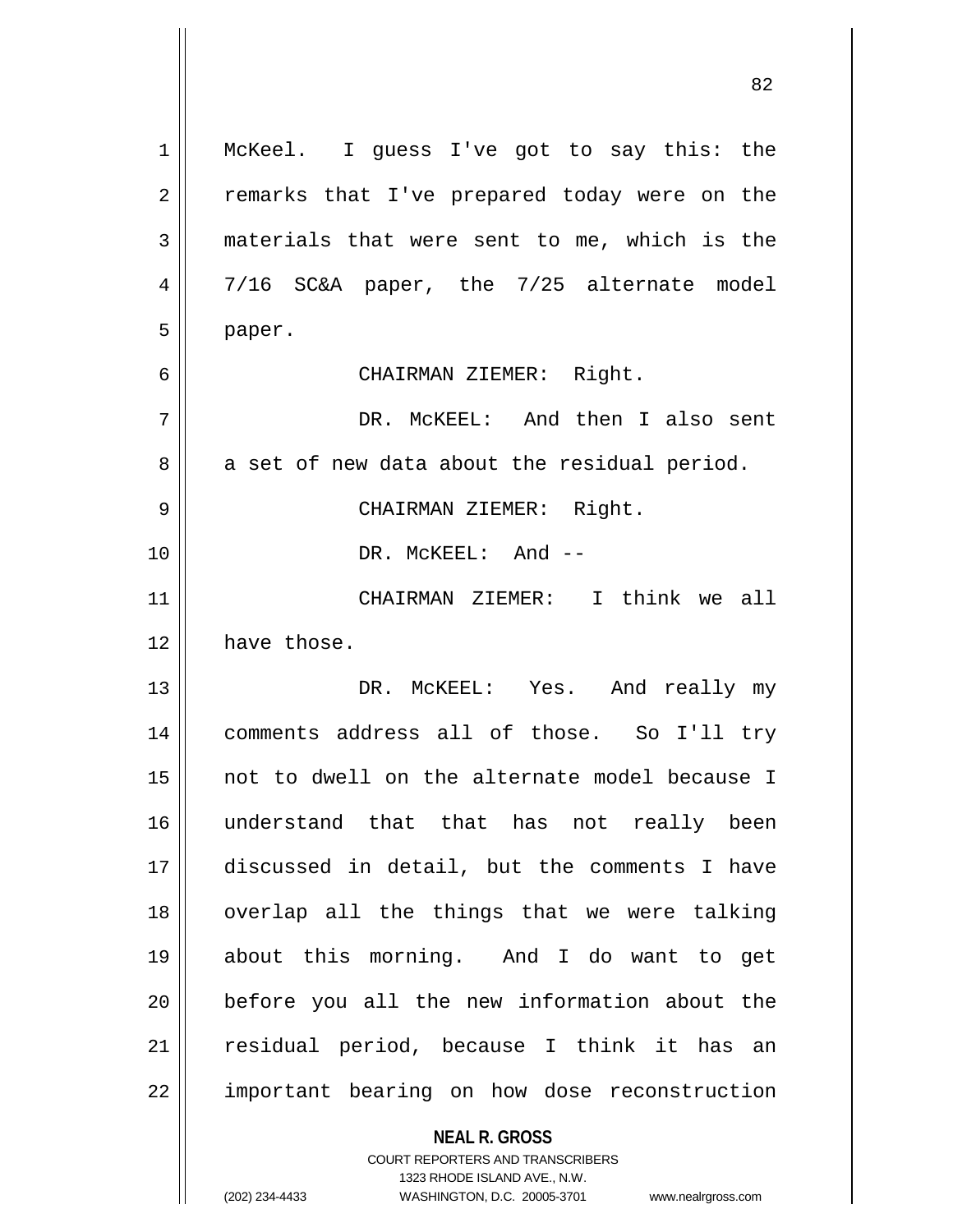$1 \parallel$  is done.

| $\overline{2}$ | So my overall conclusion about the             |
|----------------|------------------------------------------------|
| $\mathfrak{Z}$ | surrogate data findings by SC&A are that I     |
| $\overline{4}$ | agree with SC&A. And I have said since 2008    |
| 5              | actually that the slug facility does not meet  |
| 6              | the criteria. And basically it's amazing to    |
| 7              | me that this issue has arisen so late in the   |
| 8              | game, but I'm glad it did.                     |
| 9              | I also want to comment that it's               |
| 10             | my opinion that the motion to examine          |
| 11             | surrogate data use at GSI was really too       |
| 12             | limited. It's been my opinion, still is, that  |
| 13             | the models that are based on computer codes    |
| 14             | and not validated by real measured data, which |
| 15             | is very scant at GSI, are themselves instances |
| 16             | of surrogate data and they should have been    |
| 17             | scrutinized as such.                           |
| 18             | I heard this morning a lot of                  |
| 19             | discussion of uncertainty and I just need to   |
| 20             | add again for the record that, yes, there's a  |
| 21             | tremendous amount of uncertainty, but          |
| 22             | statisticians have developed a very formal     |
|                | <b>NEAL R. GROSS</b>                           |

COURT REPORTERS AND TRANSCRIBERS 1323 RHODE ISLAND AVE., N.W.

(202) 234-4433 WASHINGTON, D.C. 20005-3701 www.nealrgross.com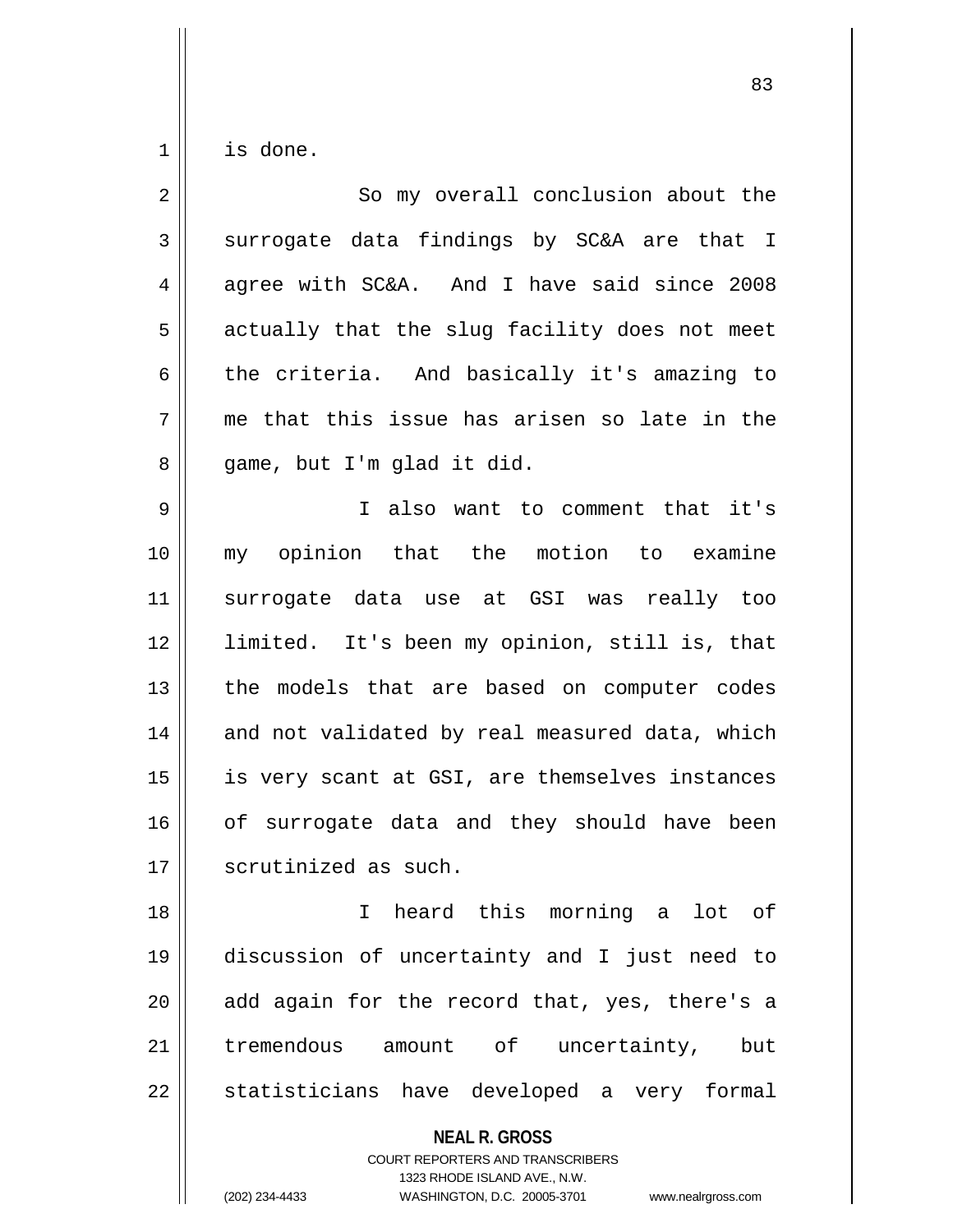| $\mathbf 1$ | discipline of uncertainty analysis that can be           |
|-------------|----------------------------------------------------------|
| 2           | applied to a variety of situations just like             |
| 3           | the things we've been discussing again today.            |
| 4           | order to do that and to make it a<br>In                  |
| 5           | plausible analysis, you have to have real data           |
| 6           | to base it upon or you really can't define the           |
| 7           | uncertainty components. And my strong feeling            |
| 8           | is that there is not the data needed to define           |
| 9           | uncertainty by any technique at GSI.                     |
| 10          | Dr. Poston just pointed out that                         |
| 11          | even using the grouped surrogate data from               |
| 12          | other sites that NIOSH has recently collected            |
| 13          | and that Dr. Poston -- I mean that Dr. Mauro             |
| 14          | mentions as, you know, much better than what             |
| 15          | was used in Appendix BB, even there, there is            |
| 16          | a very large range between the low and the               |
| 17          | high values.                                             |
| 18          | The other thing I've go to say as                        |
| 19          | a general comment to what's been talked about            |
| 20          | this morning is that I frankly as                        |
| 21          | co-petitioner and speaking for the GSI work              |
| 22          | force, I'm shocked to hear uranium dose                  |
|             | <b>NEAL R. GROSS</b><br>COURT REPORTERS AND TRANSCRIBERS |

1323 RHODE ISLAND AVE., N.W.

(202) 234-4433 WASHINGTON, D.C. 20005-3701 www.nealrgross.com

 $\mathop{\text{||}}$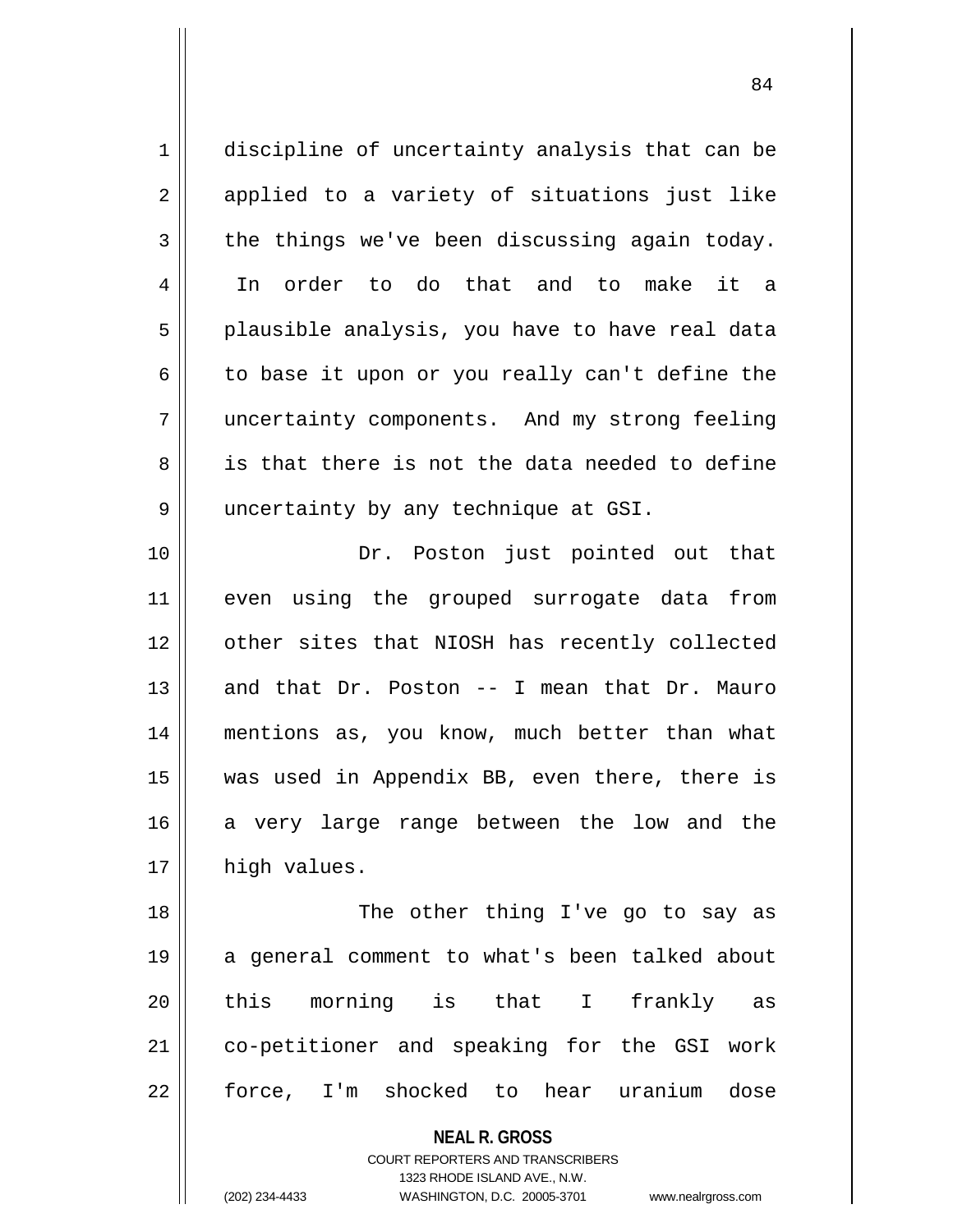1<sup>1</sup> considerations described by words like  $2 \parallel$  unimportant, trivial, that the science is well 3 | known, that the issues we're talking about  $4 \parallel$  this morning are insignificant, when in fact 5 || TBD-6000 is designed expressly to consider 6 uranium doses at uranium metal facilities. So  $7 \parallel$  for this program that we're dealing with, 8 || EEOICPA 2000, uranium dose is central and 9 | certainly is not a side issue. 10 As far as the known-ness of 11 information about uranium, my comment still is  $12$  | that that is true. And that being true, then  $13$  || a lot more certainty should have been achieved 14 || in the years we've taken discussing Appendix  $15$  BB and SEC 00105 about exactly what the doses 16 were at GSI from uranium exposure. And I 17 would say that the -- Dave Allen's paper and 18 his response, which I do want to comment 19 about, ignores a lot of this hard data. In  $20$  || fact, it starts off ignoring the fact that, as 21 he puts it, GSI dealt with uranium billets, 22 when in fact they dealt with ingots, dingots,

> **NEAL R. GROSS** COURT REPORTERS AND TRANSCRIBERS

> > 1323 RHODE ISLAND AVE., N.W.

(202) 234-4433 WASHINGTON, D.C. 20005-3701 www.nealrgross.com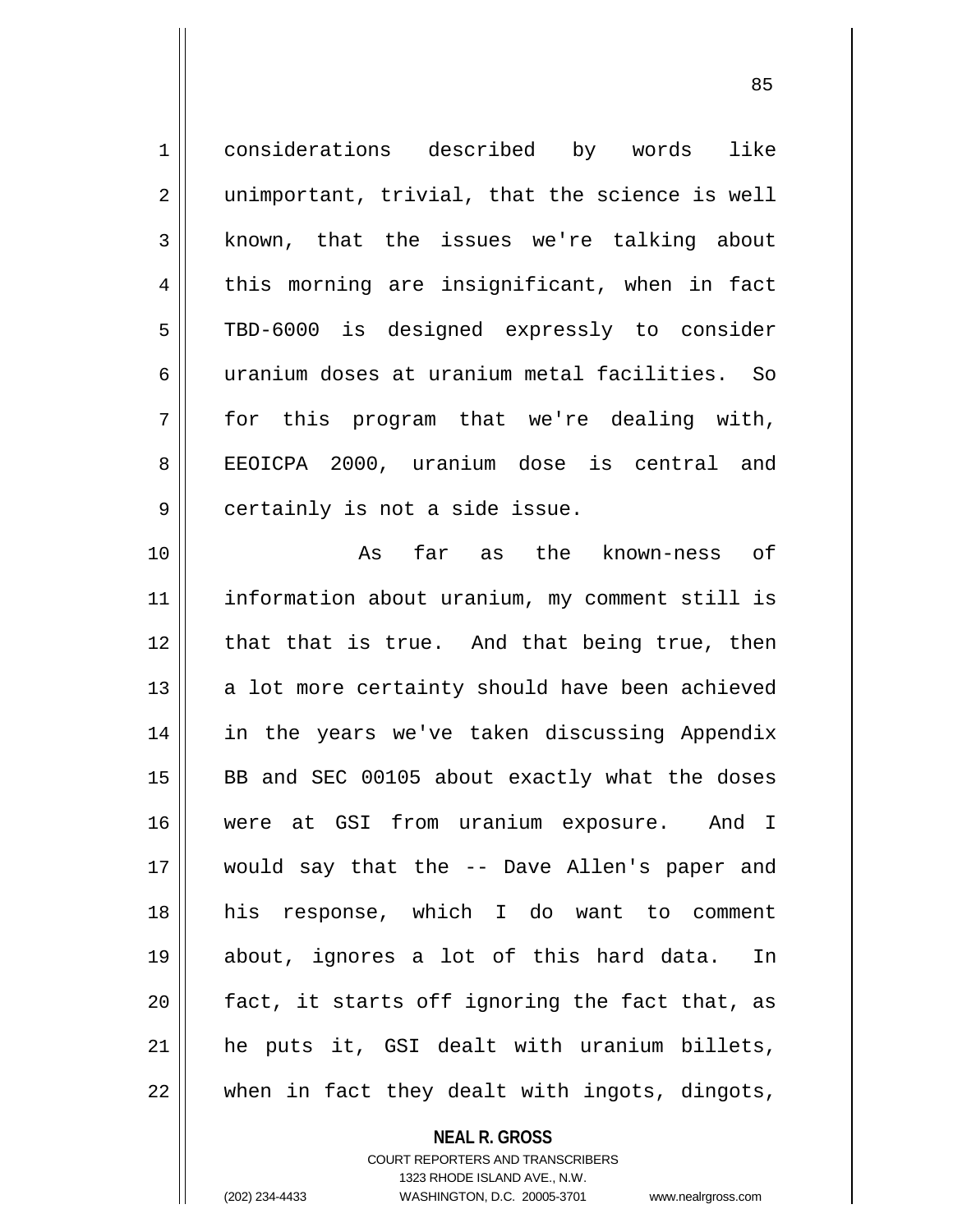$1 \parallel$  a few billets and betatron slices.

| $\overline{2}$ | Anyway, I have this comment about              |
|----------------|------------------------------------------------|
| 3              | Dave Allen's response to the SC&A surrogate    |
| 4              | data findings: the first thing, which is       |
| 5              | extremely important for the Board in making    |
| 6              | their recommendation is that Dave Allen agrees |
| 7              | that the slug facility uranium operations were |
| 8              | not rigorously justified for comparability to  |
| 9              | GSI under Appendix BB, Rev 0. His argument,    |
| 10             | however, that this was acceptable because      |
| 11             | Appendix BB was issued before the surrogate    |
| 12             | data were -- criteria were ratified by the     |
| 13             | Board, I think is a -- that that analysis      |
| 14             | misses the point of what's going on here.      |
| 15             | The NIOSH uranium intake model for             |
| 16             | 1953 to 1993 is getting its final assessment   |
| 17             | now as far as appropriateness of adhering to   |
| 18             | the Board's surrogate data criteria. That's    |
| 19             | in August of 2012, and that's a couple of      |
| 20             | years after the Board's surrogate data         |
| 21             | criteria were finalized. So I just think that  |
| 22             | Dave Allen's argument does not pass muster on  |
|                | <b>NEAL R. GROSS</b>                           |

COURT REPORTERS AND TRANSCRIBERS 1323 RHODE ISLAND AVE., N.W. (202) 234-4433 WASHINGTON, D.C. 20005-3701 www.nealrgross.com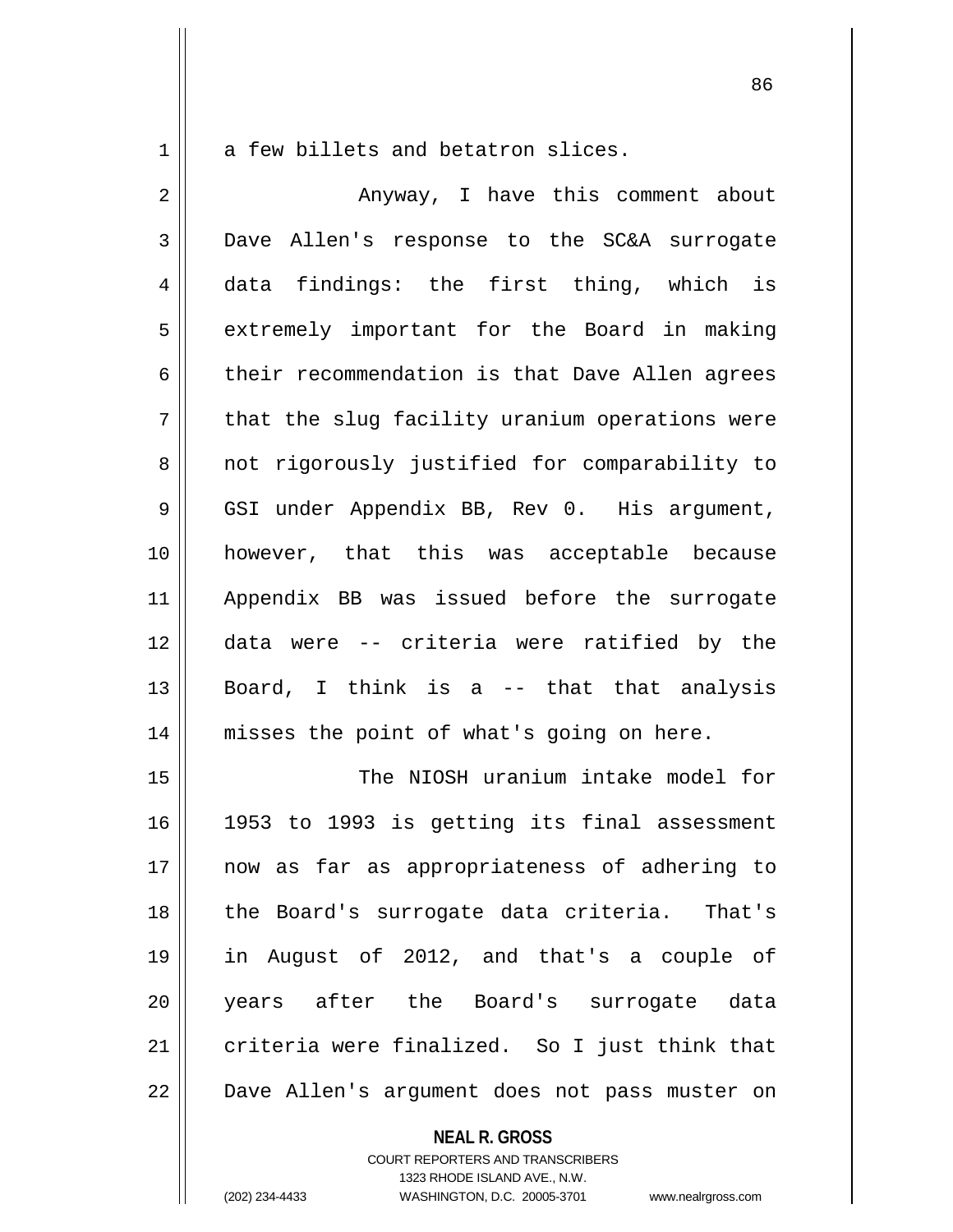$1 \parallel$  that point.

| $\overline{2}$ | I want to make a comment about the             |
|----------------|------------------------------------------------|
| 3              | SC&A new alternate intake model, and that is a |
| 4              | point that I've made before, that while I      |
| 5              | understand that SC&A's<br>job is to do         |
| 6              | evaluations, it seems to me that this clearly  |
| 7              | is development of a new model. And in spite    |
| 8              | of what John Mauro said, the intent of the new |
| 9              | model is to replace the TBD-6000 NIOSH model   |
| 10             | to be used in surrogate data, and the paper    |
| 11             | actually says that.                            |
| 12             | The SC&A new model is supposedly               |
| 13             | based entirely on GSI data, but it's not. And  |
| 14             | Dr. Anigstein actually alluded to that this    |
| 15             | morning, saying that a few parameters were     |
| 16             | borrowed from the literature. I would add      |
| 17             | a few of the parameters used in the<br>that    |
| 18             | alternate model were not defined as to what    |
| 19             | their source were. Basically, the SC&A model   |
| 20             | relies on differential equations and there are |
| 21             | constants in those equations that need to be   |
| 22             | defined pretty precisely in order to even      |

**NEAL R. GROSS**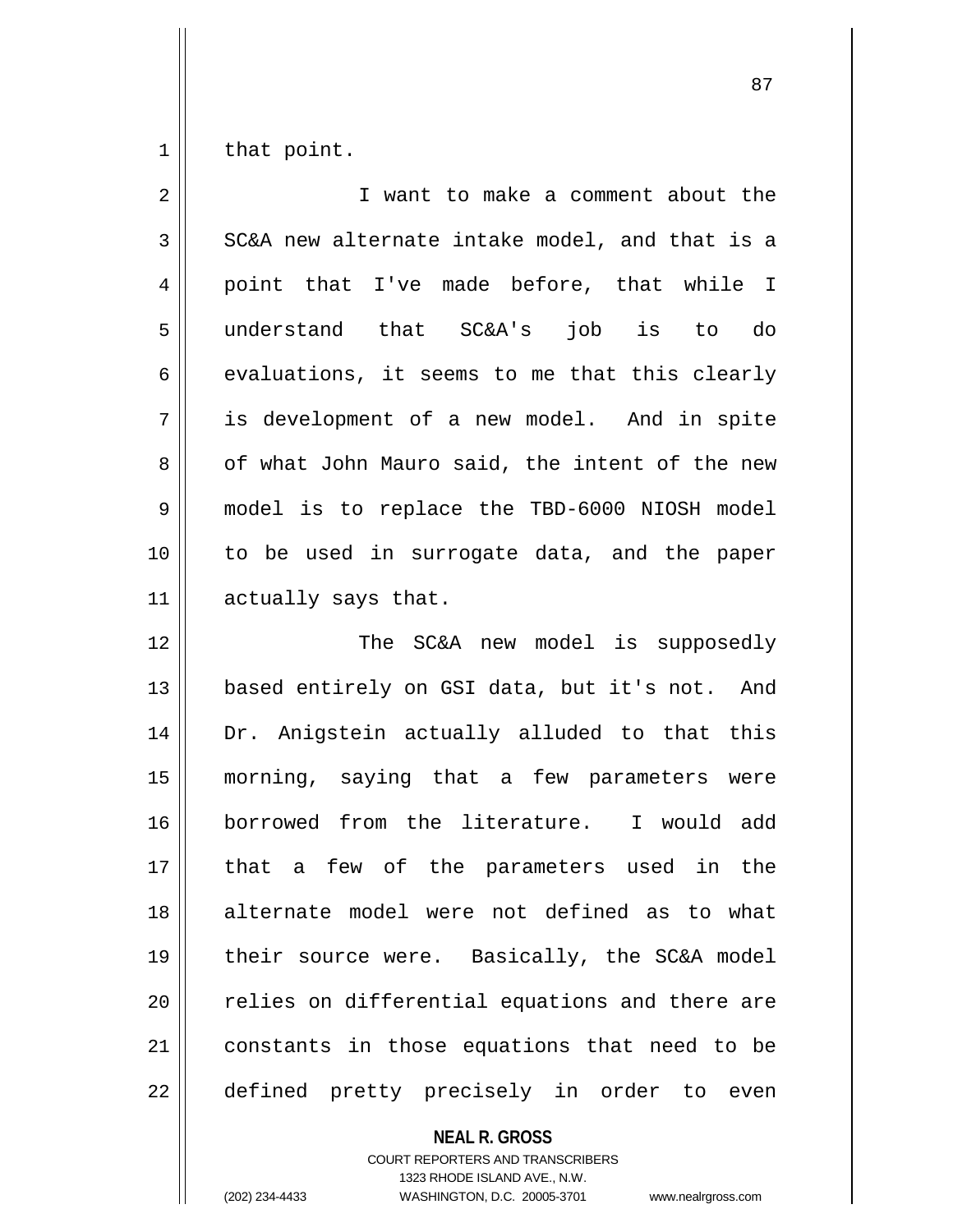$1 \parallel$  evaluate the model that SC&A proposes.

| $\overline{2}$ | Anyway, Dave Allen responded to                |
|----------------|------------------------------------------------|
| 3              | both the surrogate data paper and to the       |
| $\overline{4}$ | alternate uranium intake model proposed by     |
| 5              | SC&A. And in that paper he dismissed the SC&A  |
| 6              | model in one sentence basically saying you     |
| 7              | cannot back- extrapolate data 40 years from    |
| 8              | 1993. And while I agree with that statement    |
| 9              | wholeheartedly, Mr. Allen, in saying this,     |
| 10             | also invalidates NIOSH's own June<br>2007      |
| 11             | Appendix BB uranium intake model that relies   |
| 12             | partly on uranium activity associated with a   |
| 13             | small industrial vacuum sweeper that was back- |
| 14             | extrapolated from the ORNL DOE cleanup under   |
| 15             | FUSRAP in 1993 at GSI.                         |
| 16             | The new information that I'm going             |
| 17             | to present to you all on the residual period   |
| 18             | years 1978 to 1993 provides very compelling    |
| 19             | evidence, I believe, that bounding the         |
| 20             | airborne uranium at GSI with sufficient        |
| 21             | accuracy for SEC 00105 Class members will be   |
| 22             | difficult or impossible. Dave Allen says the   |

**NEAL R. GROSS**

COURT REPORTERS AND TRANSCRIBERS 1323 RHODE ISLAND AVE., N.W. (202) 234-4433 WASHINGTON, D.C. 20005-3701 www.nealrgross.com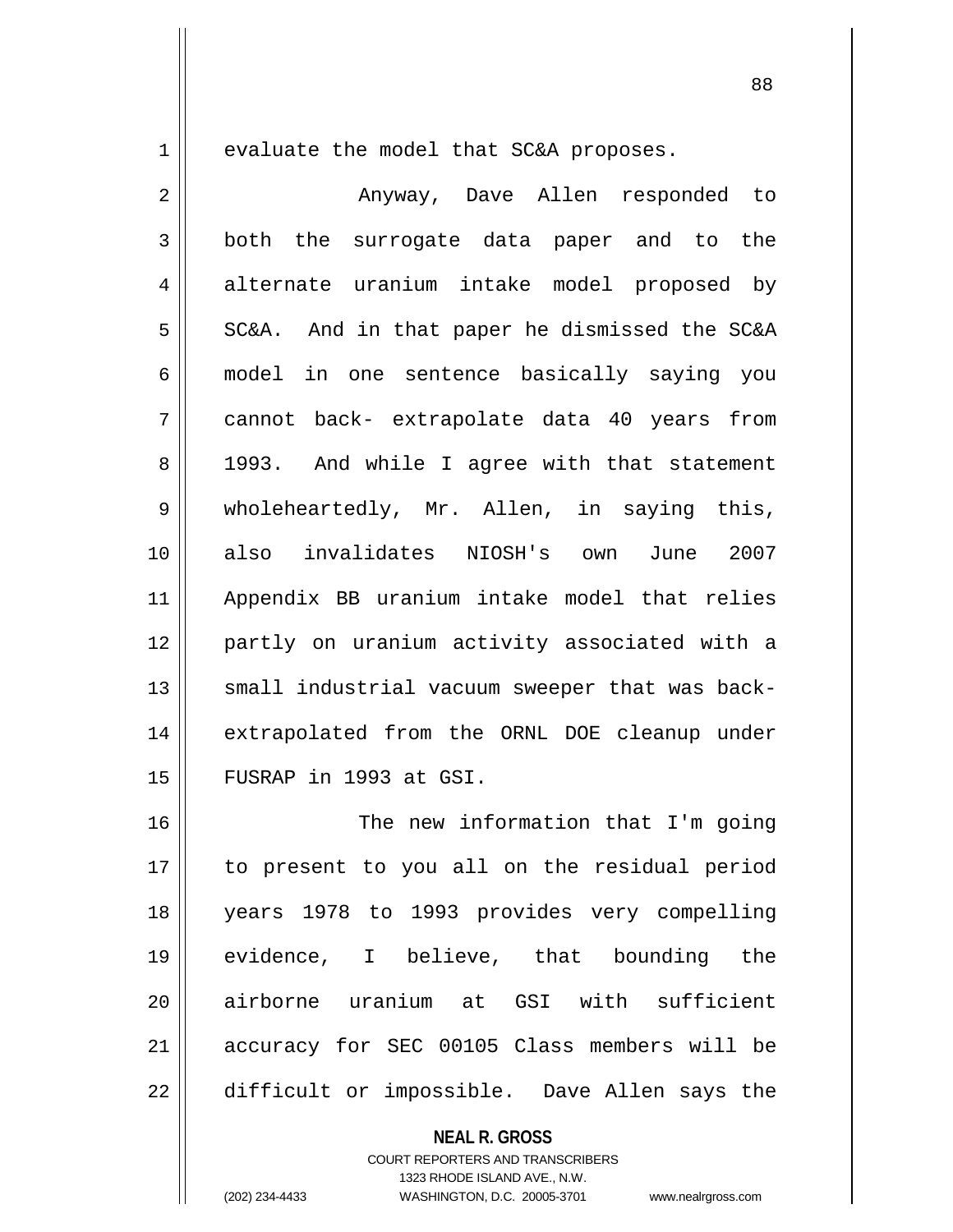**NEAL R. GROSS** 1 || new SC&A model has way more uncertainty than  $2 \parallel$  the surrogate data model that NIOSH uses from  $3 \parallel$  the slug factory. However, in saying that, he 4 || ignores SC&A's findings that use of the slug 5 facility data has failed the five Board  $6 \parallel$  surrogate data criteria. And then he employs  $7 \parallel$  -- and I don't mean to be impolite, but this 8 || is a scientifically absurd argument and 9 || basically his argument was that if one has no 10 or insufficient real intake data, as is 11 definitely the case at GSI, then one can use 12 inappropriate surrogate data that violates 13 Board SD criteria to bound uranium intakes. 14 Mr. Allen also does not mention 15 application of NIOSH's own surrogate data 16 criteria in OCAS IG-004 to the slug facility, 17 nor does he capture any differences between 18 the NIOSH criteria and the Board surrogate 19 data criteria, and I find that hard to 20 understand. 21 Finally in his paper, Dave Allen  $22$   $\parallel$  does offer some new surrogate data sites that

> COURT REPORTERS AND TRANSCRIBERS 1323 RHODE ISLAND AVE., N.W.

(202) 234-4433 WASHINGTON, D.C. 20005-3701 www.nealrgross.com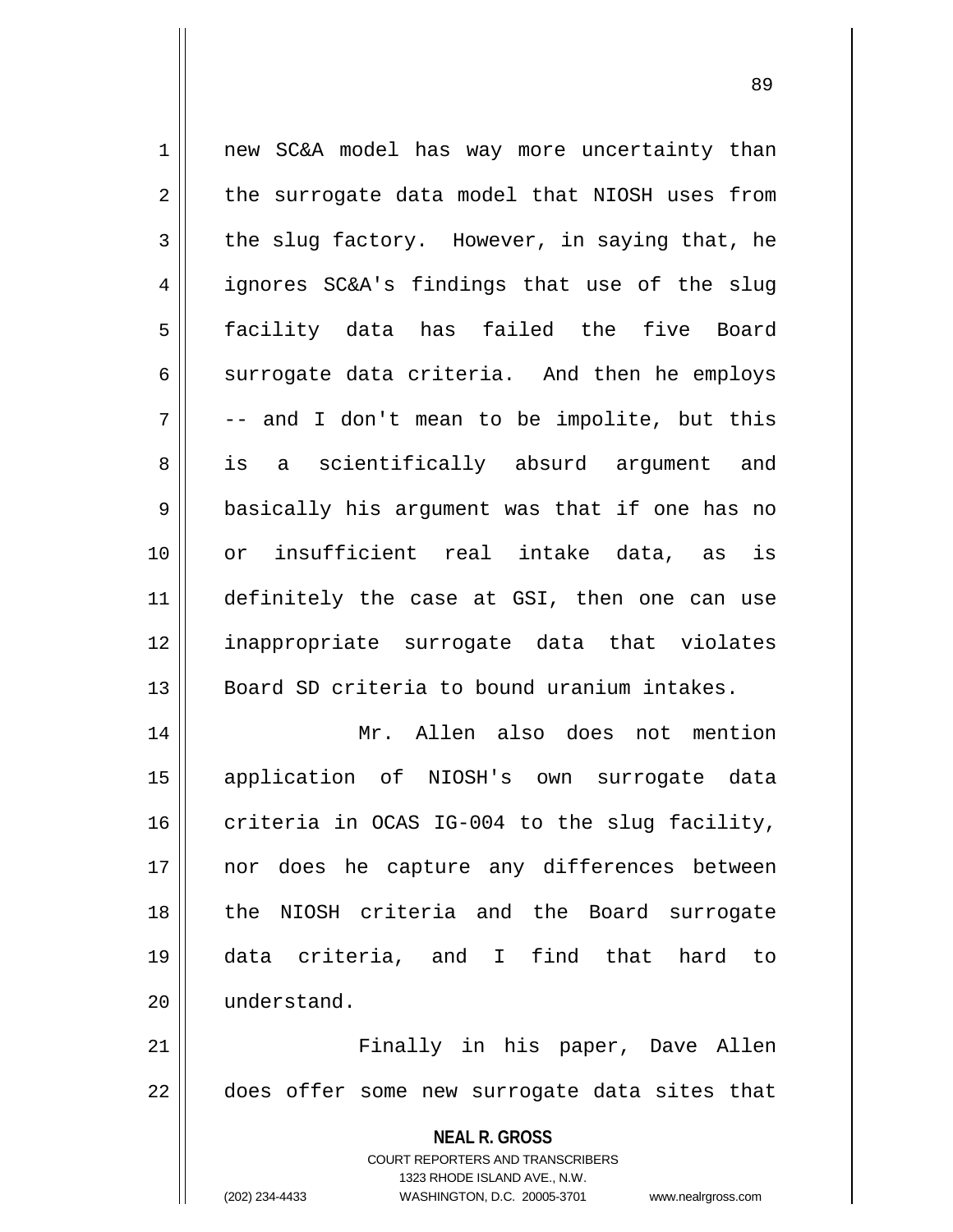1 could possibly be substituted for the slug 2 facility used in TBD-6000, but it's  $3 \parallel$  interesting to me that two of those facilities 4 make slugs which have just been ruled out as 5 || passing the Board criteria, and one of the 6 sites deals with uranium billets. Neither one  $7 \parallel$  of the three sites actually dealt with uranium 8 || ingots and dingots which have a thick outer 9 crust, which have magnesium fluoride coating 10 || them, which was subject to the Puzier effect 11 that's not been mentioned. 12 And so there's a lot of 13 incorrectness and inaccuracy in accepting 14 anything except data measured from handling 15 uranium ingots and dingots in the way they 16 were handled at GSI along a long transport 17 || path with chains and cranes. And there was a 18 || lot of indefiniteness expressed this morning 19 about uranium that's well known. For 20 instance, Dr. Anigstein mentioned that ingots 21 || and dingots were heavier. Well, their weight 22 || is known. They weight 3,000 pounds apiece.

> **NEAL R. GROSS** COURT REPORTERS AND TRANSCRIBERS

> > 1323 RHODE ISLAND AVE., N.W.

(202) 234-4433 WASHINGTON, D.C. 20005-3701 www.nealrgross.com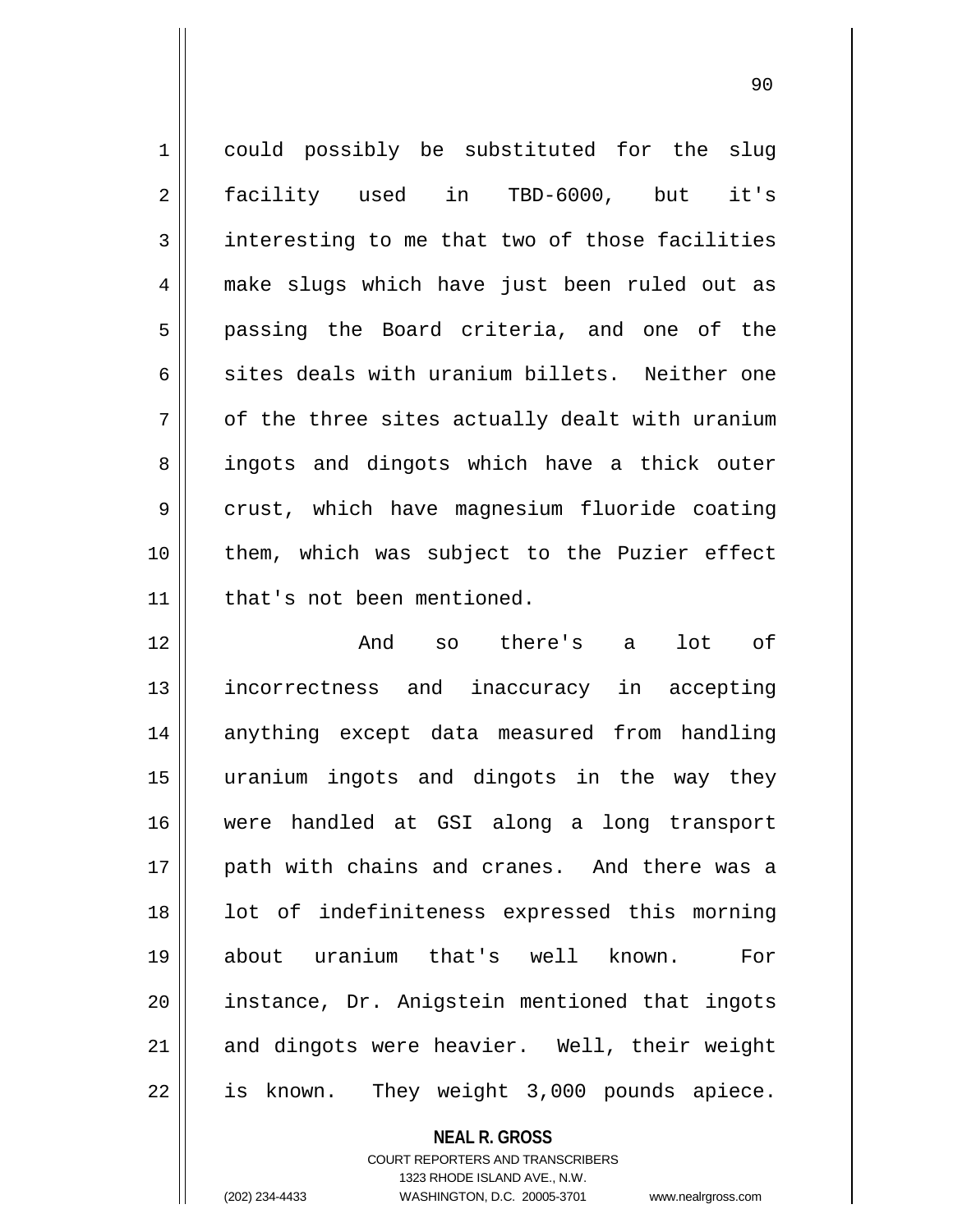1 || And so it required big chains, big thick  $2 \parallel$  chains and big cranes.

91

3 | And they were placed on railway 4 transfer cars which were never cleaned. So  $5 \parallel$  those cars were contaminated. The rail tracks  $6 \parallel$  that passed through building 6 and 7 along the  $7 \parallel$  foundry, through 8, 9 and 10, then went into 8 || railroad tracks into the new betatron 9 | building, railroad tracks branched outside and 10 went into the old betatron building, that 11 entire pathway was contaminated with uranium 12 and none of that was measured. The only thing 13 || that ORNL and DOE measured in their cleanup at 14 || the end of the residual period was data from  $15$  | the new betatron building  $-$  or they looked 16 for uranium in the new betatron building. 17 || Didn't find any. And they found some residual 18 uranium in the old betatron building.

19 || So that brings us to the final || point that I want to go over, and that is the new information that primarily Mr. Ramspott || has developed about the GSI residual period

**NEAL R. GROSS**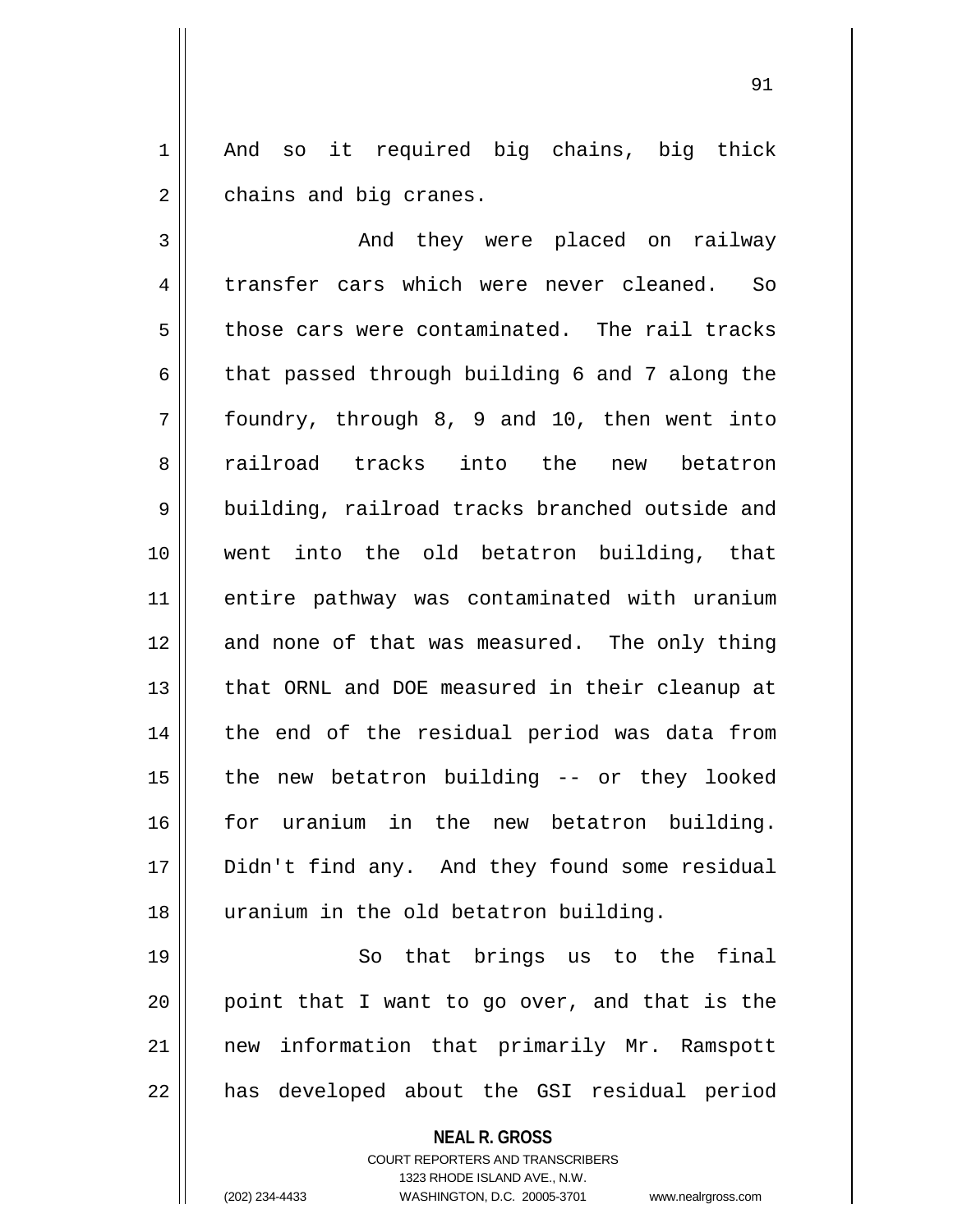1 || from 1978 to 1993. And I've gotten that 2 || together for you all and transmitted that to  $3 \parallel$  the Work Group and the full Board.

4 || In brief, there were two known 5 || extensive cleanups, power pressure washings  $6 \parallel$  and rewiring and renovation campaigns, to the 7 | new betatron building.

 The first was in August 1978 by Michigan Metals Processing, who had a three-year contract with National Steel. The new betatron facility was cleaned up, rewired 12 || and power washed by the Power Blasting Company in August of 1978 and used thereafter for 14 || offices and classrooms. The Michigan Metals Processing contract work also included cleaning up buildings 8, 9 and 10 during the  $17 \parallel$  three-year period.

18 || The Mode of And had ORNL, in my opinion, 19 || surveyed what they should surveyed, they would 20 have been able to measure residual 21 contamination in those buildings as well, but  $22 \parallel$  they didn't even try to do that. Apparently

**NEAL R. GROSS**

COURT REPORTERS AND TRANSCRIBERS 1323 RHODE ISLAND AVE., N.W. (202) 234-4433 WASHINGTON, D.C. 20005-3701 www.nealrgross.com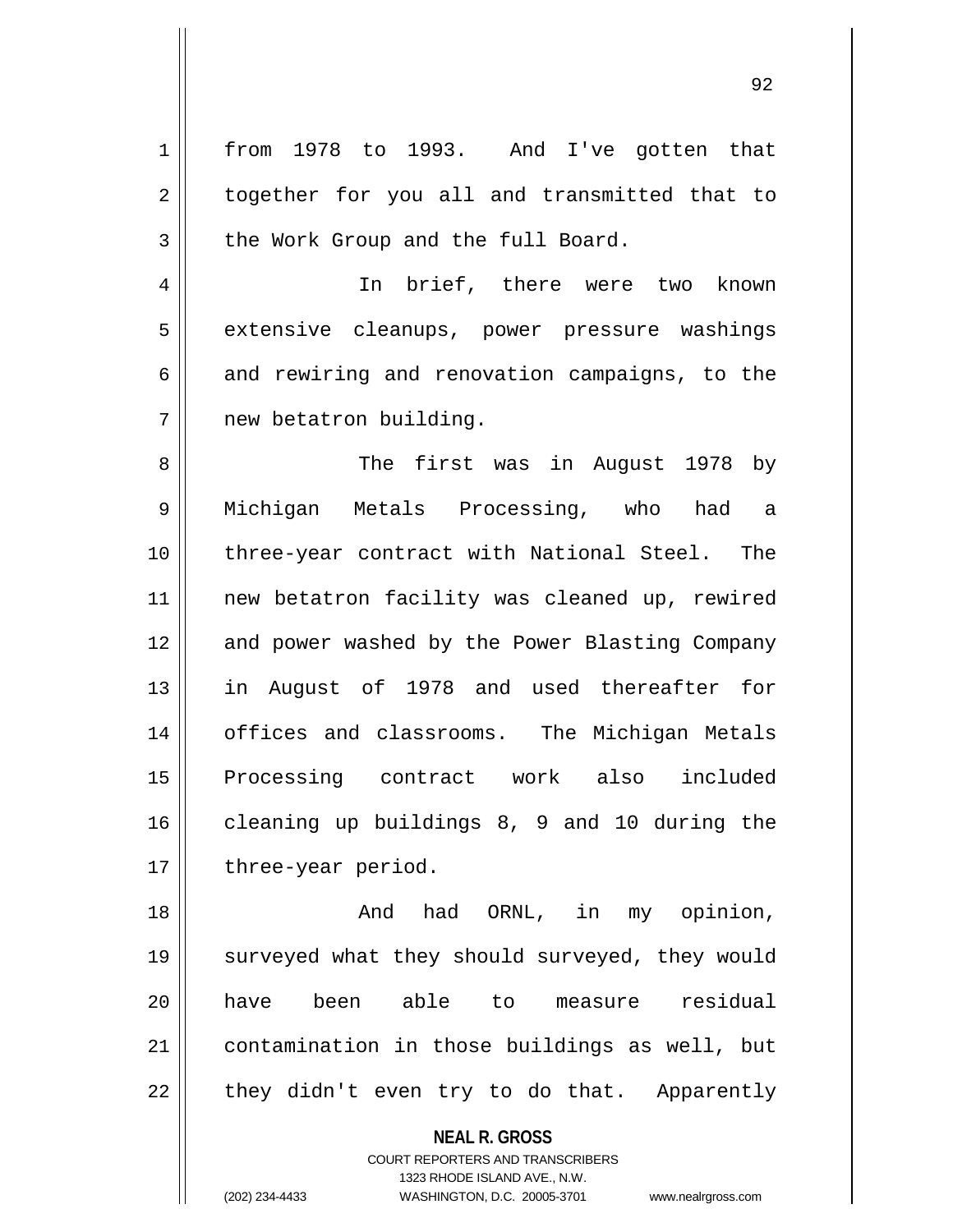1 none of the MMP workers wore protective 2 clothing or respirators and an eyewitness  $3 \parallel$  states the subject of possible uranium 4 | contamination during this cleanup work was not 5 mentioned.

 There was also a power washing by 7 || the Power Blasting Company to the old betatron 8 || building interior in 1984. And it was illuminating to me, Mr. Ramspott has photographs before the power washing was done and during the 1990s cleanup by DOE, and 12 || interestingly in the early photographs you can see that the walls of the betatron building 14 || are painted white. And in the photograph from DOE in 1993 or thereabouts you see that the concrete walls have almost been entirely 17 || stripped of the white paint. So this was a powerful blasting operation and I'm sure that mightily disturbed the uranium that was in | that building.

21 We believe a company named 22 | Affiliated Metals occupied former GSI building

> **NEAL R. GROSS** COURT REPORTERS AND TRANSCRIBERS 1323 RHODE ISLAND AVE., N.W. (202) 234-4433 WASHINGTON, D.C. 20005-3701 www.nealrgross.com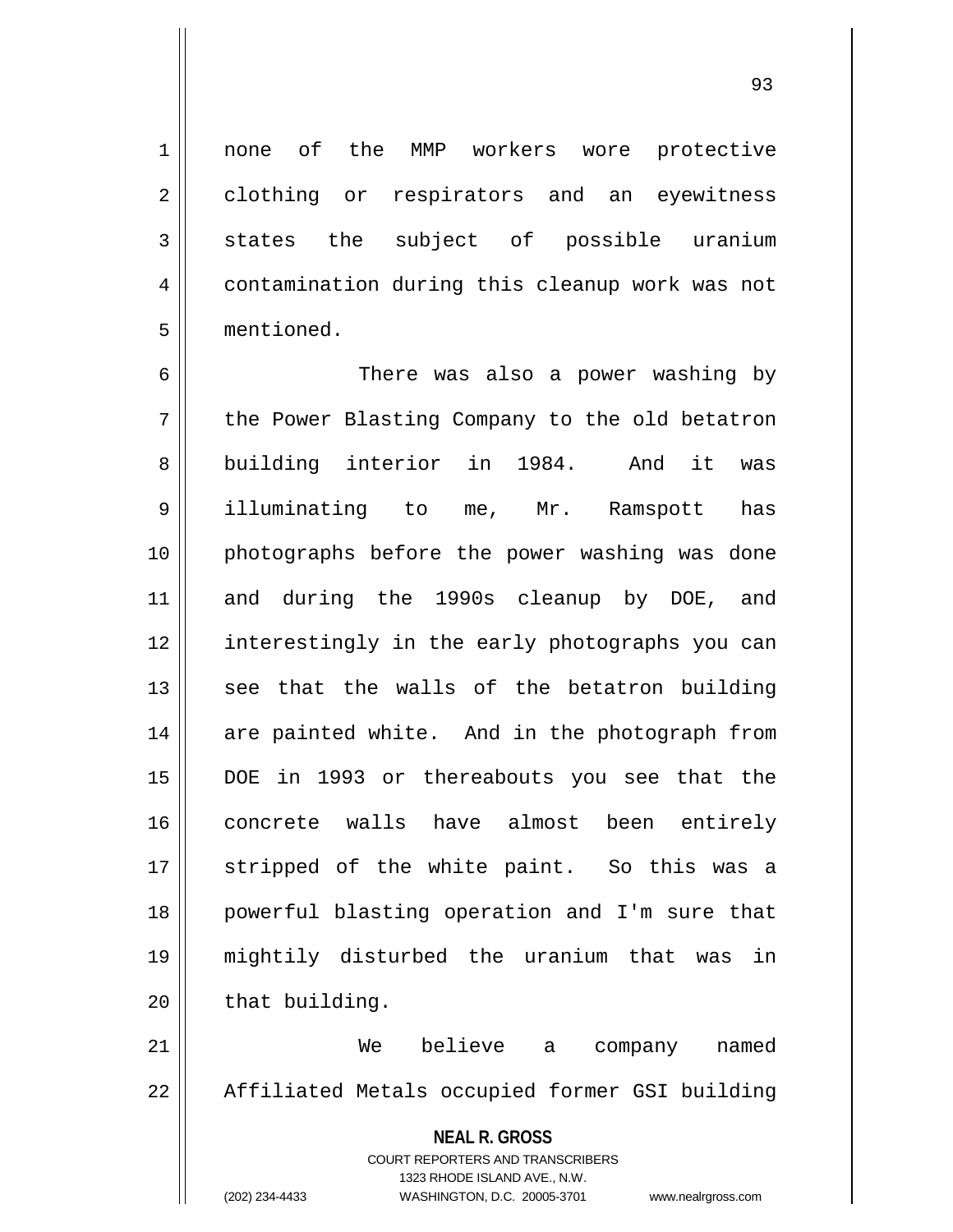1 6 during part of the residual period and 2 || continued the steel pickling operation that 3 || Michigan Metals Processing had initiated in 4 || 1978 through '81. Thus large areas of the 5 | former GSI building complex and both betatron 6 facilities were extensively renovated, 7 cleaned, power washed with sufficient force to 8 || strip paint from the walls, rewired, paneled 9 || in the new betatron building and re-purposed 10 || for classroom work and pickling operations. 11 || This must have created massive disturbance of 12 || the surface dust on floors, walls, ceilings 13 || and in air vent ducts. 14 It is difficult to imagine that 15 this entire scenario could be modeled 16 accurately both along the uranium transport 17 || and the NDT betatron paths even if you had 18 monitoring data. However, during the same 19 time period no workers were badged and there 20 was no monitoring for uranium done except for 21 || the ORNL DOE FUSRAP survey of the old and new  $22$  | betatron buildings.

> **NEAL R. GROSS** COURT REPORTERS AND TRANSCRIBERS 1323 RHODE ISLAND AVE., N.W. (202) 234-4433 WASHINGTON, D.C. 20005-3701 www.nealrgross.com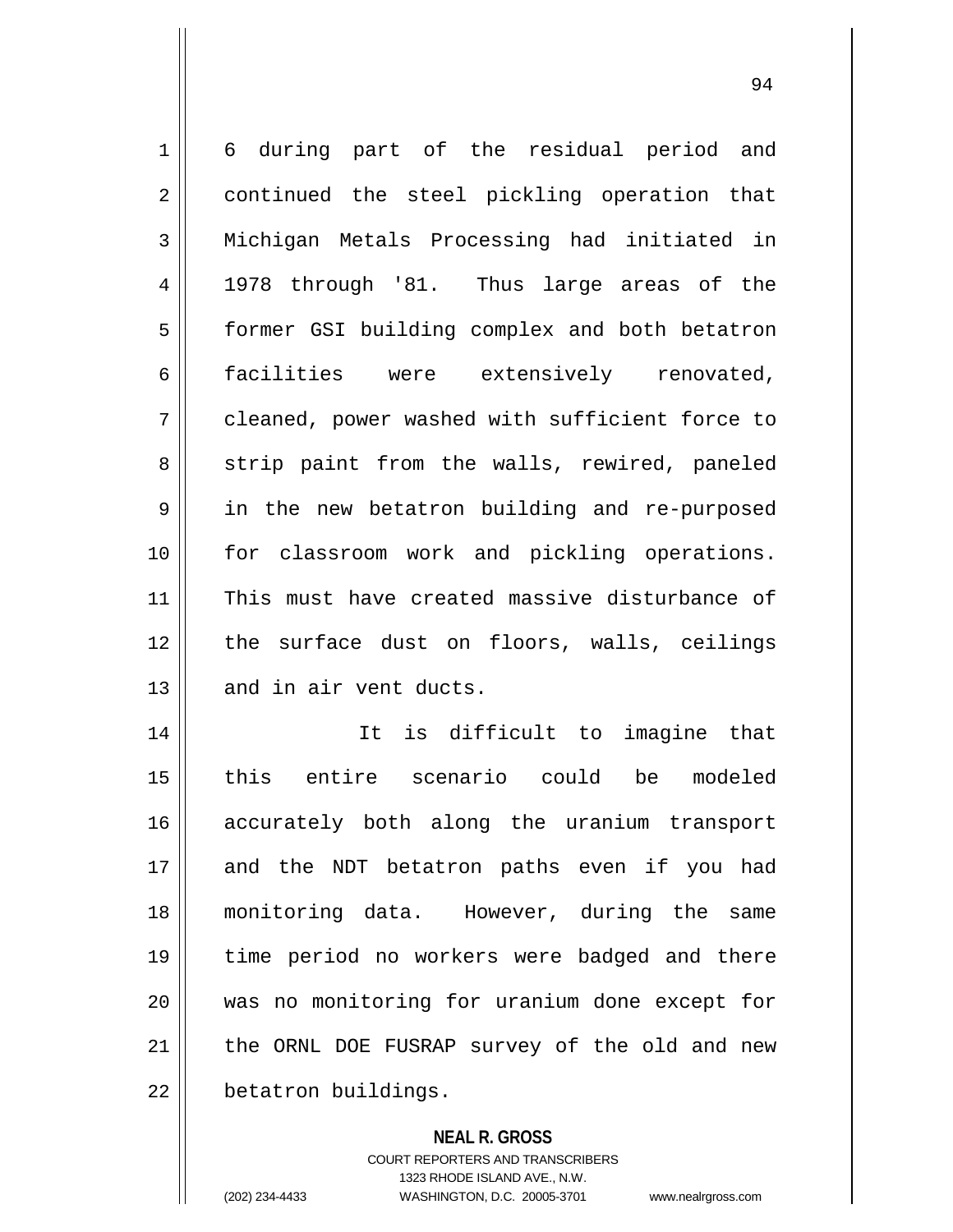| $\mathbf 1$    | When they found some uranium in                |
|----------------|------------------------------------------------|
| $\overline{2}$ | the old betatron facility, I think it's not    |
| 3              | surprising, knowing that all this was done,    |
| 4              | that they found no residual uranium in the new |
| 5              | betatron building. The problem is there is no  |
| 6              | monitoring data, so you can't make conclusions |
| 7              | about how the uranium levels varied during the |
| 8              | residual period, and it would<br>just<br>be    |
| $\mathsf 9$    | impossible to calculate the exposure to all    |
| 10             | the workers who worked at that plant from      |
| 11             | cessation of the AEC contract in 1966 through  |
| 12             | 1993.                                          |
| 13             | So my conclusions are that NIOSH               |
| 14             | has no acceptable uranium intake model for GSI |
| 15             | after three attempts. NIOSH rejects the SC&A   |
| 16             | July 25th, 2012 alternate intake model for     |
| 17             | uranium. Airborne uranium levels varied        |
| 18             | widely because of renovation and cleanup and   |
| 19             | re-purposing work in the GSI<br>betatron       |
| 20             | buildings and buildings 6, 8, 9 and 10.        |
| 21             | Therefore we believe the conditions described  |
| 22             | cannot be modeled absent -- almost complete    |

**NEAL R. GROSS**

COURT REPORTERS AND TRANSCRIBERS 1323 RHODE ISLAND AVE., N.W. (202) 234-4433 WASHINGTON, D.C. 20005-3701 www.nealrgross.com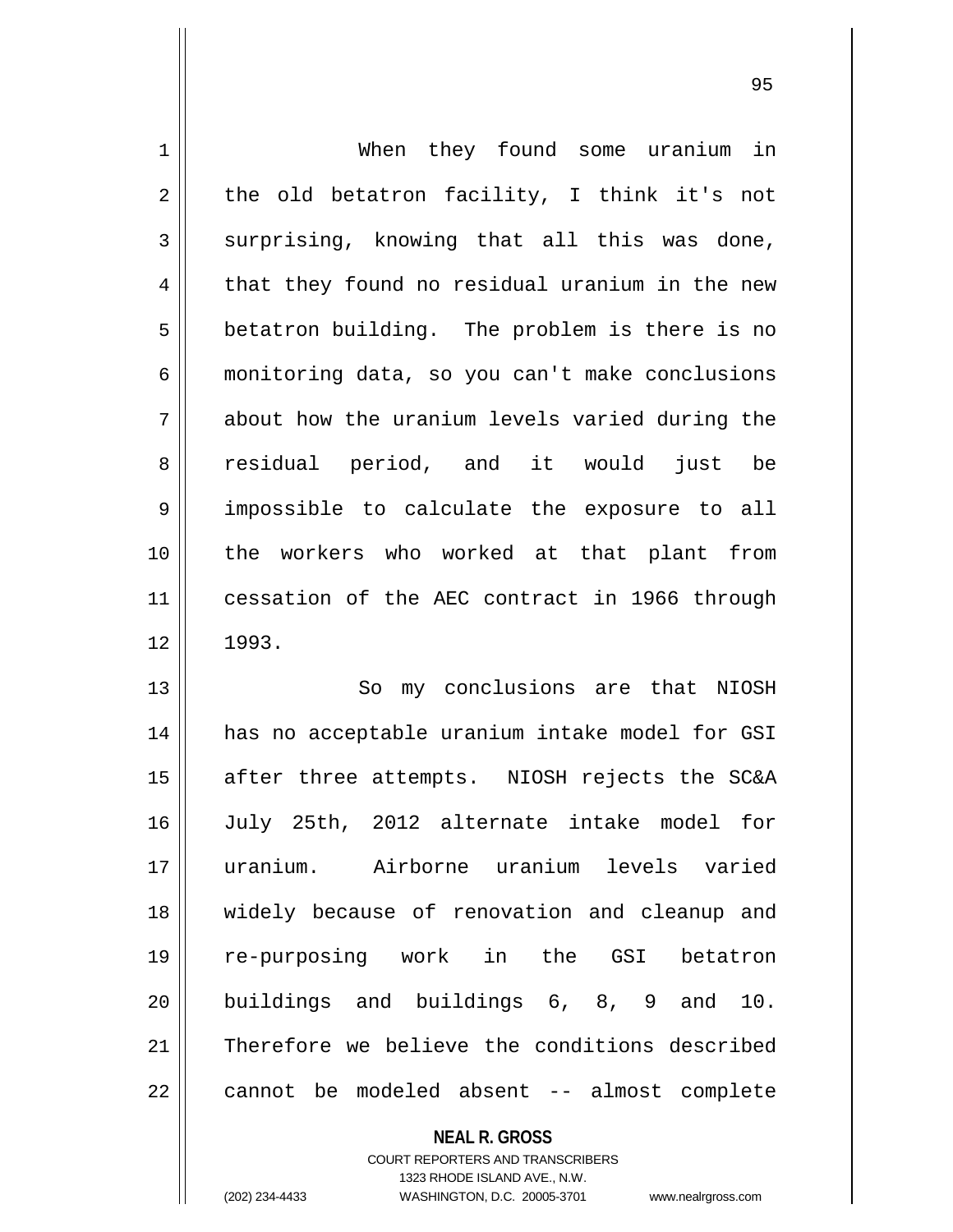absence of measured data at GSI.

| $\overline{2}$ | And that would conclude what I                 |
|----------------|------------------------------------------------|
| 3              | have to say about everything that was put      |
| $\overline{4}$ | before me for this meeting.                    |
| 5              | CHAIRMAN ZIEMER: Okay. Thank                   |
| 6              | you, Dan. I wonder if Patricia Jeske has any   |
| 7              | comments.                                      |
| 8              | MS. JESKE: Actually I do, and                  |
| 9              | this is news to Dr. McKeel and John Ramspott   |
| 10             | as well, because I just found out this         |
| 11             | morning. They are not sure about Affiliated    |
| 12             | Metals being there. I have a brother-in-law    |
| 13             | by the name of [identifying information        |
| 14             | redacted] that worked there at that time. I    |
| 15             | just got the information. And I don't know     |
| 16             | what building he was in, but he would walk     |
| 17             | through the tunnel just like my dad did at the |
| 18             | old Commonwealth. So it was on State Street,   |
| 19             | and they had to wear gas masks and they could  |
| 20             | not take them off until they were outside the  |
| 21             | buildings. We don't know why, but we'll find   |
| 22             | out. That's really all I have to say right     |

**NEAL R. GROSS** COURT REPORTERS AND TRANSCRIBERS

1323 RHODE ISLAND AVE., N.W. (202) 234-4433 WASHINGTON, D.C. 20005-3701 www.nealrgross.com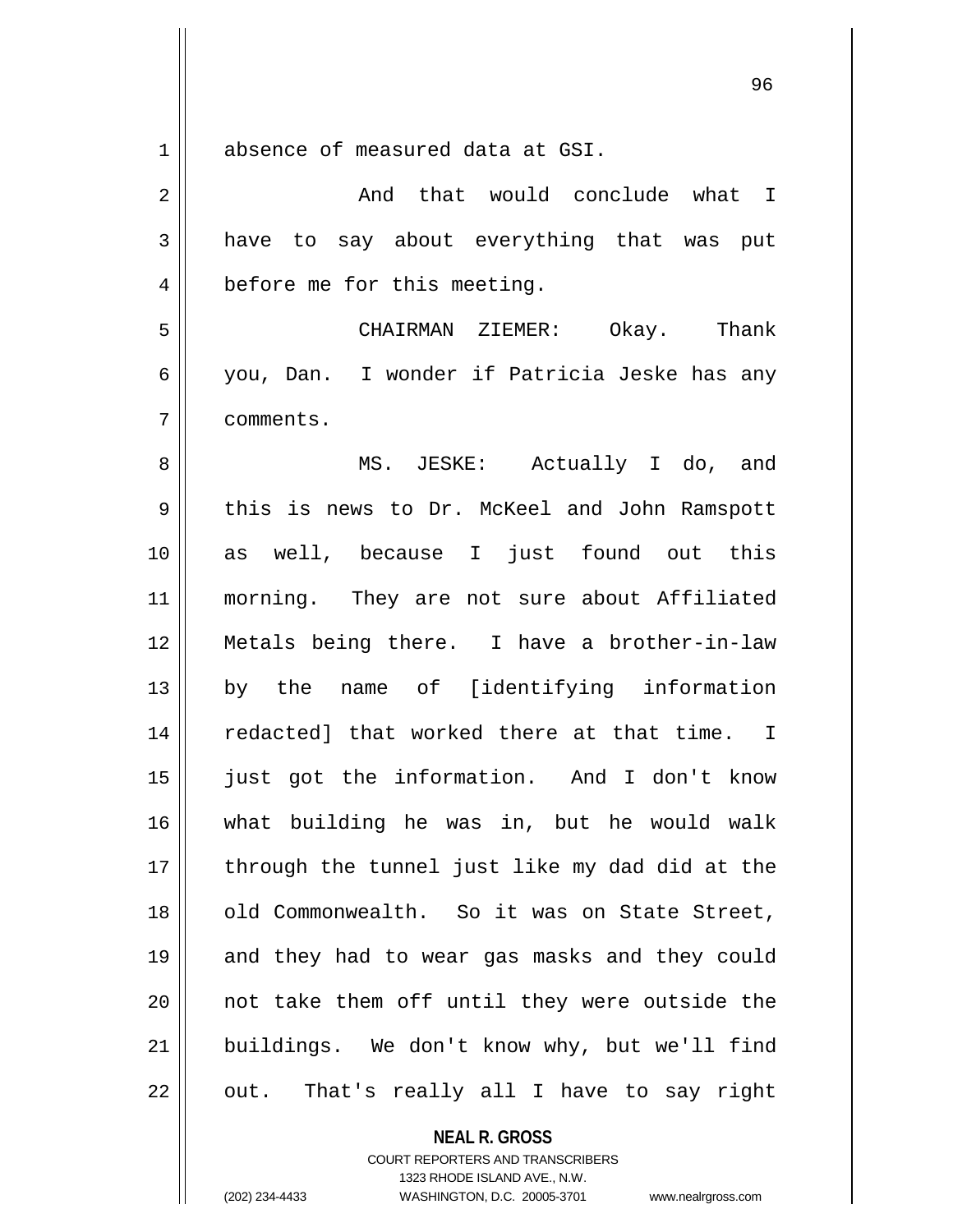1 || now. Thanks so much.

2 CHAIRMAN ZIEMER: Thank you. And, 3 John Ramspott, did you have any other 4 comments? Where's John? If you're 5 | commenting, you're probably on mute. We're 6 || not hearing you. 7 MR. RAMSPOTT: I'm sorry. Yes, I 8 | was. 9 CHAIRMAN ZIEMER: Okay. 10 MR. RAMSPOTT: I was on mute. 11 || This is John Ramspott. The cleanup 12 information that Dr. McKeel is referring to 13 || came to me from various sources, some of them 14 || known to this whole Board. One gentleman in 15 1978 worked at Michigan Metals just happened  $16$  to tell me this situation by pure accident at 17 an automobile dealership that I was at for 18 || service. Found out that he worked at the old 19 Commonwealth or GSI plant in 1978-81. And he 20 was actually one of the cleanup people, power 21 || hose guys or the water blasting operation. He  $22 \parallel$  personally did it, and he is definitely

**NEAL R. GROSS**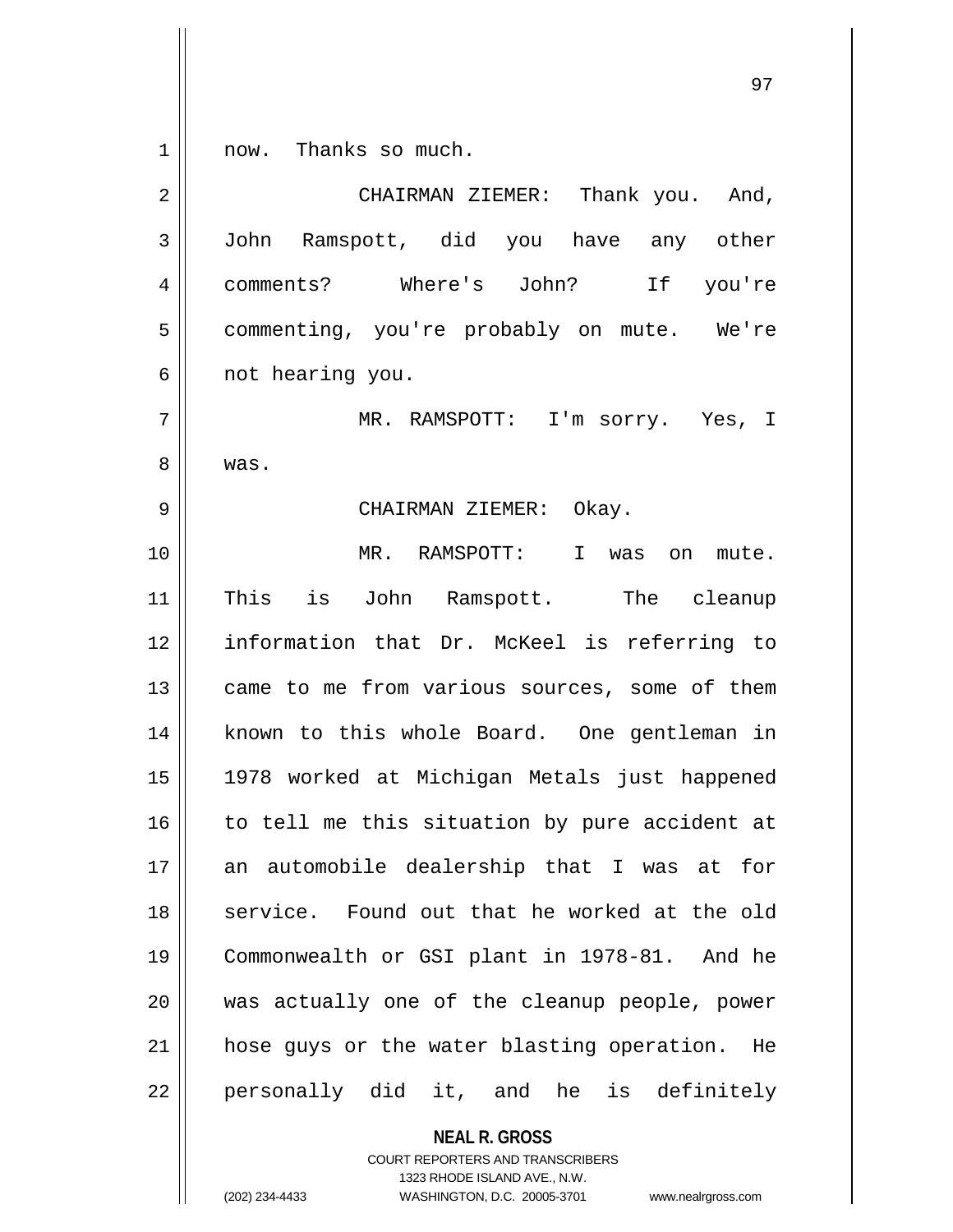$1 \parallel$  available for an interview. He has no claim, 2 | no connection to this program until I happened  $3 \parallel$  to meet him a month or so ago.

4 And one of the issues he brought 5 || up was he did know another gentleman that did  $6 \parallel$  it there and that gentleman happened to be the  $7 \parallel$  son of the man we all know was the last 8 employee at GSI who had told us this story. 9 || Because if we check transcripts I'm sure I 10 said something about power washing in that 11 || betatron building probably four or five years 12 || ago. So this is not new news. This is just 13 || now totally again verified news.

 The second cleanup that Dr. McKeel was talking about in the new and old betatron, after I'd heard the story from this guy, I 17 || recalled that an individual, of course known to us again -- he was a Dow worker who then went to school at Granite City to be retrained as the result of a work reorganization at Dow. While he was there getting ready to do the  $\parallel$  wiring, actually had to shut down that wiring

## **NEAL R. GROSS**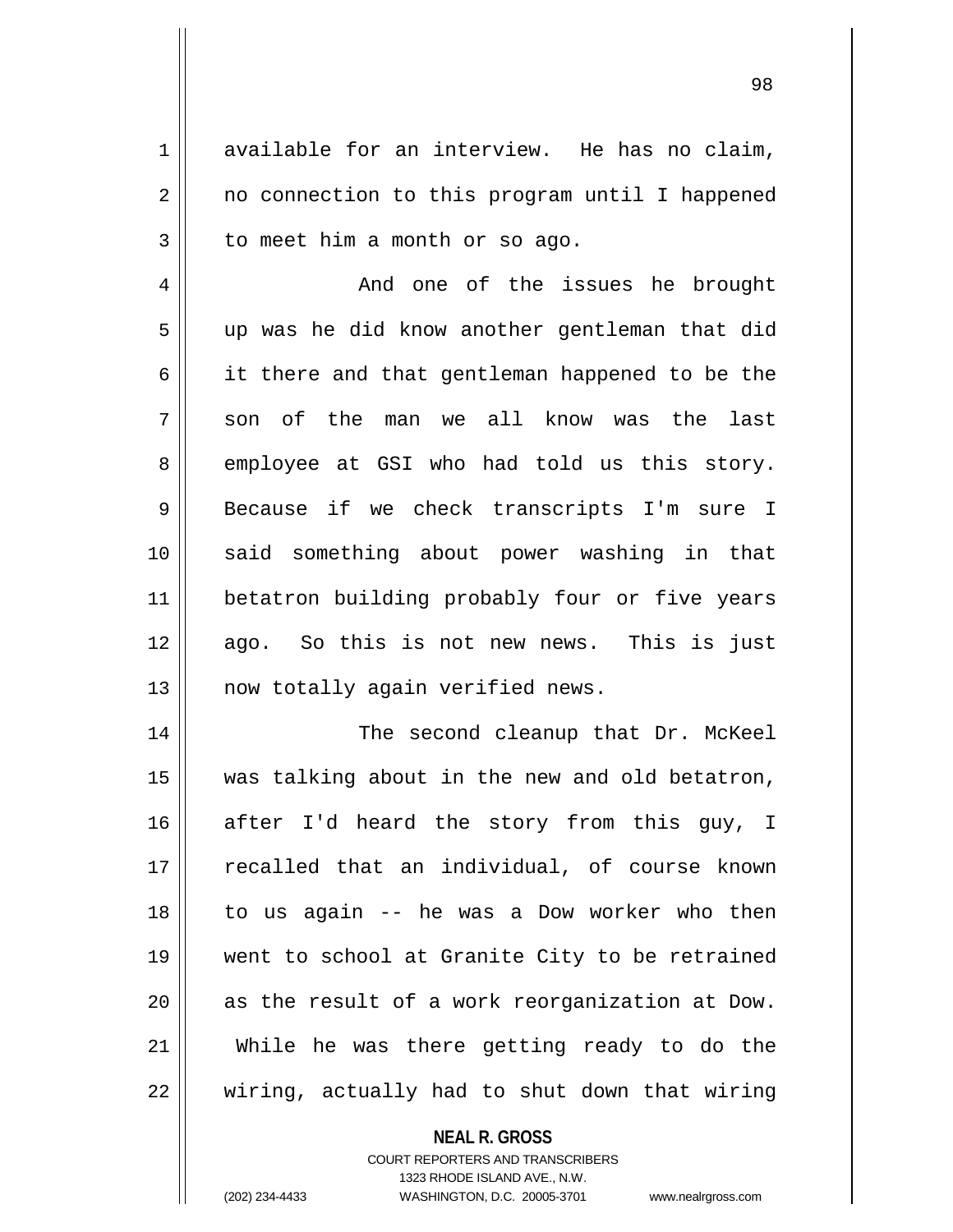1 | the first day and had the building totally 2 power washed, cleaned. And he's known to  $3 \parallel$  everybody, too. And I'll be glad to share 4 || those names off-line. I know you don't like  $5 \parallel$  to have them now. But that's absolutely no 6 | problem.

7 || So there's three totally different 8 || people from different directions all telling 9 the same story and at different times. And 10 || what's really important about the times, these 11 are all prior to the FUSRAP cleanup. So what 12 FUSRAP walked in and saw was definitely 100 13 || percent not what was there during the contract 14 || period and the residual period.

15 || And if I recall correctly, at our last meeting, and I think it was Dr. Ziemer 17 || along with others that pretty much agreed, I think Mr. Neton, you can't separate the contract period from the residual period when it comes to certain things. You just can't 21 || separate them when you're going to try and || talk about surrogate and slug usage.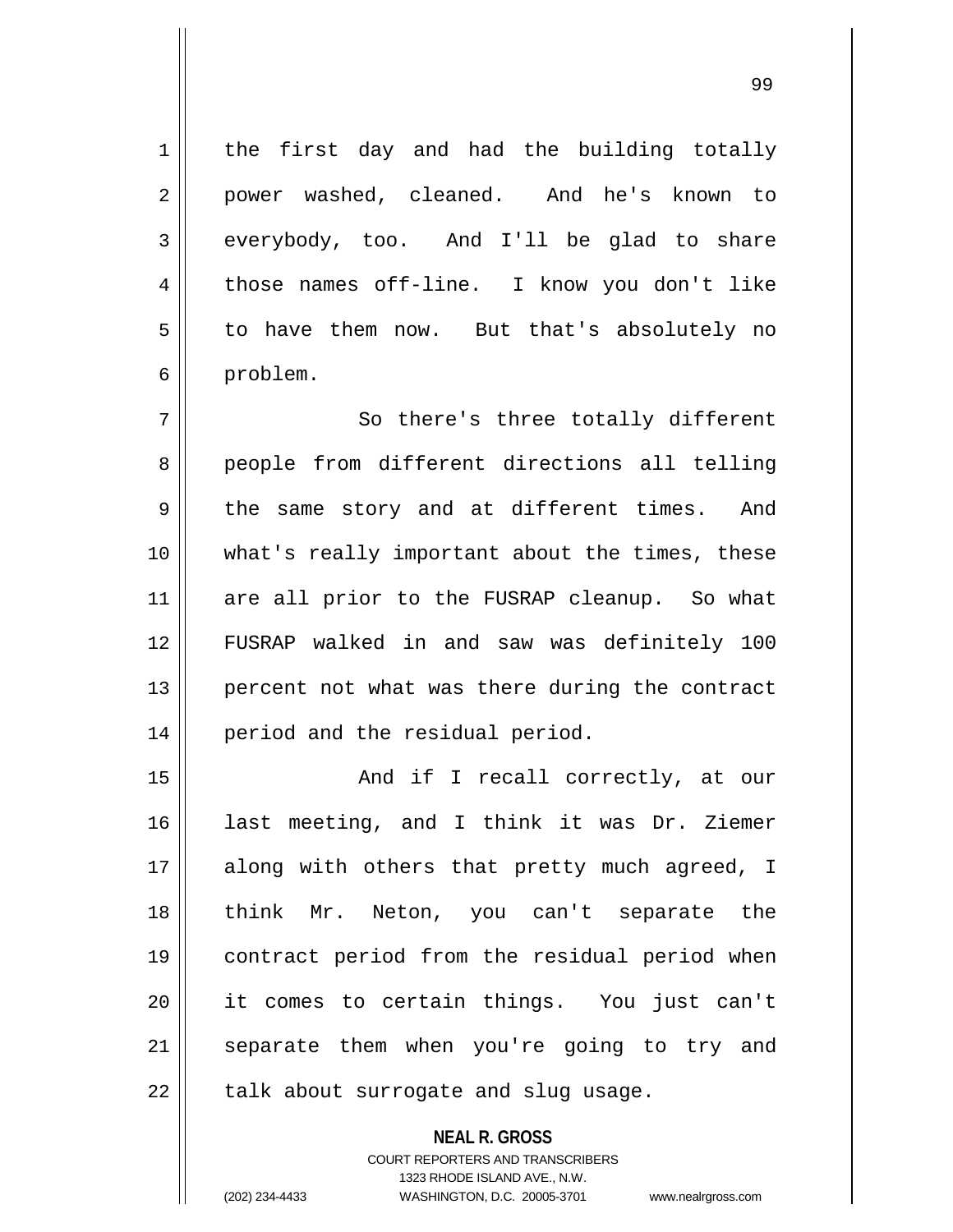1 | So these cleanups all have to do  $2 \parallel$  with the contract period as well as the  $-$ - you 3 | know, we're talking about a little shop vac 4 vacuum with some residual in it and trying to  $5 \parallel$  use that as the basis. Something that dawned  $6 \parallel$  on me yesterday, we don't even know when that 7 vacuum was put in there. We don't know if 8 || Michigan Metals put it in there. Did 9 Affiliated put it in there? Who put that 10 vacuum in there? There's no mention of it in 11 | the GSI auction listing in '74. 12 || Now, I'm not saying there wasn't 13 probably some sort of cleaning mechanism in 14 || there before because GSI workers told me how 15 || they just about slipped and broke their neck 16 || on little pellets and BBs and dust in the 17 betatron building. So we don't have good 18 information on the maybe vacuum sweeper. So, 19 you know, that's just -- this cleanup thing 20 || really concerns me. And it's all unprompted 21 from individuals from totally different walks 22 || of life. Thank you for your interest.

> COURT REPORTERS AND TRANSCRIBERS 1323 RHODE ISLAND AVE., N.W.

**NEAL R. GROSS**

(202) 234-4433 WASHINGTON, D.C. 20005-3701 www.nealrgross.com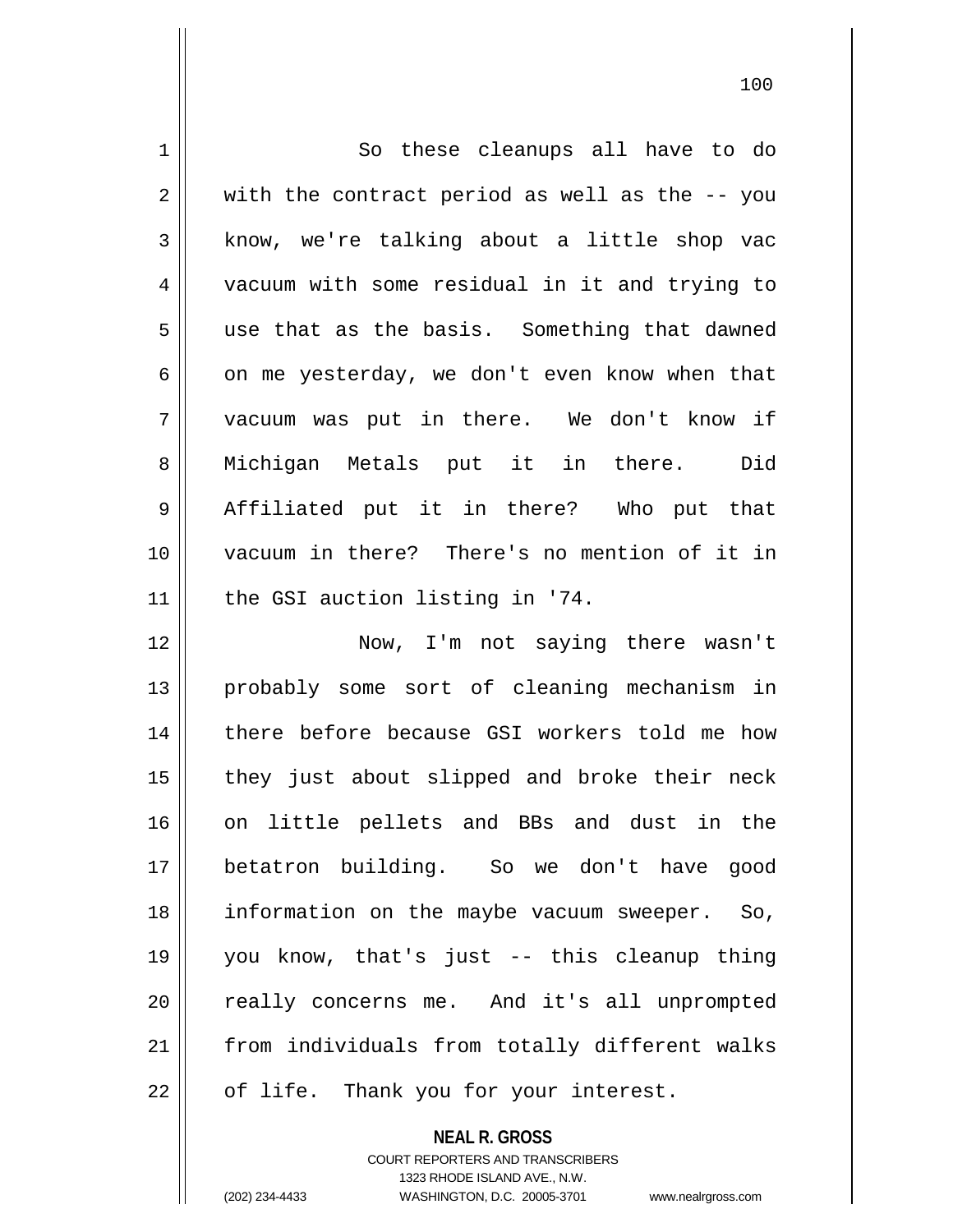1 | CHAIRMAN ZIEMER: Okay. Thanks, 2 | John, for your input on that.

3 | Okay. Now, Board Members, we need  $4 \parallel$  to now consider some alternatives as well. We 5 did sort of commit to SC&A that we would 6 | listen to some ideas that emerged out of their 7 initial study. And I do want to go on record 8 || as pointing out that neither Ted nor I tasked 9 | in advanced SC&A to come up with an alternate 10 || model. That alternate model, we were informed 11 of that when they had completed their 12 preliminary review that they had considered 13 || some other ways of looking at the surrogate 14 data issue. And in the process had -- I don't 15 know if you'd say developed, but at least 16 thought about an alternate way of doing 17 | things.

 They were never tasked to come up with an alternate model. I just want to make  $\parallel$  sure on the record that that's clear because I 21 think that there are some that think that somehow we had tasked them to do that. And

**NEAL R. GROSS**

COURT REPORTERS AND TRANSCRIBERS 1323 RHODE ISLAND AVE., N.W. (202) 234-4433 WASHINGTON, D.C. 20005-3701 www.nealrgross.com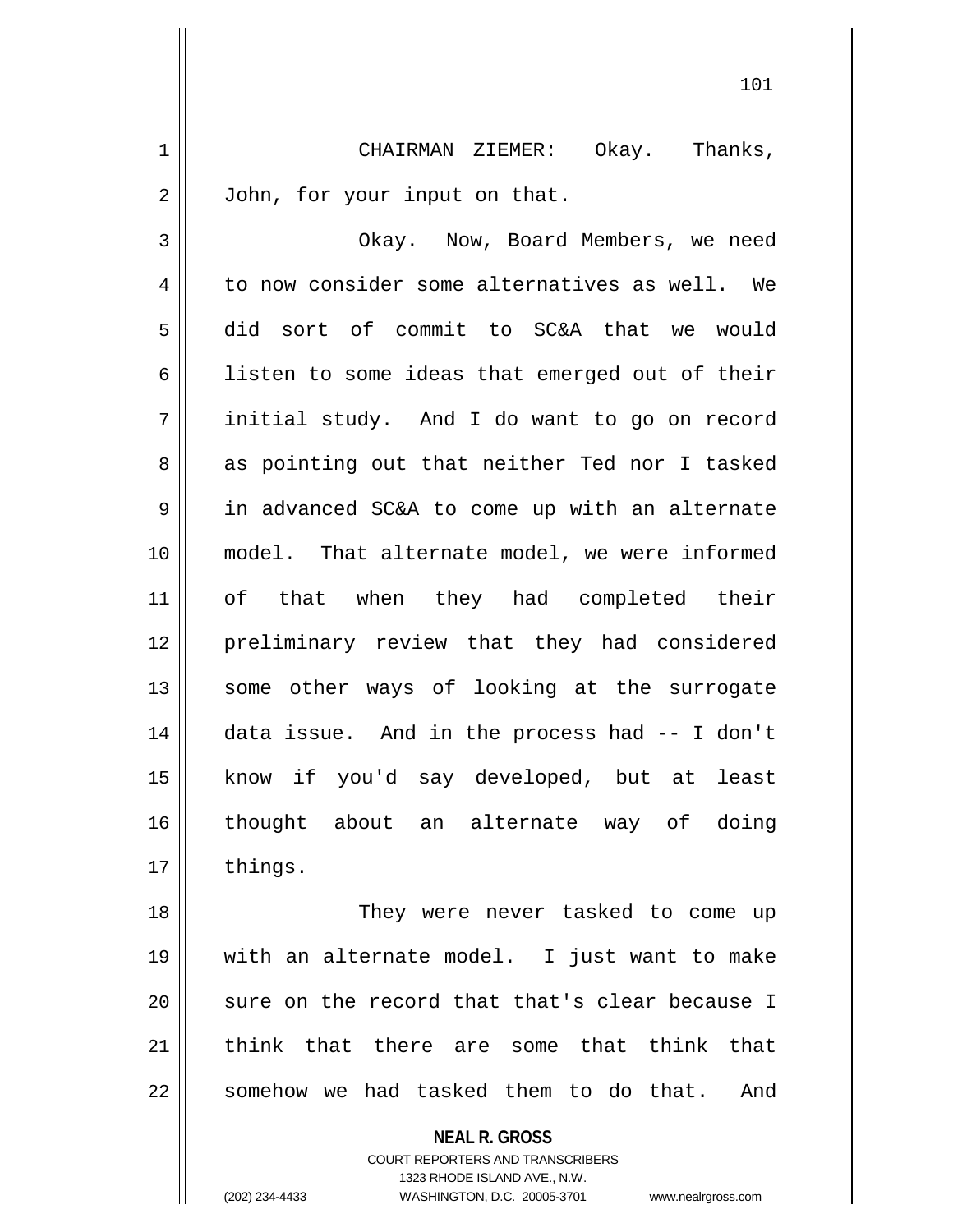1 | this alternate model I don't think has been 2 fully developed, but it's an idea that 3 apparently emerged out of their analysis of  $4 \parallel$  the surrogate data issue. And I don't know to 5 what extent it has even morphed from its 6 || original version. It sounded like from what 7 John Mauro was saying earlier on the phone 8 || that perhaps they're thinking of it more as a 9 different version of the surrogate data 10 approach. 11 || But in any event, Bob, do you want 12 to kick this off and tell us what your  $13$  | thinking was on that? 14 DR. ANIGSTEIN: Okay. Thank you, 15 || Paul. Well said. Just what happened was as 16 we were reviewing, I was reviewing the 17 || surrogate data as we were tasked to do, I 18 || started thinking, it seems like there was some 19  $\parallel$  -- there should be another way of approaching 20 II this that would solve some of the problems  $21$  || using some of the  $-$ - using all the information  $22$  | we knew. There seemed to be something that

> COURT REPORTERS AND TRANSCRIBERS 1323 RHODE ISLAND AVE., N.W.

**NEAL R. GROSS**

(202) 234-4433 WASHINGTON, D.C. 20005-3701 www.nealrgross.com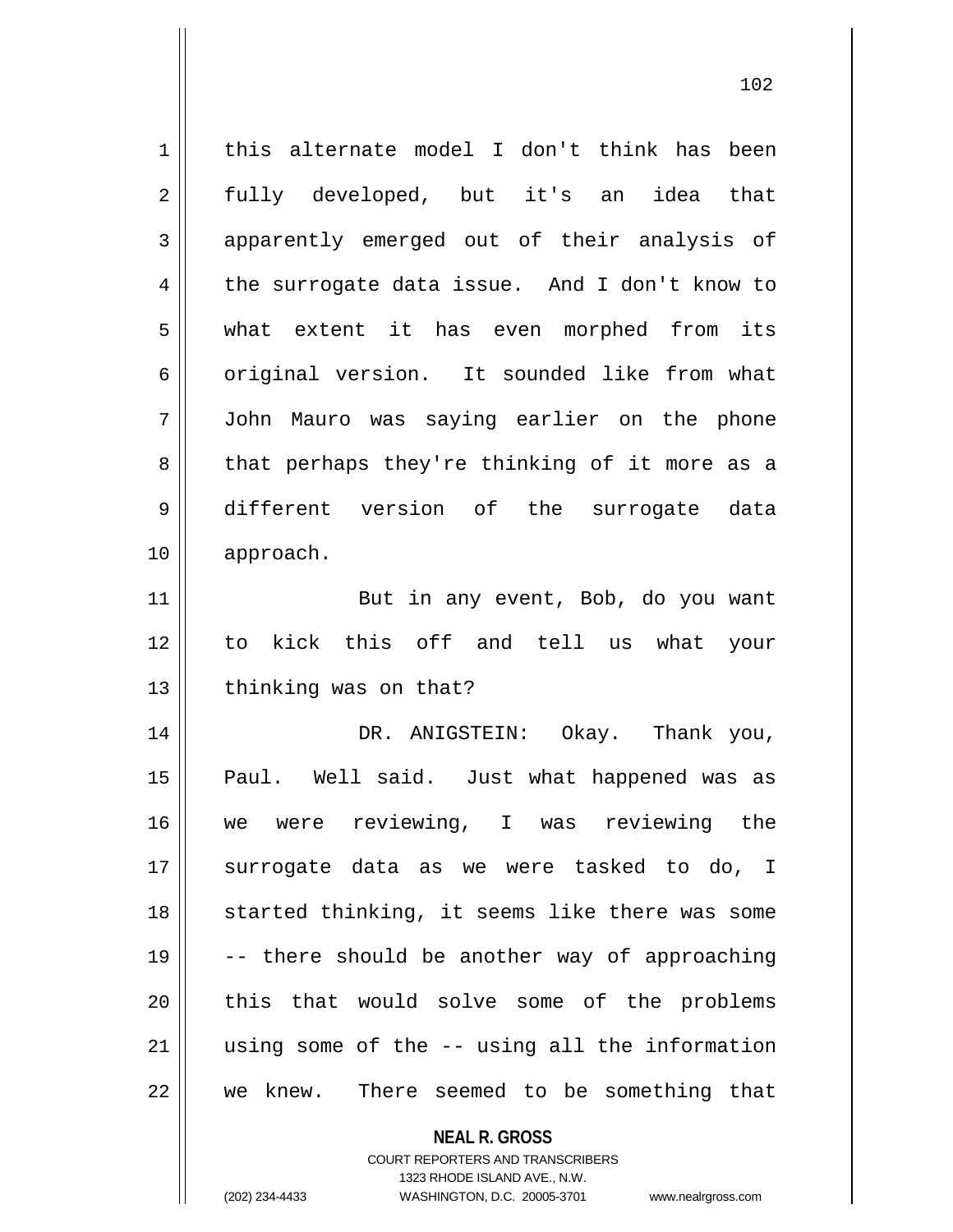| 1  | was being overlooked. And the something that   |
|----|------------------------------------------------|
| 2  | was overlooked was the recently adopted        |
| 3  | OTIB-70 which gives default assumptions --     |
| 4  | recommends default assumptions regarding       |
| 5  | resuspension rate -- is why we first looked at |
| 6  | it. And also about a decay rate, or a removal  |
| 7  | rate, should be said, not to confuse it with   |
| 8  | radioactive decay.                             |
| 9  | And they recommended a removal                 |
| 10 | rate. And the removal rate also has to be      |
| 11 | consistent with the resuspension rate. So      |
| 12 | here you have two numbers that are linked      |
| 13 | together. And the fact that there was this     |
| 14 | detailed -- because I don't believe there was  |
| 15 | any drastic changes made in the old betatron.  |
| 16 | It was well explained why there was<br>no      |
| 17 | residual contaminated powder in the<br>new     |
| 18 | betatron building because it had been cleaned  |
| 19 | up prior to the FUSRAP. But the old betatron   |
| 20 | building more than likely remained -- I mean,  |
| 21 | if there was any cleanup, it would only --     |
| 22 | right. It seemed to me -- what I'm giving you  |
|    |                                                |

**NEAL R. GROSS** COURT REPORTERS AND TRANSCRIBERS

1323 RHODE ISLAND AVE., N.W.

 $\mathsf{I}$ 

(202) 234-4433 WASHINGTON, D.C. 20005-3701 www.nealrgross.com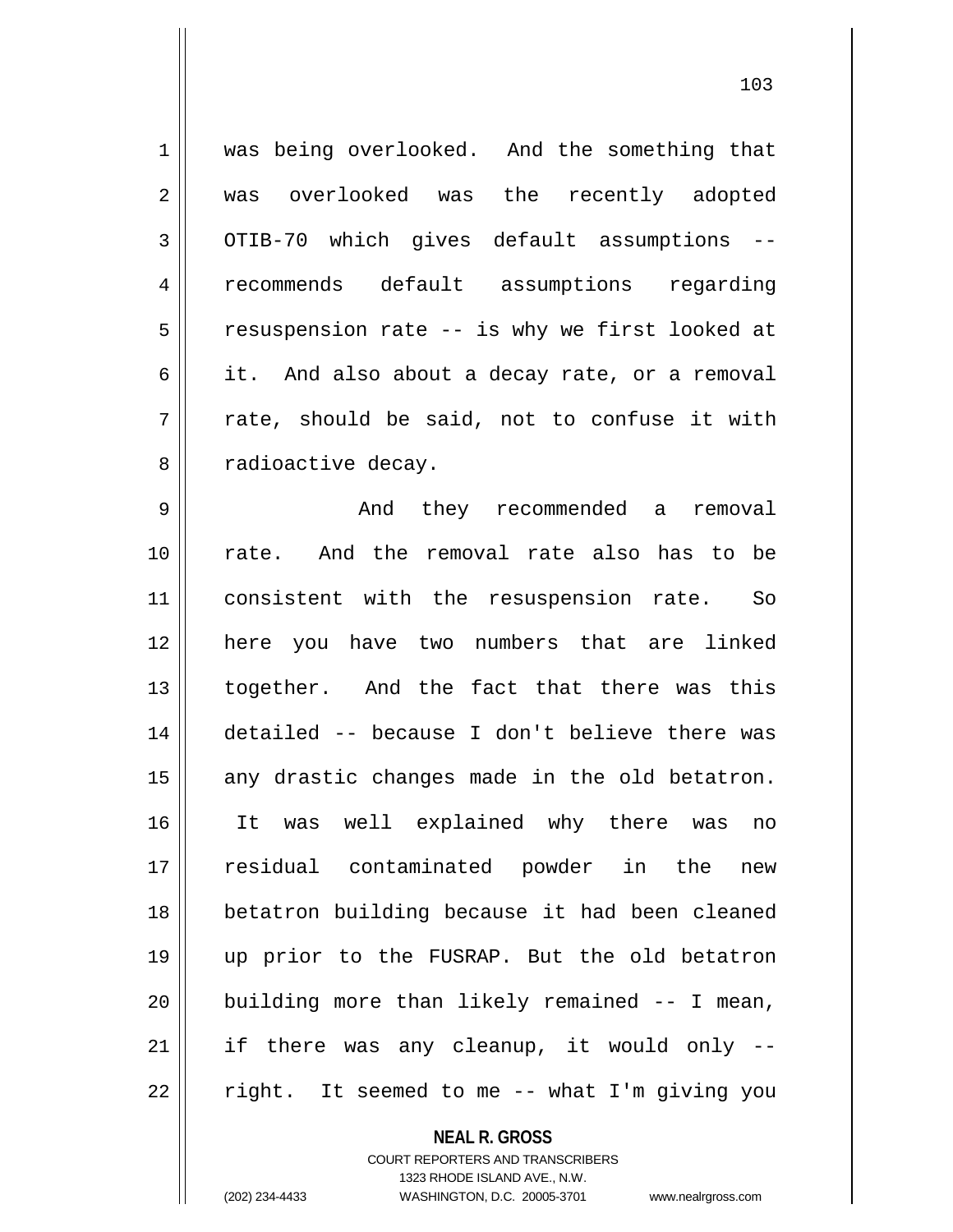1 a preview was, we have found something that's 2 | internally consistent.

 $3 \parallel$  So the -- oh, I'm sorry. Wrong 4 || slide. Okay. So here's a little picture I 5 found. I didn't create it entirely. I 6 modified it somewhat. Here's what happens in  $7 \parallel$  the typical -- with this -- this whole thing, 8 || it's very easy to talk about resuspension 9 factor, re- deposition. What does it really 10 mean?

11 || So here you have a little house, a 12 || cartoon of a house and you have something 13 coming in from the outside. Doesn't matter 14 what it is. So it comes in by infiltration  $15$  || through the walls, tracking, which is really 16 not relevant here. Might be somebody 17 || literally picks it up on their feet and tracks 18 it in like somebody tracking mud into the 19 house. So here's this contaminant. Now also 20 || there may be some coming from outside. There 21 may be some generation which is really 22 | relevant here.

## **NEAL R. GROSS**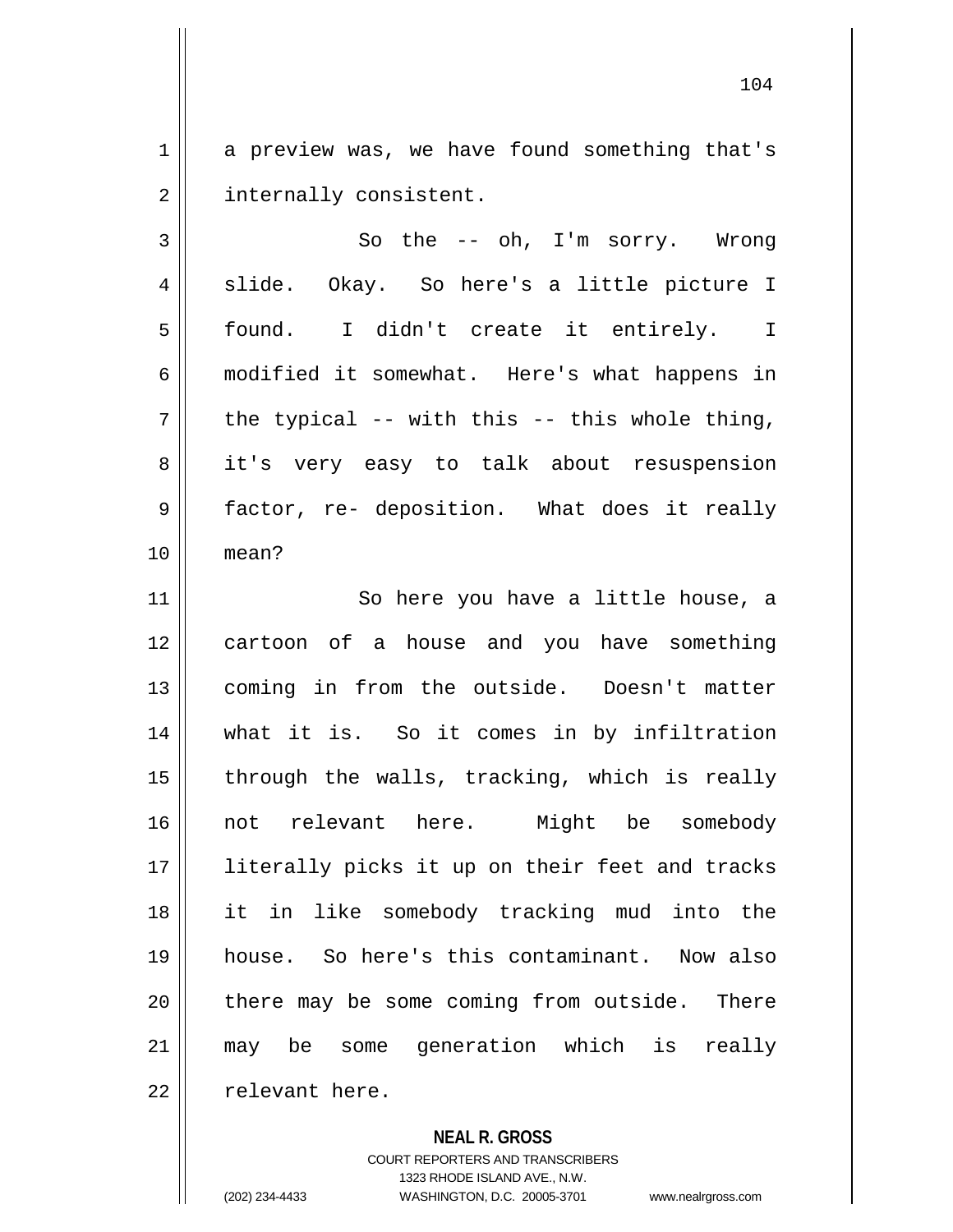1 | Some material is being -- airborne 2 || material is being generated. And this stuff 3 gradually falls by deposition. And then you  $4 \parallel$  have resuspension, which is two-way actually. 5 I added the other arrow to show it's going 6 down and it's coming up again. Under 7 equilibrium and absent anything else, these 8 two would be the same. And then you have 9 cleaning, ordinary housekeeping and 10 exfiltration. You have a little bit on the 11 || person coming in. So this is how any material  $12$   $\parallel$  can accumulate inside the structure.

13 || And to model it, we first go back 14 and look at what comes in. Well, here are the 15 uranium handling times based on the 16 Mallinckrodt purchase orders. This is similar 17 || to what you find in Appendix BB, except maybe 18 || a couple of changes. They made an assumption 19 that one of the later periods was -- they 20 || extrapolated one of the later periods back to  $21$  the beginning. Since there are no purchase 22 | orders from 1953 until end of February 1958,

**NEAL R. GROSS**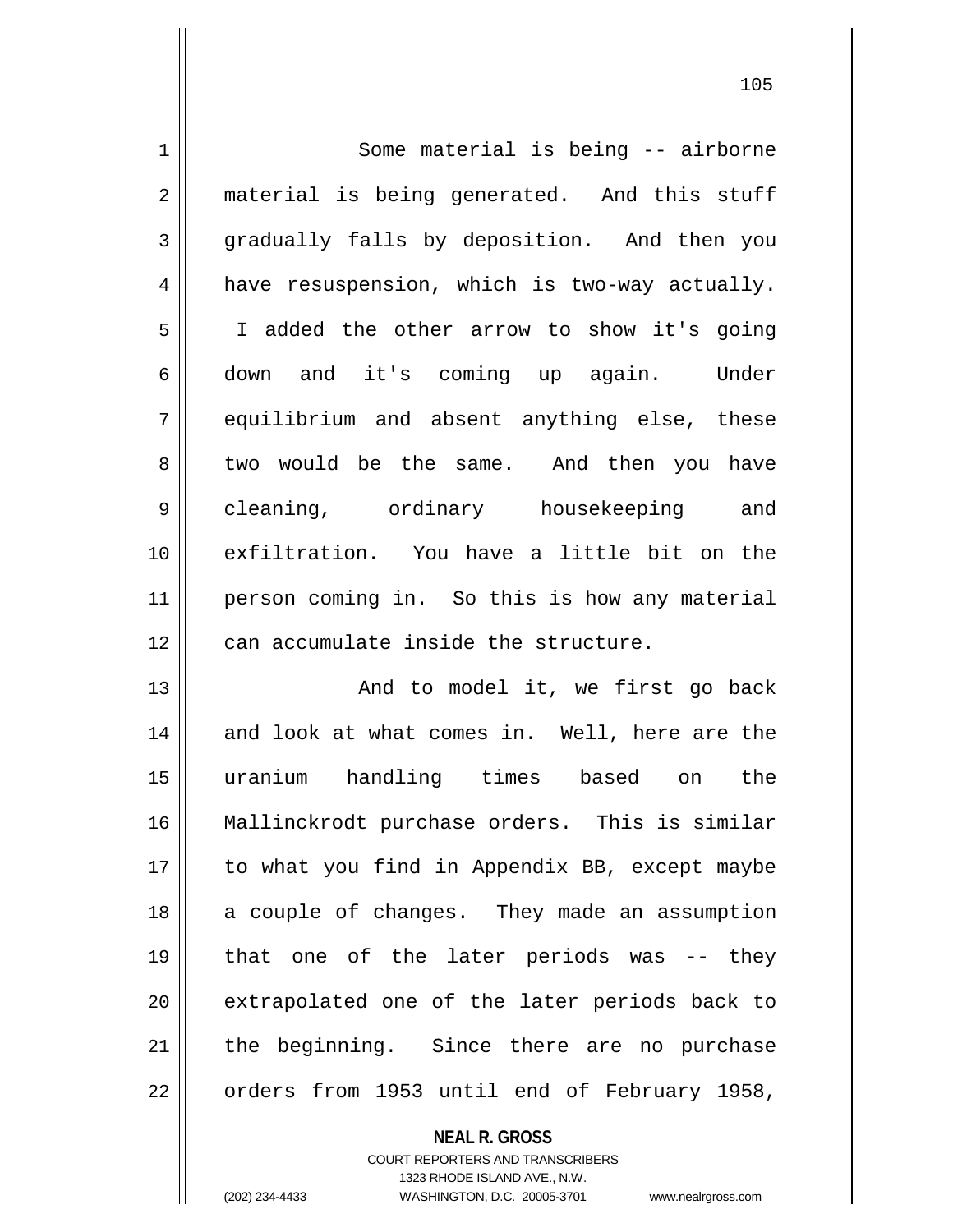$1 \parallel$  the conservative assumption is to assume that  $2 \parallel$  it's the highest rate of any of the years for 3 Which we do have purchase orders.

4 We take that the handling -- we  $5 \parallel$  just take the number of hours in this -- any  $6 \parallel$  one of these periods and take the number of 7 || hours that Mallinckrodt was paying for. 8 Divide one by the other and you get a 9 percentage. So it ranks a maximum of almost 5 10 percent and a minimum of 0.15 percent at the 11 || very end when there wasn't much going on.

12 || The mathematical can also here's the mathematical 13 formulation. I've just -- it can be -- it's 14 || not as -- it's really simpler than it looks.  $15$  This is simply the rate of change. This is a 16 generic equation. This is the rate of change 17 || of the contamination level on the floor. And  $18$  || this is -- and there is some removal fraction; 19 I called it the Greek letter mu, which is  $20$  || proportional to the rate of  $-$  to what is on 21 || the floor, that some fraction is being 22 l removed.

**NEAL R. GROSS**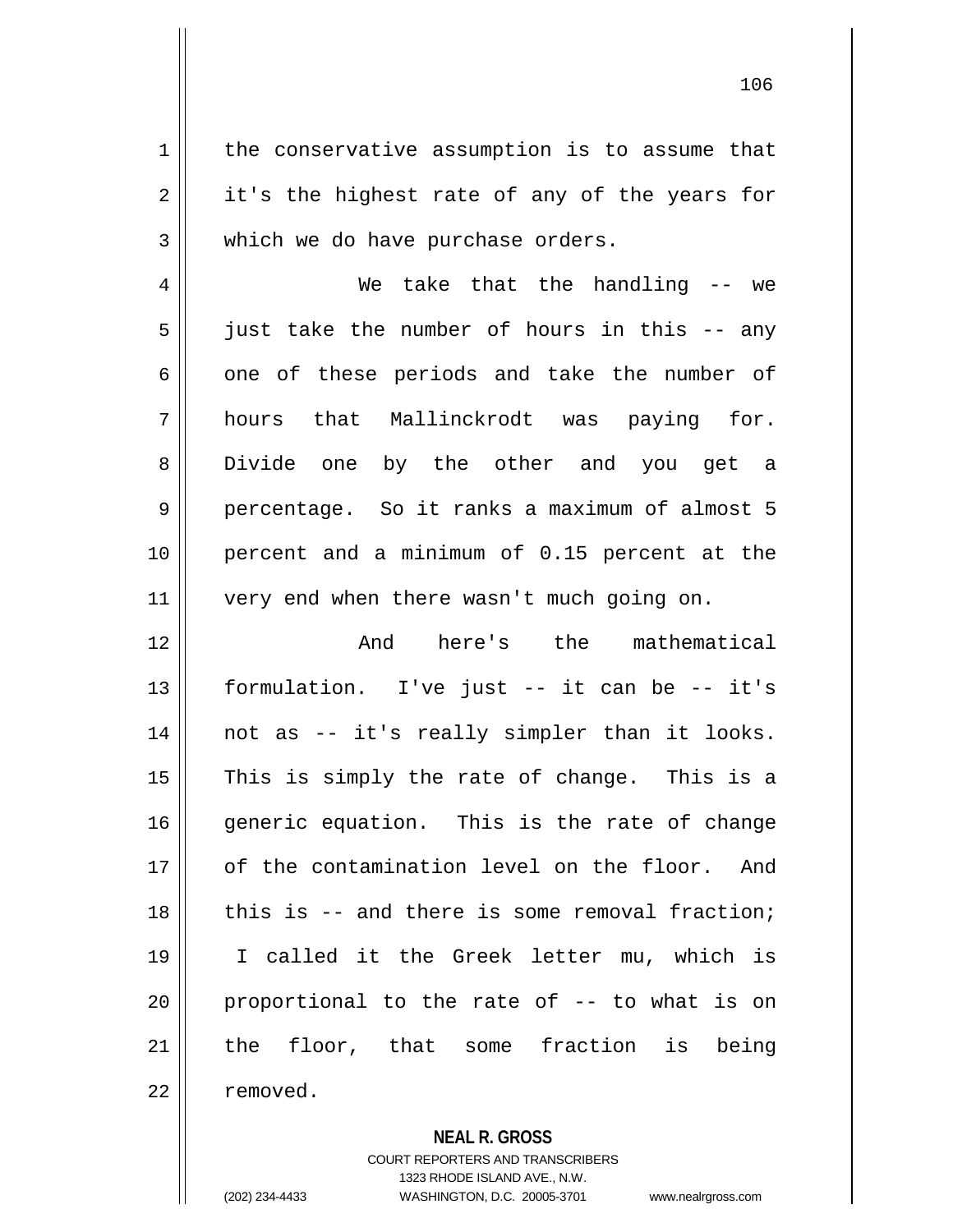| $\mathbf 1$    | And then there's a deposition that                                                                                                                                     |
|----------------|------------------------------------------------------------------------------------------------------------------------------------------------------------------------|
| $\overline{2}$ | is a constant hourly rate or daily rate, just                                                                                                                          |
| 3              | to keep the units consistent, which we don't                                                                                                                           |
| $\overline{4}$ | know yet, but multiplied by the fraction of                                                                                                                            |
| 5              | time. Well, the fraction of time is simply                                                                                                                             |
| 6              | these fractions that are here for each time                                                                                                                            |
| 7              | period. So this is different. So this is the                                                                                                                           |
| 8              | sigma sub i. There's a number of time                                                                                                                                  |
| 9              | periods. Basically these 3, 6, 9, 11 time                                                                                                                              |
| 10             | periods. So it's different for each time                                                                                                                               |
| 11             | period, but we model each one separately.                                                                                                                              |
| 12             | And this is the removal rate of                                                                                                                                        |
| 13             | 6.7 times 10 to the minus 4 per day in OTIB-70                                                                                                                         |
| 14             | that's recommended as the default removal                                                                                                                              |
| 15             | rate, and it's based on several places where                                                                                                                           |
| 16             | these measurements were made. And I don't                                                                                                                              |
| 17             | have it in front of me, but they don't span                                                                                                                            |
| 18             | that big a range. It's a pretty robust number                                                                                                                          |
| 19             | because the numbers maybe change by a factor                                                                                                                           |
| 20             | of two between the highest and the lowest.                                                                                                                             |
| 21             | I'm just guessing now by memory.                                                                                                                                       |
| 22             | then<br>when<br>do<br>the<br>So<br>we                                                                                                                                  |
|                | <b>NEAL R. GROSS</b><br><b>COURT REPORTERS AND TRANSCRIBERS</b><br>1323 RHODE ISLAND AVE., N.W.<br>(202) 234-4433<br>WASHINGTON, D.C. 20005-3701<br>www.nealrgross.com |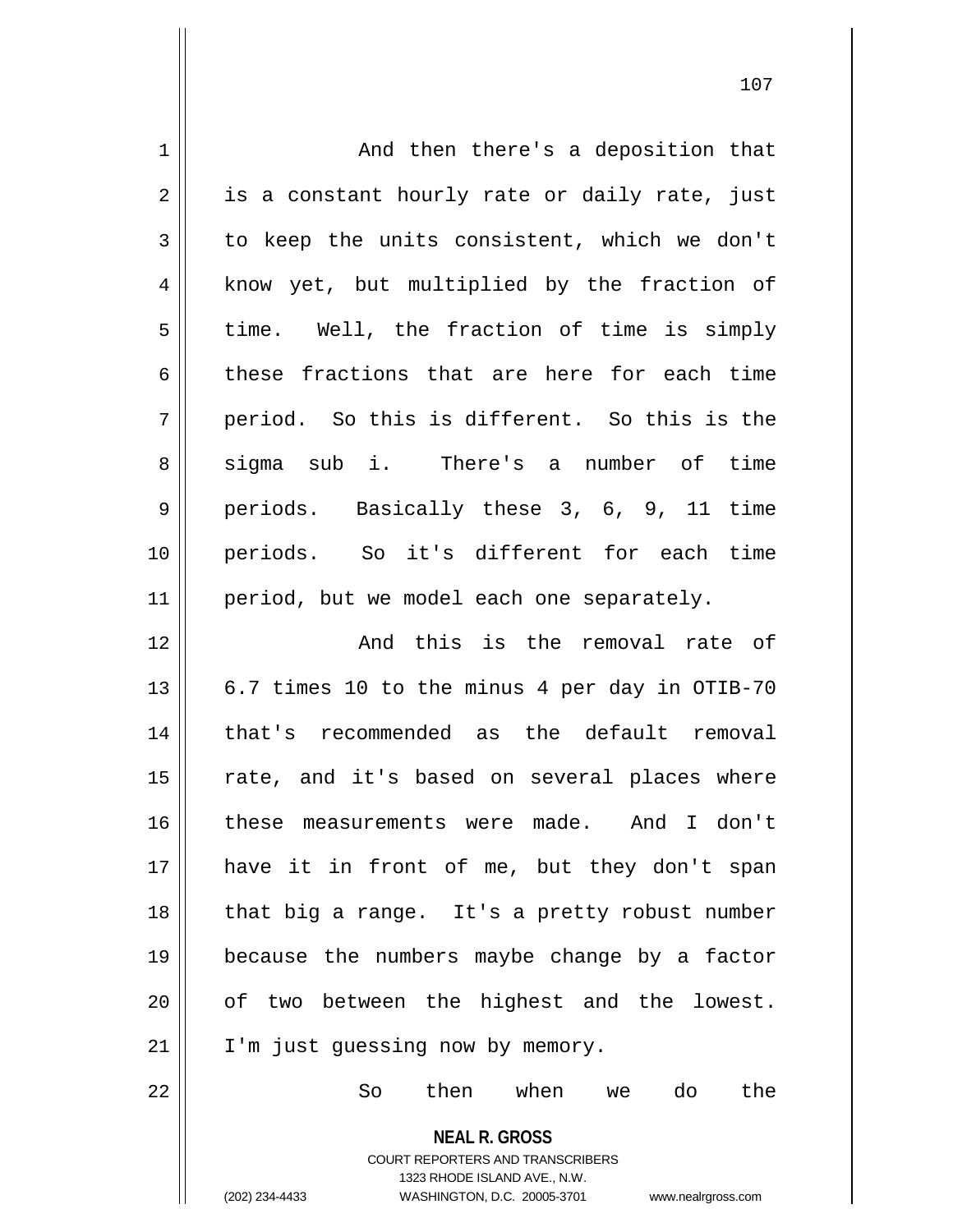1 || mathematical manipulation of this to solve the 2 equation, you come up with an expression for  $3 \parallel$  the contamination due to each of these time 4 || periods. Now so they're modeled separately  $5 \parallel$  and then we add them together. And this is  $6 \parallel$  the actual surface activity on the floor at  $7 \parallel$  any given time due to summing the contribution 8 || from all of these individual time periods. 9 || Now you notice I said nothing here 10 || about how many -- or what is -- what fraction 11 || of the time it's actually being handled. 12 Because of this here, we know -- this is the 13  $\parallel$  fraction of all -- this is the total handling, 14 and NIOSH assumed 50 percent. We don't need 15 to know that because we do know that it's 16 || simply -- this is how it varies from one year 17 to another, which is all you really need to 18 || know for the purpose of this model.

19 || Then you need some real data.  $20$  || Okay. This is the drawing of the old betatron 21 || building. And they made measurements, two  $22$  || sets of measurements. The red -- I'm just

> **NEAL R. GROSS** COURT REPORTERS AND TRANSCRIBERS

> > 1323 RHODE ISLAND AVE., N.W.

(202) 234-4433 WASHINGTON, D.C. 20005-3701 www.nealrgross.com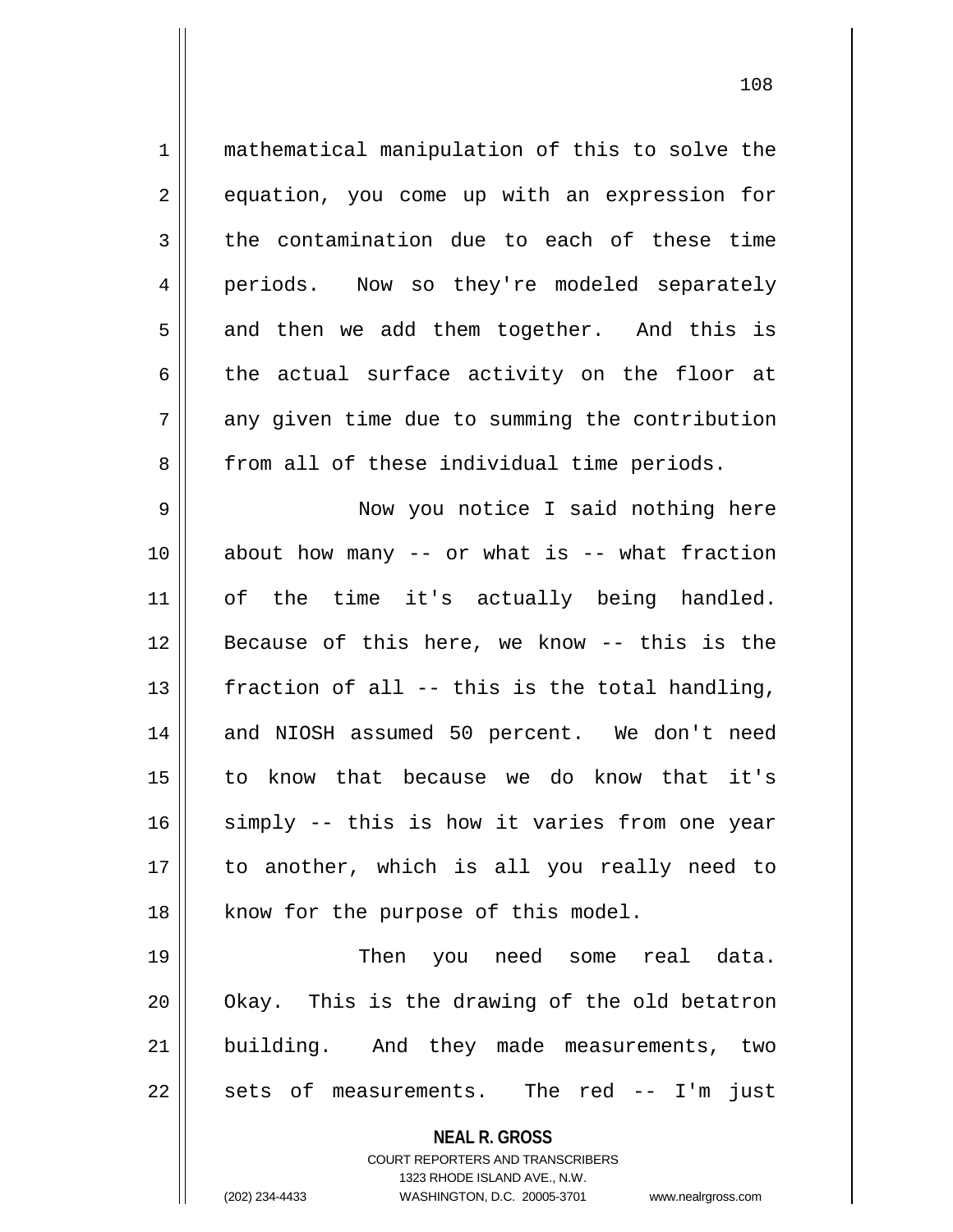1 qiving for matter of interest. This is the  $2 \parallel$  biased sample. This is where they went with a 3 meter and said, wait a second, there's a hot  $4 \parallel$  spot here. And then they take their detector  $5 \parallel$  that will measure the alpha activity and make  $6 \parallel$  a measurement at that spot. So these are 7 biased samples. They're deliberately looking 8 || for the high spots.

 Then separately from that they took an unbiased. There is a procedure called MARSSIM. It stands for manual -- unfortunately I can't remember the exact 13 || acronym. It's a basic guide used by all the 14 || government agencies that contributed. NRC, DOE, EPA contributed to it. When you go in 16 and you want to clean up a facility, how do you sample to see what the average activity level is? And there is a way of selecting locations. And these are the blue. These are 20 || the randomly selected locations that are designed to give you a cross-section, a 22 | representative picture.

> **NEAL R. GROSS** COURT REPORTERS AND TRANSCRIBERS 1323 RHODE ISLAND AVE., N.W. (202) 234-4433 WASHINGTON, D.C. 20005-3701 www.nealrgross.com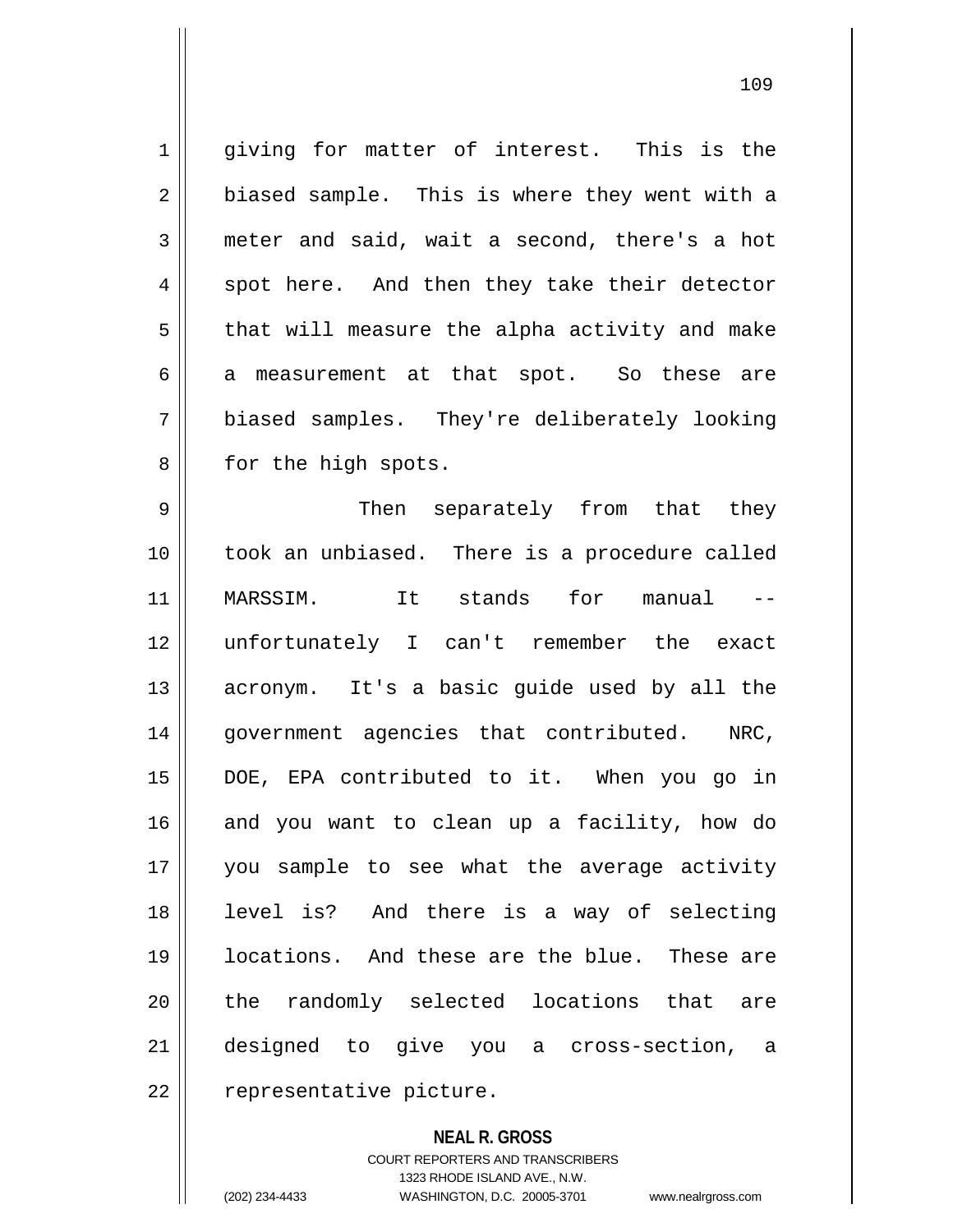| $\mathbf 1$ | You can't sample each and every                                                                     |
|-------------|-----------------------------------------------------------------------------------------------------|
| 2           | spot, because we're talking about something                                                         |
| 3           | with about three -- a little disc about                                                             |
| 4           | three-and- a-half-inch radius. And based on                                                         |
| 5           | these random samples, most of them albeit were                                                      |
| 6           | below minimum detectable activity. Minimum                                                          |
| 7           | detectable activity was assumed -- was 50                                                           |
| 8           | dpm/100 cm2. The reason they use 100 square                                                         |
| 9           | centimeters is because that happens to be the                                                       |
| 10          | active area of the detector, 100 square                                                             |
| 11          | centimeters. So it's how many dpm on a                                                              |
| 12          | detector.                                                                                           |
| 13          | MEMBER BEACH: Bob?                                                                                  |
| 14          | DR. ANIGSTEIN: So by standard                                                                       |
| 15          | procedure we assume that it's half.                                                                 |
| 16          | MEMBER BEACH: Excuse me.                                                                            |
| 17          | DR. ANIGSTEIN: Yes?                                                                                 |
| 18          | MEMBER BEACH: Would you remind                                                                      |
| 19          | what date those samples were taken?                                                                 |
| 20          | Yes, these<br>DR. ANIGSTEIN:                                                                        |
| 21          | measurements were made in I believe June 1993.                                                      |
| 22          | That's by definition the end of the residual                                                        |
|             | <b>NEAL R. GROSS</b>                                                                                |
|             | <b>COURT REPORTERS AND TRANSCRIBERS</b>                                                             |
|             | 1323 RHODE ISLAND AVE., N.W.<br>(202) 234-4433<br>WASHINGTON, D.C. 20005-3701<br>www.nealrgross.com |
|             |                                                                                                     |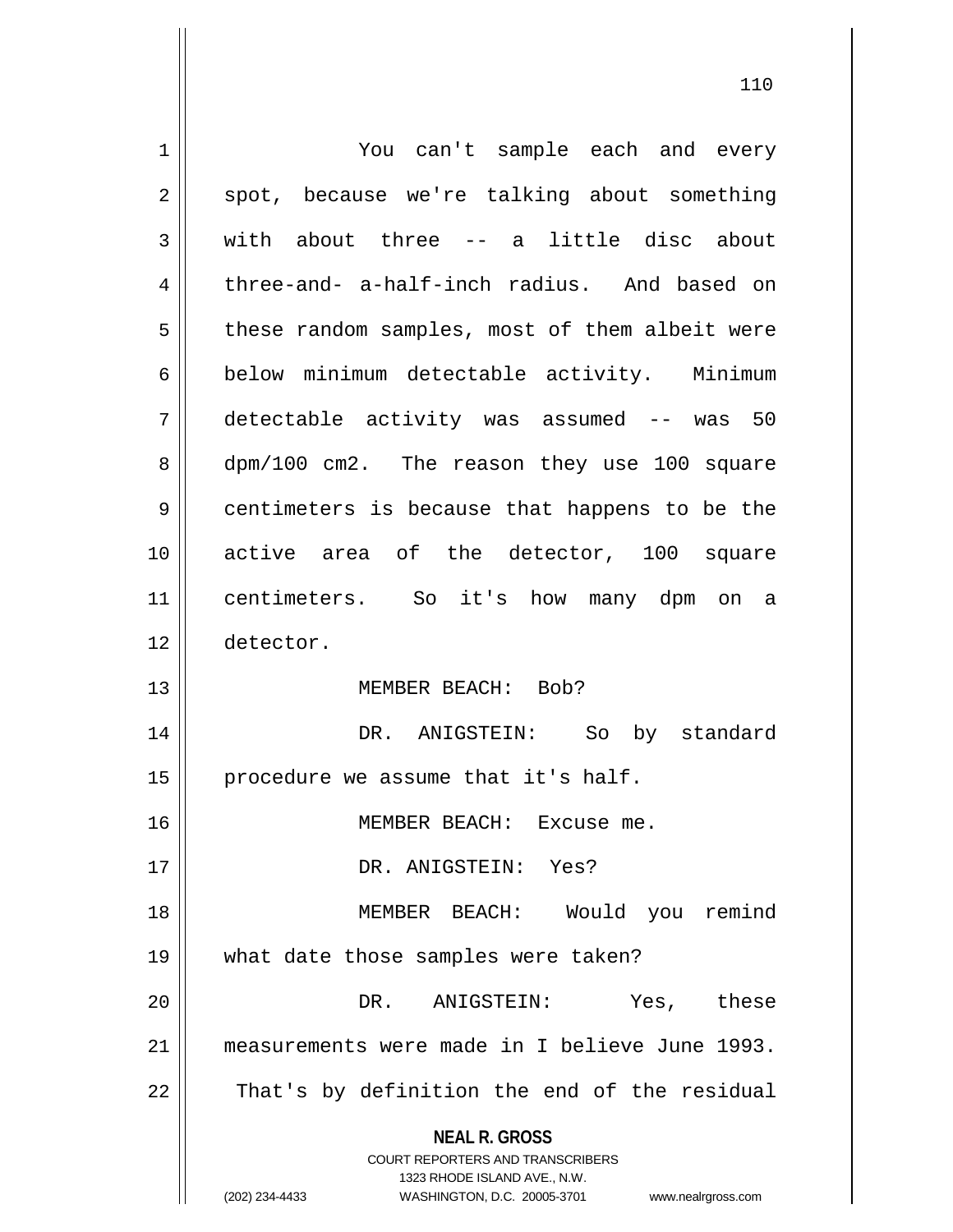$1 \parallel$  period because that's when they cleaned it up. 2 || MEMBER BEACH: Thank you. 3 DR. ANIGSTEIN: However, they did 4 get a number of real measurements. So if we  $5 \parallel$  take the MDAs and say, well, 50 is the least  $6 \parallel$  they could detect, so we'll just assume that 7 it's half that; it's a pretty standard  $8 \parallel$  procedure, and we assign it to 25 dpm/100 cm2, 9 || then I convert it here to becquerels per 10 square meter to be consistent with the model, 11 it comes out to 43.6. You know, most of them 12 were based on if we just took the ones where  $13$  we had meaningful data, it would not be a very 14 | robust model. 15 || So taking that, we can actually 16 calculate the hourly rate of accumulation 17 during the period of uranium handling 18 || operation during the intervals. And it comes 19 || out to -- knowing what this term is solving 20  $\parallel$  the equations, that it was June 7th, 1993; to

 $22 \parallel$  average  $-$  that the measured was 43.6

**NEAL R. GROSS** COURT REPORTERS AND TRANSCRIBERS

21 answer your question, Josie, we find that the

1323 RHODE ISLAND AVE., N.W.

(202) 234-4433 WASHINGTON, D.C. 20005-3701 www.nealrgross.com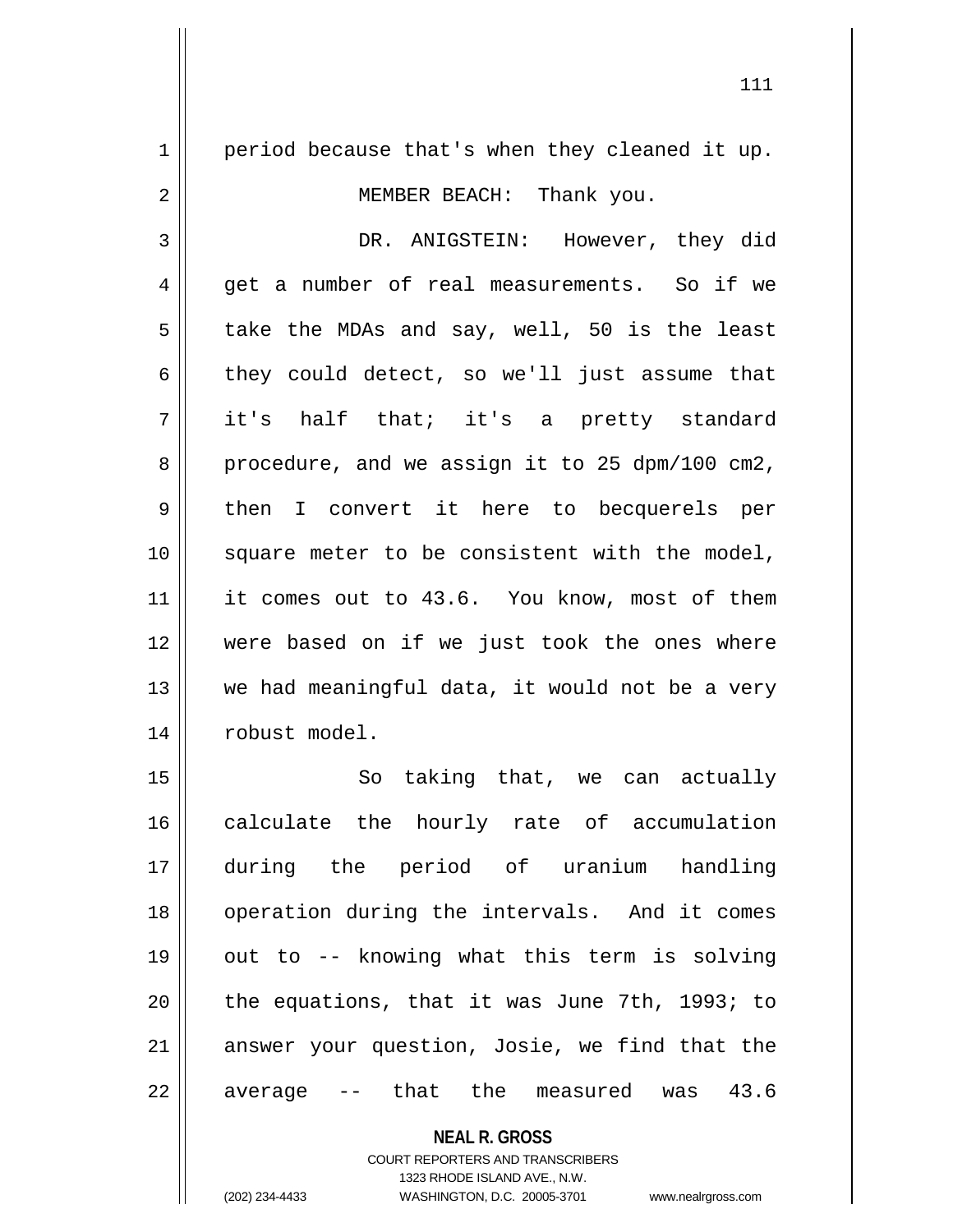1 becquerel per square meter. We find a 2 deposition rate of about 1,200 becquerel per  $3 \parallel$  square meter per day. We prorated to a day.  $4 \parallel$  The actual operations take less than a day.  $5 \parallel$  So you could divide by 24 and have an hourly  $6 \mid$  rate.

 And so now we know the rate at 8 Which it had to be deposited. And the only 9 || two things that go into this, the only two assumptions is that removal rate of 6.7 times 10 to the minus 4 per day; that's one datum, and the other one is the 43.6 average activity at the end of the residual period. And with | these two things you say this had to be, given | the pattern of activity -- so much in one year, so much in another year, increasing, decreasing, all of these add up to a single 18 number.

 And now with this number, we can 20 || say what would be in the air due to resuspension. Well, we know that 1 times 10 | to the minus 5 is a good resuspension factor.

> **NEAL R. GROSS** COURT REPORTERS AND TRANSCRIBERS 1323 RHODE ISLAND AVE., N.W.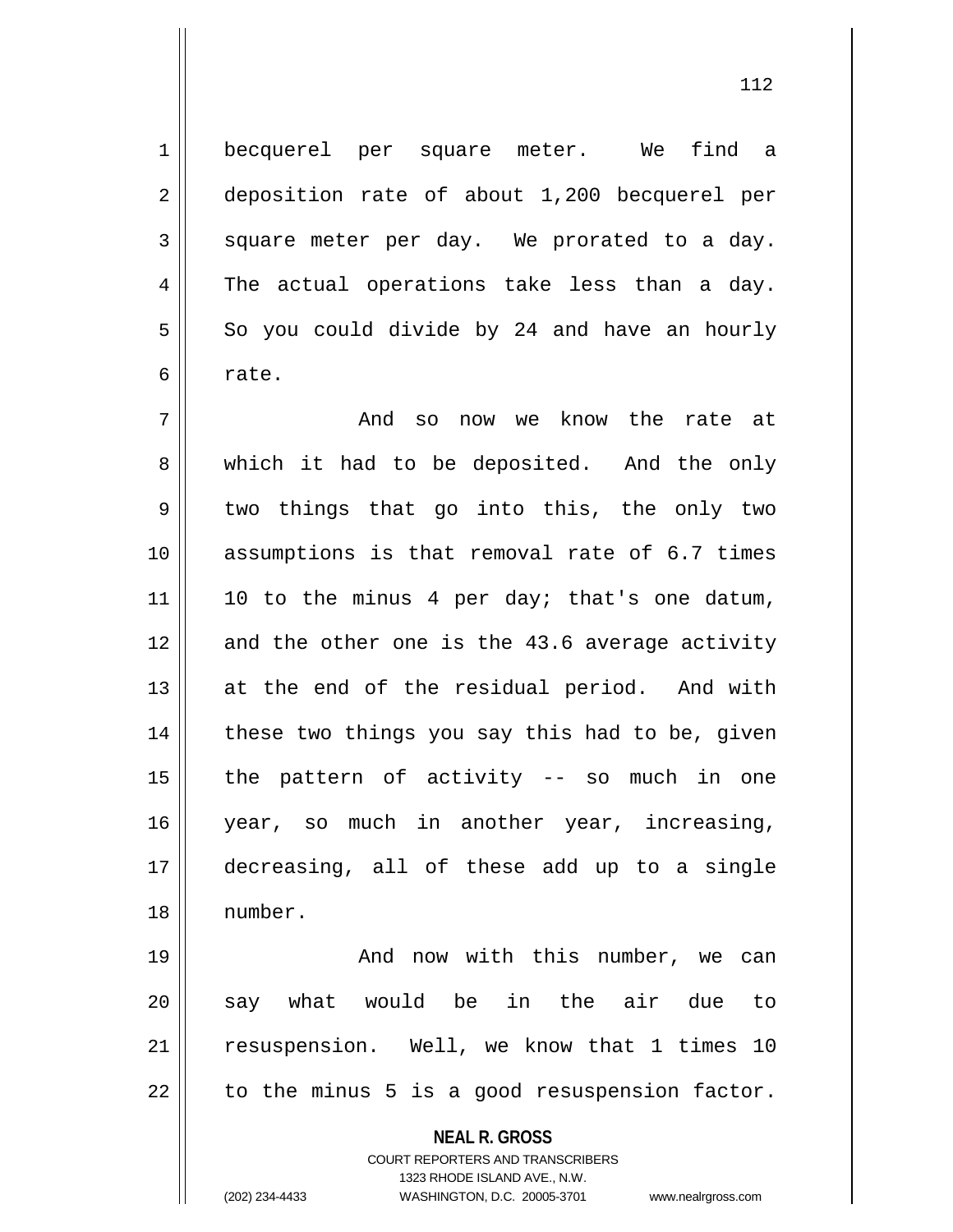| $\mathbf 1$    | There is a huge body of literature on         |
|----------------|-----------------------------------------------|
| 2              | resuspension factors. They vary a great deal. |
| 3              | Ten to the minus six, which was used by       |
| $\overline{4}$ | NIOSH, was adopted by NRC for a facility that |
| 5              | has already been cleaned up.<br>It's a        |
| 6              | decommissioned facility that has been cleaned |
| 7              | up to the extent practicable using the ALARA, |
| 8              | as low as reasonably achievable, and they say |
| 9              | that after it's been cleaned there's still    |
| 10             | going to be some residual on the floor and    |
| 11             | there will be some possibility of             |
| 12             | resuspension. And they picked 10 to the minus |
|                |                                               |
| 13             | 6 as a good number.                           |
| 14             | But that's something -- the                   |
| 15             | concept is important. There is very little    |
| 16             | resuspend- able material left. It's all,      |
| 17             | like, hardened. Everything that's easily      |
| 18             | resuspend-able -- because also the same could |
| 19             | be swept up, vacuumed, washed off. So that's  |
| 20             | a number -- that's for an inactive facility.  |
| 21             | A facility where the stuff is being deposited |

**NEAL R. GROSS** COURT REPORTERS AND TRANSCRIBERS

1323 RHODE ISLAND AVE., N.W.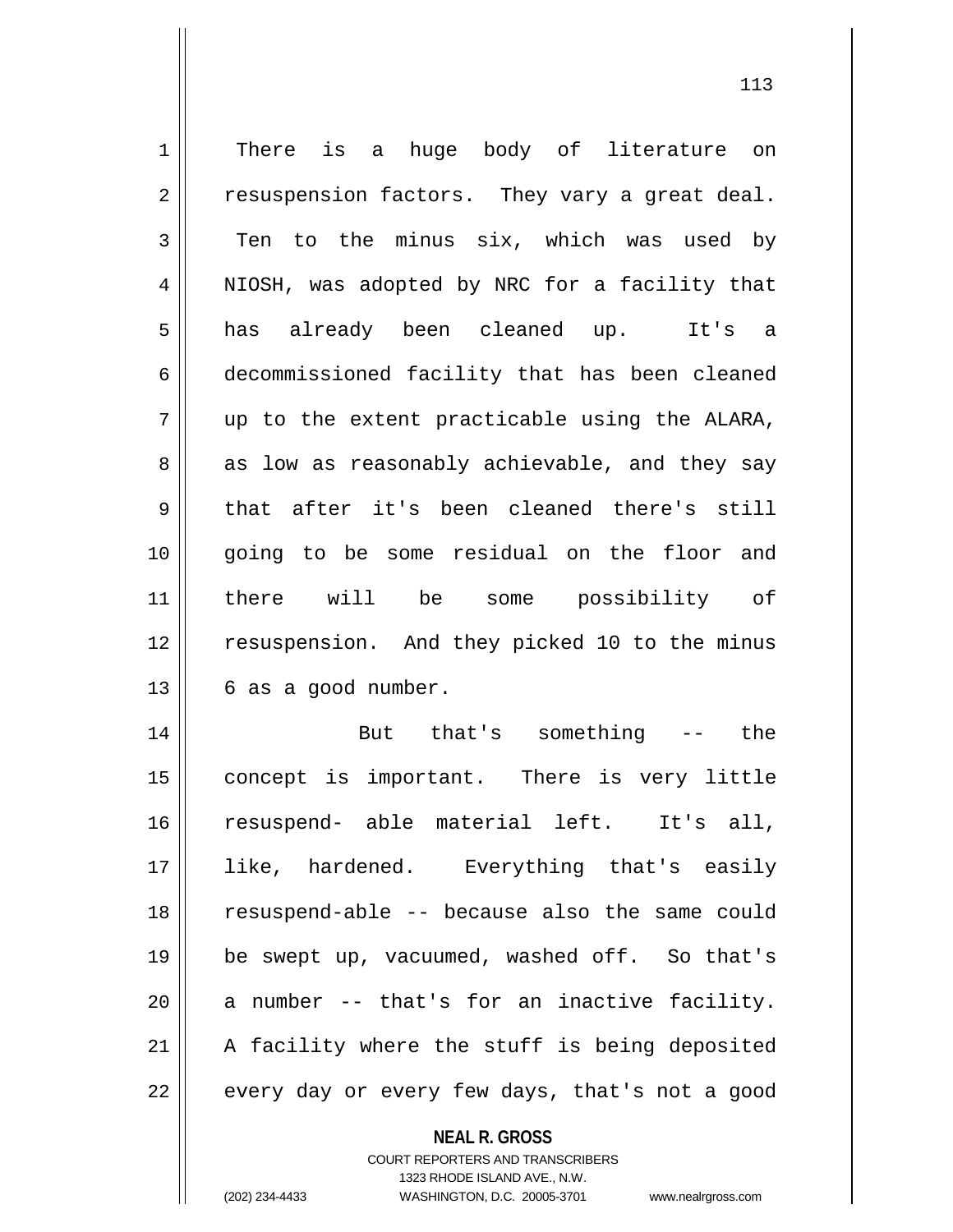$1 \parallel$  value.

| $\overline{2}$ | So 10 to the minus 5 seemed like a                   |
|----------------|------------------------------------------------------|
| $\mathbf{3}$   | good compromise value, because, true, now some       |
| 4              | of the activity will be old because it's             |
| 5              | depositing year by year and there's some             |
| 6              | removal -- some unspecified removal mechanism.       |
| 7              | So it seems like a good, reasonable number.          |
| 8              | And I'll go a little further and demonstrate         |
| $\mathsf 9$    | why it's a good -- it's not just our opinion.        |
| 10             | And then there is a second source                    |
| 11             | of activity, which is of course what happens         |
| 12             | -- this takes place all the time, you know,          |
| 13             | every day of the year. This takes place only         |
| 14             | during the uranium handling period. And now          |
| 15             | that we know what we just derived are the rate       |
| 16             | of the accumulation, you just divide by the          |
| 17             | velocity, this average velocity of 10 to the         |
| 18             | minus -- 7.5 times 10 to the minus 4 and you         |
| 19             | can calculate what would be the activity due         |
| 20             | to the uranium handling. So during this time         |
| 21             | the actual activity in the area is the sum of        |
| 22             | these<br>between the<br>uranium<br>two.<br>But<br>in |

**NEAL R. GROSS** COURT REPORTERS AND TRANSCRIBERS

1323 RHODE ISLAND AVE., N.W.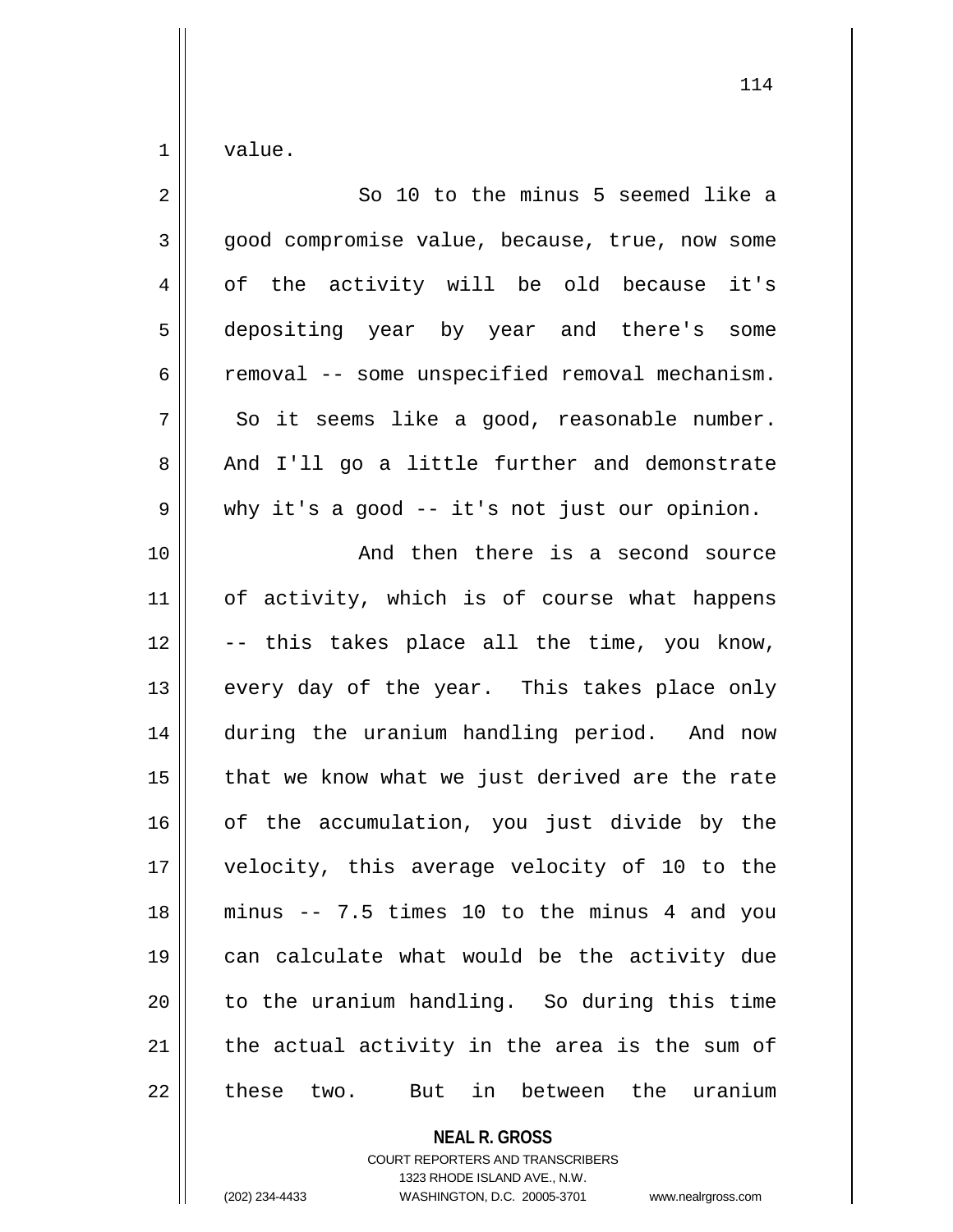1 || handling, you get only this.

2 And then finally, what do we end  $3 \parallel$  up -- what's -- basically what's the bottom  $4 \parallel$  line? What is the intake? Well, we find that  $5 \parallel$  year by year -- we just did this in case -- $6 \parallel$  just to show that this can be used for dose  $7 \parallel$  reconstruction. At the very beginning, at the 8 || first year there's very little resuspension  $9 \parallel$  because nothing has accumulated yet, not very 10 much. So all the activity, almost all the 11 activity is due to uranium handling as year 12 || after year, it accumulates on the floor. And 13 || now the resuspension becomes a bigger factor 14 up until you get to about 1963 where it's the 15 dominant factor because there is much less 16 handling.

17 And so how we come up against 18 NIOSH, here is Appendix BB, the total dpm per 19 || calendar day, and we come up with more than 10 20 || times that during the very busy time up  $21$  through about 1963. And then we start falling  $22 \parallel$  off. And then during the far part of the

> **NEAL R. GROSS** COURT REPORTERS AND TRANSCRIBERS

> > 1323 RHODE ISLAND AVE., N.W.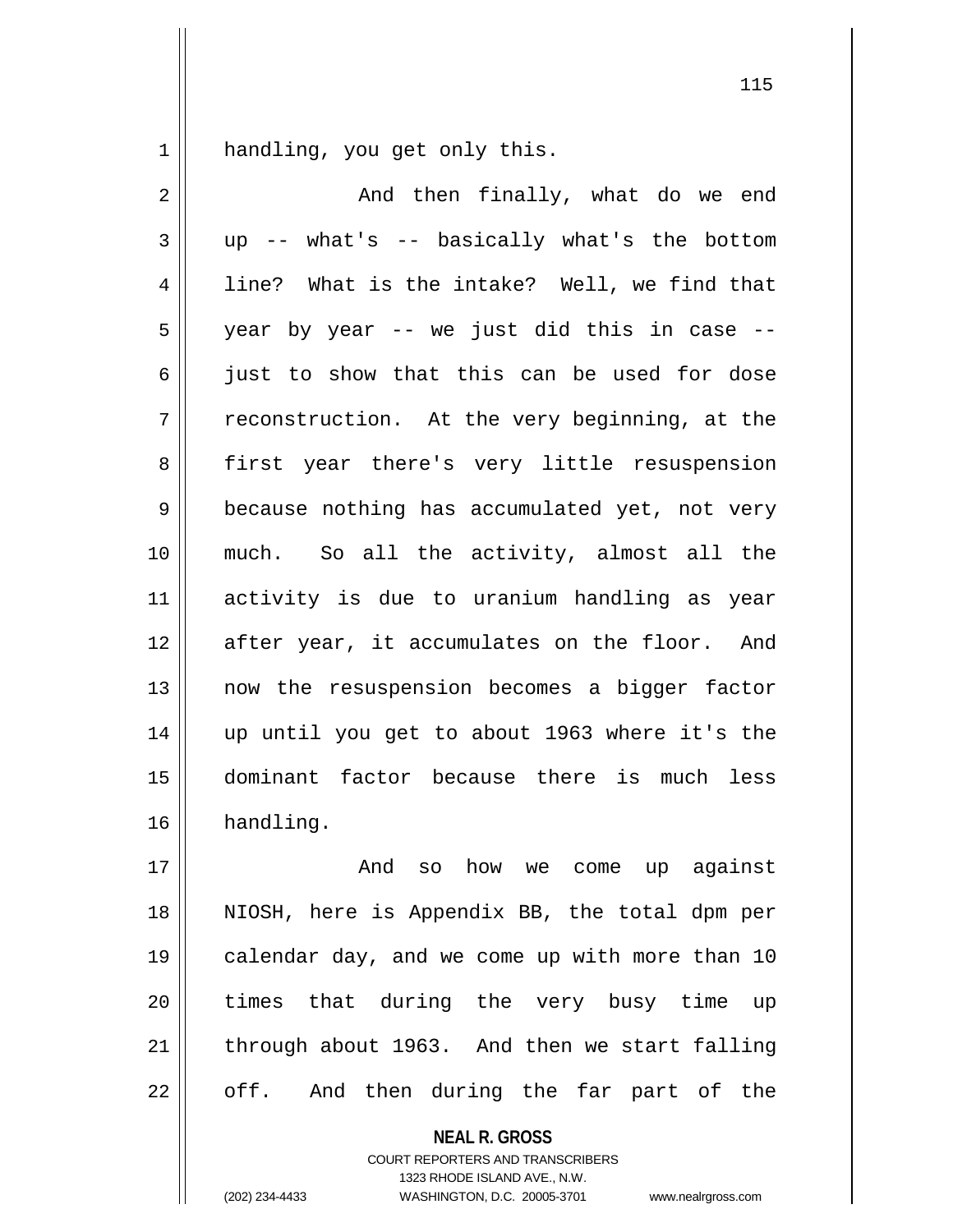$1 \parallel$  residual period -- in the original report, 2 || it's tabulated every year. I condensed it  $3$  here so it fits into one slide. So you start  $4 \parallel$  -- you end up by 1988 -- we actually end up 5 | with lower simply because NIOSH does not have  $6 \parallel$  this decline. They have it constant and we  $7$  | have the decreasing year by year.

 Now the -- why does this make -- 9 why is this plausible? First we compare what would be the derived, that is before the -- during the actually handling operation? We | calculate 11 -- by the way, we -- excuse me. Forget that. So we have 1,100 dpm per cubic meter. How does this compare with the measured value? Well, it's less than the 16 || unloading from the truck at Adley.

17 || But if you just take these three 18 values and take a geometric mean, that makes 19 || sense because it's -- you know, when they're 20 || so different, it makes more sense to do a 21 geometric mean rather than an arithmetic mean,  $22 \parallel 563$ , well, within a factor of 2. For the

> **NEAL R. GROSS** COURT REPORTERS AND TRANSCRIBERS 1323 RHODE ISLAND AVE., N.W. (202) 234-4433 WASHINGTON, D.C. 20005-3701 www.nealrgross.com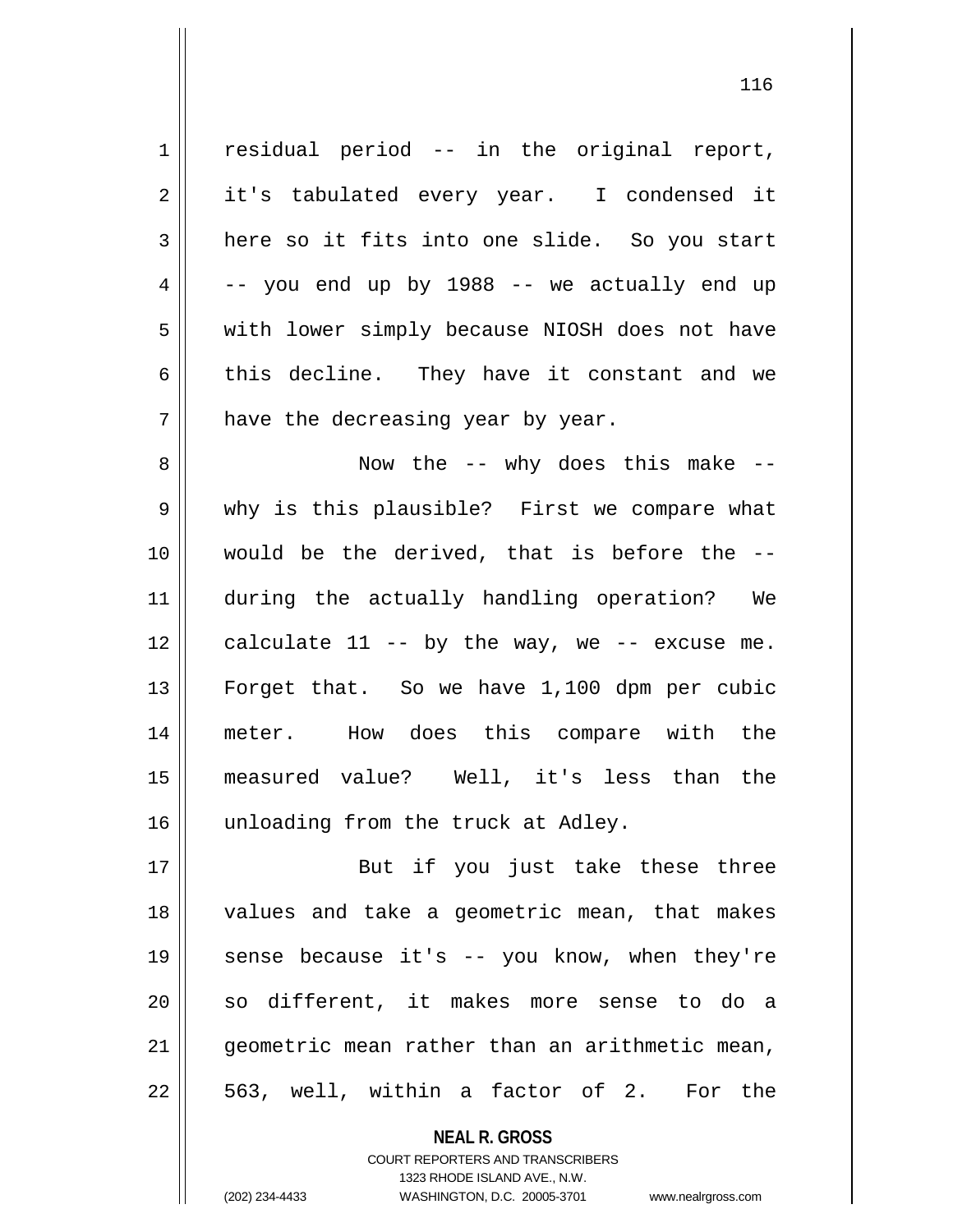1 || model starting out from that, not bad. And  $2 \parallel$  it's not that different, by the way, from the  $3 \parallel$  slug stamping operation, which also is 4 Somewhere around 560. So we're within the

6 Then next: a verification. This  $7$  is not to -- this is only a verification 8 calculation. What kind of an air exchange 9 would you need if you were to assume a 10 resuspension factor of 10 to the minus 5 and 11 || if you were to use the fractional removal rate 12 of 6.7 times 10 to the minus 4 per day, and 13 || you were to assume no other removal; no 14 || cleaning, no washing, that the only removal 15 was that the dust accumulation on the floor 16 || gets suspended in the air and the building 17 ventilation takes it out? And you would get 18 -- you would need an air exchange rate of 19 approximately one-quarter of the volume per  $20$  hour.

21 For a large building that's not a  $22$  | bad estimate because the larger the building,

> **NEAL R. GROSS** COURT REPORTERS AND TRANSCRIBERS 1323 RHODE ISLAND AVE., N.W.

 $5 \parallel$  right ballpark.

<sup>(202) 234-4433</sup> WASHINGTON, D.C. 20005-3701 www.nealrgross.com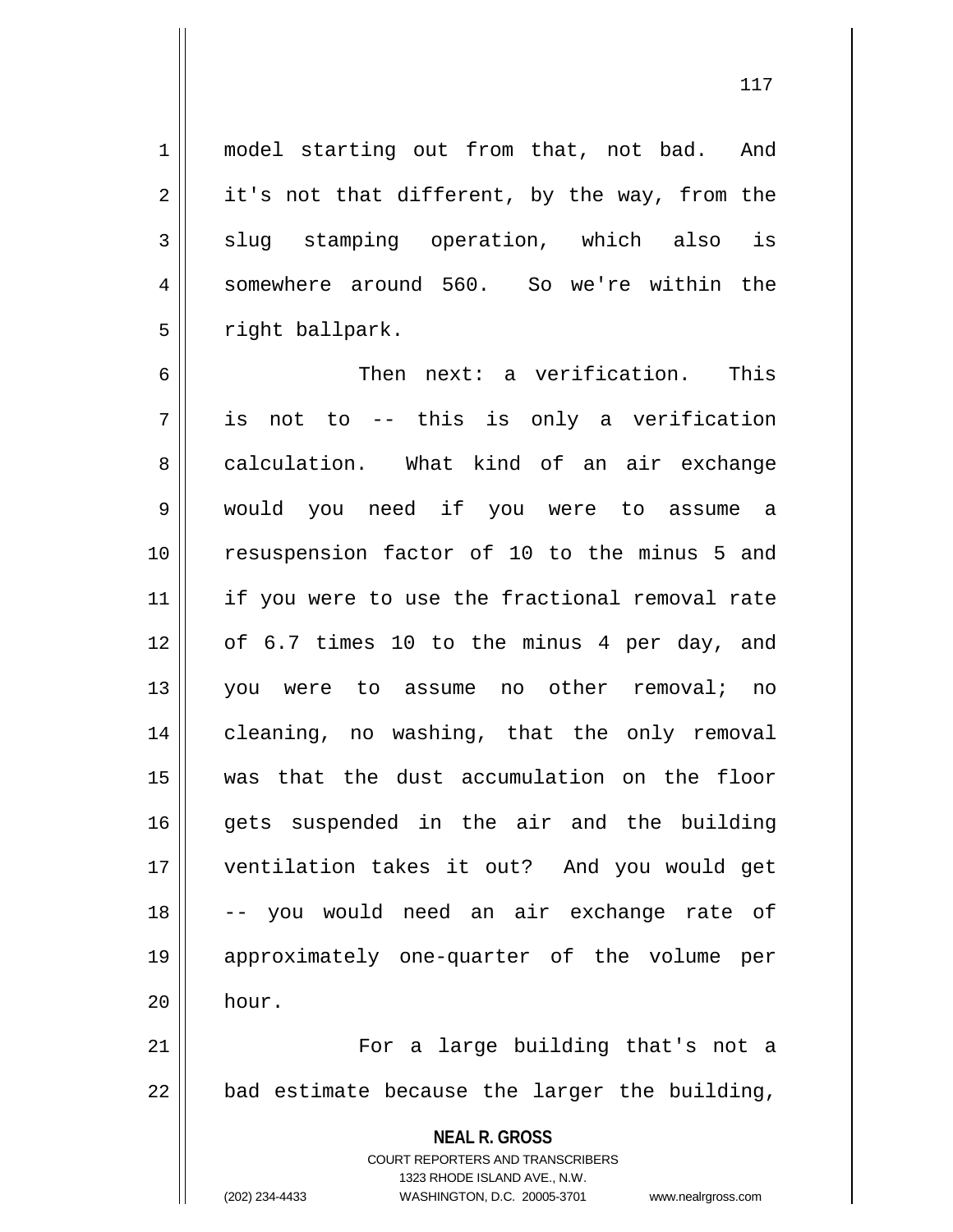$1 \parallel$  typically the lower the air exchange rate is  $2 \parallel$  simply because the air exchange rate depends  $3 \parallel$  on the wall area; the windows, the roof, the 4 || wall area. Now the surface -- the ratio of  $5$  the surface to volume gets small with large  $6 \parallel$  buildings. So therefore, for a very large  $7 \parallel$  building, less than one-quarter of an exchange 8 per hour is not unreasonable. A more common 9 || one is one per hour, but it would be for a 10 smaller building. There have been buildings 11 where as little as one-tenth of a volume per 12 hour has been measured. Actual measurements. 13 || So this looks -- all we can say 14 is, you know, are these numbers -- you know, 15 I'm shooting myself in the foot now, you know, 16 are these numbers exact? No. It's not 17 possible to have an exact number, but these 18 || are plausible upper bounds. And they're based 19 on documented data, so it's not just something  $20$  we like this  $-$  we pull this number up out of  $21$  || a hat because we like it.  $22$   $\parallel$  and we think that this is a

> **NEAL R. GROSS** COURT REPORTERS AND TRANSCRIBERS 1323 RHODE ISLAND AVE., N.W. (202) 234-4433 WASHINGTON, D.C. 20005-3701 www.nealrgross.com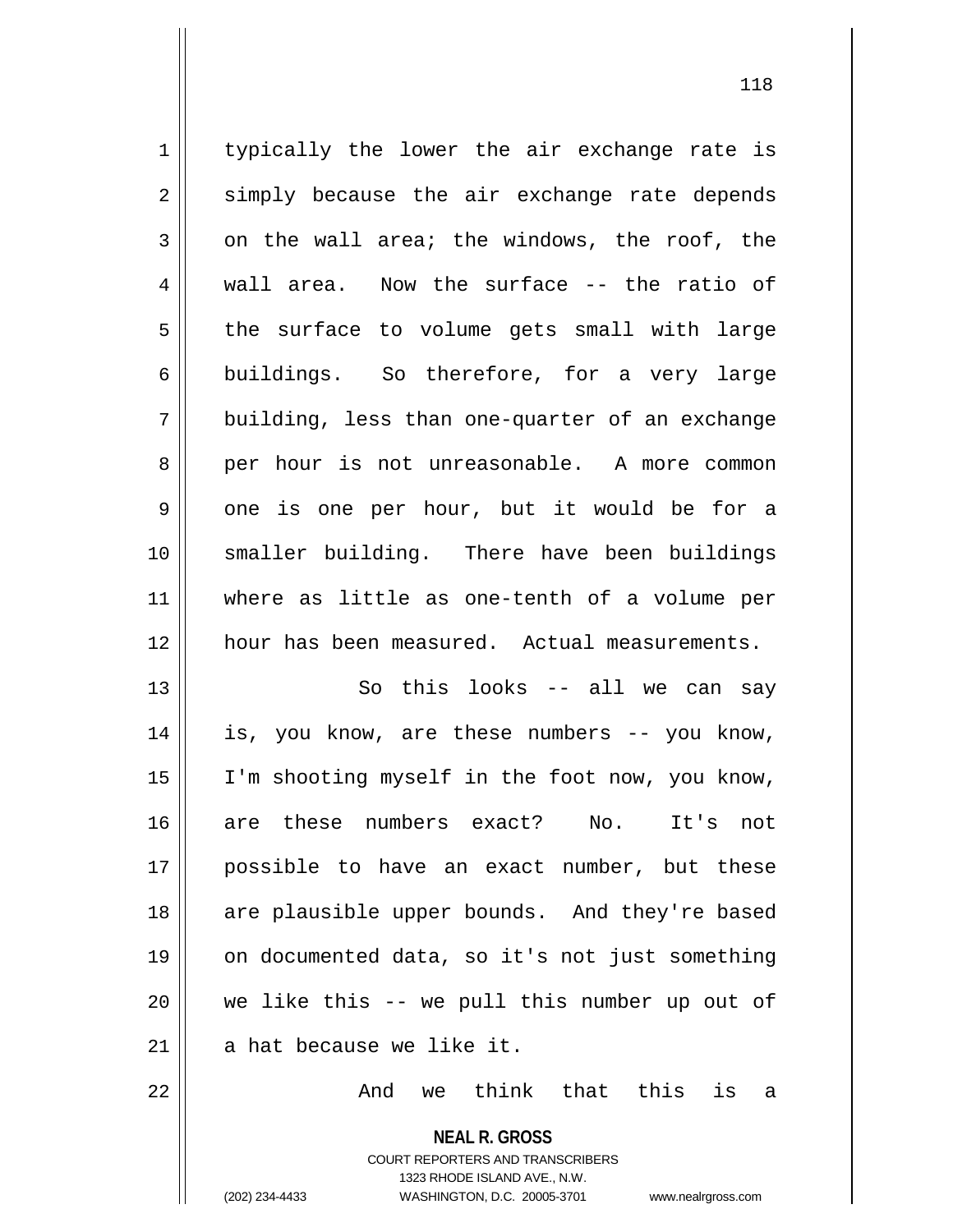**NEAL R. GROSS** COURT REPORTERS AND TRANSCRIBERS 1323 RHODE ISLAND AVE., N.W. 1 || reasonable way of approaching the problem  $2 \parallel$  which would give -- which would be bounding  $3 \parallel$  and yet not implausible. It gives you -- say 4 this 1100 dpm per cubic meter for natural 5 uranium corresponds -- I did the calculation  $6 \parallel$  -- to less than a milligram per cubic meter.  $7 \parallel$  That is not an unreasonable dose concentration 8 for indoor air. They're on the order of 9 || micrograms up into the hundreds. This is 10 already in the high end. It's not -- it 11 doesn't get to the point where we had like 12 with the Bethlehem Steel. I know we actually 13 did calculations. It gets to a point you 14 || can't even see across the room it would be so  $15$   $\parallel$  thick. 16 || So I'm just suggesting that this 17 is a plausible model which is not dependent  $18$  || except for the air exchange, for the removal 19 rate is not dependent on external 20 | calculations. That's it. 21 CHAIRMAN ZIEMER: Bob, what is the  $22$  || implications of the cleaning that Dr. McKeel

(202) 234-4433 WASHINGTON, D.C. 20005-3701 www.nealrgross.com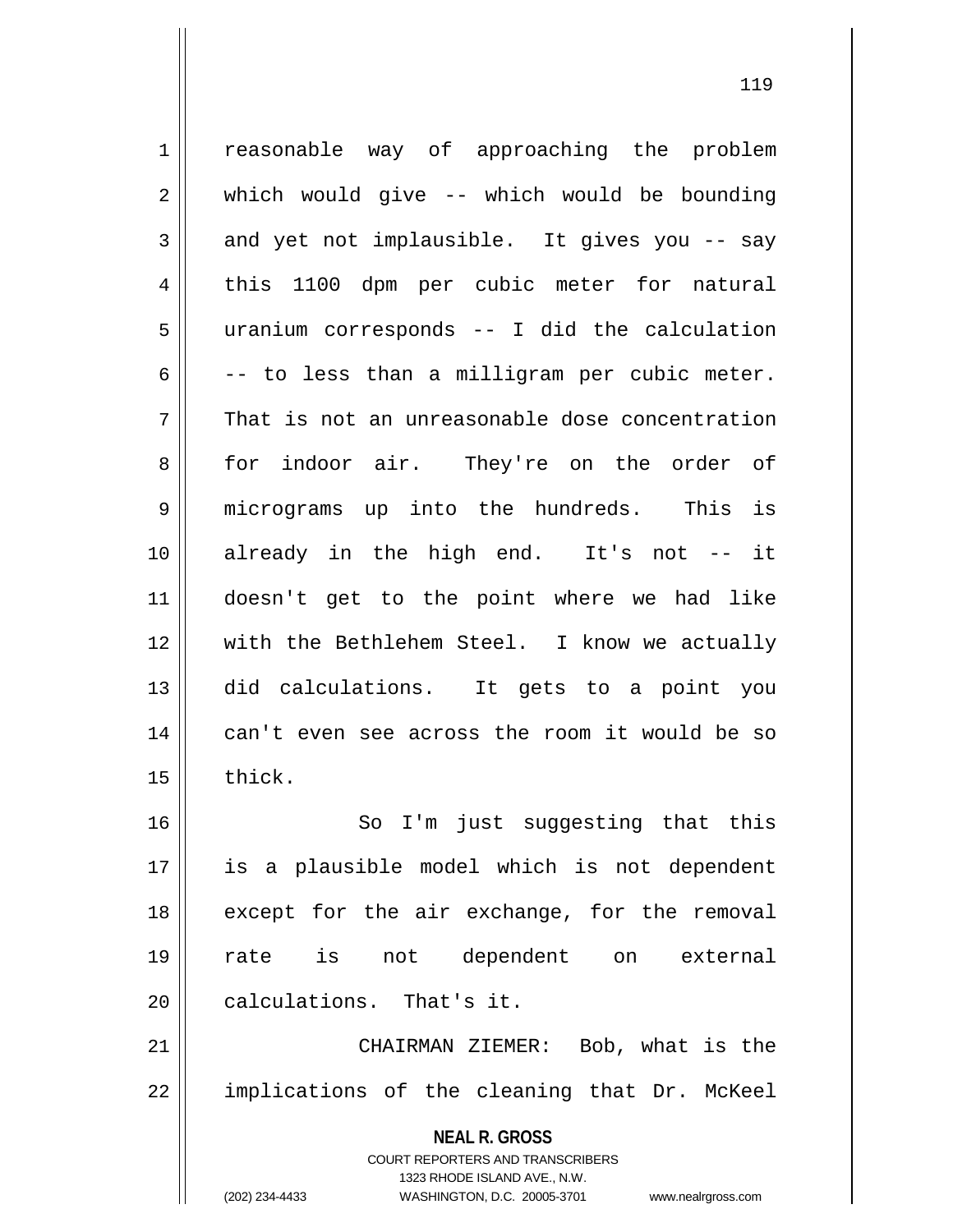mentioned on this particular --

| $\overline{2}$ | DR. ANIGSTEIN: I don't believe                 |
|----------------|------------------------------------------------|
| 3              | it's on the -- I believe they were referring   |
| 4              | to the new building, to the new betatron       |
| 5              | building. All of that -- I read over the       |
| 6              | material.                                      |
| 7              | CHAIRMAN ZIEMER: I thought that                |
| 8              | they were all cleaned. Is that not correct?    |
| 9              | MR. RAMSPOTT: Dr. Ziemer?                      |
| 10             | CHAIRMAN ZIEMER: Yes.                          |
| 11             | MR. RAMSPOTT: This<br>is<br>John               |
| 12             | Ramspott. Since I'm kind of the cleaning       |
| 13             | expert; the gentleman told me I could use his  |
| 14             | name, [identifying information redacted] from  |
| 15             | Dow was there in '84 and saw the cleaning of   |
| 16             | the old betatron building. He was also there   |
| $17\,$         | in the same time frame and saw the cleaning of |
| 18             | The<br>the new betatron building.<br>old       |
| 19             | betatron building, in looking -- well, Dr.     |
| 20             | Anigstein, his drawings up there, if you look  |
| 21             | at the one with the red dots, blue dots, it's  |
| 22             | pretty interesting. Take a look at that, if    |
|                | <b>NEAL R. GROSS</b>                           |

COURT REPORTERS AND TRANSCRIBERS 1323 RHODE ISLAND AVE., N.W.

(202) 234-4433 WASHINGTON, D.C. 20005-3701 www.nealrgross.com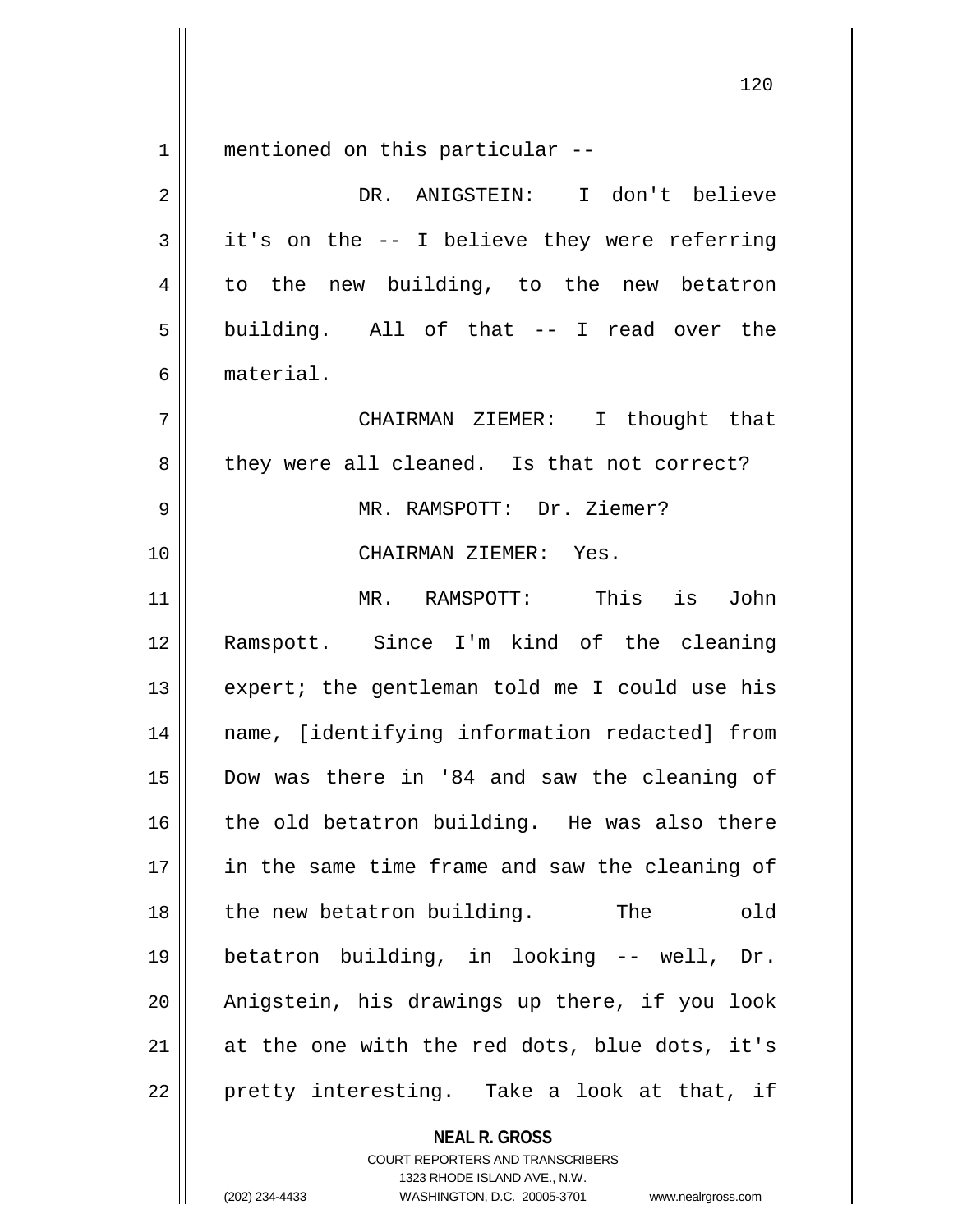1 || you would. That's from the cleanup material,  $2 \parallel$  the FUSRAP cleanup material. If you notice  $3 \parallel$  that berm that's shown on there --4 | CHAIRMAN ZIEMER: Yes. 5 MR. RAMSPOTT: -- that wasn't 6 there during the GSI dates. That came in  $7 \parallel$  after the fact, after that plant closed 8 because they stored leaky electronic 9 transformers in there. That's in the FUSRAP 10 report. I kind of find it amazing there's 11 nothing in there. Well, if I was there in '93 12 and doing a cleanup for FUSRAP, I probably 13 wouldn't want to climb in that 14 || PCB-contaminated oil that they built. And the 15 berm was about an 18-inch wall. We have 16 || pictures of it from a DOE cleanup, some really 17 good color photographs that was provided to 18 myself and Dr. McKeel from the Department of 19 Energy. That area, 25 percent of the shooting 20 vault area, and it's not touched. No one's 21 looked at it. 22 || Then the other series of red dots

> **NEAL R. GROSS** COURT REPORTERS AND TRANSCRIBERS 1323 RHODE ISLAND AVE., N.W. (202) 234-4433 WASHINGTON, D.C. 20005-3701 www.nealrgross.com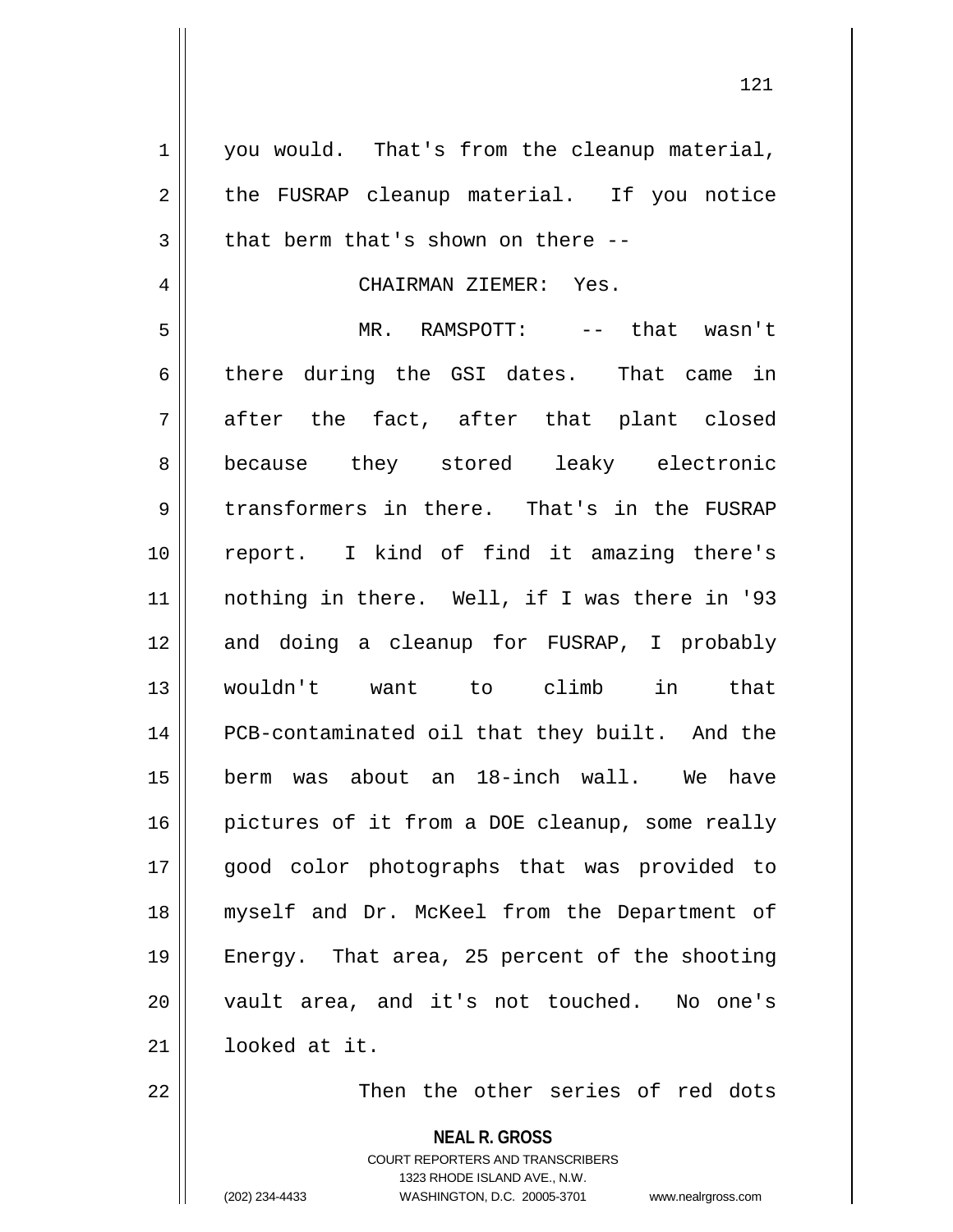1 || over in the right-hand corner, I think from 2 || the FUSRAP drawings that's where the vacuum  $3 \parallel$  cleaner was. I kind of find it amazing that  $4 \parallel$  there's nothing in between that and the berm. 5 || That's where the guys worked. That berm is 6 fold right in the work space. That's where  $7 \parallel$  according to FOIA drawings a lot of work was  $8 \parallel$  done. If they had a source, that's where they 9 Worked. That's where the betatron crane would 10 hang. And there's nothing there. I find it 11 kind of unusual because they wouldn't be 12 || examining those dingots on top of the vacuum  $13$  | sweeper. I guarantee you that. 14 And then the other series of red

 dots on the railroad tracks, I find that kind | of amazing too because the betatron doesn't go 17 || there. Those red dots got there somehow. And more amazing is they're in between the control room and the vault and the control room is 20 || shown as totally clean. Now if the guys walked through those red dots, I mean, every 22 || day, every moment into the control room, you'd

> **NEAL R. GROSS** COURT REPORTERS AND TRANSCRIBERS

> > 1323 RHODE ISLAND AVE., N.W.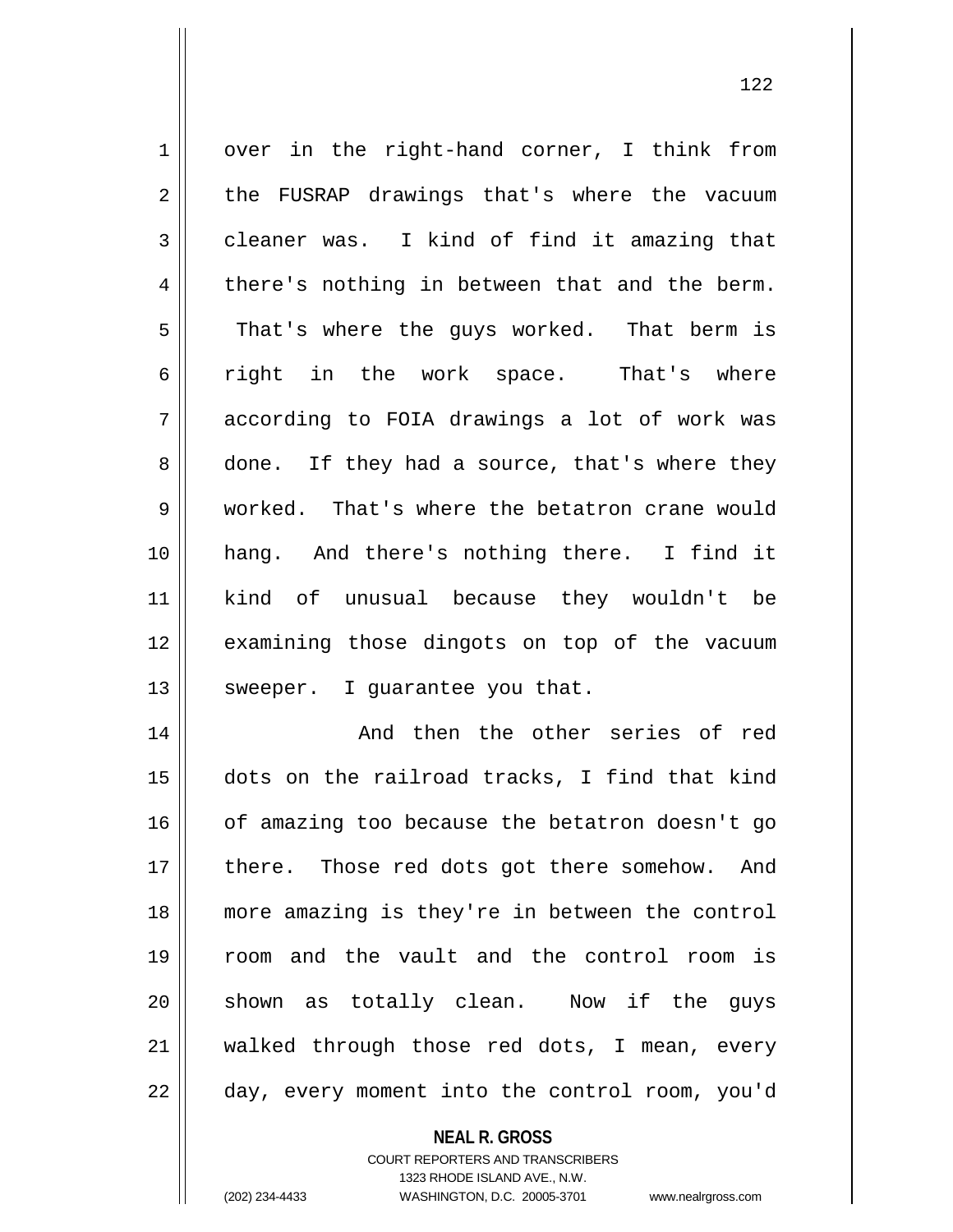$1 \parallel$  think there would be something in the control  $2 \parallel$  room.

3 Now that building definitely, 4 according to [identifying information 5 | redacted], was cleaned. And we had heard the  $6 \parallel$  story about the power cleaning from another 7 gentleman, [identifying information 8 | redacted], [identifying information redacted]  $9 \parallel$  is his nickname, who was the last guy at GSI. 10 It was his son who did that cleaning with 11 this other individual I happened to meet at 12 the car dealer.

13 || So that building -- Dr. Anigstein, 14 || that building definitely was, according to 15 [identifying information redacted], cleaned 16 as well. And he explained the cleaning. 17 [identifying information redacted] said they 18 || cut power to all the buildings. [identifying 19 information redacted] was an electrician. 20 They cut the power completely so they could  $21$  squirt or power blast the roof, the walls  $22 \parallel$  or the ceiling, the walls, the floors. And

> **NEAL R. GROSS** COURT REPORTERS AND TRANSCRIBERS 1323 RHODE ISLAND AVE., N.W.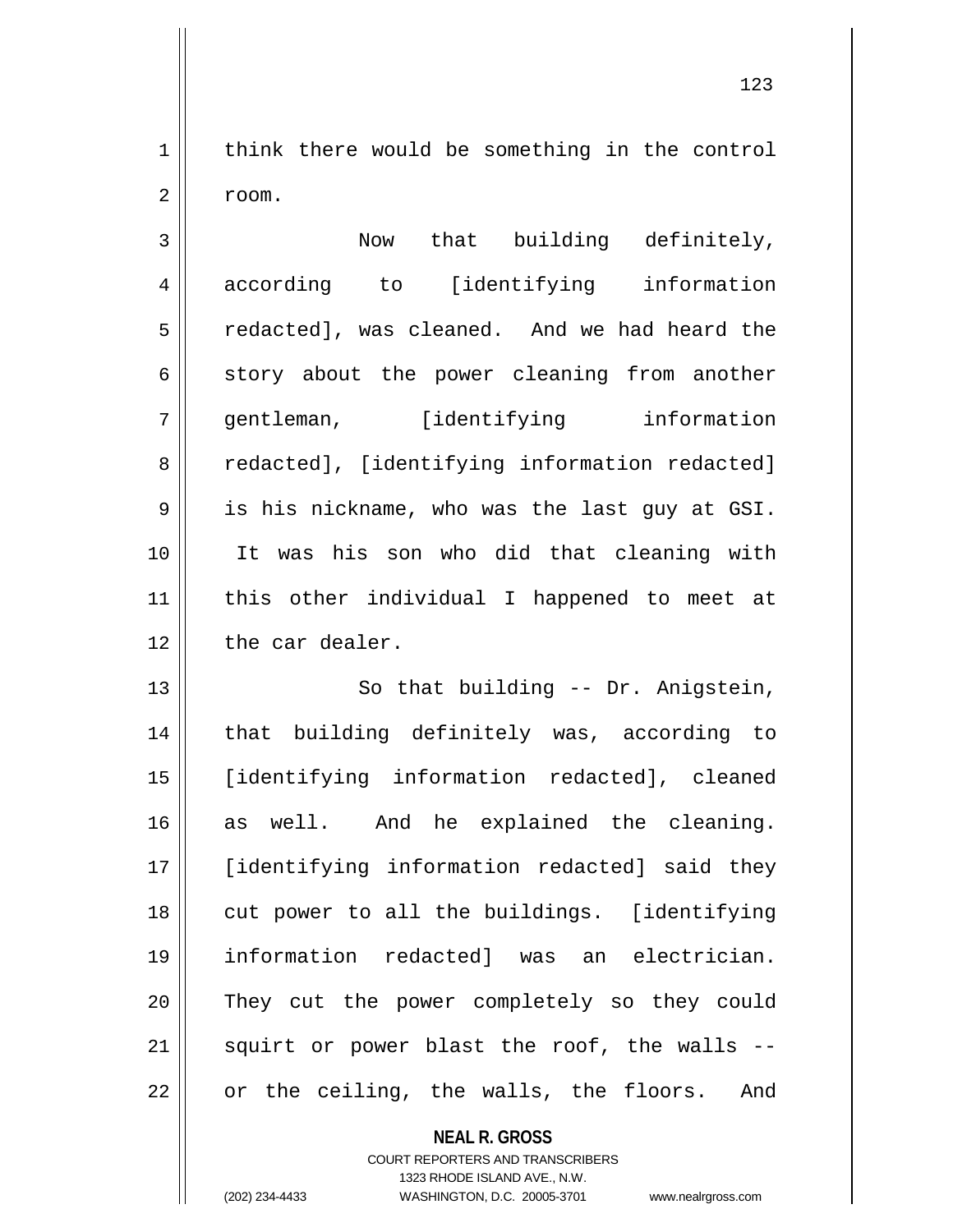1 that -- now there was a major, major 2 disheveling of the interior of that building. 3 4 And also from FUSRAP they show two 5 betatrons sitting on the floor of that 6 building. Those things weigh 4,000 pounds 7 || apiece. You don't just flip them around. I'm 8 sure the second one that was in there came  $9 \parallel$  from the betatron building. We know that now. 10 But there was only betatron in this old 11 betatron building originally. You'd have to 12 bring that in with a forklift, high lift, 13 something. That floor had been -- that floor 14 was definitely not what it was when GSI 15 workers were working there during the contract 16 || period and the residual period. That changes 17 | everything. 18 || CHAIRMAN ZIEMER: Right. 19 MR. RAMSPOTT: Because this whole 20 || alternative is somehow being based on 1993 21 || samples. That's a little late. So I

22 || appreciate it. I'm open to any questions.

**NEAL R. GROSS** COURT REPORTERS AND TRANSCRIBERS

1323 RHODE ISLAND AVE., N.W.

(202) 234-4433 WASHINGTON, D.C. 20005-3701 www.nealrgross.com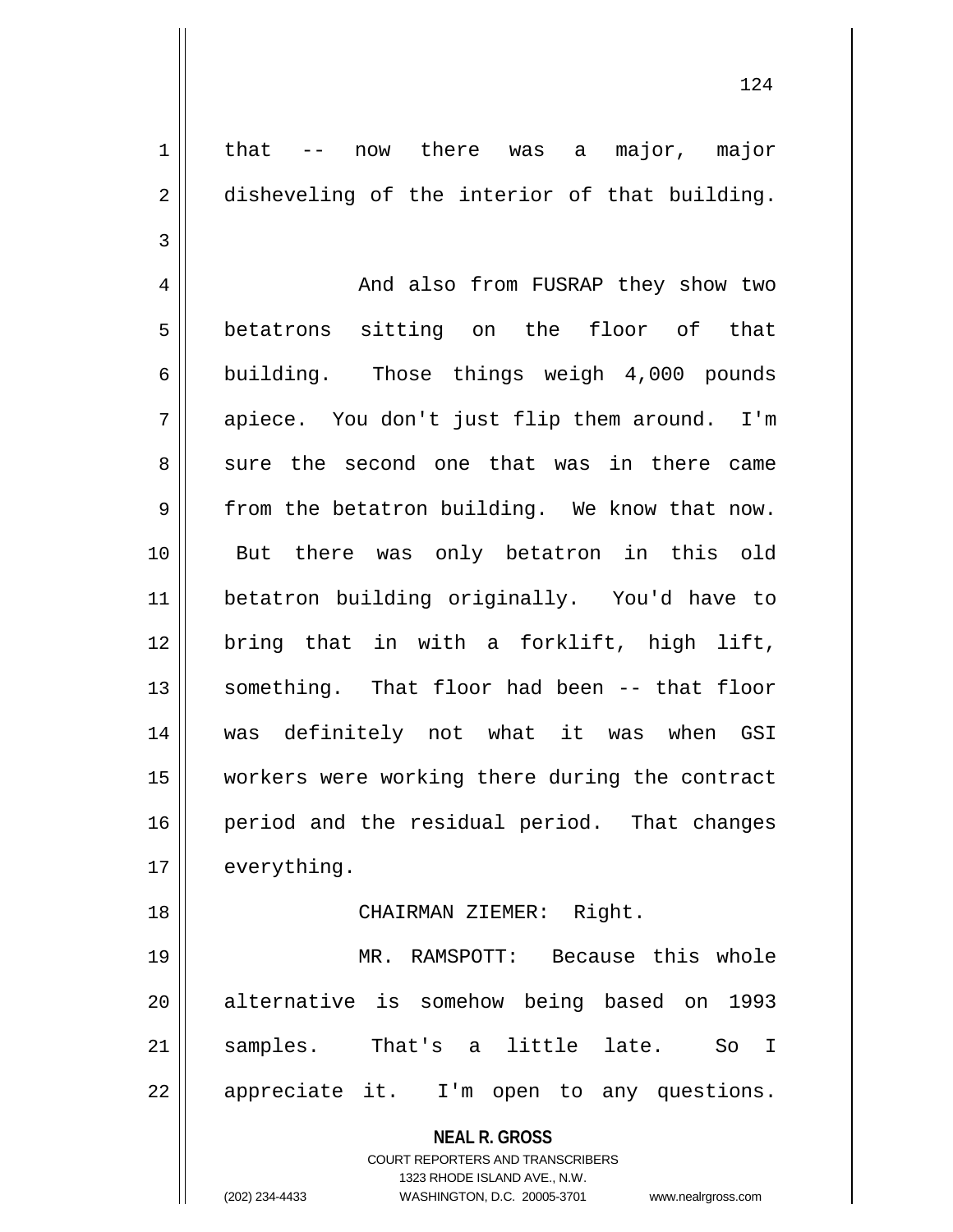**NEAL R. GROSS** COURT REPORTERS AND TRANSCRIBERS 1323 RHODE ISLAND AVE., N.W. (202) 234-4433 WASHINGTON, D.C. 20005-3701 www.nealrgross.com  $1 \parallel$  And all of these people I'm talking about are 2 || willing to be interviewed. Thank you. 3 CHAIRMAN ZIEMER: Okay. Thanks, 4 John. My understanding of this drawing is 5 that these are the locations where they  $6 \parallel$  sampled. This is not necessarily where they 7 | found activity. 8 DR. ANIGSTEIN: No, the red ones 9 | --10 CHAIRMAN ZIEMER: The red is a 11 biased sample, which means they didn't select 12 || the location randomly. They selected it 13 | intentionally. 14 DR. ANIGSTEIN: Right. No, the  $15$  red -- my understanding with the red ones,  $16$  | they went around with an alpha-beta -- with a  $17$  | beta- gamma meter --18 CHAIRMAN ZIEMER: Okay. 19 DR. ANIGSTEIN: -- rapidly 20 || surveying. And where it chirped, then they  $21$  | would get out the  $-$ 22 | CHAIRMAN ZIEMER: Oh, I got you.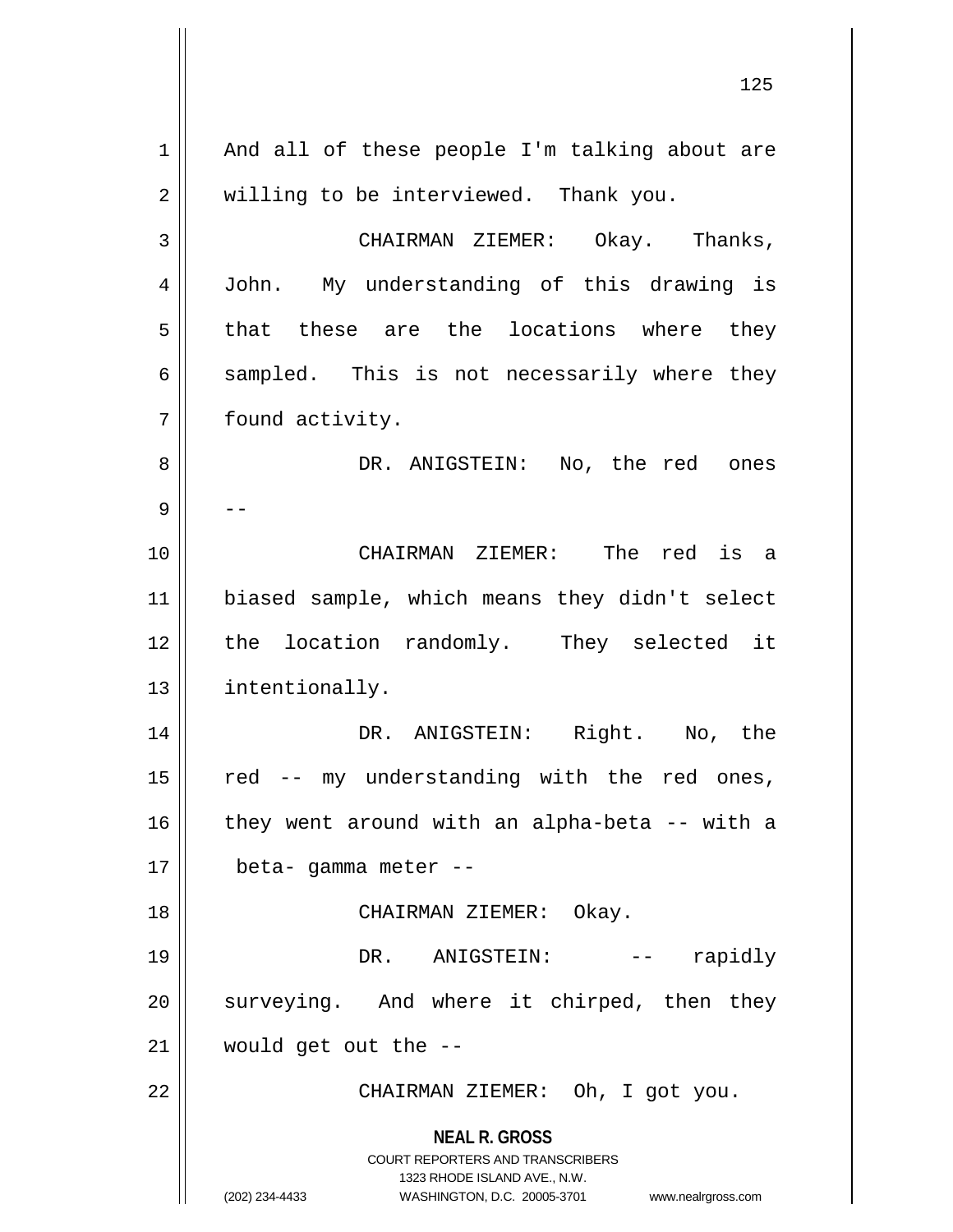| $\mathbf 1$    | DR. ANIGSTEIN: -- detector and do                                                                   |
|----------------|-----------------------------------------------------------------------------------------------------|
| $\overline{2}$ | it and take a reading.                                                                              |
| 3              | CHAIRMAN ZIEMER: Got you. Okay.                                                                     |
| 4              | MR. RAMSPOTT: Dr. Ziemer?                                                                           |
| 5              | CHAIRMAN ZIEMER: Yes?                                                                               |
| 6              | MR. RAMSPOTT: There is another                                                                      |
| 7              | drawing in the cleanup report that really                                                           |
| 8              | clearly shows the same red dots as being hot                                                        |
| 9              | areas that had to be cleaned. And I might add                                                       |
| 10             | that when we visited the site, Dr. McKeel and                                                       |
| 11             | myself and some workers with the new owner who                                                      |
| 12             | let us go in there and photograph it, those                                                         |
| 13             | are parts of the floor that are definitely                                                          |
| 14             | scarred. I mean, there was -- I assumed there                                                       |
| 15             | had to be dust there, but some of that was so                                                       |
| 16             | ground in they actually used a $-$ - I think they                                                   |
| 17             | called it scalping.                                                                                 |
| 18             | CHAIRMAN ZIEMER: Yes. Yes.                                                                          |
| 19             | MR. RAMSPOTT: You could see the                                                                     |
| 20             | gouges.                                                                                             |
| 21             | CHAIRMAN ZIEMER: Got you. Yes.                                                                      |
| 22             | DR. ANIGSTEIN: Let me --                                                                            |
|                | <b>NEAL R. GROSS</b>                                                                                |
|                | <b>COURT REPORTERS AND TRANSCRIBERS</b>                                                             |
|                | 1323 RHODE ISLAND AVE., N.W.<br>WASHINGTON, D.C. 20005-3701<br>(202) 234-4433<br>www.nealrgross.com |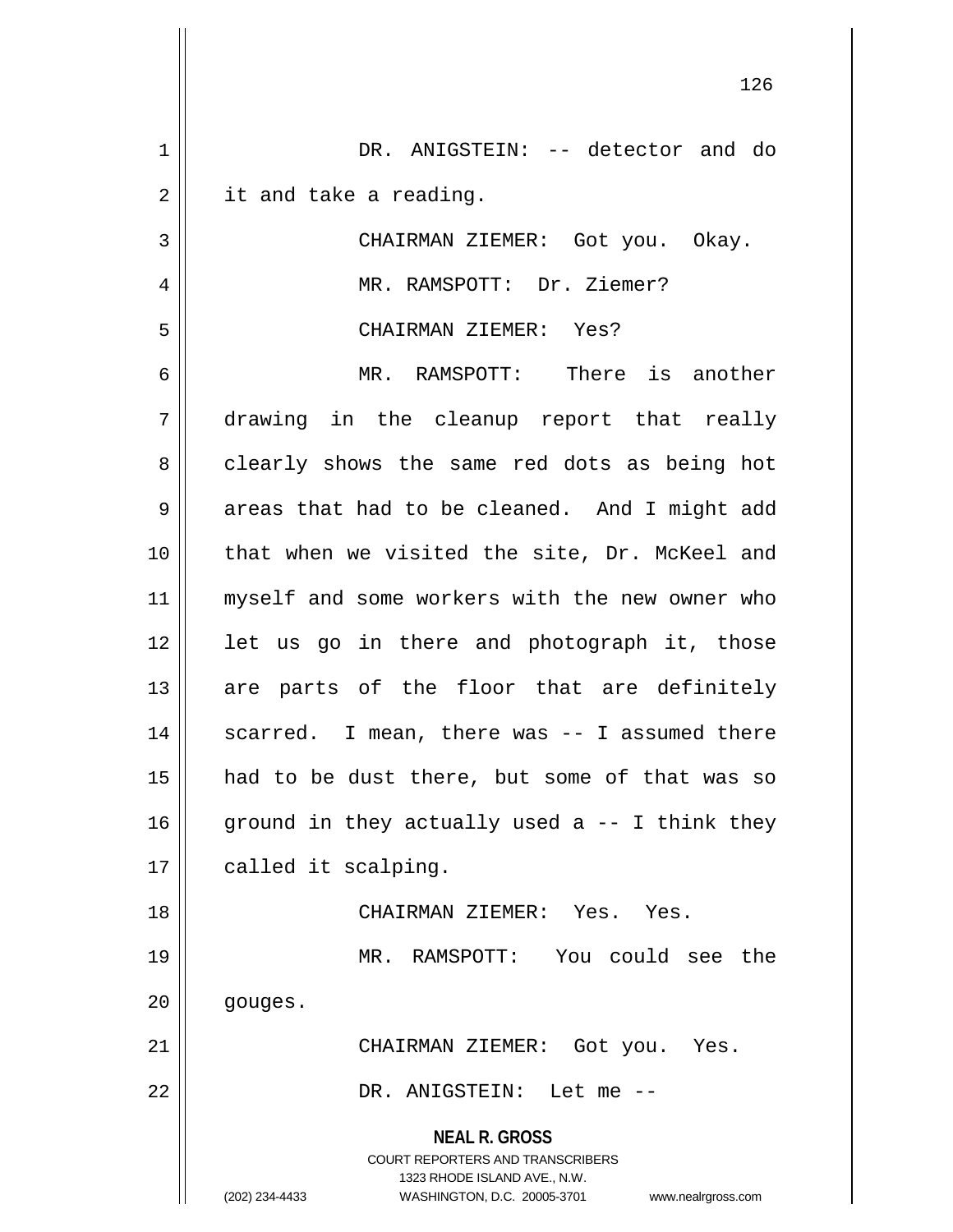**NEAL R. GROSS** COURT REPORTERS AND TRANSCRIBERS 1323 RHODE ISLAND AVE., N.W. (202) 234-4433 WASHINGTON, D.C. 20005-3701 www.nealrgross.com 1 CHAIRMAN ZIEMER: Yes, I see them. 2 || Yes. Thanks. Appreciate that clarification. 3 DR. ANIGSTEIN: John? Let me 4 | correct something, John. 5 MR. RAMSPOTT: Sure. 6 DR. ANIGSTEIN: John Ramspott.  $7 \parallel$  The red dot -- you're going to see the red 8 dots there. I put the red dots there, the red  $9 \parallel$  and blue dots, to correspond to the readings  $10$  | on the table, that if you look on the next --11 my -- you know, on another page where it has 12 || -- you have the original report. You don't 13 have this one. The alpha activity 14 || concentration, you see sample locations north 15 || and east. So those are the coordinates of the 16 || locations where they made the measurements. 17 || And I simply plotted those coordinates on 18 here. So this is a -- 19 MR. RAMSPOTT: Ah, okay. I see. 20 DR. ANIGSTEIN: This is a 21 | composite. 22 MR. RAMSPOTT: Yes, I saw -- the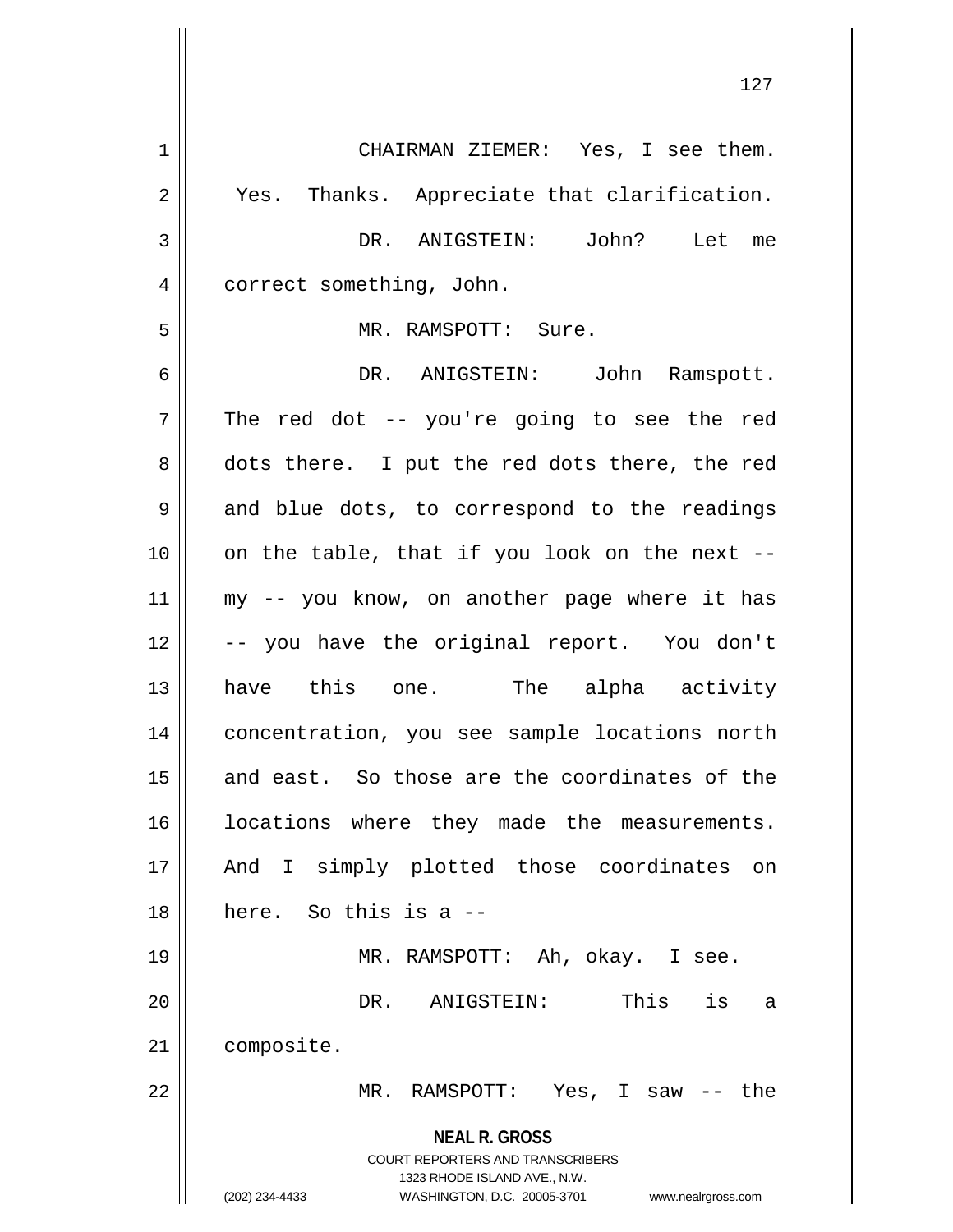**NEAL R. GROSS** COURT REPORTERS AND TRANSCRIBERS 1323 RHODE ISLAND AVE., N.W. (202) 234-4433 WASHINGTON, D.C. 20005-3701 www.nealrgross.com 1 drawing is definitely in the cleanup report. 2 DR. ANIGSTEIN: I took the --  $3 \parallel$  that's where I got it from. 4 MR. RAMSPOTT: Does that mean  $5 \parallel$  there's also a drawing just like this that  $6 \parallel$  shows the actual sites, not just numeric? 7 DR. ANIGSTEIN: Yes, there was 8 || harder -- but they were much harder to 9 || interpret, so I recalculated them. 10 MR. RAMSPOTT: The other one is 11 || more exact, I understand that, but the fact is 12 the material is where your red dots are and 13 the material is where the uranium was on the 14 drawing that's in the cleanup. 15 || DR. ANIGSTEIN: Right. 16 MR. RAMSPOTT: Okay. 17 || DR. ANIGSTEIN: Yes. 18 CHAIRMAN ZIEMER: Okay. Thanks 19 || for clarifying that. 20 || Chay. Questions? 21 DR. McKEEL: Dr. Ziemer? 22 CHAIRMAN ZIEMER: Oh, yes?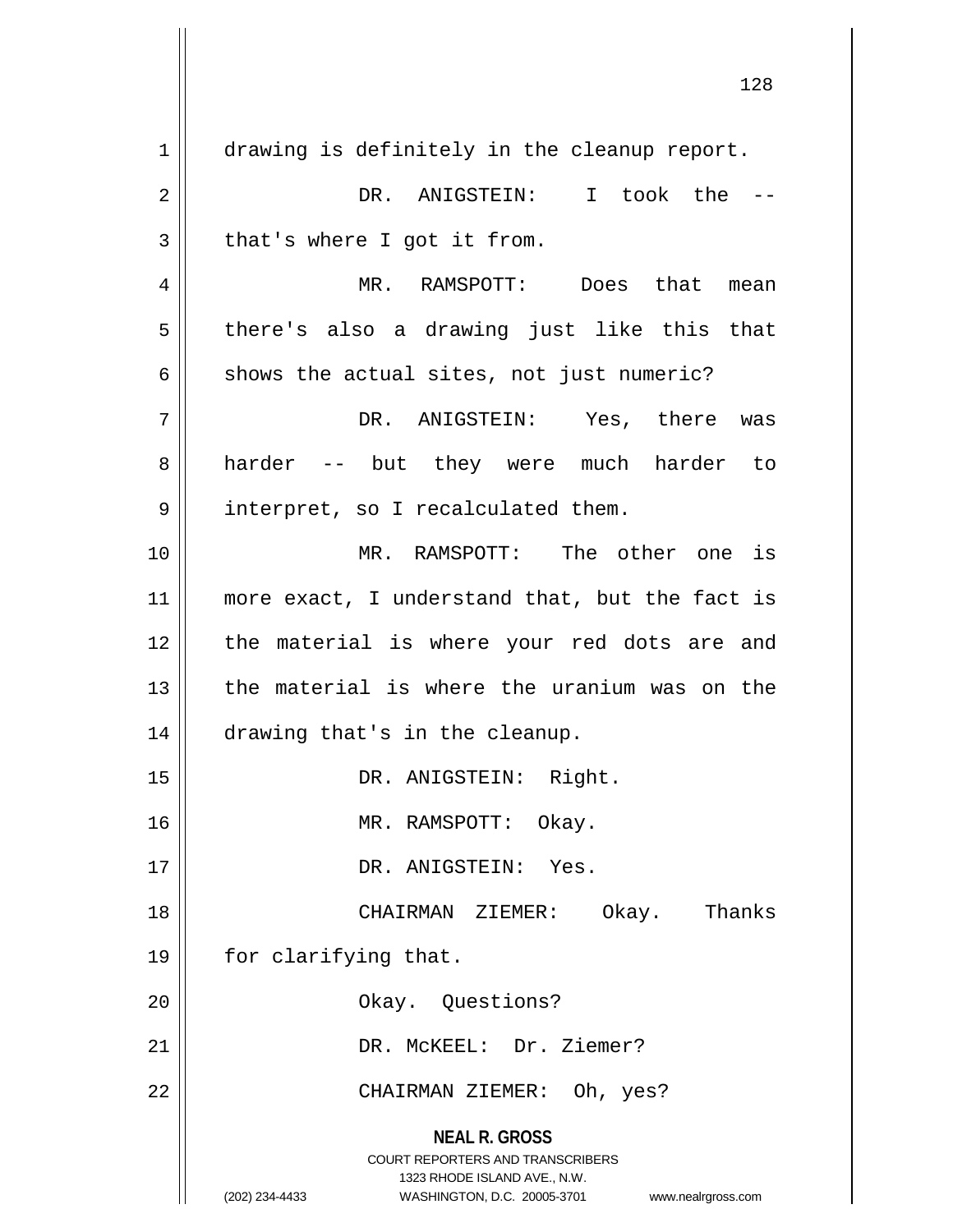|    | 129                                            |
|----|------------------------------------------------|
| 1  | DR. MCKEEL: This is Dan McKeel.                |
| 2  | CHAIRMAN ZIEMER: Oh, yes, Dan.                 |
| 3  | Go ahead.                                      |
| 4  | DR. MCKEEL: Could I just quickly               |
| 5  | say one sentence?                              |
| 6  | CHAIRMAN ZIEMER: Yes.                          |
| 7  | DR. MCKEEL: So one thing that I                |
| 8  | need to emphasize, I listened to that very     |
| 9  | nice exposition by Dr. Anigstein of his        |
| 10 | alternate model, but my comment is that the    |
| 11 | SEC recommendation that the Work Group and the |
| 12 | full Board must make, it is really based       |
| 13 | entirely on what NIOSH can bound with          |
| 14 | sufficient accuracy.                           |
| 15 | So with all due respect, NIOSH and             |
| 16 | Dave Allen have already said in their response |
| 17 | paper that they do not accept the SC&A         |
| 18 | alternate model and will not use it. And all   |
| 19 | NIOSH can recommend is that they will take the |
| 20 | three additional sites, the two<br>slug        |
| 21 | facilities and the billet facility, more       |
| 22 | surrogate data and make some kind of an        |
|    | <b>NEAL R. GROSS</b>                           |

 $\mathbb{I}$ 

 $\mathsf{II}$ 

COURT REPORTERS AND TRANSCRIBERS 1323 RHODE ISLAND AVE., N.W. (202) 234-4433 WASHINGTON, D.C. 20005-3701 www.nealrgross.com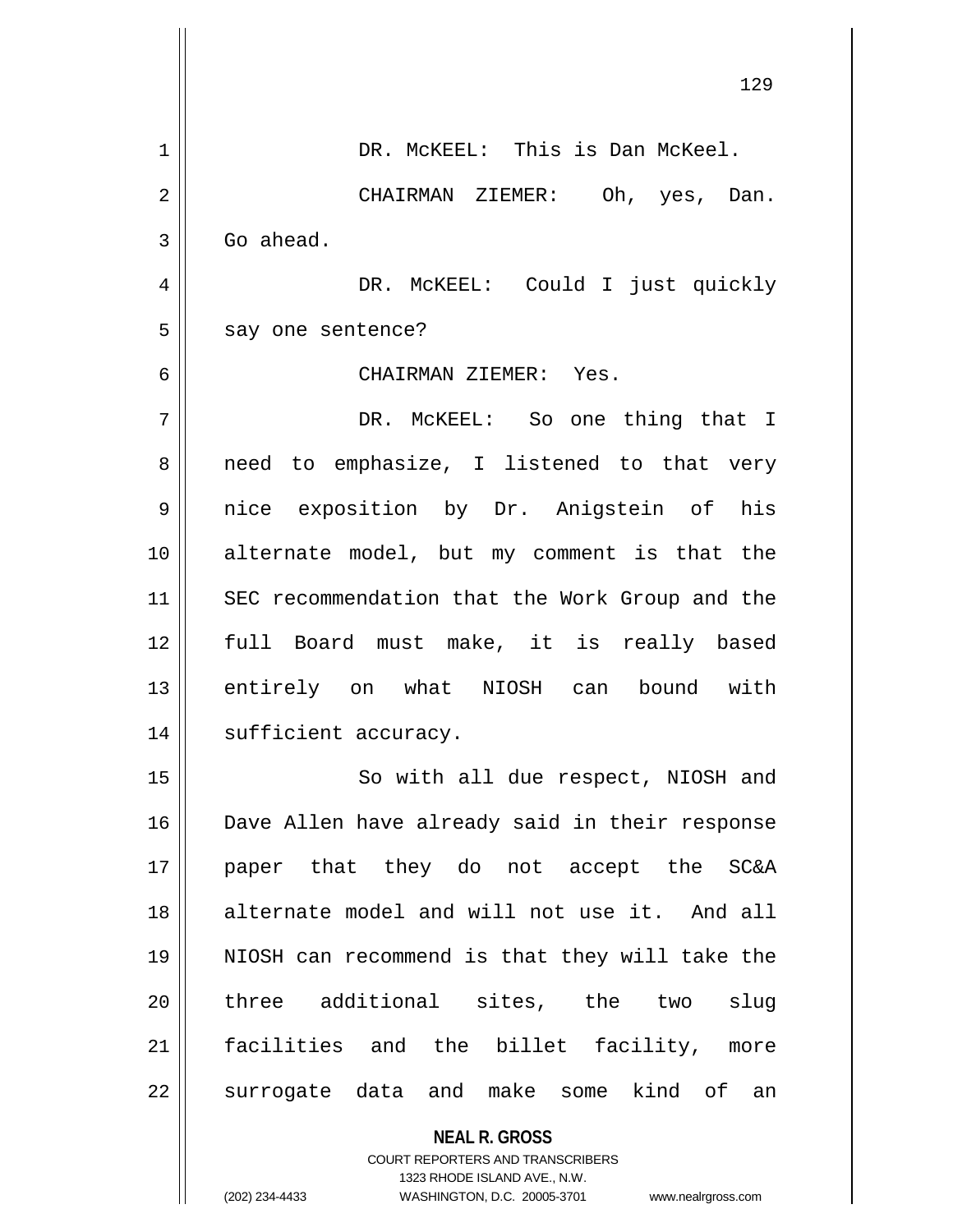adjustment to a revised Appendix BB.

| 2  | And so really the bottom line is               |
|----|------------------------------------------------|
| 3  | that -- and I hope you all will consider is    |
| 4  | that NIOSH will not accept the SC&A alternate  |
| 5  | model, however elegant it may be. And what     |
| б  | the Board and the Work Group has to            |
| 7  | concentrate on is what can NIOSH do. And       |
| 8  | that's the sole criteria for making a          |
| 9  | recommendation about SEC 00105.                |
| 10 | MR. KATZ: Well, Dan --                         |
| 11 | DR. MCKEEL: Thank you very much.               |
| 12 | MR. KATZ: Dan? Thanks, Dan. Let                |
| 13 | me clarify. That is actually not the Board's   |
| 14 | charge under the regulations, which is the     |
| 15 | Board's charge is to determine whether doses   |
| 16 | can be estimated with sufficient accuracy.     |
| 17 | There's no qualifier such as you're suggesting |
| 18 | as to whether NIOSH's method is applied or any |
| 19 | other method is applied. But the Board's       |
| 20 | charge is whether doses can be reconstructed   |
| 21 | with sufficient accuracy, end of statement.    |
| 22 | DR. MCKEEL: This is Dan McKeel.                |
|    | <b>NEAL R. GROSS</b>                           |

COURT REPORTERS AND TRANSCRIBERS 1323 RHODE ISLAND AVE., N.W.

(202) 234-4433 WASHINGTON, D.C. 20005-3701 www.nealrgross.com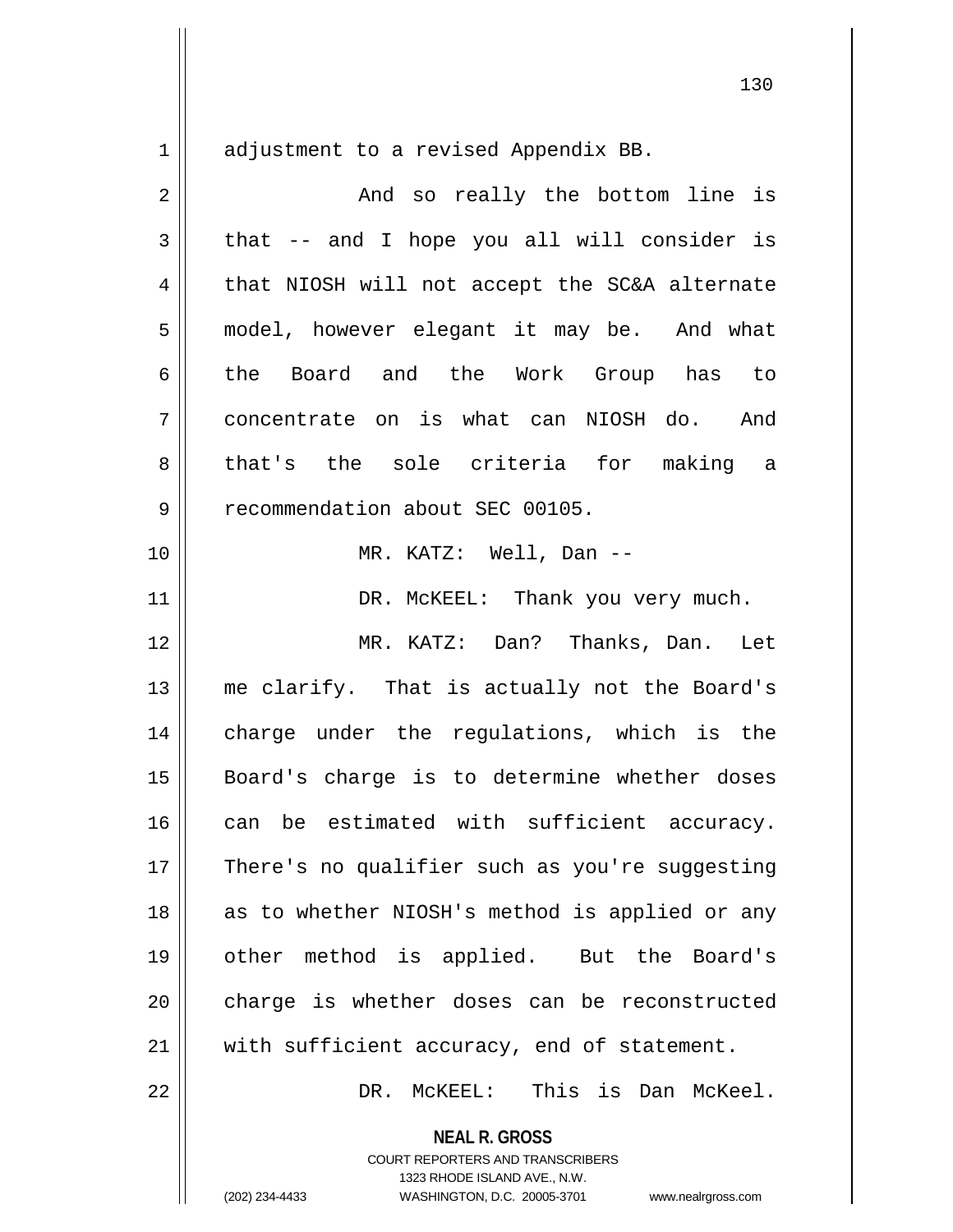1 | I have to respond to that. We can't complete  $2 \parallel$  this argument, but I could not disagree more 3 completely with what Mr. Katz just said and I  $4 \parallel$  think that it is very well understood that the 5 cole of the Board and the role of SC&A is to  $6$  || evaluate NIOSH's methodology.

7 MR. KATZ: Dan, I'm speaking from 8 || the regulations. We don't need to continue  $9 \parallel$  this discussion. But these are what the 10 || regulations specify and lay out for the Board.

 CHAIRMAN ZIEMER: Okay. We're not 12 || qoing to discuss the requlations today. I || think certainly we have to respond to NIOSH's 14 || proposal, and one of the things Board does is in fact indicate whether they agree or disagree. And we need to find out actually 17 || what NIOSH's approach will be. I mean, one of the reasons we meet is to hear each other's ideas. And historically in all of the sites, we try to come to some point of -- where we can agree, we'll agree. If we can't, we 22 disagree. But, and I don't know if we're

> **NEAL R. GROSS** COURT REPORTERS AND TRANSCRIBERS 1323 RHODE ISLAND AVE., N.W. (202) 234-4433 WASHINGTON, D.C. 20005-3701 www.nealrgross.com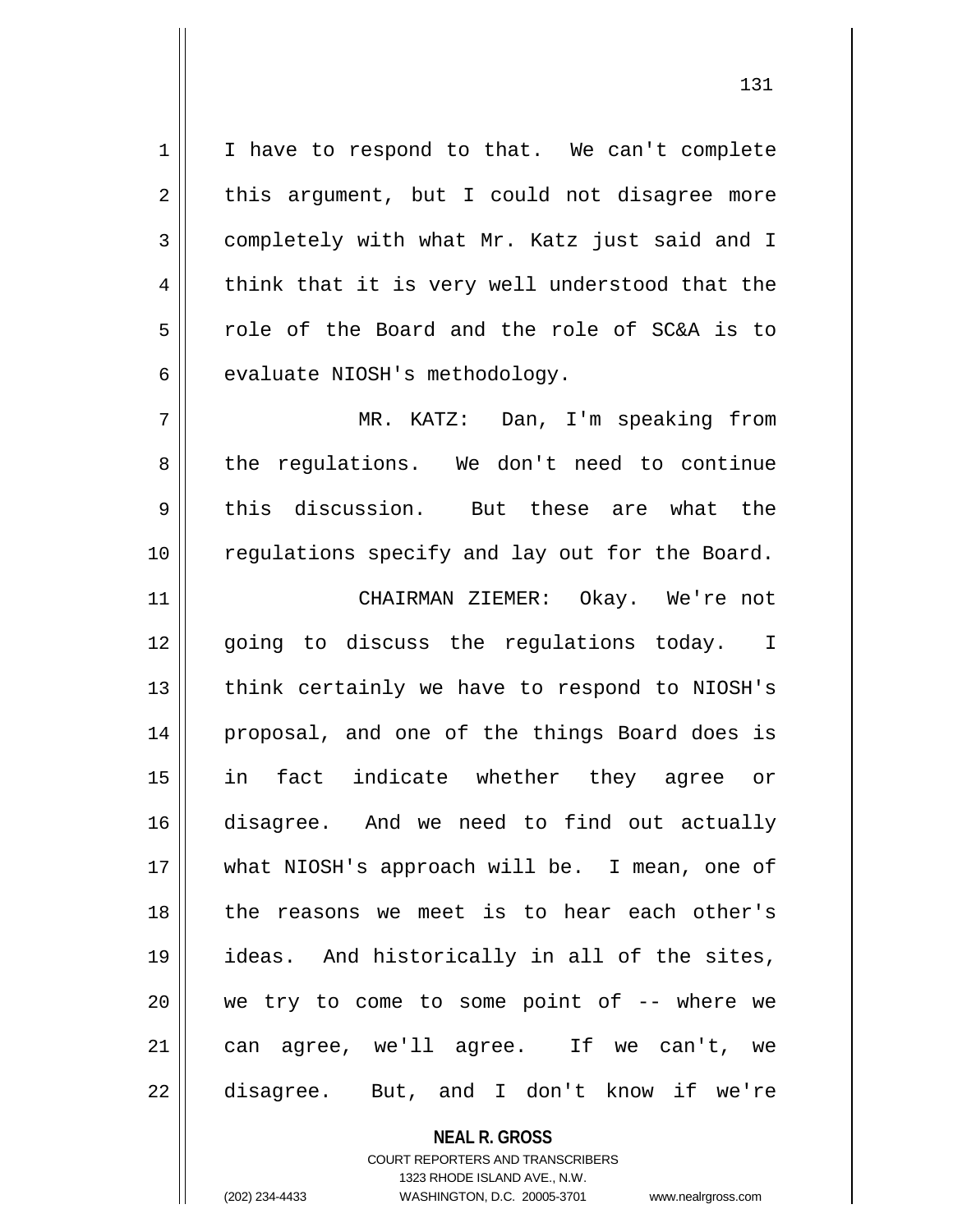**NEAL R. GROSS** COURT REPORTERS AND TRANSCRIBERS 1323 RHODE ISLAND AVE., N.W. 1 | there yet, but I don't think it's the 2 || petitioner's position to have to say what  $3$  NIOSH will do. NIOSH will have to state what  $4 \parallel$  they will do. 5 And so, Josie, you have a comment? 6 MEMBER BEACH: And just an 7 addition to that, because I know Dave's going 8 to speak here. I was wondering if you're 9 going to use this new information on the 10 facility cleanup, or are you going to consider 11 it, and how? 12 MR. ALLEN: Well, right now the 13 position I have in that White Paper was to 14 || essentially say the 198 dpm per cubic meter we 15 used in Appendix BB is bounding. I tried to 16 || justify it by the surrogate data criteria and 17 come up with a few other data points from 18 || other sites to point out that it is indeed a 19 bounding value. 20 We have not, despite what was said 21 here, completely dismissed Bob Anigstein's 22 model as a -- you know, a showstopper, but I

(202) 234-4433 WASHINGTON, D.C. 20005-3701 www.nealrgross.com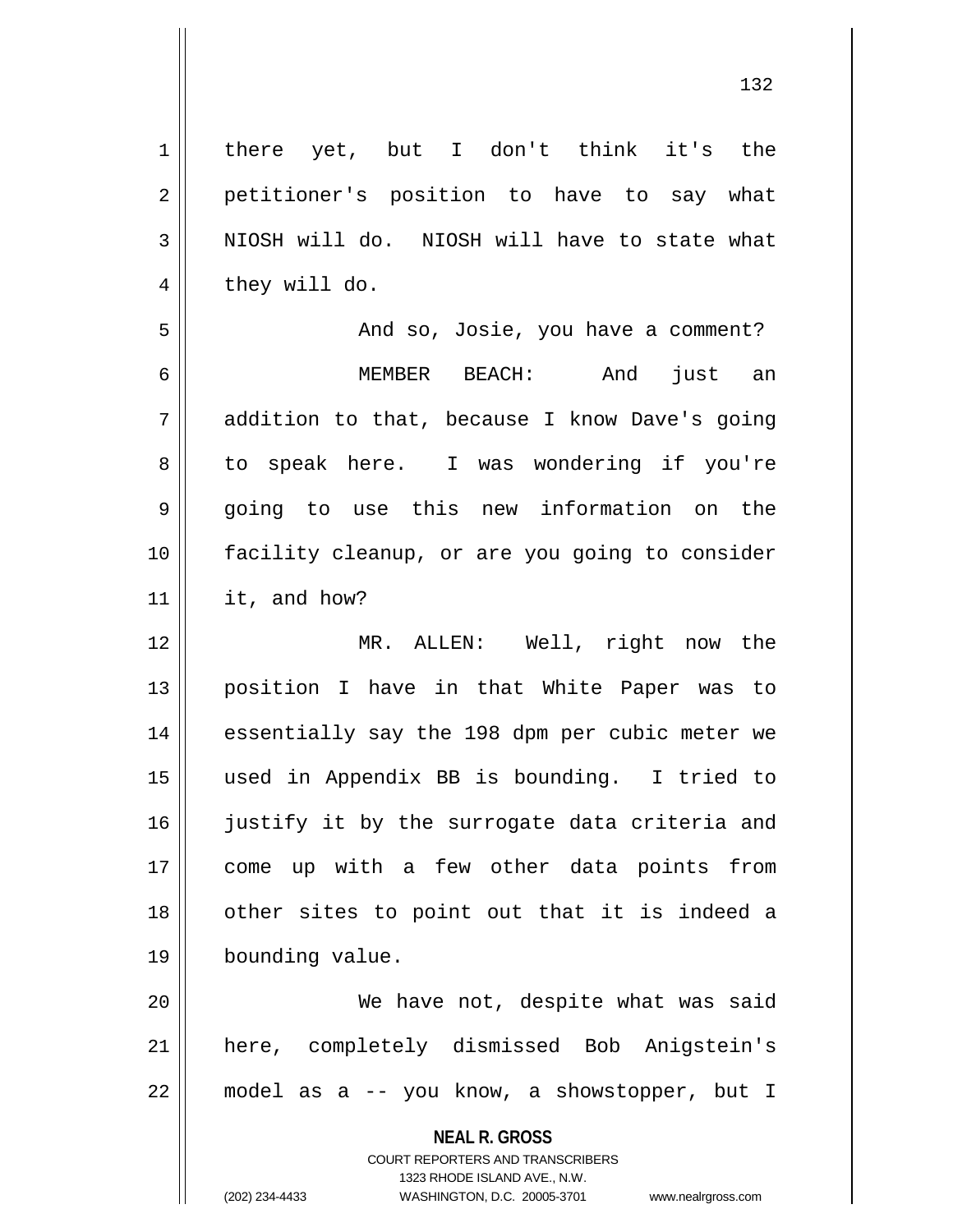1 do think there's other sources of uncertainty  $2 \parallel$  in that model such as the cleanup which was 3 pointed out which changes that depletion rate, 4 || not to mention the heterogeneity of the  $5 \parallel$  contamination after you do that cleanup.

6 And I know he didn't use the 7 biased samples. He used the random samples to  $8 \parallel$  try to avoid that, but I think there's still a 9 || lot of heterogeneity in cracks and crevices, 10 expansion joints, railroad tracks, you know, 11 et cetera, where power washing can drop all 12 || that in there and virtually fix it in there to 13 where it doesn't change over a number of 14 years.

15 So currently I believe the 16 || surrogate data is a better approach, a more 17 accurate approach. And I think the data that 18 we've pulled up from the other sites that is 19 limited, points to the idea that the numbers 20 || we are using are actually very conservative. 21 || The Mode may intent at this point, my  $22$  || true intent at this point is to see what the

> **NEAL R. GROSS** COURT REPORTERS AND TRANSCRIBERS 1323 RHODE ISLAND AVE., N.W.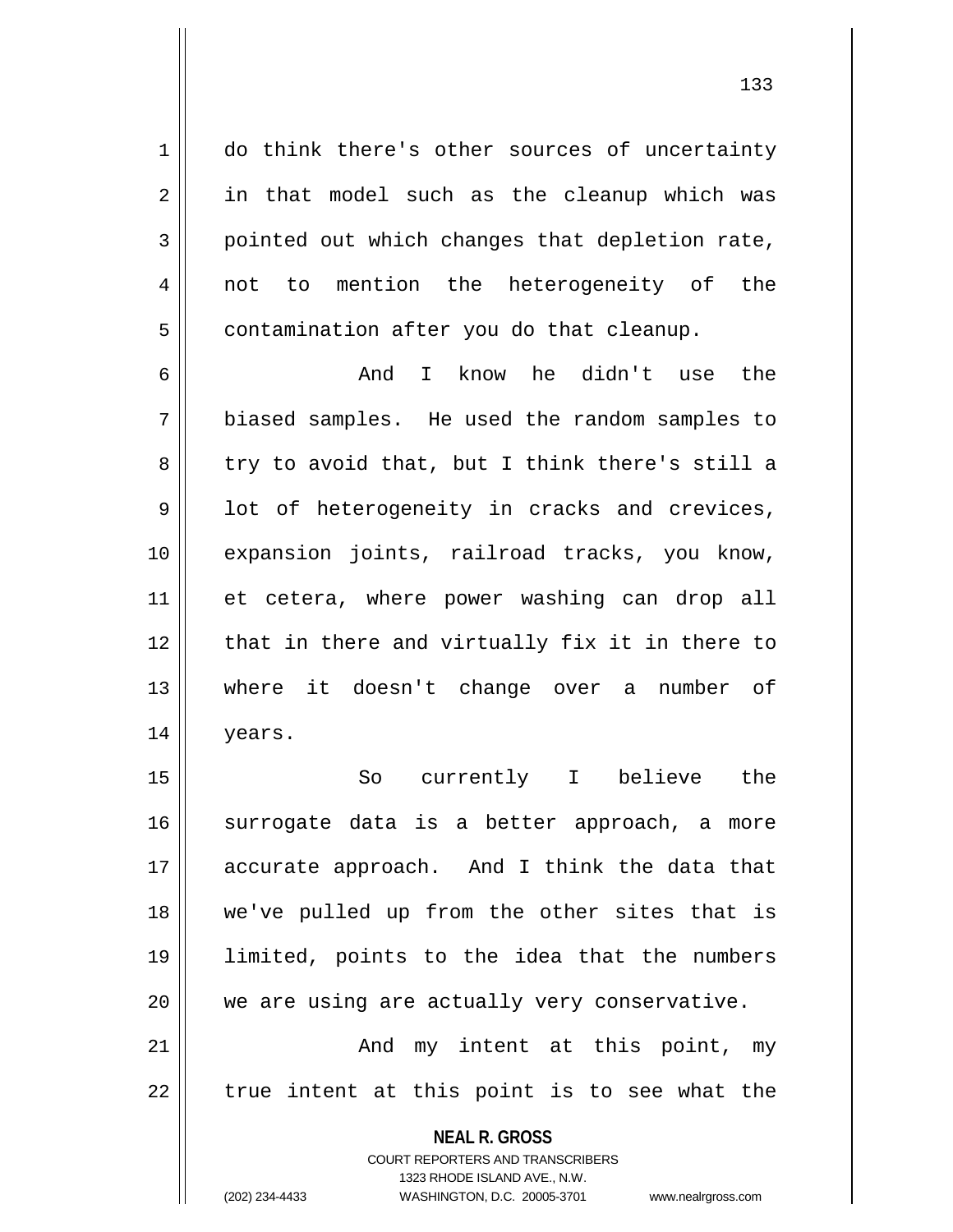| $\mathbf 1$    | Work Group feels about this, you know? But my  |
|----------------|------------------------------------------------|
| 2              | recommendation at this point is we use the     |
| 3              | same number that's in Appendix BB, the 198 dpm |
| $\overline{4}$ | There may be some<br>per cubic meter.          |
| 5              | adjustments if we want to discuss as far as    |
| 6              | how that it is used in a model, but as John    |
| 7              | Ramspott -- or, I'm sorry, as John Mauro said, |
| 8              | the question is the starting point right now.  |
| $\mathsf 9$    | And then the other items we're                 |
| 10             | talking about are the mechanics that are       |
| 11             | essentially -- you know, one's an SEC issue.   |
| 12             | And after that you're into the TBD issue part  |
| 13             | of it. And I don't think we've gotten really   |
| 14             | any feedback from the Work Group yet as to the |
| 15             | starting point and whether it's worth pursuing |
| 16             | the mechanics of it. Did that make any sense?  |
| 17             | Also, I just<br>CHAIRMAN ZIEMER:               |
| 18             | want to emphasize that whatever the Work Group |
| 19             | does is simply recommendation, but the Board   |
| 20             | could go in another direction. So the Work     |
| 21             | Group doesn't speak for the Board              |
| 22             | specifically. Part of our function is to get   |

**NEAL R. GROSS**

COURT REPORTERS AND TRANSCRIBERS 1323 RHODE ISLAND AVE., N.W. (202) 234-4433 WASHINGTON, D.C. 20005-3701 www.nealrgross.com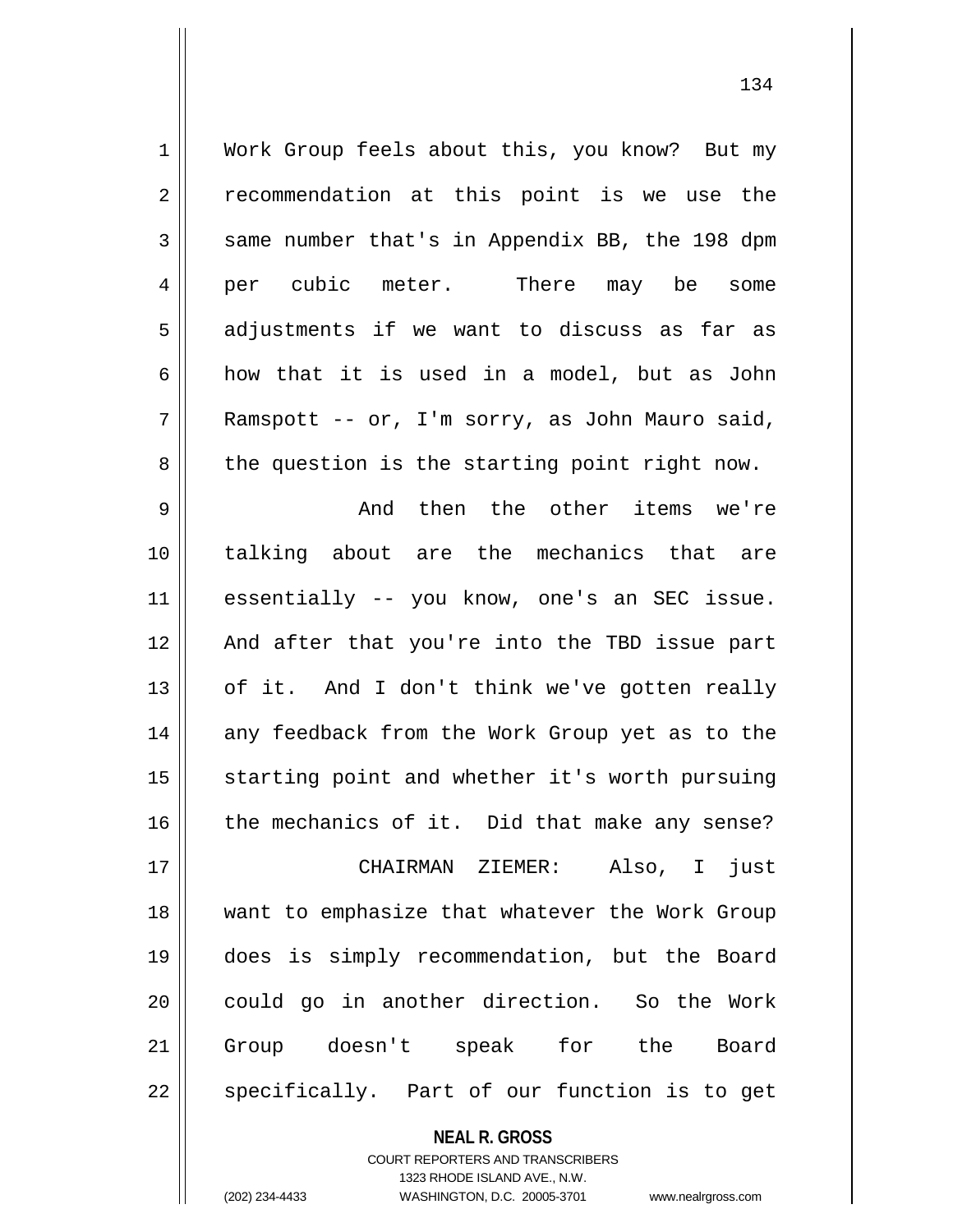**NEAL R. GROSS** COURT REPORTERS AND TRANSCRIBERS 1323 RHODE ISLAND AVE., N.W.  $1$  the parties together and talk about the issue  $2 \parallel$  so we can in part see if there is some level  $3 \parallel$  of common ground. I don't know that -- you 4 || know, what we say is not the final word on  $5 \parallel$  this. Certainly the Board will listen to the 6 recommendation of the Work Group, but the 7 Board is always independent of the Work Group 8 || in a sense and will make its own judgment. 9 || But to the extent that we're able 10 to find some common ground I think is always 11 || helpful to the Board, and that in part is why 12 we want to look at some possibilities here. I 13  $\parallel$  think that, you know, the Board has the option 14 of saying we'll go with an SEC for both 15 periods, or we'll go with an SEC for one and 16 not the other, or we'll go for dose 17 reconstruction for both. There's a lot of 18 possibilities here. 19 || But to the extent to which NIOSH  $20$  and SC&A have some level of agreement  $-$  and  $21$  they certainly don't have to agree, but that  $22$  || also sometimes helps. And of course the  $-$  if

(202) 234-4433 WASHINGTON, D.C. 20005-3701 www.nealrgross.com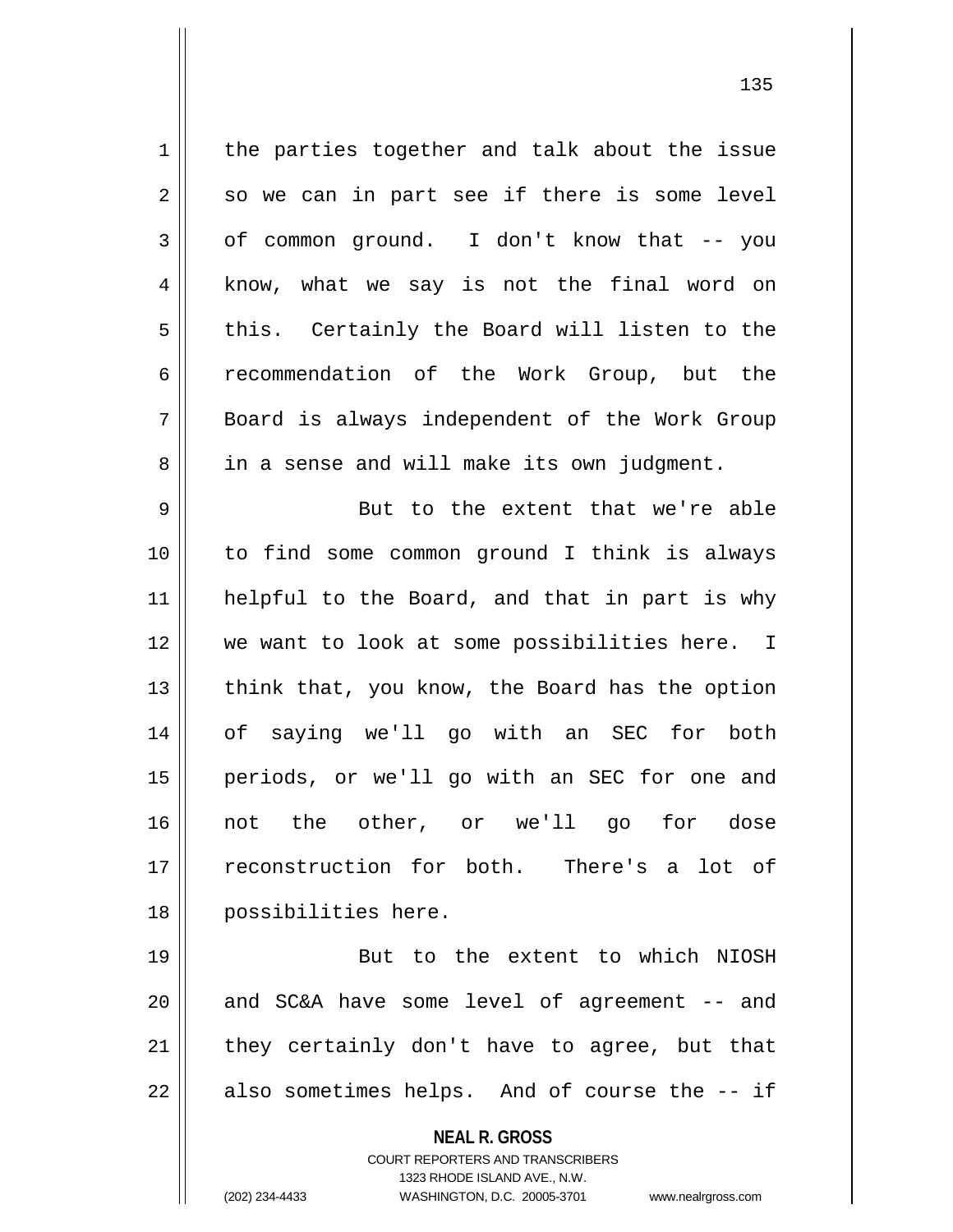| 1  | the -- and I don't think it's necessary for              |
|----|----------------------------------------------------------|
| 2  | the Work Group members to necessarily agree.             |
| 3  | We can have $-$ we see this in different ways,           |
| 4  | and so on.                                               |
| 5  | So what we want to be able to do                         |
| 6  | though is to make sure that we can present               |
| 7  | clearly to the Board what the issues are. If             |
| 8  | there's disagreement, why it's there and what            |
| 9  | the options are.                                         |
| 10 | Now, Bob, do you have a comment?                         |
| 11 | Or, Jim, I don't know if this sort of hits --            |
| 12 | DR. ANIGSTEIN: I have a couple of                        |
| 13 | comments.                                                |
| 14 | CHAIRMAN ZIEMER: I don't want to                         |
| 15 | put you on the spot, but I'd sort of like to             |
| 16 | hear from you sort of independent of Dave in             |
| 17 | terms of whether you think NIOSH would be in a           |
| 18 | position to utilize some of the ideas that               |
| 19 | have been brought forth by SC&A and either               |
| 20 | incorporating them or if you feel that they're           |
| 21 | not useful, or we need -- I think it would be            |
| 22 | helpful to know that as well.                            |
|    | <b>NEAL R. GROSS</b><br>COURT REPORTERS AND TRANSCRIBERS |

1323 RHODE ISLAND AVE., N.W.

 $\mathop{\text{||}}$ 

(202) 234-4433 WASHINGTON, D.C. 20005-3701 www.nealrgross.com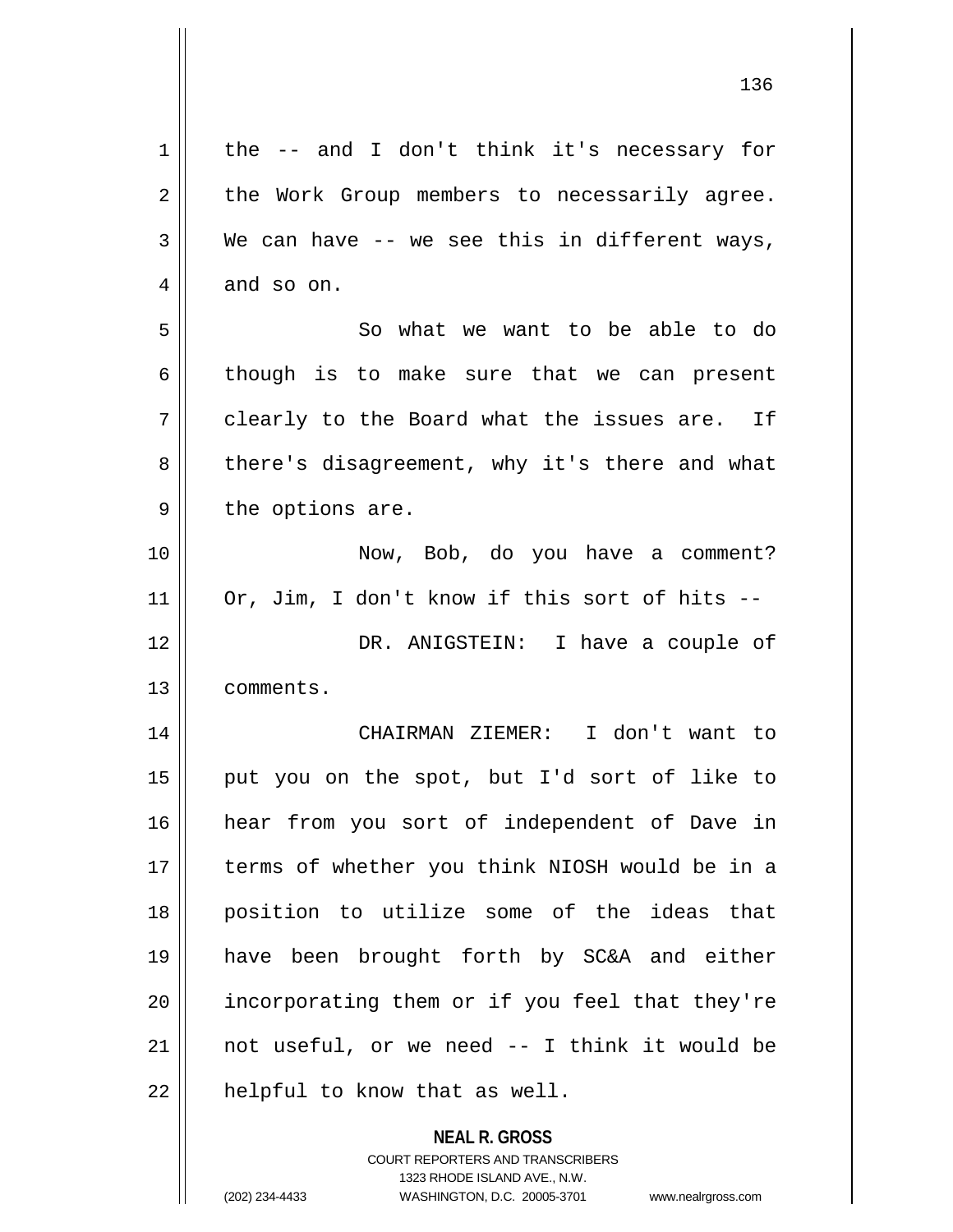$1 \parallel$  Bob? DR. ANIGSTEIN: Yes, I've got an 3 | observation to make about the most recent 4 development, and that is it's been five years now since SC&A, and on some occasions joined  $6 \parallel$  by NIOSH, has been interviewing mostly former GSI workers. One case a site expert was a 8 contractor who worked on the GSI site. These were facilitated by John Ramspott, for which I -- to whom I'm quite grateful, because otherwise I would never have been able to have 12 the kind of information about this site that I  $13 \parallel$  have. Even though this model is something we came up with just recently, nevertheless there was mention of the cleanup. || As a matter of fact, in Appendix BB, there is 18 || a reference to measurements made in the old betatron building, slightly earlier in 1989, when it was first considered for FUSRAP | cleanup. And it's even  $-$  the measurement was  $\parallel$  cited as validation of the values that were

> **NEAL R. GROSS** COURT REPORTERS AND TRANSCRIBERS 1323 RHODE ISLAND AVE., N.W.

(202) 234-4433 WASHINGTON, D.C. 20005-3701 www.nealrgross.com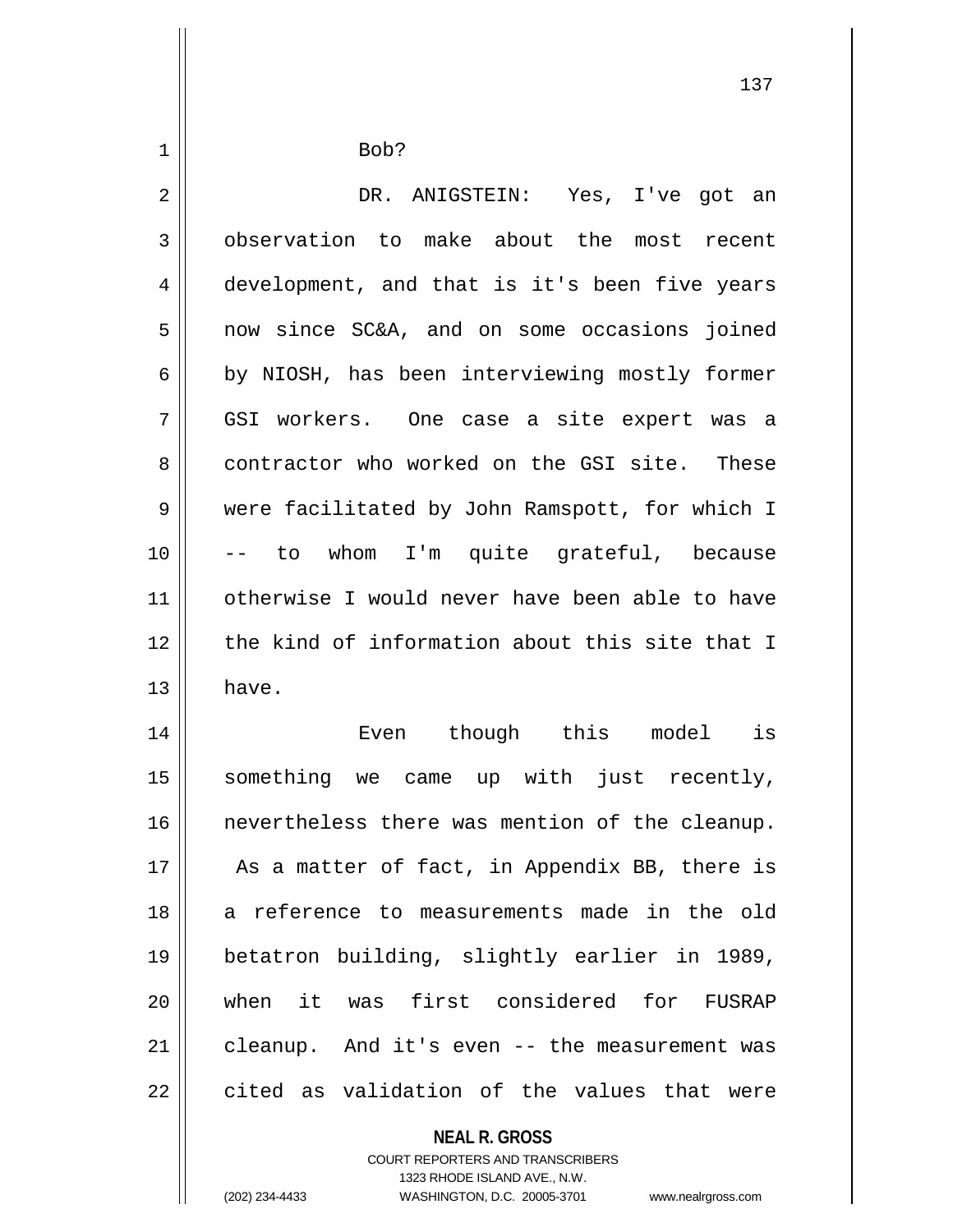| $\mathbf 1$ | derived by NIOSH because it was I believe      |
|-------------|------------------------------------------------|
| 2           | something like -- 1100 was the dpm per for 100 |
| 3           | square centimeters was the -- or I -- there    |
| 4           | was -- I don't want to start quoting numbers.  |
| 5           | I'm probably getting the units wrong. But      |
| 6           | there was a value that was used by NIOSH and   |
| 7           | they said, look, years later the highest value |
| 8           | was about half that value, so that shows that  |
| 9           | this was a good assumption. And no one ever    |
| 10          | challenged that. There was no mention made of  |
| 11          | a cleanup.                                     |
| 12          | Suddenly, after five years we're               |
| 13          | discovering -- we're finding a new person who  |
| 14          | has information on this and it seems<br>like   |
| 15          | there's been a lot of time. There was a time   |
| 16          | when we would have had the opportunity; and    |
| 17          | I'm sure we're taking the opportunity, to      |
| 18          | interview these people on the telephone,       |
| 19          | perhaps even in person, get a better picture.  |
| 20          | Now we're getting a very last minute           |
| 21          |                                                |
|             | second-hand information of quoting someone.    |

**NEAL R. GROSS**

COURT REPORTERS AND TRANSCRIBERS 1323 RHODE ISLAND AVE., N.W. (202) 234-4433 WASHINGTON, D.C. 20005-3701 www.nealrgross.com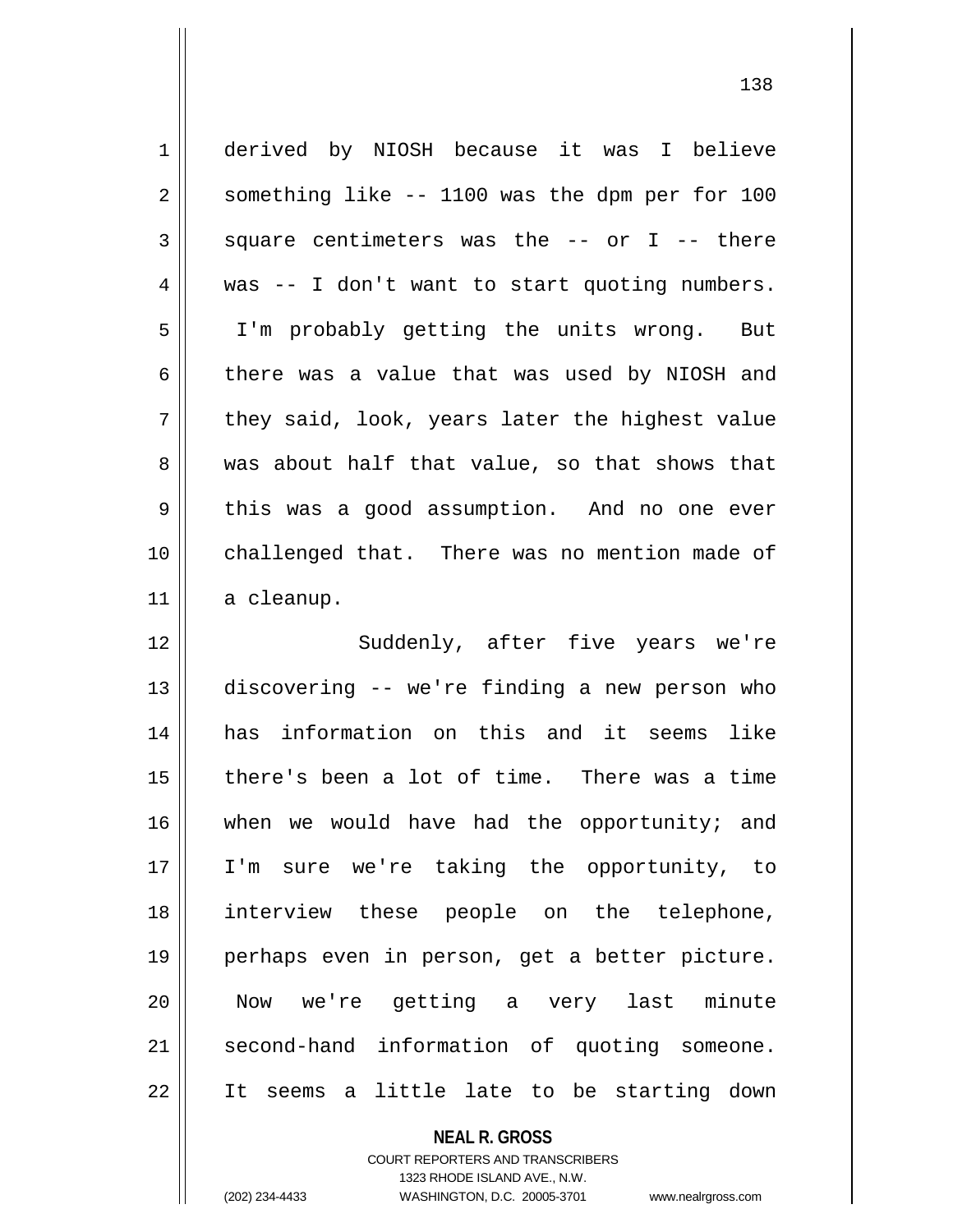that path at this late stage.

| $\overline{2}$ | And the earlier -- at the time I               |
|----------------|------------------------------------------------|
| 3              | developed this model, which was just a month   |
| 4              | ago, six weeks ago, my only information was    |
| 5              | the new betatron building had been<br>that     |
| 6              | cleaned up. And that was plausible because,    |
| 7              | first of all, I know -- I already know that    |
| 8              | when the Granite City Steel acquired the       |
| 9              | property; not the business, but the property   |
| 10             | of GSI, of the -- it was then called the -- it |
| 11             | had been formerly called the Commonwealth      |
| 12             | Foundry, they converted the new betatron       |
| 13             | building into an office space. Of course they  |
| 14             | would have cleaned it up.                      |
| 15             | Whereas my understanding was that              |
| 16             | the new -- the old betatron was left off by    |
| 17             | itself. It was used -- that is correct. The    |
| 18             | -- the other betatron instrument was<br>two    |
| 19             | brought in and it was just a storage. And I    |
| 20             | -- we don't know whether it was cleaned up or  |
| 21             | not. I'm really going to put it very bluntly.  |
| 22             | It would take a lot of investigation to find   |

**NEAL R. GROSS** COURT REPORTERS AND TRANSCRIBERS

1323 RHODE ISLAND AVE., N.W.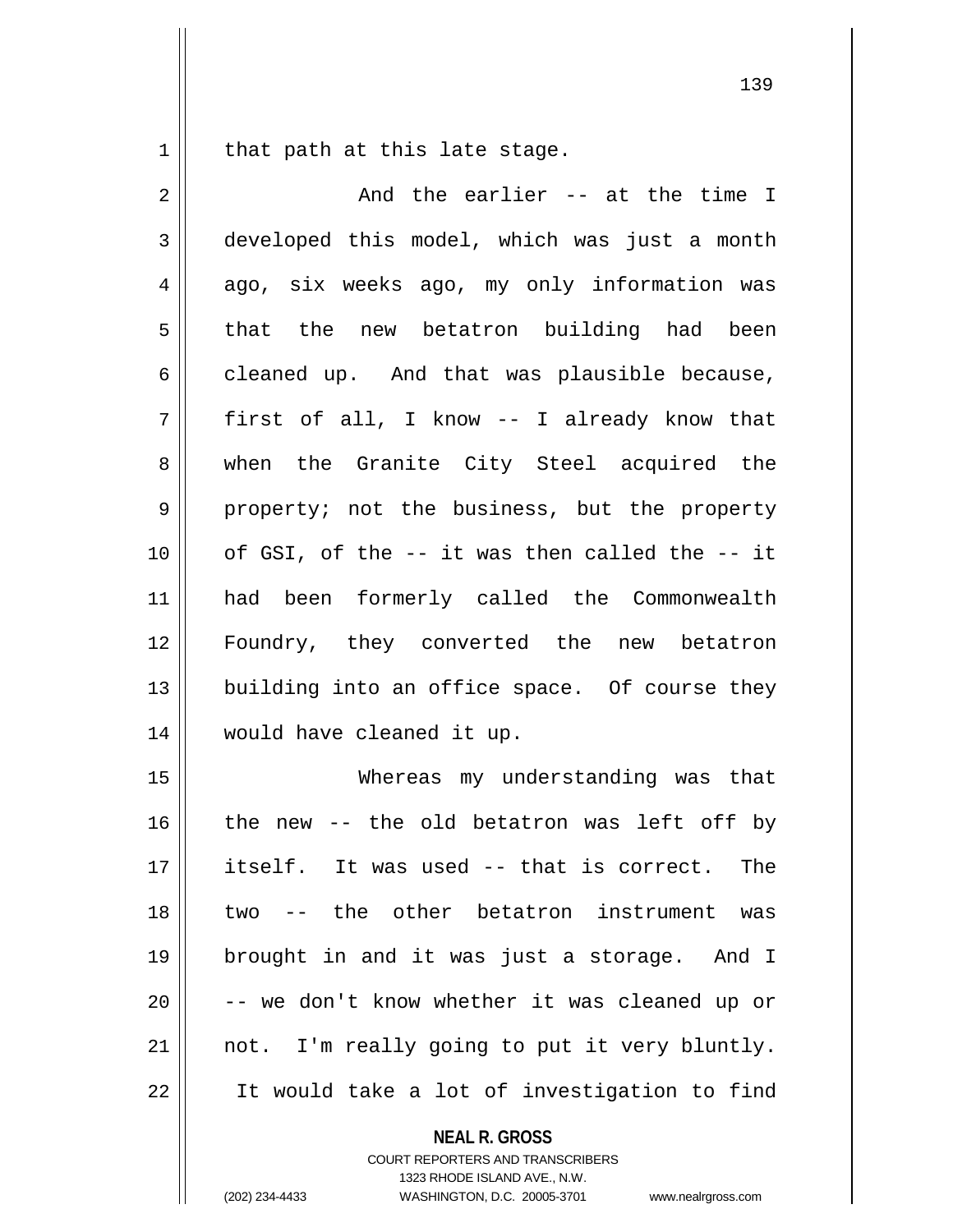1 | out. And it would seem odd that there would  $2 \parallel$  be so much activity left if in fact there had 3 been such a cleanup when the new betatron 4 building was cleaned up, and they could not 5 detect any.

6 and these measurements were made  $7 \parallel$  also to -- there was sort of an allegation of 8 competence there. These measurements were 9 || made by the ORISE, the Oak Ridge Institute for 10 Science and Education, which has been taking 11 the lead on cleaning up and surveying -- 12 actually they don't do the cleanup -- of 13 || surveying. They perfected this MARSSIM 14 manual, which is the guide to all government 15 agencies for cleaning up radioactive sites. 16 And these were the -- they've given the 17 || training. These are the most competent people 18 in the business, the most reputable, competent 19 people in the business.

20 And the picture of theirs, the 21 berm -- yes, the berm was -- it's well 22 || acknowledged the berm -- obviously the berm

## **NEAL R. GROSS**

COURT REPORTERS AND TRANSCRIBERS 1323 RHODE ISLAND AVE., N.W. (202) 234-4433 WASHINGTON, D.C. 20005-3701 www.nealrgross.com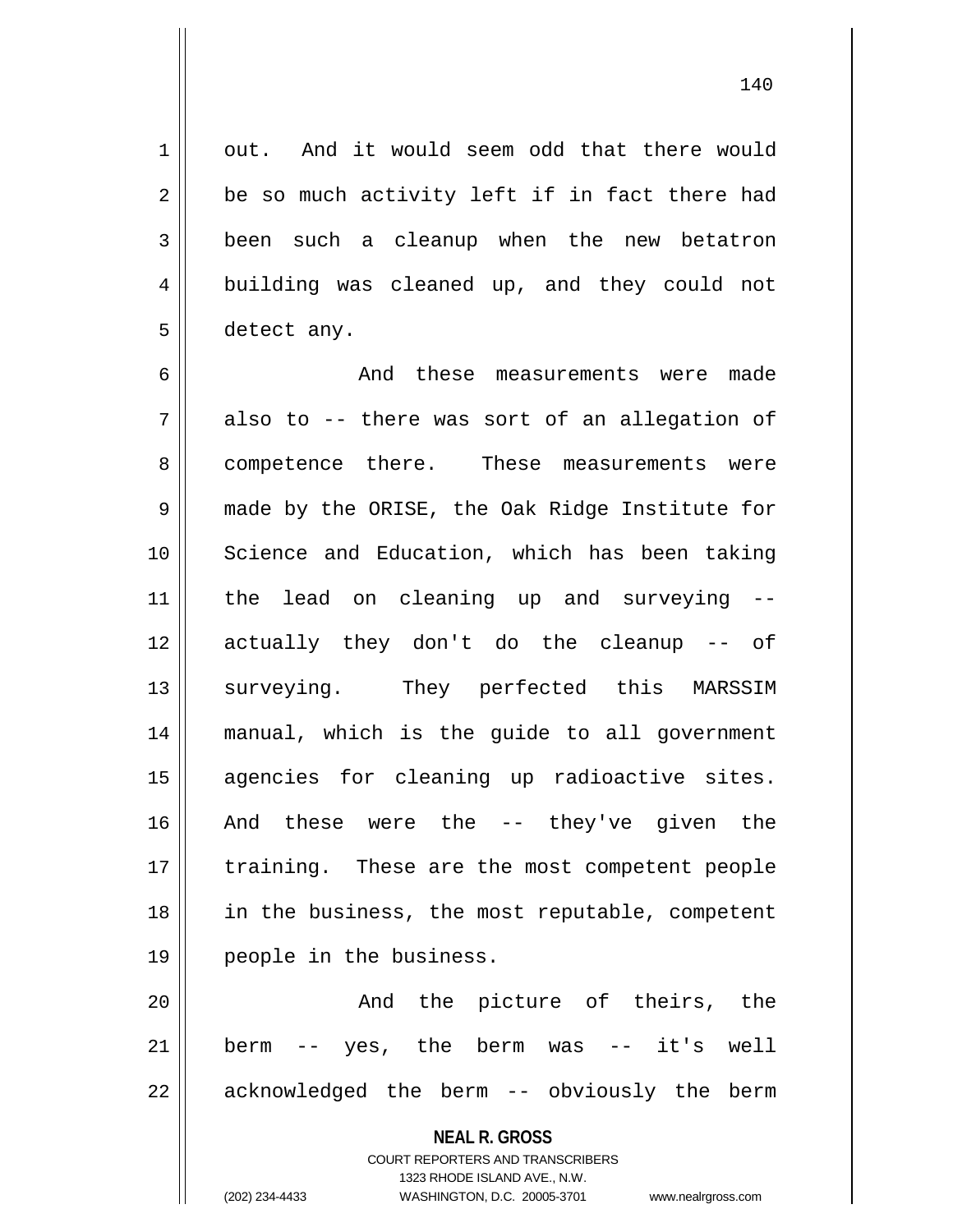**NEAL R. GROSS** COURT REPORTERS AND TRANSCRIBERS 1 was added later and -- but it does not affect 2 the measurement on the other parts of the  $3 \parallel$  floor, because the other parts of the floor -- $4 \parallel$  each one of these was a measurement of dpm per 5 | 100 square centimeters. So you simply average  $6 \parallel$  over whether some of the areas could not be 7 sampled. It's not 25 percent. It looks like  $8 \parallel$  -- to my mind it's looking more like 10 or 15 9 || percent, but that's a quibble. This looks 10 || like reliable data. I rest my case. 11 CHAIRMAN ZIEMER: Okay. Thank  $12 \parallel$  you. 13 MR. RAMSPOTT: Dr. Ziemer, may I 14 || respond to that? 15 || CHAIRMAN ZIEMER: Sure. 16 MR. RAMSPOTT: I'll keep it brief. 17 MR. KATZ: Yes, go ahead, John. 18 MR. RAMSPOTT: We invited 19 everybody to visit that site, just like we 20 || did. And I'm sure more information would have 21 been found if those invitations had been  $22$  | taken, but I know people are busy and it just

1323 RHODE ISLAND AVE., N.W.

(202) 234-4433 WASHINGTON, D.C. 20005-3701 www.nealrgross.com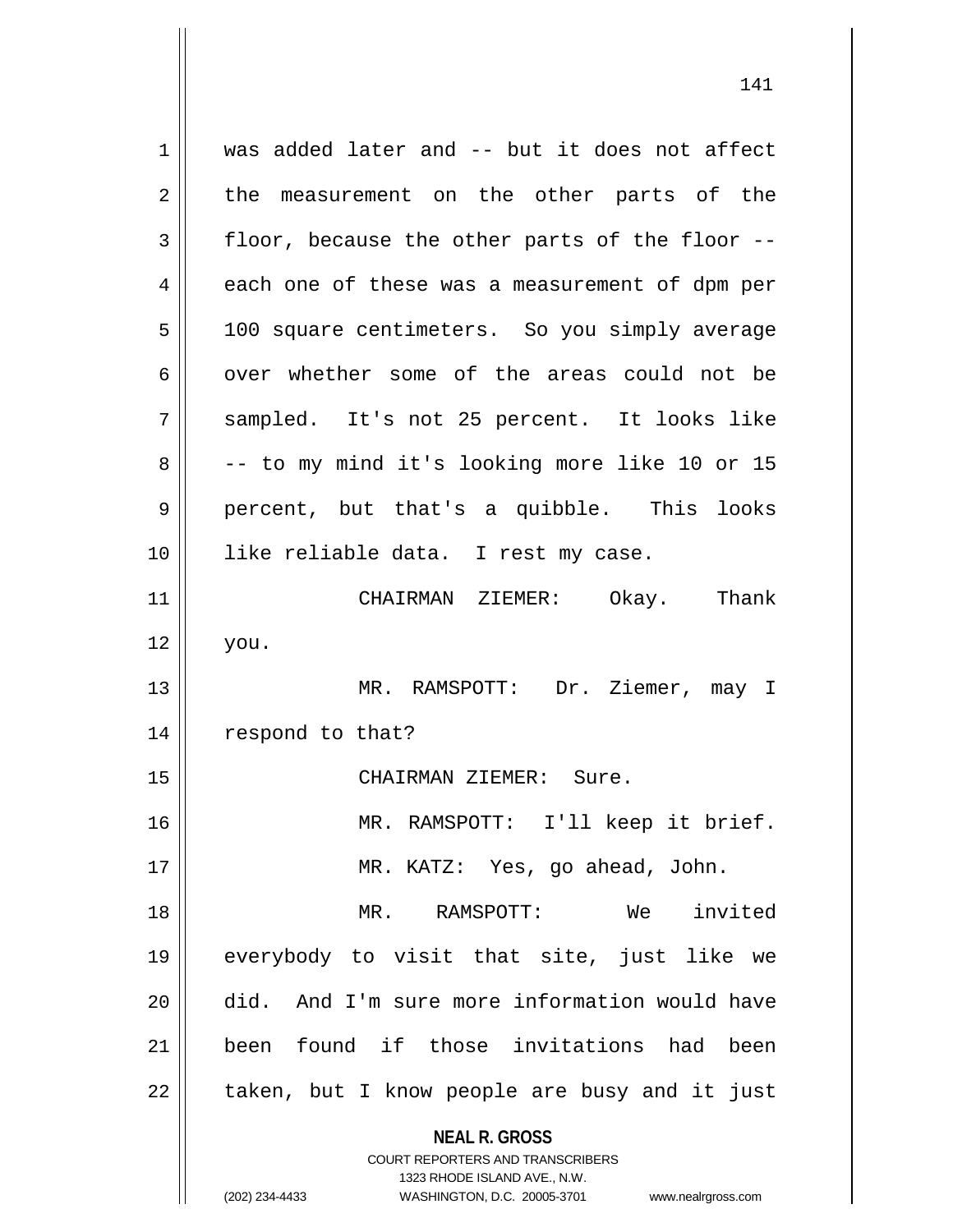1 didn't work out.

| $\overline{2}$ | But there was mention of power                 |
|----------------|------------------------------------------------|
| 3              | washing, and I'm sure I can find it in the     |
| 4              | transcripts from years past. And, you know, I  |
| 5              | think -- maybe I'm wrong, but I thought the    |
| 6              | law said if you find new information, you're   |
| 7              | supposed to submit it. I think I've seen that  |
| 8              | in the law. And that is what we're doing.      |
| 9              | And I also think that I saw all                |
| 10             | radiation must be considered in dose           |
| 11             | reconstructions. Well, I think that also is    |
| 12             | part of this argument, too. If there was a     |
| 13             | cleaning and that material was moved and what  |
| 14             | you're seeing now is what was there after that |
| 15             | was done, how much was there before it was     |
| 16             | done? I mean, that's logical.                  |
| 17             | And I did look at those drawings.              |
| 18             | They definitely are in the -- I'm looking at   |
| 19             | it now. They're definitely in the FUSRAP       |
| 20             | report and they show that material there.      |
| 21             | And, you know, I've talked to people that are  |
| 22             | familiar with concrete work. Now that berm,    |

**NEAL R. GROSS**

COURT REPORTERS AND TRANSCRIBERS 1323 RHODE ISLAND AVE., N.W. (202) 234-4433 WASHINGTON, D.C. 20005-3701 www.nealrgross.com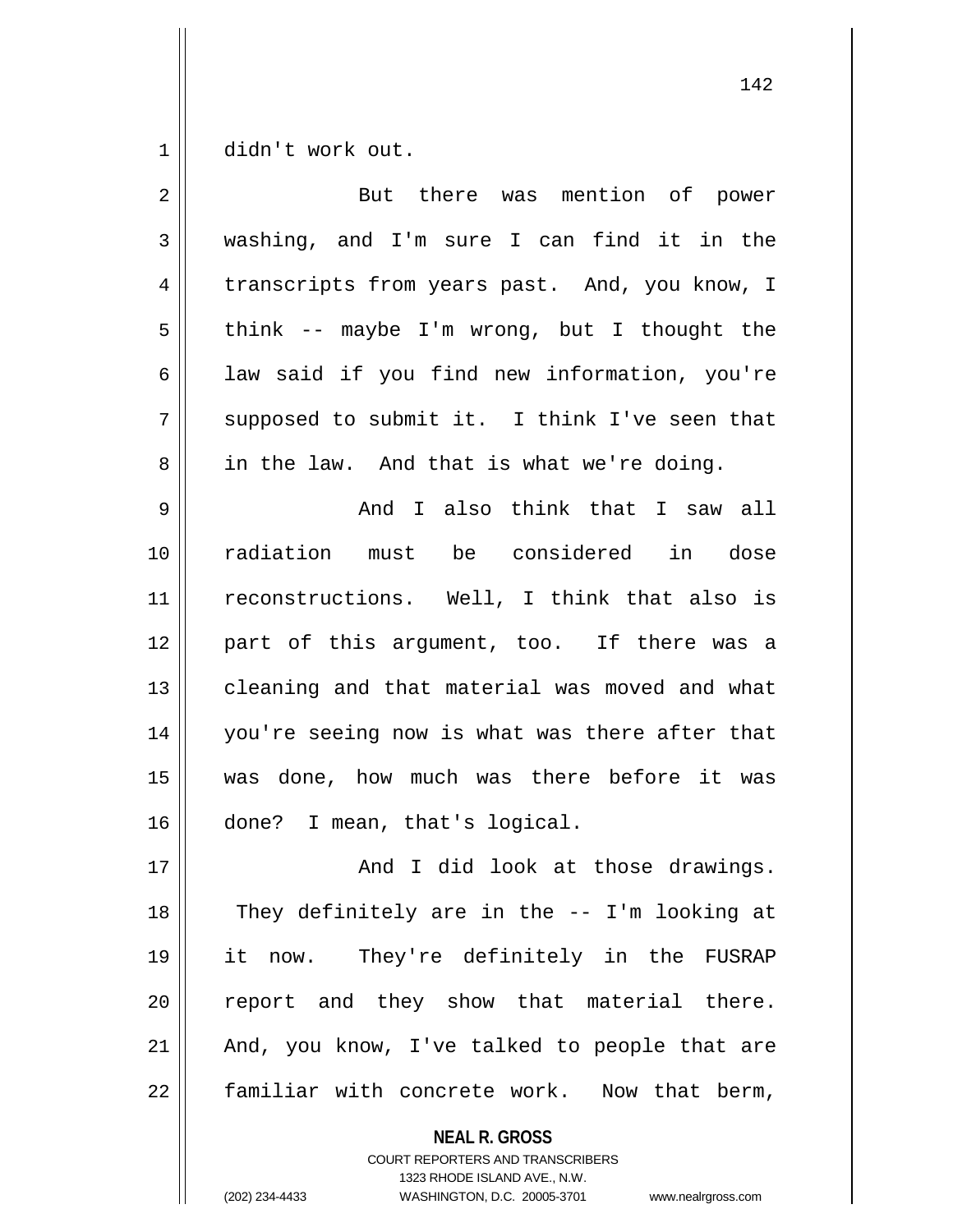1 || you don't just put a berm in there. You got  $2 \parallel$  to clean the surface of the existing concrete  $3 \parallel$  in order to put new concrete on it, especially 4 if you're going to hold oily matter, like  $5 \parallel$  transformer oil, which is exactly what this 6 says. Transformer storage area. I'm looking 7 at the drawing now. 8 || So I really can't agree. When you 9 || bring in, I guess, whatever it took to build

 that berm and you bring in another betatron from a new betatron building, you go down that walkway, those railroad tracks, you're going 13 | to disturb something.

 Now I respect -- or I guess the Oak Ridge National Lab, but in reviewing the cleanup documents again last night, if you 17 || look in there -- and, Dr. Bob, I know you used || their drawing originally, too, they said there was a huge door in the new betatron building. || And I'm just referring to the new betatron building not as part of this argument or this || building. But they said the new betatron

> **NEAL R. GROSS** COURT REPORTERS AND TRANSCRIBERS 1323 RHODE ISLAND AVE., N.W. (202) 234-4433 WASHINGTON, D.C. 20005-3701 www.nealrgross.com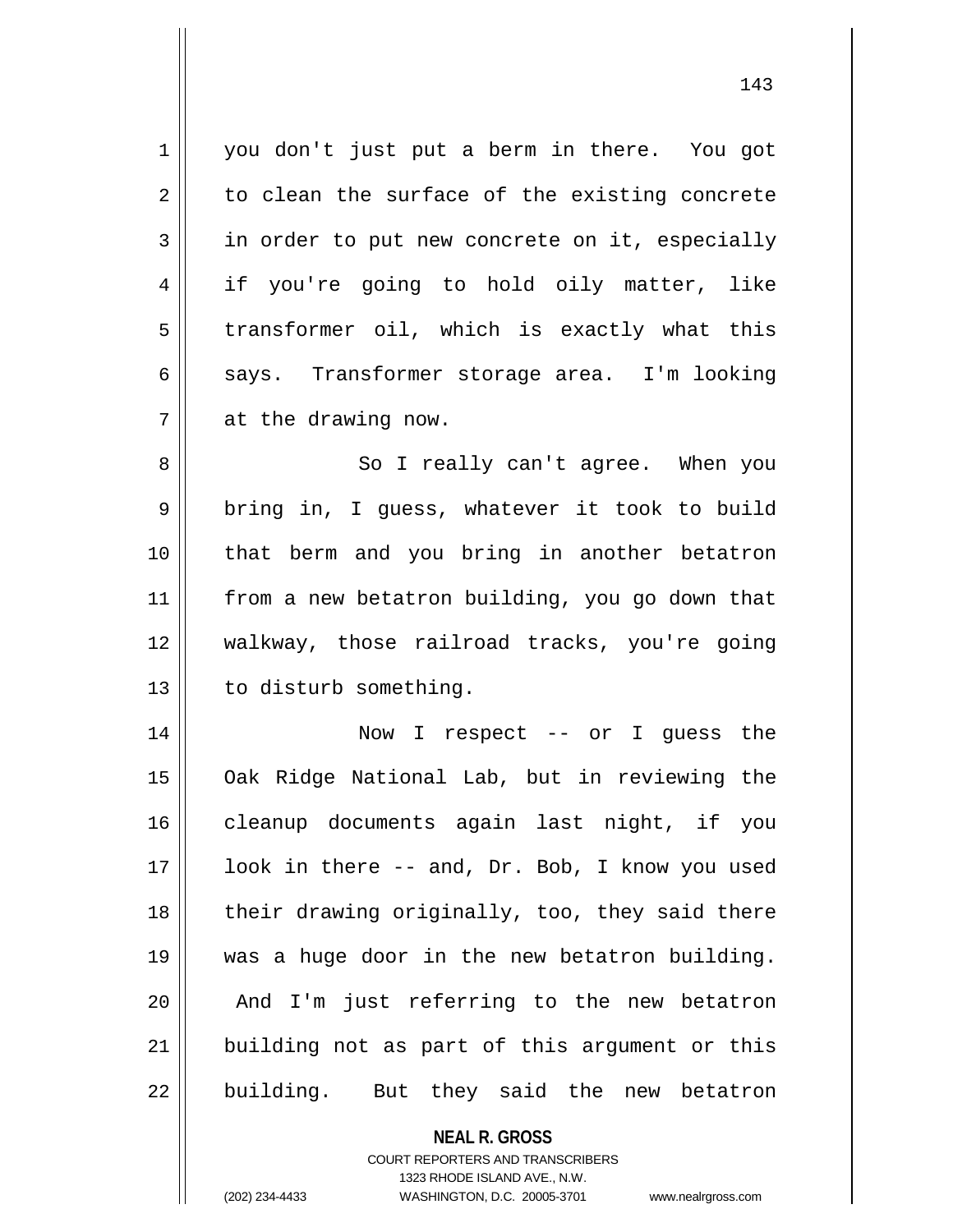$1 \parallel$  building, the main door; that is their quote,  $2 \parallel$  is to the left of the drawing or photograph  $3 \parallel$  they have. And we all know now that hole was 4 || knocked in the wall well after the contract 5 period.

 And we also note from their drawing there's -- they never even walked in 8 the 10 building. That's where the uranium had to come in from. There was no other way to get uranium into that building except through 10 building.

12 || So I think they did a fair job, 13 || but they were wrong. They weren't totally 14 accurate. They weren't totally complete. 15  $\parallel$  With all due respect to them, if I was coming 16 in 40 years later, I might have missed it, 17 too, because they didn't have some site 18 experts and some people to talk to and some 19 workers. I guess I wonder why they didn't 20 talk to any workers. They just talked to 21 Granite City Steel management. If I'd had 22 || Granite City management -- those people were

**NEAL R. GROSS**

COURT REPORTERS AND TRANSCRIBERS 1323 RHODE ISLAND AVE., N.W. (202) 234-4433 WASHINGTON, D.C. 20005-3701 www.nealrgross.com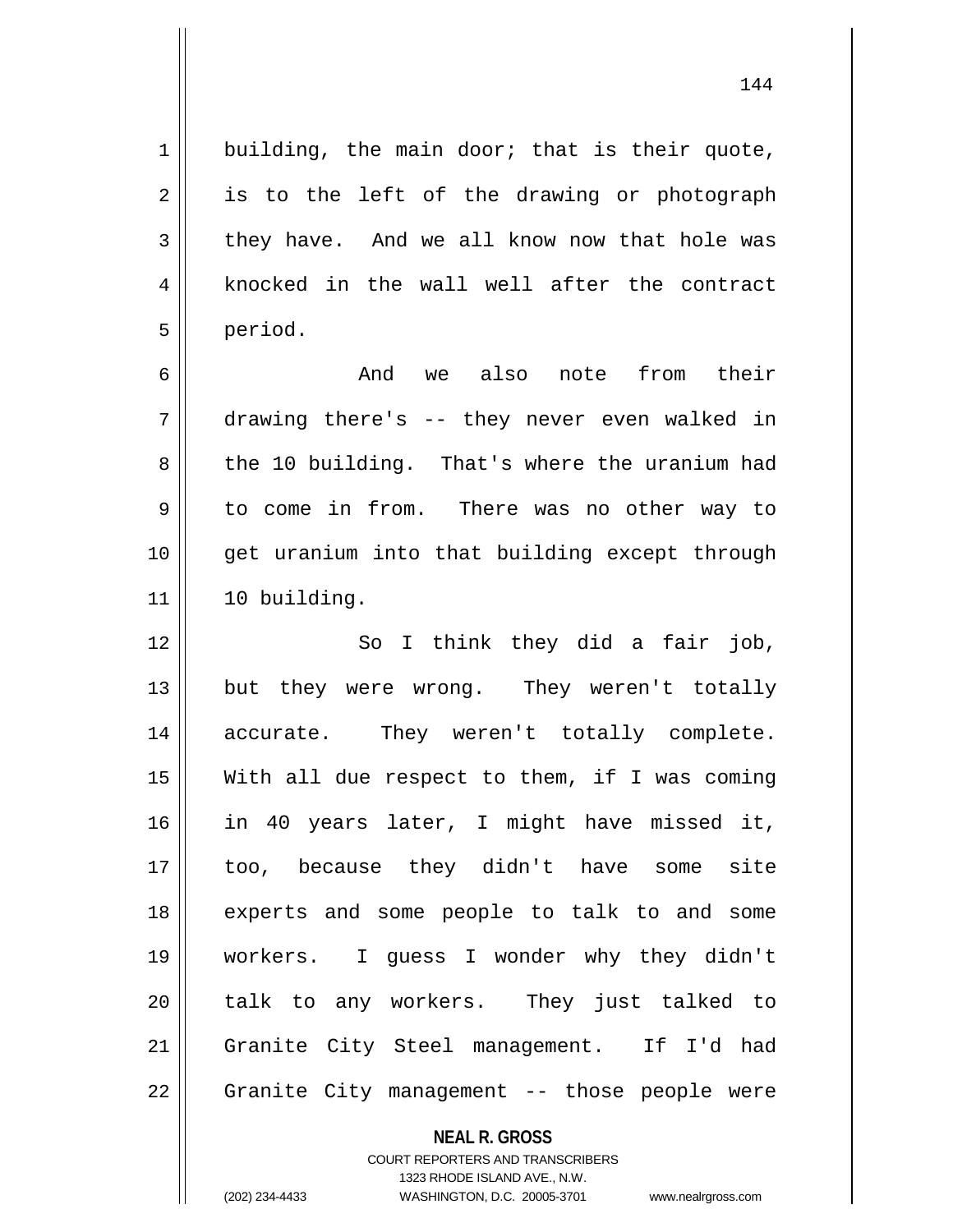1 | probably kids when all this was going on. So 2 || I don't think they did such a good job. I  $3$  | have to disagree with you. 4 || But, you know, I respect what they 5 did. And I probably would have made the same 6 mistakes, but now it's time to correct it. 7 We've got people telling you the facts, you 8 || know? So I'm sorry, that's just the 9 Straight-up truth. Thanks a lot. I 10 || appreciate the chance to comment. 11 CHAIRMAN ZIEMER: Thanks, John. I 12 want to give -- Jim, I'm kind of putting you 13 || on the spot, but do you have any sort of 14 || reflections on NIOSH's approach here in terms  $15$  | of what you heard so far today? 16 DR. NETON: Well, I think Dave's  $17$  || put together a pretty, I thought, compelling 18 || argument that the exposures associated with 19 the movement of uranium, the sole activity of 20 || the handling and movement of uranium  $21$  || throughout a building is inherently -- is  $22$  | pretty low. The values are low.

> **NEAL R. GROSS** COURT REPORTERS AND TRANSCRIBERS 1323 RHODE ISLAND AVE., N.W. (202) 234-4433 WASHINGTON, D.C. 20005-3701 www.nealrgross.com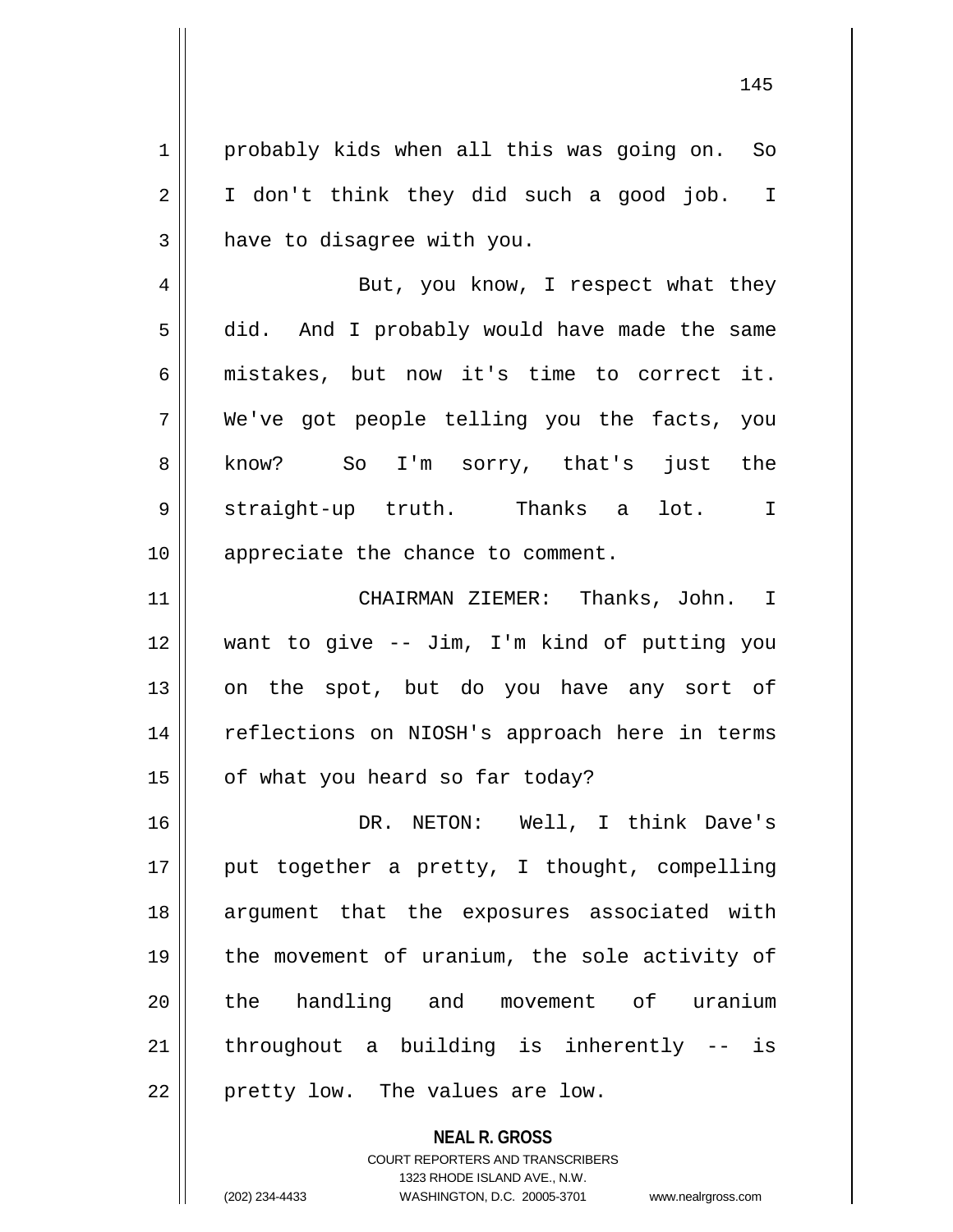| $\mathbf 1$    | I think the most compelling sample             |
|----------------|------------------------------------------------|
| $\overline{2}$ | is the one that was at LeBlond where they were |
| 3              | actually -- I think there were three BZ        |
| 4              | samples where they hooked a hoist to the       |
| 5              | billet and placed the billet into position on  |
| 6              | the machine. And then they removed it from     |
| 7              | the machine nine dpm per cubic meter. I think  |
| 8              | that's consistent with Dave's experience, and  |
| 9              | my experience has been working at a uranium    |
| 10             | foundry.                                       |
| 11             | And the other two instances he's               |
|                |                                                |
| 12             | demonstrated that even though there were       |
| 13             | ancillary activities going on in addition to   |
| 14             | the movement, the values were still around     |
| 15             | less than 200 dpm per cubic meter, which is    |
| 16             | what we suggest.                               |
| 17             | There are other values out there               |
| 18             | that SC&A have raised that talk about movement |
| 19             | of uranium where the much higher -- I think    |
| 20             | they're worth looking at, although the value   |
| 21             | of 3,000 I think is going to be rejected       |

**NEAL R. GROSS** COURT REPORTERS AND TRANSCRIBERS

1323 RHODE ISLAND AVE., N.W.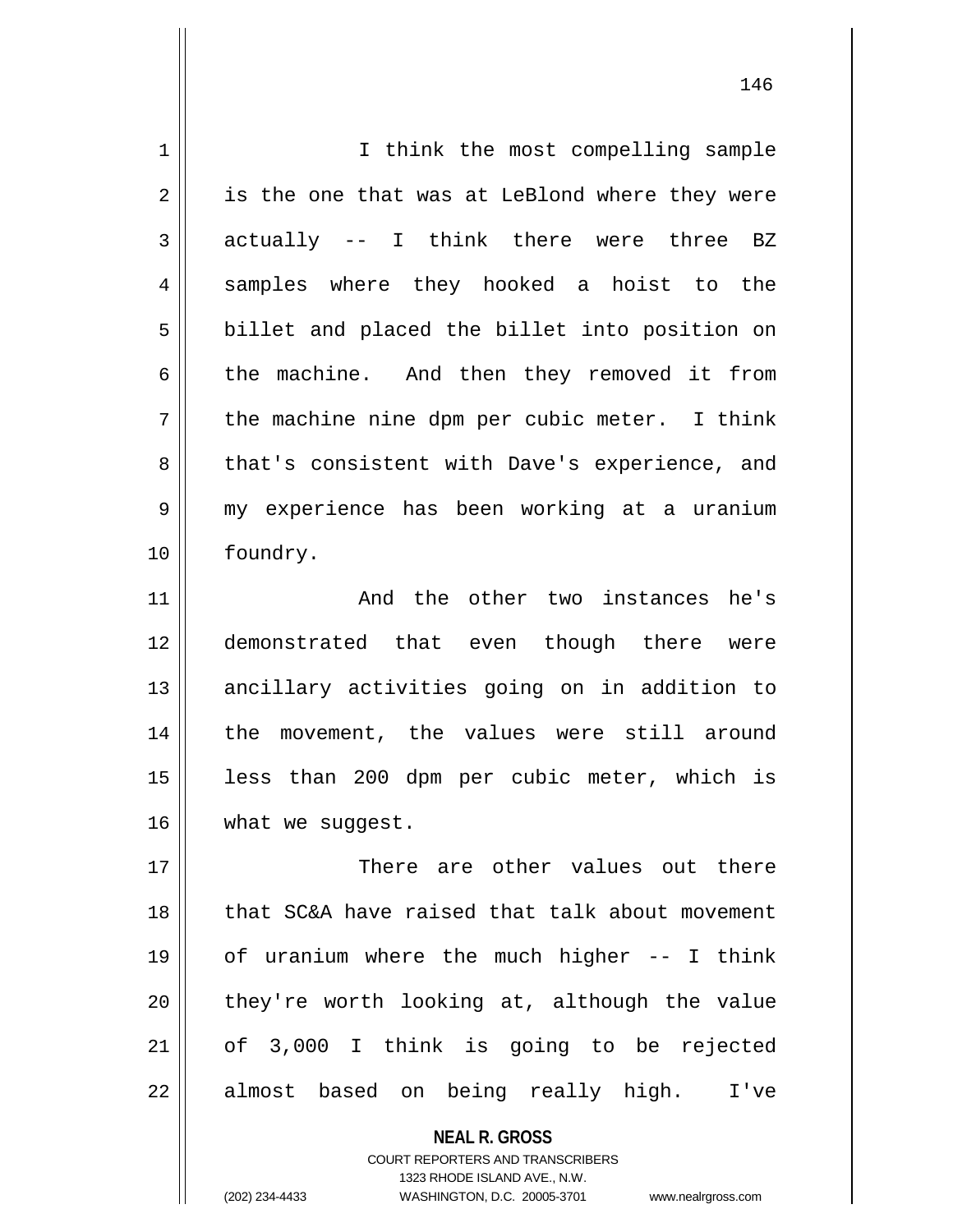1 looked at some values while we were talking 2 || and there are some air samples in Harris and 3 Kingsley where your chiseling billets, just 4 actively chiseling billets, and you get around 5 4,000 dpm per cubic meter. I just find it 6 implausible that you can generate fifty MAC 7 air by just moving rods. I mean, that's 8 higher than the values that were measured at 9 Bethlehem Steel during active rolling 10 || operations in the 1951-52 period where they 11 were taking heated uranium, you know, and 12 moving and pushing it through machines. So I 13 || find that value to be a little bit out of  $14$  | range.

 The 500 dpm ones, you know, I don't know. Maybe, you know, that's worth considering, I suppose, but I think we would 18 || all -- I believe that somewhere in there, in  $\parallel$  that range where we put -- Dave has suggested or maybe looking at another value is a bounding value. We know that movement of 22 || uranium generates some dust. And I think the

> **NEAL R. GROSS** COURT REPORTERS AND TRANSCRIBERS 1323 RHODE ISLAND AVE., N.W.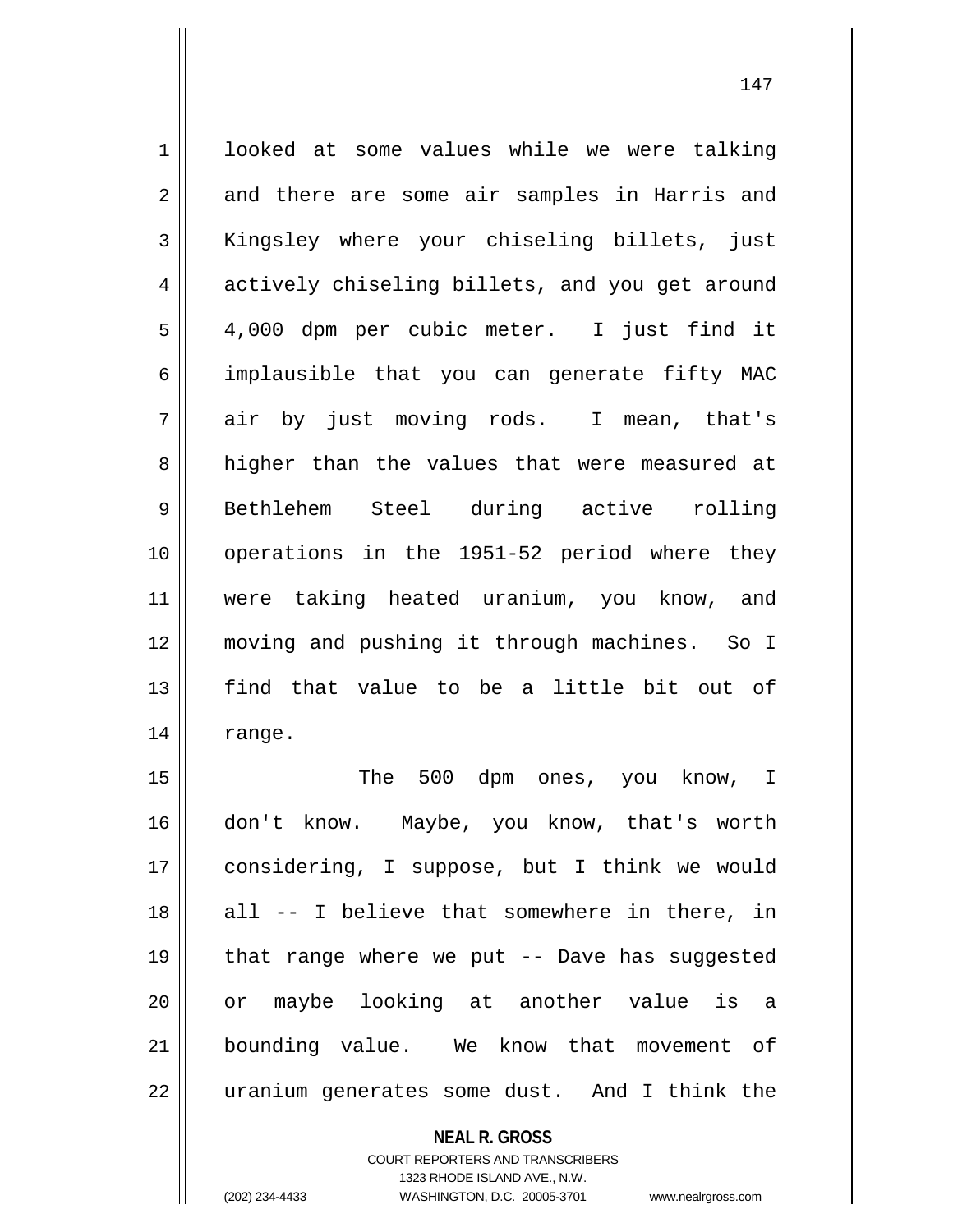1 || range is somewhere in those values, rejecting  $2 \parallel$  the  $-$  I would reject the 3,000 one as being 3 | implausibly high.

4 || I get -- SC&A hasn't said this,  $5 \parallel$  but I get the sense that they also somehow  $6 \parallel$  believe that it could be bounded in some way, 7 whether we pick a value that's a better 8 surrogate value or whether relying on their 9 model, they believe -- I think it's their 10 sense also that this activity can be bounded  $11$  using the data that we have available to us.

12 || DR. MAURO: Jim, this is John. 13 DR. NETON: Yes?

14 DR. MAURO: I agree with that 15 | statement.

 DR. NETON: Okay. So I think both 17 || SC&A and NIOSH agree that the value can be bounded. It's how you come about it and what's the appropriate exact value you use. I  $\parallel$  sense that SC&A's position is that 200 may be a little low for their comfort level. But  $22 \parallel$  again, I think we're in a situation where we

> **NEAL R. GROSS** COURT REPORTERS AND TRANSCRIBERS 1323 RHODE ISLAND AVE., N.W.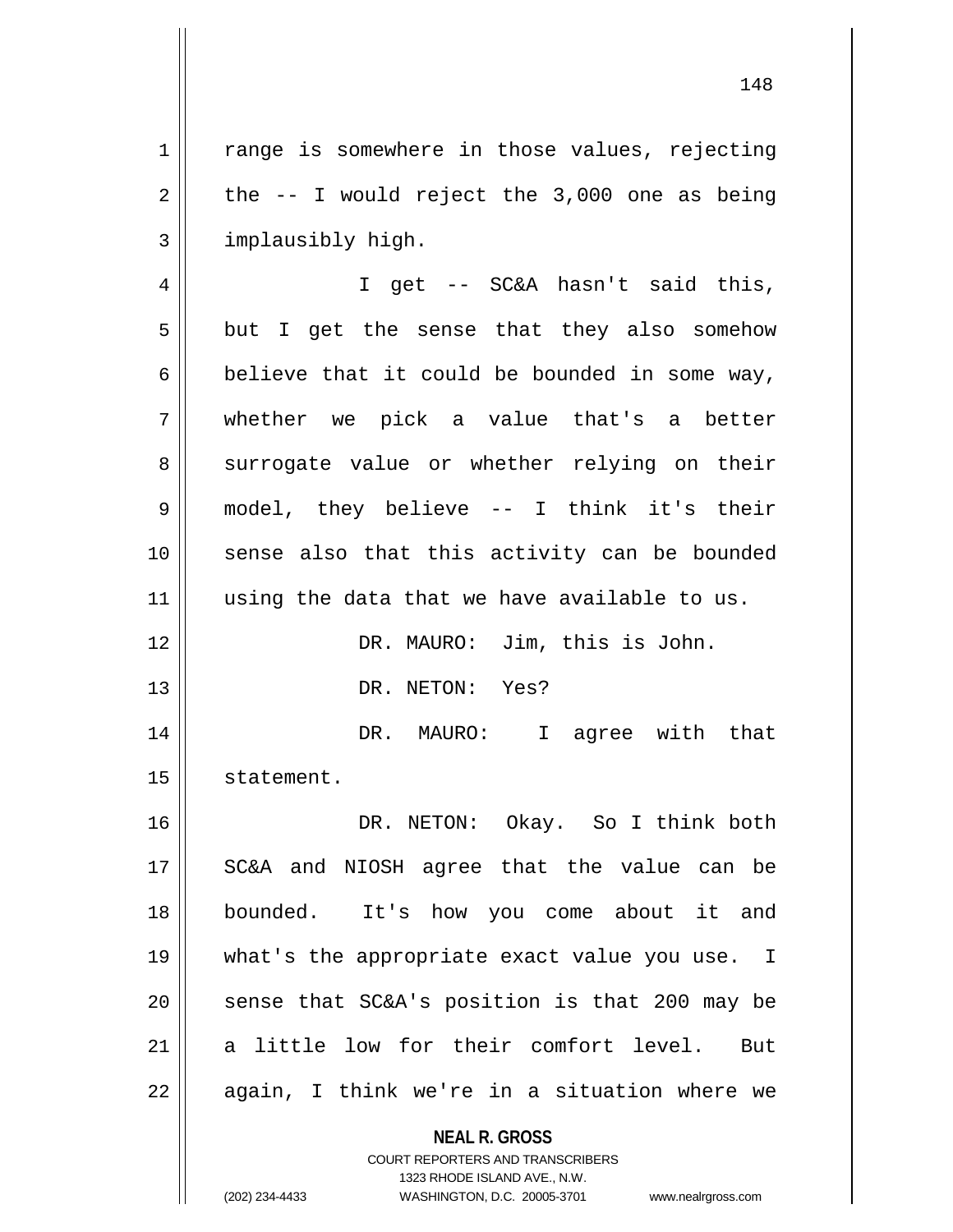1 agree that it can be bounded somehow and the  $2 \parallel$  exact value maybe can be debated to some  $3 \parallel$  degree. But I think within a factor of two. 4 I mean, I don't know. I think 200 is 5 | bounding, in my own opinion, but we're open 6 for discussion on other values.

7 CHAIRMAN ZIEMER: John, did you 8 want to expand on your comment there at all? 9 John Mauro.

10 DR. MAURO: Yes. You see, we went 11 through a process here which brings me to a 12 || place I said, listen, you know, we look for 13 || other starting points and we see a range of 14 || them that are in many -- in some cases not 15 unreasonable as applied to the circumstances. 16 || I for one feel the stamping of these slugs is 17 being not at all like the kinds of things. So 18 || we are troubled by the starting point.

 Now the interesting thing is || outcome. If you would  $-$  let's say we'd start with that 500 number that in our opinion is |  $\sqrt{ }$  really -- it's one number associated with the

**NEAL R. GROSS**

COURT REPORTERS AND TRANSCRIBERS 1323 RHODE ISLAND AVE., N.W. (202) 234-4433 WASHINGTON, D.C. 20005-3701 www.nealrgross.com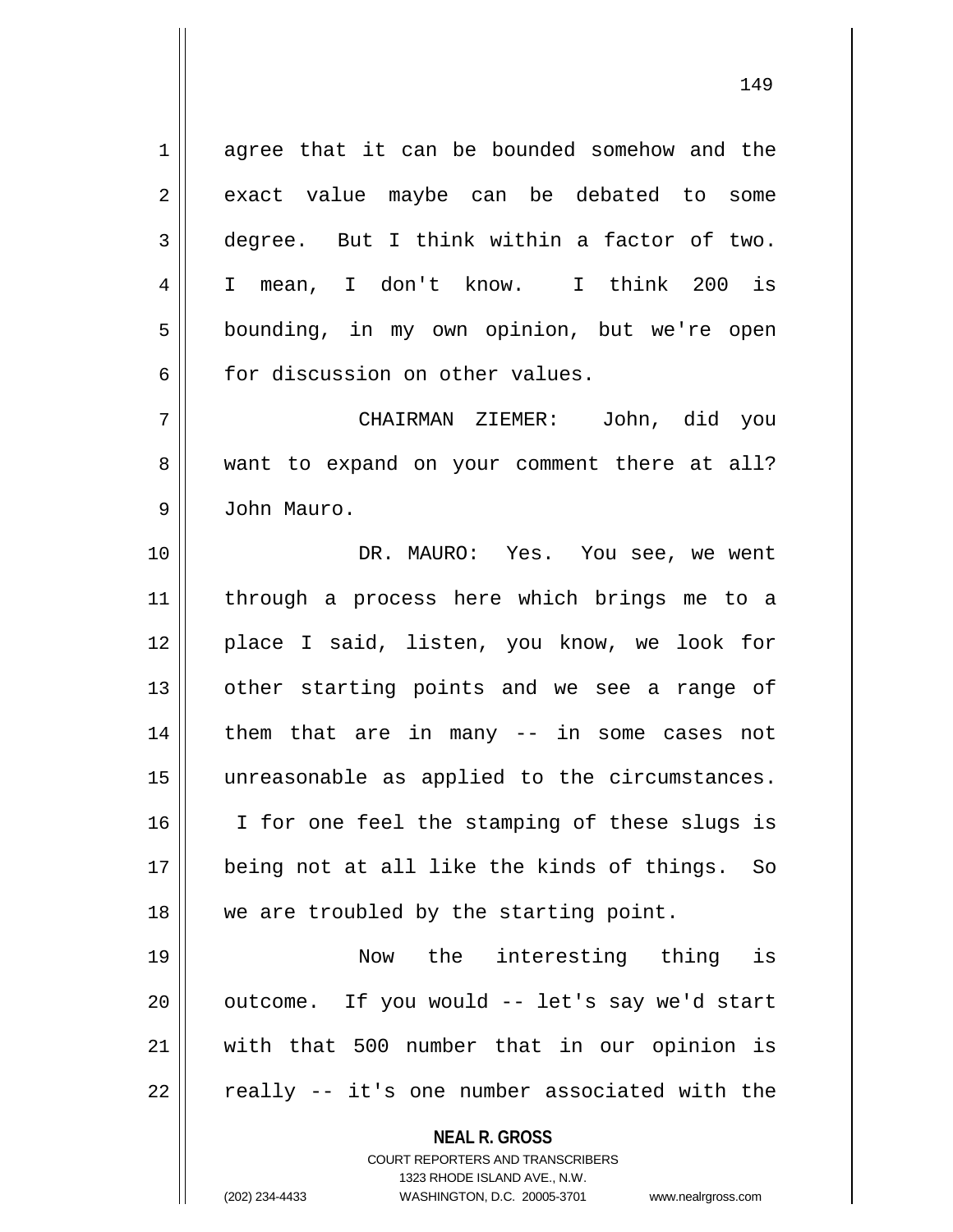$1$  type of operation that really is not analogous  $2 \parallel$  to what types of things that went on. So, you  $3 \parallel$  know, we are troubled by that as a surrogate,  $4 \parallel$  but there are others that are apparently -- $5 \parallel$  certainly look better. And I agree with Jim,  $6 \parallel$  going to 3,000 doesn't ring true given the  $7 \parallel$  amount of information we have regarding the 8 airborne dust loading associated in all types  $9 \parallel$  of operations.

10 || The So it seems to me that if I were doing this, I would go with a different 12 || surrogate that perhaps -- and not go with the adjustments that were made and the way they were made. But I think that we can pick one | that -- out of the data that now is available, something we didn't look at before. It wasn't 17 || until this process where we said, listen, can we find some better surrogate for handling of uranium? And it seems that we have some numbers out there are better as a starting 21 || point than the stamping process that -- for || these slugs. And I have to say that I was

### **NEAL R. GROSS** COURT REPORTERS AND TRANSCRIBERS 1323 RHODE ISLAND AVE., N.W.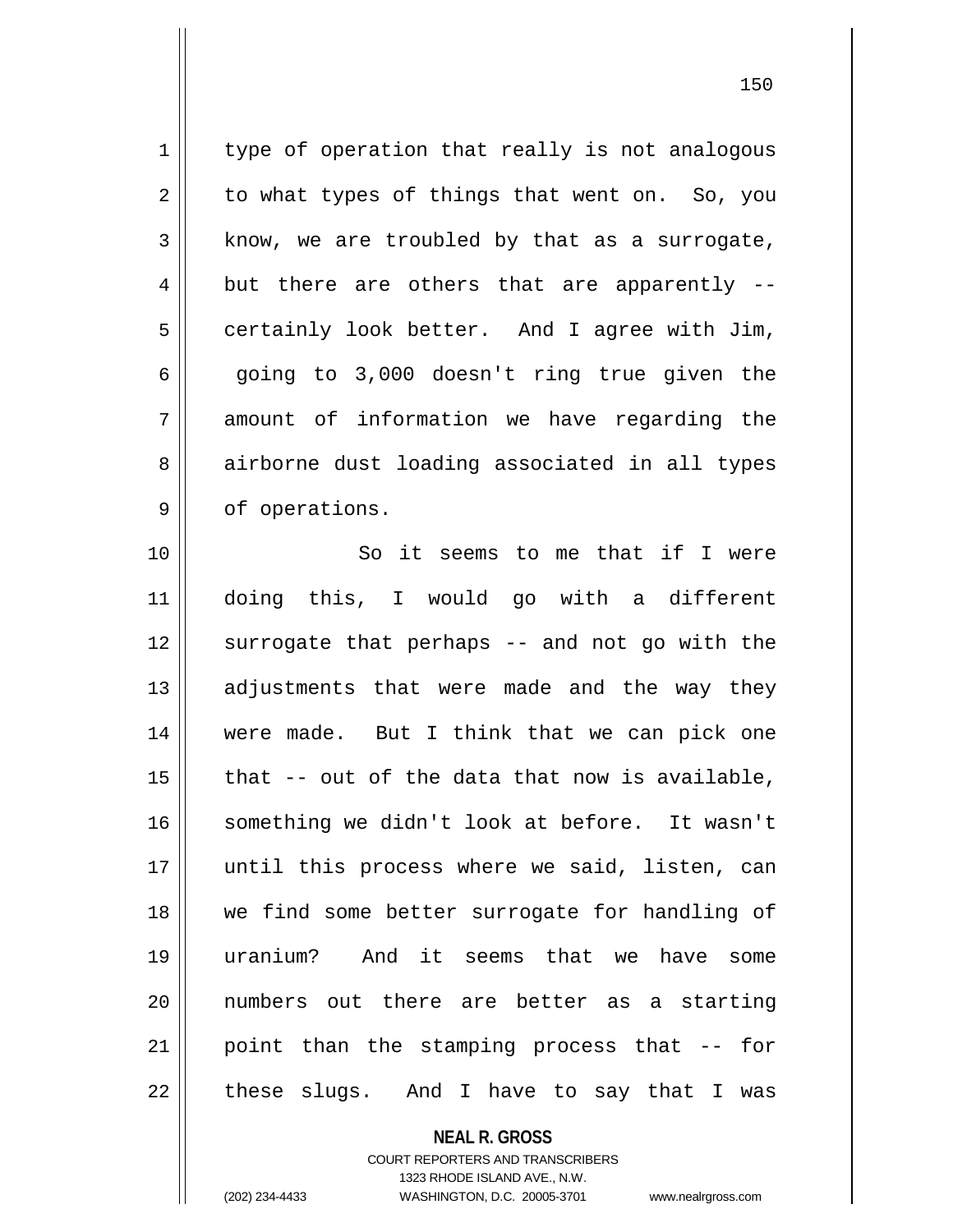1 | very pleased with the process that Bob went  $2 \parallel$  through to say, okay, let's go backwards in  $3 \parallel$  time.

4 Now of course John Ramspott now  $5 \parallel$  brought up a point now, if he's correct. 6 | Let's see there was a thorough cleaning of  $7 \parallel$  this building before these measurements were 8 made. Well of course, then you got to throw  $9 \parallel$  the model out. I mean, that's all there is to 10 || it. You know, you can't avoid the argument 11 || that, listen, if that's true that it had been 12 || scoured, what do you do with that? I don't 13 | know what you do with that.

14 || But if it wasn't, then Bob's 15 approach leads you in a place that says, 16 listen, this is another way to come at the 17 || problem that's reasonable. And it comes in at 18 || a place which -- what's interesting to us is 19 that I think that there's a -- if you went 20 || over and looked at it and looked at the 21 concentrations in air as a function of time, 22 || you know, the numbers that we're seeing are

> **NEAL R. GROSS** COURT REPORTERS AND TRANSCRIBERS 1323 RHODE ISLAND AVE., N.W.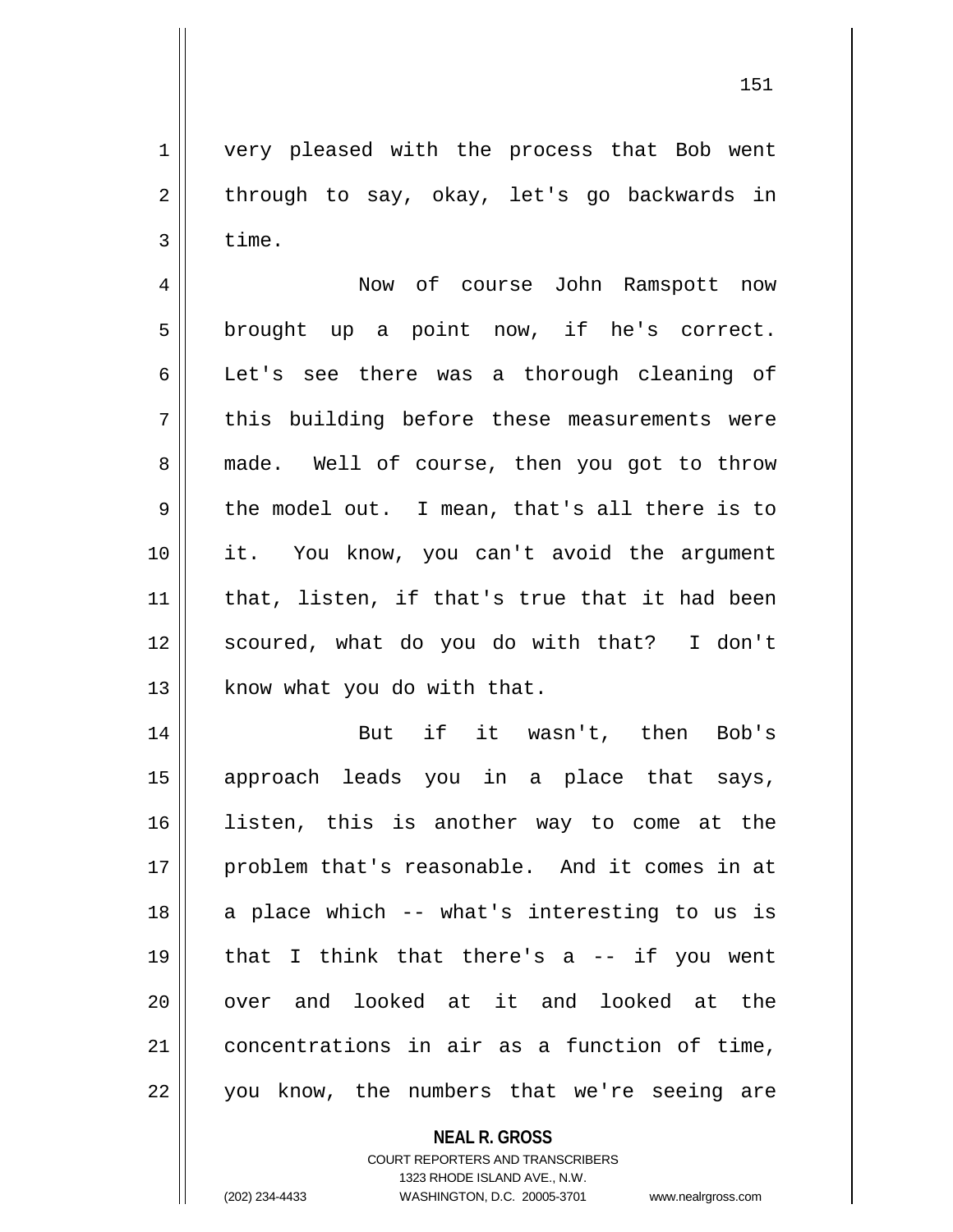1 compatible with these other numbers we've been  $2 \parallel$  talking about.

**NEAL R. GROSS** COURT REPORTERS AND TRANSCRIBERS 1323 RHODE ISLAND AVE., N.W. 3 || So that's the reason I feel that 4 || we're converging into a place. And I think we  $5 \parallel$  can converge on a place that at least in my  $6 \parallel$  mind is one that would place a plausible upper  $7 \parallel$  bound on these exposure scenarios. So, yes,  $8 \parallel$  that's the reason I agree with Jim. 9 CHAIRMAN ZIEMER: Okay. Thank 10 you. 11 || DR. McKEEL: Dr. Ziemer, may I? 12 CHAIRMAN ZIEMER: Yes, is that -- 13 DR. McKEEL: Dr. Ziemer, this is 14 | Dan McKeel. 15 CHAIRMAN ZIEMER: Yes, Dan, go  $16$  ahead. 17 || DR. McKEEL: I'm going to say 18 three short things about what I was just 19 thinking on. One is John Mauro just said that  $20$  || if -- if it was true that there was a 21 heavy-duty power washing of the betatron  $22$  | building in 1984, as [identifying information

(202) 234-4433 WASHINGTON, D.C. 20005-3701 www.nealrgross.com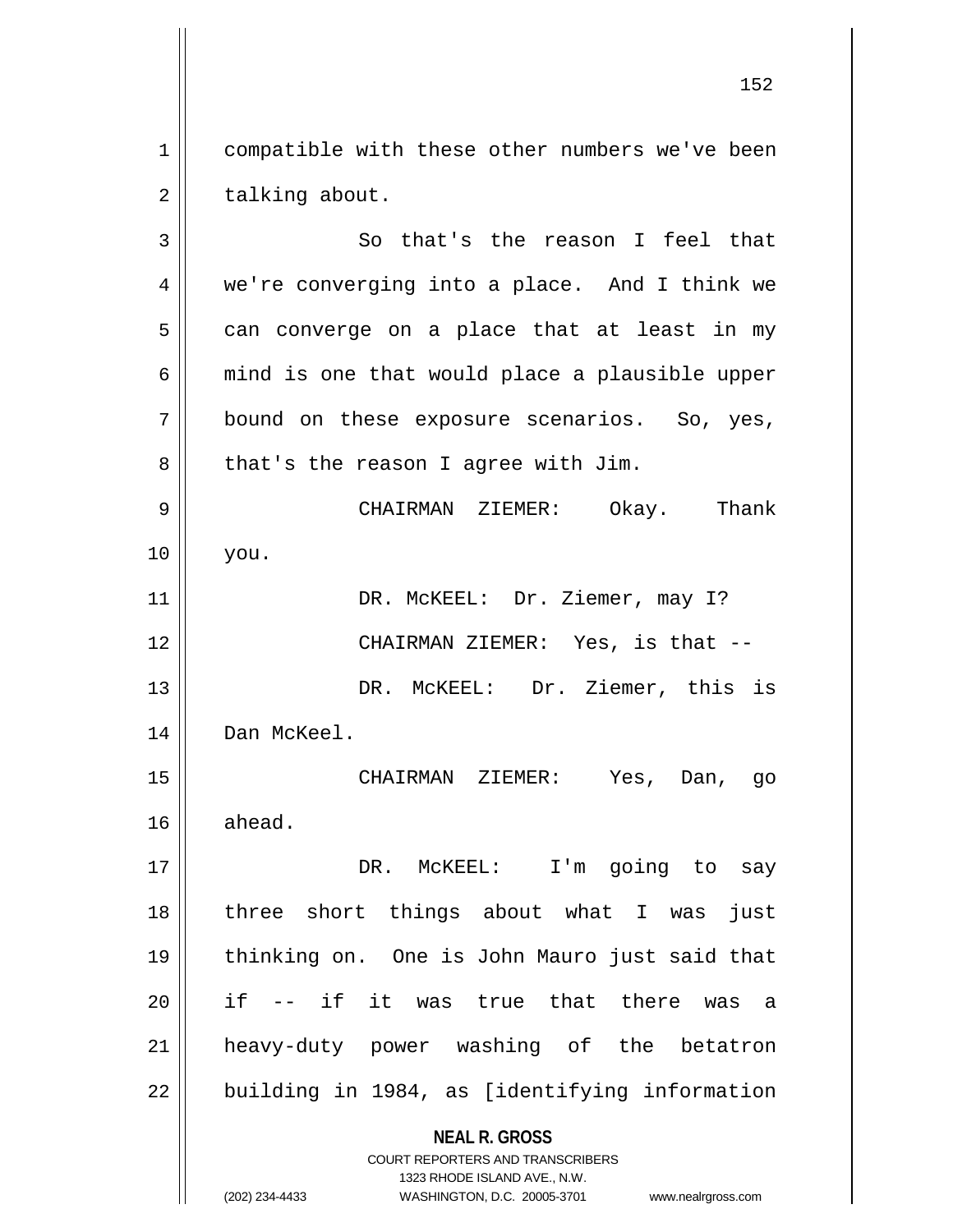1 | redacted] said there was, then they would have 2 to throw the model out. And then we went on  $3 \parallel$  to explain how you could use the model.

 Well, I've got to speak for all honest, truthful, well-intentioned GSI and 6 other workers in the entire nuclear weapons workforce who tried to give the Board their 8 || honest opinions on things. Dr. Anigstein criticizes us for bringing this information forward late in the game. Well, you know, you could do the same thing and criticize him for bringing the alternate model to everybody's attention here at the very last minute as well.

 But I've got to say this: [identifying information redacted] saw what [identifying information redacted] saw with his own eyes. That's not hearsay. That's not a secondary thing. The Board has heard from [identifying information redacted] before on | the Dow SEC and they can pick up the telephone | this afternoon and confirm what we just said.

### **NEAL R. GROSS**

COURT REPORTERS AND TRANSCRIBERS 1323 RHODE ISLAND AVE., N.W. (202) 234-4433 WASHINGTON, D.C. 20005-3701 www.nealrgross.com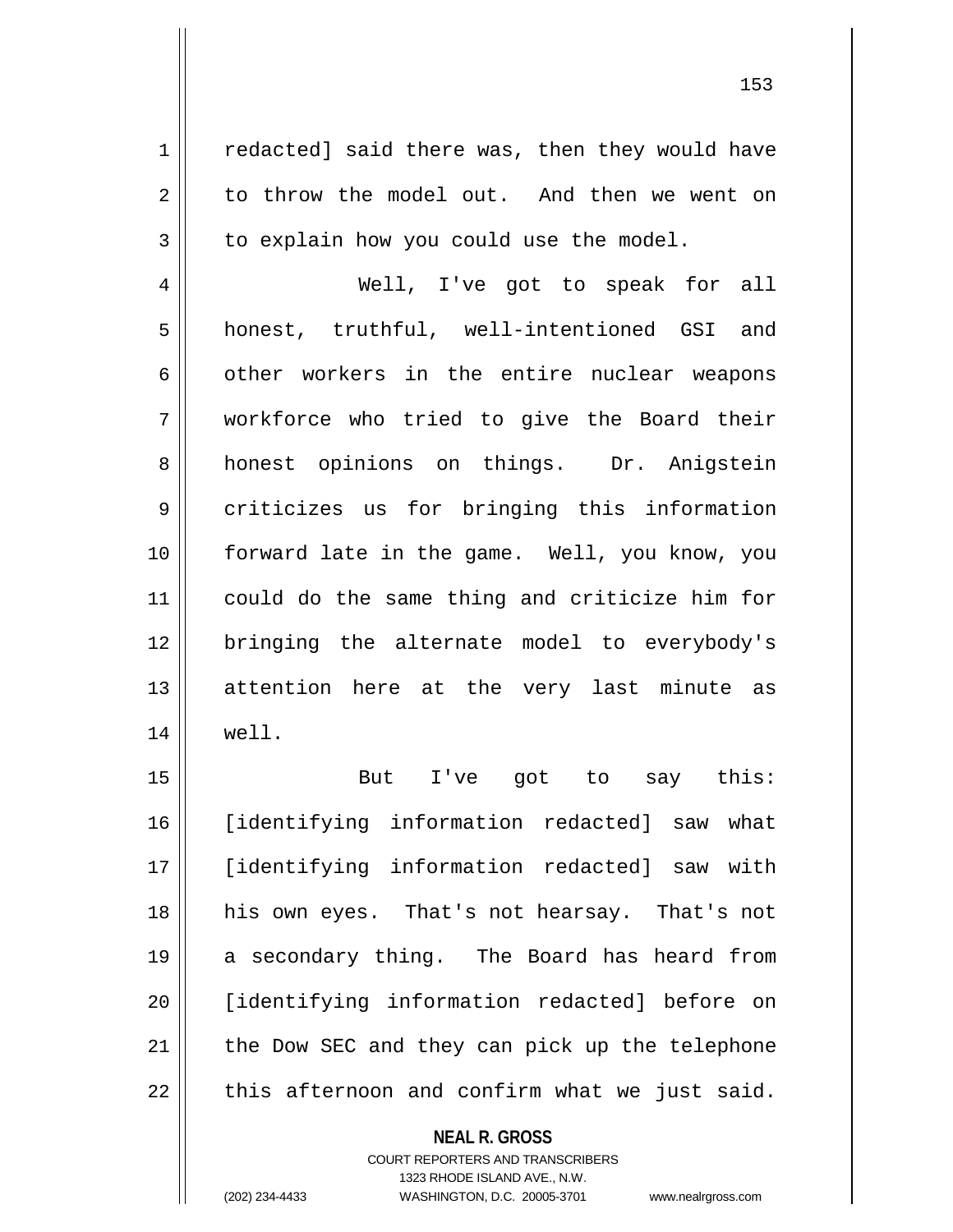1 So the fact is, whether it's convenient or 2 || not, the old betatron building was power 3 washed in 1984.

4 || The second thing I can do, and I'm  $5 \parallel$  sure either John will do it or I will do it 6 | immediately after this is over, is we will 7 || send you the proof photos which show GSI 8 workers that we know were there during the 9 || operational and residual period and left in 10 1973 inside the old betatron building showing 11 || the interior was painted with white paint, 12 which John assures me in those days was white 13 | lead paint.

 Now, for white lead paint to be 75 percent, 80 percent removed, then a power washing has truly got to be what the name of 17 || the company implies, power blasting. And John 18 || Ramspott reminds me that these days; you know, that's later than 1984, that power washing as a technology in fact can be used to cut hard materials. So this is like a laser blade -- a  $22 \parallel$  laser beam that's cutting through things. And

# **NEAL R. GROSS**

COURT REPORTERS AND TRANSCRIBERS 1323 RHODE ISLAND AVE., N.W. (202) 234-4433 WASHINGTON, D.C. 20005-3701 www.nealrgross.com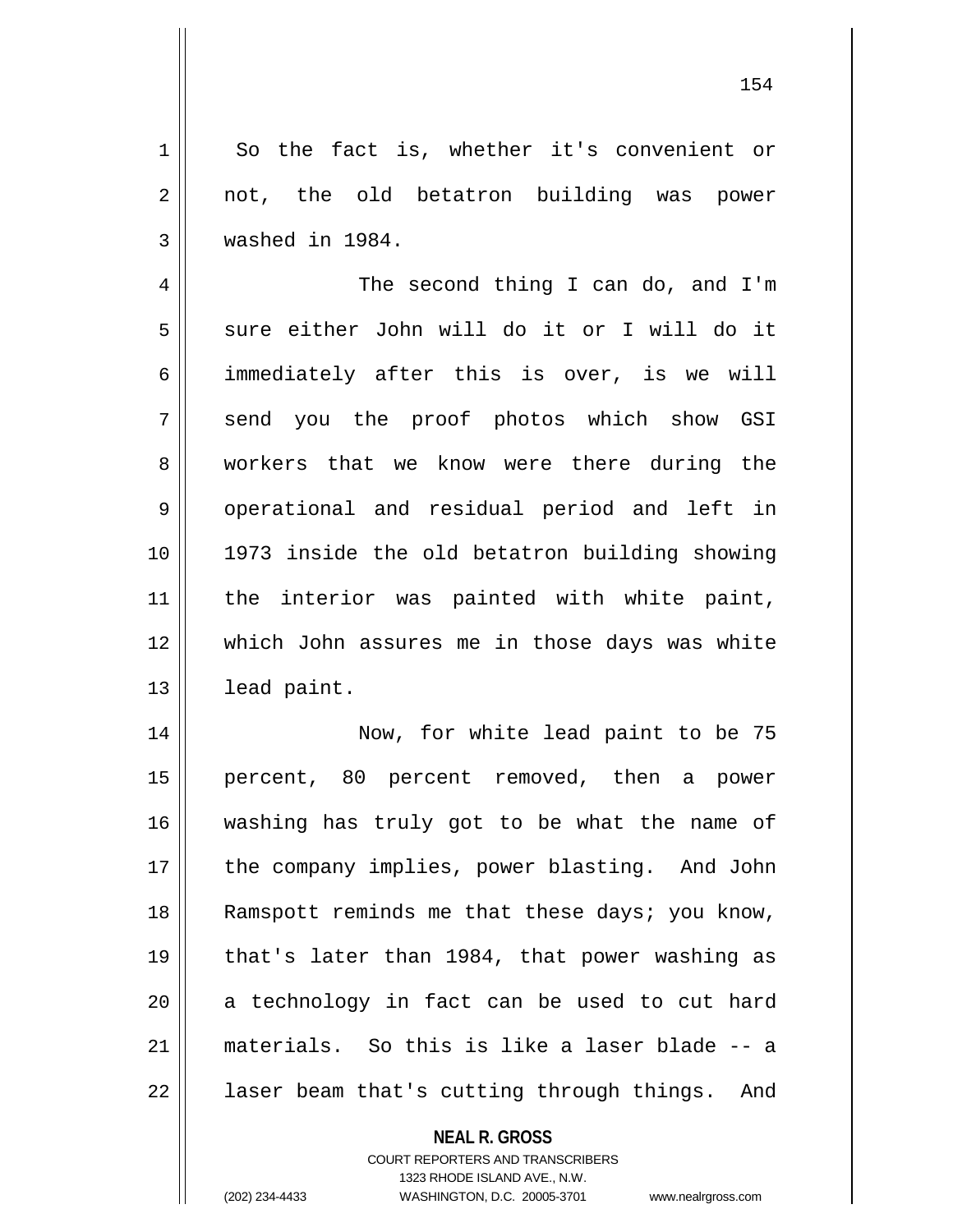1 || it did demonstrably take off white lead paint  $2 \parallel$  that was coating the betatron doors -- I mean,  $3 \parallel$  the walls.

4 The other comment that I want to  $5 \parallel$  make is that throughout this discussion the  $6 \parallel$  comment that the only thing that happened to  $7 \parallel$  the uranium, the only thing that we need to 8 | consider is that this was, quote, cold uranium 9 metal. Well, nothing could be farther from 10 the truth. Because for half of its life at 11 GSI, that may be true. It was cold uranium 12 metal ingots, dingots, billets and betatron  $13 \parallel$  slices.

 However, the game changed completely and set this site apart from all 16 || other sites that are covered under EEOICPA in || that the sole purpose of bringing the uranium to GSI was to irradiate it with a 24 to 25-MeV betatron beam. And the petitioners have sent 20 || this Board numerous articles from the literature, peer-reviewed, well-respected || journals; they sent you another one actually,

# **NEAL R. GROSS** COURT REPORTERS AND TRANSCRIBERS 1323 RHODE ISLAND AVE., N.W. (202) 234-4433 WASHINGTON, D.C. 20005-3701 www.nealrgross.com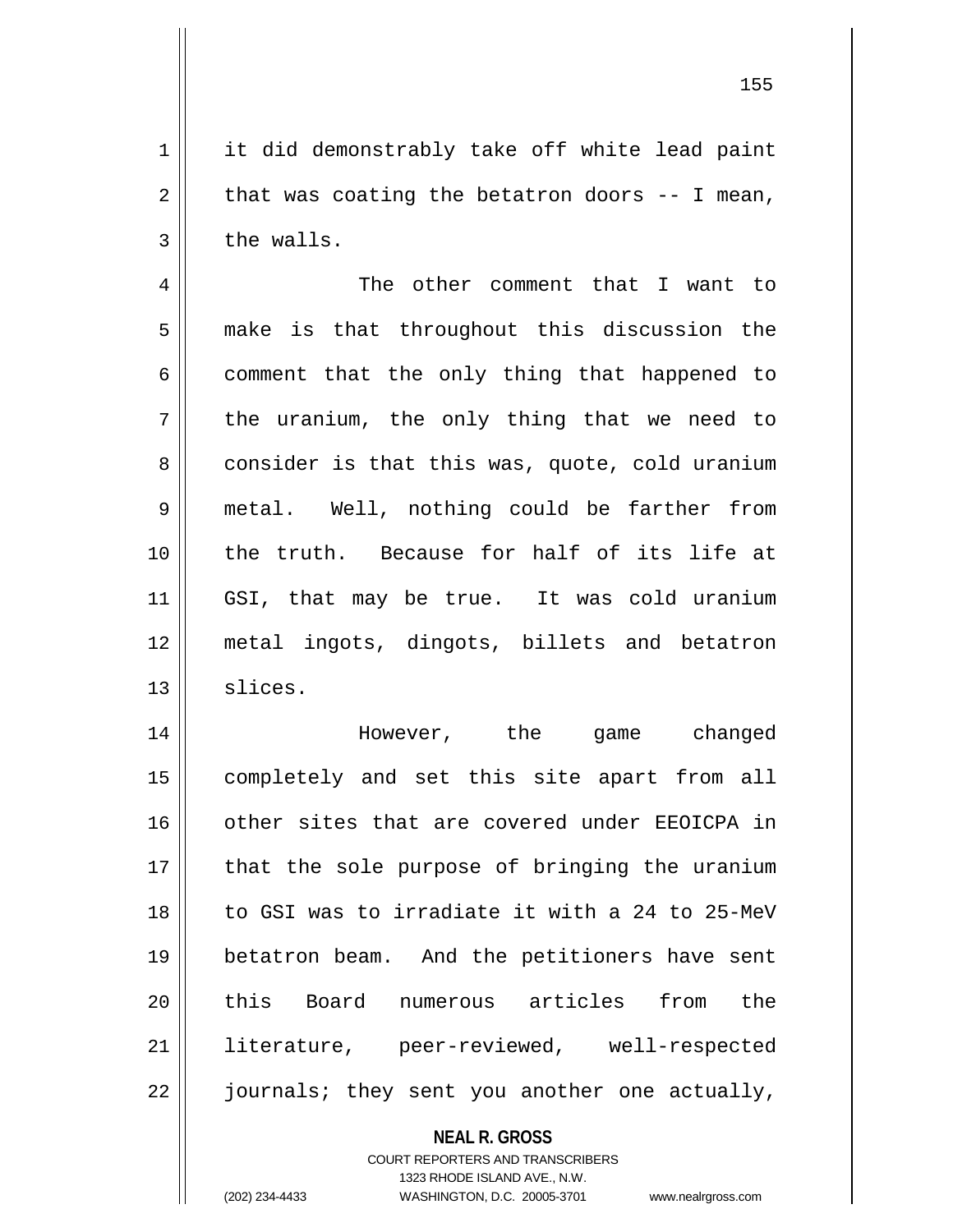1 | that shows that around 6 to 10 MeV betatrons 2 | or linear particular accelerators operating in X-ray mode can cause both fission and  $4 \parallel$  activation of uranium, and do that. And they 5 | convert a measurable portion. Yes, it's only  $\vert$  a few percent, but they convert uranium-238 mass into daughter products of fission and 8 || activation. And so for the latter half of its life at GSI this was not cold uranium metal. This was hot activated fissioned uranium metal, and that fact and those doses need to be factored into the dose reconstruction at GSI. And I understand that in the technical documents that have been produced so far that activation dose, the fission dose have been  $\parallel$  referred to -- this doesn't have the things 18 || that we don't know about the uranium exposures at GSI as trivial or insignificant. Well, all I can say to that is, in scientific terms, 21 || that's really not acceptable reasoning.

 $22$  |  $OCAS-IG-003$  and everybody's interpretation of

#### **NEAL R. GROSS**

COURT REPORTERS AND TRANSCRIBERS 1323 RHODE ISLAND AVE., N.W. (202) 234-4433 WASHINGTON, D.C. 20005-3701 www.nealrgross.com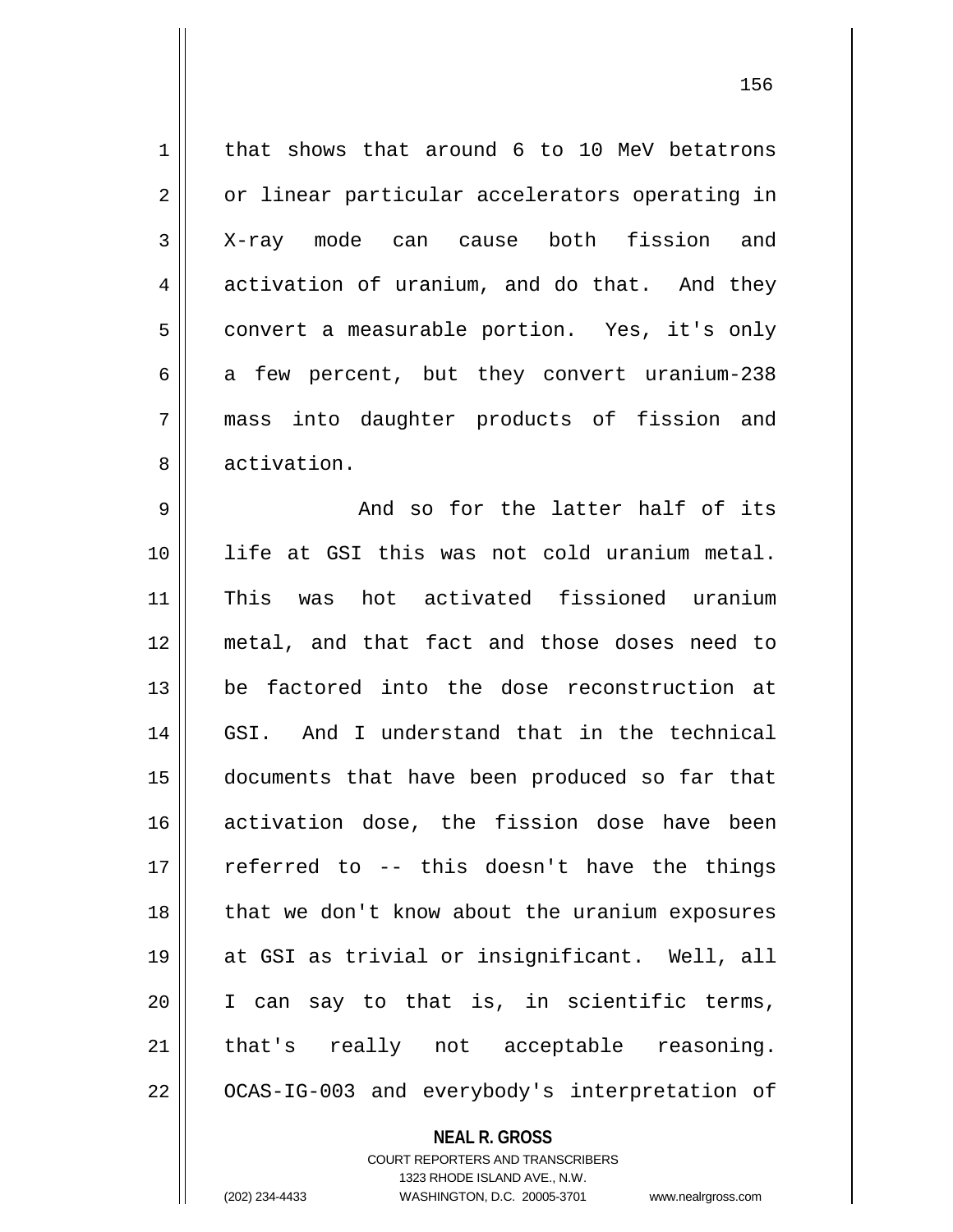1 | the Act says that during the operational 2 | period, you have to count all doses. So you  $3 \parallel$  just have to.

4 And it's wrong today to talk about 5 uranium metal as being cold uranium metal.  $6 \parallel$  That's just not the truth except for 50  $7 \parallel$  percent of the time it was at GSI. The rest  $8 \parallel$  of the time it was quite hot. And to say that  $9 \parallel$  these doses -- try to dismiss them, which I 10 hope nobody will do, as being insignificant, 11 | inconsequential, under the Act, they're highly 12 || consequential and they must be accounted for. 13 || And they must be accounted for by someone 14 with sufficient accuracy, and I don't think  $15$  | the models that we've been hearing about today 16 do that at all. So thank you very much.

17 CHAIRMAN ZIEMER: Dan, I just want 18 to emphasize one point: when we talk about hot 19 metal, we're not -- we're talking about 20 || thermally hot, which is a very different 21 | condition from the sort of jargon that nuclear 22 || people use, that is something being

> **NEAL R. GROSS** COURT REPORTERS AND TRANSCRIBERS 1323 RHODE ISLAND AVE., N.W.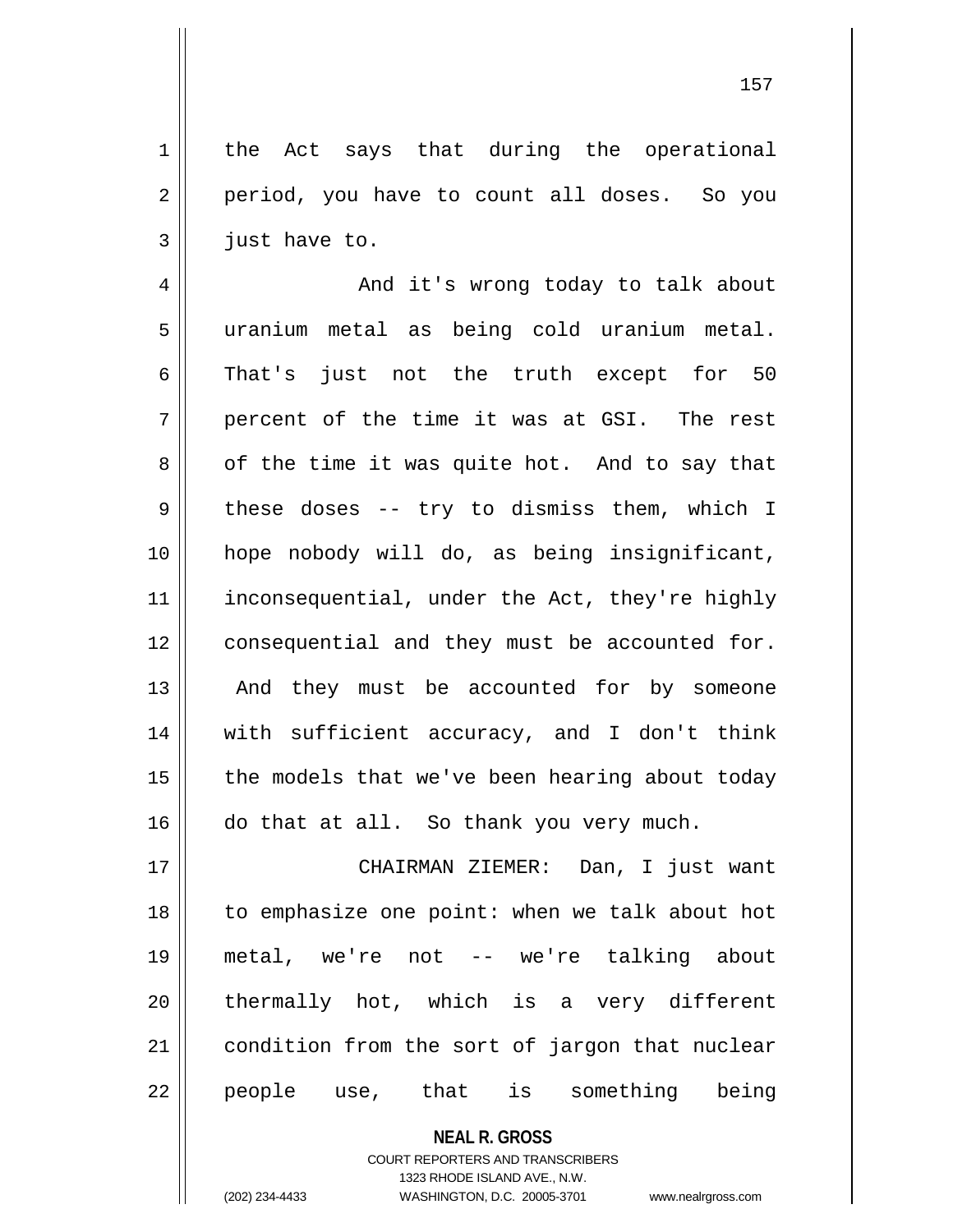**NEAL R. GROSS** COURT REPORTERS AND TRANSCRIBERS 1323 RHODE ISLAND AVE., N.W. (202) 234-4433 WASHINGTON, D.C. 20005-3701 www.nealrgross.com 1 | radioactive as being hot. It's not thermally  $2 \parallel$  hot. 3 || DR. McKEEL: I understand this --4 CHAIRMAN ZIEMER: Well -- 5 DR. McKEEL: -- and you have 6  $\parallel$  criticized me for such semantics --7 CHAIRMAN ZIEMER: Well, it's -- 8 DR. McKEEL: -- problems, but I'm  $9 \parallel$  telling you --10 CHAIRMAN ZIEMER: It's not hot -- 11 || DR. McKEEL: -- let's take the 12 word hot out of there. 13 CHAIRMAN ZIEMER: Well -- 14 DR. McKEEL: Let's say that this 15 has been -- the uranium has been previously 16 fissioned. I don't think you could disagree 17 With that. 18 CHAIRMAN ZIEMER: No. No. 19 DR. McKEEL: And it's been subject  $20$  | to betatron activation. 21 || CHAIRMAN ZIEMER: Right. 22 DR. McKEEL: And that both of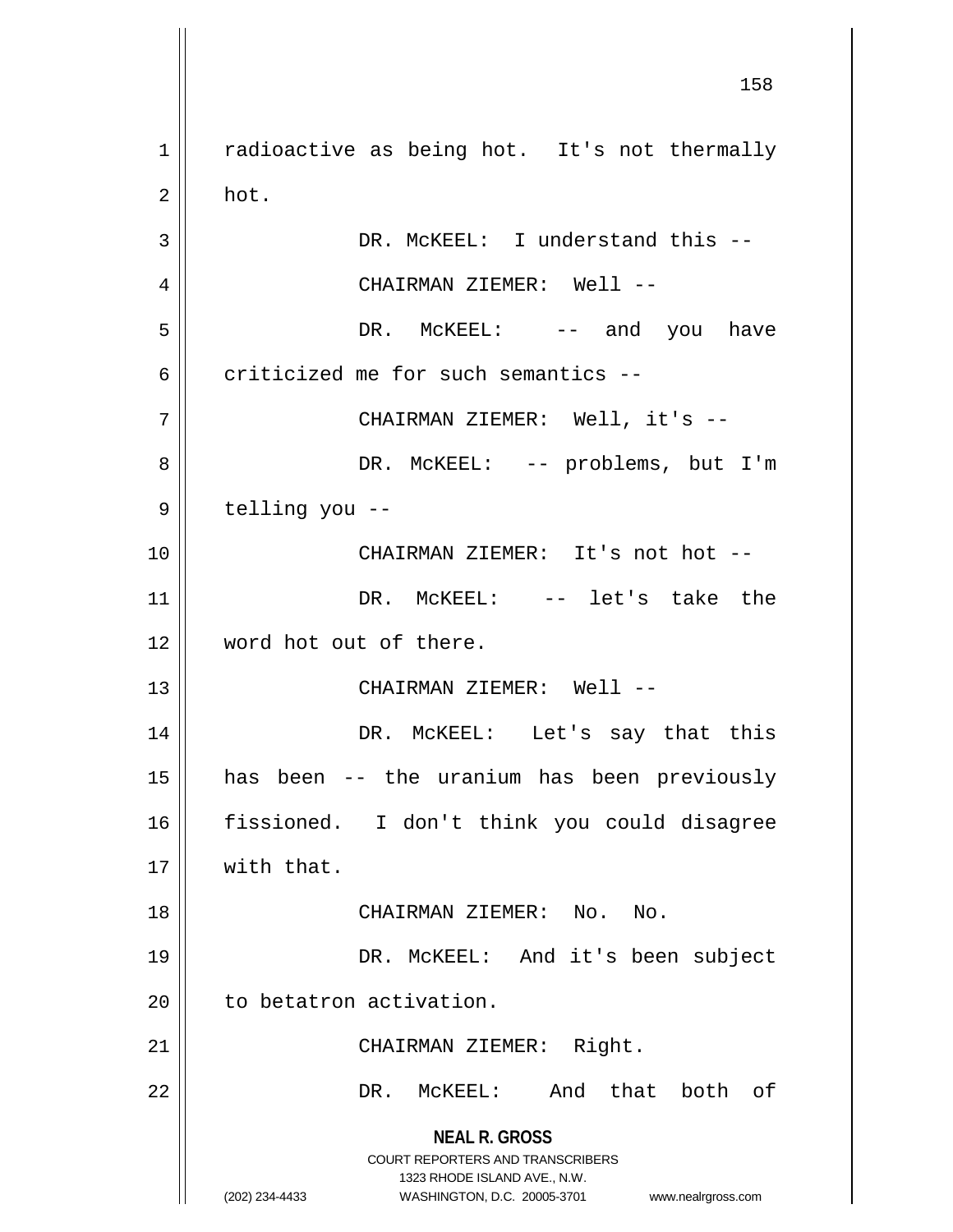**NEAL R. GROSS** COURT REPORTERS AND TRANSCRIBERS 1323 RHODE ISLAND AVE., N.W. (202) 234-4433 WASHINGTON, D.C. 20005-3701 www.nealrgross.com 1 | those products generate new daughter products 2 which are radioactive. And I don't think you  $3 \parallel$  could argue with that point. 4 CHAIRMAN ZIEMER: No, and we've  $5$  || agreed to that and  $-$ 6 DR. McKEEL: Okay. 7 CHAIRMAN ZIEMER: -- NIOSH has 8 calculated those activities and the dose rates  $9 \parallel$  from them. It's in the external dose model, 10 so they have accounted for that, and the 11 internals as well. 12 Okay. We're going to take a break 13 || for lunch. You all have a lot to ponder over 14 || the next hour while we eat. And then we'll 15 | come back and try to move towards some sort of 16 | closure on these activities. 17 MR. RAMSPOTT: Dr. Ziemer? 18 CHAIRMAN ZIEMER: Yes? 19 MR. RAMSPOTT: I mean during your  $20$  break  $-$ 21 CHAIRMAN ZIEMER: Yes? 22 MR. RAMSPOTT: -- I would actually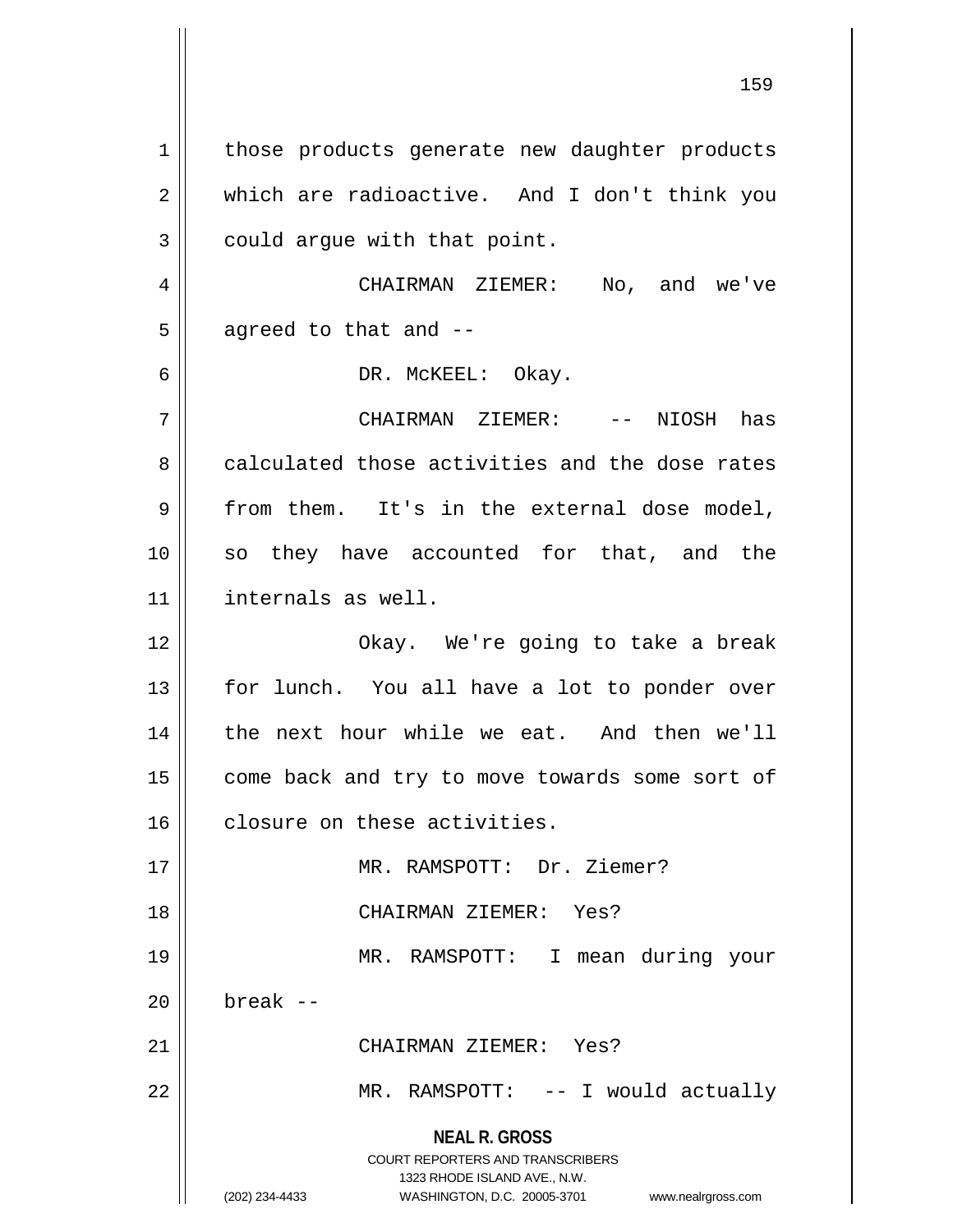| 1  | -- that word if really bothers me. I would --                       |
|----|---------------------------------------------------------------------|
| 2  | about the power washing of the old betatron.                        |
| 3  | That word if is a big word. If you guys would                       |
| 4  | like, and you would allow it, I'd actually try                      |
| 5  | to call [identifying information redacted] at                       |
| 6  | home and ask him to call in on this meeting                         |
| 7  | and you can hear it right from the individual.                      |
| 8  | CHAIRMAN ZIEMER: Well, I'm not                                      |
| 9  | personally disputing the -- I don't believe                         |
| 10 | that's necessary. I'm not disputing the                             |
| 11 | testimony that --                                                   |
| 12 | MR. RAMSPOTT: Excuse me, I'm just                                   |
| 13 | the carrier of the messages from the men.                           |
| 14 | CHAIRMAN ZIEMER: Yes.                                               |
|    |                                                                     |
| 15 | MR. RAMSPOTT: I know what they                                      |
| 16 | told me.                                                            |
| 17 | CHAIRMAN ZIEMER: Right.                                             |
| 18 | MR. RAMSPOTT: And --                                                |
| 19 | CHAIRMAN ZIEMER: I think --                                         |
| 20 | MR. RAMSPOTT: -- working around                                     |
| 21 | these guys, this --                                                 |
| 22 | CHAIRMAN ZIEMER: I think the Work                                   |
|    | <b>NEAL R. GROSS</b>                                                |
|    | <b>COURT REPORTERS AND TRANSCRIBERS</b>                             |
|    | 1323 RHODE ISLAND AVE., N.W.                                        |
|    | (202) 234-4433<br>WASHINGTON, D.C. 20005-3701<br>www.nealrgross.com |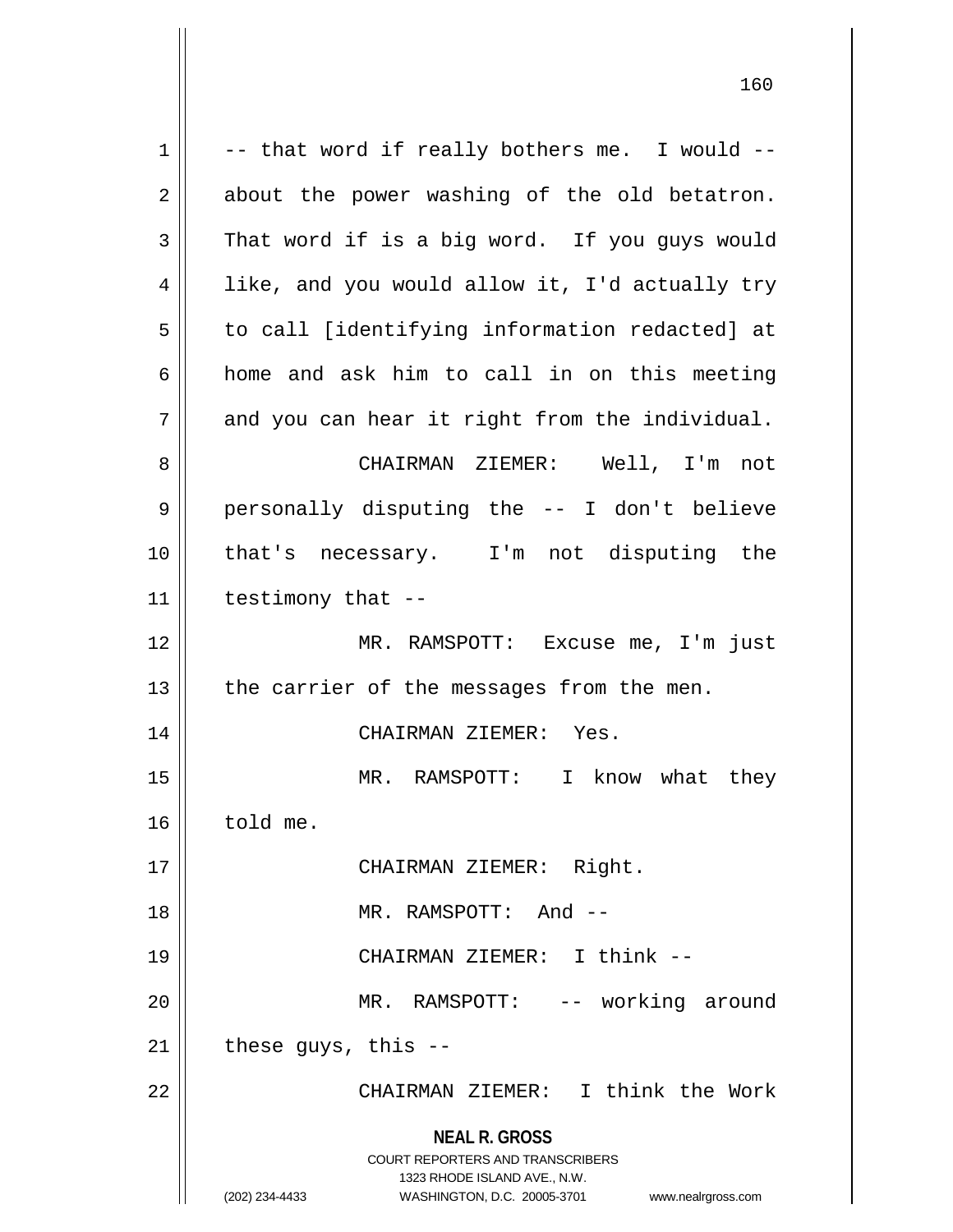**NEAL R. GROSS** COURT REPORTERS AND TRANSCRIBERS 1323 RHODE ISLAND AVE., N.W. (202) 234-4433 WASHINGTON, D.C. 20005-3701 www.nealrgross.com 1 || Group accepts that the cleaning occurred. Is  $2 \parallel$  that not correct? 3 MEMBER MUNN: Yes, that's correct. 4 | Absolutely. 5 CHAIRMAN ZIEMER: Yes. Yes, I  $6 \parallel$  don't  $-$ 7 MR. RAMSPOTT: If you would reason  $8 \parallel$  the cleaning occurred in the old betatron, I 9 heard John Mauro say he had to throw 10 || everything out. 11 CHAIRMAN ZIEMER: Well -- 12 MR. RAMSPOTT: John, is that not  $13$ 14 DR. MAURO: I don't know, does 15 anyone else have a perspective on this? I 16 || know -- Bob, would you agree with that? I 17 mean, if the starting point has been cleaned 18 up extensively that, you know -- I don't know. 19 || You know, I hate to step on your toes, Bob, 20 but it seems to me common sense would dictate  $21$   $\parallel$  that. 22 DR. ANIGSTEIN: I was kind of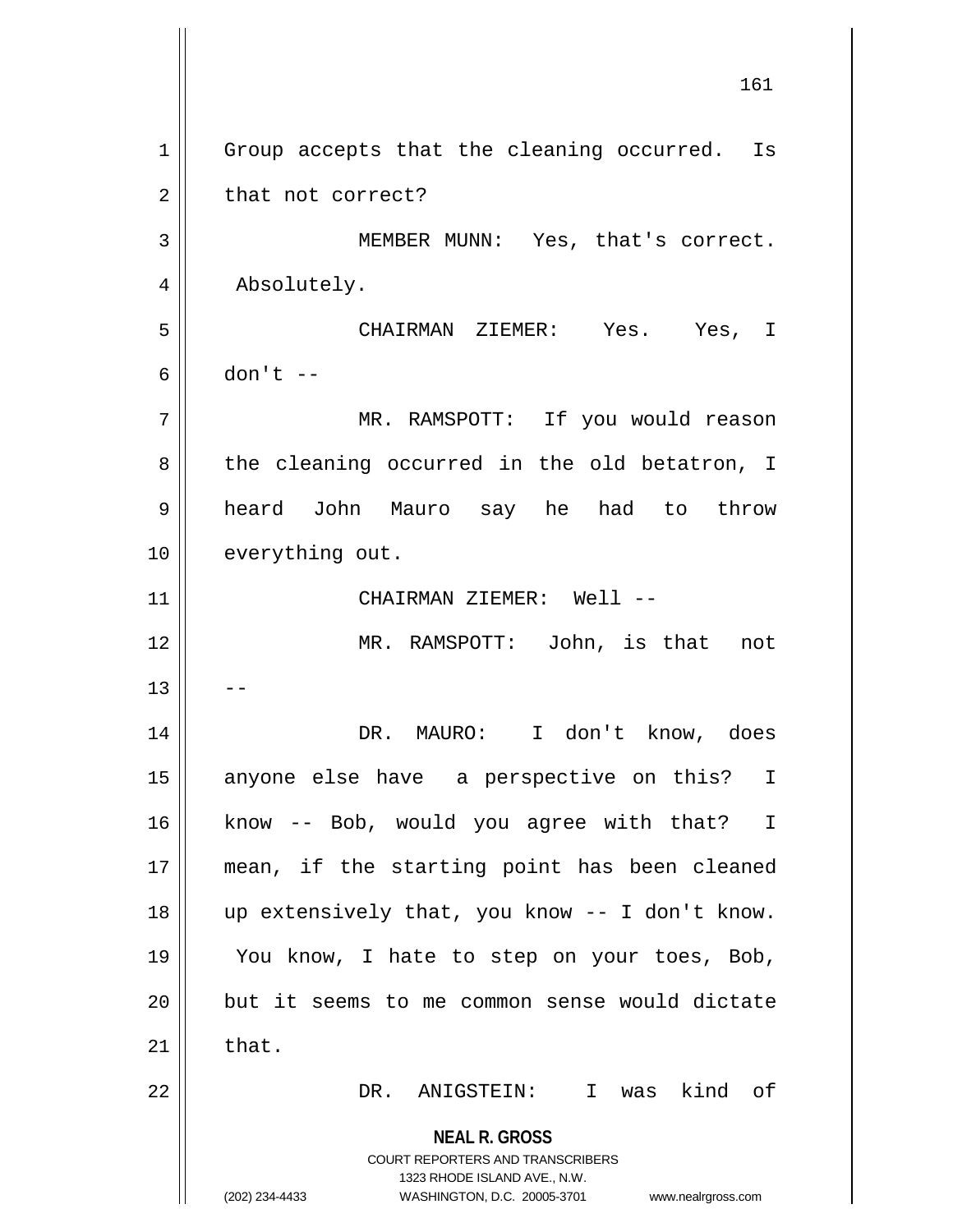1 questioning his statement.

| 2  | CHAIRMAN ZIEMER: Well, in any                                                                                                                                          |
|----|------------------------------------------------------------------------------------------------------------------------------------------------------------------------|
| 3  | event, yes, you may have to ponder what the                                                                                                                            |
| 4  | implications of that are, but certainly --                                                                                                                             |
| 5  | MR. RAMSPOTT: If [identifying                                                                                                                                          |
| 6  | information redacted] is available --                                                                                                                                  |
| 7  | CHAIRMAN ZIEMER: Yes.                                                                                                                                                  |
| 8  | [identifying]<br>MR. RAMSPOTT:                                                                                                                                         |
| 9  | information redacted] has no ax to grind in                                                                                                                            |
| 10 | this program.                                                                                                                                                          |
| 11 | CHAIRMAN ZIEMER: Yes. Well --                                                                                                                                          |
| 12 | MR. RAMSPOTT: He worked at Dow.                                                                                                                                        |
| 13 | He didn't work at GSI.                                                                                                                                                 |
| 14 | CHAIRMAN ZIEMER: I don't think                                                                                                                                         |
| 15 | we're disputing his --                                                                                                                                                 |
| 16 | MR. RAMSPOTT: I haven't talked to                                                                                                                                      |
| 17 | him in a year until I --                                                                                                                                               |
| 18 | CHAIRMAN ZIEMER: -- testimony                                                                                                                                          |
| 19 | that that had occurred, so --                                                                                                                                          |
| 20 | MR. RAMSPOTT:<br>-- talked to him                                                                                                                                      |
| 21 | about this matter here, because I remember him                                                                                                                         |
| 22 | saying he was an electrician. I had no idea                                                                                                                            |
|    | <b>NEAL R. GROSS</b><br><b>COURT REPORTERS AND TRANSCRIBERS</b><br>1323 RHODE ISLAND AVE., N.W.<br>(202) 234-4433<br>WASHINGTON, D.C. 20005-3701<br>www.nealrgross.com |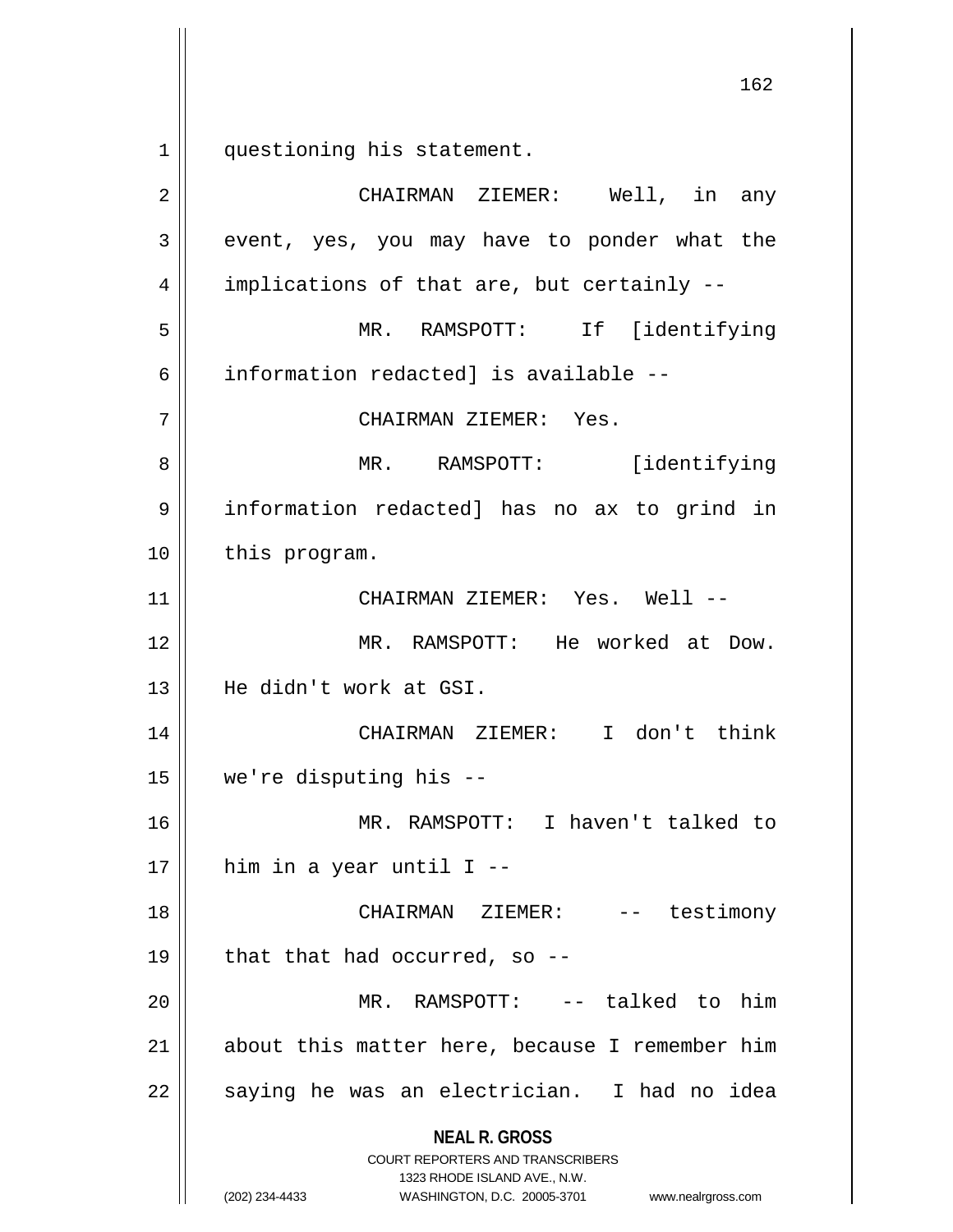**NEAL R. GROSS** COURT REPORTERS AND TRANSCRIBERS 1323 RHODE ISLAND AVE., N.W. (202) 234-4433 WASHINGTON, D.C. 20005-3701 www.nealrgross.com 1 | he was involved in seeing the cleanup or how  $2 \parallel$  it was -- he named the guy from Water Blast by  $3 \parallel$  name because he went to high school with him. 4 CHAIRMAN ZIEMER: Yes. 5 MEMBER BEACH: John, this is 6 Josie. We do appreciate your bringing that 7 | information forward. Thanks. 8 MR. RAMSPOTT: Thank you very 9 much. These people, three, four people 10 different people telling the same story 11 different directions, don't talk to one 12 || another. 13 CHAIRMAN ZIEMER: Yes. 14 MR. RAMSPOTT: I try to 15 || triangulate everything I present to you. I 16 always have. And I wouldn't have said it if I 17 wasn't comfortable with it. 18 CHAIRMAN ZIEMER: Yes. 19 MR. RAMSPOTT: Thank you very  $20$   $\parallel$  much. 21 CHAIRMAN ZIEMER: We thank you. 22 || Okay. Let's break for an hour and come back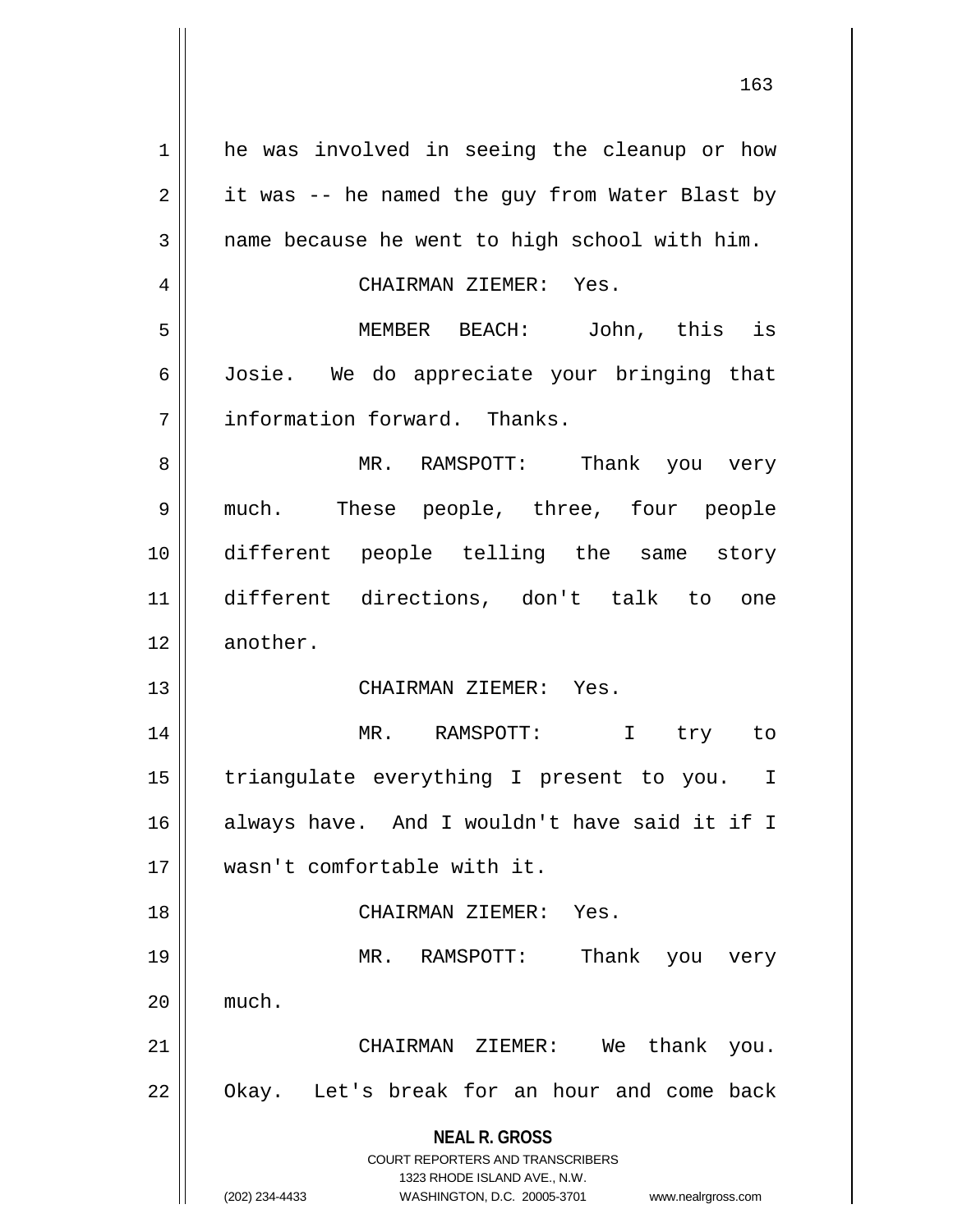|                |                                                                                                     | 164 |
|----------------|-----------------------------------------------------------------------------------------------------|-----|
| $\mathbf 1$    | at $1:15$ .                                                                                         |     |
| $\overline{2}$ | (Whereupon, the above-entitled                                                                      |     |
| $\mathsf 3$    | matter went off the record at 12:15 p.m. and                                                        |     |
| $\sqrt{4}$     | resumed at $1:17$ p.m.)                                                                             |     |
| 5              |                                                                                                     |     |
| $\epsilon$     |                                                                                                     |     |
| $\overline{7}$ |                                                                                                     |     |
| $\, 8$         |                                                                                                     |     |
| $\mathsf 9$    |                                                                                                     |     |
| 10             |                                                                                                     |     |
|                |                                                                                                     |     |
|                |                                                                                                     |     |
|                |                                                                                                     |     |
|                |                                                                                                     |     |
|                |                                                                                                     |     |
|                |                                                                                                     |     |
|                |                                                                                                     |     |
|                |                                                                                                     |     |
|                |                                                                                                     |     |
|                |                                                                                                     |     |
|                |                                                                                                     |     |
|                |                                                                                                     |     |
|                | <b>NEAL R. GROSS</b><br>COURT REPORTERS AND TRANSCRIBERS                                            |     |
|                | 1323 RHODE ISLAND AVE., N.W.<br>WASHINGTON, D.C. 20005-3701<br>(202) 234-4433<br>www.nealrgross.com |     |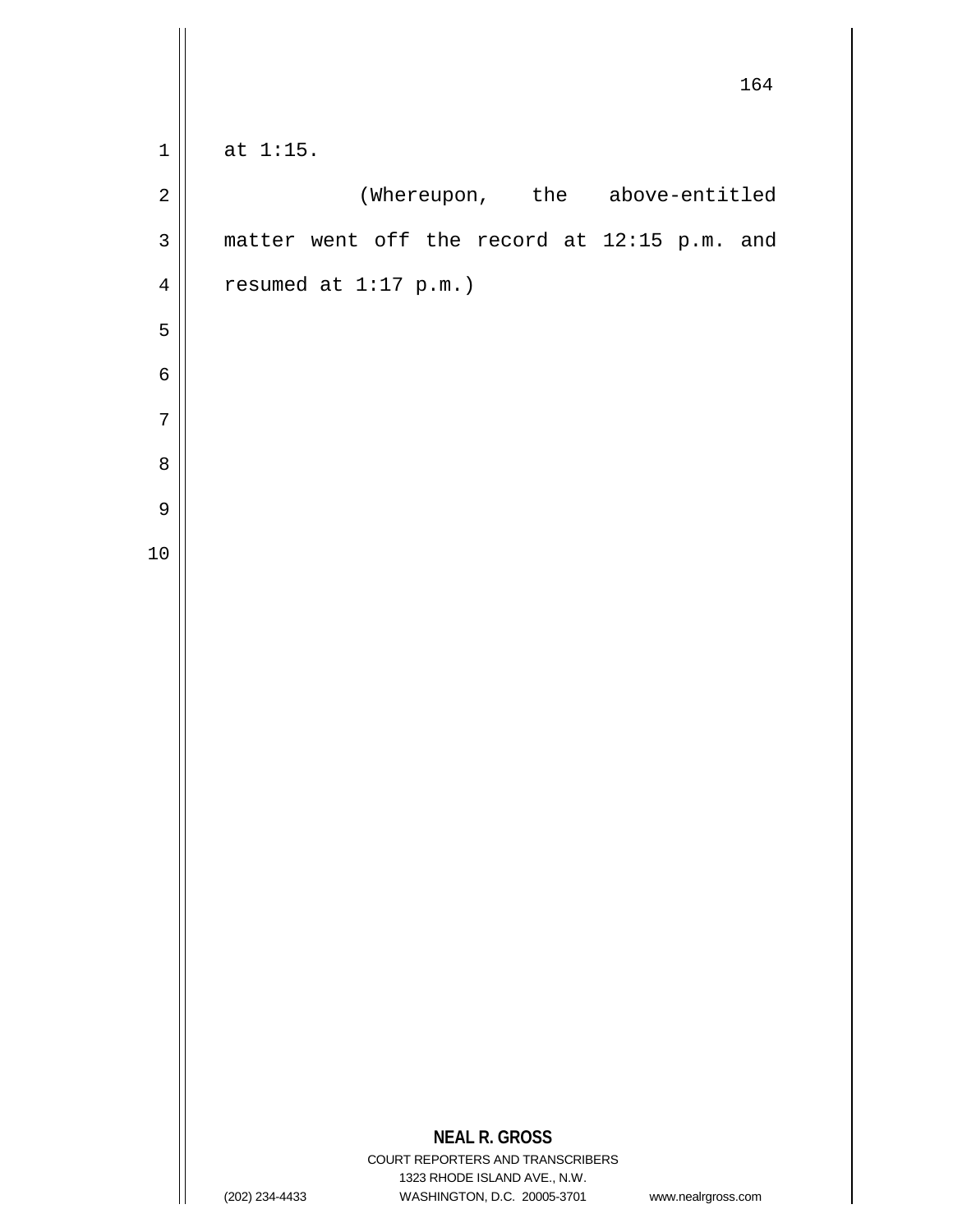**NEAL R. GROSS** COURT REPORTERS AND TRANSCRIBERS 1323 RHODE ISLAND AVE., N.W. (202) 234-4433 WASHINGTON, D.C. 20005-3701 www.nealrgross.com 1 A-F-T-E-R-N-O-O-N S-E-S-S-I-O-N  $2 \parallel$  1:17 p.m. 3 MR. KATZ: Good afternoon. This 4 || is the Advisory Board on Radiation and Worker 5 Health, TBD-6000 Work Group. We're just 6 ceconvening after lunch. Let me check on the 7 | line for a few people. 8 || John Mauro, are you back with us? 9 DR. MAURO: Yes, I am. 10 MR. KATZ: Great. And how about 11 petitioners Dan McKeel and Pat Jeske? 12 DR. McKEEL: I'm here. This is 13 Dan McKeel. 14 || MR. KATZ: And, Pat, are you back  $15$  | with us, too? 16 (No audible response.) 17 || MR. KATZ: And, John Ramspott, are 18 || you back with us? 19 MR. RAMSPOTT: Yes, I am. Thank  $20$  | you. 21 MR. KATZ: Great. All right then. 22 CHAIRMAN ZIEMER: Okay. What I'd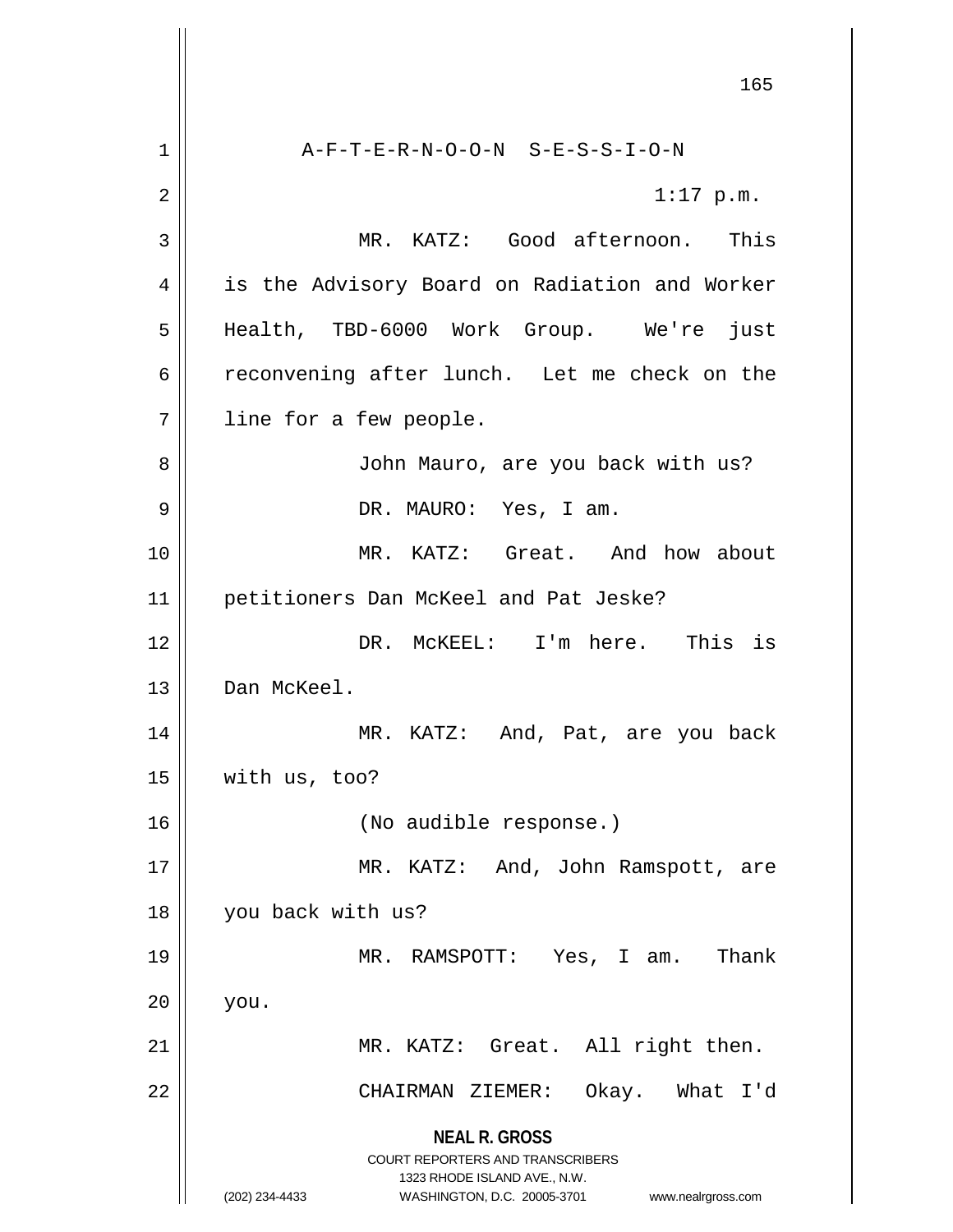**NEAL R. GROSS** COURT REPORTERS AND TRANSCRIBERS 1323 RHODE ISLAND AVE., N.W. (202) 234-4433 WASHINGTON, D.C. 20005-3701 www.nealrgross.com 1 || like to do here as we begin the afternoon  $2 \parallel$  session, I'm trying to get a feel for the 3 extent to which there's some mutual ground 4 between SC&A and NIOSH on the issue of 5 || surrogate data. I've gone back and looked at 6 the five criteria. I believe, if I'm not 7 || mistaken, that there was already agreement now 8 on criteria 2 and 4. Am I correct, either Bob 9 | or John Mauro, on criteria 2 and 4? You both 10 have agreed with NIOSH's approach on those two 11 items, is that correct? 12 MR. ALLEN: I was going to say I  $13$   $\parallel$  think Bob said that on  $-$ 14 CHAIRMAN ZIEMER: Four was 15 temporal. 16 DR. ANIGSTEIN: Four we agreed  $17 \parallel$  with. 18 CHAIRMAN ZIEMER: Well, and 2 had 19 | to do with a more robust analysis. 20 MR. ALLEN: Yes, I was going to  $21$  say I think that's provisional or whatever. 22 || CHAIRMAN ZIEMER: It's going to be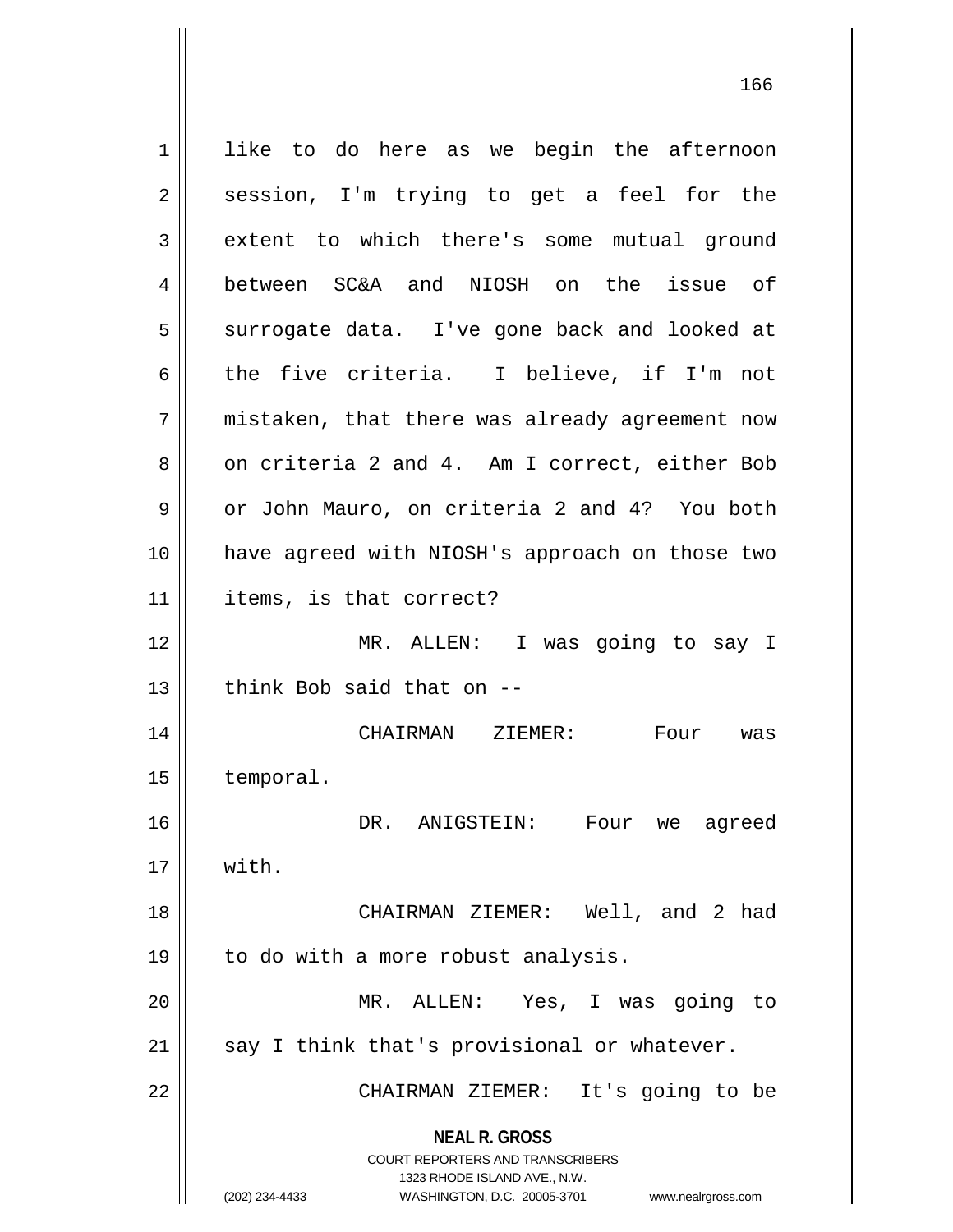1 || provisional. You would have to include that 2 | in the Appendix BB. 3 DR. ANIGSTEIN: Yes. No, we did 4 || not agree with No. 3. 5 CHAIRMAN ZIEMER: Oh, I didn't say  $6 \parallel 3$ . I said 2. 7 DR. ANIGSTEIN: Oh, 2? I'm sorry. 8 CHAIRMAN ZIEMER: Yes. Now, what 9 I want to ask now is on process, site or 10 process similarities, did I understand that 11 || were NIOSH to use one of the other sites; 12 maybe it's one that you guys cited, SC&A, that 13 were the surrogate, that you might be 14 comfortable with criteria 3? I'm just asking. 15 || I may have misinterpreted. 16 and also that if that were to 17 || concur and you agreed that the process, site 18 or process similarities were appropriate that 19 you would feel more comfortable with using the 20 || surrogate data versus the later data which 21 John now has indicated has some questions on 22 || because of the cleanup, so that you would

> **NEAL R. GROSS** COURT REPORTERS AND TRANSCRIBERS 1323 RHODE ISLAND AVE., N.W.

(202) 234-4433 WASHINGTON, D.C. 20005-3701 www.nealrgross.com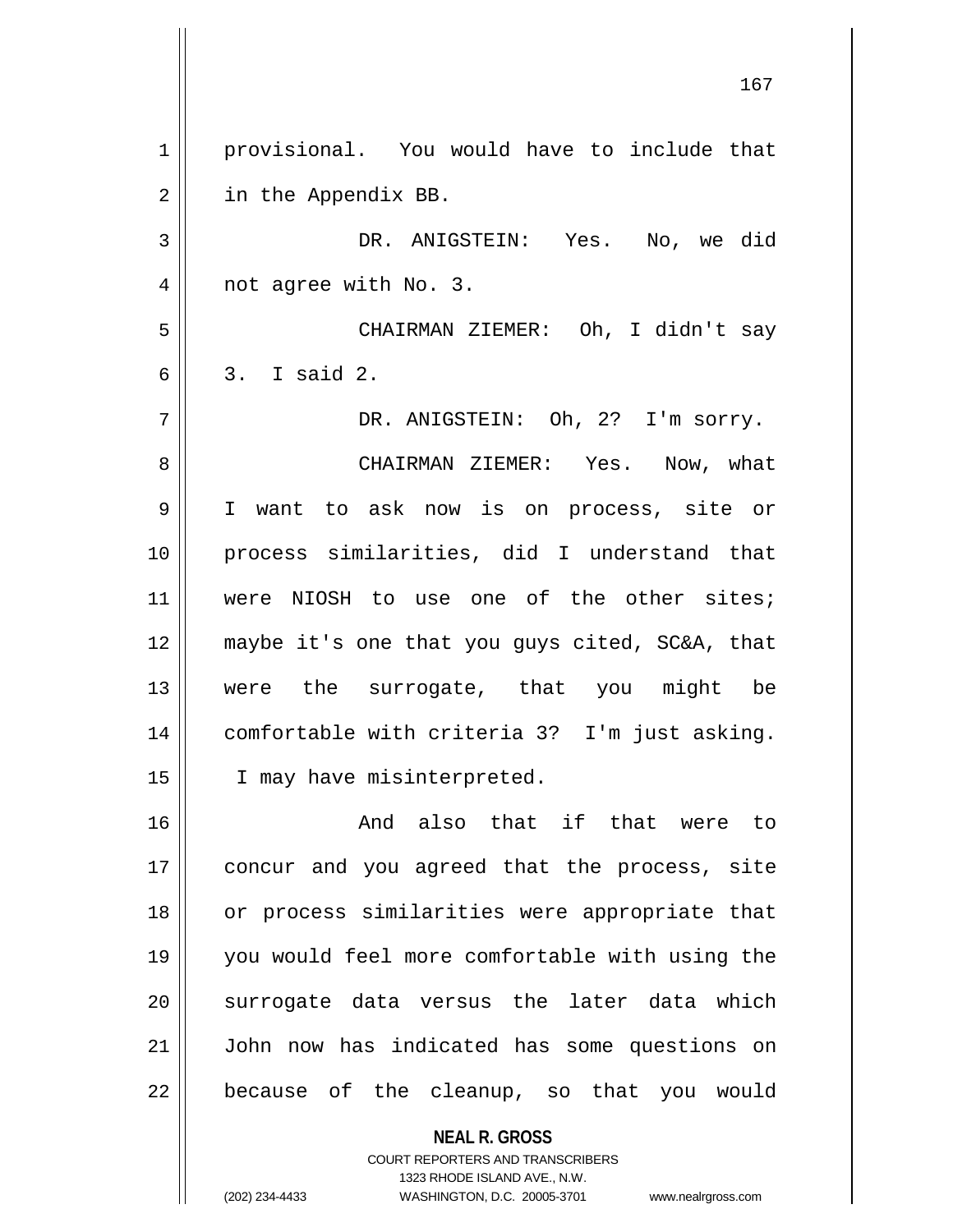$1 \parallel$  agree to the hierarchy issue as being -- that  $2 \parallel$  the surrogate data would be appropriate if it 3 has distinct advantage. I'm just -- again I'm 4 || asking those two.

5 And that if the appropriate site  $6 \parallel$  or process similarities issue was addressed,  $7 \parallel$  that plausibility might be more acceptable. 8 I'm trying to get an extent to which -- you  $9 \parallel$  know, our starting point was has the criteria 10 been met and I'm trying to see to what extent 11 if these changes were made would that take 12 || care of that? We would still have to agree on 13 || what the surrogate data selections would be. 14 || And then we would still have to decide whether 15 we want to accept surrogate data criteria or 16 || accept that for the two periods.

17 || So I'm trying to get a feel for  $18 \parallel$  that. DR. NETON: I would suggest criterion 1, the hierarchy data -- if it's | true that the facilities were cleaned up, which it seemed to be, then SC&A would

**NEAL R. GROSS**

COURT REPORTERS AND TRANSCRIBERS 1323 RHODE ISLAND AVE., N.W. (202) 234-4433 WASHINGTON, D.C. 20005-3701 www.nealrgross.com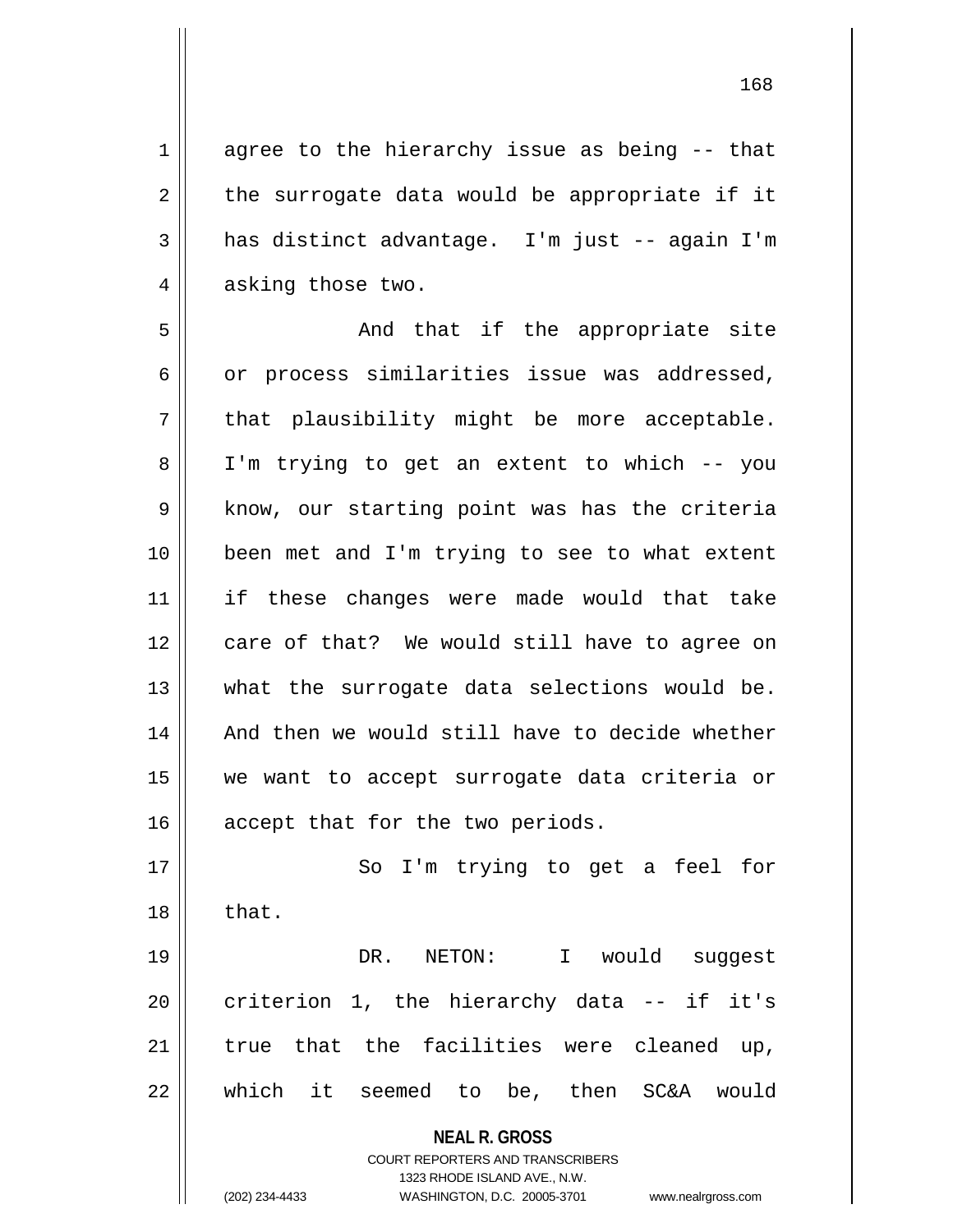**NEAL R. GROSS** COURT REPORTERS AND TRANSCRIBERS 1323 RHODE ISLAND AVE., N.W. (202) 234-4433 WASHINGTON, D.C. 20005-3701 www.nealrgross.com 169 1 || probably agree that that criteria was  $2 \parallel$  fulfilled. If you can't use the FUSRAP data,  $3 \parallel$  then it can't be --4 CHAIRMAN ZIEMER: It can't be  $5 \parallel$  better than the --6 DR. NETON: We would have used the 7 appropriate surrogate data -- it would have 8 || been appropriate to use surrogate data if the 9 | building was cleaned up. 10 || The DR. ANIGSTEIN: Well, but the 11 adjustments are not -- were not made 12 | appropriately. 13 || DR. NETON: What's that? 14 DR. ANIGSTEIN: No, under criteria  $15 \parallel$  1 the problem is that the adjustments -- are 16 we talking about 1? 17 || DR. NETON: Yes. 18 DR. ANIGSTEIN: Okay. Under 19 criteria 1 the main problem was that the  $20$  || adjustment was not appropriate. Going from  $-$ - $21$  | first of all, there is a --22 DR. NETON: Well, the Criteria 1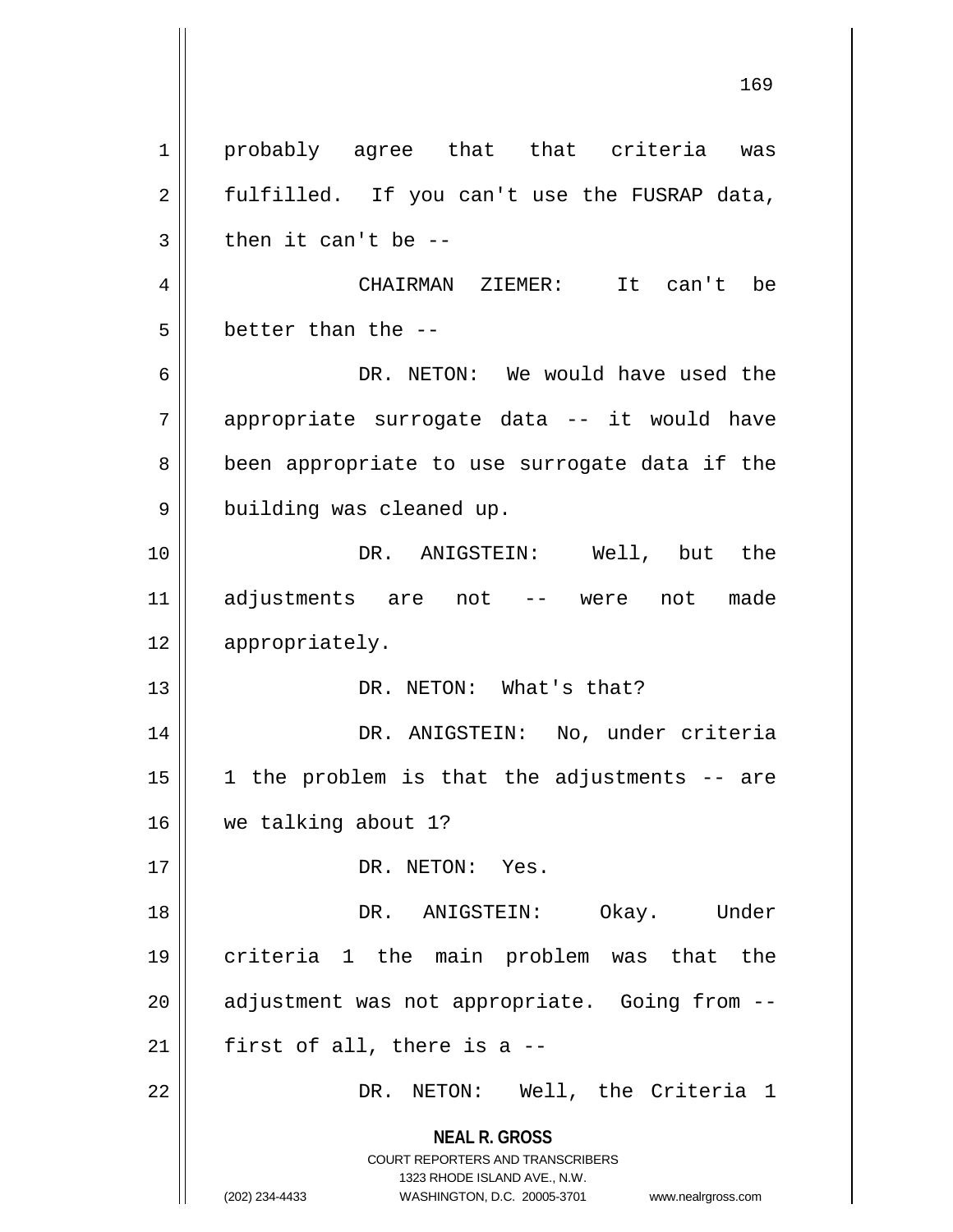**NEAL R. GROSS** COURT REPORTERS AND TRANSCRIBERS 170  $1 \parallel$  is  $-$ 2 CHAIRMAN ZIEMER: Hierarchy of  $3 \parallel$  data. 4 DR. NETON: -- is you only use  $5 \parallel$  surrogate data if there are no other suitable 6 data to be found. 7 DR. ANIGSTEIN: And then only 8 | after appropriate adjustments have been made. 9 || DR. NETON: Right. 10 || DR. MAURO: Yes, Bob, I agree with 11 you. 12 Jim, I know you folks are headed  $13 \parallel$  -- there's -- I've come to a place now where 14 in light of the stipulation that there was  $15$  cleanup, that means the use of the hierarchy 16 of data has been demonstrated. We can't go  $17$  || that route. The only data, site-specific data 18 we had was this FUSRAP data and, you know, it 19 sounds as if that there's agreement that 20 || there's good reason to believe that there was  $21$  this cleanup which puts us in a place where,  $22$  | okay, now we have to resort to surrogate data.

1323 RHODE ISLAND AVE., N.W.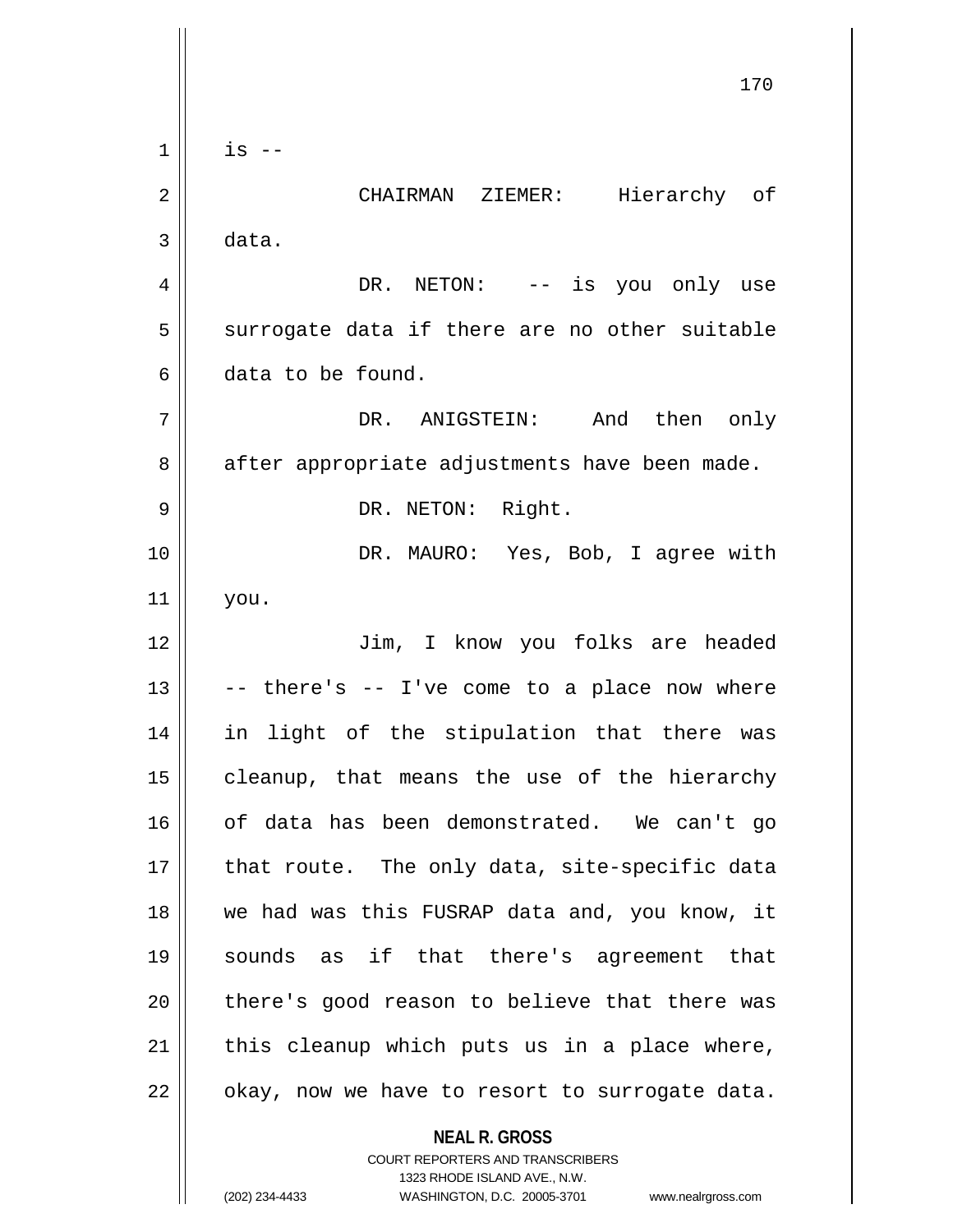$1 \parallel$  And so therefore within that context, Jim, I  $2 \parallel$  agree.

3 || DR. NETON: Right.

4 DR. MAURO: We now have moved into  $5 \parallel$  the realm where I think a justification has 6 been provided that it's appropriate to use  $7 \parallel$  surrogate data. We've exhausted our effort to 8 || try to use site data. Of course now once you 9 move into that realm. So if you want to call 10 that agreement on 1. But as Bob points out, 11 || that's coupled up also with, you know, how you 12 use that data.

 So but, yes, I understand what you're saying and I would agree that it's time to move off the model and move to the  $\parallel$  surrogate data strategy and talk about, okay, how do we get through that process and converge on agreement on what I would call the 19 || starting point with a good surrogate data set. || And then of course the way in which you apply || that data and the adjustments you make.

22 || DR. NETON: Right. Okay.

**NEAL R. GROSS** COURT REPORTERS AND TRANSCRIBERS 1323 RHODE ISLAND AVE., N.W. (202) 234-4433 WASHINGTON, D.C. 20005-3701 www.nealrgross.com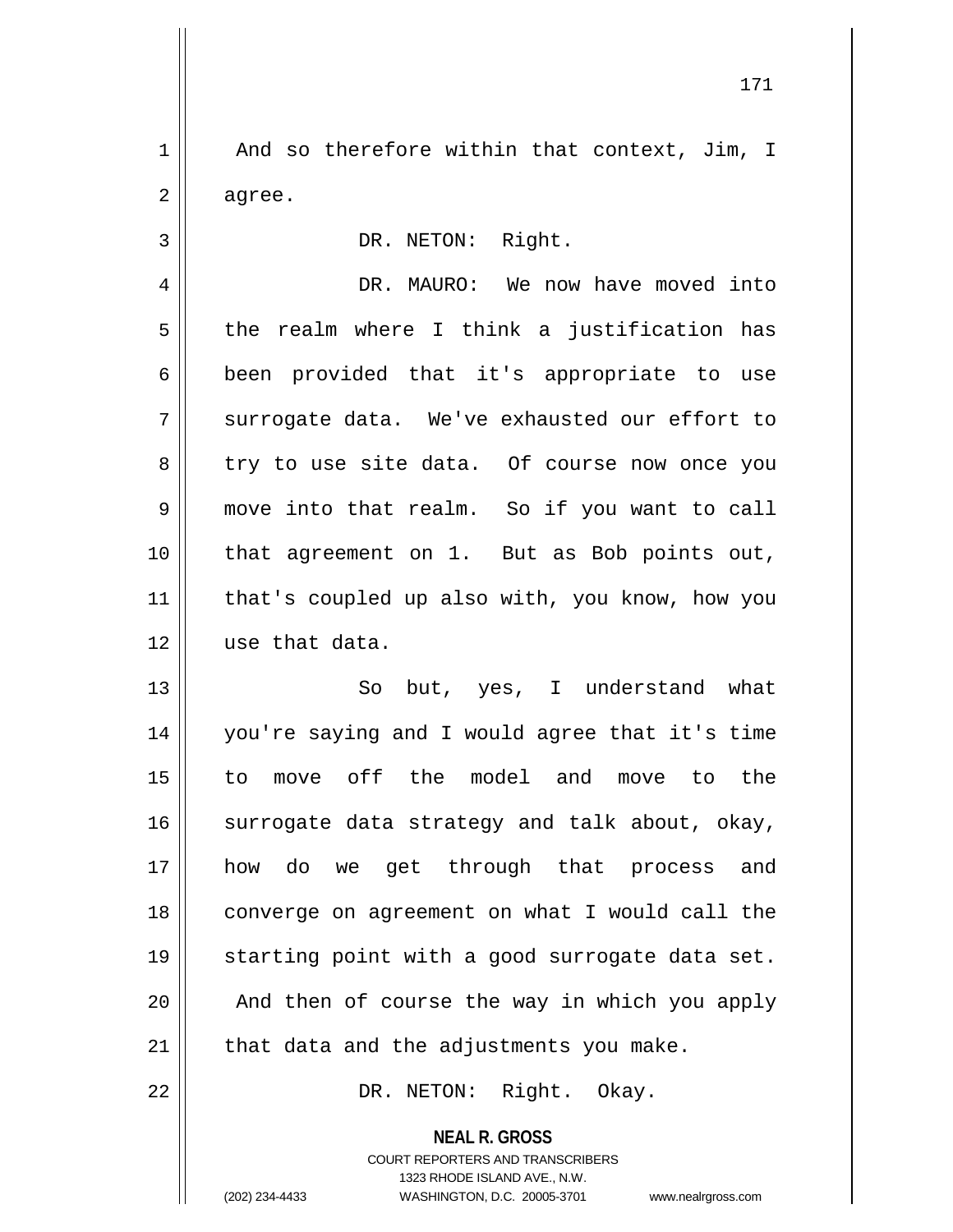CHAIRMAN ZIEMER: Now, the  $2 \parallel$  adjustment issue is only an issue if you were  $3 \parallel$  adjusting the data set -- DR. NETON: The slug data. CHAIRMAN ZIEMER: -- the slug  $6 \parallel$  data, which you may not be doing if you end up  $7 \parallel$  selecting a better -- and I'll call it "better" for lack of a better term -- a different site. So which has -- DR. ANIGSTEIN: I don't know, I mean, the question of what John just said on 12 || the phone, there seems to be a disconnect between the level of contamination found in | the old betatron building by -- during FUSRAP 15 | cleanup by ORISE and this aggressive cleaning that was being described. It just doesn't seem to make -- it doesn't seem to be plausible that they would have found the contamination levels that they did in the 20 || light of such a cleanup. Whereas the new betatron building, that was much earlier. It was stated that there was a cleanup and in

**NEAL R. GROSS**

COURT REPORTERS AND TRANSCRIBERS 1323 RHODE ISLAND AVE., N.W. (202) 234-4433 WASHINGTON, D.C. 20005-3701 www.nealrgross.com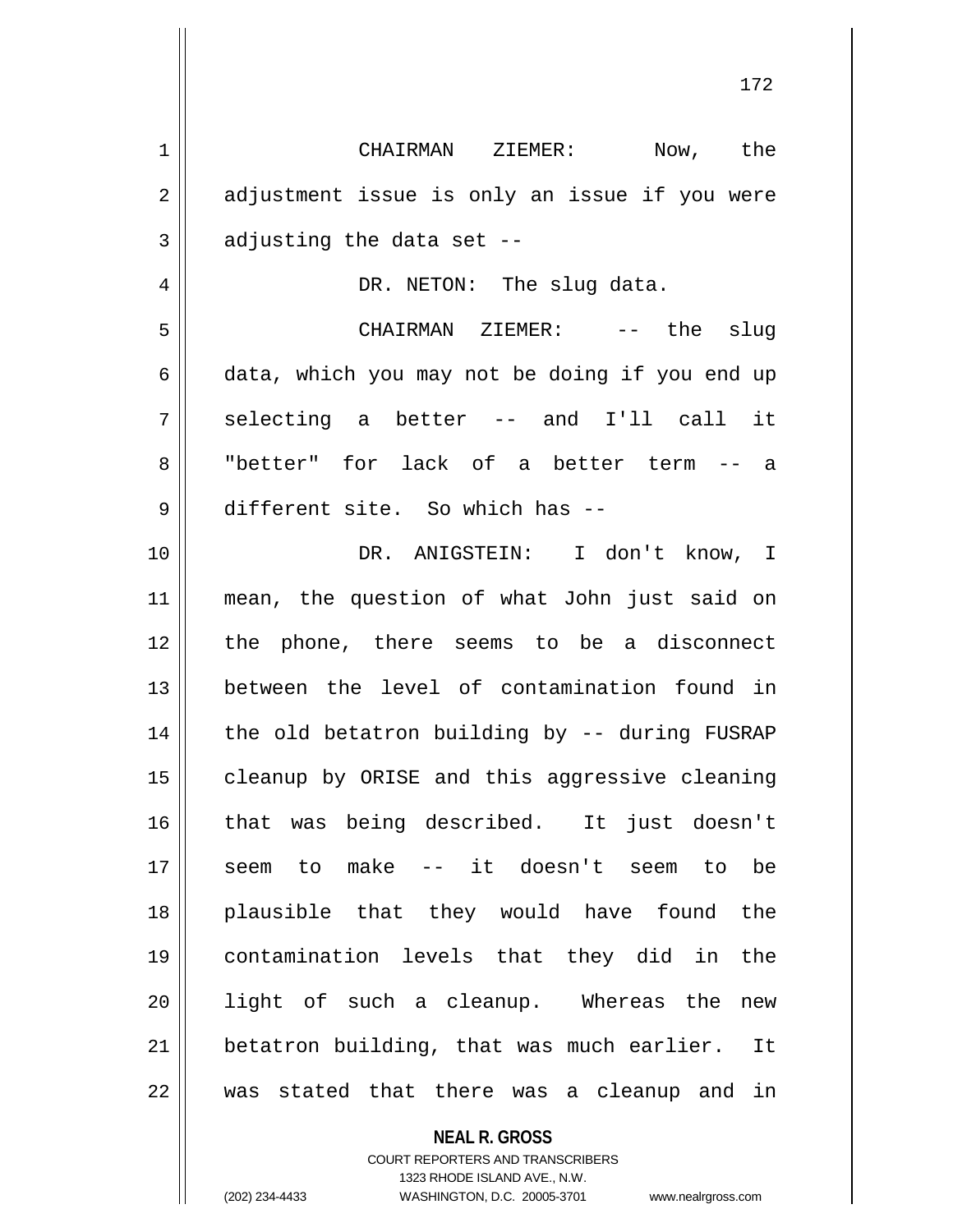$1 \parallel$  fact there was nothing found there.

| $\overline{2}$ | But the pattern of contamination,              |
|----------------|------------------------------------------------|
| 3              | the fact that it was like along the -- around  |
| 4              | the railroad track, seemed to be consistent    |
| 5              | with the use of that building. And it just     |
| 6              | seems to be not consistent with the assumption |
| 7              | of the cleanup of that -- of a very aggressive |
| 8              | cleanup. That's just an observation which is   |
| $\mathsf 9$    | -- I mean, we can't ignore.                    |
| 10             | DR. MAURO: Well, you know what;                |
| 11             | this is John, to get the process moving        |
| 12             | forward, I guess the question is do we want to |
| 13             | stipulate? You know, it's a legal term that I  |
| 14             | thought to use. We understand that there are   |
| 15             | questions that -- in other words, I hear what  |
| 16             | Bob is saying. And there seems to be -- you    |
| 17             | know, if there was such a cleanup, why are we  |
| 18             | seeing what we're seeing, et cetera? But I     |
| 19             | think, you know, for the purpose of this       |
| 20             | meeting rather -- you know, all I could say is |
| 21             | that rather than try to -- you know, we need   |
| 22             | - I think we<br>need to accept<br>John<br>to   |

**NEAL R. GROSS**

COURT REPORTERS AND TRANSCRIBERS 1323 RHODE ISLAND AVE., N.W. (202) 234-4433 WASHINGTON, D.C. 20005-3701 www.nealrgross.com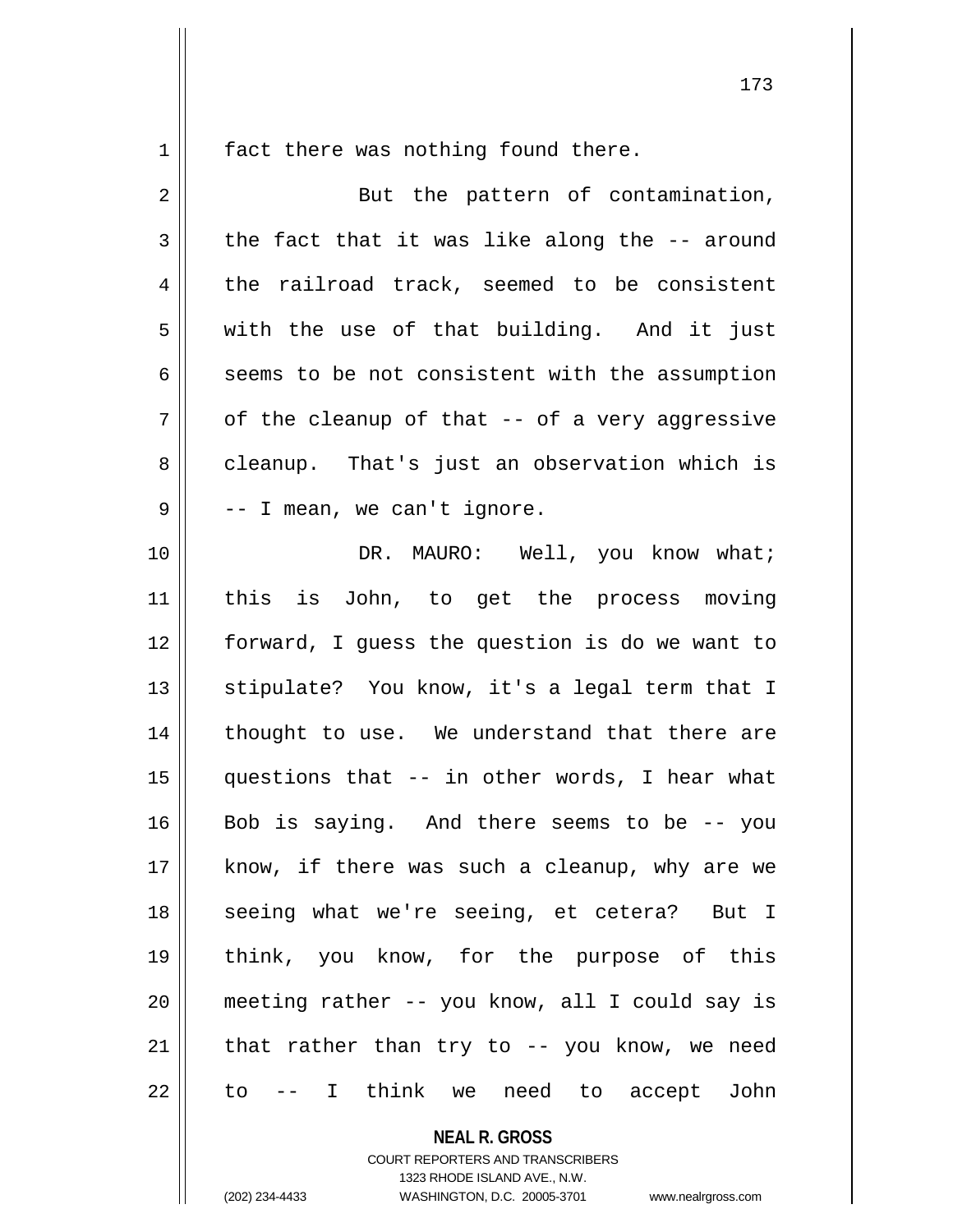**NEAL R. GROSS** COURT REPORTERS AND TRANSCRIBERS 1323 RHODE ISLAND AVE., N.W. (202) 234-4433 WASHINGTON, D.C. 20005-3701 www.nealrgross.com 1 || Ramspott's and Dr. McKeel's argument that this  $2 \parallel$  is true. There was a cleanup. The degree of  $3 \parallel$  cleanup we -- it certainly occurred, it sounds  $4 \parallel$  like, and the degree of cleanup, and what the 5 implications are. It really means it's hard 6 l to use our model. 7 And then I'm -- you know, I'd like 8 to be able to say, yes, we can use our model,<br>9 but it seems to me we need to set that aside, 9 but it seems to me we need to set that aside,<br>10 unless you want to go down the path of diggin 10 unless you want to go down the path of digging<br>11 into that, and I think that that will be a 11 into that, and I think that that will be a<br>12 never ending task. I'd sooner think it's 12 never ending task. I'd sooner think it's<br>13 better to set our model aside, notwithsta: 13 better to set our model aside, notwithstanding<br>14 the fact that, you know, it may have some 14 the fact that, you know, it may have some<br>15 validity, but I think I would recommend t 15 validity, but I think I would recommend to the<br>16 Work Group that we pursue the surrogate line. 16 Work Group that we pursue the surrogate line.<br>17 The that one go. It was our work. You know 17 Let that one go. It was our work. You know,<br>18 we did the best we could. But I think that it  $\begin{array}{c|c} 18 & \text{we did the best we could.} \end{array}$  served its purpose, but no served its purpose, but now I think it's time 20 | Kent Lambert, M.S., CHP 21 Director, Radiation Safety 22 | Drexel University 23 24 1601 Cherry Street, Suite 10444  $25$  | Philadelphia, PA 19102  $26$  to let it go. I do think we should be working  $27$  | the surrogate data line. 28 And whether or not we could find 29  $\parallel$  the starting point, and I say I think we can 30 given what I've seen so far. And in light of  $31 \parallel$  -- once we have that starting point, I think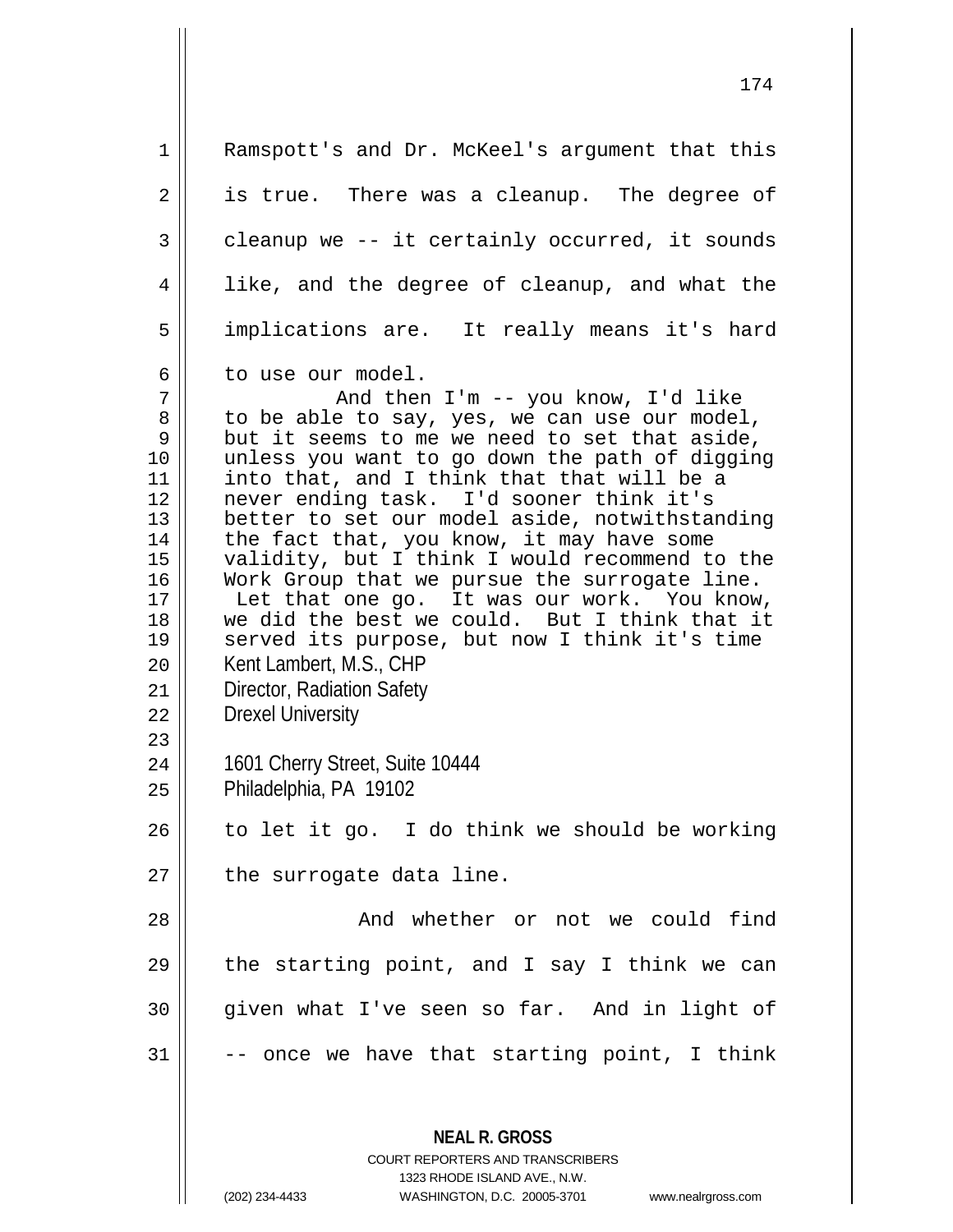1 || we could converge on an agreement of what  $2 \parallel$  types of adjustments and what types of models. How do we use that starting point? So I see  $4 \parallel$  a very tractable problem here. It certainly would have to -- so 6 What I'm coming down to is that all of the issues associated with surrogate data, you 8 || know, we do have to go through the process now. You know, how do we converge and agree that, yes, you picked a good starting point? Yes, the adjustment factors are the 12 || appropriate ones, that sort of thing. And I | think we could work through that. CHAIRMAN ZIEMER: John, or John  $\parallel$  and Bob, if a suitable set of surrogate data; and I say "suitable" in terms of site or 17 || process similarities, were identified, and you have at least one that looks awfully close, does that in your mind also then to some 20 extent address the plausibility issue? | Because if it's an appropriate surrogate site, || then in a sense it seems to me you're saying

> **NEAL R. GROSS** COURT REPORTERS AND TRANSCRIBERS 1323 RHODE ISLAND AVE., N.W.

(202) 234-4433 WASHINGTON, D.C. 20005-3701 www.nealrgross.com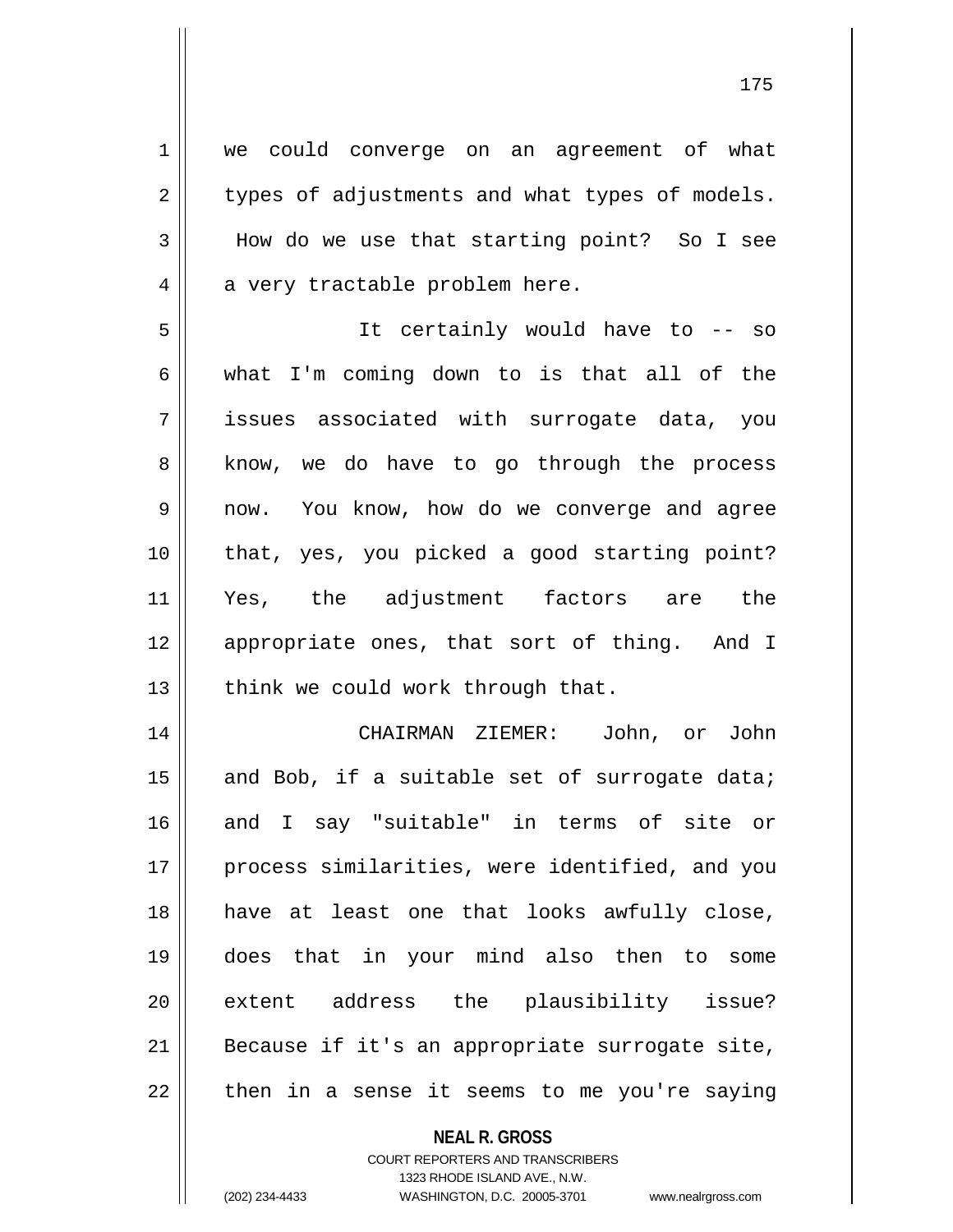**NEAL R. GROSS** COURT REPORTERS AND TRANSCRIBERS 1323 RHODE ISLAND AVE., N.W. (202) 234-4433 WASHINGTON, D.C. 20005-3701 www.nealrgross.com  $1$  that the values that you gain from that are  $2 \parallel$  plausible if the site in fact is a good 3 Surrogate for GSI. Does that follow in your 4 || mind logically? I'm asking John or Bob. 5 DR. ANIGSTEIN: Well, the  $6 \parallel$  plausibility criteria is not to the value of  $7 \parallel$  the -- you know, the particular value of the 8 || parameter, but it's the reasonableness of the 9 assumptions. And the model -- it's a question 10 | of the models. 11 CHAIRMAN ZIEMER: And so -- 12 DR. ANIGSTEIN: So here where we  $13$  have  $-$ 14 CHAIRMAN ZIEMER: -- you couldn't 15 || address that until you knew more specifically  $16$  | how you were going to use  $-$ 17 DR. ANIGSTEIN: Yes. 18 CHAIRMAN ZIEMER: -- the surrogate 19 data? Okay. 20 I know -- I think, John, you 21 || pointed out in the past we've also thought of  $22$  || plausibility in terms of is it -- does it make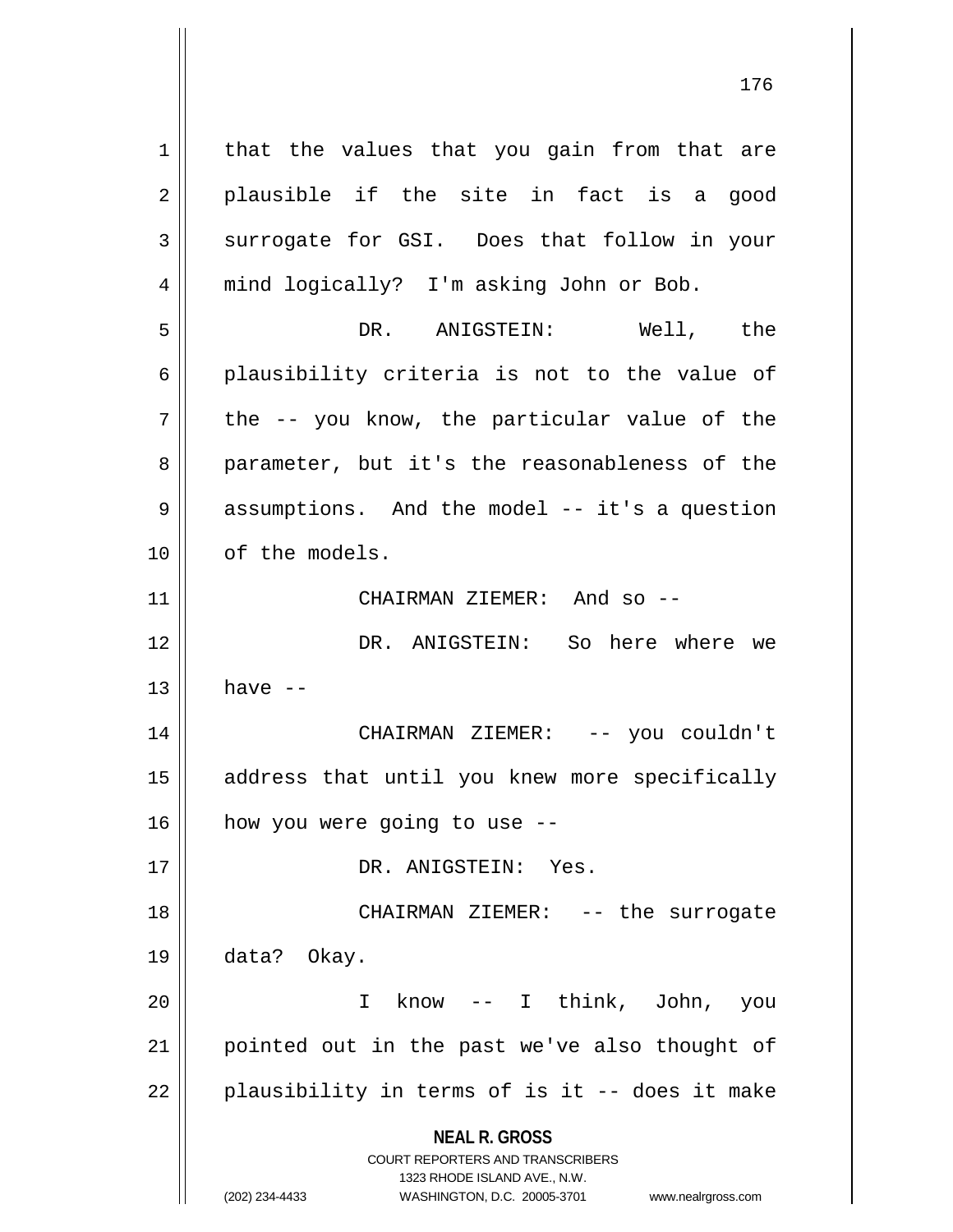1 || sense reasonably? Like dust loading of air  $2 \parallel$  can only reach so much and then a person can't 3 | breathe it anymore.

4 DR. MAURO: Yes, let me -- in the  $5$  historic use of plausibility the question that 6 we would ask ourselves is we've picked a  $7 \parallel$  surrogate site where the starting point is 8 some dust loading that's -- let's say it 9 || turned out to be -- let's say we picked, you 10 know, Bethlehem Steel for a dust loading, 11 || okay, where they rolled steel. Okay? And you 12 || got these enormous dust loadings. The 13 || plausibility was meant for that purpose, that 14 is originally. That's the original narrow use 15 that we used when we started. That doesn't 16 mean it's not evolving. And we would say, no,  $17$  || it's not plausible that -- and in fact they're 18 || plausible circumstances.

19 || Those circumstances did not exist  $\parallel$  at GSI. So therefore  $-$  so I would argue the plausibility issue goes toward is it plausible | to have dust loadings associated with  $-$ - you

**NEAL R. GROSS**

COURT REPORTERS AND TRANSCRIBERS 1323 RHODE ISLAND AVE., N.W. (202) 234-4433 WASHINGTON, D.C. 20005-3701 www.nealrgross.com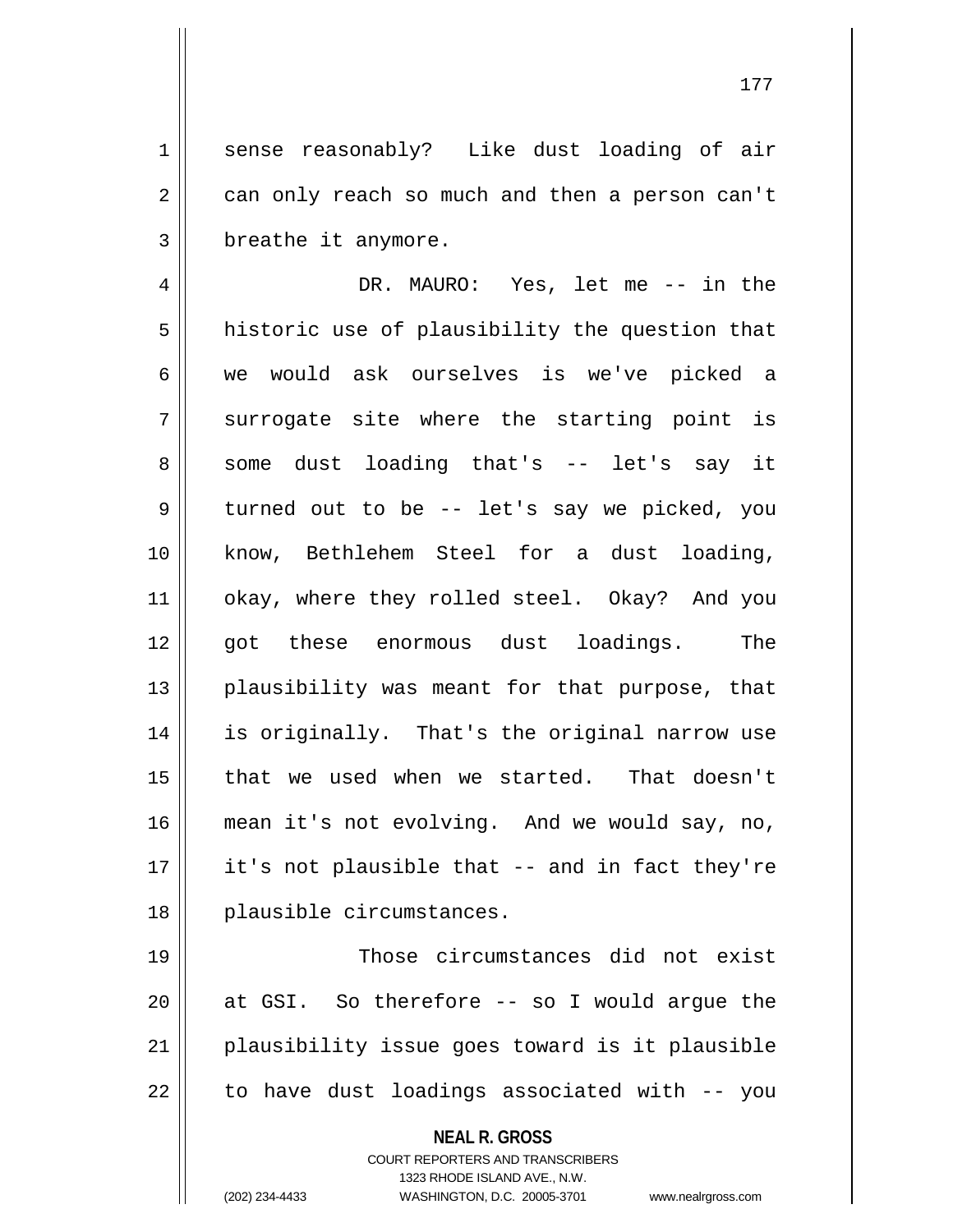1 know, is it a plausible circumstance that 2 we're taking from one location to another? 3 And you could have concentrations of that 4 elevation. 5 || So what I'm saying is once you  $6 \parallel$  pick a surrogate that represents a set of  $7 \parallel$  operations and their associated dust loadings, 8 that seem to be plausible as applicable. 9 Let's say applicable and -- plausible 10 circumstances that -- and I say that I think 11 that amongst the new ones we're looking at we 12 have that. 13 || The broader interpretation of 14 || plausibility as used by Bob, and certainly not 15 unreasonable to do that, but I typically don't 16 do that, goes toward the plausibility of the 17 model. In other words, in my world -- and Bob 18 || and I, you know, we're sort of showing -- you 19 know, airing out our dirty laundry here, but I

21 would simply refer to that as, listen, you

 $22 \parallel$  start -- you pick a good starting point.

# **NEAL R. GROSS** COURT REPORTERS AND TRANSCRIBERS 1323 RHODE ISLAND AVE., N.W. (202) 234-4433 WASHINGTON, D.C. 20005-3701 www.nealrgross.com

20 would not refer to that as plausibility. I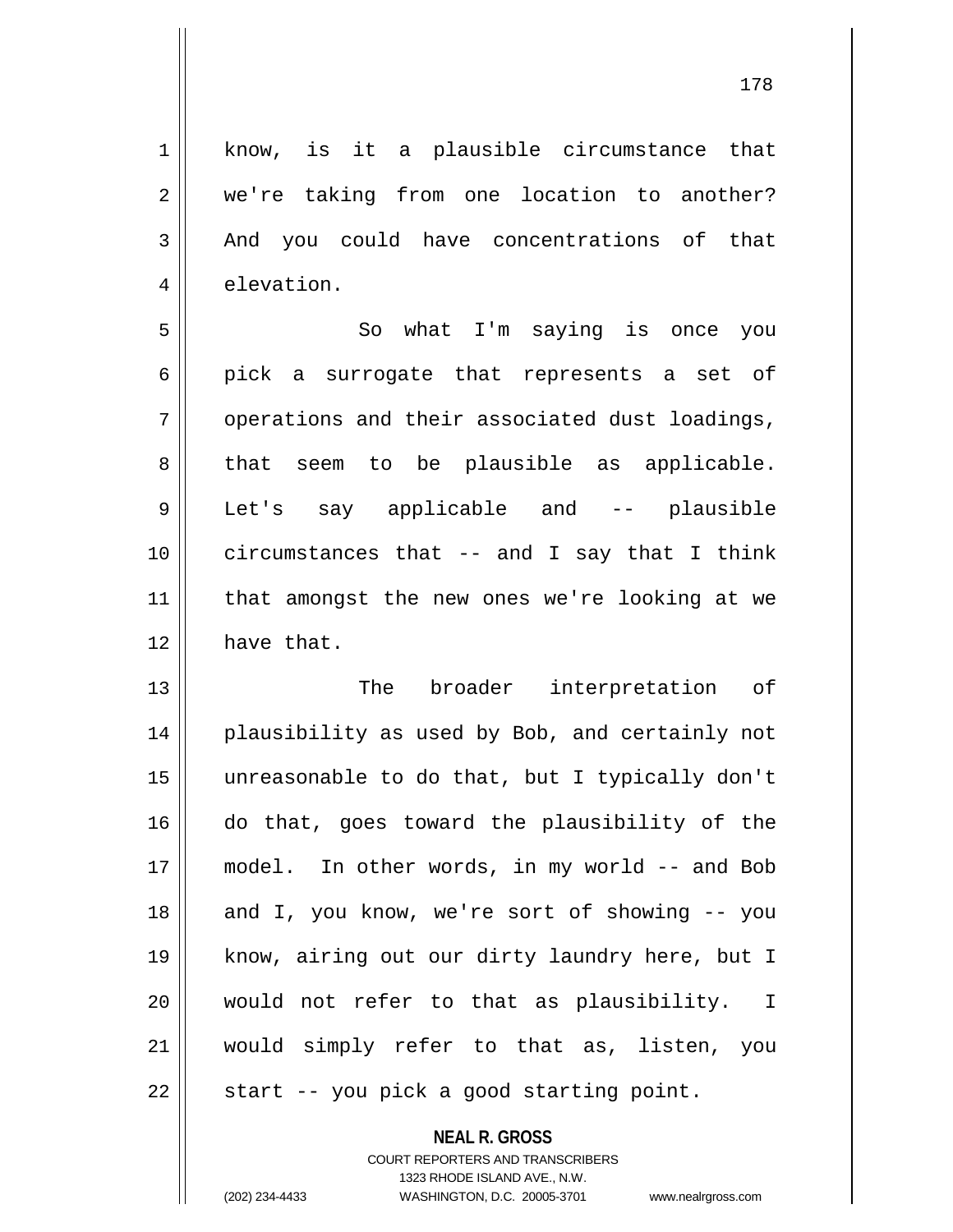| 1  | And I think we can pick a good                        |
|----|-------------------------------------------------------|
| 2  | starting point. And then we have to agree on          |
| 3  | how do we model -- use that information to            |
| 4  | model the concentrations in the air as a              |
| 5  | function of time throughout the operational           |
| 6  | history of GSI during operations, and then of         |
| 7  | course during the residual period? And what           |
| 8  | models and assumptions should be used?<br>$\mathbf I$ |
| 9  | typically don't use that as a plausibility,           |
| 10 | but you can. Either way it's just semantics.          |
| 11 | The question really becomes given                     |
| 12 | -- we need to first and foremost agree on a           |
| 13 | starting point that we all agree that, yes,           |
| 14 | that particular dust loading is a set -- it           |
| 15 | represents a set of circumstances that is             |
| 16 | applicable to GSI and perhaps plausibly               |
| 17 | bounding. And then once we could agree on             |
| 18 | that, then we could talk about what would we          |
| 19 | do with that data, that starting point in             |
| 20 | order to feel confident that we are placing a         |
| 21 | plausible upper bound on the exposure that            |
| 22 | were experienced by or might have<br>been             |
|    | <b>NEAL R. GROSS</b>                                  |

COURT REPORTERS AND TRANSCRIBERS 1323 RHODE ISLAND AVE., N.W.

 $\mathsf{II}$ 

(202) 234-4433 WASHINGTON, D.C. 20005-3701 www.nealrgross.com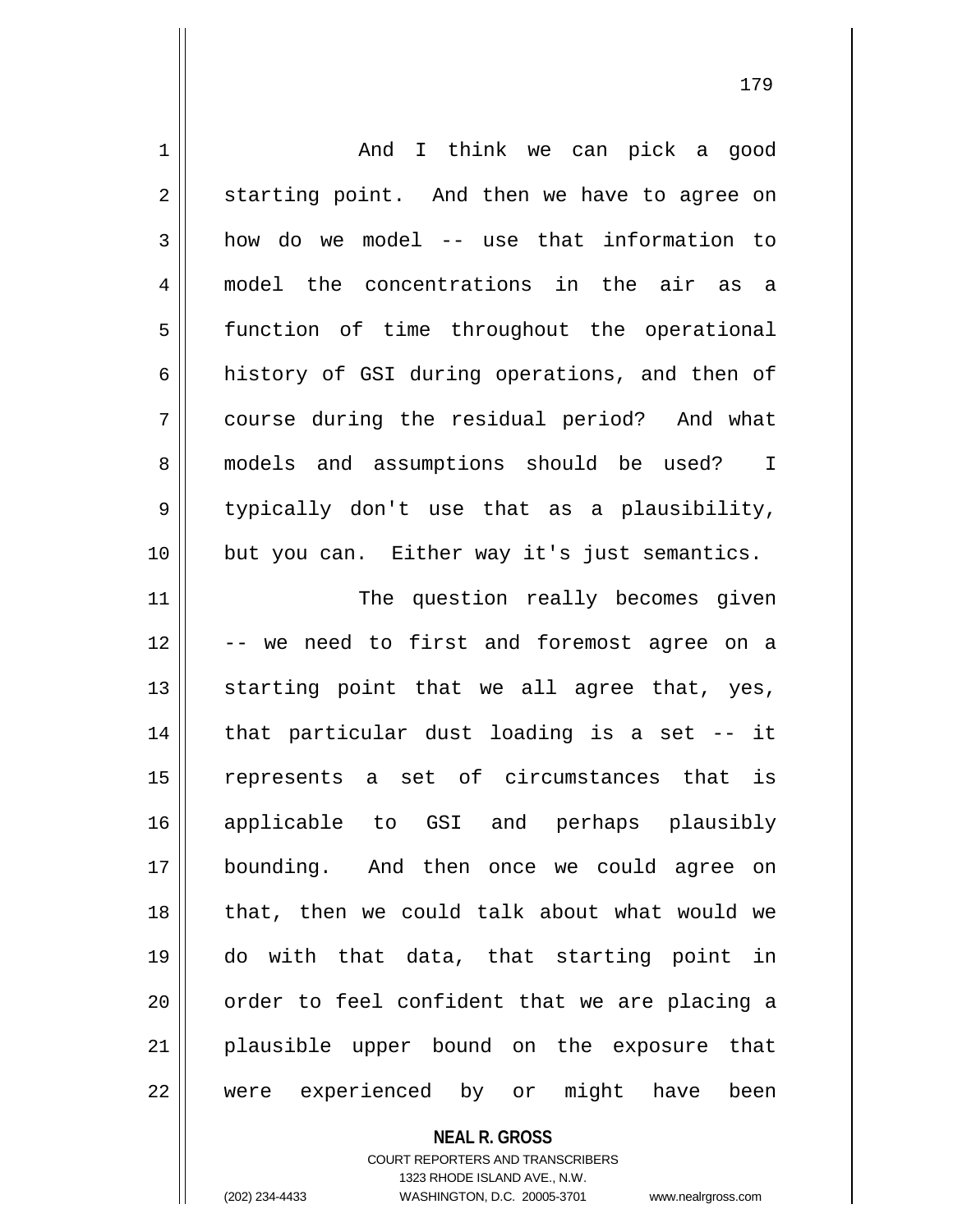1 || experienced throughout the operating life of 2 | the workers at GSI?

3 || So I mean, I think it's -- you  $4 \parallel$  know, the hard part is getting that starting 5 || point. After that it's just, you know, 6 digging -- rolling up our sleeves and agreeing  $7 \parallel$  on the mechanics. How do you do the modeling?  $8 \parallel$  And Bob was very attentive, as you noticed, 9 when he went through the back calculations at 10 || the starting point. But a lot of what he has 11 described in terms of the mechanics is 12 important; that is, that we had episodic 13 | qeneration of dust.

  $\parallel$  and then of course it -- and it -- so I would say that this is all very tractable 16 || if we agree that there is a starting point. And I think that we have enough experience 18 || from handling of uranium metal at other facilities that we could pick one of those as || being -- representing a plausible upward bound 21 | of what might have been experienced during the | handling of the metal at GSI.

> **NEAL R. GROSS** COURT REPORTERS AND TRANSCRIBERS 1323 RHODE ISLAND AVE., N.W. (202) 234-4433 WASHINGTON, D.C. 20005-3701 www.nealrgross.com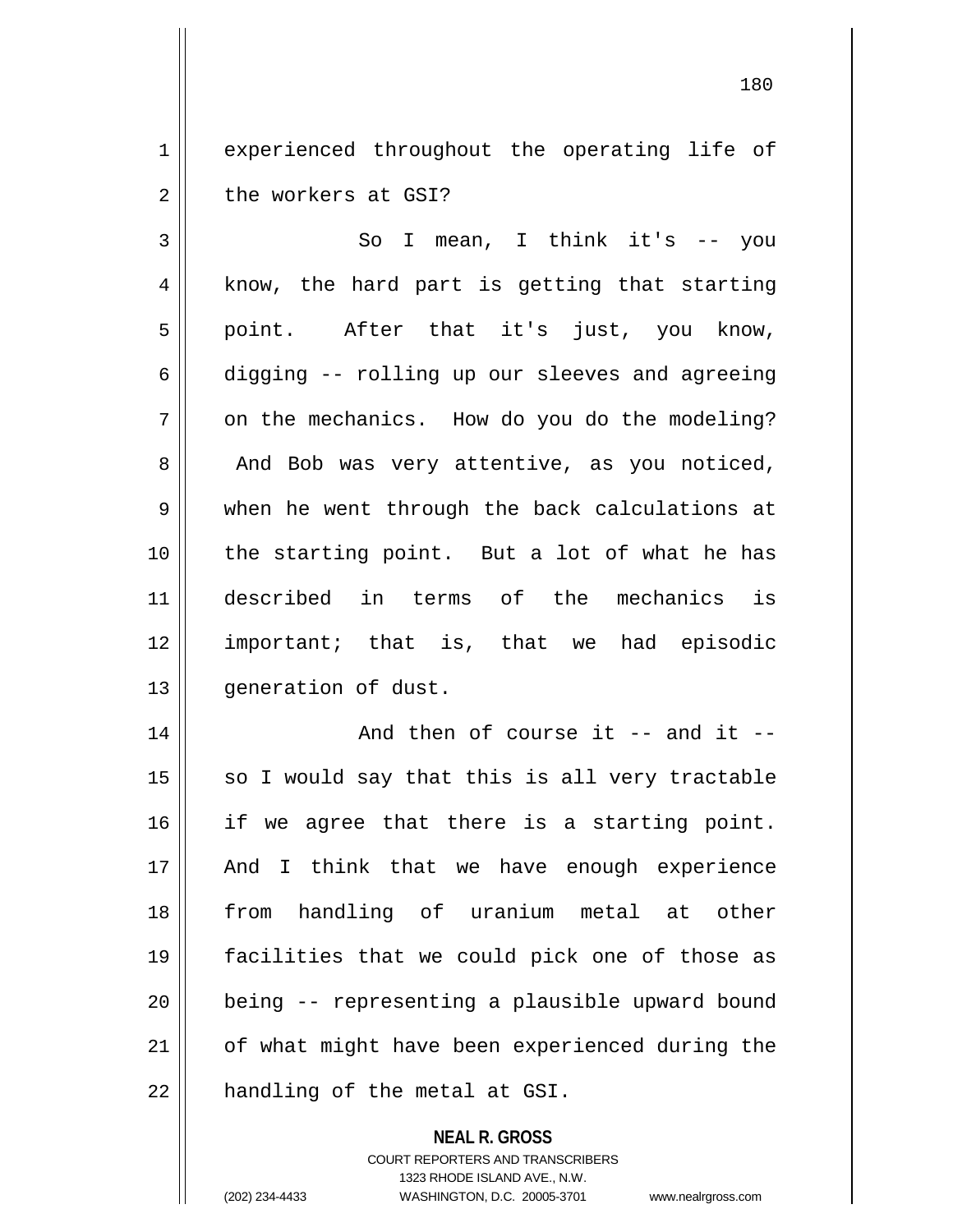| 1  | CHAIRMAN ZIEMER: Okay. Thank                                        |
|----|---------------------------------------------------------------------|
| 2  | you. Any other comments? Board Members,                             |
| 3  | questions, comments? Dave or Jim?                                   |
| 4  | MR. ALLEN: I was just going to                                      |
| 5  | reiterate what John was just saying. I was                          |
| 6  | just looking at the Board's surrogate data                          |
| 7  | criteria and it's kind of like we're saying                         |
| 8  | it's an -- surrogate data is an SEC issue, and                      |
| 9  | it's really both because the criteria deals                         |
| 10 | with not only can we use surrogate data, but                        |
| 11 | how is it used?                                                     |
| 12 | CHAIRMAN ZIEMER: Yes.                                               |
| 13 | MR. ALLEN: And I think the only                                     |
| 14 | question here with this plausibility part is                        |
| 15 | how we are using it, which is more of a                             |
| 16 | TBD-type of issue, not an SEC-type issue. I                         |
| 17 | don't know if that makes a lot of difference                        |
| 18 | in our Work Group right now, but I think there                      |
| 19 | is a -- I think that's what John's trying to                        |
|    |                                                                     |
| 20 | say, is separating that slightly.                                   |
| 21 | DR.<br>ANIGSTEIN:<br>Yes, the                                       |
| 22 | plausibility -- according to the Board                              |
|    | <b>NEAL R. GROSS</b><br><b>COURT REPORTERS AND TRANSCRIBERS</b>     |
|    | 1323 RHODE ISLAND AVE., N.W.                                        |
|    | (202) 234-4433<br>WASHINGTON, D.C. 20005-3701<br>www.nealrgross.com |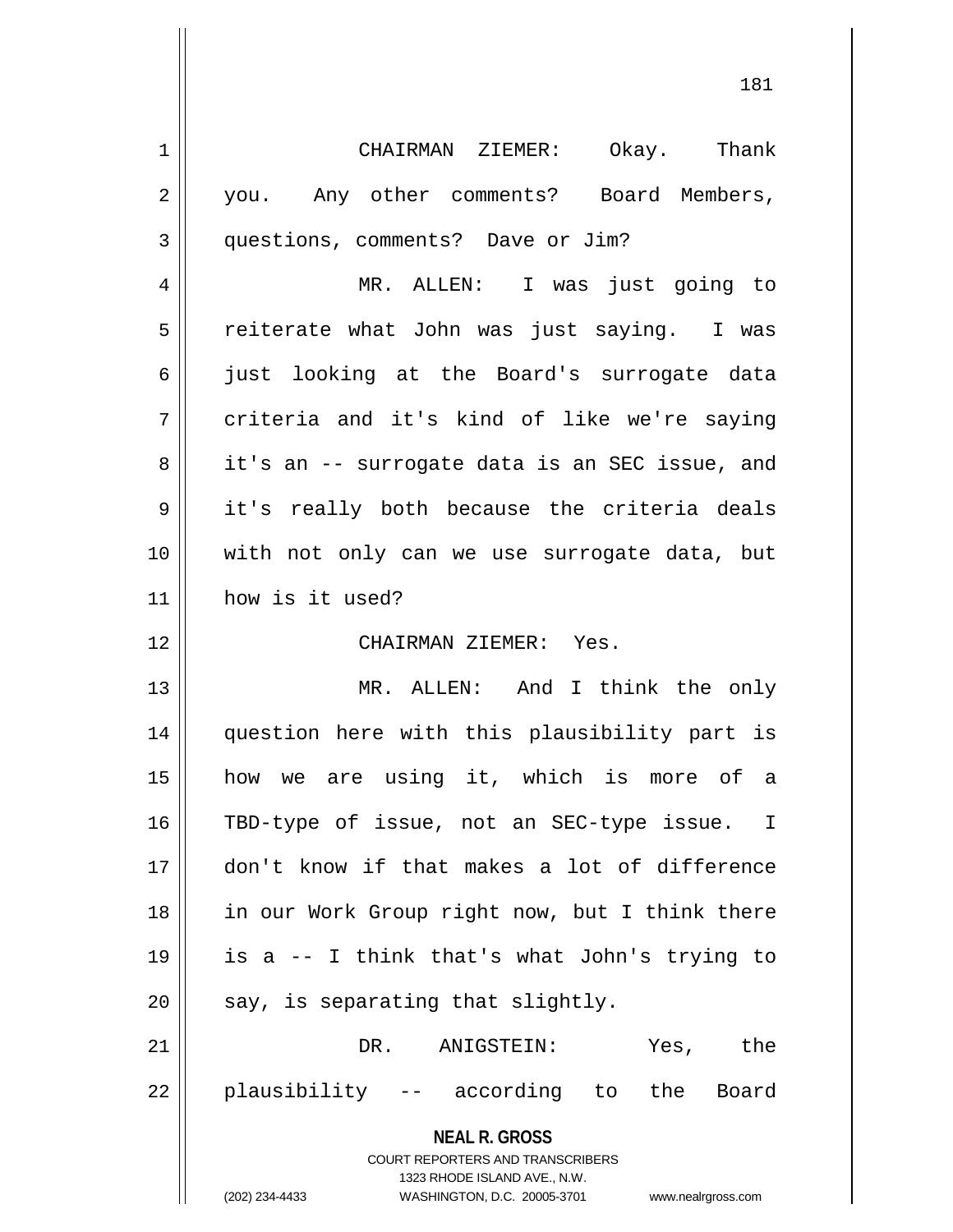**NEAL R. GROSS** COURT REPORTERS AND TRANSCRIBERS 1323 RHODE ISLAND AVE., N.W. (202) 234-4433 WASHINGTON, D.C. 20005-3701 www.nealrgross.com 1 criteria, the plausibility refers not to the  $2 \parallel$  value, but to the manner in which  $-$  I mean,  $3 \parallel$  yes. 4 MR. ALLEN: The manner that it's 5 used. 6 DR. ANIGSTEIN: The manner in 7 which the surrogate data are to be used must 8 || be plausible with regard to the reasonableness  $9 \parallel$  of the assumption that's made. 10 || DR. MAURO: And I'm okay with that 11 broader interpretation. 12 DR. ANIGSTEIN: So it's the manner  $13$   $\parallel$  -- it's not the value. It's not the data. 14 || It's the use of it. 15 || CHAIRMAN ZIEMER: Right. Okay. 16 | Thanks. 17 DR. ANIGSTEIN: That's how it -- 18 whether this is right or wrong, this is what's 19 in there. 20 CHAIRMAN ZIEMER: That's what it  $21$  | is, yes. Wanda? 22 MEMBER MUNN: What we've been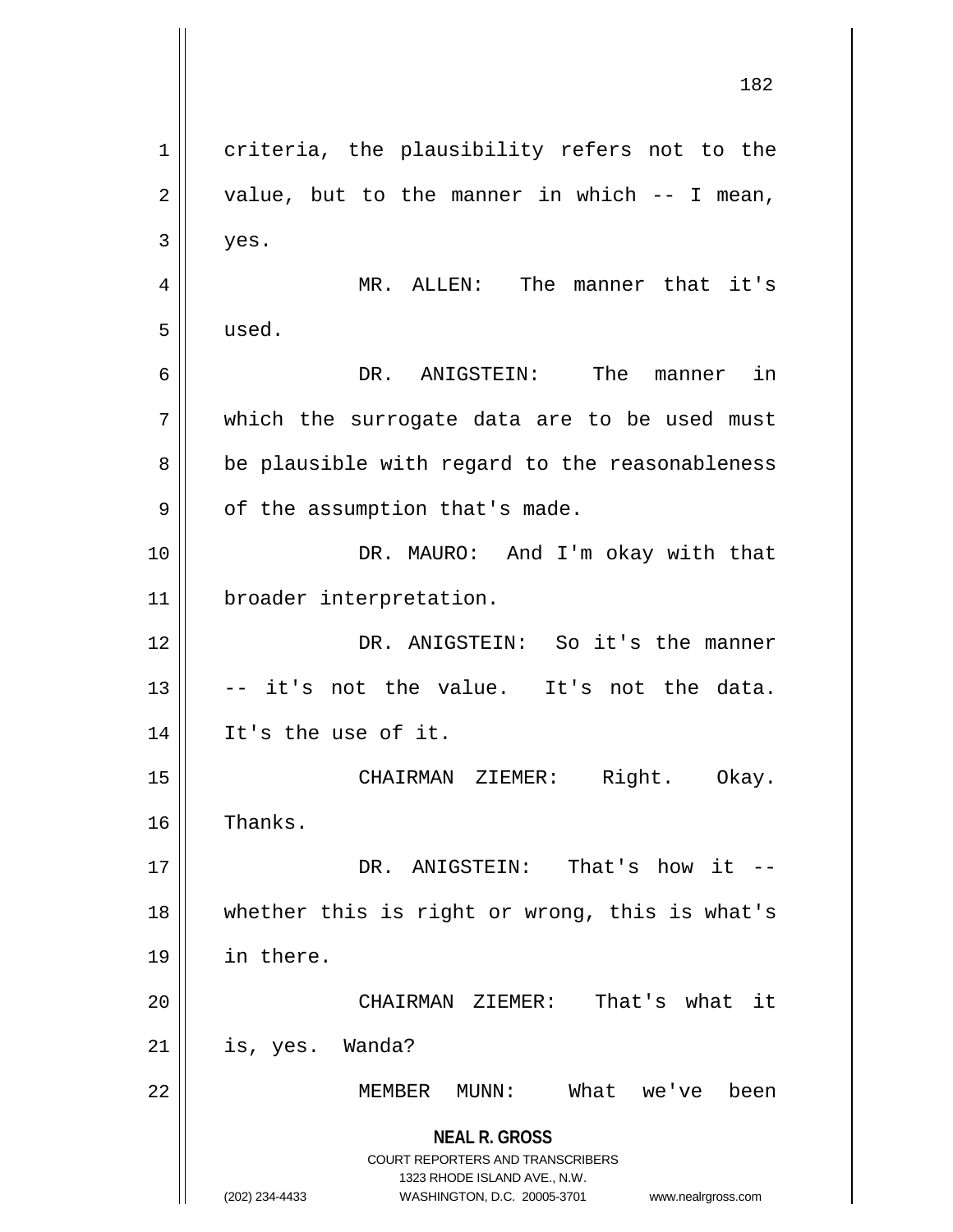1 || doing here is almost a poster child for the  $2 \parallel$  reason for the Appendix to begin with. This 3 is why Appendix BB was put together, so that  $4 \parallel$  we would have -- not have to do what we have 5 || just been doing here for the last year or so 6 in this Work Group. That Appendix was put 7 || together so that when you have an AWE or sites 8 || like this one where information is not clearly 9 || available, you have the weight of knowledge of 10 the entire process and the entire background 11 || of nuclear knowledge with respect to these 12 metals and how they behave. We have -- that 13 knowledge is known to us and it's available to  $14$  | us.

 And that's why we have the Appendix so that we do not have to do the kind | of detailed parsing that we attempt to do when we don't have adequate firsthand measurements to rely on. We already know what the material does and we know how these processes affect it. So it is to our benefit to come to a 22 | conclusion on whether or not we will use that

## **NEAL R. GROSS**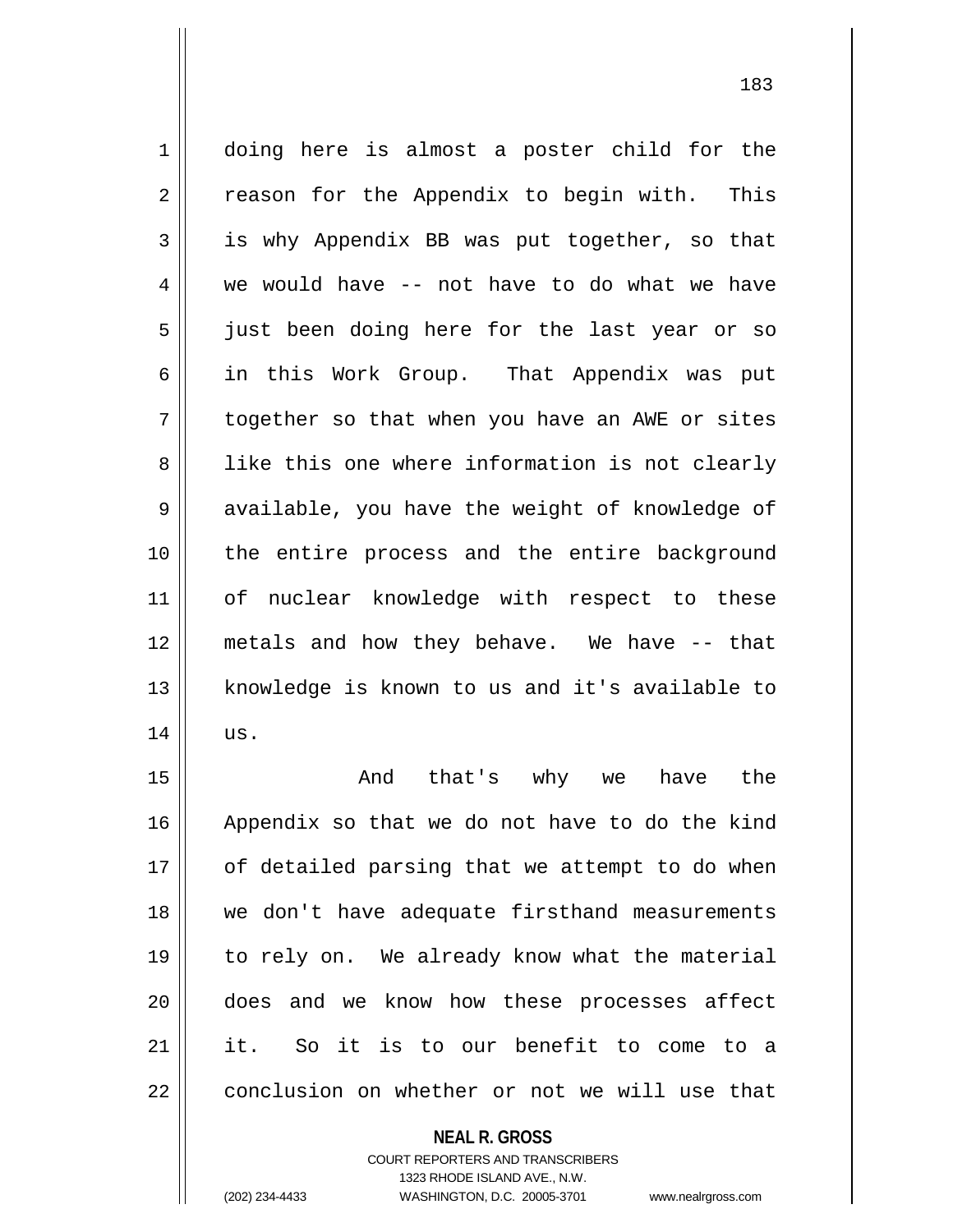1 material as it was I think intended to be used  $2 \parallel$  when we put the Appendix together.

3 MEMBER BEACH: Well part of our  $4 \parallel$  criteria also states that we have to use sites 5 || with process similarities. And I think at  $6 \parallel$  this site it's been brought up numerous times  $7 \parallel$  that there are dissimilarities between the 8 || processes. There's more equipment, the way it 9 was sliced, cut, dingots, ingots. I mean, 10 there's just more that I don't believe we 11 know, and that's part of the reason we're 12 || talking about surrogate data. And part of our 13 || charter is to make sure that that surrogate 14 data being used is similar. And I still don't 15 feel that we have a good handle on what went  $16$  on, how long it went on, what was cleaned up, 17 || what was not cleaned up at GSI.

 MR. ALLEN: Well right now the models and et cetera, you know, other than || that alternative model, don't count on that 21 || cleanup and everything else. But as far as | the process similarities I don't think anybody

**NEAL R. GROSS**

COURT REPORTERS AND TRANSCRIBERS 1323 RHODE ISLAND AVE., N.W. (202) 234-4433 WASHINGTON, D.C. 20005-3701 www.nealrgross.com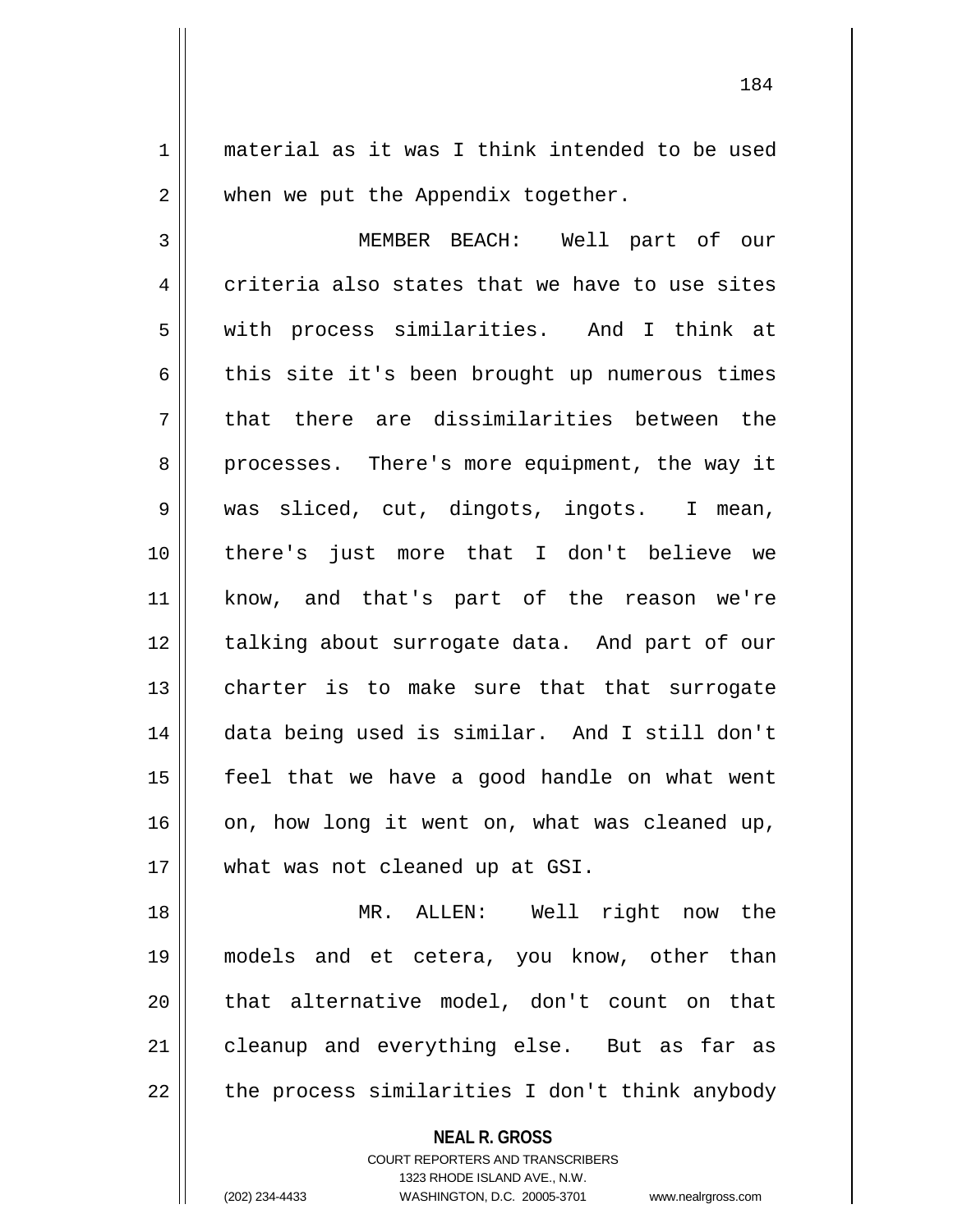envisioned calling movement of metal a 2 || process. I mean at some point you cut the  $3 \parallel$  thing so thin that you have to say, well, you moved it with a Yale fork truck, but not a 5 | Ford fork truck. You know, I mean, at some  $6 \parallel$  point you got to say we have an overall task || that includes these other items, issues. MEMBER BEACH: I don't know if 9 || we've done that though completely. MEMBER MUNN: We have surrogate information from not just one site, but from multiple sites with respect to what the bounding doses could be for certain kinds of activities and certain kinds of metals. And of all the metals in the world that have been 16 || studied, uranium probably tops the list in 17 || terms of what we know with respect to bounding doses. And bounding doses ultimately are what we rely on to be able to say, yes, this was a hazardous environment for these workers or it 21 was not. CHAIRMAN ZIEMER: Okay. Other

> COURT REPORTERS AND TRANSCRIBERS 1323 RHODE ISLAND AVE., N.W. (202) 234-4433 WASHINGTON, D.C. 20005-3701 www.nealrgross.com

**NEAL R. GROSS**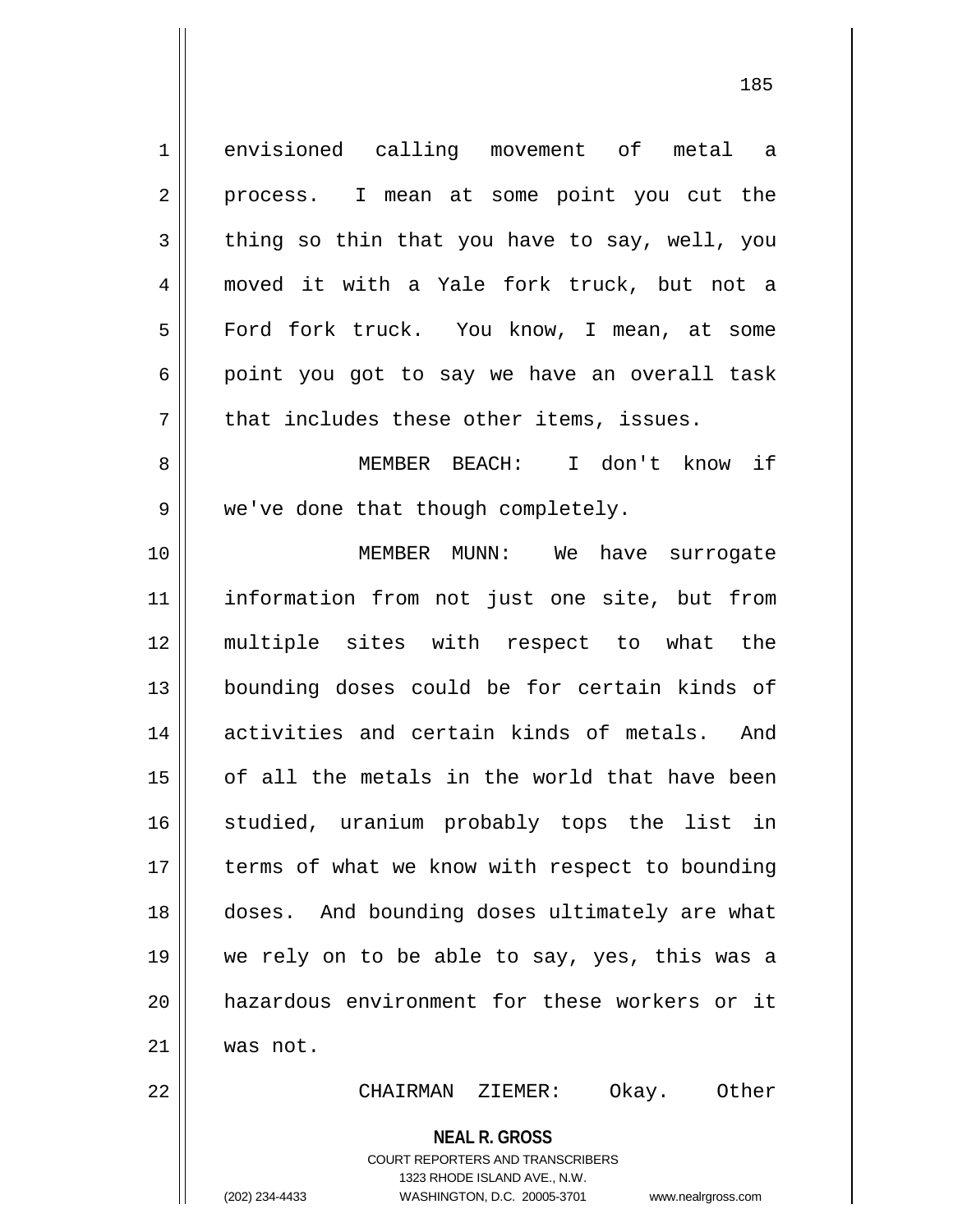1 comments?

2 | DR. McKEEL: This is Dan McKeel, 3 Dr. Ziemer.

4 CHAIRMAN ZIEMER: Yes, Dan?

5 DR. McKEEL: Well, I would like to 6 comment on the comparability of the three  $7 \parallel$  sites that David Allen came up with and GSI 8 and just comment that it seems to me that 9 comparability of process and site also 10 || includes how the uranium metal -- not only was 11 it transported, how it was picked up and 12 || transported from one site to another.

13 || T mean, you can say that that's 14 all one operation, but in fact that's not  $15$  | true. I mean, there are different amounts of 16 uranium released when a forklift picks it up 17 || with its sharp teeth and say when a grappling 18 hook picks it up, or when a chain is wrapped 19 around an ingot and picks it up. I don't 20 believe that. And somebody mentioned data 21 earlier today from one of the surrogate 22 || proposed sites where a forklift gave very high

## **NEAL R. GROSS**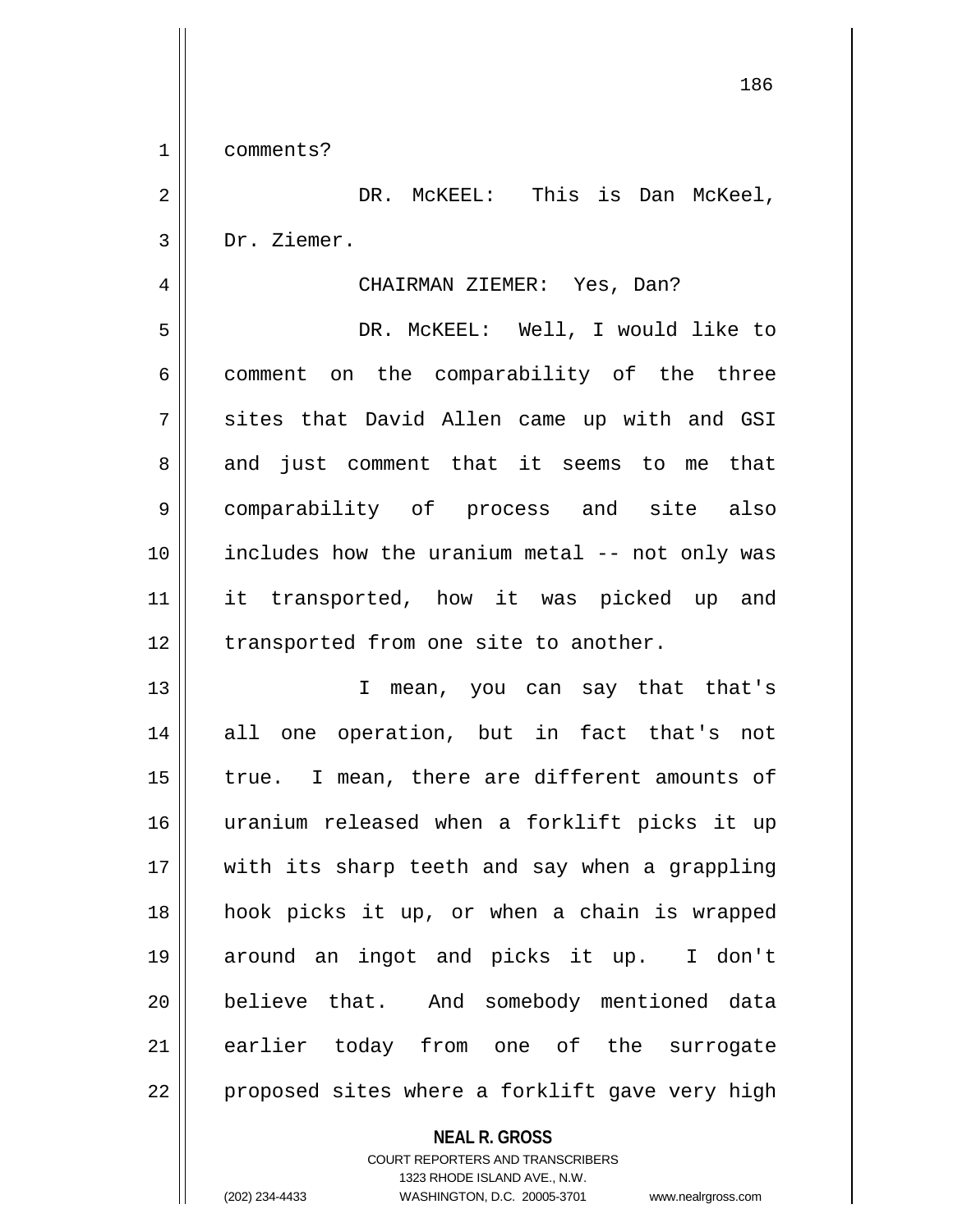1 || numbers compared to the 590 dpm. I think it 2 was 3,600 dpm. So this idea that there is 3 uniform data about the airborne levels 4 achieved after various types of handling,  $5 \parallel$  that's not true.

 $6 \parallel$  So saying that no site can  $7 \parallel$  possibly pass the similar process test for  $-$ -8 and this is what I've been saying since 2008 many times, is the fact that uranium for Mallinckrodt went over to GSI to be subjected to high-MeV betatron irradiation which caused fission and activation. And that was not the case at any of those other sites. It just wasn't. Two sites made slugs. That's the very reason -- the two sites that Dave Allen brought up made slugs. That's what they did.

 And here today, in really an 18 || amazing, I want to say illogical manner -- but the logic of the surrogate data test has  $\parallel$  really -- you all have tried to bypass it and ignore it and not apply it. I mean, the SC&A 22 || findings were that the slug facility data

> **NEAL R. GROSS** COURT REPORTERS AND TRANSCRIBERS 1323 RHODE ISLAND AVE., N.W.

(202) 234-4433 WASHINGTON, D.C. 20005-3701 www.nealrgross.com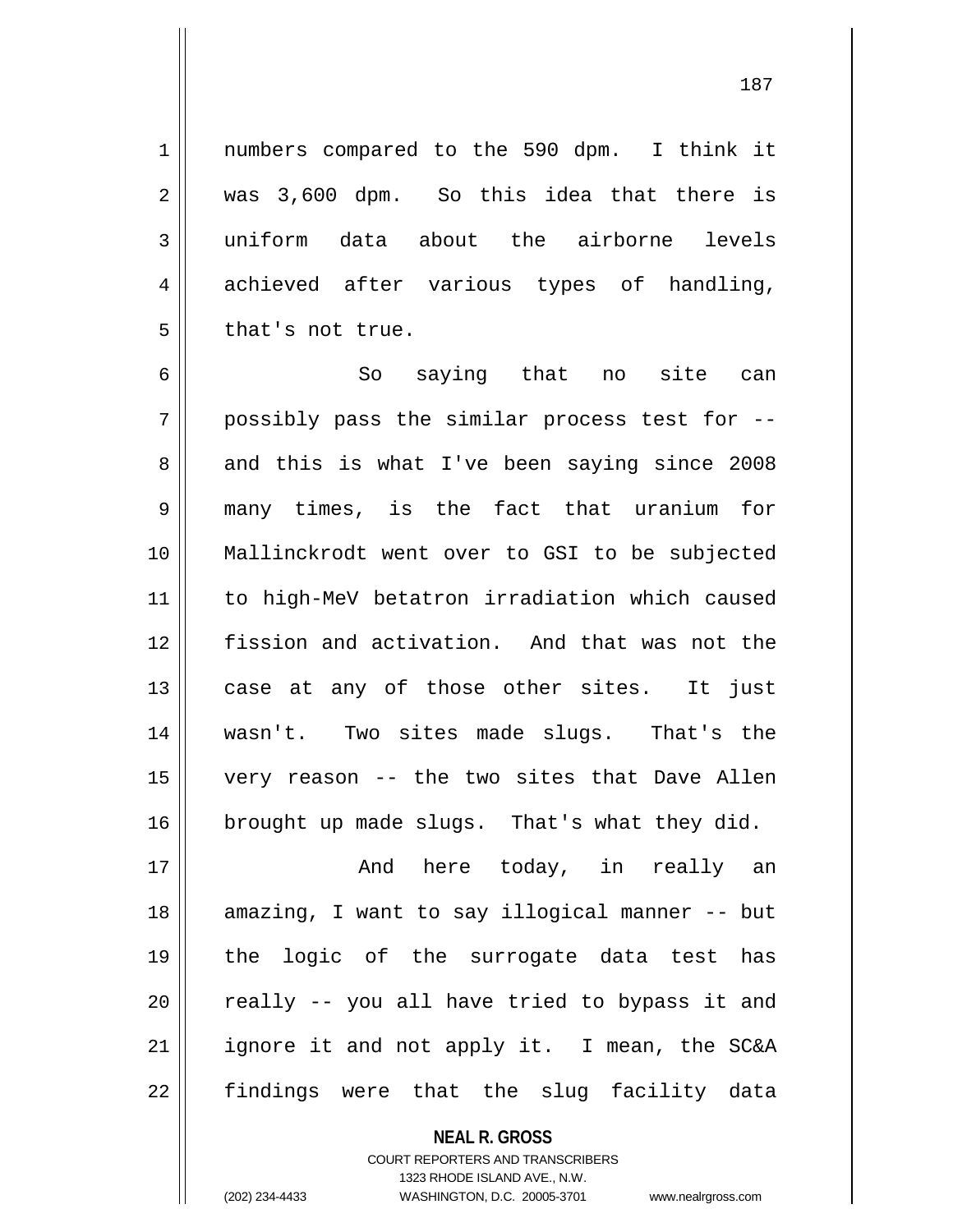1 || flunked all of the tests including  $2 \parallel$  plausibility and the only one that was really 3 Tesolved to everybody's satisfaction was the 4 temporal criterion. So that left four that 5 were not satisfied. And I don't believe today 6 that there has been a definitive coming  $7$  | together of the minds on that. 8 What you're now saying is -- John 9 Mauro must have said a half a -- I mean, a 10 half a dozen times, two dozen times that what 11 || we need to do is pick a starting point. Well, 12 I don't think you can pick a starting point, 13 because even though you might say that the 14 billet production facility, No. 3, was pretty 15 || good; words like that have been used, and not 16 bad; words like that, actually only a very 17 || small and unknown fraction of the uranium that 18 was processed and handled at GSI was a billet, 19 which was a smaller type of uranium object  $20$  || than the 3,000-pound ingots and the 3,000-21 pound dingots. And none of the billets were 22 || subject to betatron irradiation and fission

**NEAL R. GROSS**

COURT REPORTERS AND TRANSCRIBERS 1323 RHODE ISLAND AVE., N.W. (202) 234-4433 WASHINGTON, D.C. 20005-3701 www.nealrgross.com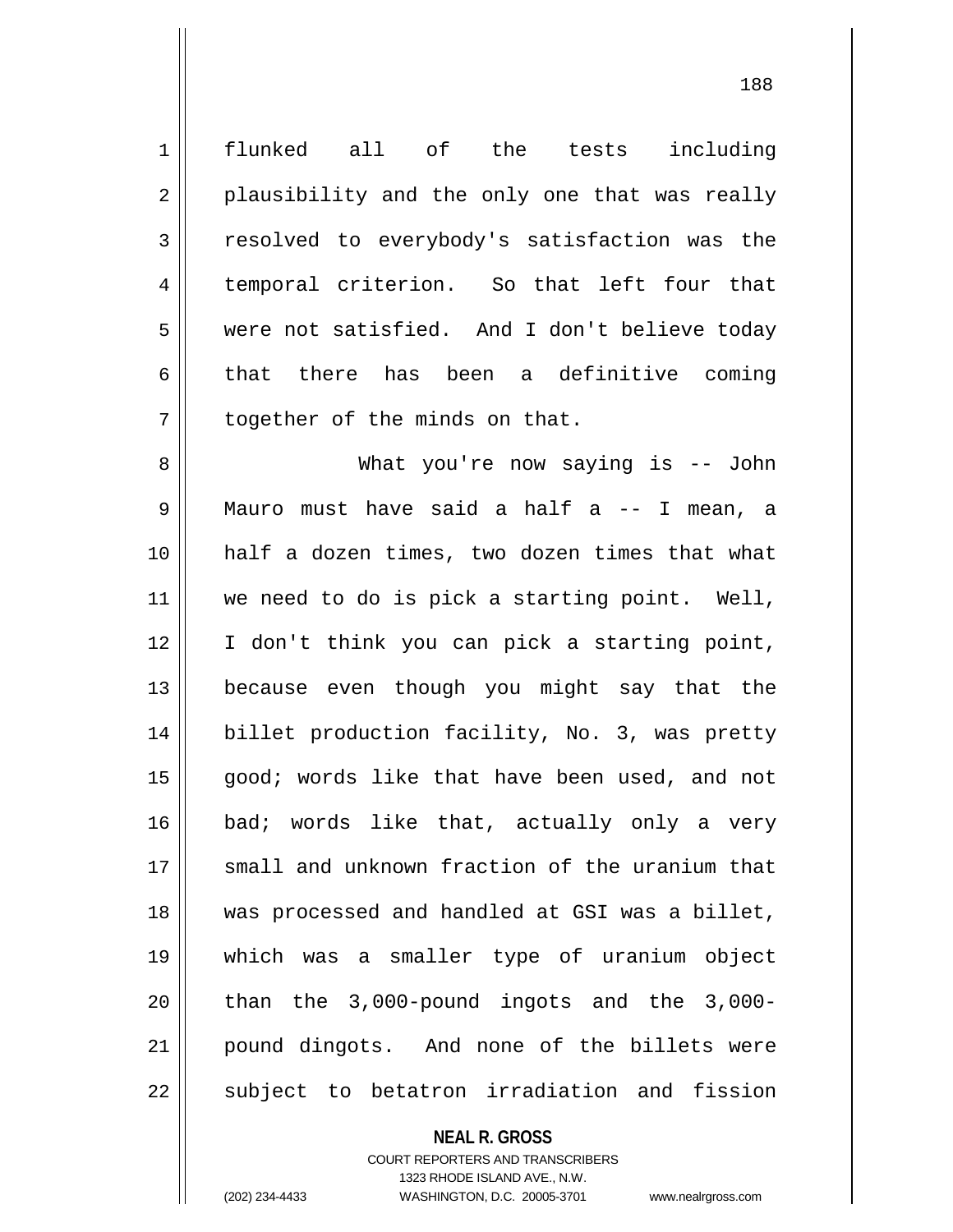$1 \parallel$  and activation.

| $\overline{2}$ | So the idea that you could say                                                                                                                                         |
|----------------|------------------------------------------------------------------------------------------------------------------------------------------------------------------------|
| $\mathfrak{Z}$ | that any of those other facilities came close                                                                                                                          |
| 4              | to GSI, much less be stringently justified as                                                                                                                          |
| 5              | being similar, it really defies all the                                                                                                                                |
| 6              | intelligent reasoning that I've collected in                                                                                                                           |
| 7              | the last 73 years. And I hope very much that,                                                                                                                          |
| 8              | you know, there will be a consensus. This                                                                                                                              |
| $\mathsf 9$    | process similarity has just not been achieved                                                                                                                          |
| 10             | and won't be achieved. And when John Mauro                                                                                                                             |
| 11             | repeatedly says this problem is tractable and                                                                                                                          |
| 12             | resolvable, then I challenge him. Show me                                                                                                                              |
| 13             | another site where there's surrogate data                                                                                                                              |
| 14             | where the airborne levels of uranium were                                                                                                                              |
| 15             | actually measured, real data on uranium that                                                                                                                           |
| 16             | had been subjected to high-MeV fission and                                                                                                                             |
| 17             | activation. Please just show me that.                                                                                                                                  |
| 18             | DR. MAURO: I think it's applied                                                                                                                                        |
| 19             |                                                                                                                                                                        |
| 20             | wide<br>DR.<br>MCKEEL:<br>A<br>range<br>of                                                                                                                             |
| 21             | daughter products are generated during both of                                                                                                                         |
| 22             | those processes and one of our objections; and                                                                                                                         |
|                | <b>NEAL R. GROSS</b><br><b>COURT REPORTERS AND TRANSCRIBERS</b><br>1323 RHODE ISLAND AVE., N.W.<br>(202) 234-4433<br>WASHINGTON, D.C. 20005-3701<br>www.nealrgross.com |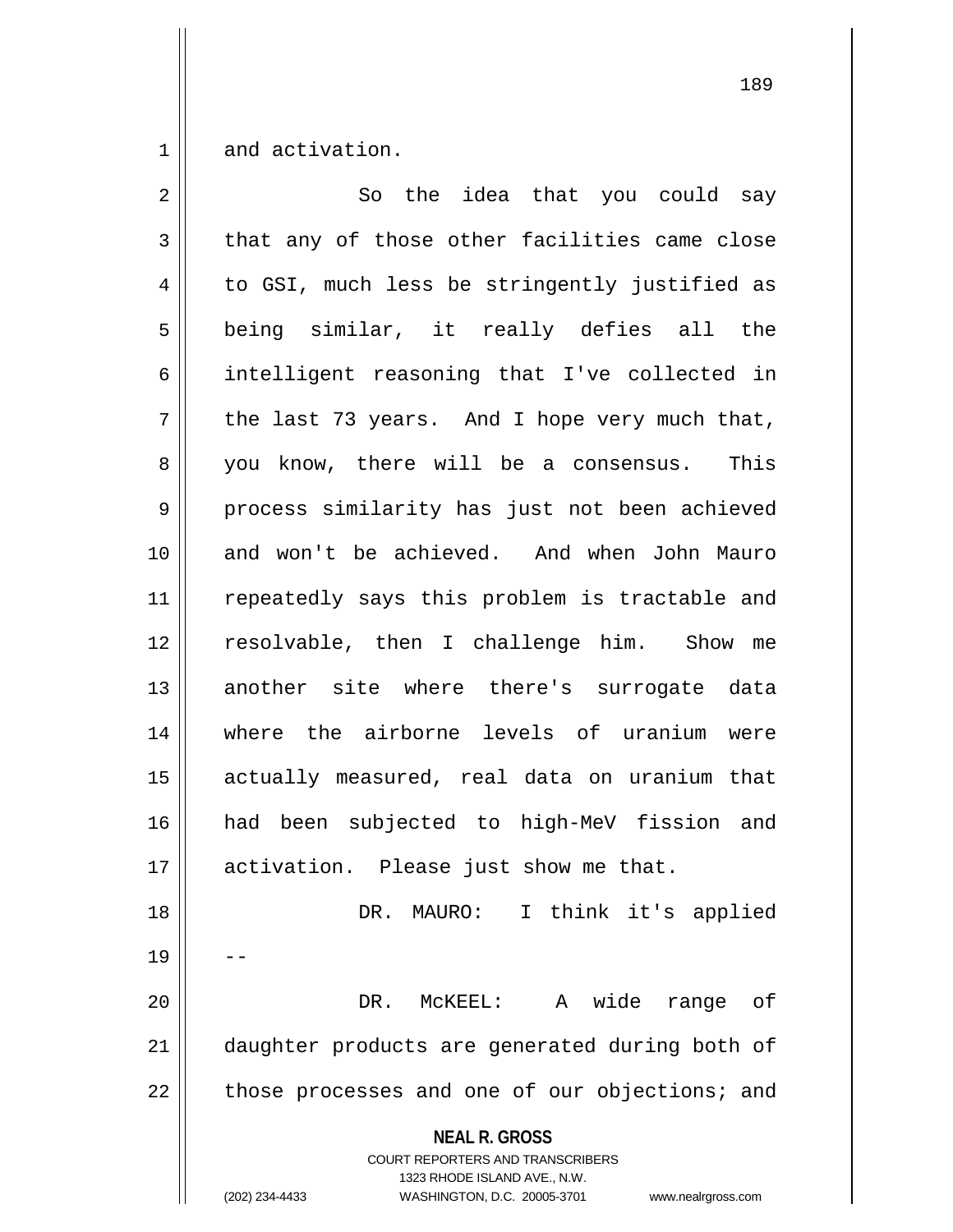$1 \parallel$  I'm talking about the petitioners' objections, 2 || to Appendix BB from the very beginning, in 3 June 2007, was that it does not account for 4 || that full range of radionuclides that are 5 | produced.

 And we've repeatedly cited the 7 || paper by Dr. Ziemer and Guo where they 8 subjected surgical instruments to a linear 9 accelerator and showed a similar very wide range of activation products in those metal instruments. And NIOSH has not modeled all of those. They have not come up with good numbers. They've underestimated the amount of fission products and underestimated the number 15 || of activation products that are in every article that we've supplied to you by 17 || Sugarman, by Kuttemperoor, the most recent one by Crowley, who discovered promethium in 1945. His article, which I sent you the abstract 20 || of, all had a much wider ranger of radionuclides than you all have accounted for.

22

**NEAL R. GROSS**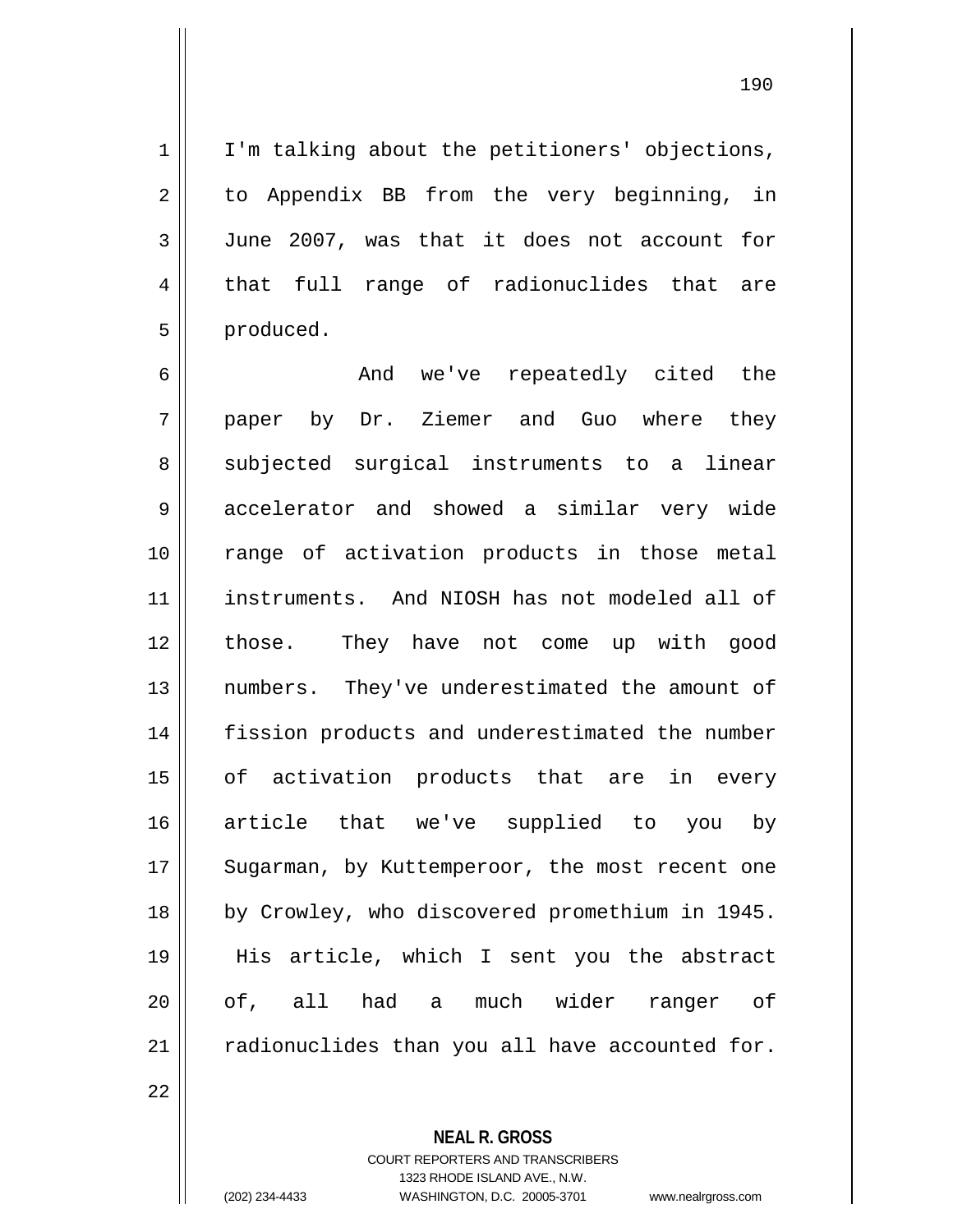| $\mathbf 1$ | I don't think any of those<br>And              |
|-------------|------------------------------------------------|
| 2           | other sites that Dave Allen's come up with, or |
| 3           | anybody's come up with, had anything to do     |
| 4           | with what went on at GSI. There was a graph    |
| 5           | shown from<br>what happens to suspension at    |
| 6           | Simonds Saw before and after rolling mill      |
| 7           | operations. Well, that has nothing to do with  |
| 8           | GSI. Yes, it took 30 days for it to come down  |
| $\mathsf 9$ | to a good level, but that was in a rolling     |
| 10          | operation. GSI didn't do rolling operations    |
| 11          | and they didn't do rolling operations on       |
| 12          | Mallinckrodt uranium.                          |
| 13          | So I would strongly disagree with              |
| 14          | Mauro. I don't think there's a good<br>John    |
| 15          | starting point. And I think you should go      |
| 16          | back and rigidly apply the Board surrogate     |
| 17          | criteria to each and every substitute<br>data  |
| 18          | surrogate data site that you say is good and a |
| 19          | good starting point. And I think that it will  |
| 20          | flunk. All those sites will not pass the test  |
| 21          | on at least one or more of the surrogate data  |
|             |                                                |

**NEAL R. GROSS**

COURT REPORTERS AND TRANSCRIBERS 1323 RHODE ISLAND AVE., N.W. (202) 234-4433 WASHINGTON, D.C. 20005-3701 www.nealrgross.com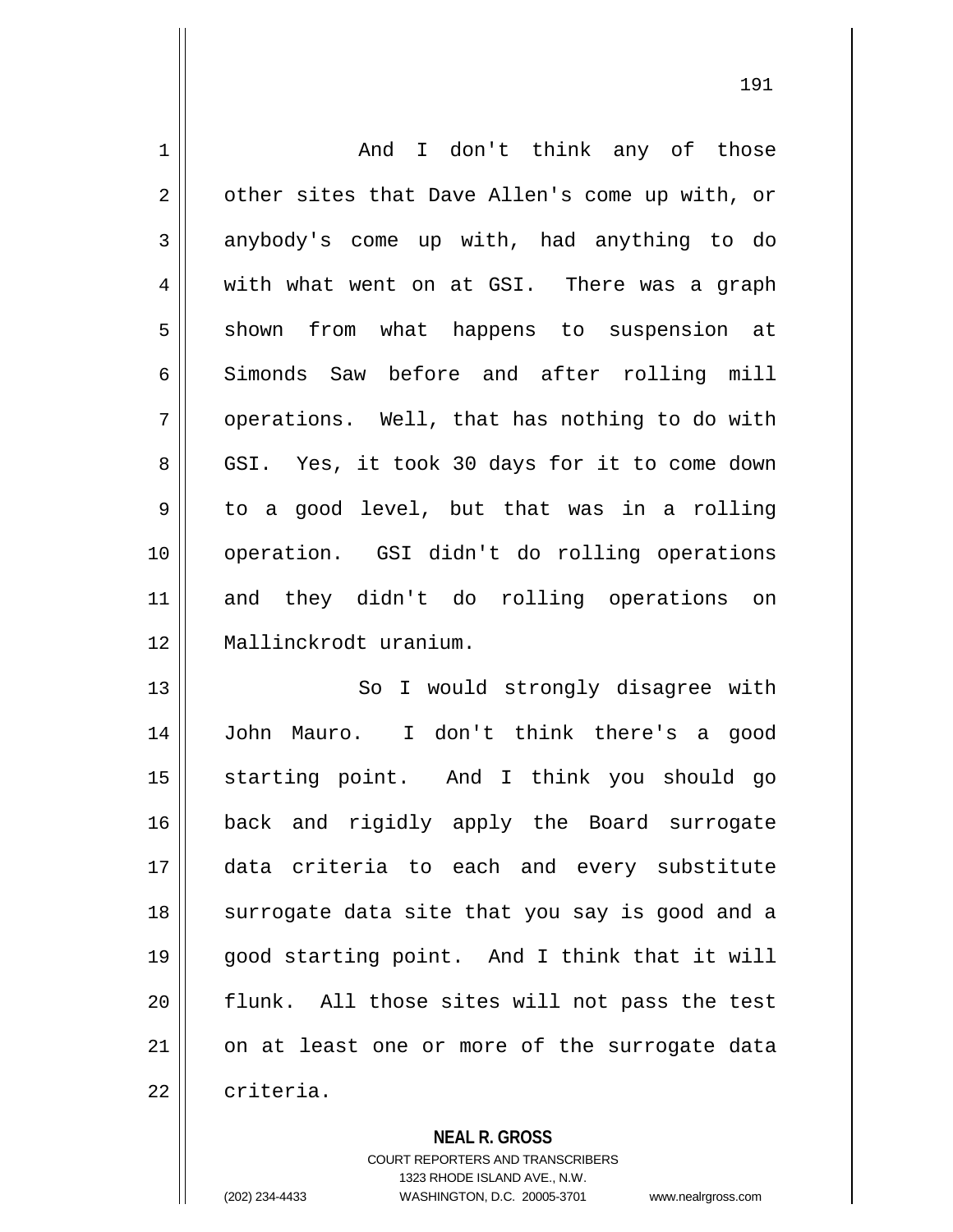1 and if you tell me that it's  $2 \parallel$  plausible to use a site that has no betatron 3 fission and activation as a surrogate for a  $4 \parallel$  site that does, where that's the sole purpose,  $5 \parallel$  and you tell me that's plausible and passes 6 the plausibility test, I'd say the criteria  $7 \parallel$  are basically worthless. And I don't think 8 || they are worthless. I heard all those 9 discussions. I know why plausibility was put 10 in there. There was some disagreement about 11 || exactly what they meant. But I would point 12 || out to you right now that 10 years after this 13 program in EEOICPA was instituted, there's 14 || still an argument about defining sufficient 15 accuracy, a core principle that governs dose 16 reconstruction. That's still not defined 17 | carefully, nor is plausibility. 18 || So I'm saying that in the ordinary 19 way that human beings and scientists and

20 || trained scientists and intelligent scientists  $21$  use the word "plausibility" -- that to say

 $22$  || that a slug production facility, a billet

**NEAL R. GROSS** COURT REPORTERS AND TRANSCRIBERS 1323 RHODE ISLAND AVE., N.W.

(202) 234-4433 WASHINGTON, D.C. 20005-3701 www.nealrgross.com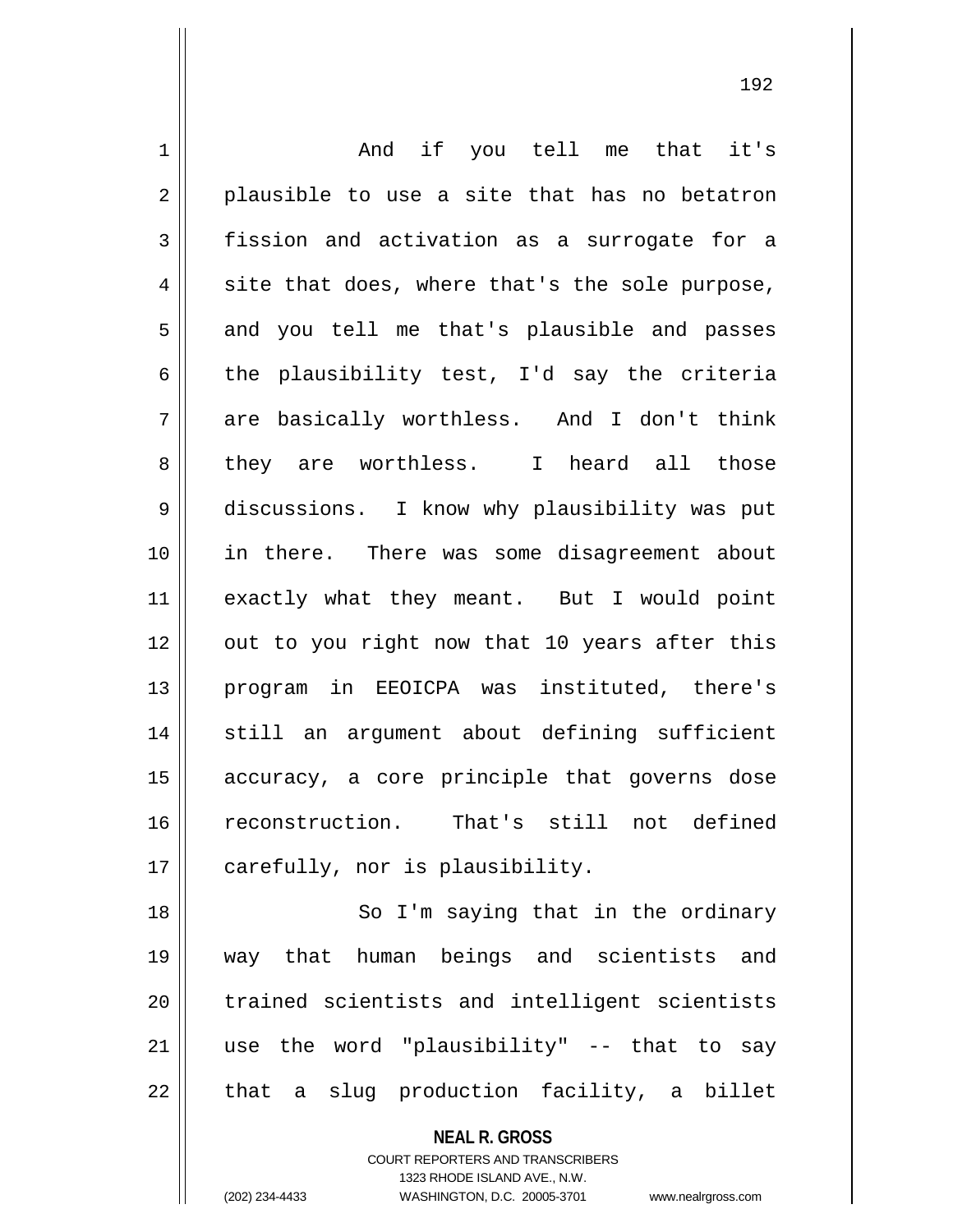1 | production facility that had no radiographic  $2 \parallel$  examination of that uranium is comparable to 3 GSI, it is just logic that's too tortured and 4 || it's certainly not defensible in my view. So  $5 \parallel$  I guess that's all I want to say.

6 DR. MAURO: This is John. I do  $7 \parallel$  have to help clarify a couple of things I  $8$  || think that are very important.

 The real question we're asking ourselves -- there's a metal that we're handling, uranium, and when you're handling it, you're going to have the potential to 13 || generate aerosols. What Dr. McKeel pointed 14 || out is we're really asking can we -- are there handling -- metal -- uranium handling 16 || operations where we've measured the number of milligrams or micrograms of uranium in the air while that metal was being handled? And could we just say that those represent a plausible bound for the uranium handling that took || place, the metal uranium handling that took | place at GSI?

**NEAL R. GROSS**

COURT REPORTERS AND TRANSCRIBERS 1323 RHODE ISLAND AVE., N.W. (202) 234-4433 WASHINGTON, D.C. 20005-3701 www.nealrgross.com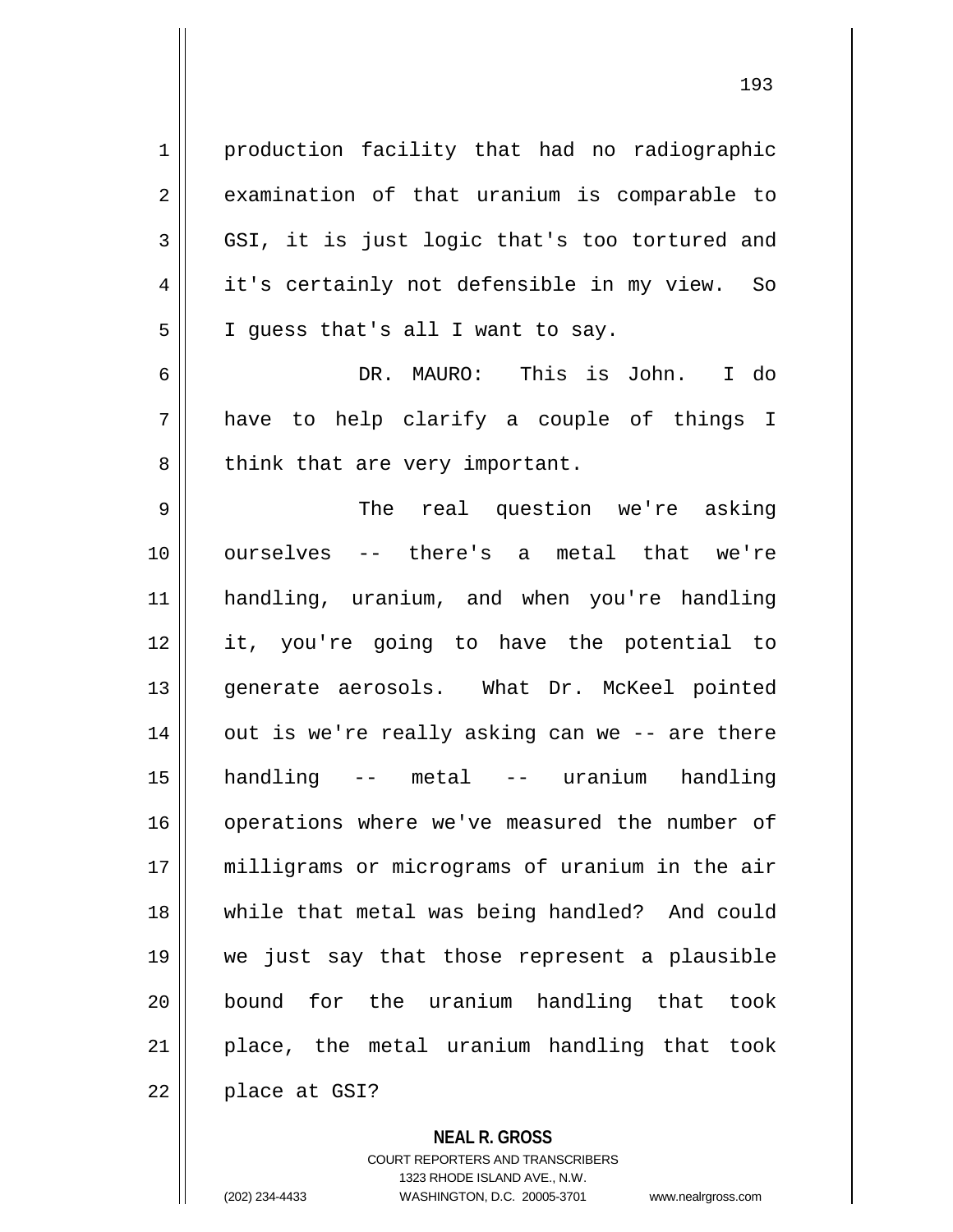| $\mathbf 1$ | The composition $--$ now, here's $--$                                   |
|-------------|-------------------------------------------------------------------------|
| 2           | and, Dr. McKeel, please, here's where I have                            |
| 3           | to disagree with you. You're really posing a                            |
| 4           | question regarding the composition of that                              |
| 5           | metal. In other words, the fact that it has                             |
| 6           | been irradiated means that, yes, you might                              |
| 7           | actually have some activation products. So                              |
| 8           | it's not just uranium that's airborne anymore.                          |
| 9           | It's uranium with perhaps some fission                                  |
| 10          | products, all of which was modeled and in a                             |
| 11          | way that I think we've been through. So                                 |
| 12          | really we have to separate the two. It's very                           |
| 13          | important to make a distinction.                                        |
| 14          | DR. MCKEEL: Yes, but --                                                 |
| 15          | DR. MAURO: The only question                                            |
| 16          | we're asking ourselves -- let me finish and                             |
| 17          | then $I'11$ stop --                                                     |
| 18          | DR. MCKEEL: All right.                                                  |
| 19          | DR. MAURO: -- is are there metal                                        |
| 20          | -- are there uranium metal handling activities                          |
| 21          | out there that we could say are of a nature                             |
| 22          | that generates aerosols that we could say are                           |
|             | <b>NEAL R. GROSS</b>                                                    |
|             | <b>COURT REPORTERS AND TRANSCRIBERS</b><br>1323 RHODE ISLAND AVE., N.W. |
|             | (202) 234-4433<br>WASHINGTON, D.C. 20005-3701<br>www.nealrgross.com     |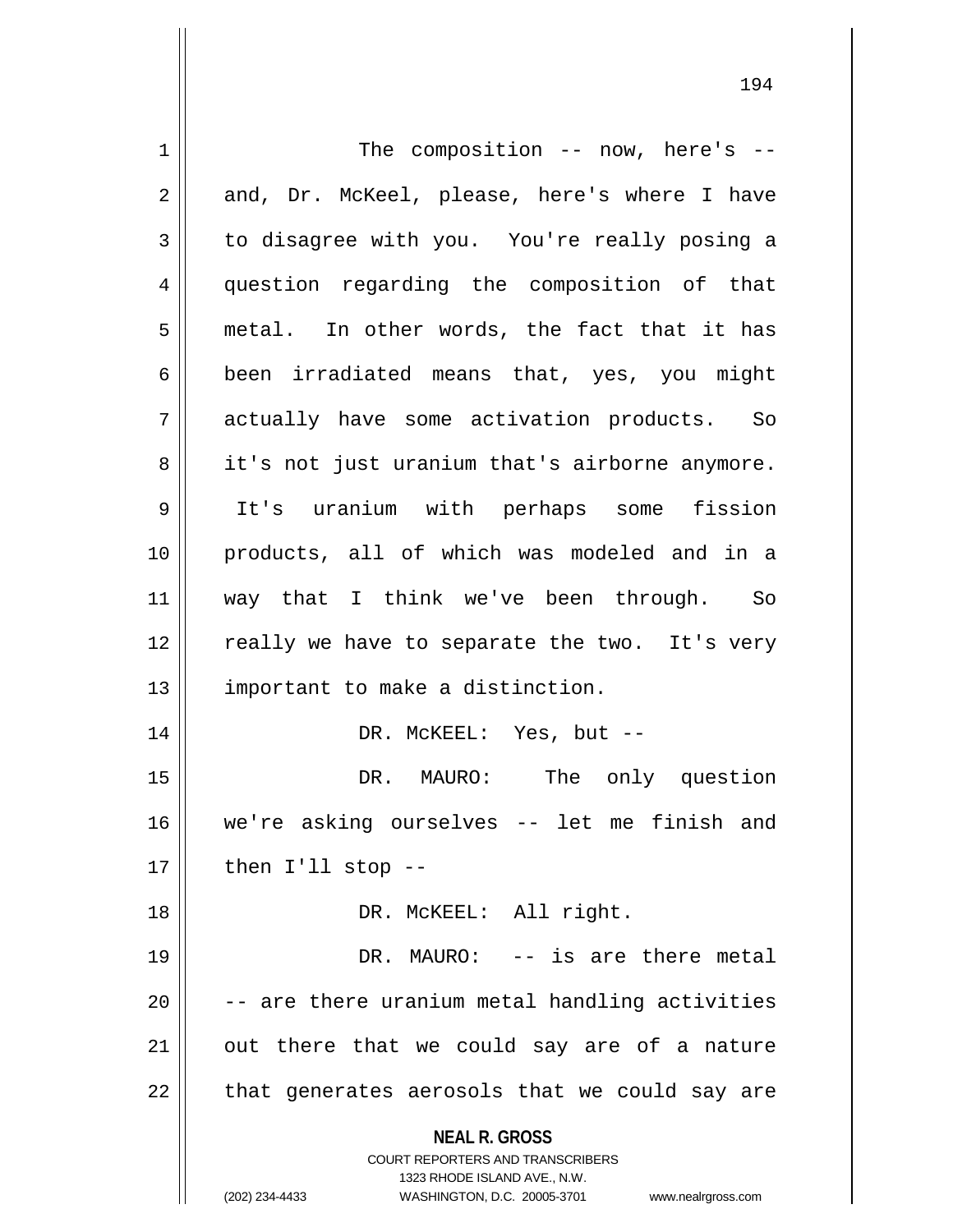1 plausibly bounding? The only problem we're 2 || having is that most of the metal handling  $3 \parallel$  operations out there are too high. That is  $4 \parallel$  because not only do they handle the metal,  $5 \parallel$  they also machined it and they also did other  $6 \parallel$  things with it that would generate even more 7 aerosols. And that's -- you know, so that's 8 0 one of our dilemmas.

 But I think that David and SC&A have found a few where we could say, well, | this looks like some -- a place where it was primarily handling the uranium metal. And 13 || granted, it's not exactly the circumstances, whether they handle it with a chain or a forklift, or how many times a day did they turn it around? I mean, there's always a 17 || place you could find where you could parse it 18 and say, well, you don't really have a comparable circumstance. And that's up to the  $\parallel$  judgment of certainly the observer; yourself, | the Board. But in my mind if you can't find a | surrogate for handling uranium; and I'm going

**NEAL R. GROSS**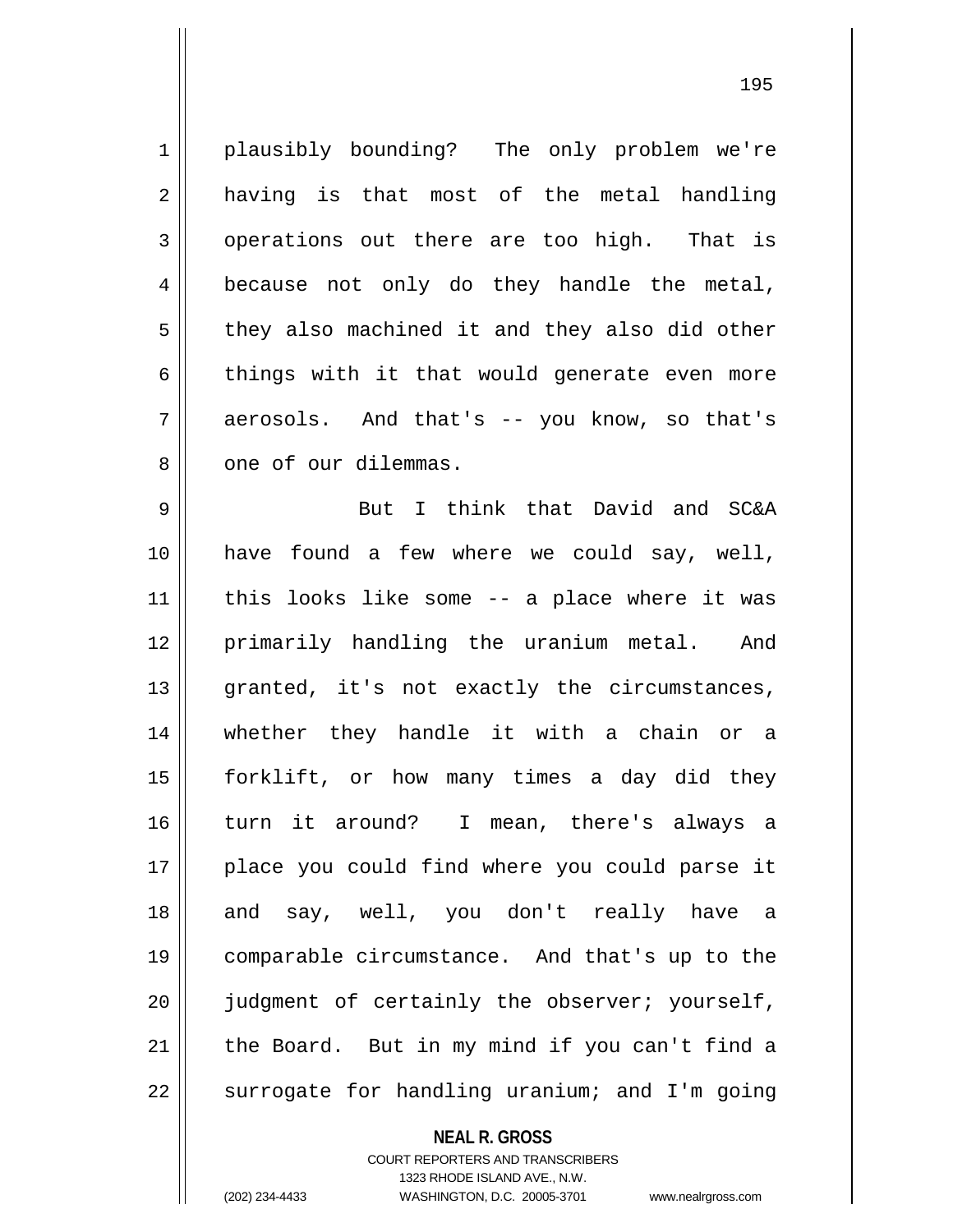1 | to be a little outrageous, you can't find a  $2 \parallel$  surrogate for anything. This is as classic,  $3 \parallel$  as simple a problem as you could have in terms 4 | of looking for surrogate data. 5 Unfortunately, in the original  $6 \parallel$  start of this whole process NIOSH picked what 7 I -- we now -- SC&A believes is a poor 8 surrogate. It was not really uranium metal 9 handling. It was a different kind of thing. 10 But that doesn't mean we can't find one. And 11 || I think we've already found one. And if we 12 || look harder we could probably find more. But, 13 boy, we're talking about the simplest of 14 || things, handling uranium metal. So I for one 15 feel strongly that we could find and agree 16 || upon a surrogate for the GSI handling of those 17 ingots. And the fact that they were 18 irradiated with the betatron is not relevant 19 to this question that we're talking about

21 DR. McKEEL: I would like to 22 || reply, please.

 $20$  | right now.

**NEAL R. GROSS** COURT REPORTERS AND TRANSCRIBERS 1323 RHODE ISLAND AVE., N.W. (202) 234-4433 WASHINGTON, D.C. 20005-3701 www.nealrgross.com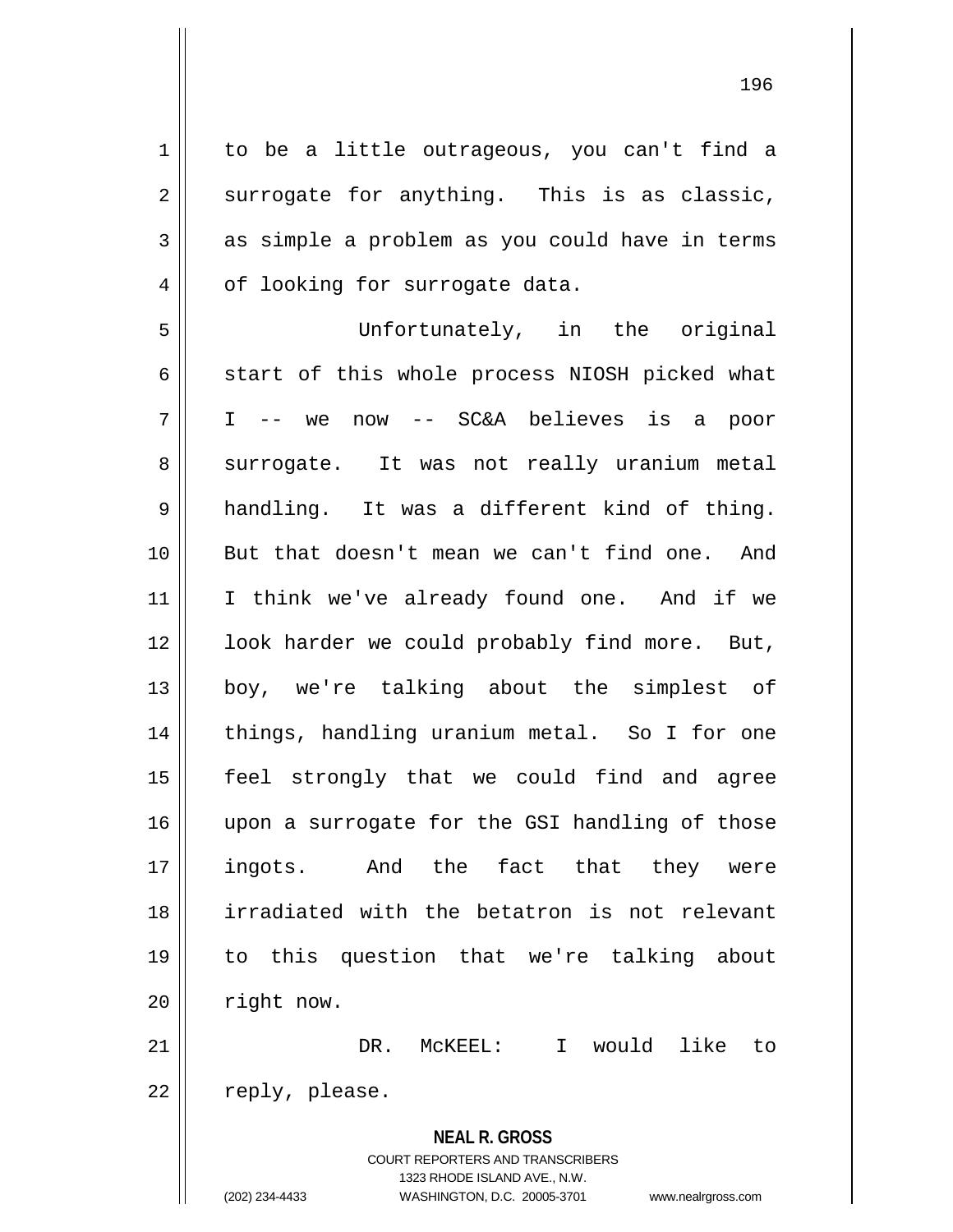1 CHAIRMAN ZIEMER: Sure. 2 DR. McKEEL: No, you're not  $3 \parallel$  qetting what I'm saying correct. I am saying  $4 \parallel$  that that's part of the equation, the fission  $5 \parallel$  and the activation. But what I'm also saying 6 is the metal itself -- there is a difference  $7 \parallel$  between a slug, a billet and an ingot and the 8 dingot. And what is the difference? The 9 difference is that the ingots and the dingots 10 that were sent over from Mallinckrodt had not 11 been cropped, had not been shaved on a 12 || vertical lathe. They still had their bomb;  $13$  and I'm using that as the furnace bomb that 14 was used to produce those metal -- those 15 uranium metal forms. And as you know, as we 16 all know, and as is inadequately treated in 17 || TBD-6000, which I pointed out when this Work 18 || Group was revising that document, still not 19 treated correctly in TBD-6000 Rev. 1. There 20 is an irregular magnesium fluoride crust that 21 has various impurities in it, including a 22 || small concentration of thorium which

> **NEAL R. GROSS** COURT REPORTERS AND TRANSCRIBERS

> > 1323 RHODE ISLAND AVE., N.W.

(202) 234-4433 WASHINGTON, D.C. 20005-3701 www.nealrgross.com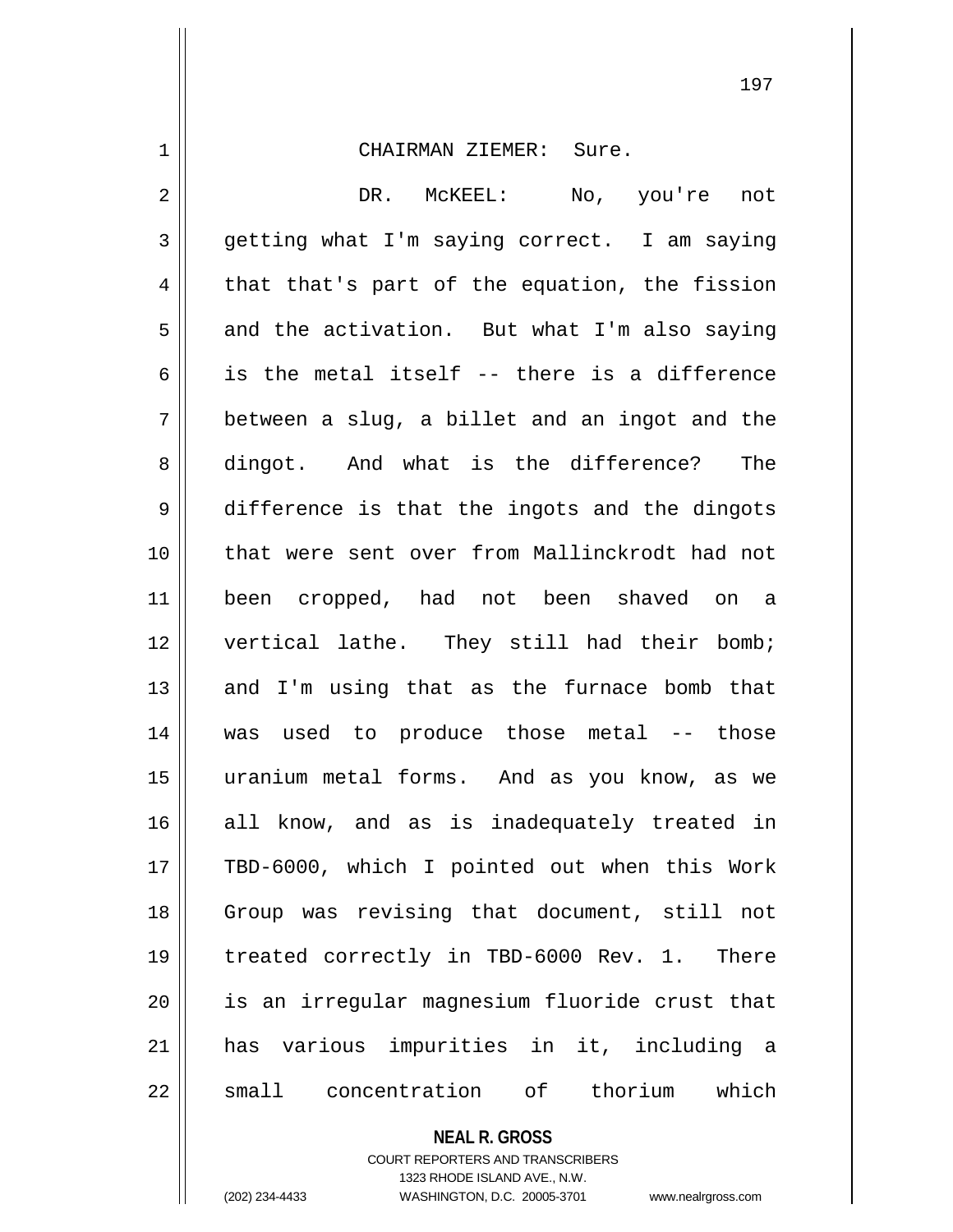1 || accumulates at the surface.

**NEAL R. GROSS** 2 So in several different ways an 3 | ingot and a dingot compositionally, chemically 4 and physically, the surface of them is 5 different from a clean pure uranium metal 6 product. And a slug is a good example of a 7 pure clean uranium metal product. It doesn't 8 a have a magnesium fluoride crust. And you know  $9 \parallel$  that that magnesium fluoride crust doesn't --10 it has different compositions. I suspect it's 11 not as hard a metal. It's not as hard a 12 || substance as the inner uranium core, which is 13 very hard -- when they sent uranium through a 14 || extrusion press and heated it, one of the big 15 || problems is it would fragment. And the people 16 at Dow knew that. They could tell when 17 uranium was being processed. Even when the 18 || name of the metal was hidden from them, by its 19 characteristics in an extrusion press it would 20 | fragment. It was difficult to do. 21 || So, no, I'm not at all saying this 22 || is not one of the simplest things that you can

> COURT REPORTERS AND TRANSCRIBERS 1323 RHODE ISLAND AVE., N.W.

(202) 234-4433 WASHINGTON, D.C. 20005-3701 www.nealrgross.com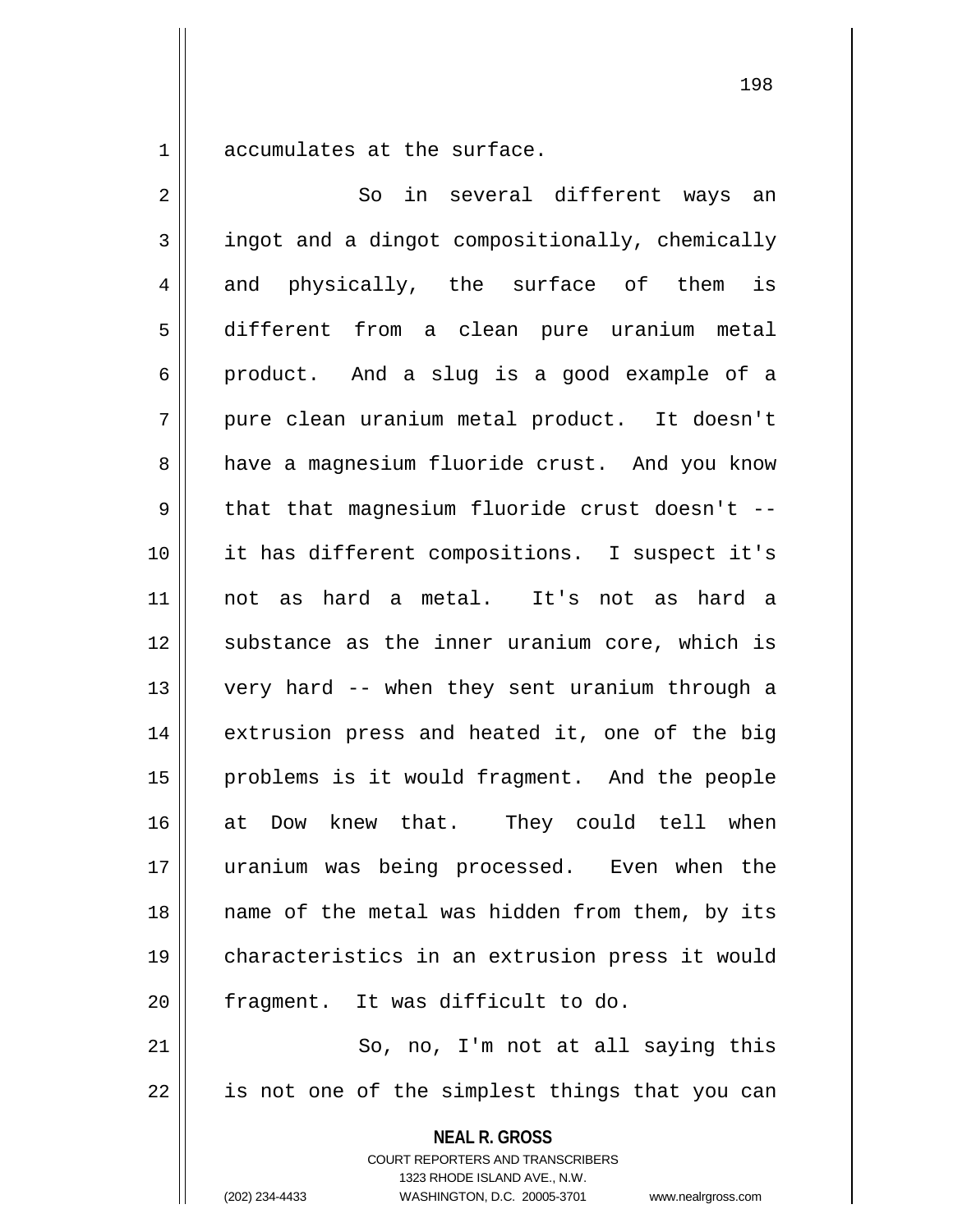1 || model. And in all due respect to everybody, 2 | including Wanda Munn, I have also given you  $3 \parallel$  all data of a nice campaign that was done 4 where they were studying uranium dingots from 5 Mallinckrodt that were sent to Hanford for the 6 || Hanford reactors, where she worked, and they  $7 \parallel$  had done various things to those dingots. 8 They had various amounts of trace metals that 9 were added to them to see if they could change 10 || the structural stability of those ingots in 11 || the reactors themselves. And eventually they 12 | abandoned them.

13 || So, you know, but there was a beautiful table in the data that I sent you all that showed the individual variances of individual dingots, and they varied quite a bit. And some of them worked and some of them didn't work, and some of them deformed and some of them didn't deform. You know, so this idea that it's one product and it's simple is absolutely contrary to what the scientific literature shows. And I agree with Wanda

**NEAL R. GROSS**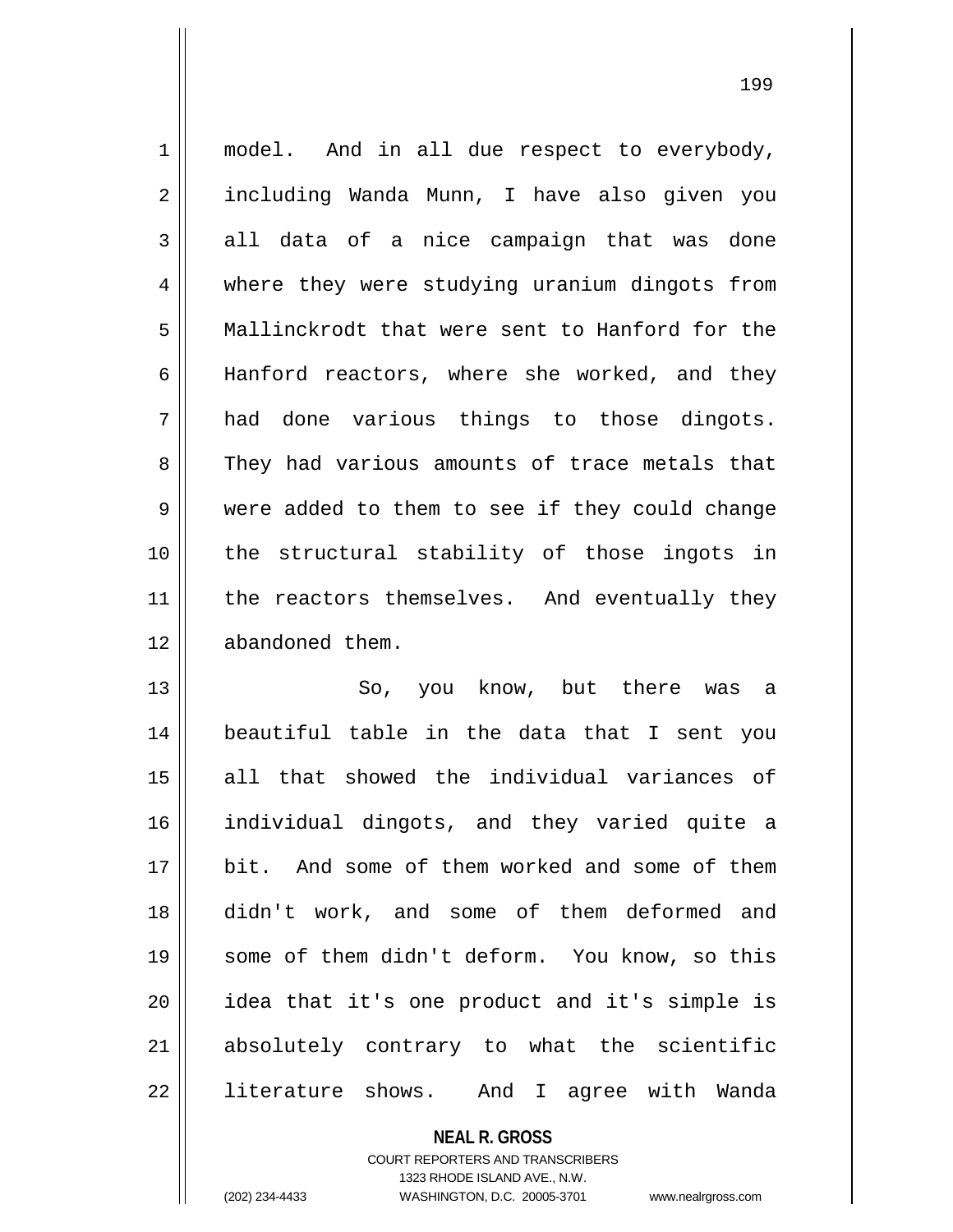1 Munn. I like to stand on published peer-2 || Treviewed scientific literature.

3 And I would say this: I don't 4 think there is a site where you can produce a 5 || paper of scientifically peer-reviewed  $6 \parallel$  literature that has a process where they are 7 handling fission and photo-activated uranium 8 | that's been produced as an ingot or a dingot 9 || by a derby melting two-step process or a 10 one-step dingot process like it was from 11 Mallinckrodt Destrehan Street and later from 12 the Weldon Spring Plant in Saint Charles 13 | County.

14 || So, no, I respectfully disagree. I don't think this is the simplest product and I don't think it's the simplest situation. 17 || And I would say because of the outer bomb 18 || crust that was adherent to the ingots and the dingots, then you have to pick a surrogate data site that processed ingots and dingots. | And so the three sites that Dave Allen came up with wouldn't pass that test. They made slugs

**NEAL R. GROSS**

COURT REPORTERS AND TRANSCRIBERS 1323 RHODE ISLAND AVE., N.W. (202) 234-4433 WASHINGTON, D.C. 20005-3701 www.nealrgross.com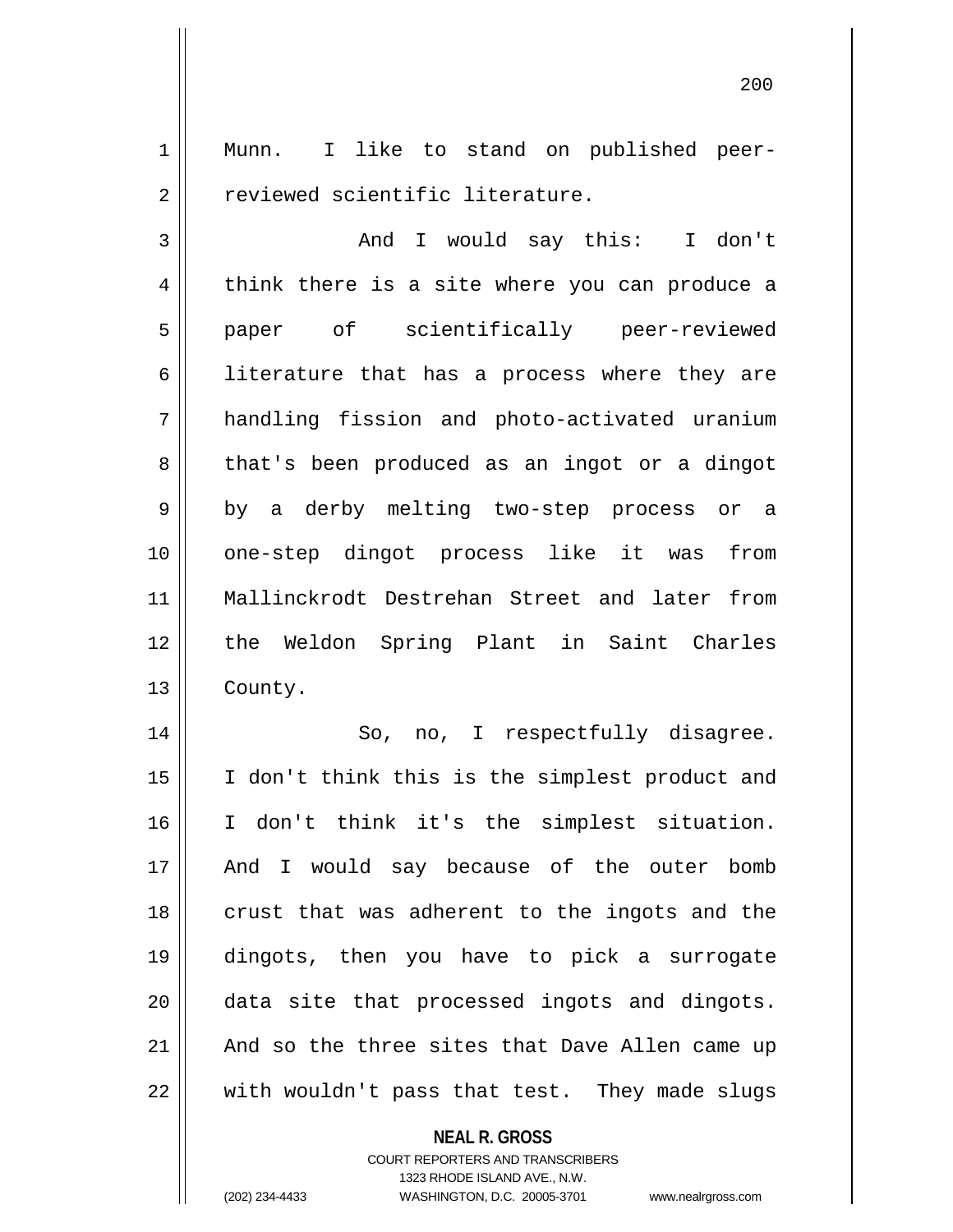201

1 and billets. So that's my comment.

2 CHAIRMAN ZIEMER: Thank you. Yes,  $3 \parallel$  Bob?

 DR. ANIGSTEIN: Okay. First, as far as the nature of the uranium, starting off  $\parallel$  with the irradiation of the uranium, starting  $7 \parallel$  off with the fact that the uranium was 8 || irradiated, a microscopic, submicroscopic 9 | fraction of the uranium atoms are actually involved. We're talking about activities with 11 || short term -- yes, there is some radioactive radioisotopes. Two of them actually are uranium isotopes, so they would have the same physical properties as the natural  $\parallel$  constituents of uranium in terms of -- so say mechanical properties.

 The fission products we have 18 || calculated. They are in the -- absolutely in the minuscule range. I can't quote you a || number right now, but they're order  $-$ - many, many orders of magnitude below unity, below | the concentration of uranium, though there is

> **NEAL R. GROSS** COURT REPORTERS AND TRANSCRIBERS 1323 RHODE ISLAND AVE., N.W.

(202) 234-4433 WASHINGTON, D.C. 20005-3701 www.nealrgross.com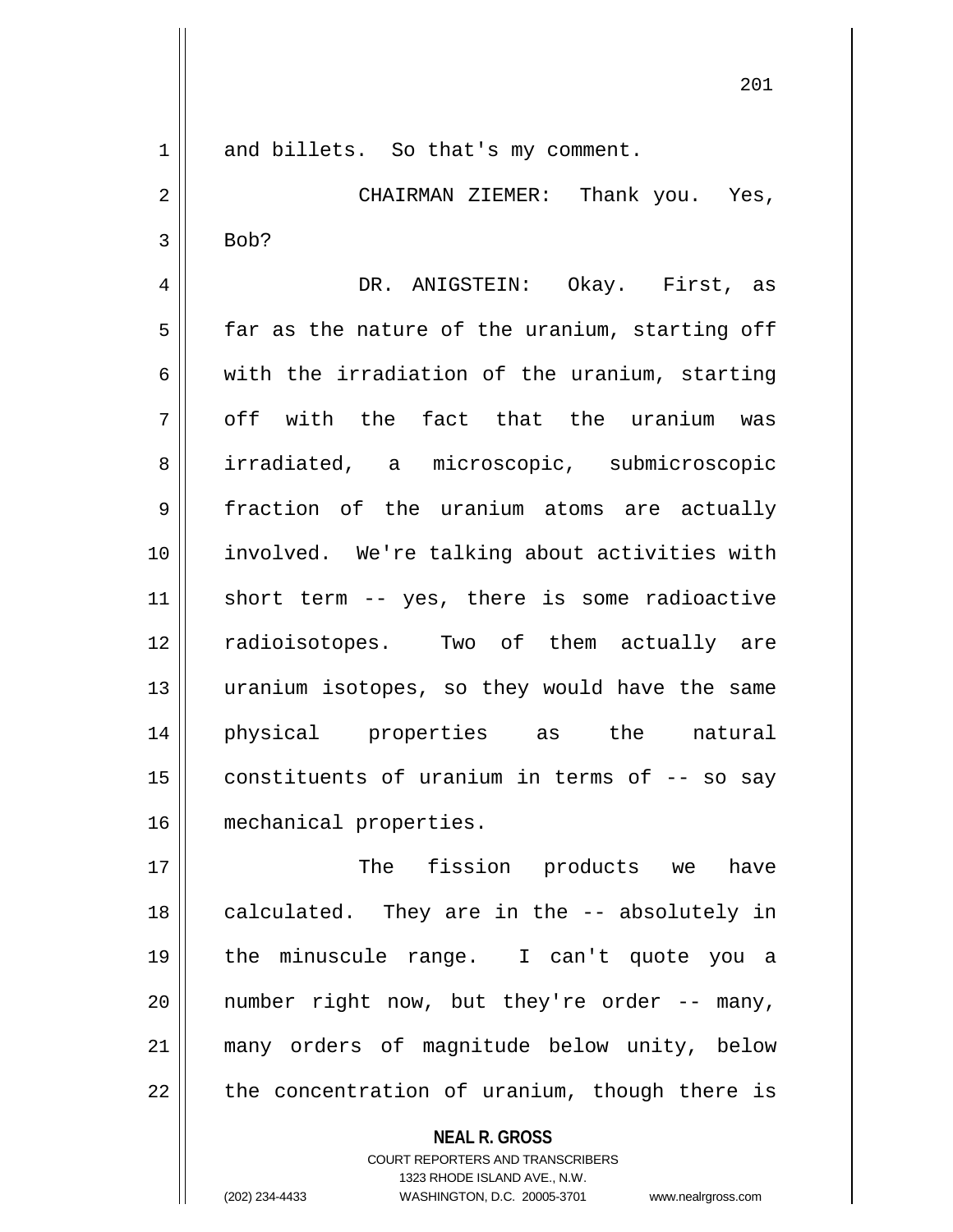1 || just not enough there. They are far lower  $2 \parallel$  than the ordinary impurities in the uranium  $3 \parallel$  metal. So that is not an issue.

4 || It's an issue for reconstructing  $5 \parallel$  doses, and as it turned out, it's a very small  $6 \parallel$  amount. We have mathematically derived that  $7 \parallel$  and we have used all of the latest physics 8 || models. We don't have to go back to papers  $9 \parallel$  from 1945. We have the very latest. So that 10 is simply not an issue. I mean, you can -- 11 this can be brought -- any issue can be 12 brought up just to try to discredit what's 13 being done. But that is not a valid issue.

14 || As far as the uranium coming with 15 || slag and with fluoride, with magnesium fluoride attached to it, there is no basis for believing that except the assertion that is being made now that because that is how it was produced, it is being assumed and asserted || that that's how it was shipped to GSI.

21 || The literature --

22 DR. McKEEL: Dr. Anigstein --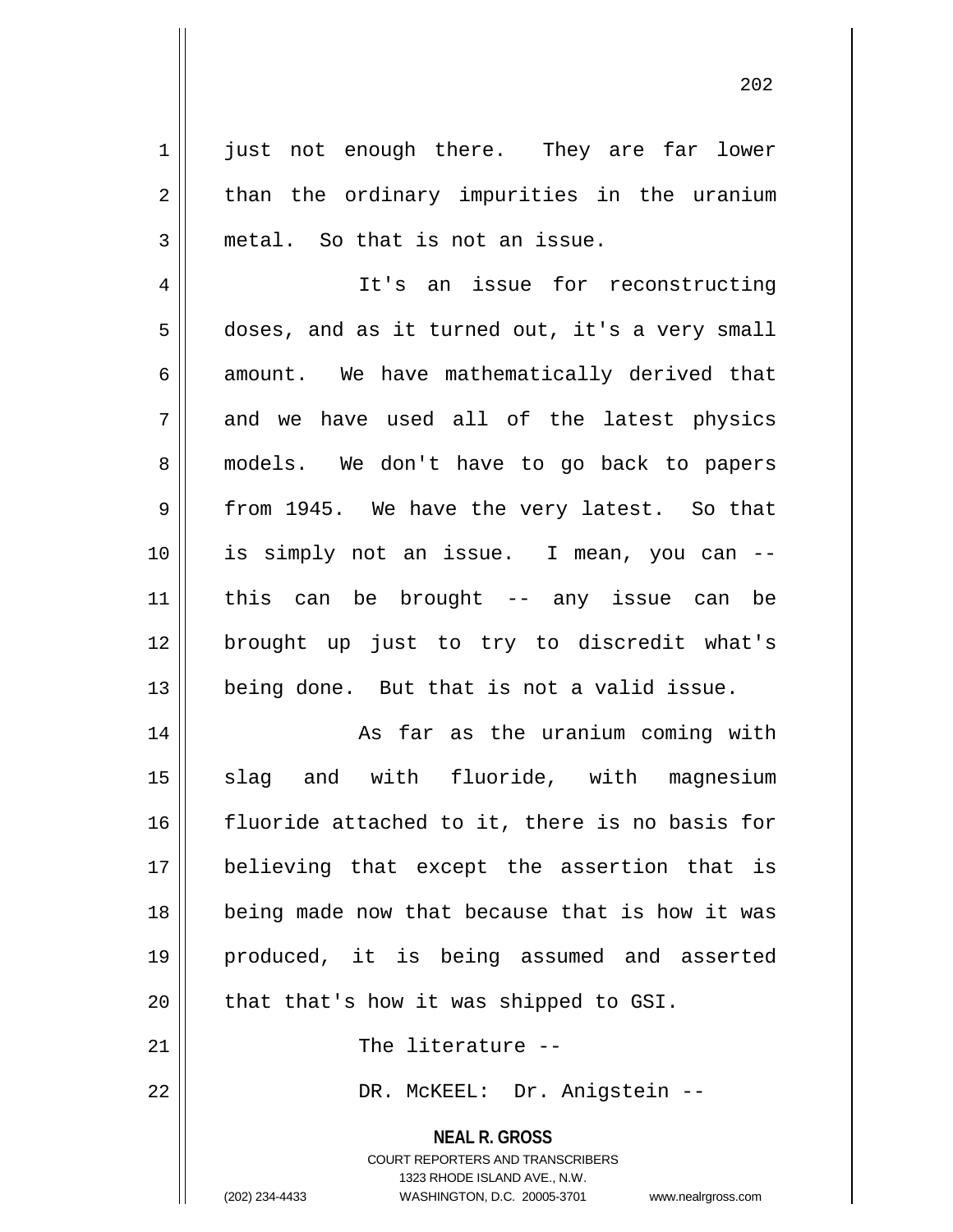| $\mathbf 1$    | DR. ANIGSTEIN: Excuse me. Let me               |
|----------------|------------------------------------------------|
| 2              | finish, if I may. The reports that we have     |
| 3              | read are that the slag and the fluoride was    |
| $\overline{4}$ | cleaned off and knocked off immediately after  |
| 5              | it was made. The purpose for shipping it to    |
| 6              | GSI were two -- there were only two reasons    |
| 7              | for shipping it to GSI: There was the slices   |
| 8              | where they were looking for imperfections in   |
| 9              | the center of the metal which would affect     |
| 10             | later on when it was being rolled into rods,   |
| 11             | and it was also to look at how much of an      |
| 12             | imperfect end could be sawed off.              |
| 13             | The only firsthand information                 |
| 14             | about the end shots was from one worker whom I |
| 15             | interviewed who came in on this day shift and  |
| 16             | he said the night shift had told him they were |
| 17             | doing these corner shots. And I made a         |
| 18             | drawing in response to his account and sent it |
| 19             | back to him and said is this what you meant?   |
| 20             | And the only -- the corner shots would be to   |
| 21             | just determine how much of this imperfect      |
| 22             | metal that you get at the end -- you always    |

 $\mathbf{I}$ 

COURT REPORTERS AND TRANSCRIBERS 1323 RHODE ISLAND AVE., N.W. (202) 234-4433 WASHINGTON, D.C. 20005-3701 www.nealrgross.com

**NEAL R. GROSS**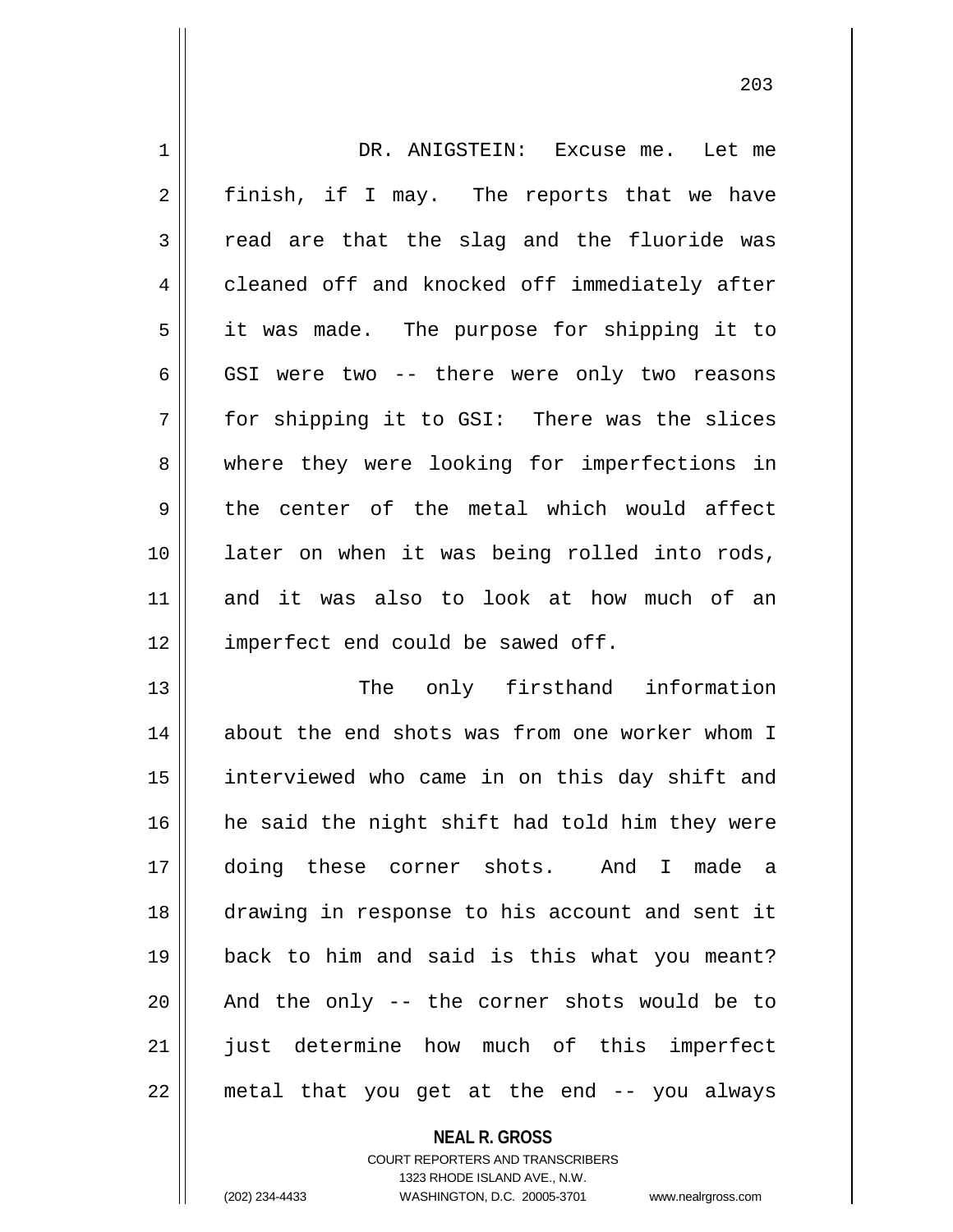$1 \parallel$  get that in a casting. There is air, there is  $2 \parallel$  -- slag gets included and they have to saw it  $3 \parallel$  off. They don't want to saw off too much, so  $4 \parallel$  they cut off on a band saw. And they did the 5 || radiograph to tell them how many inches from  $6 \parallel$  the end to cut off. 7 || The lathing on the vertical lathe 8 || would have been done. That is -- you cannot

9 || -- unless you take hundreds of radiographs you would not know how much to take off on the lathe. And there's no need to, because the machinist sees it. When he's bare metal, he  $\parallel$  quits.

14 || So that assertion is being made without any firsthand information, even any firsthand testimony. This is just an assertion to try to say you can't model this because this is how it was shipped. It was not the way it was shipped, because our metallurgist who has worked with uranium said 21 this made no sense whatsoever. This is not | the way things would have been -- this is not

## **NEAL R. GROSS**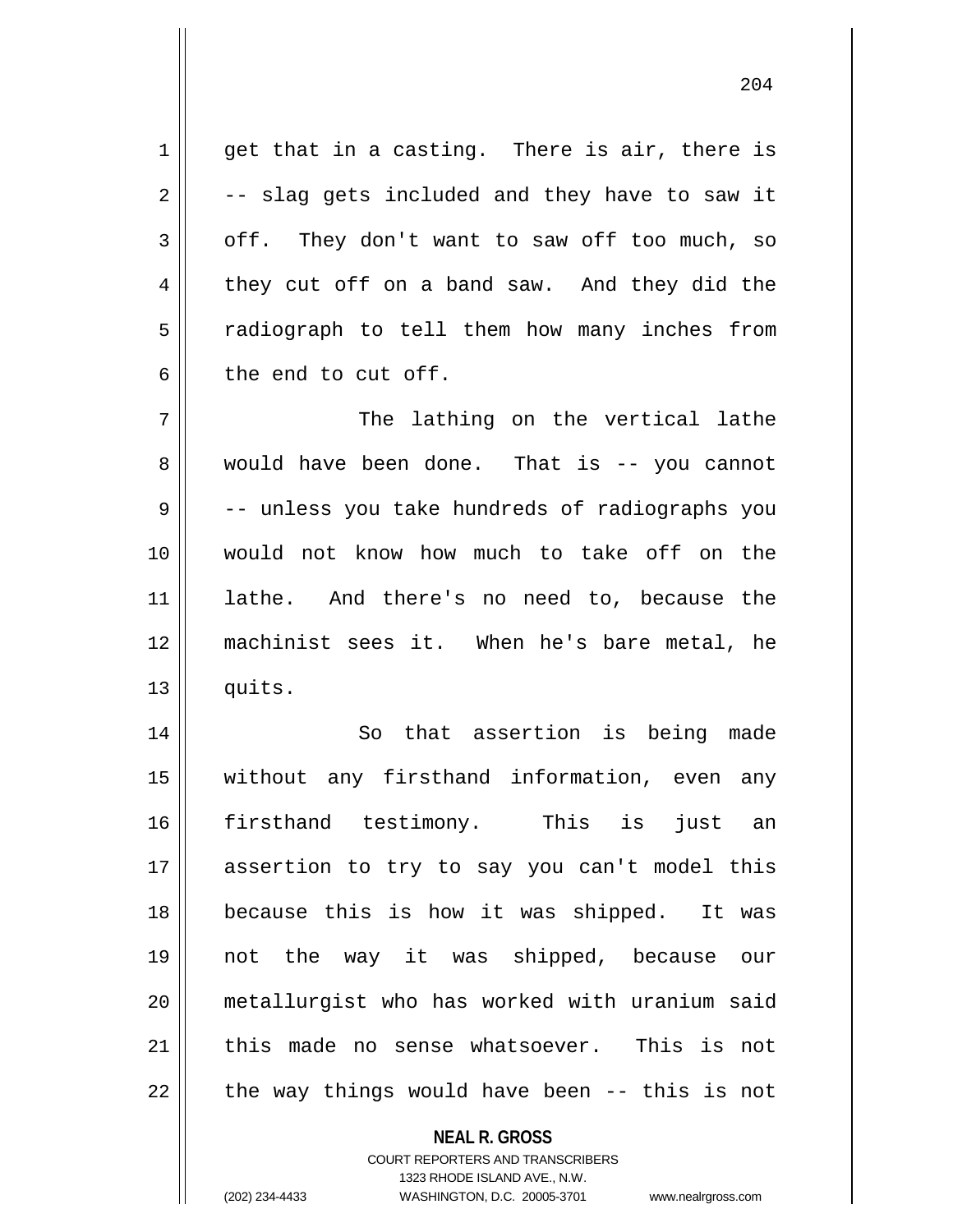1 | the way uranium would have been fabricated. DR. McKEEL: Dr. Anigstein, this is Dan McKeel. Do you have firsthand information from any source about the  $5 \parallel$  condition of a dingot that -- I sent you a 6|| letter from within the Atomic Energy Commission that that -- actually it was from  $8 \parallel$  the -- it was from the ORNL cleanup program  $9 \parallel$  that was talking about -- that the primary product that was sent from Mallinckrodt to GSI was dingots. Do you have any information that 12 || those dingots had been cleaned off before they went over to -- DR. ANIGSTEIN: Yes, there was the report on the Mallinckrodt site which described the processes. DR. McKEEL: And it said that -- no, I don't believe so because -- I wish Mr. Ramspott would weigh in on this. He has a 20 || report from Mallinckrodt that says just the | opposite, that one of the purposes of sending  $\parallel$  the uranium over there was to define that

> COURT REPORTERS AND TRANSCRIBERS 1323 RHODE ISLAND AVE., N.W.

**NEAL R. GROSS**

(202) 234-4433 WASHINGTON, D.C. 20005-3701 www.nealrgross.com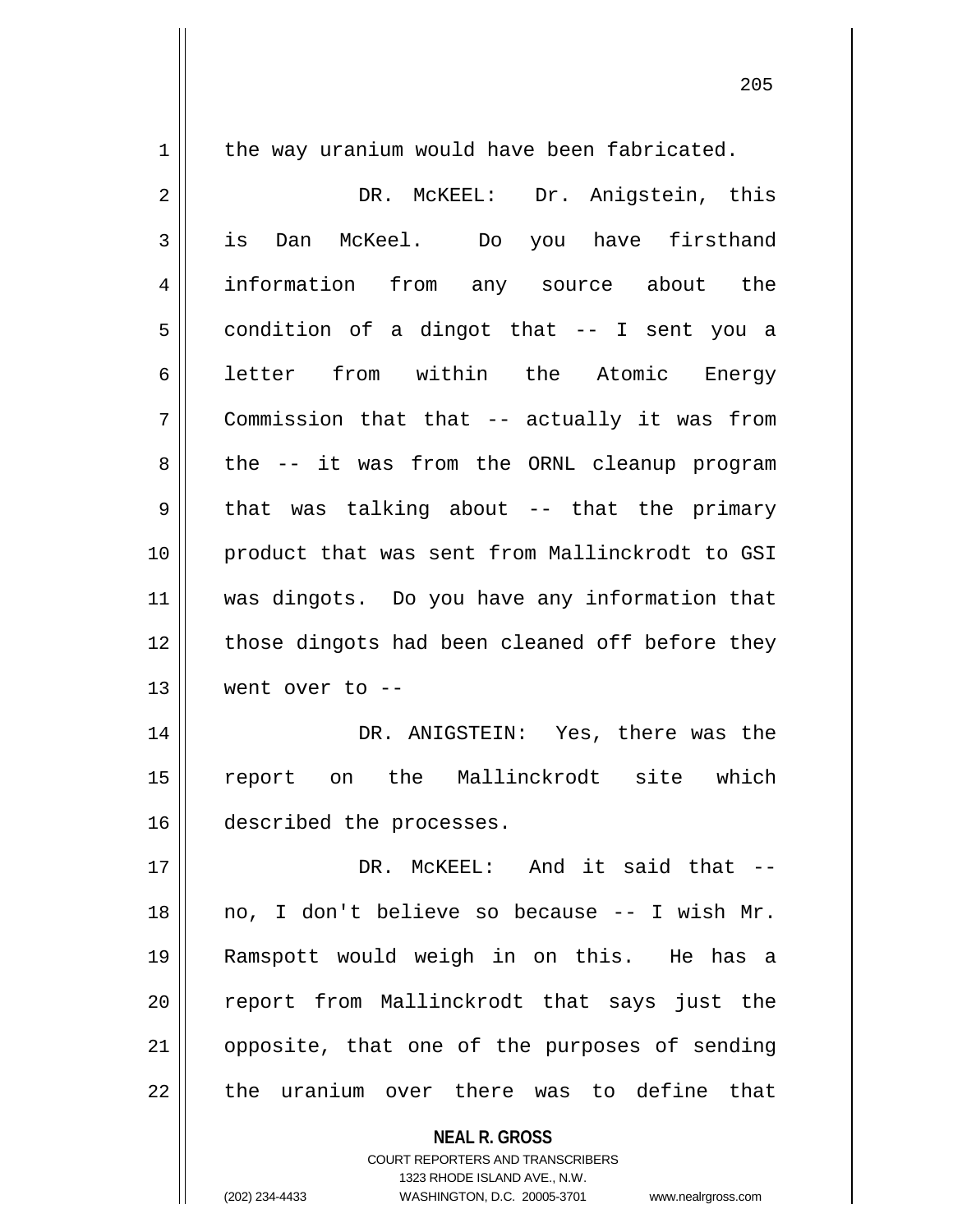**NEAL R. GROSS**  $1 \parallel$  slag/uranium interface. So I don't think --2 DR. ANIGSTEIN: The ends. The  $3 \parallel$  ends, not the surface. And there is --4 DR. McKEEL: Well, we -- 5 DR. ANIGSTEIN: I cannot produce  $6 \parallel$  this at this moment. 7 DR. McKEEL: Well, we have a  $8 \parallel$  picture that we also sent you recently of  $-$ 9 || you're right, of uranium dingots over at 10 Weldon Spring from the Weldon Spring 11 || Interpretive Site Museum. And this is -- who 12 || knows how long that dingot has been made, but 13 you know, it's quite clear that the outer 14 || surface is rough coated slag and not smooth 15 | shiny uranium. 16 || So I believe that you're making an 17 assertion and I believe -- and, you know, 18 that's why we write all this down in our 19 technical papers. I can't go back and  $20$  || reconstruct every single bit, and I think it's 21 wasting the Board's time to do that. We have 22 || provided that information. We believe that

> COURT REPORTERS AND TRANSCRIBERS 1323 RHODE ISLAND AVE., N.W.

(202) 234-4433 WASHINGTON, D.C. 20005-3701 www.nealrgross.com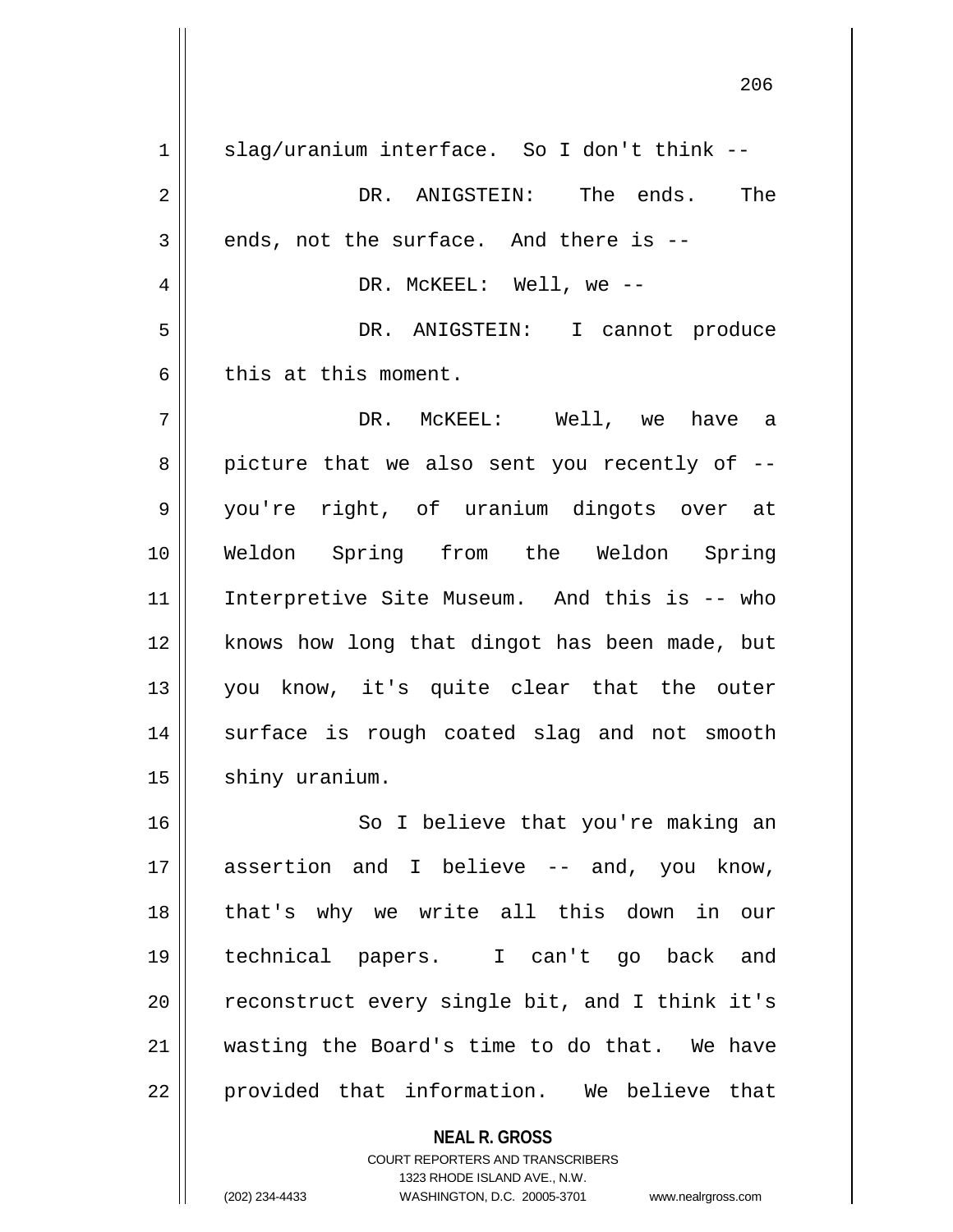**NEAL R. GROSS** 1 based on technical reports that we've 2 | furnished that one of the main reasons -- that 3 and has been ignored by SC&A and by NIOSH, that 4 those dingots and ingots were sent over to 5 Mallinckrodt -- I mean, from Mallinckrodt to  $6$   $\parallel$  GSI was to define that interface.  $7 \parallel$  and so, regardless of what Dr. 8 Thurber says and your metallurgy experts and  $9 \parallel$  so forth, that's their opinion. We have our 10 opinion. I think we've backed it up. And so, 11 || I think the Board will have to decide. Thank  $12 \parallel$  you. 13 MR. RAMSPOTT: Dr. Ziemer, this is 14 John Ramspott. May I add to this a moment? 15 || CHAIRMAN ZIEMER: Sure. 16 MR. RAMSPOTT: I actually do have 17 || that article. Matter of fact, I'm looking at 18 it and wrestling with it a little -- with my 19 email right now. So I will get this again 20 forwarded to Mr. McKeel so he can send it to 21 you. But it actually states in here -- and I 22 || have shared this actually with this Work

> COURT REPORTERS AND TRANSCRIBERS 1323 RHODE ISLAND AVE., N.W.

(202) 234-4433 WASHINGTON, D.C. 20005-3701 www.nealrgross.com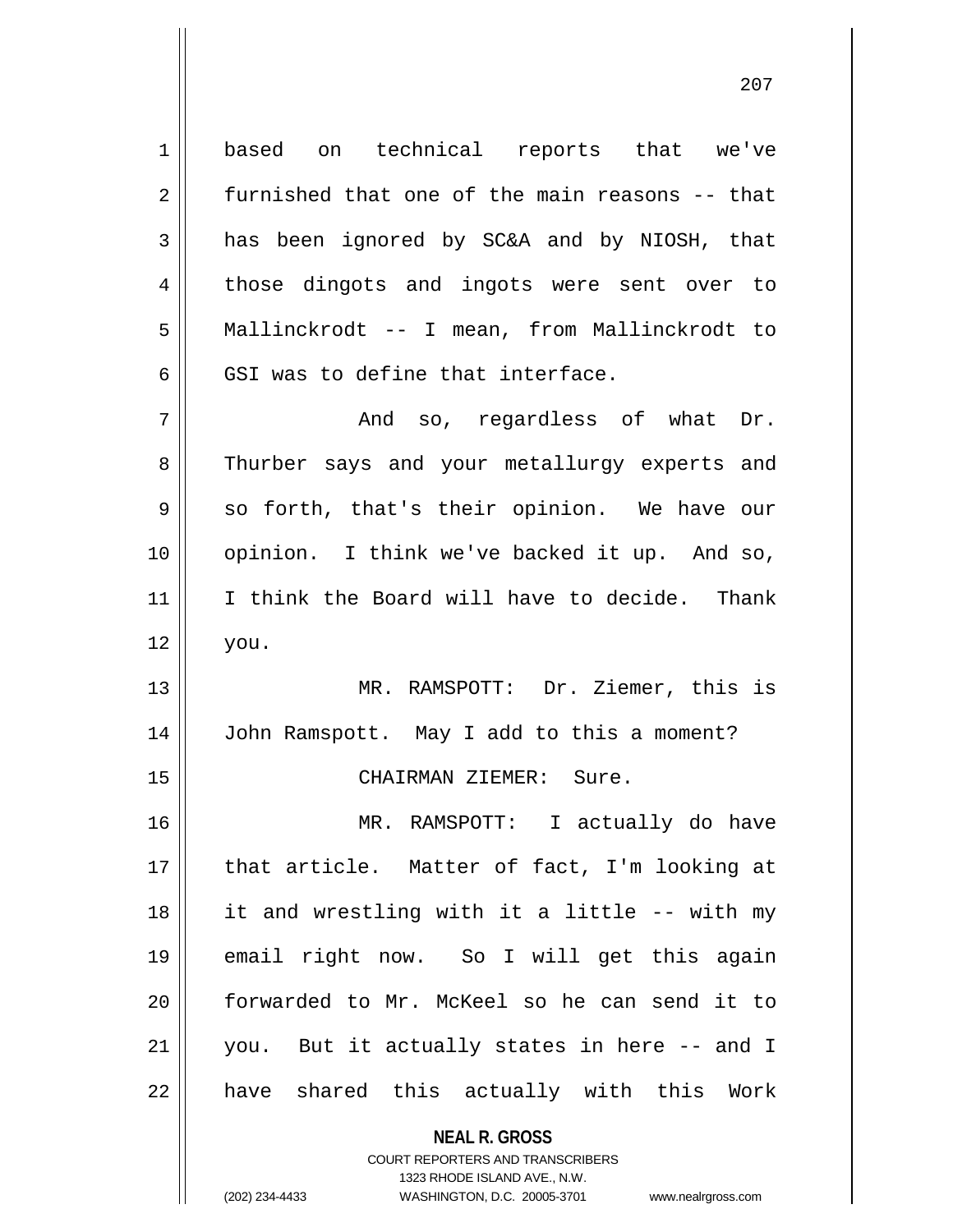**NEAL R. GROSS** 1 || Group, with the Board, with SC&A, with NIOSH.  $2 \parallel$  It clearly states in here the reason -- you  $3 \parallel$  use high -- it's actually the symposium -- let  $4 \parallel$  me get the exact -- you can pull it up, too. 5 It's online. Non-destructive Test in the 6 Field of Nuclear Energy. And they actually  $7 \parallel$  state you use high-energy X-rays in order to 8 figure out how thick the crust is so it can be 9 || taken off with the lathe. I mean, there's no 10 doubt about it. 11 We also visited Weldon Spring. We 12 | have a picture of a dingot. 13 || DR. McKEEL: Okay. 14 MR. RAMSPOTT: It still has the 15 || crust on it. No ifs, ands or buts, it's on  $16$  | there. But I'm going to come back to one --17 || if I could, just one important comment, and it 18 goes to everybody. We're talking about 19 surrogate material. You mentioned one site 20 || that had 75 pounds of uranium over, I don't 21 || know what the period of time was, and that was  $22 \parallel$  one of the surrogate sites. Chambersburg, I

> COURT REPORTERS AND TRANSCRIBERS 1323 RHODE ISLAND AVE., N.W.

(202) 234-4433 WASHINGTON, D.C. 20005-3701 www.nealrgross.com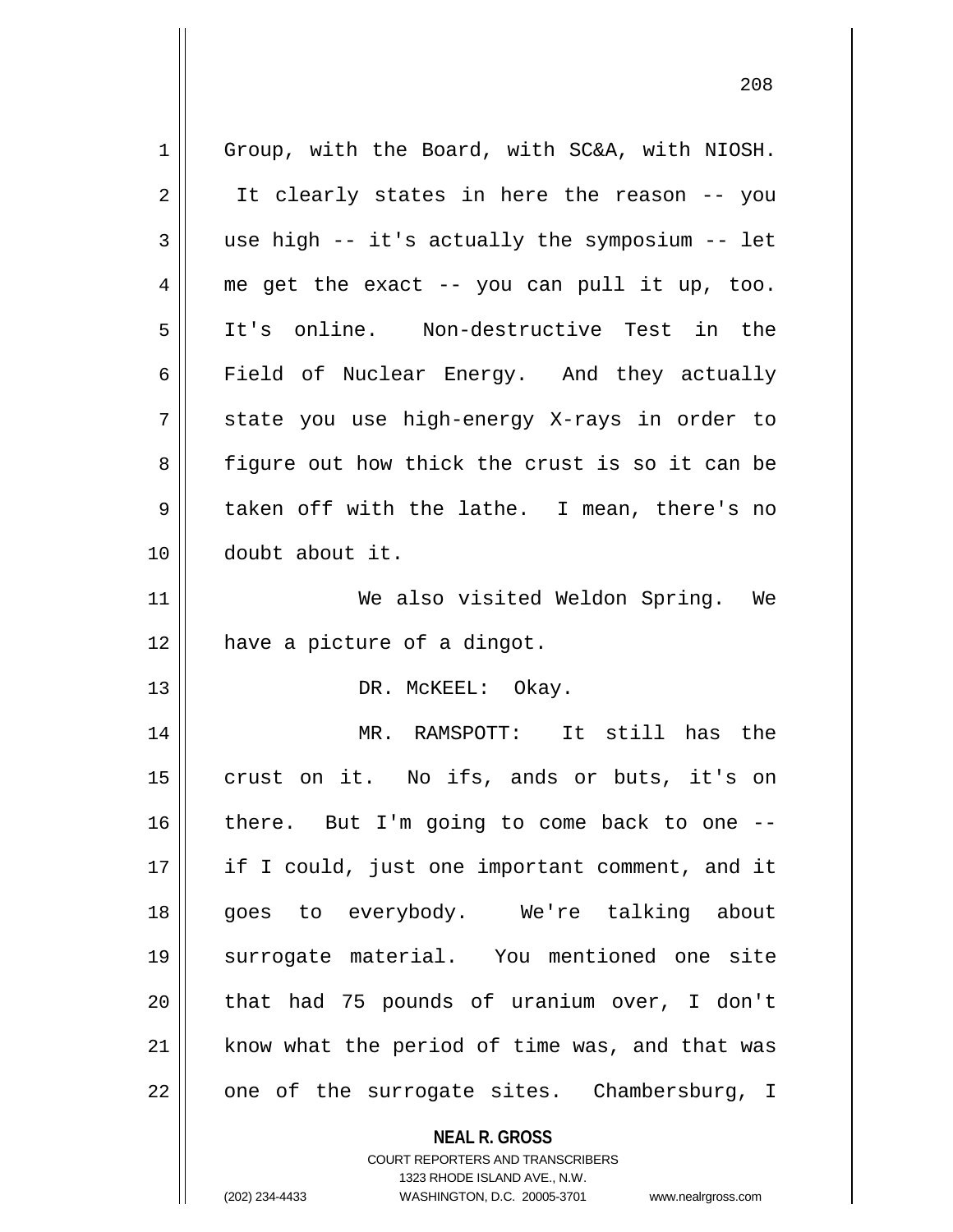| 1  | believe. I have a more serious question for                         |
|----|---------------------------------------------------------------------|
| 2  | you: Look at all those purchase orders. Do                          |
| 3  | any of those purchase orders tell you how many                      |
| 4  | pounds of uranium went to General Steel?                            |
| 5  | DR. ANIGSTEIN: No, John, you know                                   |
| 6  | they do not because you --                                          |
| 7  | MR. RAMSPOTT: That's correct.                                       |
| 8  | DR. ANIGSTEIN: -- have them.                                        |
| 9  | MR. RAMSPOTT: Correct. How can                                      |
| 10 | -- I'm going to back extrapolate this a little                      |
| 11 | bit. How can you pick out a surrogate data                          |
| 12 | for GSI when you don't even know what GSI had?                      |
| 13 | How do you do that?                                                 |
| 14 | Now one ingot was 3,000 pounds. A                                   |
| 15 | slice is maybe one-fifth of that. You don't                         |
| 16 | know many ingots, dingots, slices went to GSI.                      |
| 17 | You don't know much they weighed. Are you                           |
| 18 | going to take 75 pounds of uranium and                              |
| 19 | whatever was with that, take that times 50,000                      |
| 20 | in order to get GSI's magic number? If you                          |
| 21 | don't know what was at GSI, how can you use                         |
| 22 | any surrogate data? I don't care what site,                         |
|    | <b>NEAL R. GROSS</b>                                                |
|    | <b>COURT REPORTERS AND TRANSCRIBERS</b>                             |
|    | 1323 RHODE ISLAND AVE., N.W.                                        |
|    | (202) 234-4433<br>WASHINGTON, D.C. 20005-3701<br>www.nealrgross.com |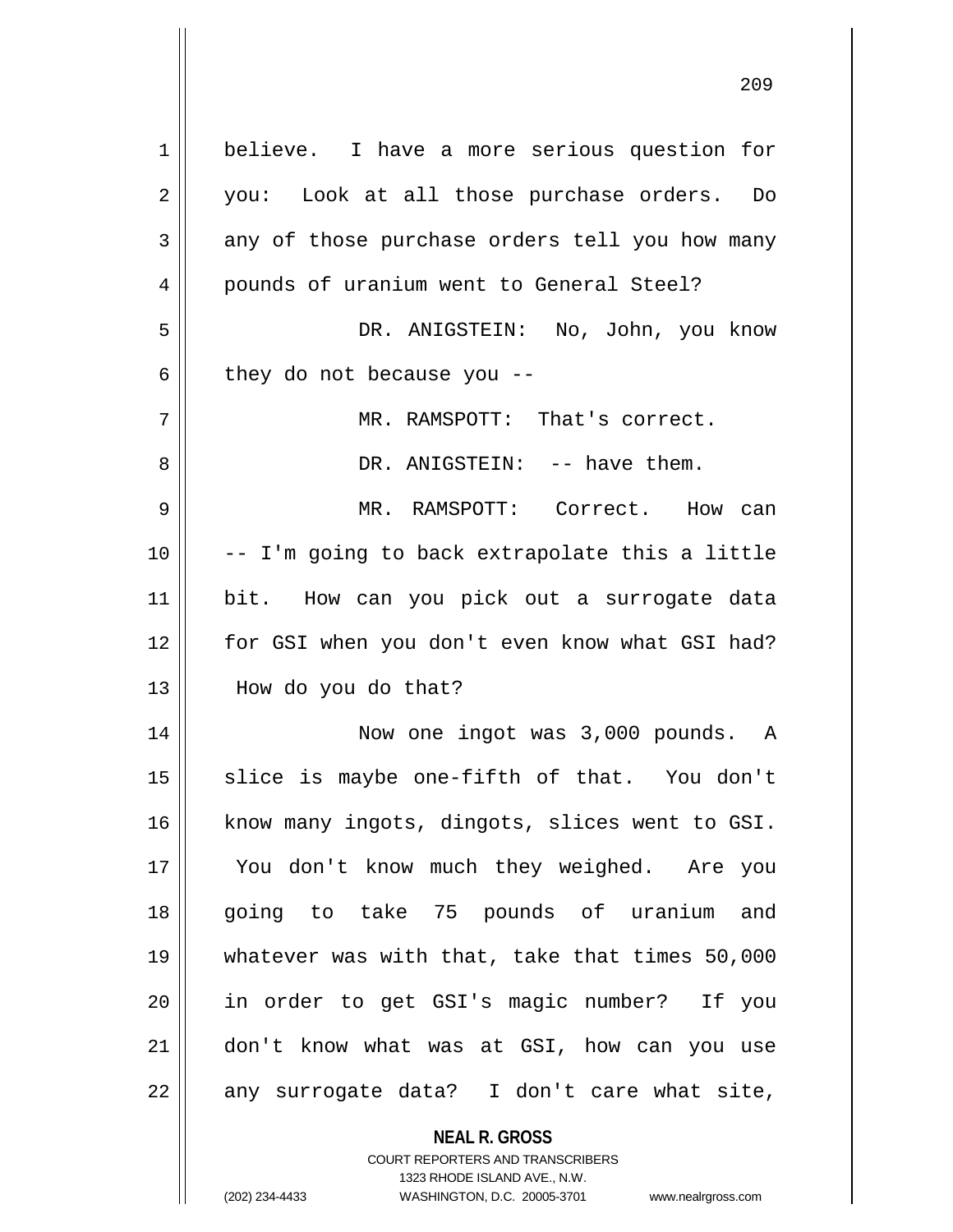$1 \parallel$  you don't know what went to GSI.

| 2              | I know some hours. And I question               |
|----------------|-------------------------------------------------|
| $\mathfrak{Z}$ | the hours because nobody has ever broken down   |
| 4              | by year the steel worker's salary. We've        |
| 5              | taken some generalities, given out by           |
| 6              | employees. They were quesses. They don't        |
| 7              | know. They got a paycheck for 500 bucks.        |
| 8              | DR. ANIGSTEIN: Excuse me. I just                |
| 9              | want to clarify that point. I don't want to     |
| 10             | interrupt you. It wasn't -- it had nothing to   |
| 11             | do -- John, it had nothing to do with the       |
| 12             | salary. The purchase order said we will pay     |
| 13             | you \$16 an hour for your --<br>for the         |
| 14             | radiography and we will pay you \$500 for three |
| 15             | months. So they specified -- it had nothing     |
| 16             | to do with what the workers actually got.       |
| 17             | This was the charge that was negotiated         |
| 18             | between GSI and Mallinckrodt, so they simply    |
| 19             | presumably would submit a record. We spent so   |
| 20             | many hours and this is how much we charge you   |
| 21             | at \$16 an hour. It was always \$16 a hour.     |
| 22             | MR. RAMSPOTT:<br>-- matter because              |

**NEAL R. GROSS**

COURT REPORTERS AND TRANSCRIBERS 1323 RHODE ISLAND AVE., N.W. (202) 234-4433 WASHINGTON, D.C. 20005-3701 www.nealrgross.com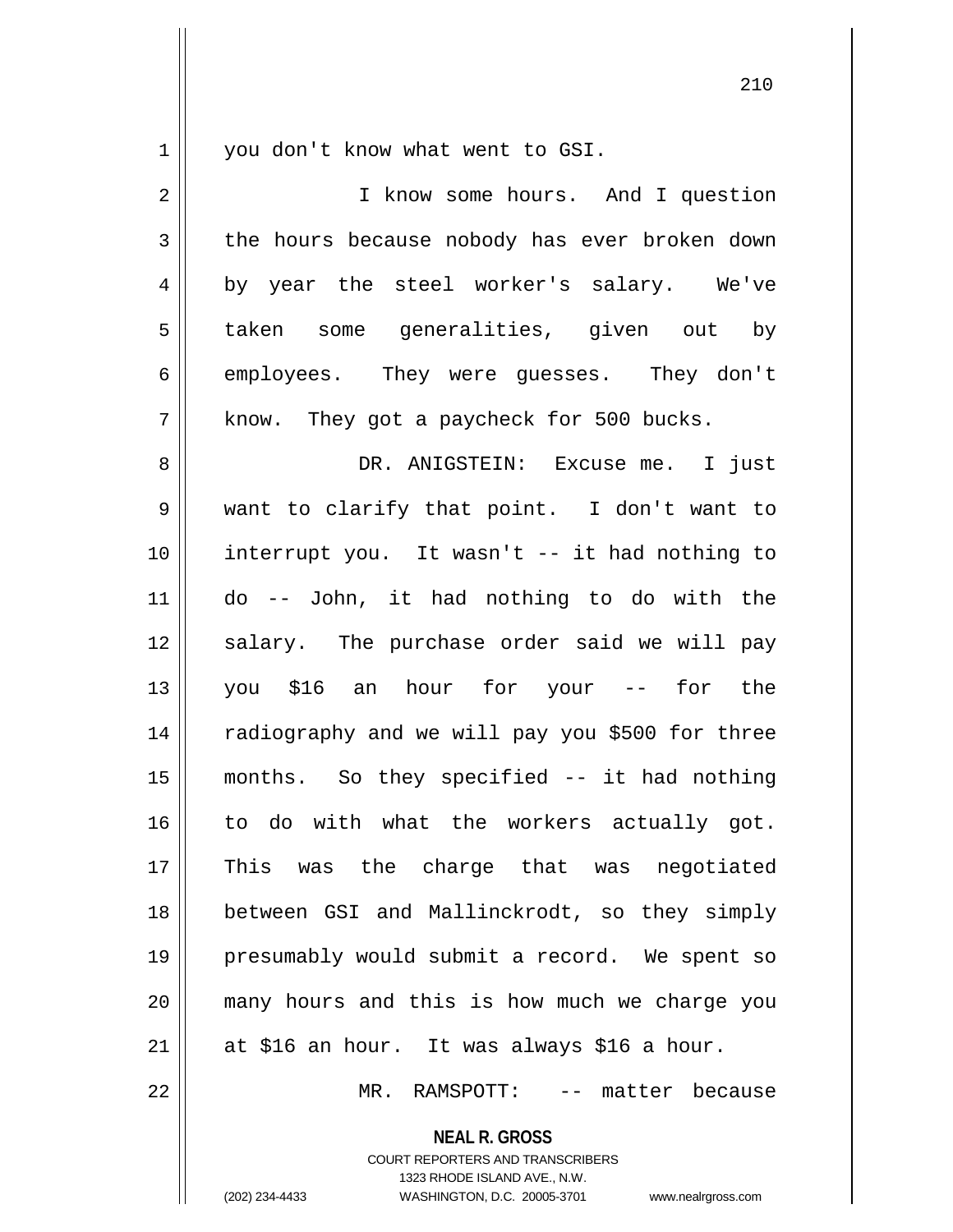**NEAL R. GROSS** COURT REPORTERS AND TRANSCRIBERS 1323 RHODE ISLAND AVE., N.W. (202) 234-4433 WASHINGTON, D.C. 20005-3701 www.nealrgross.com 1 you eat up \$150 pretty quick if it's \$20 an 2 || hour. You don't eat it up very quick if it's  $3 \parallel$  \$1 an hour. 4 DR. ANIGSTEIN: Where do you get  $5 \parallel$  -- they said -- \$16 an hour was on every  $6 \parallel$  single purchase order except the very last one  $7$  | or two when it went to \$35. 8 MR. RAMSPOTT: Yes, but you don't 9 || have any purchase order for the early years. 10 The workers told me they made two bucks an 11 || hour over there, three bucks an hour. 12 DR. MAURO: It's important not -- 13 MR. RAMSPOTT: It's very 14 important. 15 DR. MAURO: No, no. It's 16 | important not to get lost in the woods. 17 MR. RAMSPOTT: John, the biggest 18 item that I'm bringing up, you don't know how 19 much uranium was at GSI. 20 DR. MAURO: I would say -- I 21 postulate this for consideration by the Work 22 || Group. The real question is how many hours a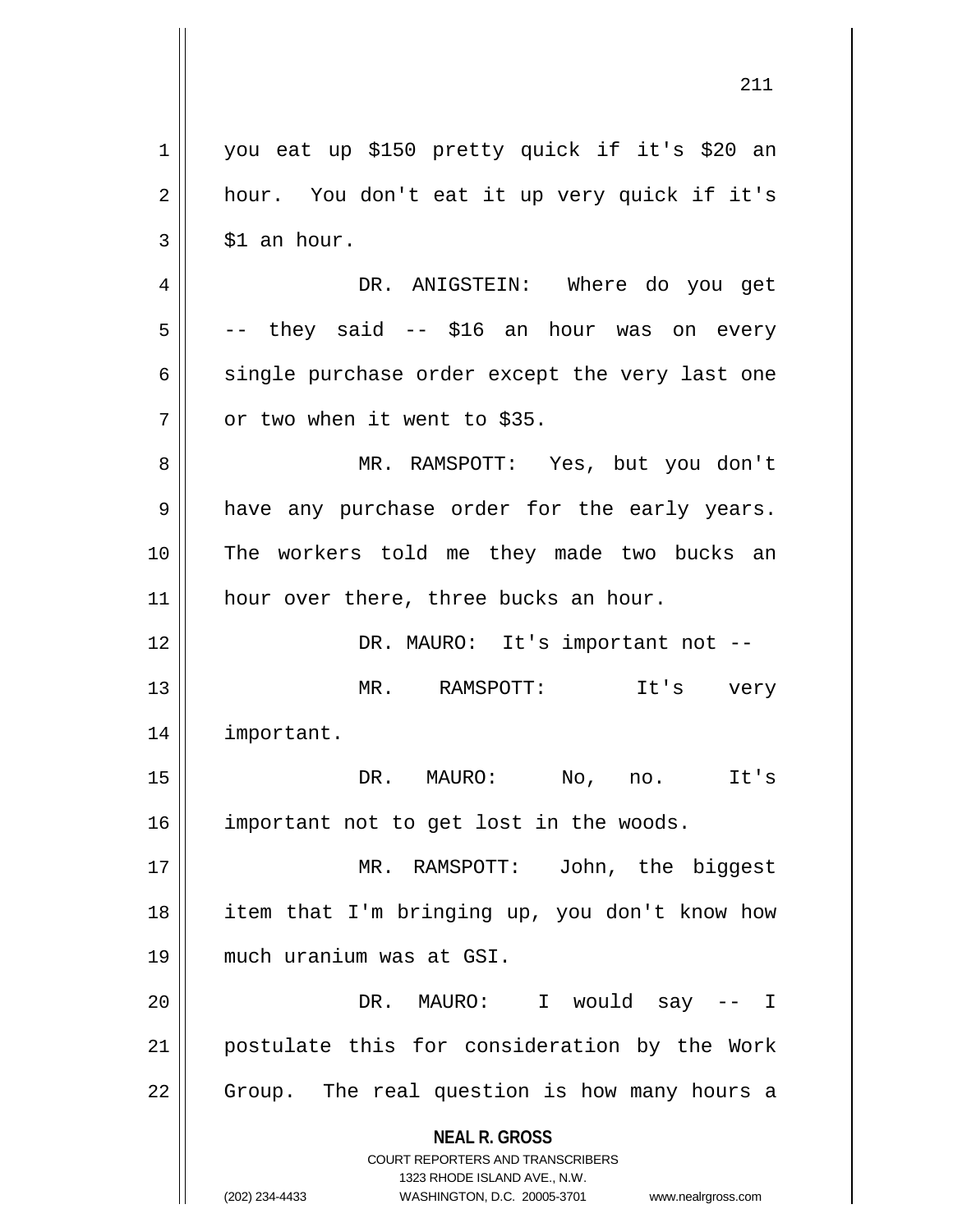| $\mathbf 1$ | day, how many days per year were people        |
|-------------|------------------------------------------------|
| 2           | handling uranium metal? The uranium metal      |
| 3           | could be a dingot, which is a large object.    |
| 4           | It's very big. Or they could be handling a     |
| 5           | large number of rods or billets, or other      |
| 6           | forms, physically shaped forms. So I would     |
| 7           | say that it's really -- we have to make sure   |
| 8           | we got a pretty good handle on -- you know, if |
| 9           | you assume the person is doing it full time.   |
| 10          | The real question is when people               |
| 11          | are handling uranium metal there is airborne   |
| 12          | dust. Okay? And so this business of the --     |
| 13          | whether it's the tons and pounds, that's not   |
| 14          | -- I don't -- in my opinion, I think the real  |
| 15          | question is when you're handling metal, there  |
| 16          | are a lot of different kinds and shapes and    |
| 17          | sizes of uranium metal that you could handle.  |
| 18          | But I do believe that the question             |
| 19          | that Dr. McKeel raised, well, isn't --         |
| 20          | sometimes we don't really -- there may -- I    |
| 21          | will say at this point that certainly some of  |
| 22          | that metal may have had some type of oxide or  |

**NEAL R. GROSS**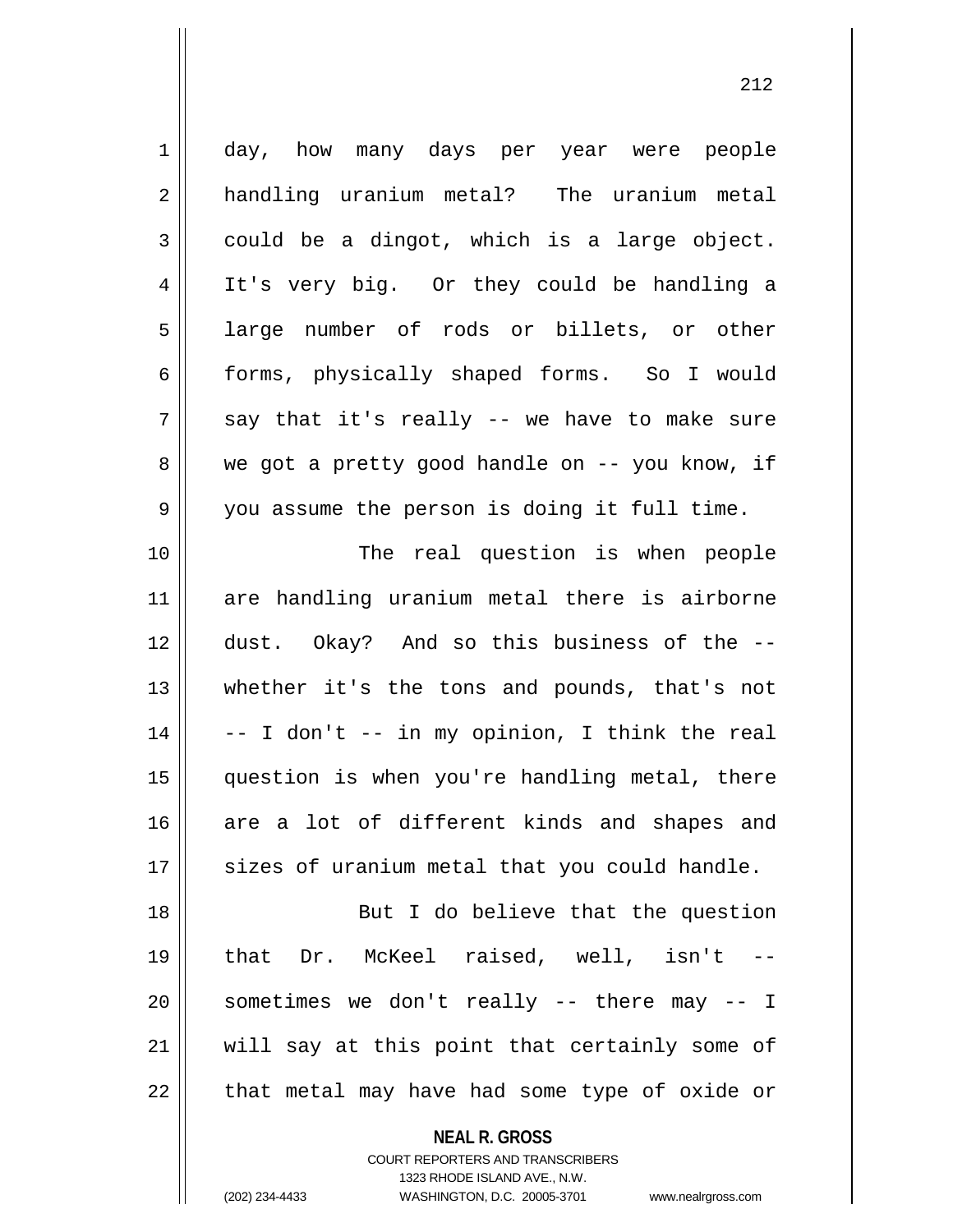1 dolomite scale to it. Some of it may not. 2 Some portions of it may. Some portions of it  $3 \parallel$  may not. And in theory that surface of the 4 metal could be influential in the degree to 5 | which you could get aerosols generated.

6 || For example, if you've got pure  $7 \parallel$  uranium metal that is -- and it's -- you know,  $8 \parallel$  we know that it has the potential to flake, 9 cause oxides. On direct -- some conditions 10 you get sparking. If you've got the outside 11 coating -- I don't know if Bill Thurber's on 12 || the line. He may have a sense for it. But if 13 you have this coating on the outside that's 14 || associated with the originally formed; I quess 15 it would be a derby or a dingot, it may 16 actually have a different type of surface.  $17$  || And I would be the first to say, yes, there 18 may be a difference in that. So I concur that  $19 \parallel$  that's worthy of deliberation.

20 And the degree to which by using 21 || the surrogate data that we currently have  $22$  | before us, the degree to which that might be

> **NEAL R. GROSS** COURT REPORTERS AND TRANSCRIBERS 1323 RHODE ISLAND AVE., N.W. (202) 234-4433 WASHINGTON, D.C. 20005-3701 www.nealrgross.com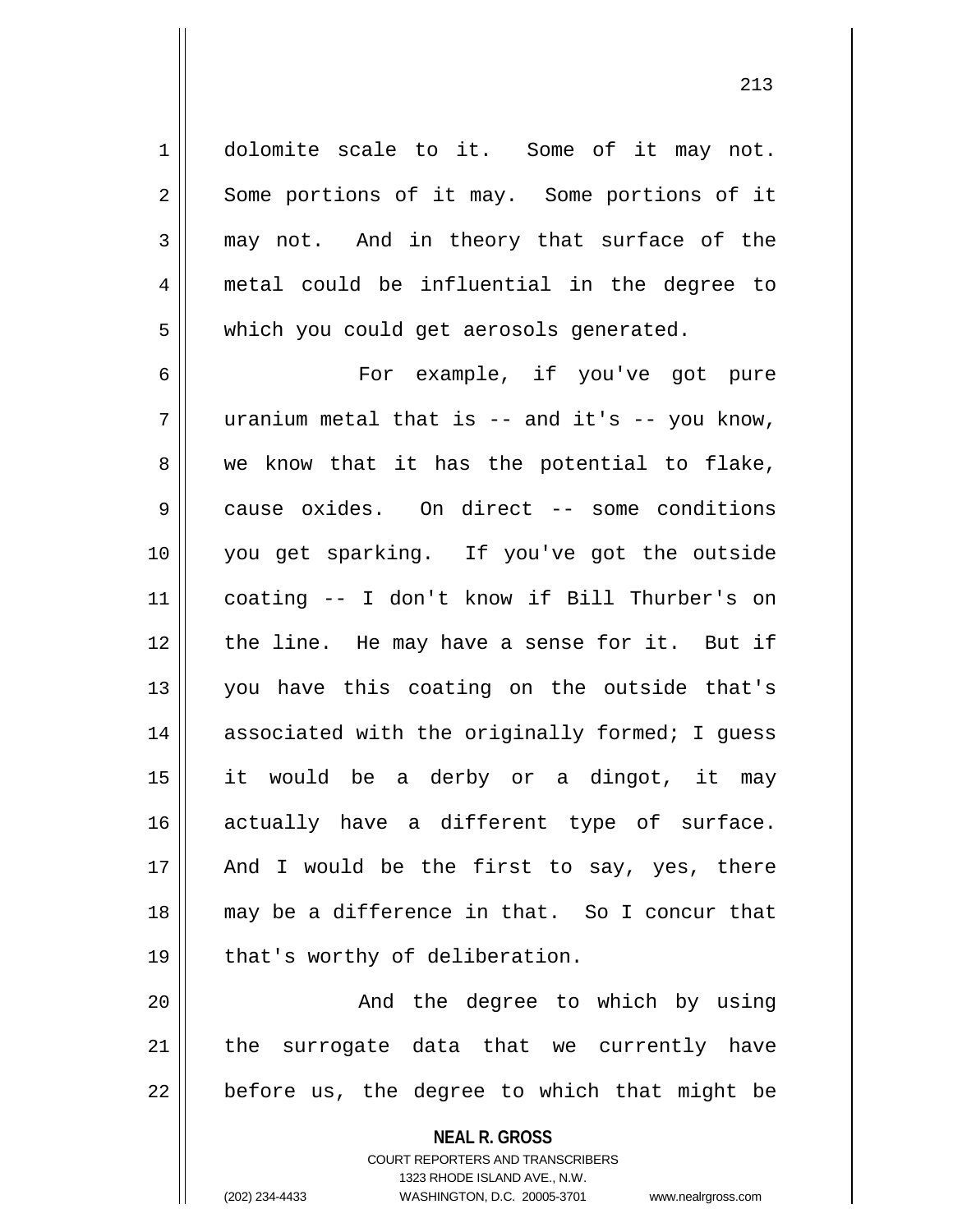| 1  | non- representative of let's say handling a     |
|----|-------------------------------------------------|
| 2  | dingot, I think that's $-$ and so I like to try |
| 3  | to keep complete open and clean on this.        |
| 4  | So, I don't know, Bill, are you                 |
| 5  |                                                 |
| 6  | DR. THURBER: Yes, I'm on.                       |
| 7  | DR. MAURO: Did you have -- I know               |
| 8  | that you've looked at this a bit. We've         |
| 9  | talked about this in the past.                  |
| 10 | DR. THURBER: I haven't been privy               |
| 11 | to all the conversation today; I'm sorry, but   |
| 12 | I would make one or two comments.               |
| 13 | If you look at the worker surveys               |
| 14 | that were done at the places that -- where the  |
| 15 | bomb reduction was done, one of the operations  |
| 16 | and one of the dirty operations was the         |
| 17 | chipper. And obviously the chipper was the      |
| 18 | guy who was cleaning up the surface of these    |
| 19 | dingots or ingots before they were moved for    |
| 20 | further processing. So, you know, it seems to   |
| 21 | me that any product that goes out the door has  |
| 22 | already had some chipping and cleaning of the   |
|    | <b>NEAL R. GROSS</b>                            |

COURT REPORTERS AND TRANSCRIBERS 1323 RHODE ISLAND AVE., N.W.

(202) 234-4433 WASHINGTON, D.C. 20005-3701 www.nealrgross.com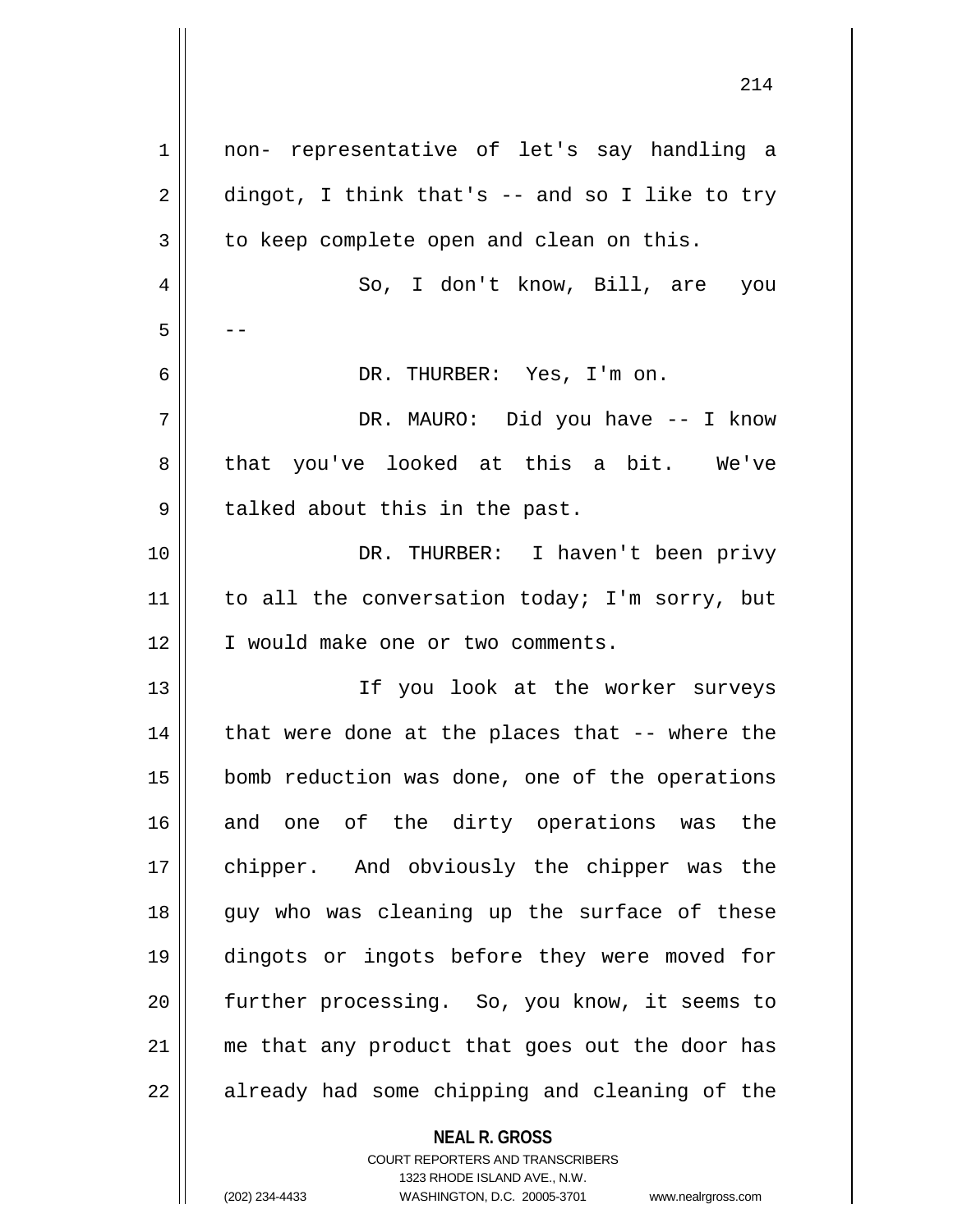1 surface to remove easily friable material, if  $2 \parallel$  you will.

3 || The Mand of course the other question 4 || is, well, what is the composition of that 5 material? I mean, nominally it's a magnesium 6 fluoride. So those are a couple comments I 7 would make.

8 DR. MAURO: And let me close the  $9 \parallel$  loop a little. What we have here is a very 10 || good question. It goes toward, well, what are 11 || we going to use for the surrogate, because we 12 have data that just about captures every 13 || aspect of every -- of operations of uranium 14 || under every circumstance. I'm thinking the 15 || Adley report is a great example, and there are 16 many others by Christifano and Harris, Harris 17 || and Kingsley. There's a collection of an 18 immense amount of information of uranium in 19 various stages being handled under different 20 | conditions.

 $21$   $\parallel$  The real question is -- and, Dr. 22 McKeel, I appreciate your pointing this out,

> **NEAL R. GROSS** COURT REPORTERS AND TRANSCRIBERS 1323 RHODE ISLAND AVE., N.W. (202) 234-4433 WASHINGTON, D.C. 20005-3701 www.nealrgross.com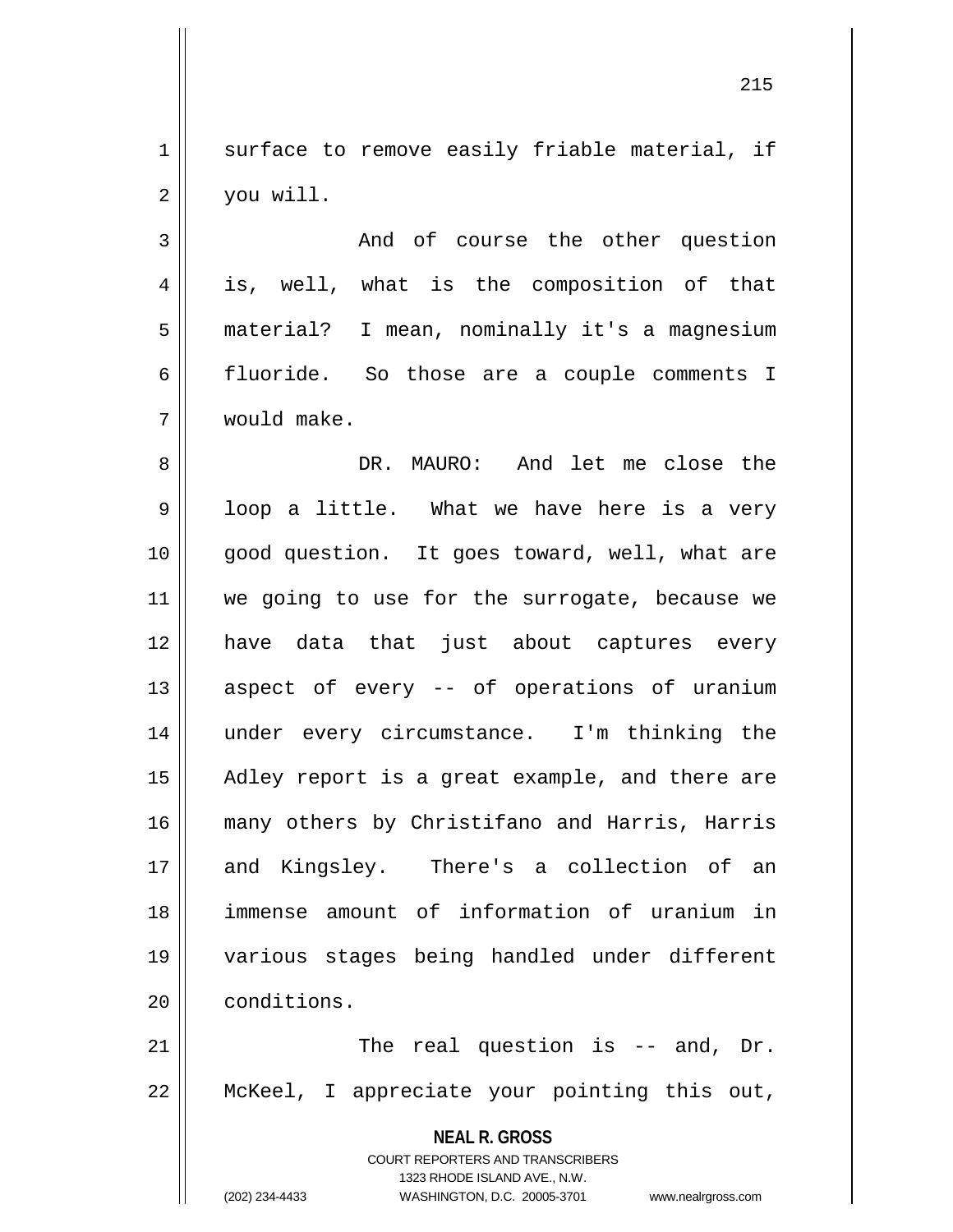| $\mathbf{1}$   | because there may be some question as to the   |
|----------------|------------------------------------------------|
| $\overline{2}$ | material. And I can't say for certain whether  |
| $\mathfrak{Z}$ | there's a question or not, but there may be    |
| $\overline{4}$ | reasonable questions. Was this dingot or       |
| 5              | ingot or this slice -- it may have -- actually |
| 6              | the -- for example, the slice. The slice may   |
| 7              | course on one surface be the uranium<br>-- of  |
| 8              | metal that's without any scale, but the        |
| 9              | outside edge may very well have had some. So   |
| 10             | what you're really posing; and this is a good  |
| 11             | conversation, what are we going to choose as a |
| 12             | surrogate?                                     |
| 13             | For example, all we're really                  |
| 14             | doing now is going a little deeper. Because    |
| 15             | when we started out, SC&A was concerned with   |
| 16             | the slug and the stamping. Well, what you're   |
| 17             | saying is, well, let's be -- okay. Good.       |
| 18             | Let's -- this is SC&A talking now. You know,   |
|                |                                                |

19 | if we  $-$  SC&A would say, well, listen, the slug and the stamping, we don't think that's a 21 | very good starting point. Not that the number

| you come out with at the end is a bad number,

**NEAL R. GROSS** COURT REPORTERS AND TRANSCRIBERS 1323 RHODE ISLAND AVE., N.W.

(202) 234-4433 WASHINGTON, D.C. 20005-3701 www.nealrgross.com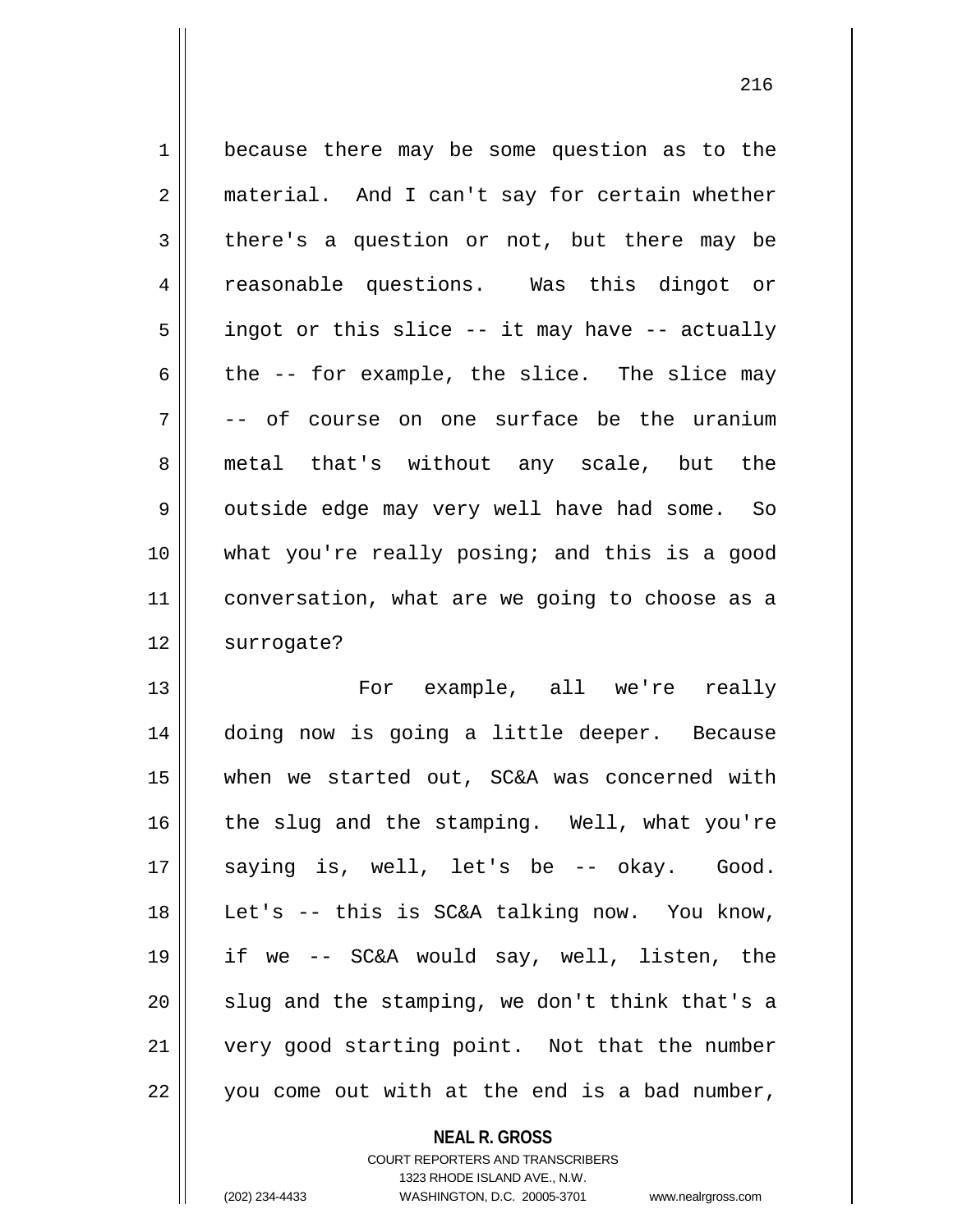$1 \parallel$  but to start with that number, it seems that  $2 \parallel$  really is very little parity in the way in  $3 \parallel$  which the uranium is being handled. And it 4 seems that there are other places, other 5 || handling operations that might be more  $6 \parallel$  analogous to the handling operations.

7 And so now we're getting -- we're 8 || sharpening the analysis further. What you're 9 Saying is, okay, we're with you. And you're 10 saying, Dr. McKeel, that, well, we don't 11 especially like the fact that you're using 12 || these particular cases, the ones that we've 13 cited earlier, discussed earlier. There may 14 be better ones. And I would be the first to 15  $\parallel$  say, yes, there might be better ones. But I  $16$  | think there are  $-$ 

17 DR. McKEEL: No, I didn't say 18 || that. I said I don't think are any others 19 | that are comparable.

20 DR. MAURO: Fair enough. You  $21$  know, all I could say is that when I reviewed  $22$  || that literature, and let me  $-$ - I spent eight

> **NEAL R. GROSS** COURT REPORTERS AND TRANSCRIBERS

> > 1323 RHODE ISLAND AVE., N.W.

(202) 234-4433 WASHINGTON, D.C. 20005-3701 www.nealrgross.com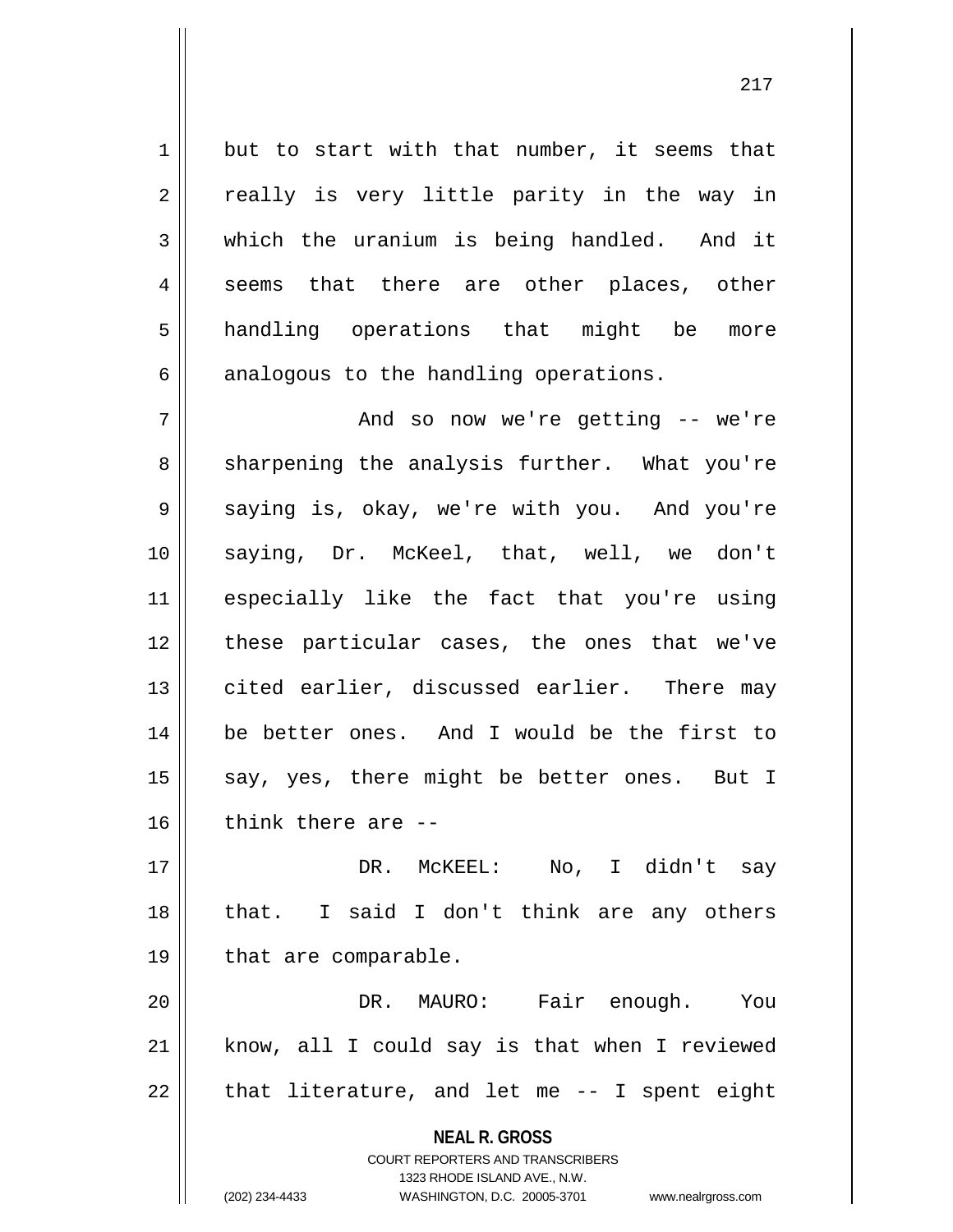1 years diving into that literature. It's out  $2 \parallel$  there. And right now I could say that if it's  $3 \parallel$  bare uranium metal, we already have a few that 4 we've identified. And now you're saying, 5 well, let's assume, no, it's something that 6 || might have some kind of dolomite crust on the 7|| outside. You know, we'd go into the 8 || literature, find -- you know, and see how we 9 can do -- if that turns out to be the 10 | predominant form, yes, this is an uncertainty. 11 Is it manageable within the 12 context of dose reconstruction or sufficient 13 || accuracy? Certainly once we come up with our 14 || case, our arguments, I think all we've managed 15 to explore at this point is that you're 16 || raising a question regarding this alternative 17 || surrogate, just like we did. We did the same 18 || thing when we started this out. We raised a 19 question regarding the stamping operation. 20 What you're doing now is you're raising a 21 question regarding the bare metal. And I  $22$  || think that's a reasonable question to ask, you

**NEAL R. GROSS**

COURT REPORTERS AND TRANSCRIBERS 1323 RHODE ISLAND AVE., N.W. (202) 234-4433 WASHINGTON, D.C. 20005-3701 www.nealrgross.com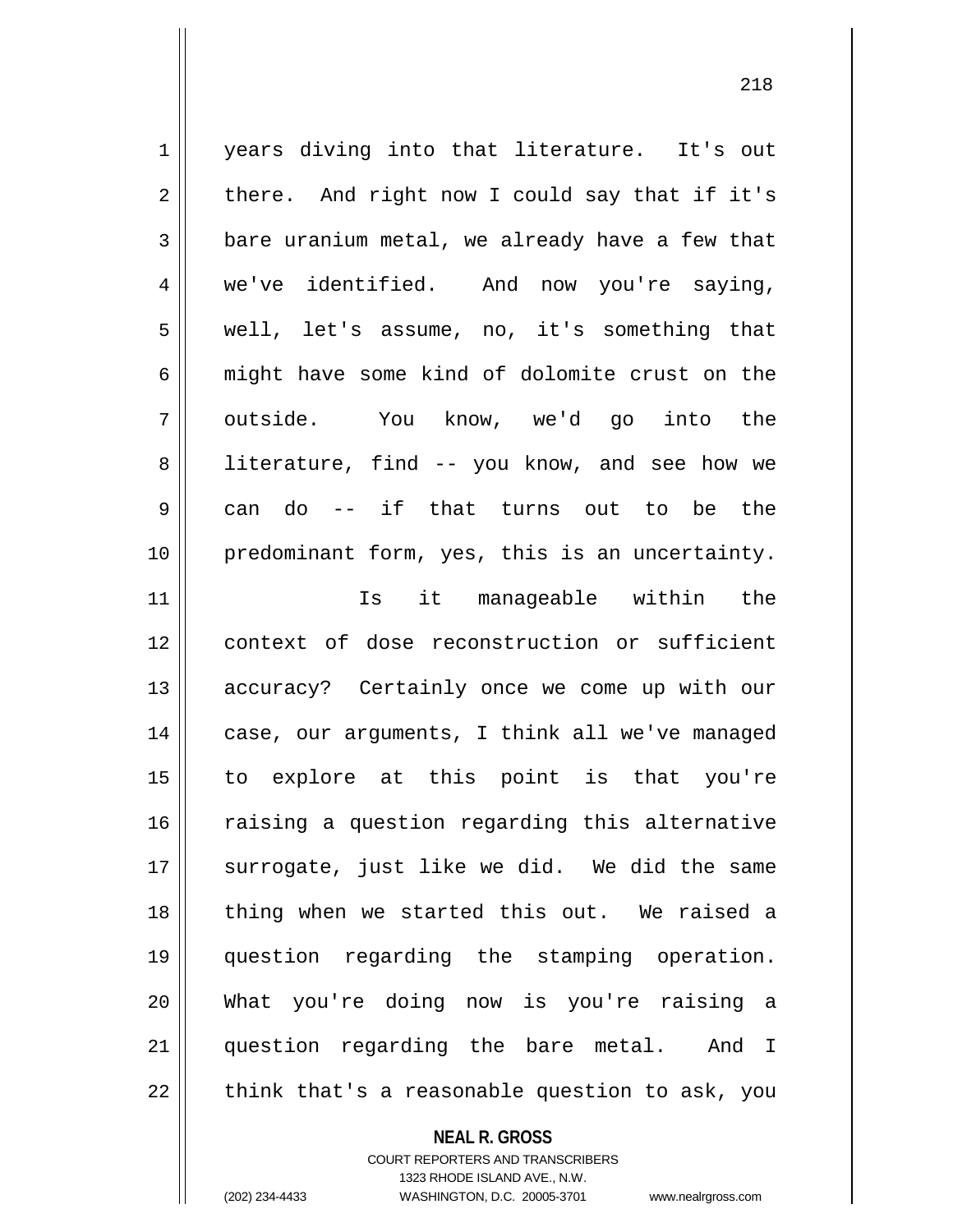**NEAL R. GROSS** COURT REPORTERS AND TRANSCRIBERS 1323 RHODE ISLAND AVE., N.W. 1 | know, and it needs to be answered. MR. RAMSPOTT: Dr. Ziemer, may I  $3 \parallel - -$  DR. McKEEL: John? MR. RAMSPOTT: -- finish my  $6 \parallel$  original  $-$  DR. McKEEL: Can I make a comment | just to follow on, because I -- DR. MAURO: CHAIRMAN ZIEMER: Hang on. DR. McKEEL: -- think I need to | keep this thread in continuity. CHAIRMAN ZIEMER: Go ahead. 14 || DR. McKEEL: I need to respond. I appreciate what Dr. Mauro just said. I need 16 || to respond to what Bill Thurber had to say. || And that was that we agree, there was a job 18 || called a chipper. And when the bomb reduction was completed and it cooled down enough to be || opened, which could take quite a while, somebody had to clean the loose crust, slag, || scale; it's been called different things, but

(202) 234-4433 WASHINGTON, D.C. 20005-3701 www.nealrgross.com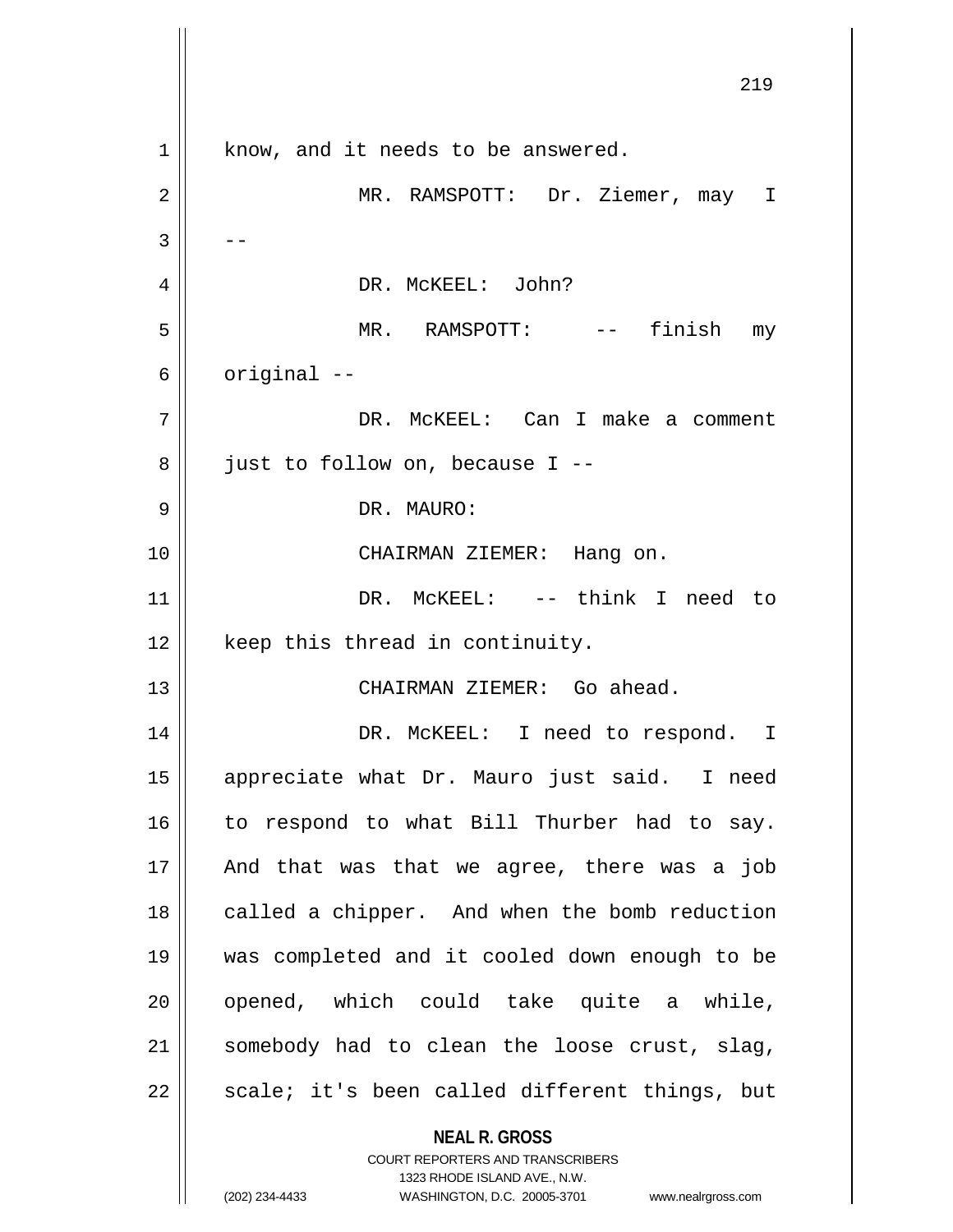220

1 | the magnesium fluoride had to come off. And  $2 \parallel$  some of it was easy to take off, or relatively  $3 \parallel$  easy, and other of it was tightly adherent to  $4 \parallel$  the surface of the uranium metal. And that's  $5$  || the point I tried to make.

 Bill Thurber said it quite well: 7 Some amount of the magnesium fluoride had been 8 || removed. But the point we're trying to make  $9 \parallel$  is in all the pictures that we've seen it was not completely removed by the chipper. And that's the reason why in that symposium on non-destructive testing of uranium metal the comment was made that there needed to be some radiographic guidance as to where the interface was.

16 And I believe that same chapter 17 || goes on to describe that, you know, when you 18 were going through with a vertical lathe, 19 sure, you could take extremely small cuts, 20 millimeters, but time was money then as it is 21 || now, and they wanted to get through more 22 || quickly. And if they had a radiograph, it

> **NEAL R. GROSS** COURT REPORTERS AND TRANSCRIBERS 1323 RHODE ISLAND AVE., N.W.

(202) 234-4433 WASHINGTON, D.C. 20005-3701 www.nealrgross.com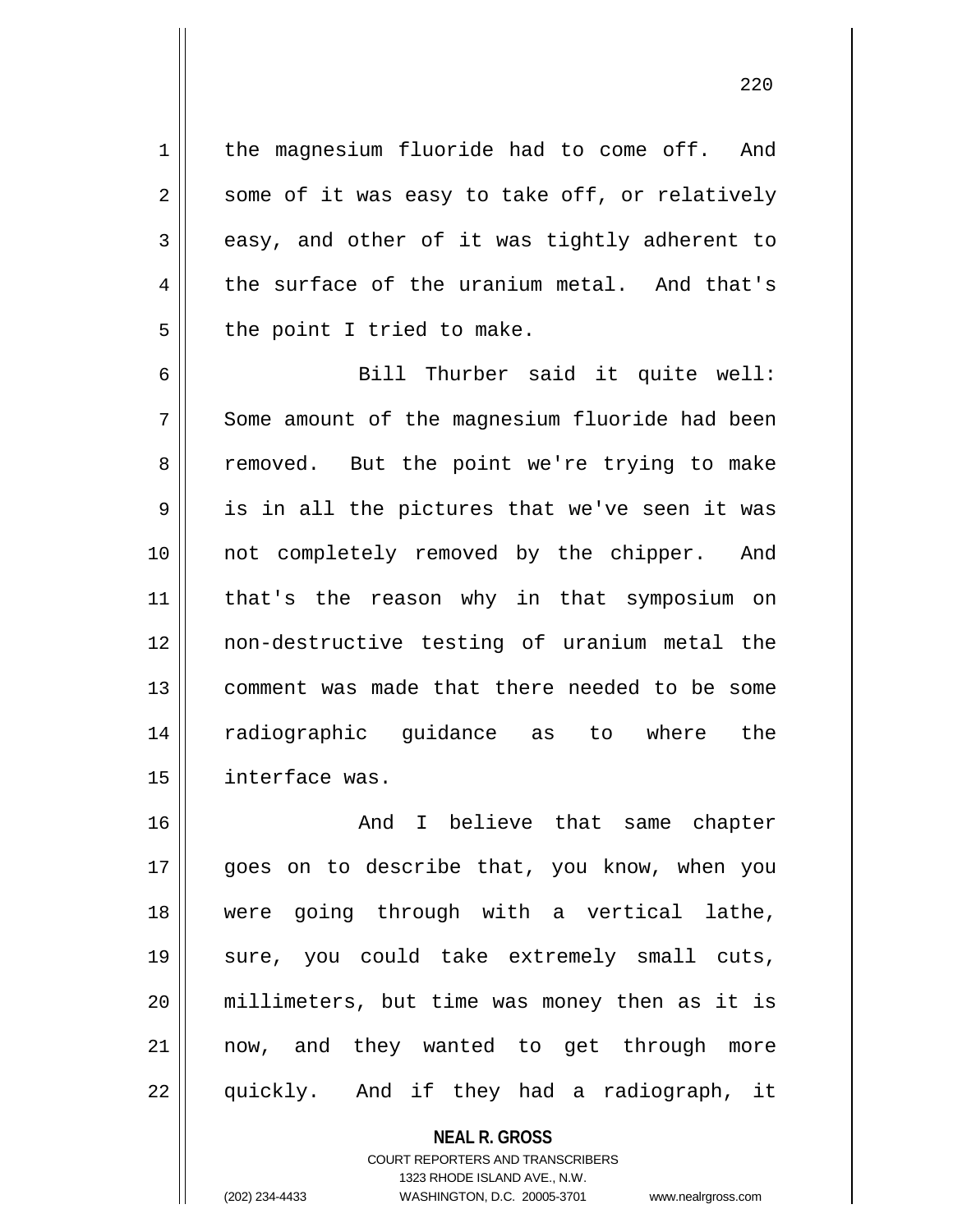1 | would define the crust thickness, both at the  $2 \parallel$  top and the bottom. And the bomb was adhering  $3 \parallel$  around the sides, too, not just at the top.  $4 \parallel$  So they had to do a top crop and a side crop  $5 \parallel$  and a bottom crop. And we're saying that  $6 \parallel$  that's what took place.

7 || So I'm saying that a long time ago 8 we introduced that information. Three years  $9 \parallel$  ago at least we introduced that information. 10 And I've thought all along, it won't be 11 possible, from what I know, to find a site 12 || that did similar things for similar reasons, 13 because I don't know of a site that we're 14 defining -- Fernald would be a good one. We 15 don't know how it was defined at Fernald. I 16 think that would be interesting. We've 17 || suggested looking into that. Was there a 18 betatron at Fernald, et cetera? I don't know 19 || now the answer to all those questions.

20 || But the other point, huge point 21 || that I want to make today is John Mauro is  $22 \parallel$  saying that we can work this out, but the vote

> **NEAL R. GROSS** COURT REPORTERS AND TRANSCRIBERS 1323 RHODE ISLAND AVE., N.W. (202) 234-4433 WASHINGTON, D.C. 20005-3701 www.nealrgross.com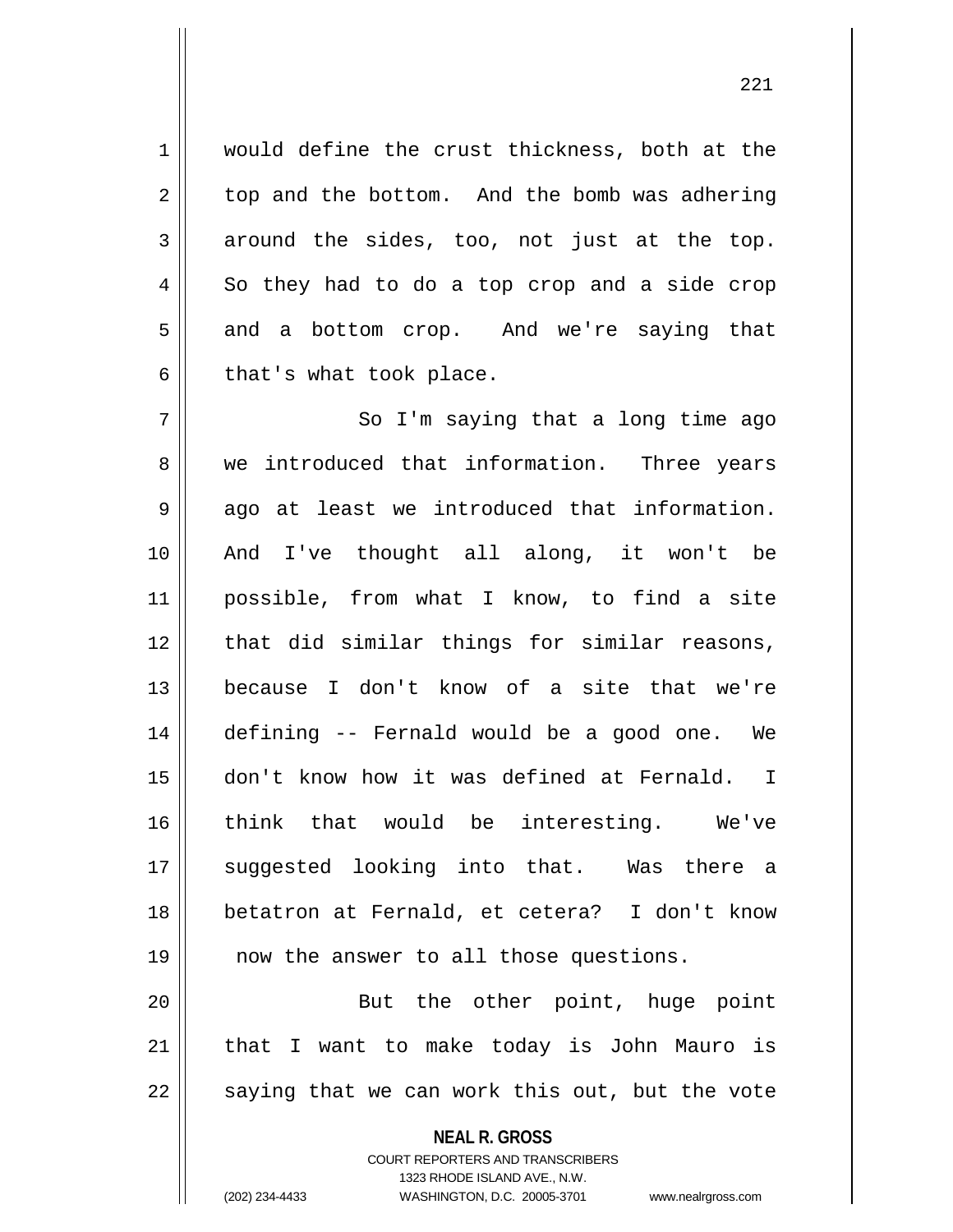1 | that's supposed to take the recommendation of  $2 \parallel$  this Work Group is supposed to take place 3 today, in a few minutes. And I don't think  $4 \parallel$  there's any more time to do that. I think 5 | that you should make your recommendation based  $6 \parallel$  on a solid method that you have now, that 7 you're convinced will allow NIOSH to bound 8 || with sufficient accuracy all -- all doses 9 || during the operational period and the residual 10 uranium doses during the residual period and 11 all of the doses during the operational 12 period.

 And so, you know, I don't think there's time to explore around and look for 15 || other data. And I would suggest this: If nobody has found an exact comparable site to 17 || GSI and what they did in the seven years since 2005 when all of us have been aware of the betatrons and what was done at GSI, if nobody has been able to do that in seven years, it's 21 || highly unlikely that that's going to be done || in the foreseeable future. I have email from

**NEAL R. GROSS**

COURT REPORTERS AND TRANSCRIBERS 1323 RHODE ISLAND AVE., N.W. (202) 234-4433 WASHINGTON, D.C. 20005-3701 www.nealrgross.com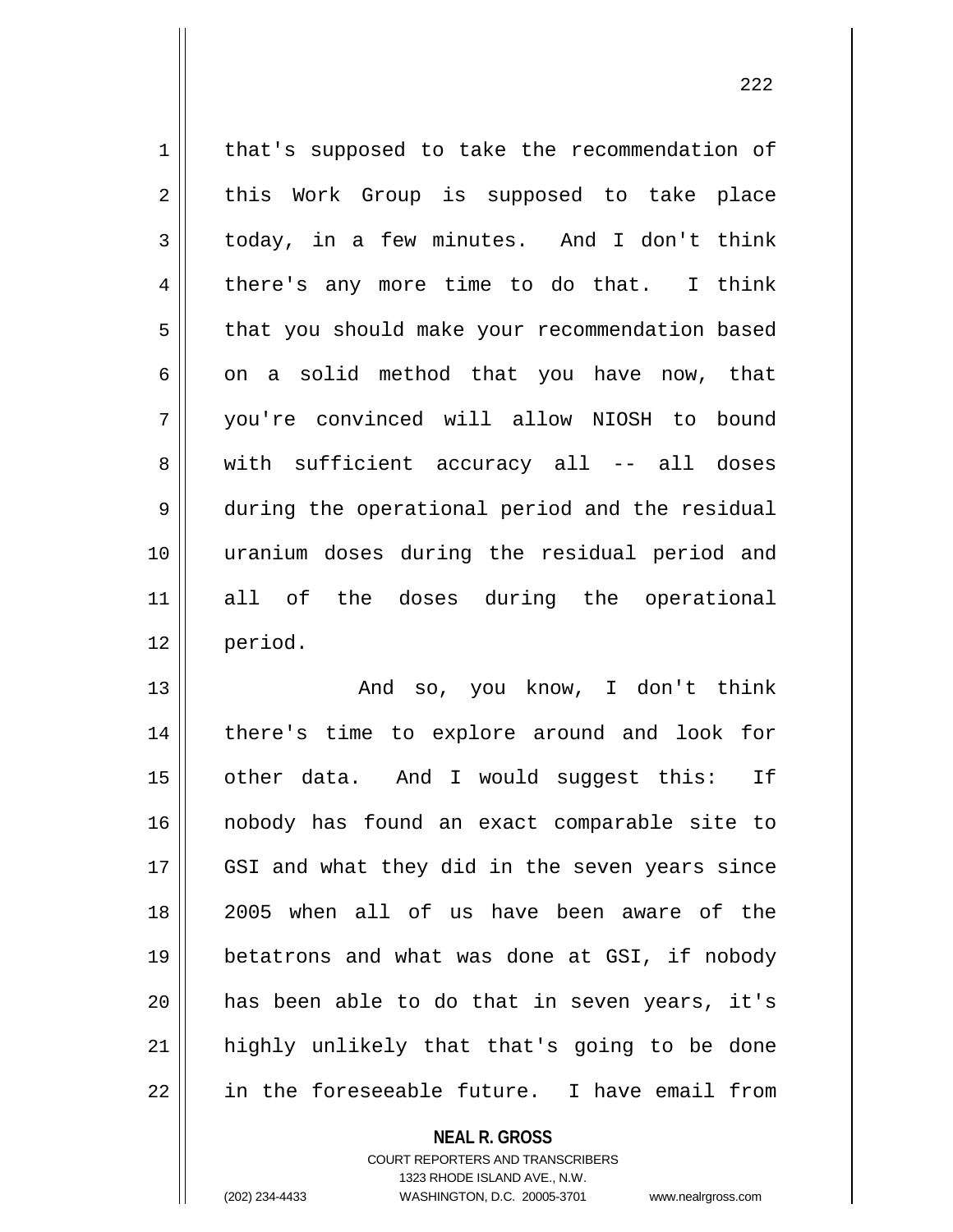1 -- between John Ramspott and John Mauro that  $2 \parallel$  exploring a betatron model was something that 3 | was underway at SC&A as far back as 2006.

4 So I'm saying that today is the 5 day. There needs to be a recommendation. I  $6 \parallel$  think the recommendation is there is no solid 7 model for calculating intakes. The Work Group 8 certainly can decide that the intake model 9 || that NIOSH proposed in Appendix BB is 10 || satisfactory. But against that, I think they 11 || have to say is the very solid recommendations 12 of SC&A before this discussion began today. 13 || And what was written down in the work that 14 || they were supposed to do for the Board was to  $15$  see whether the surrogate data criteria were 16 appropriately used for the slug facility in  $17$  | TBD-6000, and the answer was, no, it was not. 18 || And I don't think there's any more new data 19 that's been presented today since the data  $20$  | about what happened during the cleanup period. 21 And I am pleased and think it's  $22$  || important that it has been stipulated in a

**NEAL R. GROSS**

COURT REPORTERS AND TRANSCRIBERS 1323 RHODE ISLAND AVE., N.W. (202) 234-4433 WASHINGTON, D.C. 20005-3701 www.nealrgross.com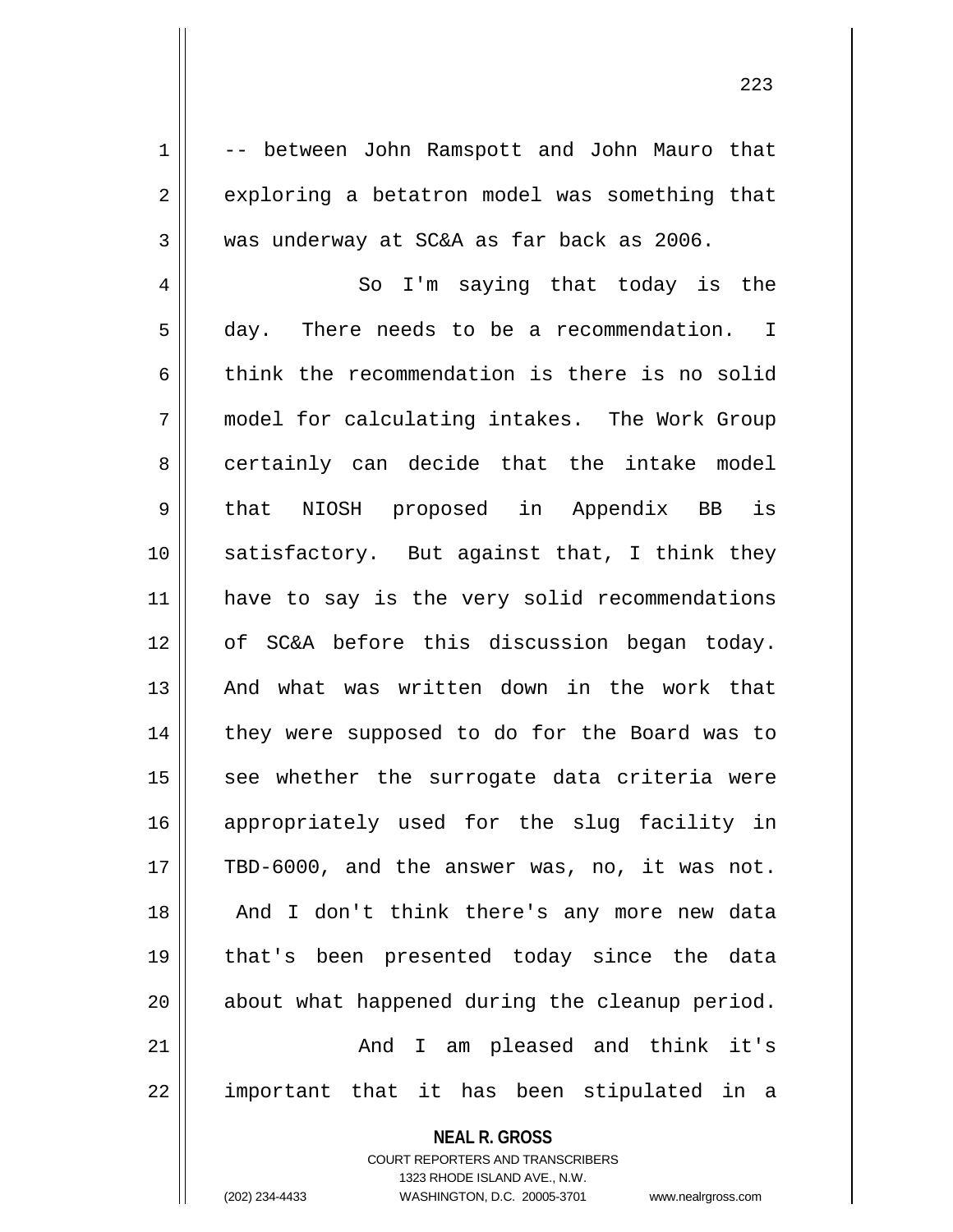**NEAL R. GROSS** COURT REPORTERS AND TRANSCRIBERS 1 || legal sense by both sides that the GSI old 2 || betatron building was power washed to an  $3 \parallel$  extensive extent in 1984, at least. 4 And so I think that's where things  $5 \parallel$  are today and I do appreciate the time to  $6 \parallel$  address the Work Group. 7 DR. THURBER: This is Bill 8 | Thurber. 9 CHAIRMAN ZIEMER: Go ahead, Bill. 10 DR. THURBER: Dr. McKeel said, 11 well, this magnesium fluoride slag or whatever 12 it is did go through a chipping process and 13 what was left was very adherent. If what was 14 || left was very adherent, then the likelihood of 15 it being removed during handling was of course 16 Substantially diminished, or it would have 17 been removed. 18 || The second point I would make, Dr. 19 McKeel said, well, it's very important to the 20 || production to be able to take cuts as deeply 21 and quickly as possible. That fails to 22 || recognize that it takes some pretty robust

1323 RHODE ISLAND AVE., N.W.

(202) 234-4433 WASHINGTON, D.C. 20005-3701 www.nealrgross.com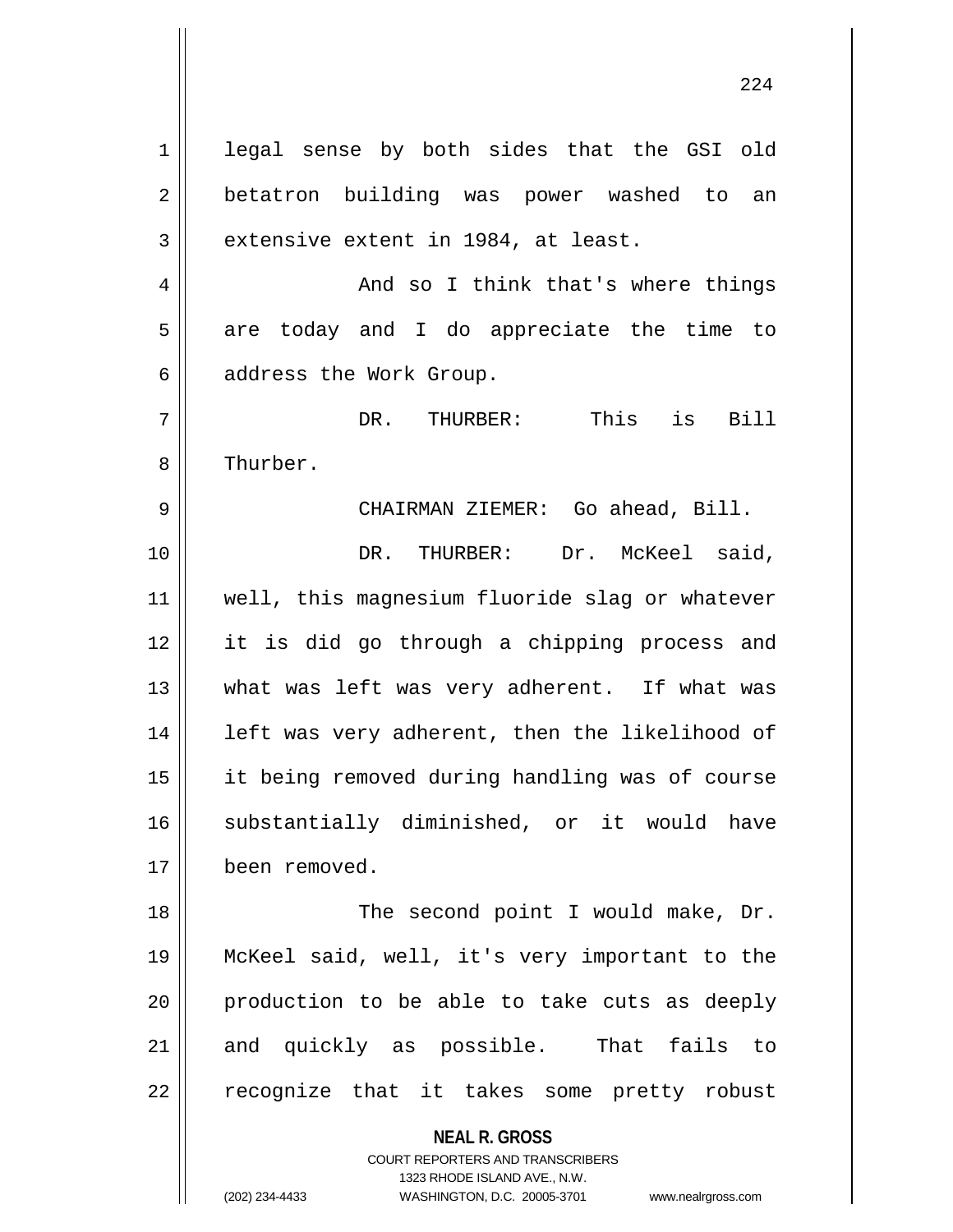**NEAL R. GROSS** COURT REPORTERS AND TRANSCRIBERS 1323 RHODE ISLAND AVE., N.W. 1 || equipment to these vertical lathes. And the 2 || question is, well, how much of a cut can you  $3 \parallel$  take at a time and how much are you going to 4 || be saving in productivity if you knew if there 5 || was some way that the X-rays would show you  $6 \parallel$  the depth of contamination that you couldn't 7 discern by eyeballing the surface? 8 CHAIRMAN ZIEMER: Okay. Thank  $9 \parallel$  you. 10 DR. McKEEL: Well, all we know is 11 that there is the Non-Destructive Testing 12 Symposium book that says that's exactly why 13 || radiographic NDT examination of uranium was  $14$  | done. And so  $-$ 15 DR. THURBER: Was that -- 16 DR. McKEEL: -- I guess the answer  $17 \parallel$  is  $-$ 18 DR. THURBER: Excuse me. You 19 know, I'm not familiar with that, but was that 20 || symposium- specific --21 DR. McKEEL: Well, it's a major  $22 \parallel$  publication. I mean, I --

<sup>(202) 234-4433</sup> WASHINGTON, D.C. 20005-3701 www.nealrgross.com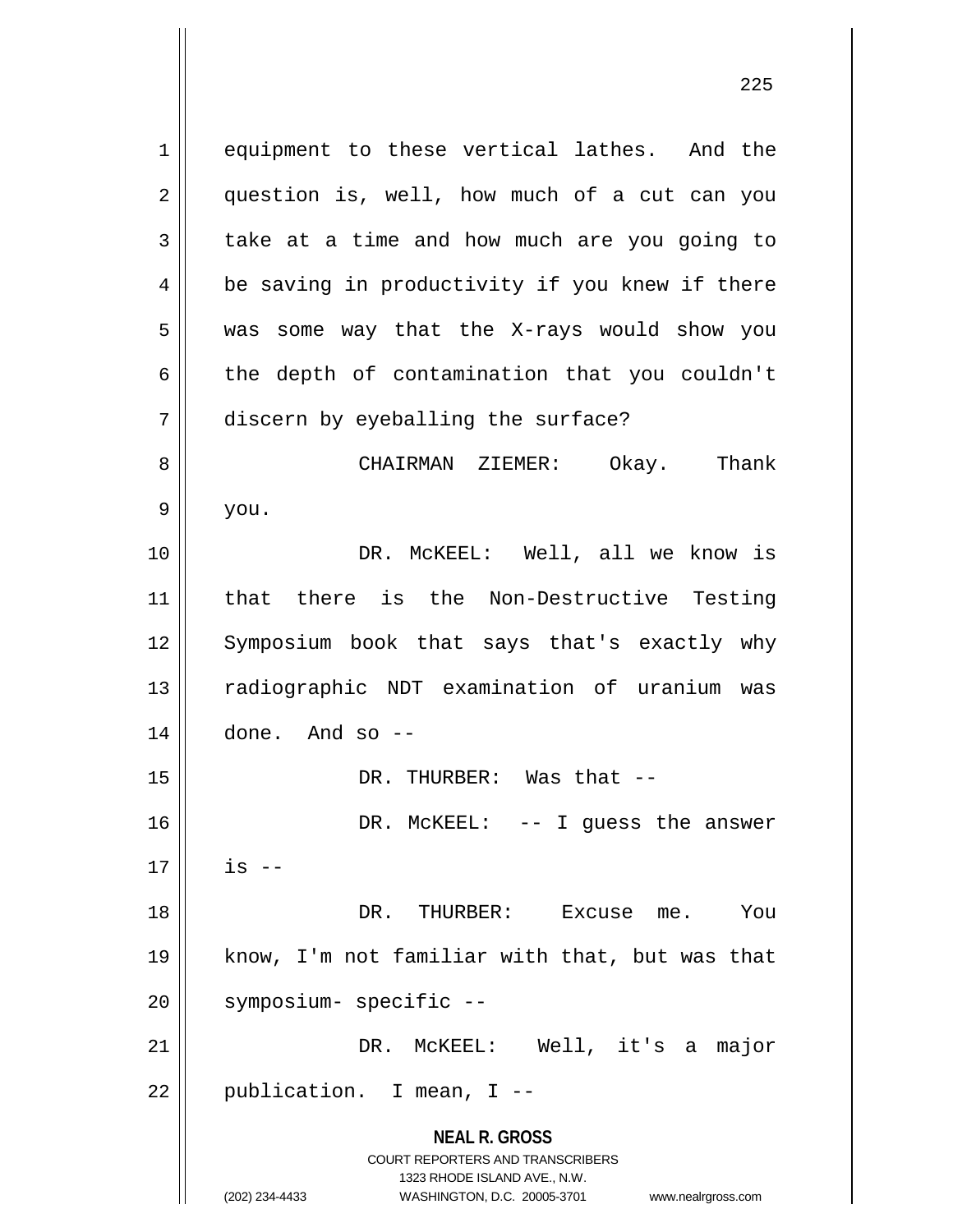|    | 226                                                                 |
|----|---------------------------------------------------------------------|
| 1  | DR. THURBER: Excuse me.                                             |
| 2  | DR. MCKEEL: You know, we have                                       |
| 3  | presented that.                                                     |
| 4  | DR. THURBER:<br>I beg your pardon.                                  |
| 5  | May I finish, please?                                               |
| 6  | DR. MCKEEL: Of course.                                              |
| 7  | DR. THURBER: I was asking the                                       |
| 8  | question about something that I wasn't                              |
| 9  | familiar with. I'm not familiar with                                |
| 10 | everything that's gone on with GSI. I've been                       |
| 11 | working on other things. But I would ask you                        |
| 12 | this question: To what extent was that                              |
| 13 | symposium which you've quoted several times                         |
| 14 | specifically connected with the work that was                       |
| 15 | done at GSI?                                                        |
| 16 | MR. RAMSPOTT: Dr. Thurber?                                          |
| 17 | DR. THURBER: I don't know.<br>I'm                                   |
| 18 | asking for information.                                             |
| 19 | MR. RAMSPOTT: Dr. Thurber, may I                                    |
| 20 | answer that for you?                                                |
| 21 | DR. THURBER: Surely.                                                |
| 22 | That document<br>RAMSPOTT:<br>MR.                                   |
|    | <b>NEAL R. GROSS</b>                                                |
|    | COURT REPORTERS AND TRANSCRIBERS<br>1323 RHODE ISLAND AVE., N.W.    |
|    | (202) 234-4433<br>WASHINGTON, D.C. 20005-3701<br>www.nealrgross.com |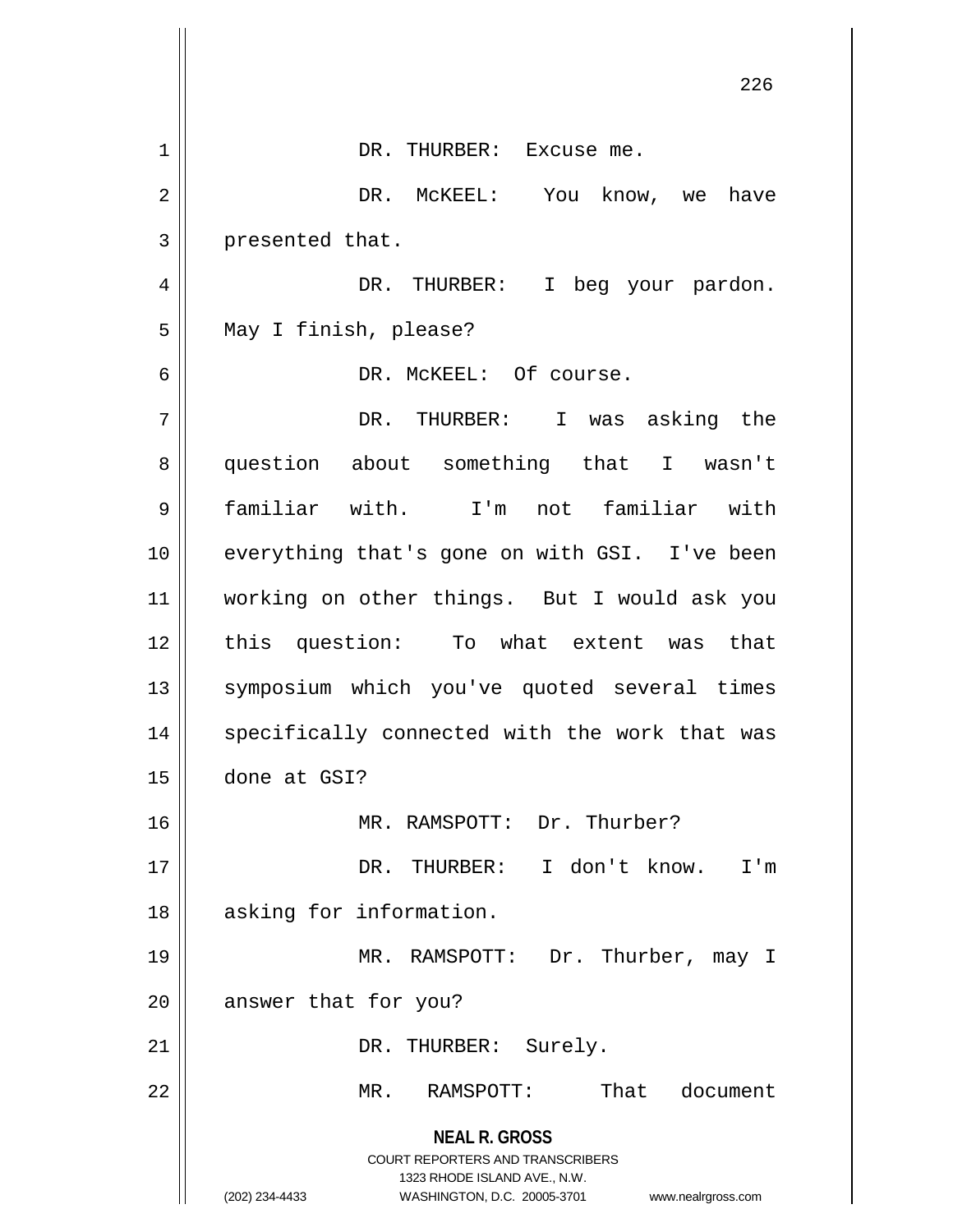| $\mathbf 1$ | actually names Mallinckrodt. And I'm going to  |
|-------------|------------------------------------------------|
| 2           | put that -- matter of fact, that's not the     |
| 3           | only information. The chipper -- you're the    |
| 4           | first guy I ever heard talk about a chipper    |
| 5           | knocking the slag off, and you are 100 percent |
| 6           | correct. I have a picture of that person       |
| 7           | doing that at the Weldon Spring site, which    |
| 8           | would be dingots, where the Mallinckrodt       |
| $\mathsf 9$ | chipper is knocking the big heavy slag off of  |
| 10          | the bomb with the uranium laying on the ground |
| 11          | and it shows him chipping. Then -- and that's  |
| 12          | in the Post-Dispatch 1959 article that I have. |
| 13          | It's about a four-page article. It's really    |
| 14          | great. I'll get you a copy of that.            |
| 15          | I also then have the book that                 |
| 16          | we're talking about, the non-destructive       |
| 17          | testing one. And they again -- they name       |
| 18          | Mallinckrodt in there. They name a lot of      |
| 19          | other sites. That's why this thing is not      |
| 20          | just applicable to GSI. But they name          |
| 21          | Mallinckrodt. They name the -- or they         |
| 22          | actually state that high-intensity X-rays are  |

**NEAL R. GROSS**

COURT REPORTERS AND TRANSCRIBERS 1323 RHODE ISLAND AVE., N.W. (202) 234-4433 WASHINGTON, D.C. 20005-3701 www.nealrgross.com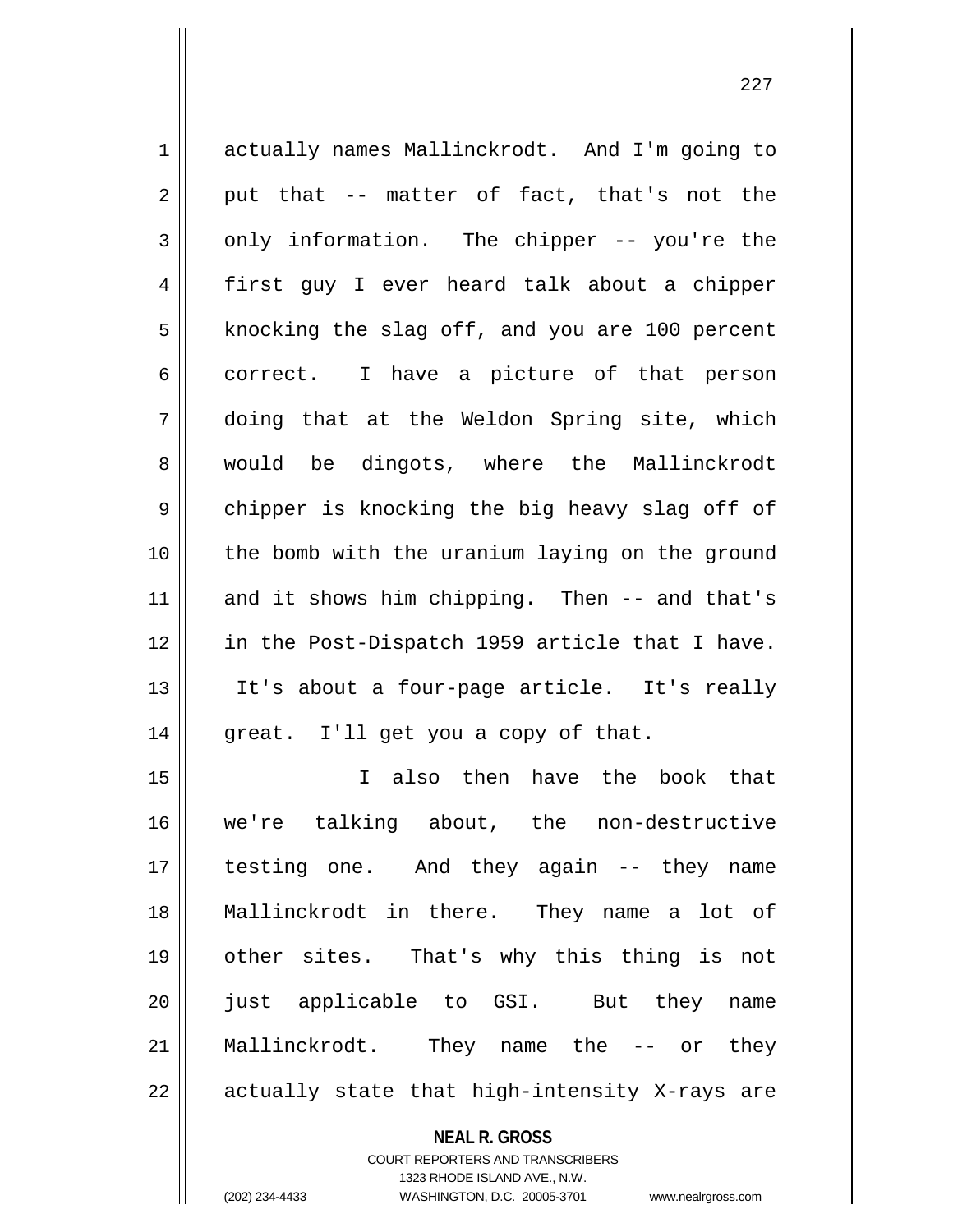1 || used to figure out how much crust is left on 2 l there.

3 DR. THURBER: Does the article  $4 \parallel$  speak to specifics of what can be done, or is  $5 \parallel$  it a generic comment that it would be --

6 MR. RAMSPOTT: No, it goes into 7 || specifics. And then there's an additional 8 magazine that I found as a result of that that  $9 \parallel$  goes with it and it actually shows those 10 dingots having the crust taken off by a turret 11 lathe. Mallinckrodt is named again in that 12 article.

## 13 || DR. THURBER: Right.

 MR. RAMSPOTT: There's three different articles that will confirm 16 || everything we're saying. And the one that you 17 || brought up is 100 percent correct. And what 18 || Dr. McKeel is saying apparently is 100 percent correct. And I gathered that information and I'm going to put it together again. I was looking at it the other night and one thing || they said, where the chipper was at Weldon

## **NEAL R. GROSS**

COURT REPORTERS AND TRANSCRIBERS 1323 RHODE ISLAND AVE., N.W. (202) 234-4433 WASHINGTON, D.C. 20005-3701 www.nealrgross.com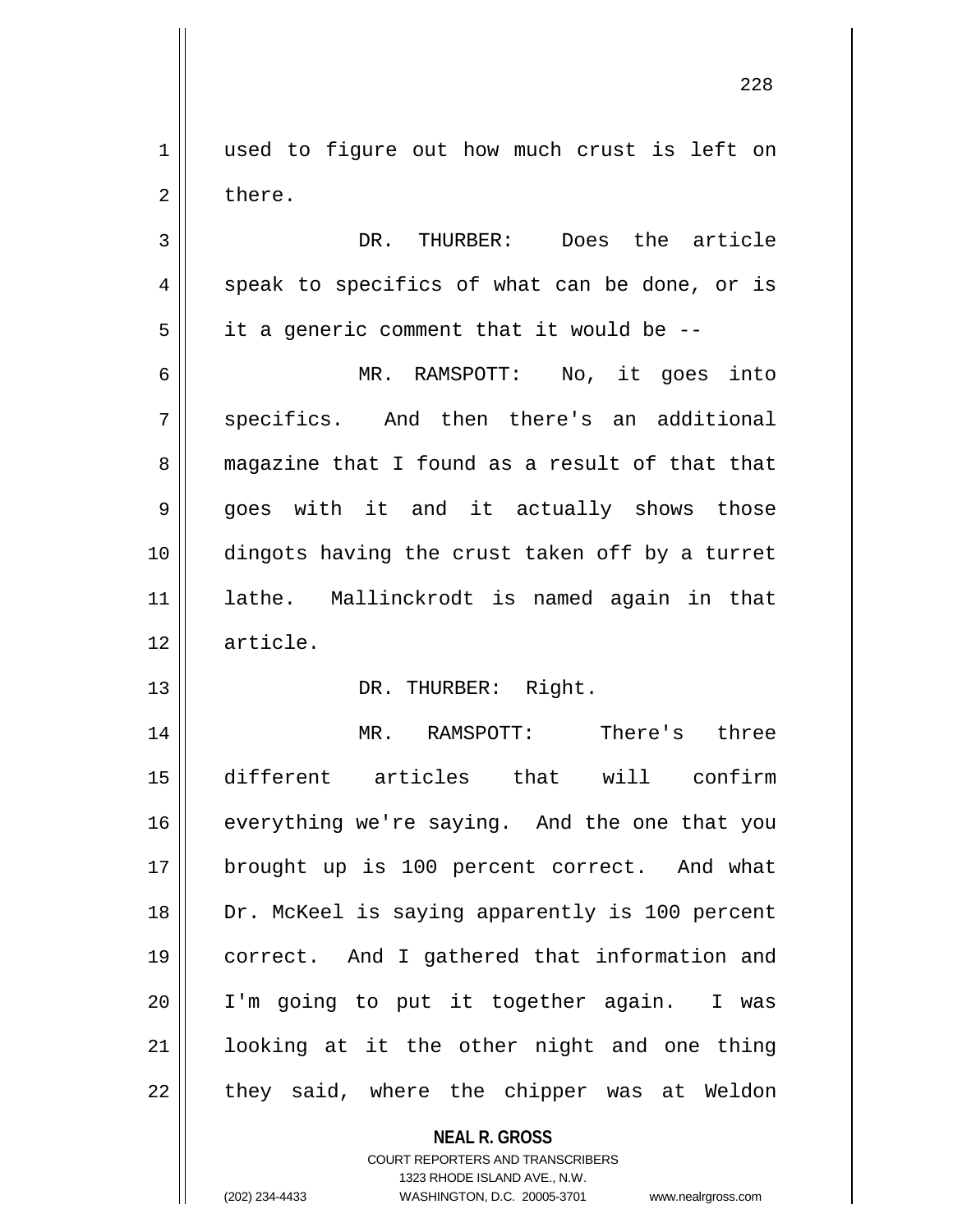1 Spring there were extensive, I think is the 2 word they used, exhaust systems at Weldon  $3 \parallel$  Spring for that. And I know you guys have 4 | been involved with Weldon Spring, so you may 5 have seen these. But I'm going to put 6 together that package. I'll do it in the next 7 day and get it to everybody because it comes 8 || directly to what we're talking about right  $9 \parallel$  now. 10 DR. MAURO: Let me say something. 11 It's so easy to lose sight of what we're 12 || trying to do. It's too easy to happen. If 13  $\parallel$  the folks on the phone are saying that, well,  $14$  | there are aspects to this operation -- let me 15 give you an example: Let's make believe that 16 || there was some chipping going on at GSI. I'm 17 not saying there was. You could -- I don't -- 18 || see, what I was getting at is whatever you 19 want to postulate, well, they may have been  $20$  || doing some cutting, they may have been  $-$ 21 whatever it is, that it was dolomite crust, it  $22$  || wasn't, it was naked, it was heated, it wasn't

> **NEAL R. GROSS** COURT REPORTERS AND TRANSCRIBERS

> > 1323 RHODE ISLAND AVE., N.W.

(202) 234-4433 WASHINGTON, D.C. 20005-3701 www.nealrgross.com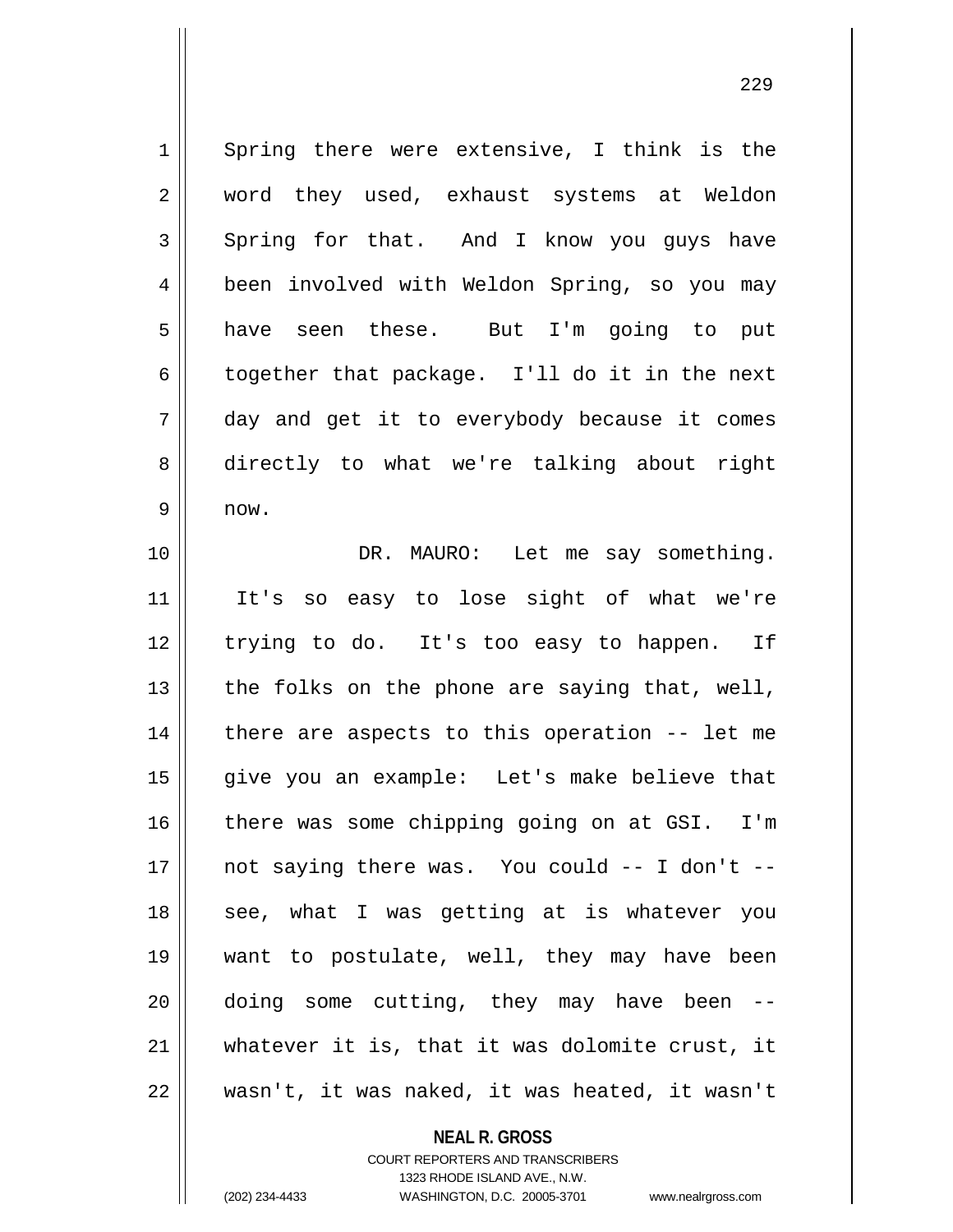1 | heat. Whatever you want to postulate as being  $2 \parallel$  a possible scenario that took place at GSI, I 3 could say right now we will find a bounding  $4 \parallel$  surrogate to apply to that circumstance.  $5$  || That's all I'm trying to say.

6 You brought up that, well, it was  $7 ||$  this. No, it was that. Well, whatever it 8 was, there's so much data on airborne dust 9 || loading associated with every type of 10 operation you could dream of on uranium that  $11$  | once you tell -- if there's uncertainty as to 12 what exactly -- what was handled and how it 13 || was handled, we will then go the next step up 14 || the ladder and pick a little worse scenario 15 that we would say plausibly bounds that 16 circumstance. That's why I say it's a 17 | tractable problem.

 MR. RAMSPOTT: John, when I was speaking before when you first entered that || thought, there's one thing I got to come back || to, and I have to respectfully disagree with 22 || you on the size of the uranium object can

**NEAL R. GROSS**

COURT REPORTERS AND TRANSCRIBERS 1323 RHODE ISLAND AVE., N.W. (202) 234-4433 WASHINGTON, D.C. 20005-3701 www.nealrgross.com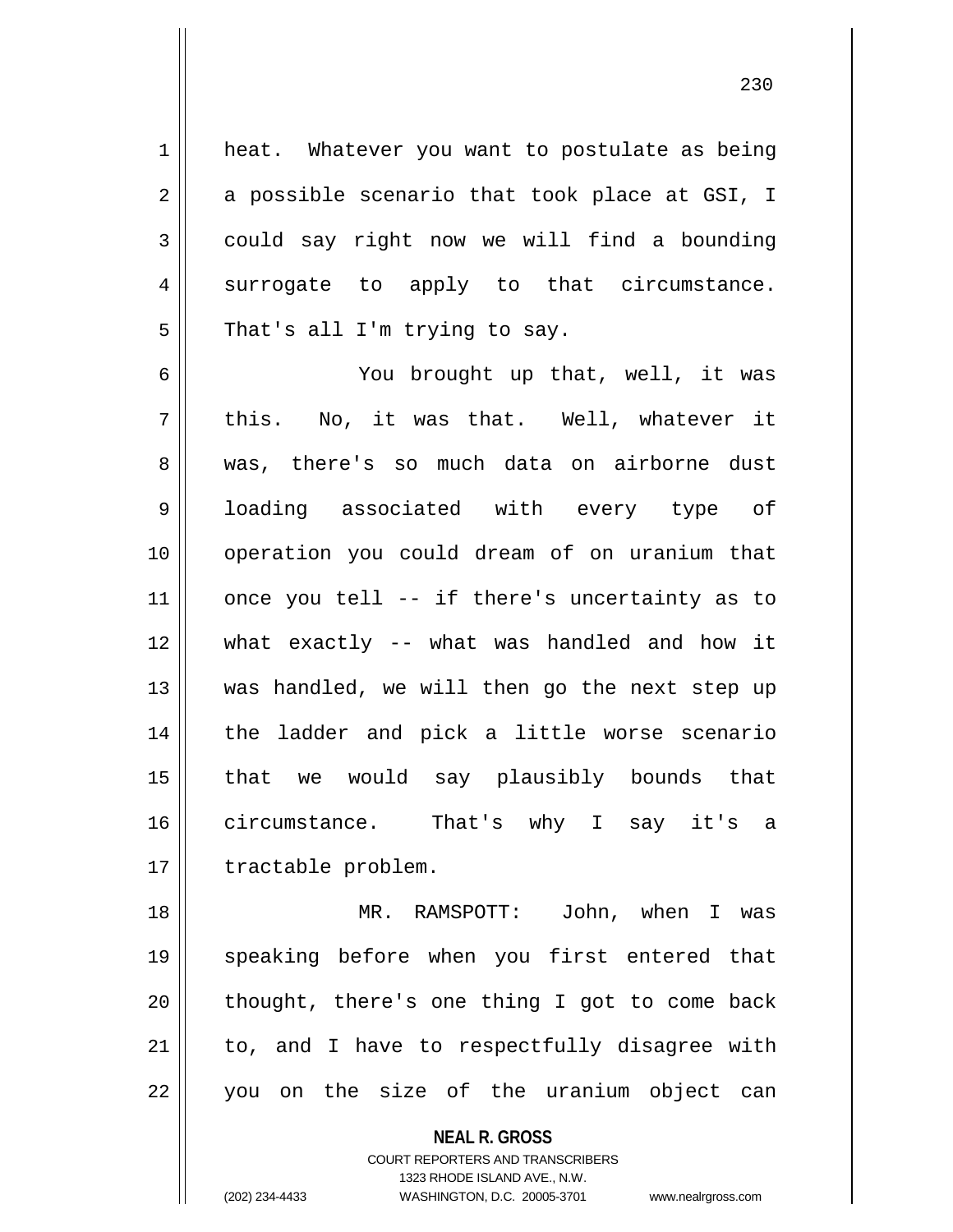**NEAL R. GROSS** COURT REPORTERS AND TRANSCRIBERS 1 determine the amount of dust. The example I'm  $2 \parallel$  thinking of; you tell me if I'm wrong, you got  $3 \parallel$  a slice, you got a dingot. You have a cup of 4 flour, you have a bucket of flour. You drop  $5 \parallel$  the cup, you drop the bucket at the same time, 6 where do you get the most dust? Where do you 7 | qet the most flour? 8 DR. MAURO: It's really the  $9 \parallel$  surface area, not the weight. 10 MR. RAMSPOTT: Oh, no, I'm not 11 talking -- I'm talking about surface area. 12 There's more surface in a bucket than there is  $13$  | in a cup. 14 CHAIRMAN ZIEMER: John, we 15 understand that point. I don't think we have 16 to belabor it. 17 || **I** want to make one other comment 18 on this in terms of the idea of looking for a 19 || surrogate, that in my mind it does not have to 20 be a process where the uranium is irradiated 21 with a betatron or anything else. I fail to  $22$  || see how that has any impact on what the

1323 RHODE ISLAND AVE., N.W.

(202) 234-4433 WASHINGTON, D.C. 20005-3701 www.nealrgross.com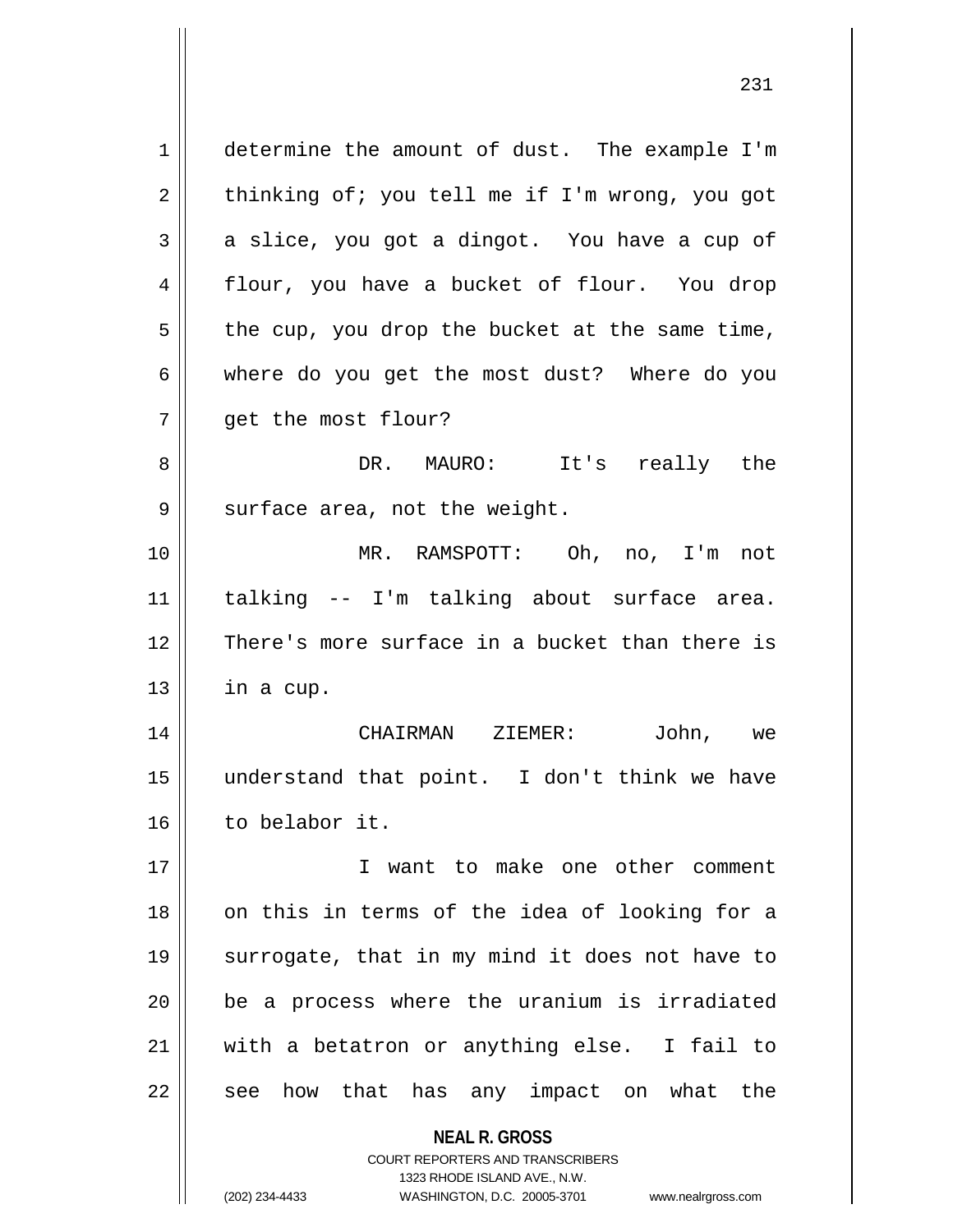**NEAL R. GROSS** COURT REPORTERS AND TRANSCRIBERS 1323 RHODE ISLAND AVE., N.W. (202) 234-4433 WASHINGTON, D.C. 20005-3701 www.nealrgross.com 1 || surface properties will be in terms of what  $2 \parallel$  can be removed. The amount of atoms changed  $3 \parallel$  in that surface is so minute in that 4 || activation process, it's virtually impossible  $5 \parallel$  to change the properties. So that the idea of 6 how much uranium can be removed is not related  $7||$  to the fact that it's been irradiated with a 8 betatron. 9 DR. McKEEL: Dr. Ziemer, do you 10 agree that a surrogate site would have to have 11 employed ingots and dingots -- 12 CHAIRMAN ZIEMER: Oh, sure. Yes. 13 DR. McKEEL: -- and slugs and 14 billets? 15 CHAIRMAN ZIEMER: I think we have 16 to take into consideration both the size and 17 || the kinds of surface materials, but not the 18 || fact that they had been irradiated, yes. 19 DR. McKEEL: Okay. Well, then  $20$  | let's not forget the size and the volume then. 21 CHAIRMAN ZIEMER: Yes, okay. 22 DR. McKEEL: That's also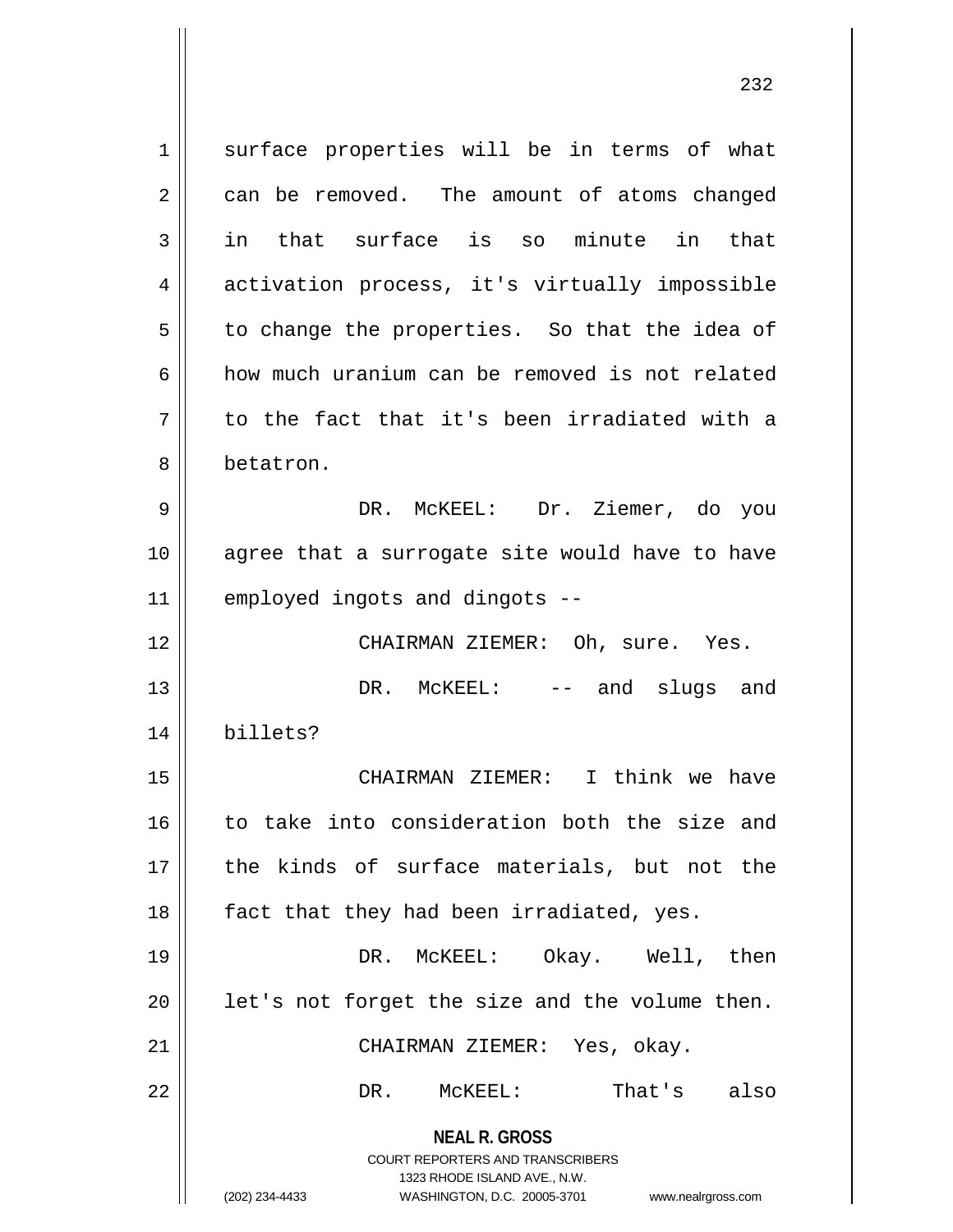| important.

| $\overline{2}$ | MR. RAMSPOTT: Dr. Ziemer, that's                                                                                                                                       |
|----------------|------------------------------------------------------------------------------------------------------------------------------------------------------------------------|
| 3              | my question: Would you agree that the size --                                                                                                                          |
| 4              | you just said volume. Would you mean size?                                                                                                                             |
| 5              | CHAIRMAN ZIEMER:<br>Well,                                                                                                                                              |
| 6              | generically I think --                                                                                                                                                 |
| 7              | MR. RAMSPOTT: Or quantity.                                                                                                                                             |
| 8              | CHAIRMAN ZIEMER: -- we're all in                                                                                                                                       |
| 9              | the same boat on that. And generally you're                                                                                                                            |
| 10             | looking for similar kinds of operations. I                                                                                                                             |
| 11             | don't know if we're going to reproduce size                                                                                                                            |
| 12             | exactly, but it would certainly make a                                                                                                                                 |
| 13             | difference if you're talking about a few                                                                                                                               |
| 14             | pounds of uranium versus these big ingots and                                                                                                                          |
| 15             | dingots. So, yes, it would help.                                                                                                                                       |
| 16             | MR. RAMSPOTT: Doctor, that's the                                                                                                                                       |
| 17             | point I was trying to get to. At GSI you                                                                                                                               |
| 18             | don't know what was there.                                                                                                                                             |
| 19             | CHAIRMAN ZIEMER: Yes, but you can                                                                                                                                      |
| 20             | assume --                                                                                                                                                              |
| 21             | MR. RAMSPOTT: You don't have any                                                                                                                                       |
| 22             | quantities. You don't have any shipping                                                                                                                                |
|                | <b>NEAL R. GROSS</b><br><b>COURT REPORTERS AND TRANSCRIBERS</b><br>1323 RHODE ISLAND AVE., N.W.<br>(202) 234-4433<br>WASHINGTON, D.C. 20005-3701<br>www.nealrgross.com |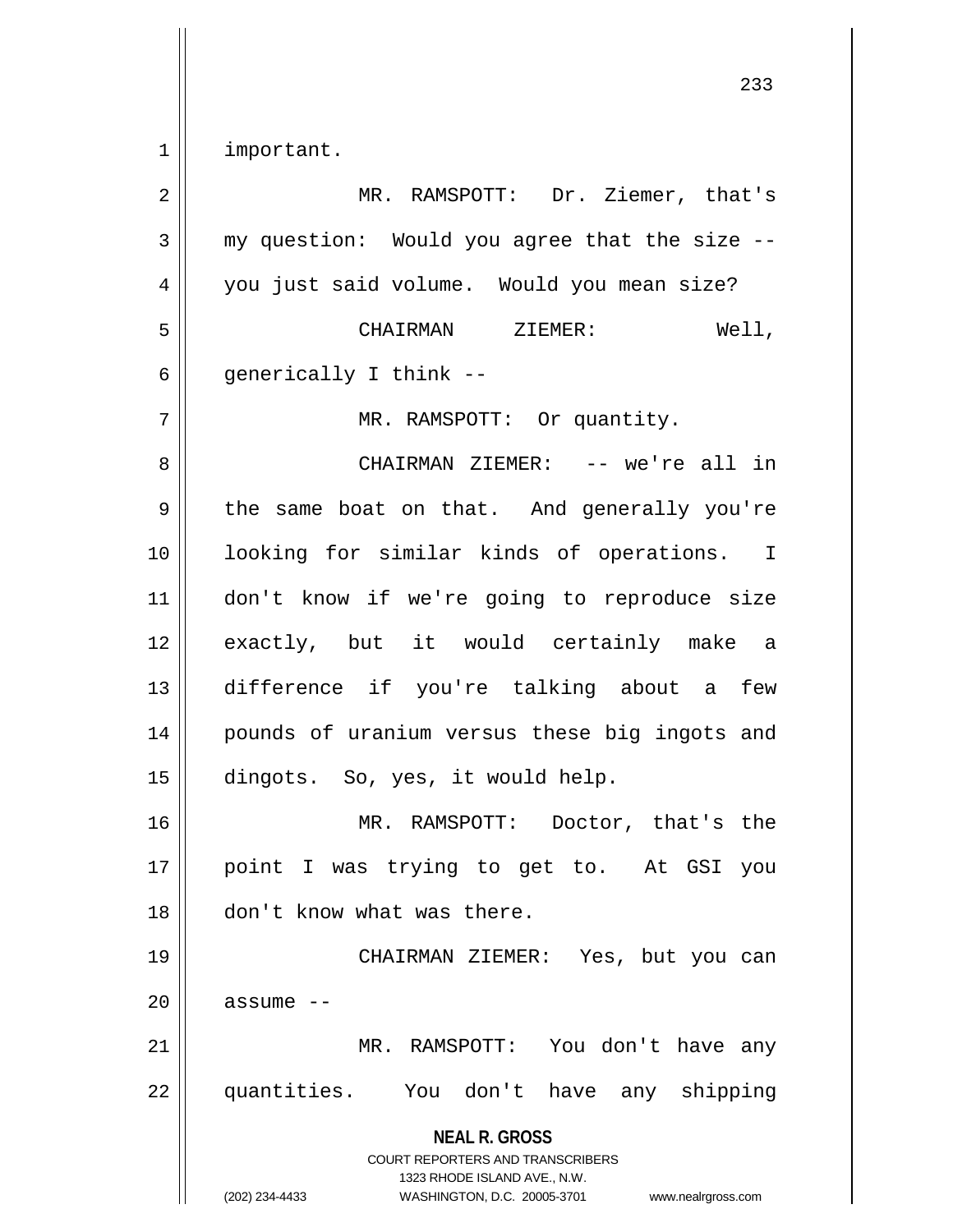**NEAL R. GROSS** COURT REPORTERS AND TRANSCRIBERS 1323 RHODE ISLAND AVE., N.W. (202) 234-4433 WASHINGTON, D.C. 20005-3701 www.nealrgross.com 1 || manifests. You know nothing about the uranium  $2 \parallel$  that was at GSI in terms of quantity. CHAIRMAN ZIEMER: No, but we do 4 || have the possibility of knowing what kind of 5 || activities are generated by other facilities that handled similar kinds of materials. MR. RAMSPOTT: My understanding 8 was Weldon Spring was the only one that had dingots. You guys will have to correct me if I'm wrong. CHAIRMAN ZIEMER: No, we don't || know. I don't know. Anyway  $-$  MR. RAMSPOTT: I had an article | that said that. MEMBER POSTON: It's 2:30 and -- CHAIRMAN ZIEMER: Yes, we need to MEMBER POSTON: -- we still haven't had a Work Group discussion. CHAIRMAN ZIEMER: Yes, we need to  $\vert$  -- well, we've been discussing, but we --MEMBER POSTON: No, we haven't had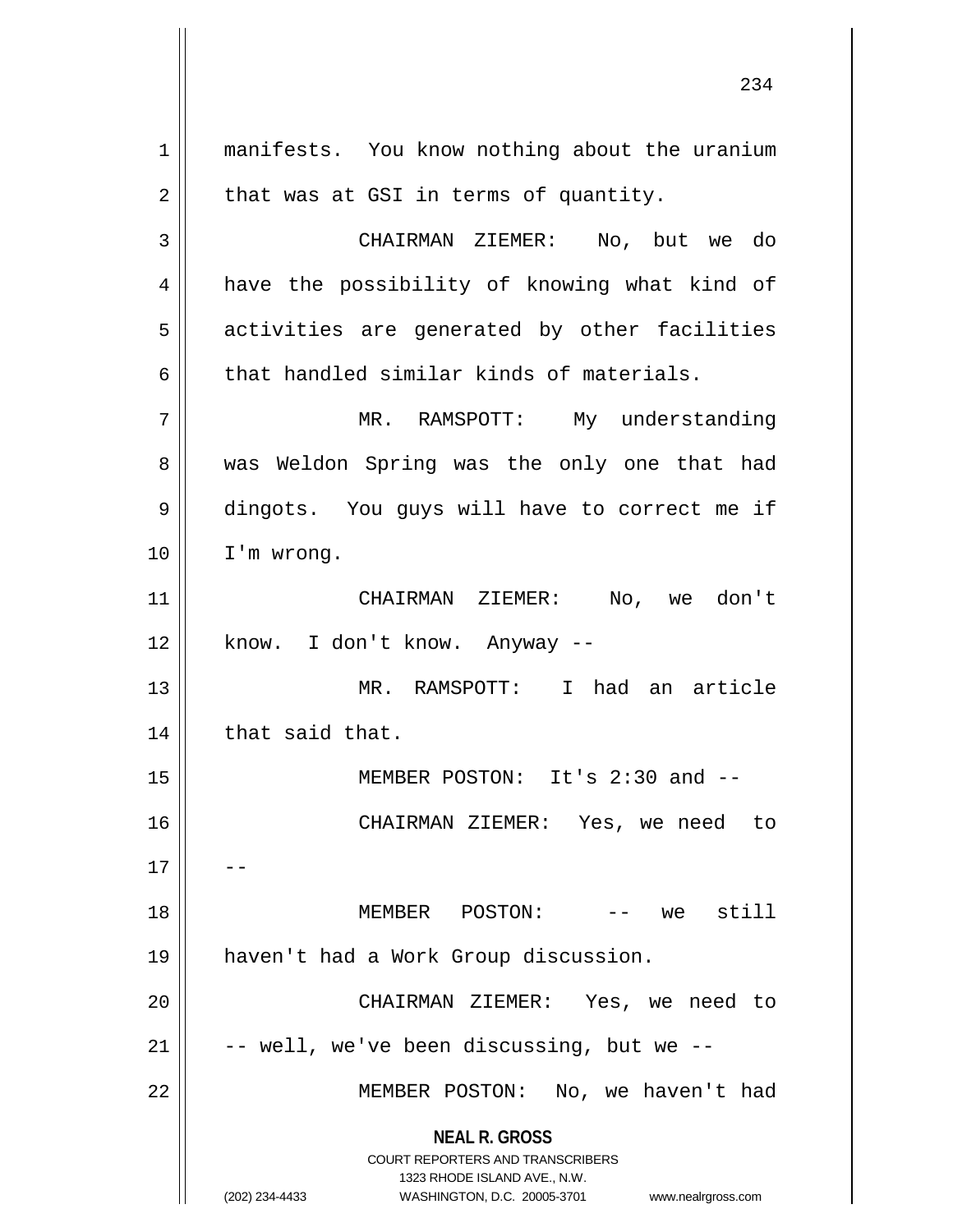1 a Work Group discussion.

| 2  | CHAIRMAN ZIEMER: We do need to                 |
|----|------------------------------------------------|
| 3  | reach a point where we have a recommendation   |
| 4  | for the Board of some sort for the full Board  |
| 5  | meeting. That recommendation can take the      |
| 6  | form of accepting in some way the NIOSH        |
| 7  | approach. It can take the form of disagreeing  |
| 8  | with -- what I'm calling the NIOSH approach    |
| 9  | now I believe is sort of a modified picture of |
| 10 | this surrogate thing that you presented in     |
| 11 | terms of some modifications of the -- looking  |
| 12 | at which one it is here -- of the criteria 3.  |
| 13 | And I think -- I believe that's what SC&A was  |
| 14 | agreeing to as well, that if you could -- it's |
| 15 | basically the starting number issue.           |
| 16 | Now, if you were to make that                  |
| 17 | recommendation, I think what Dr. McKeel says   |
| 18 | is true, that that would have the effect of    |
| 19 | extending things, because we're not at a       |
| 20 | you know, we don't have something specific     |
| 21 | then at that point. Although, if the Work      |
| 22 | Group felt it was a tractable problem, then it |

**NEAL R. GROSS**

COURT REPORTERS AND TRANSCRIBERS 1323 RHODE ISLAND AVE., N.W. (202) 234-4433 WASHINGTON, D.C. 20005-3701 www.nealrgross.com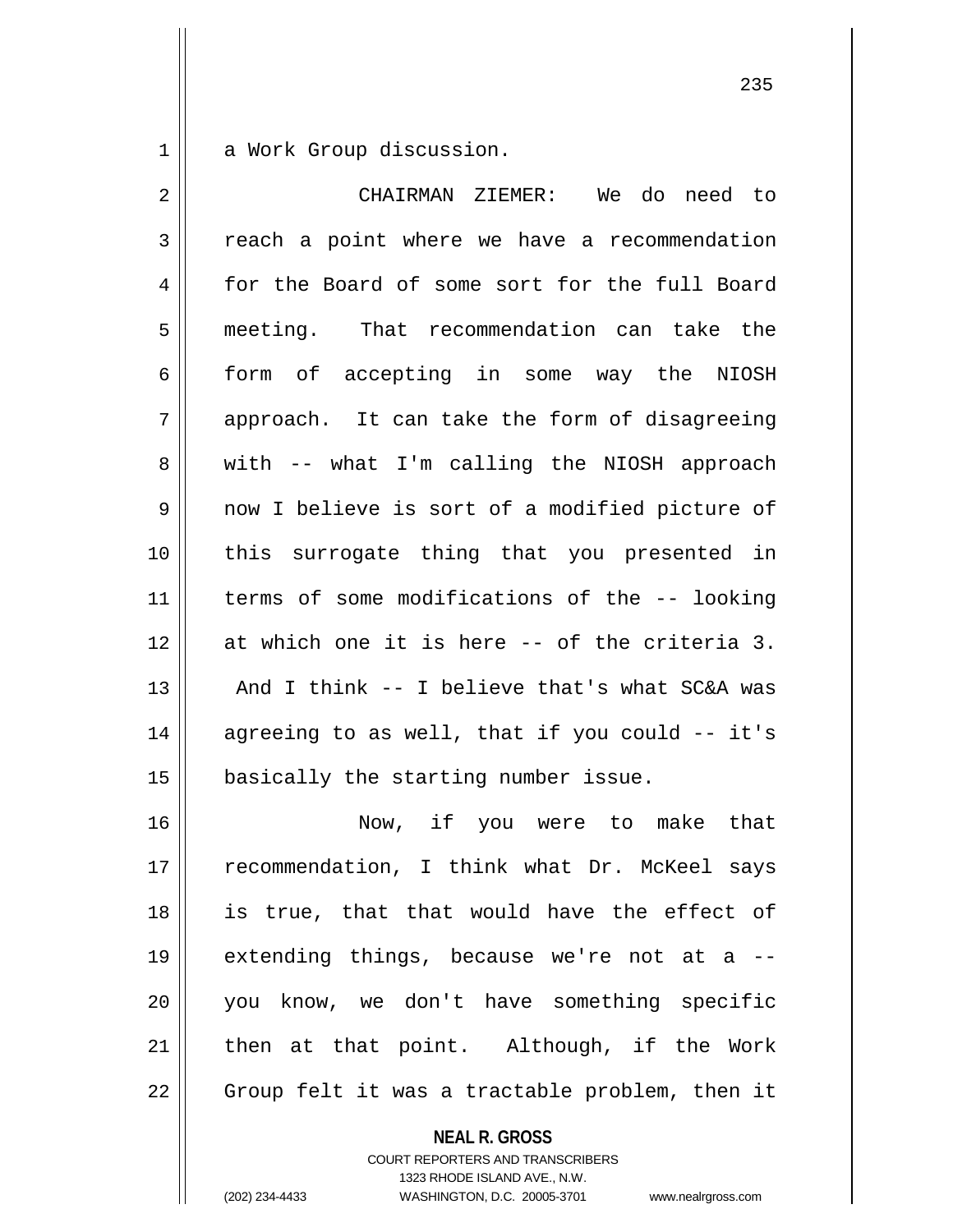1 || no longer becomes an SEC issue.

2 || MEMBER POSTON: Right. MEMBER MUNN: Well, the key to what we've been discussing boils down I 5 || believe to its essence; perhaps it's being  $6 \parallel$  missed here by me, is whether we will or will not continue to rely on any information that 8 we have received from the FUSRAP data as to whether or not that is the basis for what John calls the beginning point, or whether we will use -- we will request that NIOSH consider the possibility of using surrogate data in a

 CHAIRMAN ZIEMER: Well, I think we need to ask NIOSH directly in terms of what 16 || you heard today and what is your position, or || are you prepared to say --

13 || different manner than has been proposed.

 DR. NETON: Well, this mag fluoride issue with the dingots, I'm not sure where that will take us. In my opinion, if | there's a mag fluoride crust on there that has | lessened amounts of uranium, the potential for

**NEAL R. GROSS**

COURT REPORTERS AND TRANSCRIBERS 1323 RHODE ISLAND AVE., N.W. (202) 234-4433 WASHINGTON, D.C. 20005-3701 www.nealrgross.com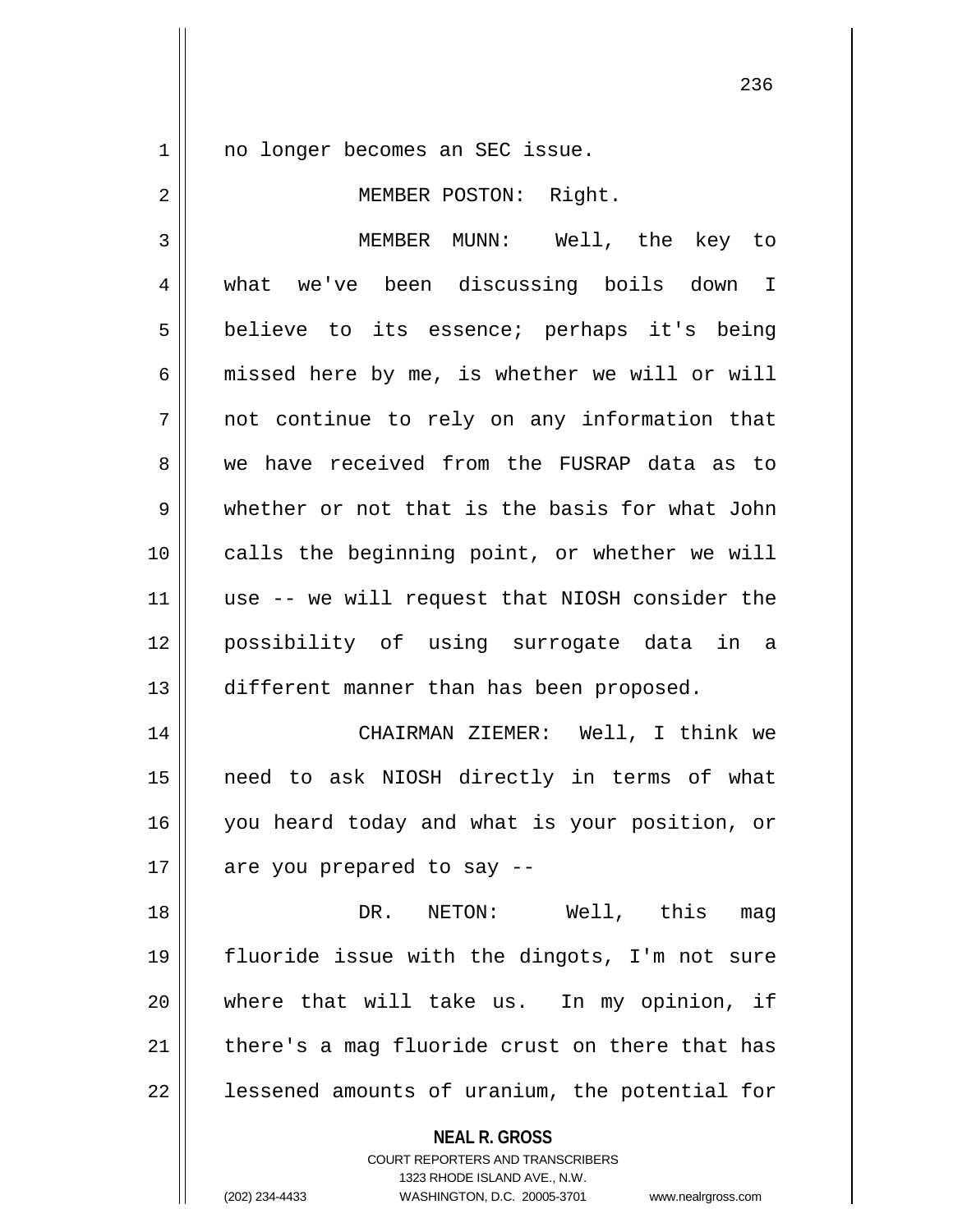1 | inhalation of uranium goes down --

## 2 CHAIRMAN ZIEMER: Yes.

**NEAL R. GROSS** COURT REPORTERS AND TRANSCRIBERS 1323 RHODE ISLAND AVE., N.W. (202) 234-4433 WASHINGTON, D.C. 20005-3701 www.nealrgross.com 3 DR. NETON: -- because you 4 diminish the source term. You protect the 5 || uranium metal itself. And in my opinion, the  $6 \parallel$  bare uranium metal is probably the highest 7 source term potential there is. So I don't 8 know what fruitfulness there would be in 9 researching exposures from dingots. I think 10 you've bounded it using a bare uranium metal 11 | source term. 12 DR. MAURO: And, Jim, you know,  $13$   $\parallel$  earlier --14 CHAIRMAN ZIEMER: What I was 15  $\parallel$  asking about -- or I think Wanda was asking --16 DR. NETON: Hold on. Hold on,  $17 \parallel$  John. 18 CHAIRMAN ZIEMER: Hold on, John. 19 I think Wanda was asking about the data from  $20$  || the cleanup, whether --21 DR. NETON: Well, I think we need  $22 \parallel$  to separate two things: One is can we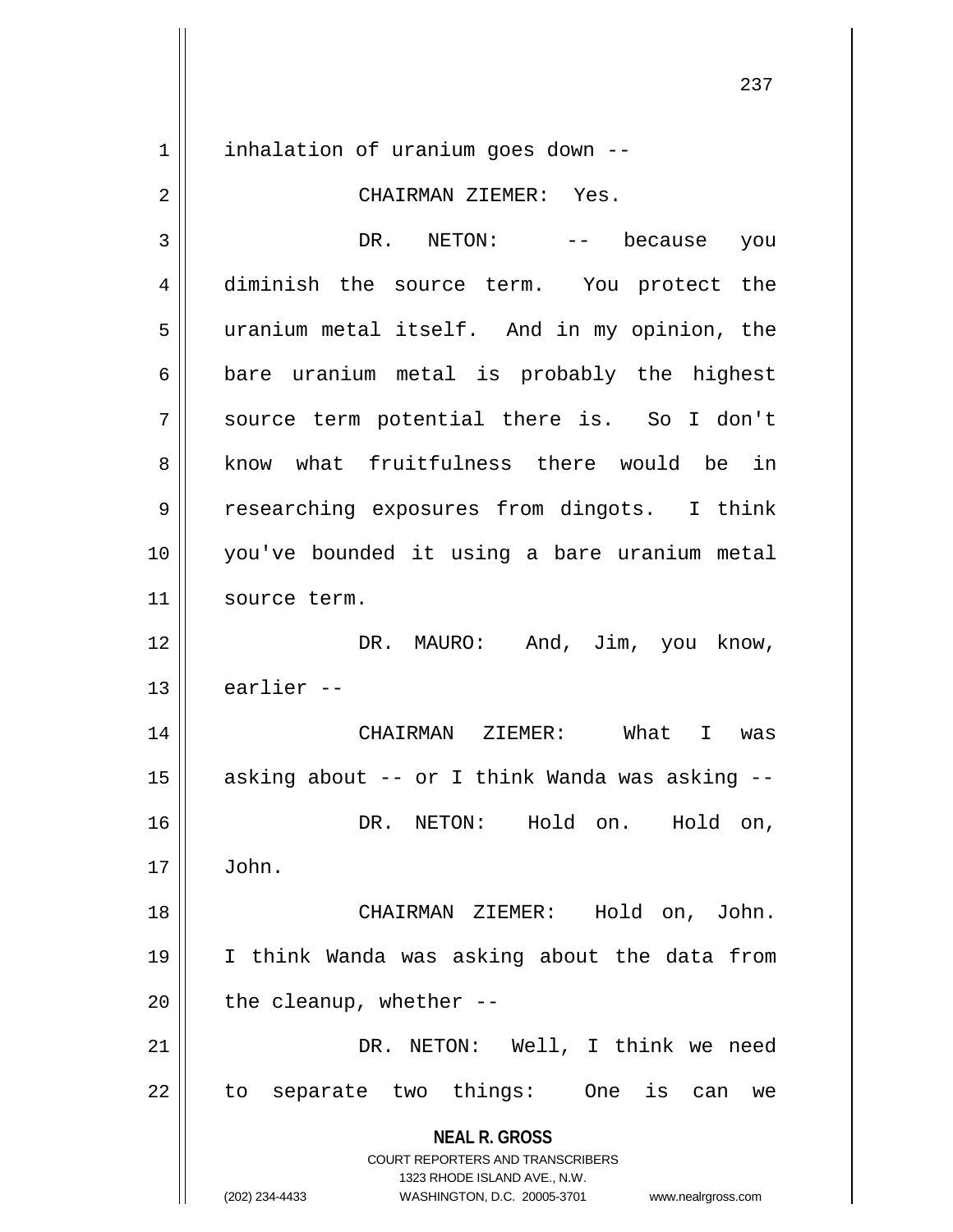1 | reconstruct the dose during the covered 2 period?

3 || CHAIRMAN ZIEMER: Right.

 DR. NETON: I think that needs to  $5 \parallel$  be established first. If we can't, that  $6 \parallel$  brings another issue into the cleanup period.  $7 \parallel$  So I think we need to maybe go in a step-wise fashion and say can we or can we not reconstruct the dose during the contract period? And then we could take on the second issue, which would be can we do anything during the cleanup?

13 John, you were saying something  $14$  | about  $-$ 

 DR. MAURO: Well, I was saying that I think the slices are a good example of 17 || the dilemma we're dealing with. Once the face of the slices are in all likelihood bare uranium metal, not unlike the bare uranium metal at other places that are handling rods 21 and slugs, not unlike other bare uranium metal. Then you have the edges which may or

> **NEAL R. GROSS** COURT REPORTERS AND TRANSCRIBERS 1323 RHODE ISLAND AVE., N.W. (202) 234-4433 WASHINGTON, D.C. 20005-3701 www.nealrgross.com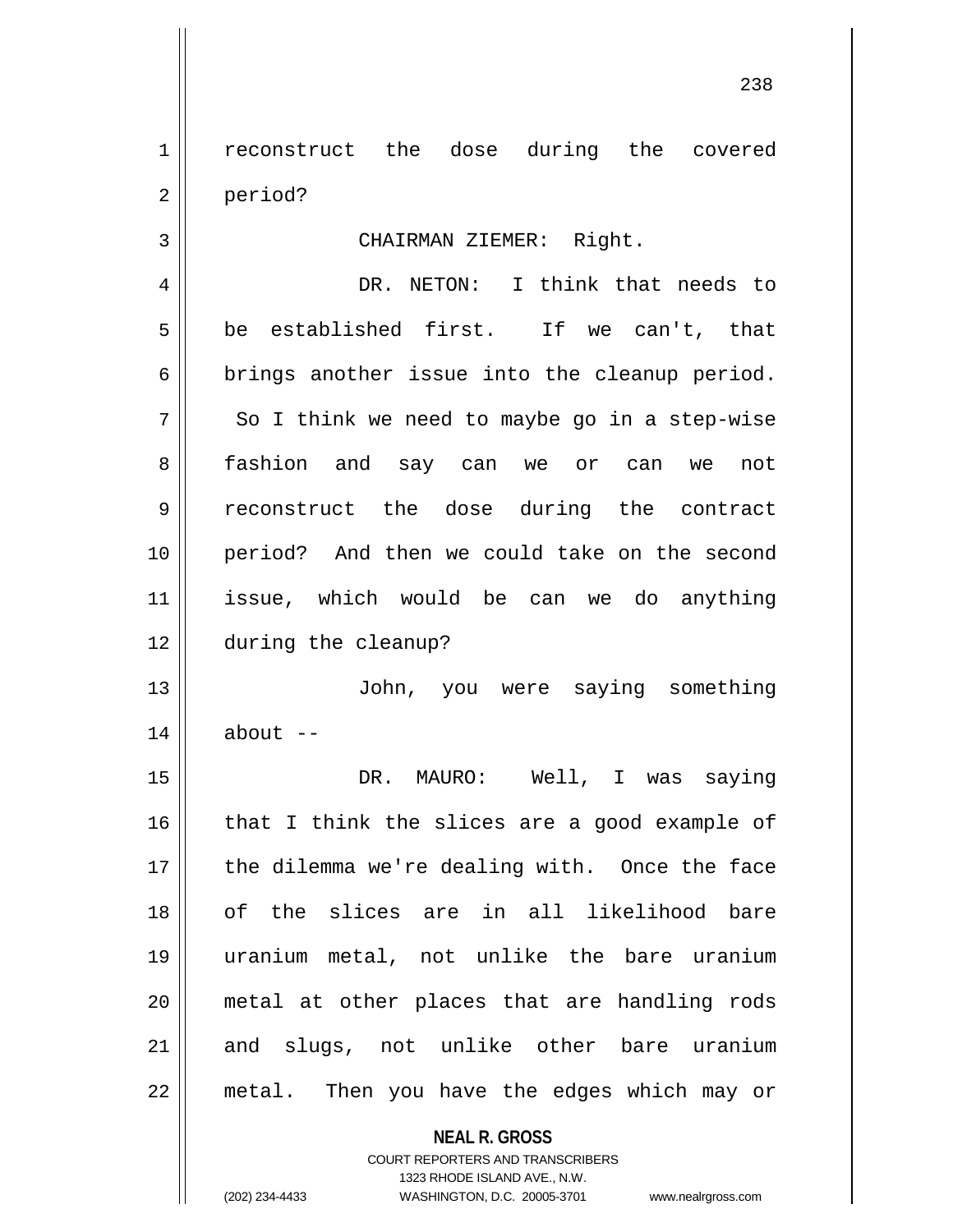| $\mathbf 1$ | may not -- and $I$ -- it sounds like that some     |
|-------------|----------------------------------------------------|
| 2           | of them may have had some of the dolomite. I       |
| 3           | think that's magnesium fluoride crust on the       |
| 4           | outside. And so, I mean, we're dealing with        |
| 5           | -- that's what we're dealing with.                 |
| 6           | DR. NETON: But, John, that's not                   |
| 7           | radioactive. That's --                             |
| 8           | DR. MAURO: No, no, I'm just about                  |
| 9           | to say that. Now that is -- so, you know, one      |
| 10          | could argue that the $--$ that's $--$ if it's $--$ |
| 11          | you know, if you got this crust, you probably      |
| 12          | reduce the potential. But, no, I hate to be        |
| 13          | the one to say that, because I'd be just           |
| 14          | speaking from what I would say first               |
| 15          | principles, but without any direct knowledge       |
| 16          | of this.                                           |
| 17          | But, so, you know, we have both                    |
| 18          | these circumstances. And if -- you know, and       |
| 19          | where we are right now is $-$ whichever the        |
| 20          | circumstances are, if it is judged at the end      |
| 21          | of this process that the bare metal has more       |
| 22          | likelihood to spark and make airborne aerosols     |
|             | <b>NEAL R. GROSS</b>                               |

COURT REPORTERS AND TRANSCRIBERS 1323 RHODE ISLAND AVE., N.W.

 $\mathsf{II}$ 

(202) 234-4433 WASHINGTON, D.C. 20005-3701 www.nealrgross.com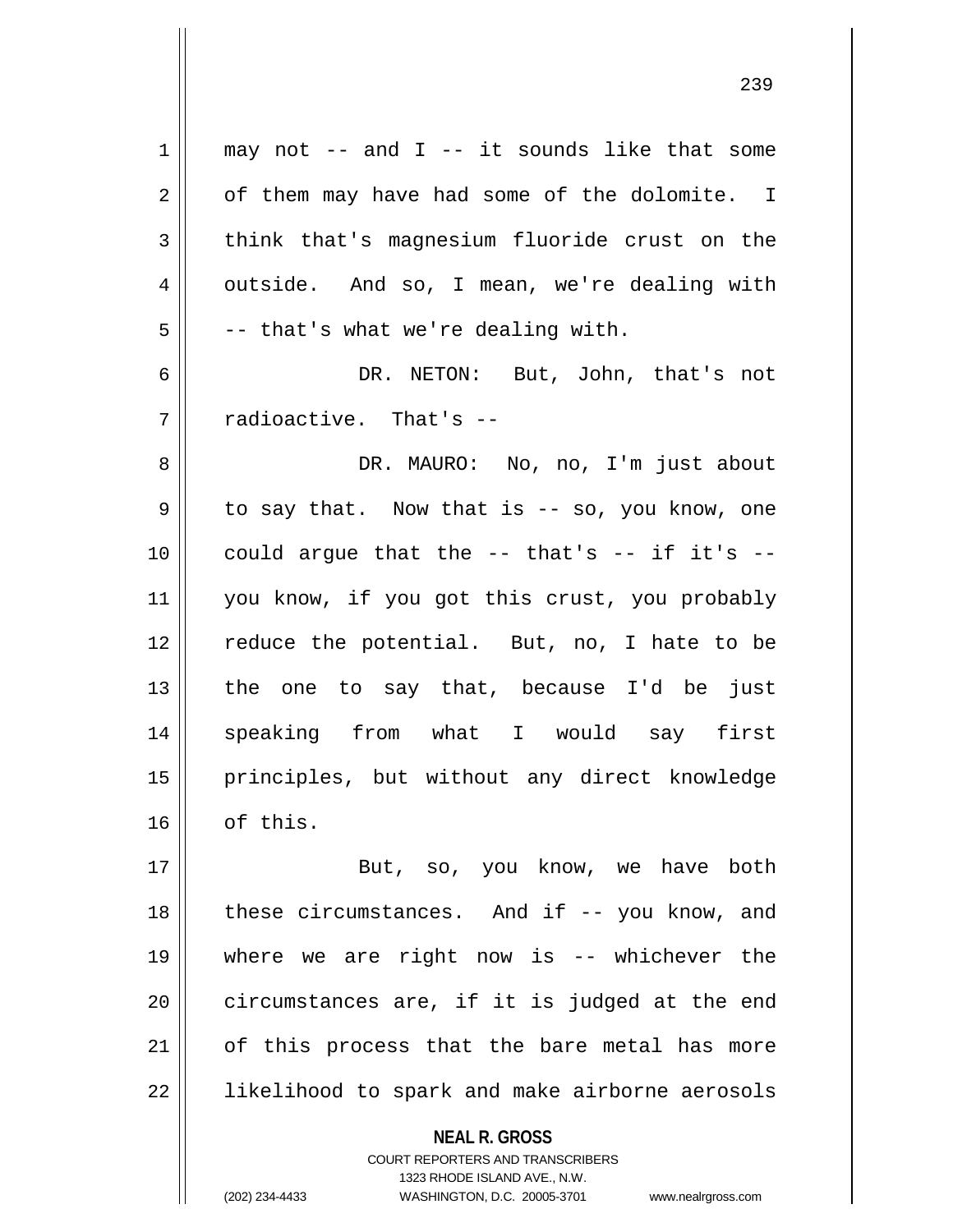1 || than let's say the dolomite crust, well, we  $2 \parallel$  have surrogates for that. And if it turns out  $3 \parallel$  that a case could be made that, yes, the 4 dolomite crust might be a little more friable, 5 I don't know if it is, but it isn't uranium. 6 It would be a little uranium.

**NEAL R. GROSS** COURT REPORTERS AND TRANSCRIBERS 7 So, I mean, you know, at some 8 point you've got to say can we wrap our arms  $9 \parallel$  around and wrestle this thing to the ground or 10 not? And I'll say it again: With the data we 11 have out there, you know, we have a way to 12 bound it. It may be simply that let's go with 13 || some bare metal that has been handled. And we 14 have examples right now that we've been 15 talking about when we started this 16 | conversation as perhaps being the one that is 17 bounding one of those cases. The dolomite 18 || issue, I think it's a red herring. 19 || DR. NETON: Yes. 20 CHAIRMAN ZIEMER: Other comments? 21 John Poston, no comments? 22 MEMBER POSTON: I think we ought

> 1323 RHODE ISLAND AVE., N.W. (202) 234-4433 WASHINGTON, D.C. 20005-3701 www.nealrgross.com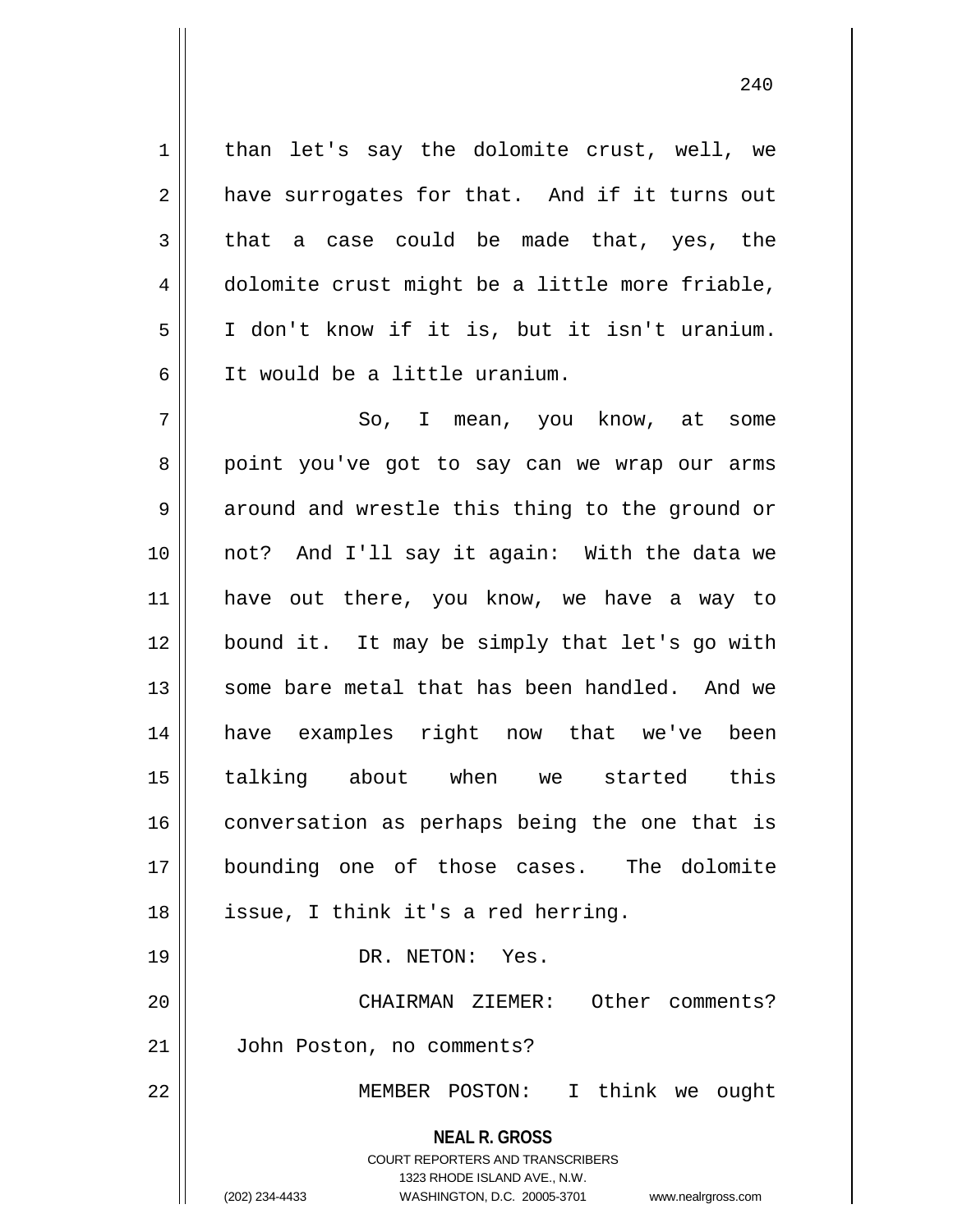| 1  | to move forward.                                                                       |
|----|----------------------------------------------------------------------------------------|
| 2  | CHAIRMAN ZIEMER: What does that                                                        |
| 3  | mean? What are you recommending?                                                       |
| 4  | MEMBER POSTON: Do what --                                                              |
| 5  | CHAIRMAN ZIEMER: I'm looking for                                                       |
| 6  | a recommendation from the Members of --                                                |
| 7  | MEMBER POSTON: We<br>have a                                                            |
| 8  | suggestion to try to bring these two together.                                         |
| 9  | MR. RAMSPOTT: Dr. Ziemer?                                                              |
| 10 | MEMBER POSTON: I know it's extra                                                       |
| 11 | work, but $--$                                                                         |
| 12 | CHAIRMAN ZIEMER: Yes?                                                                  |
| 13 | MR. RAMSPOTT: If I can make a                                                          |
| 14 | quick comment, I'm asking you to please                                                |
| 15 | double- check, I believe dingots are a product                                         |
| 16 | of Weldon Spring. That would mean 1958. I                                              |
| 17 | think ingots from Mallinckrodt Chemical Works                                          |
| 18 | are what went to GSI. I think there's a clear                                          |
| 19 | distinction. '53 to '58 I believe dingots                                              |
| 20 | plus other items -- or I'm sorry, ingots plus                                          |
| 21 | other items, slices. But I'm pretty sure --                                            |
| 22 | and I've seen the literature and I'll look for                                         |
|    | <b>NEAL R. GROSS</b><br>COURT REPORTERS AND TRANSCRIBERS<br>1323 RHODE ISLAND AVE N.W. |

1323 RHODE ISLAND AVE., N.W.

 $\prod_{i=1}^{n}$ 

(202) 234-4433 WASHINGTON, D.C. 20005-3701 www.nealrgross.com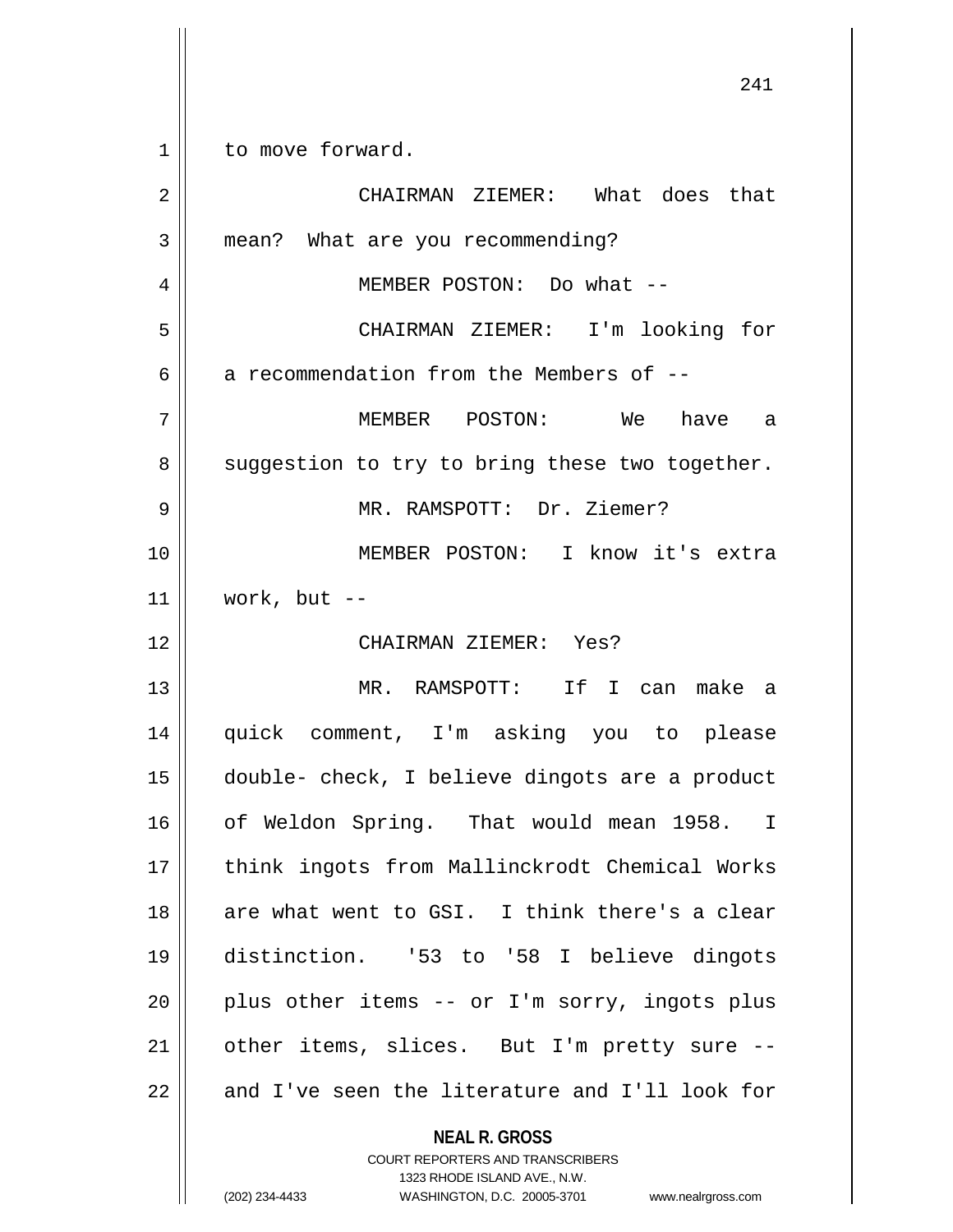| $\mathbf 1$    | it again. And I know you guys can find it.     |
|----------------|------------------------------------------------|
| $\overline{2}$ | You guys know Weldon Spring better than I do.  |
| 3              | think that's where the dingots got<br>You      |
| 4              | started.                                       |
| 5              | CHAIRMAN ZIEMER: Okay. Thank                   |
| 6              | you.                                           |
| 7              | MR. RAMSPOTT: If you're talking                |
| 8              | about the dolomite or whatever crust and how   |
| 9              | that changes, you need to take that into       |
| 10             | consideration, I think. I might be wrong.      |
| 11             | But I still come back to the quantity. You     |
| 12             | don't know how many dingots, ingots or slices. |
| 13             | CHAIRMAN ZIEMER: Okay.                         |
| 14             | DR. ANIGSTEIN: Yes, according to               |
| 15             | the Technical Basis Document for Mallinckrodt  |
| 16             | dingots were made at Mallinckrodt. I didn't    |
| 17             | say exclusively, but they were made at         |
| 18             | Mallinckrodt. There's a very detailed          |
| 19             | description of how it is removed from the      |
| 20             | bomb, allowed to cool off and how the slag is  |
| 21             | chipped off and reused, conveyed away on a     |
| 22             | conveyor belt.                                 |
|                |                                                |

**NEAL R. GROSS**

COURT REPORTERS AND TRANSCRIBERS 1323 RHODE ISLAND AVE., N.W. (202) 234-4433 WASHINGTON, D.C. 20005-3701 www.nealrgross.com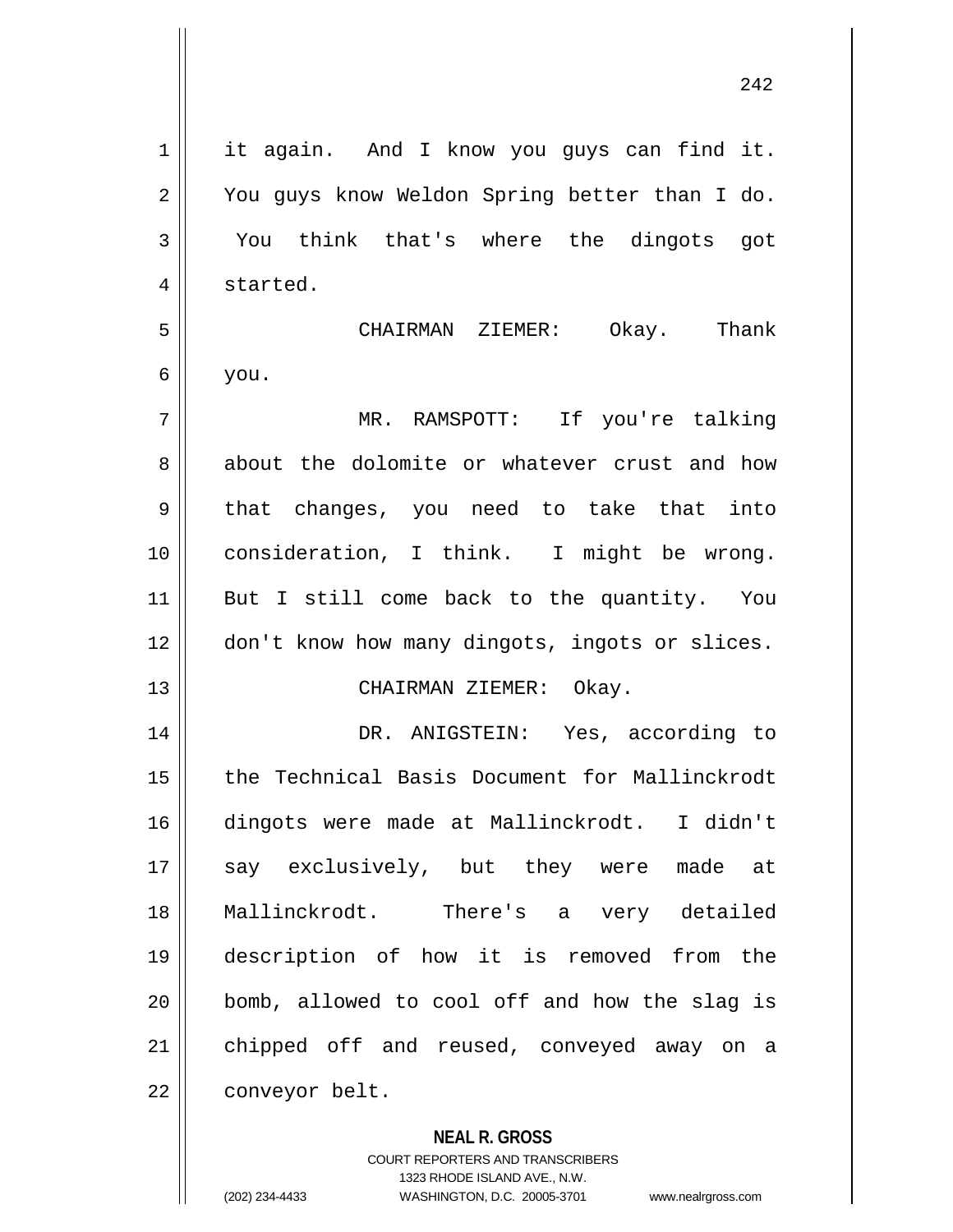|    | 243                                                                                                                                                                    |
|----|------------------------------------------------------------------------------------------------------------------------------------------------------------------------|
| 1  | MR. RAMSPOTT: At Mallinckrodt?                                                                                                                                         |
| 2  | DR. ANIGSTEIN: This is at                                                                                                                                              |
| 3  | Mallinckrodt. I have not read the Weldon                                                                                                                               |
| 4  | Spring report lately.                                                                                                                                                  |
| 5  | MR. RAMSPOTT:<br>Okay. I'll                                                                                                                                            |
| 6  | double-check my literature and I'd ask you to                                                                                                                          |
| 7  | do the same, if you would, please.                                                                                                                                     |
| 8  | CHAIRMAN ZIEMER: Go ahead, John.                                                                                                                                       |
| 9  | MEMBER POSTON: I know that SC&A,                                                                                                                                       |
| 10 | wherever you are, is supposed to be working                                                                                                                            |
| 11 | for the Board and NIOSH is also -- has their                                                                                                                           |
| 12 | responsibility, but it seems to me that we've                                                                                                                          |
| 13 | got enough discussion and enough interest in                                                                                                                           |
| 14 | doing this that we ought to ask them to get                                                                                                                            |
| 15 | together and provide a solution to<br>this                                                                                                                             |
| 16 | conundrum that we have.                                                                                                                                                |
| 17 | CHAIRMAN ZIEMER: A solution in                                                                                                                                         |
| 18 | terms of the issue of what would be a suitable                                                                                                                         |
| 19 | surrogate?                                                                                                                                                             |
| 20 | MEMBER POSTON: Yes.                                                                                                                                                    |
| 21 | Is that<br>what<br>CHAIRMAN<br>ZIEMER:                                                                                                                                 |
| 22 | you                                                                                                                                                                    |
|    | <b>NEAL R. GROSS</b><br><b>COURT REPORTERS AND TRANSCRIBERS</b><br>1323 RHODE ISLAND AVE., N.W.<br>(202) 234-4433<br>WASHINGTON, D.C. 20005-3701<br>www.nealrgross.com |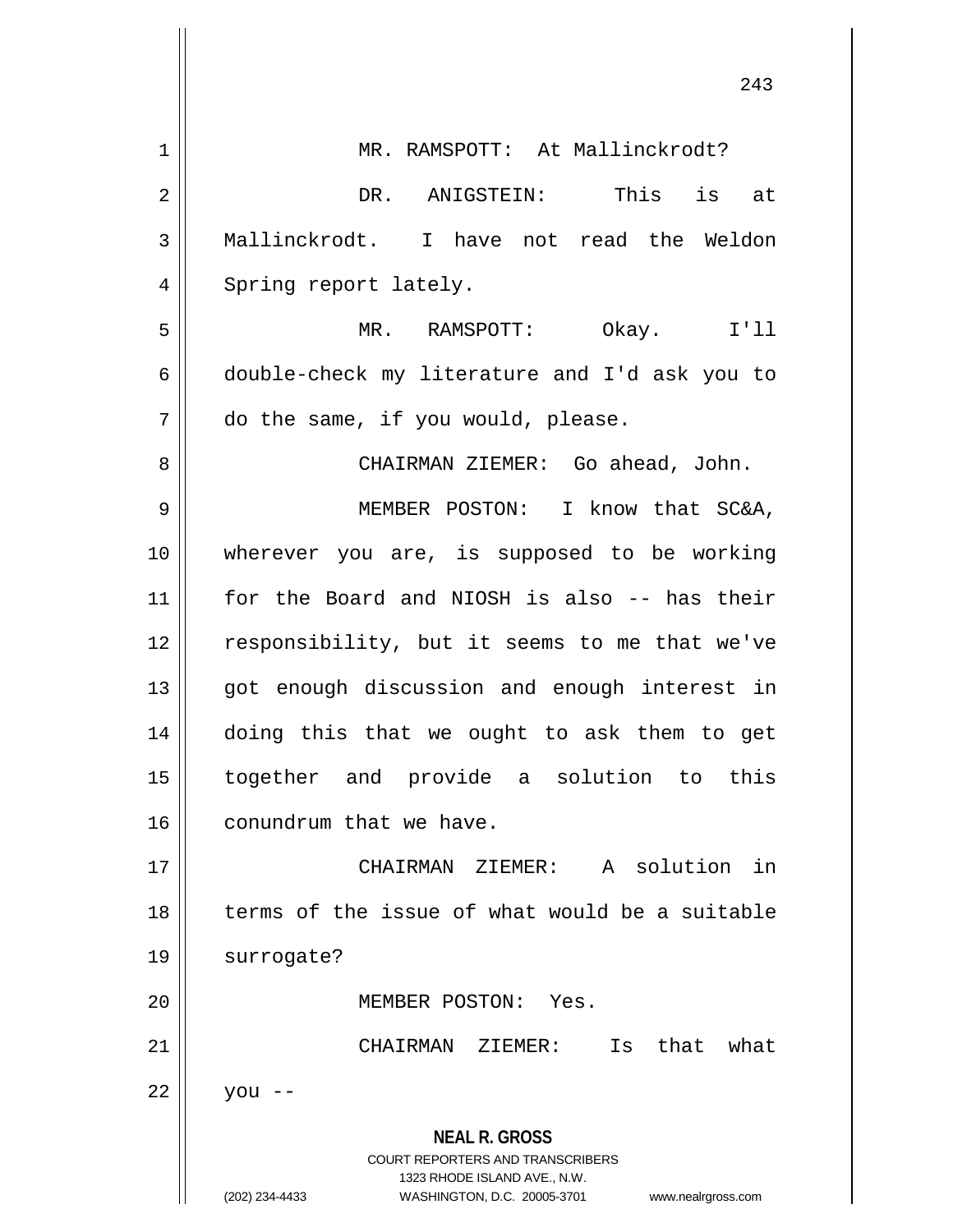|    | 244                                                                                             |
|----|-------------------------------------------------------------------------------------------------|
| 1  | MEMBER POSTON: Yes, exactly.                                                                    |
| 2  | CHAIRMAN ZIEMER: And if we were                                                                 |
| 3  | to ask that, what is your recommendation or                                                     |
| 4  | what we would recommend to the Board at our                                                     |
| 5  | next meeting?                                                                                   |
| 6  | MEMBER POSTON:<br>Well,                                                                         |
| 7  | unfortunately the Board meeting's coming up                                                     |
| 8  | here.                                                                                           |
| 9  | CHAIRMAN ZIEMER:<br>Because                                                                     |
| 10 | time-wise I -- and keeping in mind there's a                                                    |
| 11 | holiday coming up and then both groups are                                                      |
| 12 | getting ready for the meeting itself with                                                       |
| 13 | other preparations, so this is not something                                                    |
| 14 | that's likely to occur before our<br>full                                                       |
| 15 | meeting, I don't believe, if we were to do                                                      |
| 16 | this. I don't know if you're making that as a                                                   |
| 17 | motion or just getting the idea on the floor,                                                   |
| 18 | $but --$                                                                                        |
| 19 | MEMBER POSTON: Well, I will make                                                                |
| 20 | it then as a motion, but my concern is not                                                      |
| 21 | whether or not the Board is meeting or not. I                                                   |
| 22 | mean, I think that we ought to do this                                                          |
|    | <b>NEAL R. GROSS</b><br><b>COURT REPORTERS AND TRANSCRIBERS</b><br>1323 RHODE ISLAND AVE., N.W. |
|    | (202) 234-4433<br>WASHINGTON, D.C. 20005-3701 www.nealrgross.com                                |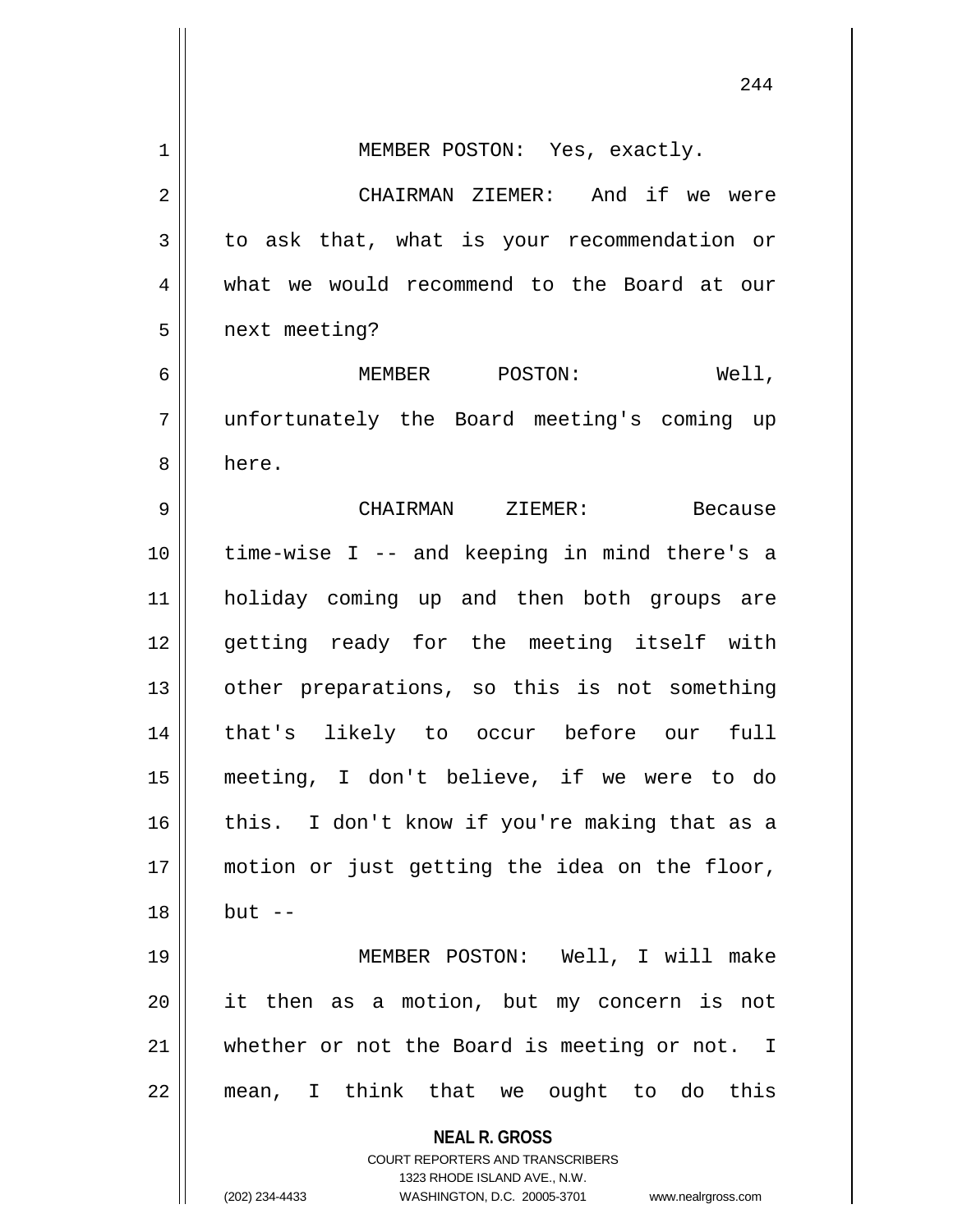**NEAL R. GROSS** COURT REPORTERS AND TRANSCRIBERS 1 correctly once and for all and have something  $2 \parallel$  that we can stand by and recommend to the 3 || Board. And it takes until the next Board 4 meeting in whenever it is, December or 5 whatever, then so be it. But I don't think it 6 makes any sense to rush through something 7 because we have to have something from the 8 || Board. We can give them an update on what's  $9 \parallel$  going on, tell them about our discussions that 10 we've had, the disagreements and trying to get 11 things together to reach something that's  $12$  || useful. But if you want a motion, I'll --13 CHAIRMAN ZIEMER: Well, I think we 14 need a motion to get some of these specifics 15 here and get some -- to go on record. So I'm  $16$  | not sure I got the full motion, but I got --17 || MEMBER POSTON: I've moved every 18 || part I could. All right. Let me think. 19 MR. ALLEN: If I can just make one 20 comment. I mean, I came into this meeting 21 || thinking that the White Paper basically 22 || justified that the 198 dpm per cubic meter I

1323 RHODE ISLAND AVE., N.W.

(202) 234-4433 WASHINGTON, D.C. 20005-3701 www.nealrgross.com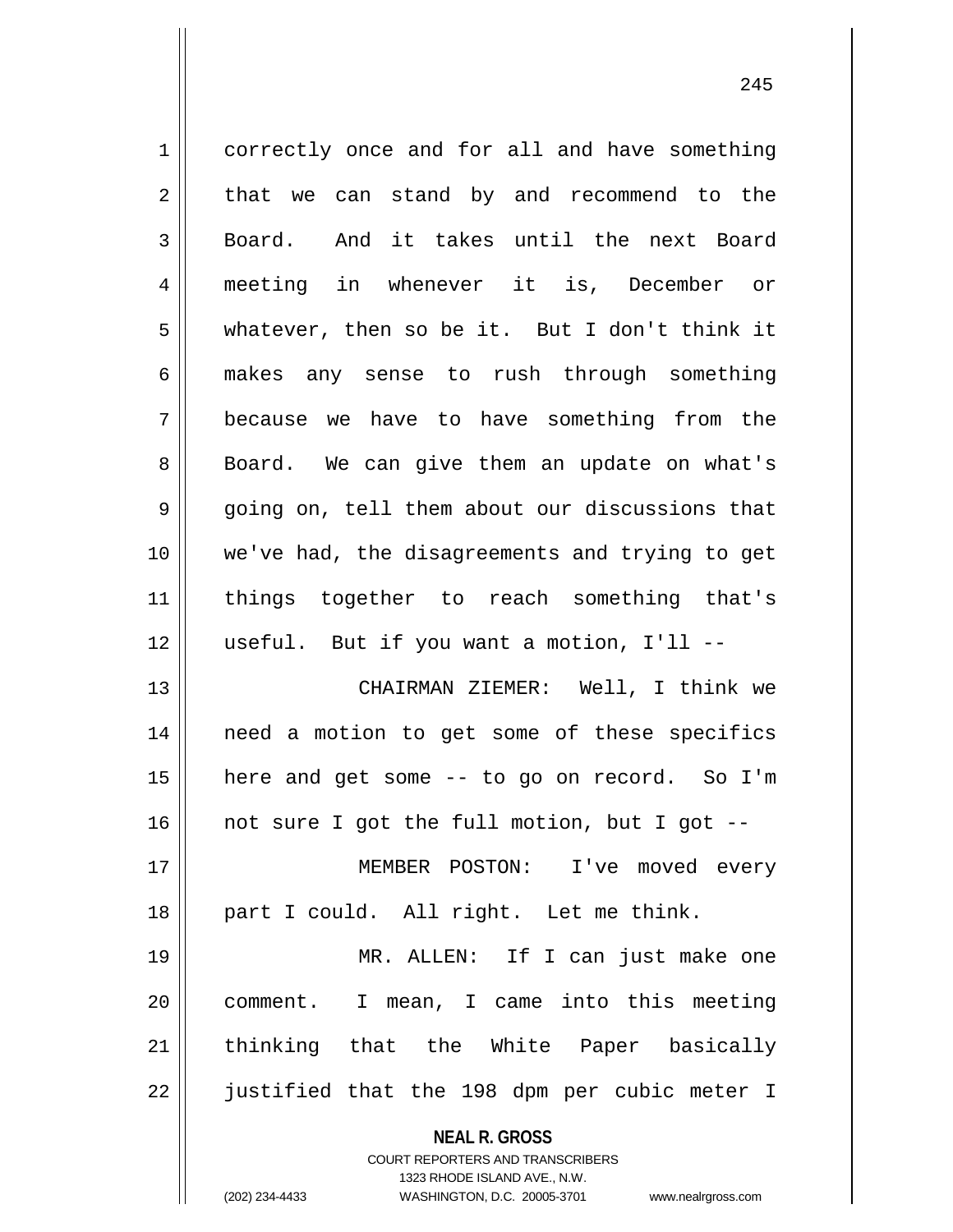**NEAL R. GROSS** COURT REPORTERS AND TRANSCRIBERS 1323 RHODE ISLAND AVE., N.W. (202) 234-4433 WASHINGTON, D.C. 20005-3701 www.nealrgross.com 1 || used was a bounding estimate. And I -- $2 \parallel$  speaking for Bob; and he can correct me if I'm 3 wrong, I think he came into the meeting 4 || thinking the alternative method was probably  $5 \parallel$  the best thing on the table at that point. If 6 I'm not mistaken, the Work Group, at least 7 from the discussion, seems to have shot both 8 | cf those down. 9 CHAIRMAN ZIEMER: Well, I think 10 the -- I believe that in a sense SC&A has 11 withdrawn that position because of the 12 cleanup. 13 || MR. ALLEN: Okay. 14 CHAIRMAN ZIEMER: And I think I 15 | heard John Mauro say that. 16 DR. MAURO: If we stipulate -- and  $17$  | I use the term "stipulate" -- simply means, 18 you know, that that being the case, I think we 19 || can't use the model. 20 CHAIRMAN ZIEMER: Yes, that is -- 21 DR. MAURO: So, I mean, I don't  $22$  || think anyone would disagree with that.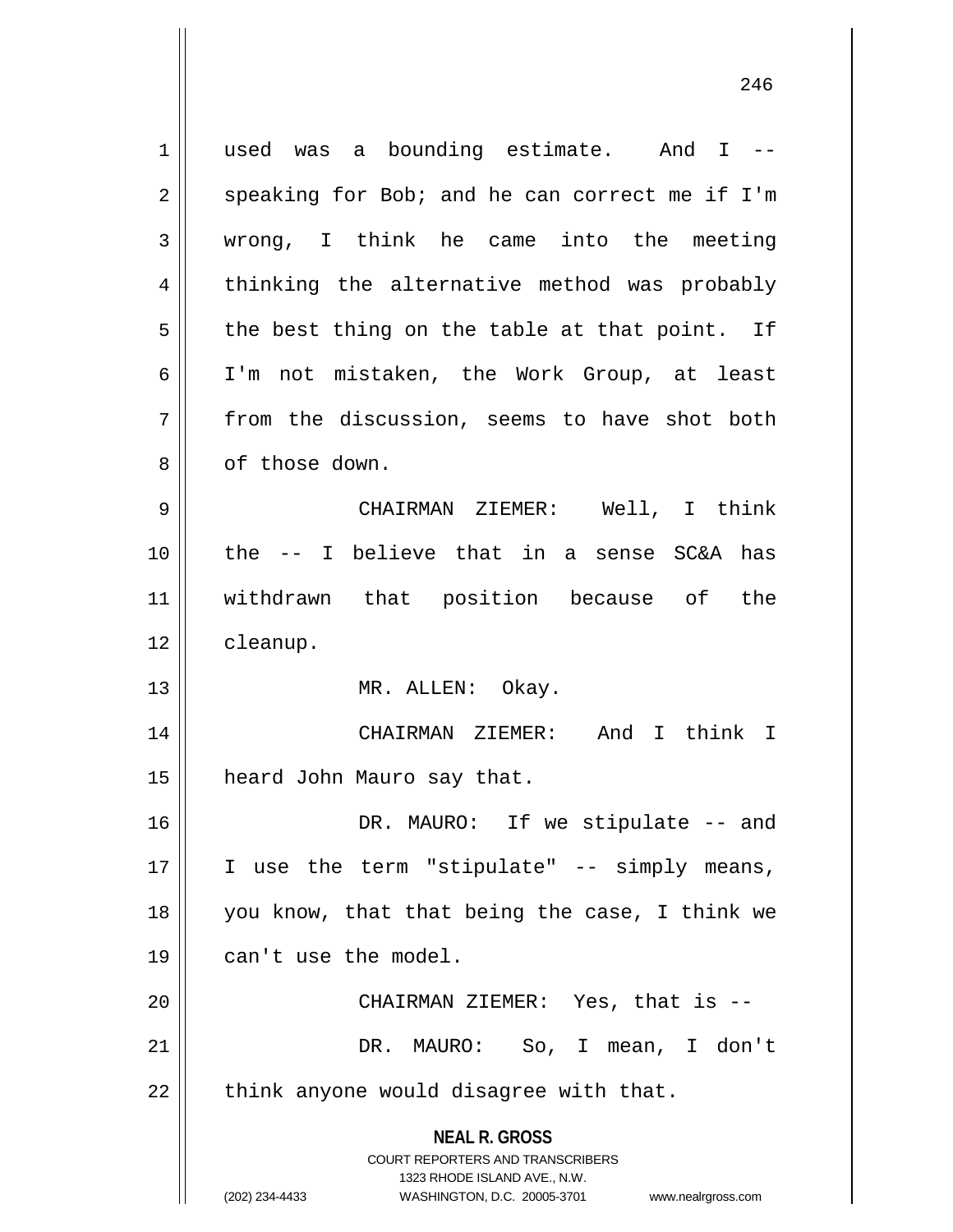1 || MEMBER BEACH: Well, I don't know 2 | if Bob agrees 100 percent with that. 3 DR. MAURO: Well, no, I think if  $4 \parallel$  he -- Bob, would you agree that if it turns  $5$  | out there wasn't --6 DR. ANIGSTEIN: If that were the  $7 \parallel$  case -- we just heard -- it was just in the 8 || past few days that we heard about the cleanup  $9 \parallel$  at the old betatron. I certainly would not --10 if there had been evidence of cleanup at the 11 || old betatron, then we certainly wouldn't have  $12$  | qone down the path we did. 13 || DR. MAURO: That's all I --14 DR. ANIGSTEIN: I think that to 15 make such a radical abrupt change in direction 16 I think that this cleanup needs to be looked  $17$  || into, just like -- I mean, we spent -- and I 18 || guess I should say I -- with all due modesty, 19 I can say I spent a good portion of the last  $20$  | five years tracking down what went on at GSI,  $21$  and I think we got a pretty good picture. 22 || Speaking -- I spoke to a number -- I mean, I'm

> **NEAL R. GROSS** COURT REPORTERS AND TRANSCRIBERS 1323 RHODE ISLAND AVE., N.W.

(202) 234-4433 WASHINGTON, D.C. 20005-3701 www.nealrgross.com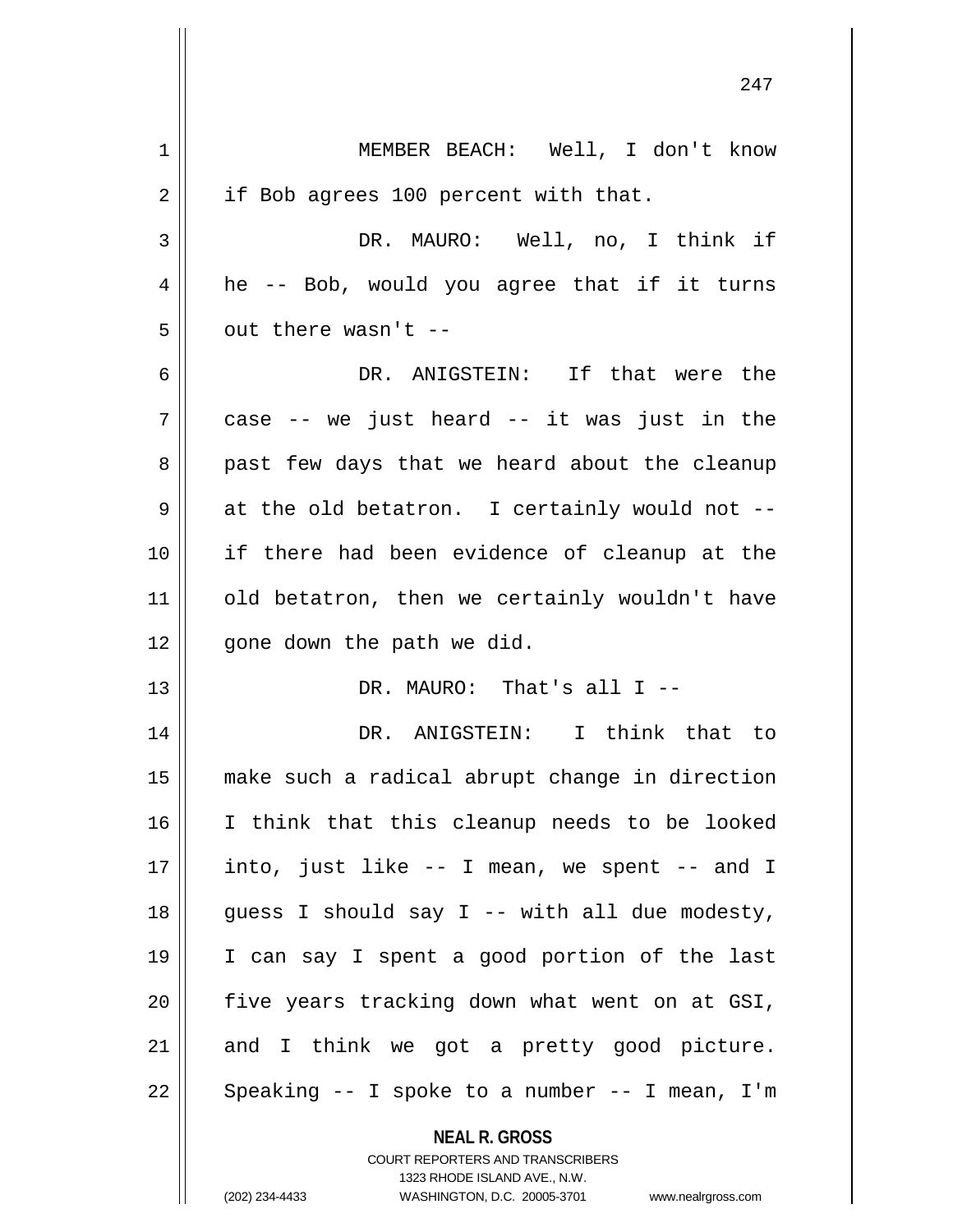1 || not talking about this particular thing. I'm 2 || just saying in general I spoke with a number  $3 \parallel$  of people, two of whom are no longer with us, 4 who gave different views, not always the same, 5 | not always identical. But you talk to enough 6 people over a long enough period of time, you 7 || qet a pretty fair picture. You get to the 8 || point where you're 90 percent sure I think 9 || this is most likely what happened, even though 10 there may be one or two disparate opinions. 11 And here we have not gone down 12 that route. We have just been shown this 13 || information, been -- not shown, been told this 14 || information very, very recently, had not had a 15 chance to look into it, and I think it's a 16 || little fast. Because as I said, my problem is 17 not that I take ownership of my model, but  $18$  || that to say there was a -- this -- I said this 19 earlier, that it was this aggressive cleanup 20 || just does not seem to be consistent with any 21 model and the ORISE survey data, the

22 || independent verification data. It just --

**NEAL R. GROSS**

COURT REPORTERS AND TRANSCRIBERS 1323 RHODE ISLAND AVE., N.W. (202) 234-4433 WASHINGTON, D.C. 20005-3701 www.nealrgross.com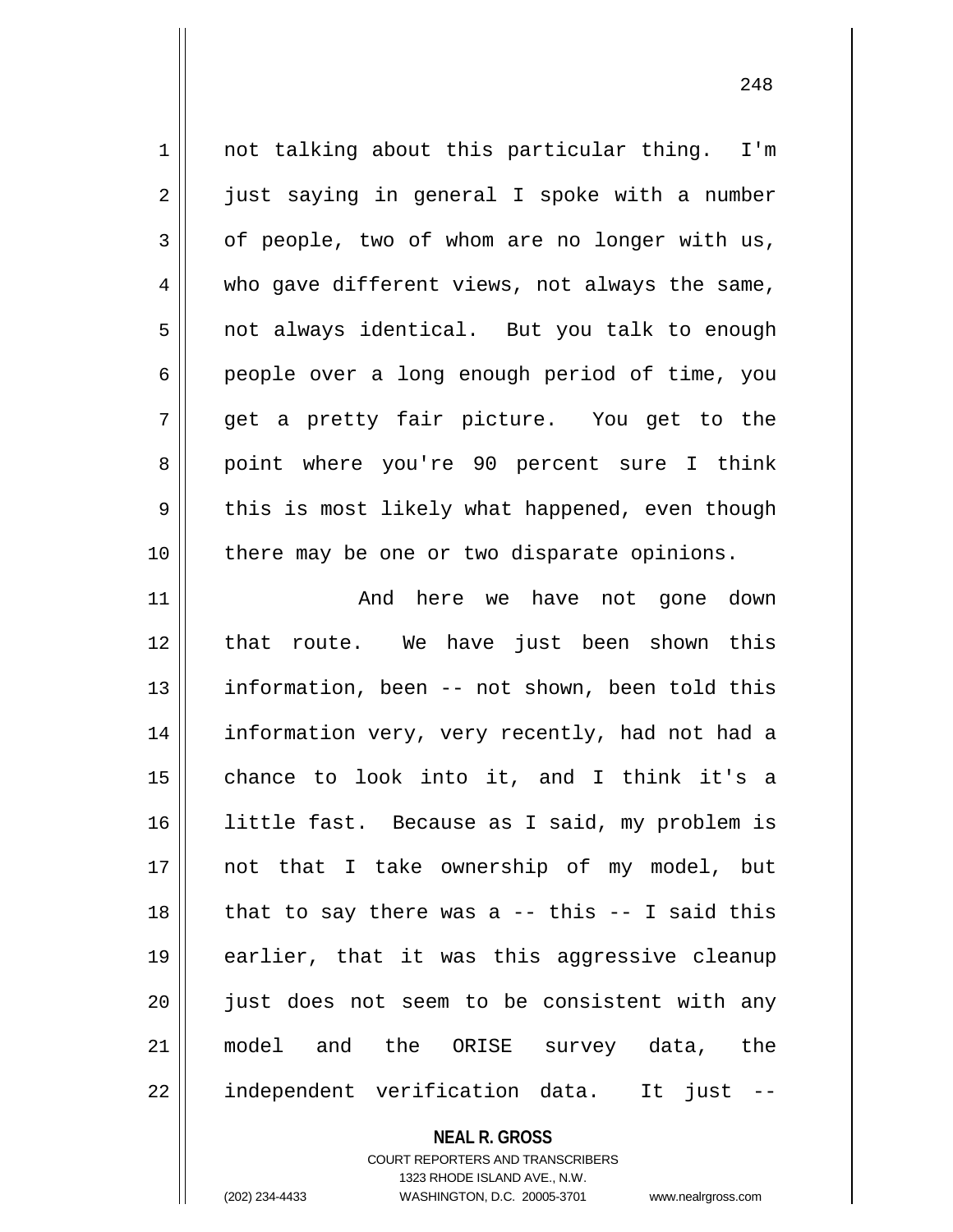$1 \parallel$  it's simply -- when things don't add up, one  $2 \parallel$  has to look at the information and say which  $3 \parallel$  of it -- you know, how do we deal with it?  $4 \parallel$  And we have not had the opportunity to do that  $5 \parallel$  here.

 Here is a sudden new piece of information or a report, a secondhand report 8 which is given to us which we have not had a  $9 \parallel$  chance to investigate, to consider, just like we do all the other information, the plausibility, the correctness of it. So I would not want to be that hasty, because the || fact is that this model or some other -- you 14 || know, I'm open to suggestions. There may be 15 || another approach. There may be some other 16 assumptions. There may be some modifications possible to it. But a model that is based on 18 || site data gets away from all of this -- all of these questions of how many tons of uranium were there? What was the exact shape? What  $\parallel$  was the exact  $-$  all of that is  $-$  all of  $\parallel$  these questions are eliminated.

> **NEAL R. GROSS** COURT REPORTERS AND TRANSCRIBERS 1323 RHODE ISLAND AVE., N.W. (202) 234-4433 WASHINGTON, D.C. 20005-3701 www.nealrgross.com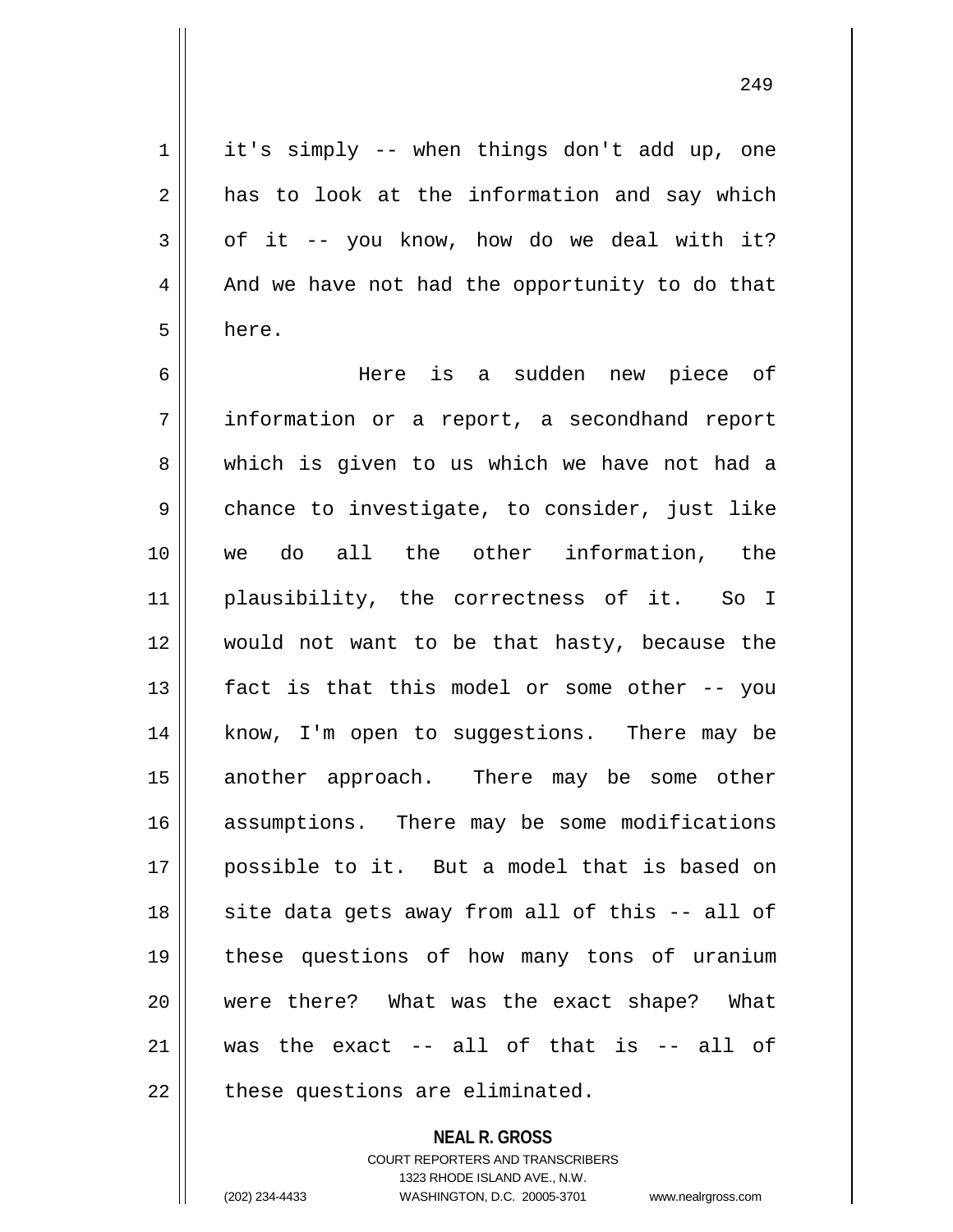| 1  | All we need to know is what was                |
|----|------------------------------------------------|
| 2  | the concentration at some period of time and   |
| 3  | what was the time history, the temporal        |
| 4  | history of how much was done in each year?     |
| 5  | Because if it was all done in the last year,   |
| 6  | it would be very different than if it was all  |
| 7  | done the first year. But we know how with a    |
| 8  | reasonable -- as well as we can do, with a     |
| 9  | reasonable degree of assurance how it was      |
| 10 | spread out over the various years. And the     |
| 11 | idea of the model solves some of these         |
| 12 | dilemmas.                                      |
| 13 | And the fact that the parameters               |
| 14 | can be put together to give us a ventilation   |
| 15 | rate which is plausible, I mean, it's not that |
| 16 | it's the answer. To my mind it's a plausible   |
| 17 | upper bound. I think it's on the high side.    |
| 18 | I think it's probably likely higher than what  |
| 19 | was experienced, but it's a plausible upper    |
| 20 | bound that if you adopt something like this or |
| 21 | some variant of that, you're not going to      |
| 22 | appreciably underestimate anyone's dose.       |

**NEAL R. GROSS** COURT REPORTERS AND TRANSCRIBERS 1323 RHODE ISLAND AVE., N.W. (202) 234-4433 WASHINGTON, D.C. 20005-3701 www.nealrgross.com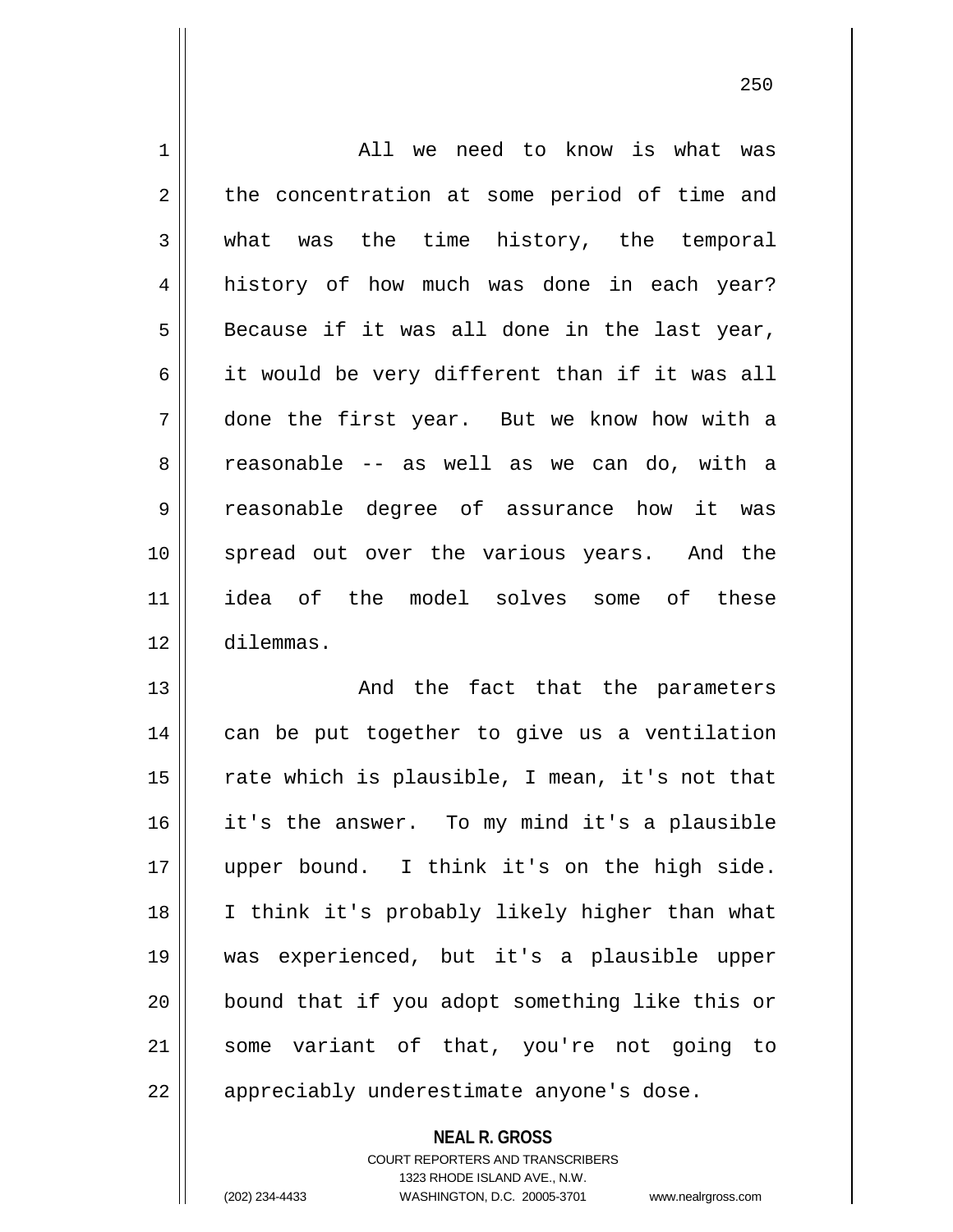1 CHAIRMAN ZIEMER: So, John, I  $2 \parallel$  think your colleague is saying that he's a 3 little nervous about accepting that right  $4 \parallel$  away.

5 DR. MAURO: Oh, and I understand  $6 \parallel$  exactly where he's coming from. I hate to 7 || abandon a perfectly good model prematurely, 8 but you know, it sounded like, you know, if 9 || we're going to -- now we have two --10 unfortunately, Paul, we have two paths. One  $11$  is can we -- in other words, given that NIOSH 12 would say, well, perhaps we could find a 13 || better surrogate. And I'm not sure if they're 14 || ready to say that. But if they were, then 15 we'd have to go down that road and find a 16 better surrogate. And that was where we were 17 | sort of headed.

18 || However, listen, if we're not --19 all I said is if you want -- if you stipulate  $20$  || and say, no, we're going to accept it as true 21 || there was an aggressive cleanup, well, of 22 | course we have to abandon our model. But Bob

**NEAL R. GROSS**

COURT REPORTERS AND TRANSCRIBERS 1323 RHODE ISLAND AVE., N.W. (202) 234-4433 WASHINGTON, D.C. 20005-3701 www.nealrgross.com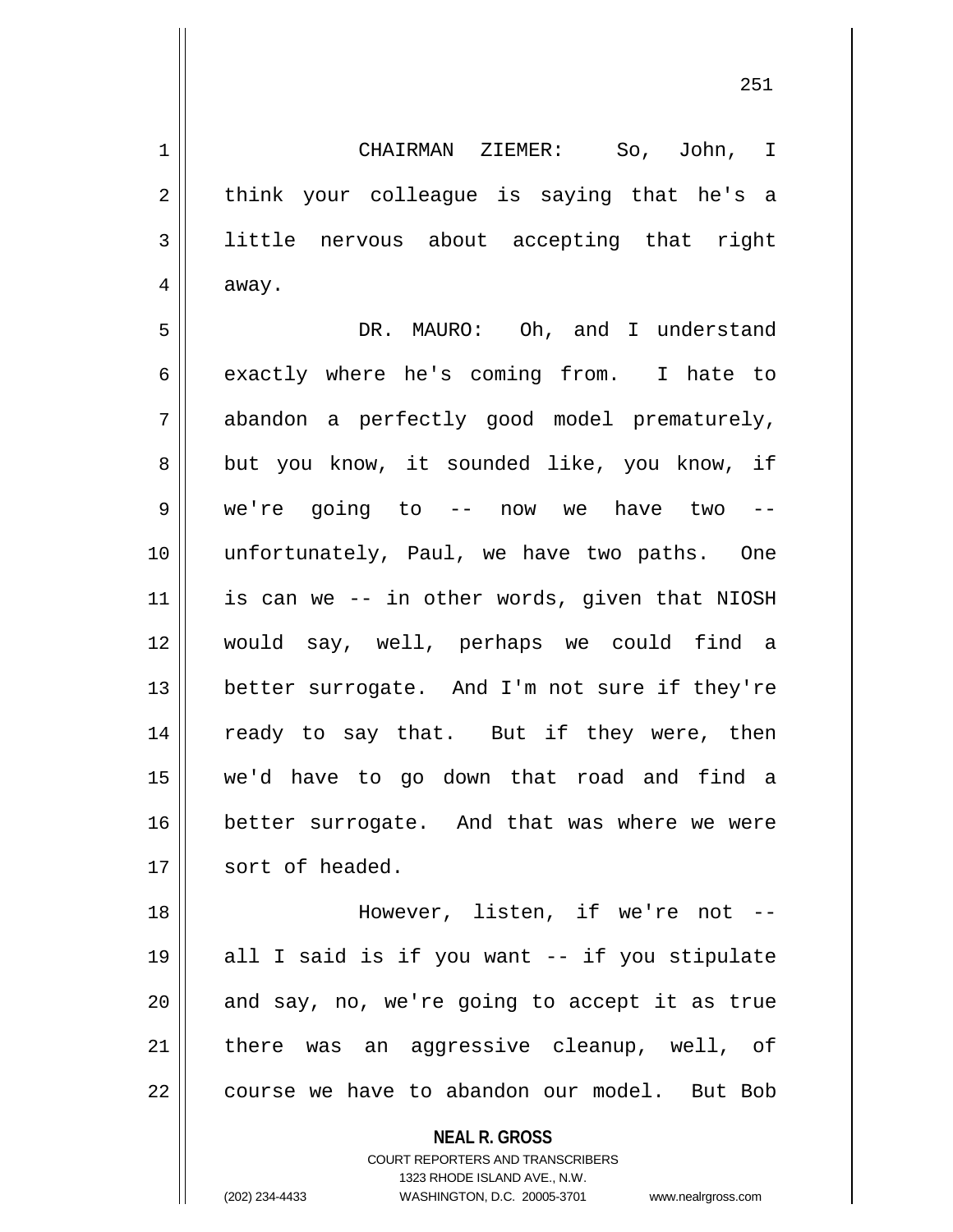**NEAL R. GROSS** COURT REPORTERS AND TRANSCRIBERS 1323 RHODE ISLAND AVE., N.W. (202) 234-4433 WASHINGTON, D.C. 20005-3701 www.nealrgross.com 1 | brings up a good point, the point being why 2 || are we ready to abandon this model based on  $3 \parallel$  what we just heard today? You know, maybe 4 we're abandoning it prematurely. This is  $5 \parallel$  really a call that the Work Group has to make, 6 you know, to pursue both lines a little 7 further. You know, are both worth pursuing, 8 || not just the surrogate data question? 9 CHAIRMAN ZIEMER: I think the Work 10 Group has already agreed that they were 11 || accepting that the cleanup occurred. 12 || DR. MAURO: Okay. 13 CHAIRMAN ZIEMER: I'll ask again. 14 John and Josie? 15 || MEMBER BEACH: Yes. 16 CHAIRMAN ZIEMER: I think Wanda  $17 \parallel$  said she accepted that and I do. So --18 || MEMBER POSTON: Accepting what? 19 CHAIRMAN ZIEMER: We're accepting 20 || that the cleanup occurred. 21 MEMBER POSTON: Oh, okay. I see.  $22 \parallel$  All right.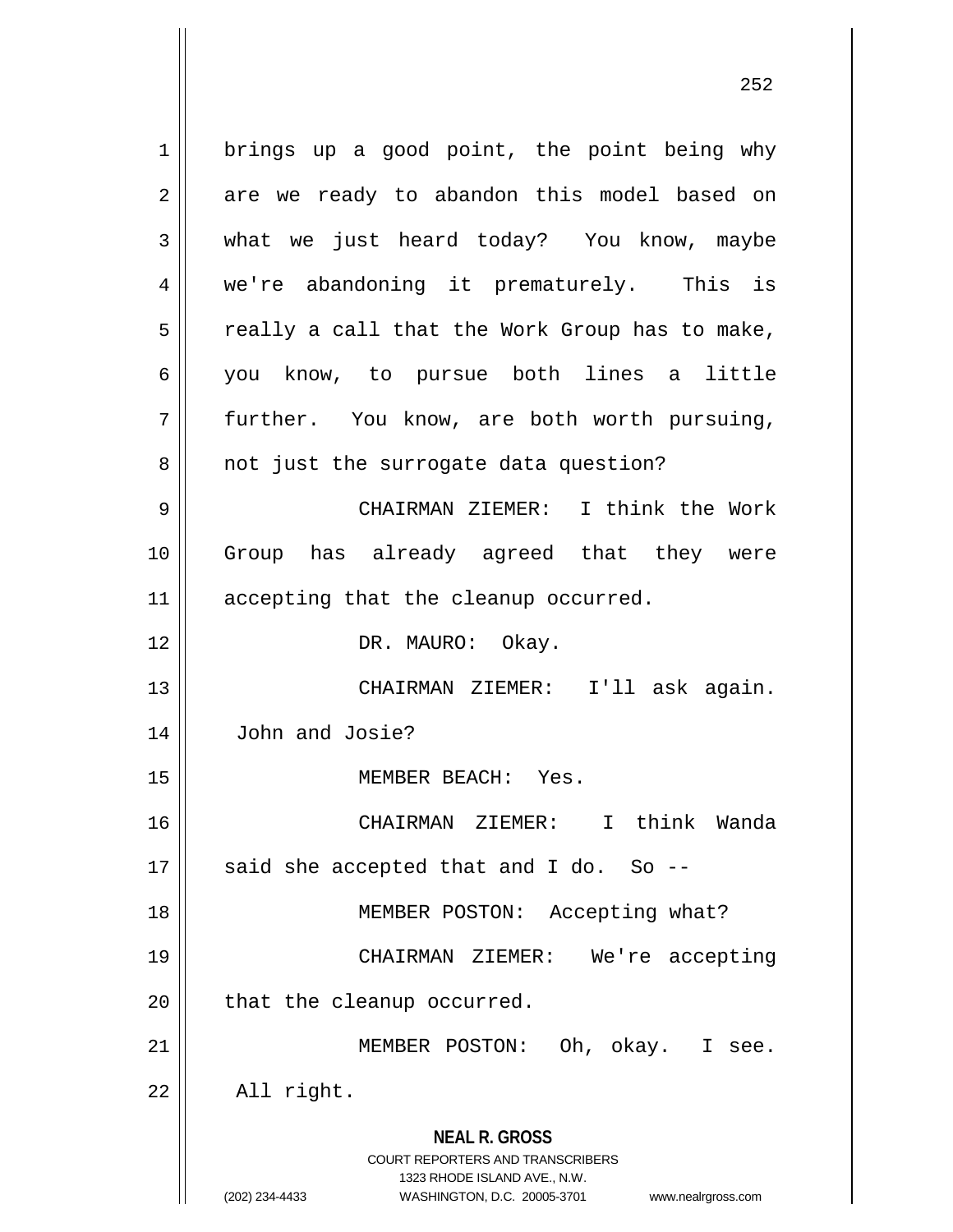**NEAL R. GROSS** COURT REPORTERS AND TRANSCRIBERS 1323 RHODE ISLAND AVE., N.W. (202) 234-4433 WASHINGTON, D.C. 20005-3701 www.nealrgross.com 1 CHAIRMAN ZIEMER: I mean, one 2 || might get into details on how aggressive it  $3 \parallel$  was and so on, but I think on that basis we're 4 || going to proceed. 5 MR. RAMSPOTT: Dr. Ziemer, could I  $6 \parallel$  add something on cleanup? 7 CHAIRMAN ZIEMER: No, John, we're 8 trying to come to closure. We've already 9 | accepted that it's occurred, so --10 MR. RAMSPOTT: I just wanted to 11 correct Dr. Anigstein -- a few months ago -- 12 || I'm going to read the transcript note. I'm 13 || looking at it. 14 CHAIRMAN ZIEMER: No, John, we -- 15 MR. RAMSPOTT: Yes? 16 CHAIRMAN ZIEMER: You don't need 17 || to do that. Okay? 18 || MR. RAMSPOTT: All right. 19 CHAIRMAN ZIEMER: Yes. 20 MR. RAMSPOTT: Well, it's there. 21 CHAIRMAN ZIEMER: Okay. So I 22 || would like to get something specific from the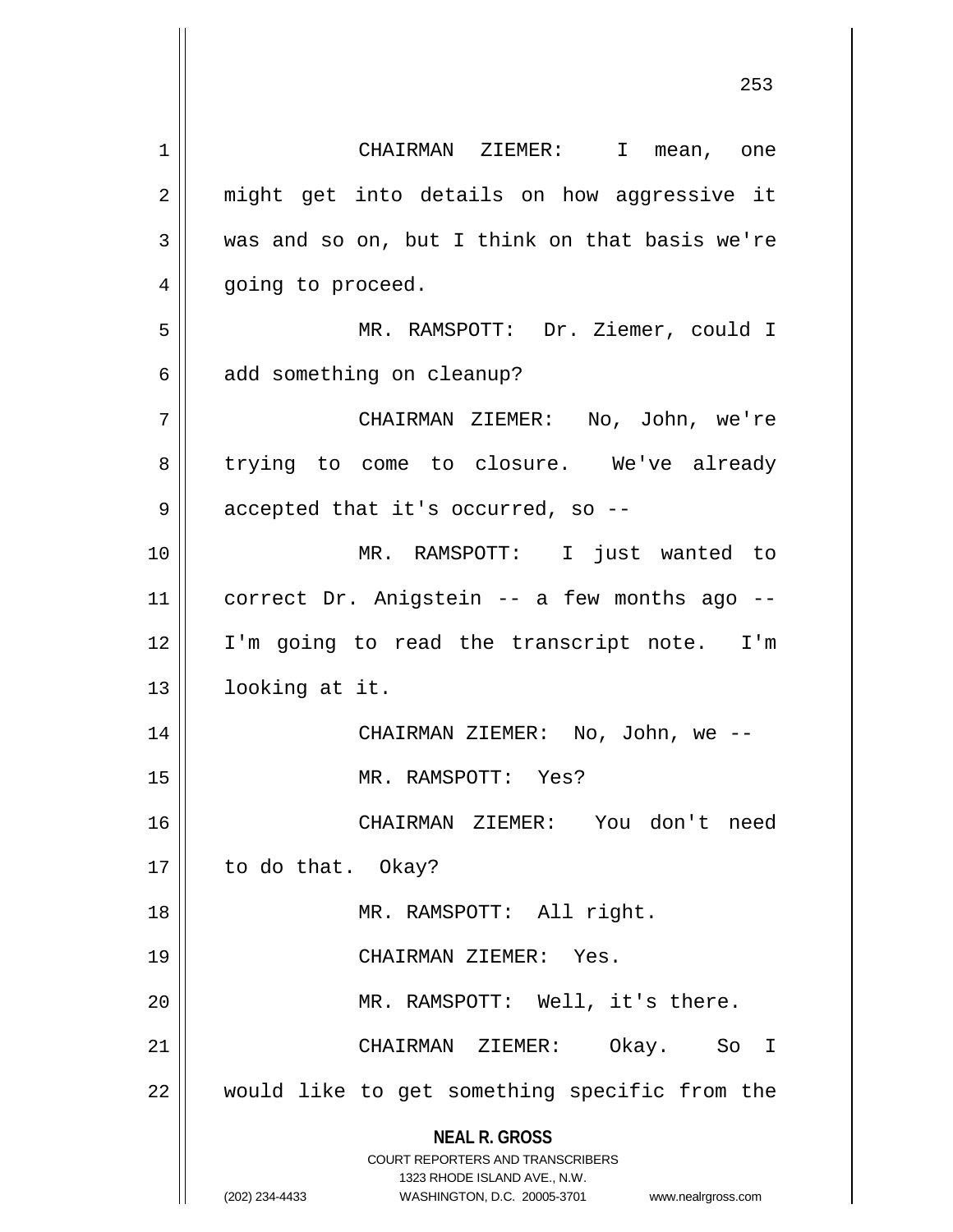**NEAL R. GROSS** COURT REPORTERS AND TRANSCRIBERS 1323 RHODE ISLAND AVE., N.W. 1 Subcommittee on a recommendation for the 2 || Board. If you want me to recommend that we  $3 \parallel$  ask NIOSH and SC&A to try to collaborate on a 4 better surrogate or a more appropriate  $5 \parallel$  surrogate, we can do that. If you want to  $6 \parallel$  recommend something else, we can do that. 7 MEMBER BEACH: Paul, let's be  $8 \parallel$  clear that surrogate data is for what time 9 || period? 10 CHAIRMAN ZIEMER: Well, it would  $11$  | first of all have to cover the main --12 MEMBER BEACH: The main time 13 period? 14 CHAIRMAN ZIEMER: -- the covered 15 period because there is a contamination 16 | component there. 17 || **MEMBER BEACH:** Right. 18 CHAIRMAN ZIEMER: I mean -- 19 MEMBER BEACH: So it would -- 20 CHAIRMAN ZIEMER: -- previously we 21 had already in a sense recommended that we go  $22$  | ahead, or that we --

<sup>(202) 234-4433</sup> WASHINGTON, D.C. 20005-3701 www.nealrgross.com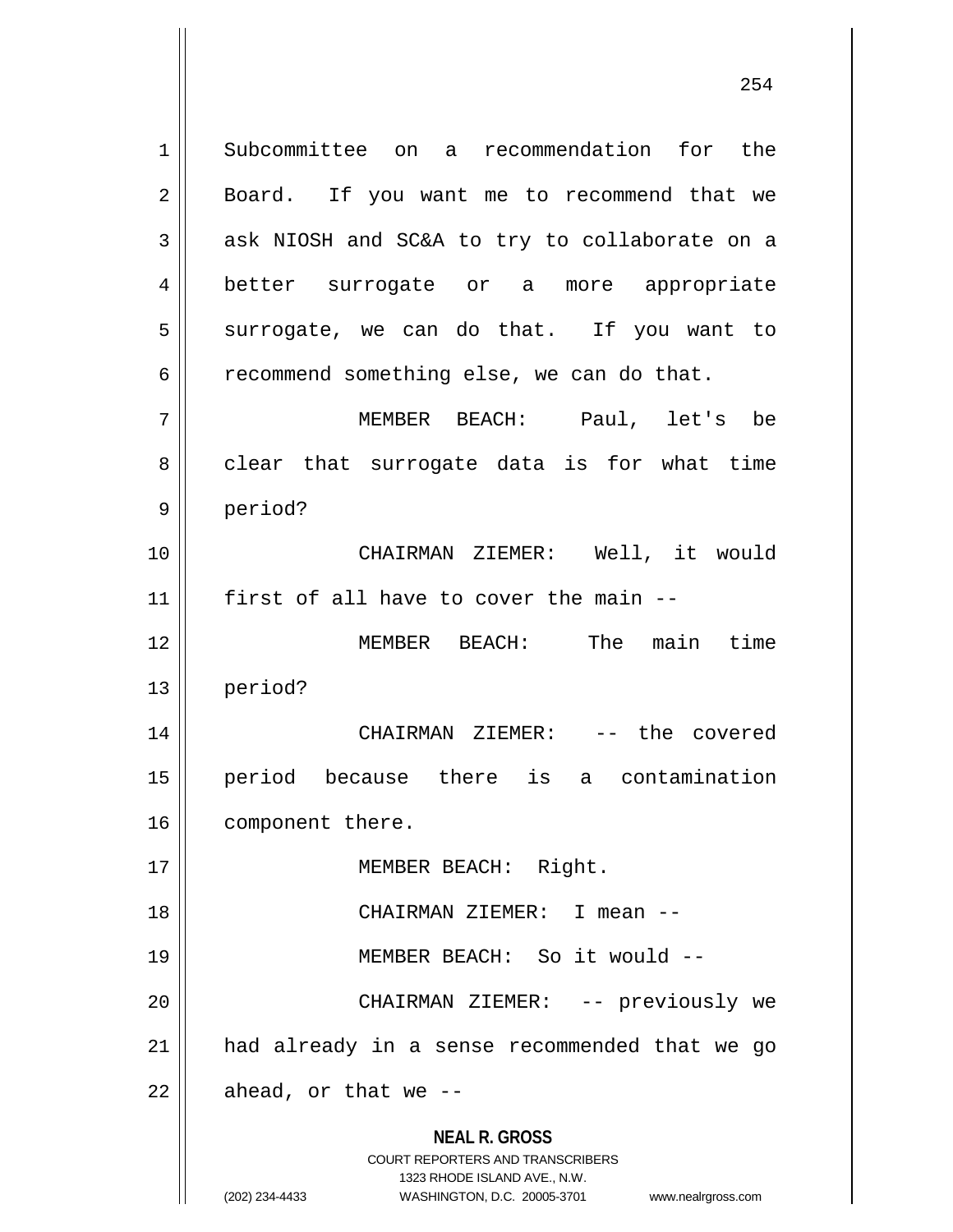1 MEMBER BEACH: Right. 2 CHAIRMAN ZIEMER: -- recommended  $3 \parallel$  to the Board that the covered period -- that 4 we accept the NIOSH approach. That was before  $5$  this whole issue came up. But this issue 6 covers both periods, the issue of surrogate 7 data. So we would first have to establish it 8 for the covered period. If we can't for the 9 covered period, then that already has 10 implications for the residual period, I guess. 11 || Yes. So, I think it would have to be both. 12 It basically, you know, in my mind reopens the 13 || whole issue of the earlier period in terms of 14 a recommendation, because we can't recommend 15 to the Board that the SEC be denied for the 16 earlier period if we have this open issue on 17 || that component. So I think it's both. Do you

 agree, Jim? DR. NETON: Yes, any model that would be developed for exposure handling the uranium would ultimately end up being the

 $22$  | basis for some model of the residual period  $-$ 

**NEAL R. GROSS**

COURT REPORTERS AND TRANSCRIBERS 1323 RHODE ISLAND AVE., N.W. (202) 234-4433 WASHINGTON, D.C. 20005-3701 www.nealrgross.com

```
255
```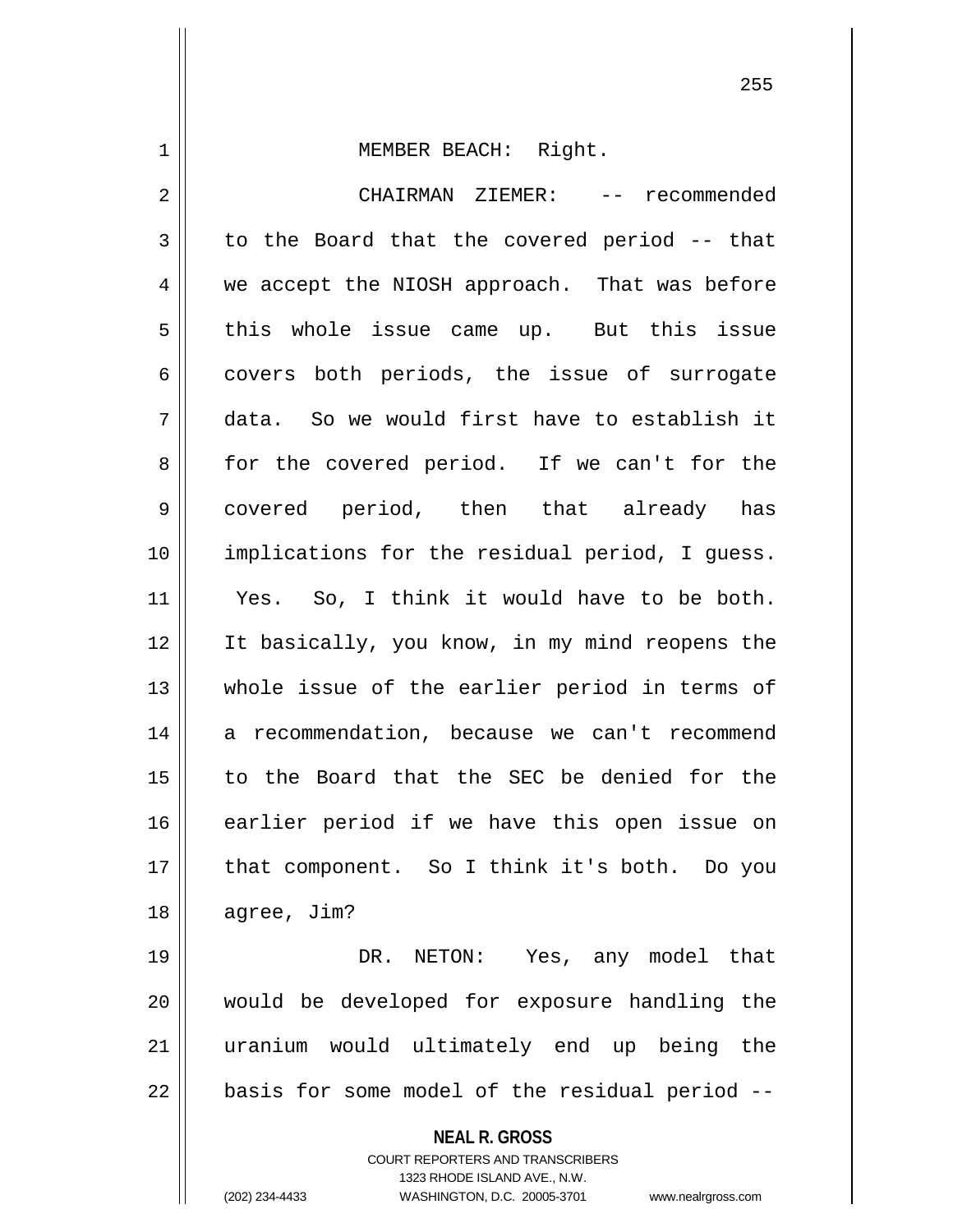**NEAL R. GROSS** COURT REPORTERS AND TRANSCRIBERS 1323 RHODE ISLAND AVE., N.W. (202) 234-4433 WASHINGTON, D.C. 20005-3701 www.nealrgross.com CHAIRMAN ZIEMER: Whether it was  $2 \parallel - - \text{yes}.$  DR. NETON: There would be no more handling of the uranium material because  $5 \parallel$  that's all gone, but it would -- CHAIRMAN ZIEMER: It would be the  $7 \parallel$  start of the  $-$  DR. NETON: -- be the basis for 9 || the starting point for the resuspension of material in the building. CHAIRMAN ZIEMER: Right. So you heard sort of a vague suggestion from John. I | say sort of vague because --14 || MEMBER POSTON: Yes, I'm not quite clear. I don't think we've ever done that, | this joint approach before. I'm a little -- CHAIRMAN ZIEMER: I think you're -- are you thinking of it more like a technical meeting, or -- I mean, why would | they meet apart from the Work Group? MEMBER POSTON: Well, I want to  $\parallel$  understand a little bit better what is the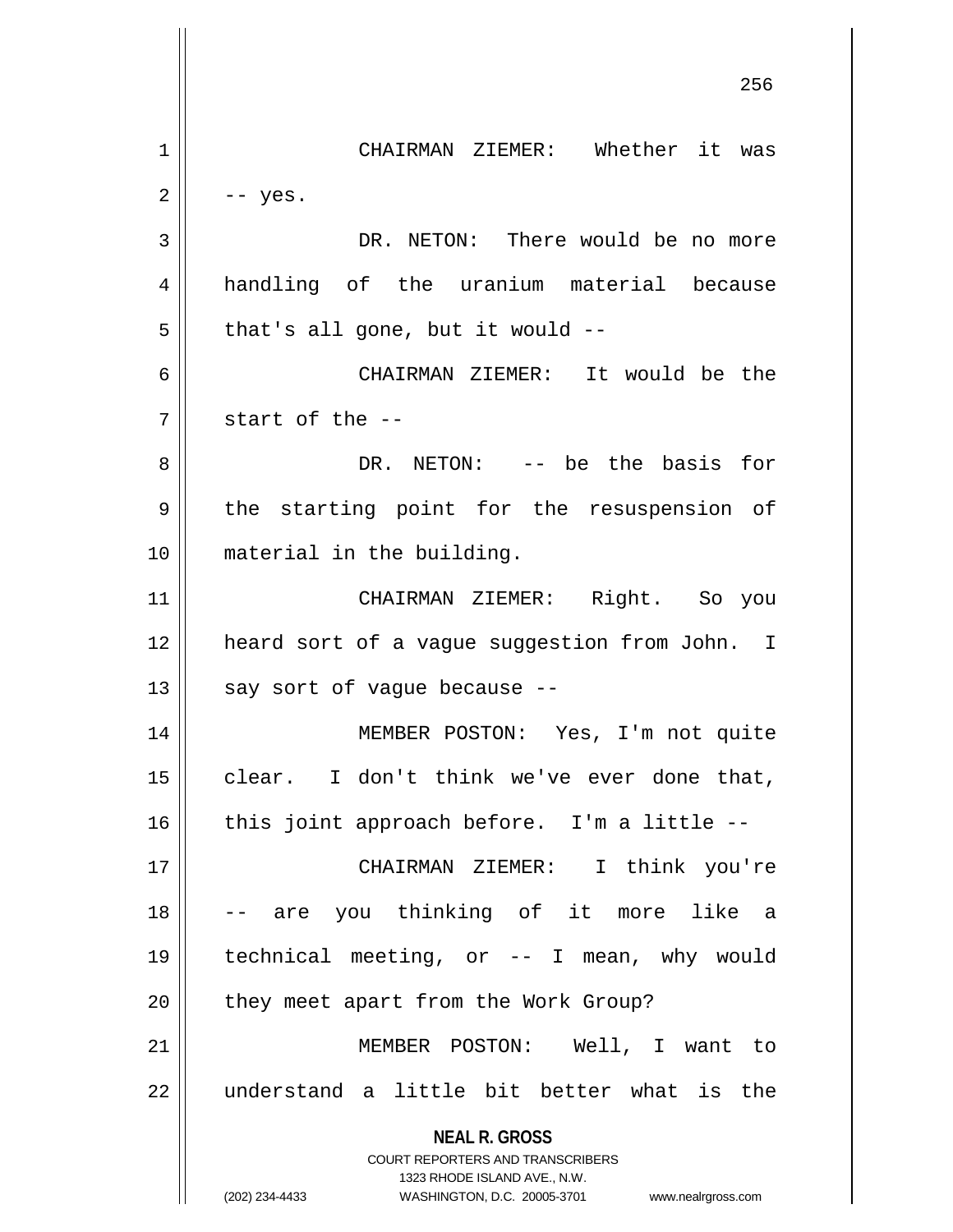**NEAL R. GROSS** COURT REPORTERS AND TRANSCRIBERS 1323 RHODE ISLAND AVE., N.W. 1 || most appropriate surrogate data to use. I 2 || want to understand what model is going to be  $3 \parallel$  used. You know, we have two models basically. 4 We have David's model and Bob's model. And  $5 \parallel$  maybe  $-$ 6 CHAIRMAN ZIEMER: Well, Bob's 7 model will be off the table -- 8 || MEMBER POSTON: Yes, all right. 9 CHAIRMAN ZIEMER: -- if we would  $10$  || agree that the cleanup occurred  $-$ 11 || MEMBER POSTON: Yes. Okay. 12 CHAIRMAN ZIEMER: -- which I think 13 we've agreed to. 14 || MEMBER POSTON: I understand that, 15 but there may be components of Bob's model  $16$  | that may be --17 DR. NETON: Well, I think what 18 John was saying earlier, we have to pick a 19 starting point. We have to decide is there  $20$  some data available that can be used as a 21 || starting point to bound the exposure of the 22 || workers based on whatever source term type

(202) 234-4433 WASHINGTON, D.C. 20005-3701 www.nealrgross.com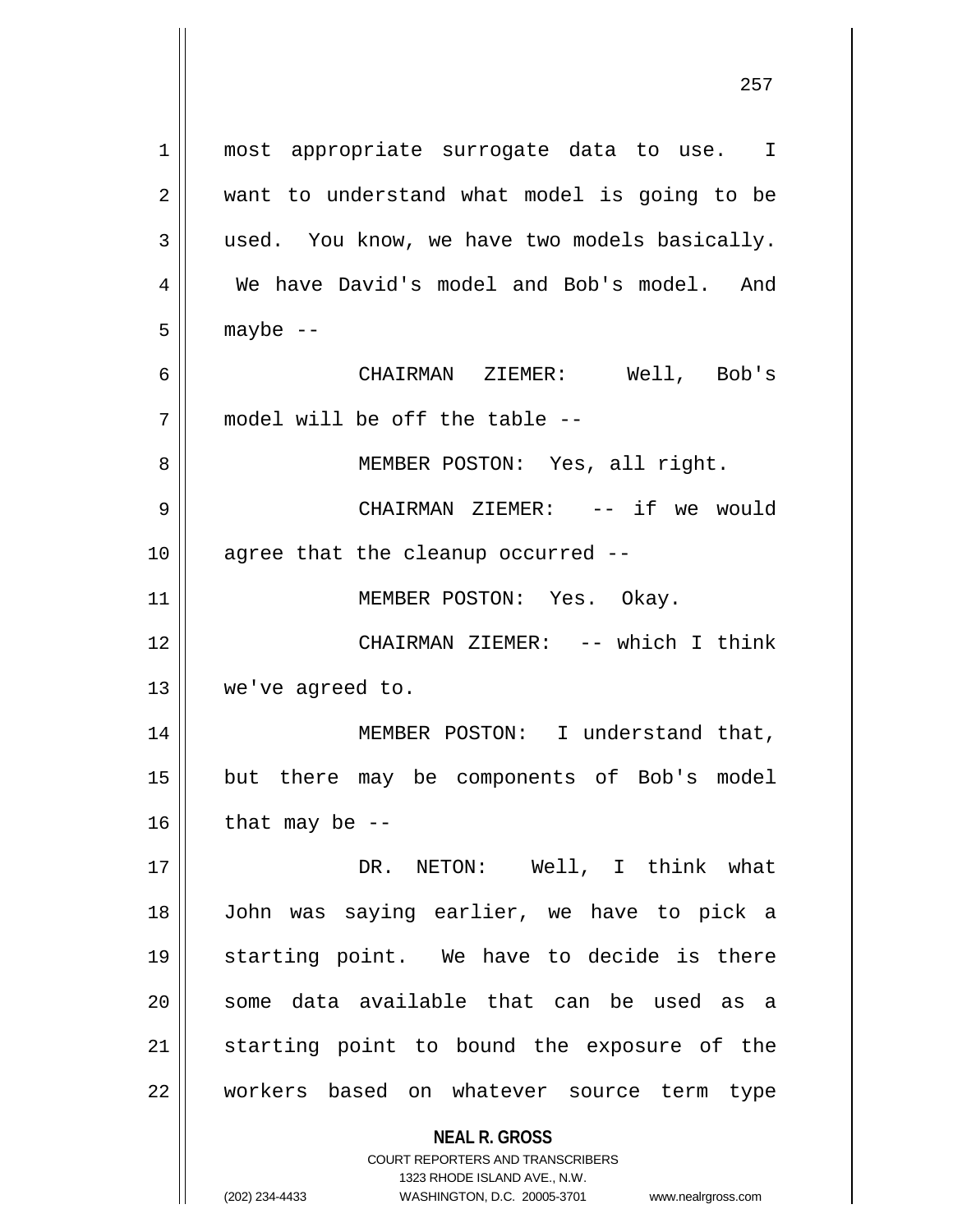1 || material was there.

| 2  | MEMBER POSTON: Yes, I agree.                   |
|----|------------------------------------------------|
| 3  | DR. NETON: And the rest will fall              |
| 4  | into place after that. The specifics of the    |
| 5  | -- like the -- as Bob was talking about, the   |
| 6  | resuspension model and everything will just    |
| 7  | fall out from that. But I think it would be    |
| 8  | -- SC&A and NIOSH would need to agree or       |
| 9  | should agree at some point that there are data |
| 10 | available, surrogate data available that could |
| 11 | be used, and what is that? What's the          |
| 12 | starting point?                                |
| 13 | CHAIRMAN ZIEMER: Well, let me                  |
| 14 | propose something to the Work Group. At this   |
| 15 | point I guess I would report to the Board two  |
| 16 | things: One is that SC&A's review of the       |
| 17 | surrogate data issue was that they do not      |
| 18 | believe that NIOSH met the surrogate data      |
| 19 | requirement, at least on three or four of      |
| 20 | those issues, certainly on three for sure,     |
| 21 | maybe on the fourth, number one.               |
| 22 | DR. NETON: For the specific value              |
|    | <b>NEAL R. GROSS</b>                           |

COURT REPORTERS AND TRANSCRIBERS 1323 RHODE ISLAND AVE., N.W.

(202) 234-4433 WASHINGTON, D.C. 20005-3701 www.nealrgross.com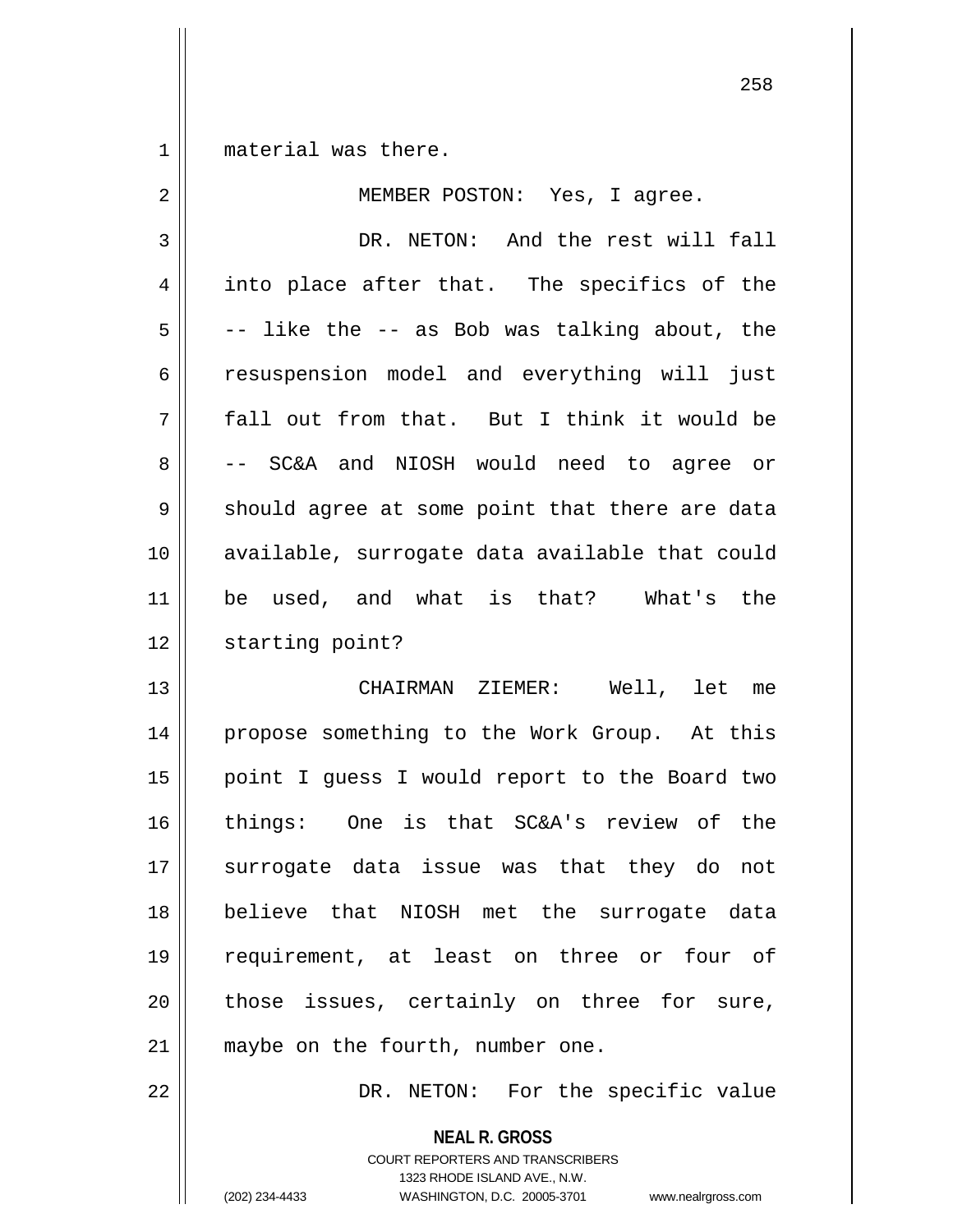$1 \parallel$  we propose.

| $\overline{2}$ | CHAIRMAN ZIEMER: Right. Number                                                                                                                                         |
|----------------|------------------------------------------------------------------------------------------------------------------------------------------------------------------------|
| 3              | two, that we have an extensive discussion                                                                                                                              |
| 4              | about what would constitute an appropriate                                                                                                                             |
| 5              | surrogate, and that in the process of the                                                                                                                              |
| 6              | review and the response by SC&A some                                                                                                                                   |
| 7              | additional potential surrogates have arisen                                                                                                                            |
| 8              | that need to be looked and that this covers                                                                                                                            |
| 9              | both periods, the covered period and the                                                                                                                               |
| 10             | residual period, and that we would like NIOSH                                                                                                                          |
| 11             | to -- I think the ball's in NIOSH's court then                                                                                                                         |
| 12             | to specifically tell us whether there is a                                                                                                                             |
| 13             | different surrogate group that they can                                                                                                                                |
| 14             | recommend or not. And once that's done, then                                                                                                                           |
| 15             | I think SC&A would have to come aboard also                                                                                                                            |
| 16             | and say, okay, we'll look at that, too, then.                                                                                                                          |
| 17             | But I think we've all --                                                                                                                                               |
| 18             | DR. ANIGSTEIN: I mean, if we had                                                                                                                                       |
| 19             | -- are you saying --                                                                                                                                                   |
| 20             | CHAIRMAN ZIEMER: I don't think                                                                                                                                         |
| 21             | you do it in -- I think NIOSH does it and --                                                                                                                           |
| 22             | DR. ANIGSTEIN: Sure.                                                                                                                                                   |
|                | <b>NEAL R. GROSS</b><br><b>COURT REPORTERS AND TRANSCRIBERS</b><br>1323 RHODE ISLAND AVE., N.W.<br>(202) 234-4433<br>WASHINGTON, D.C. 20005-3701<br>www.nealrgross.com |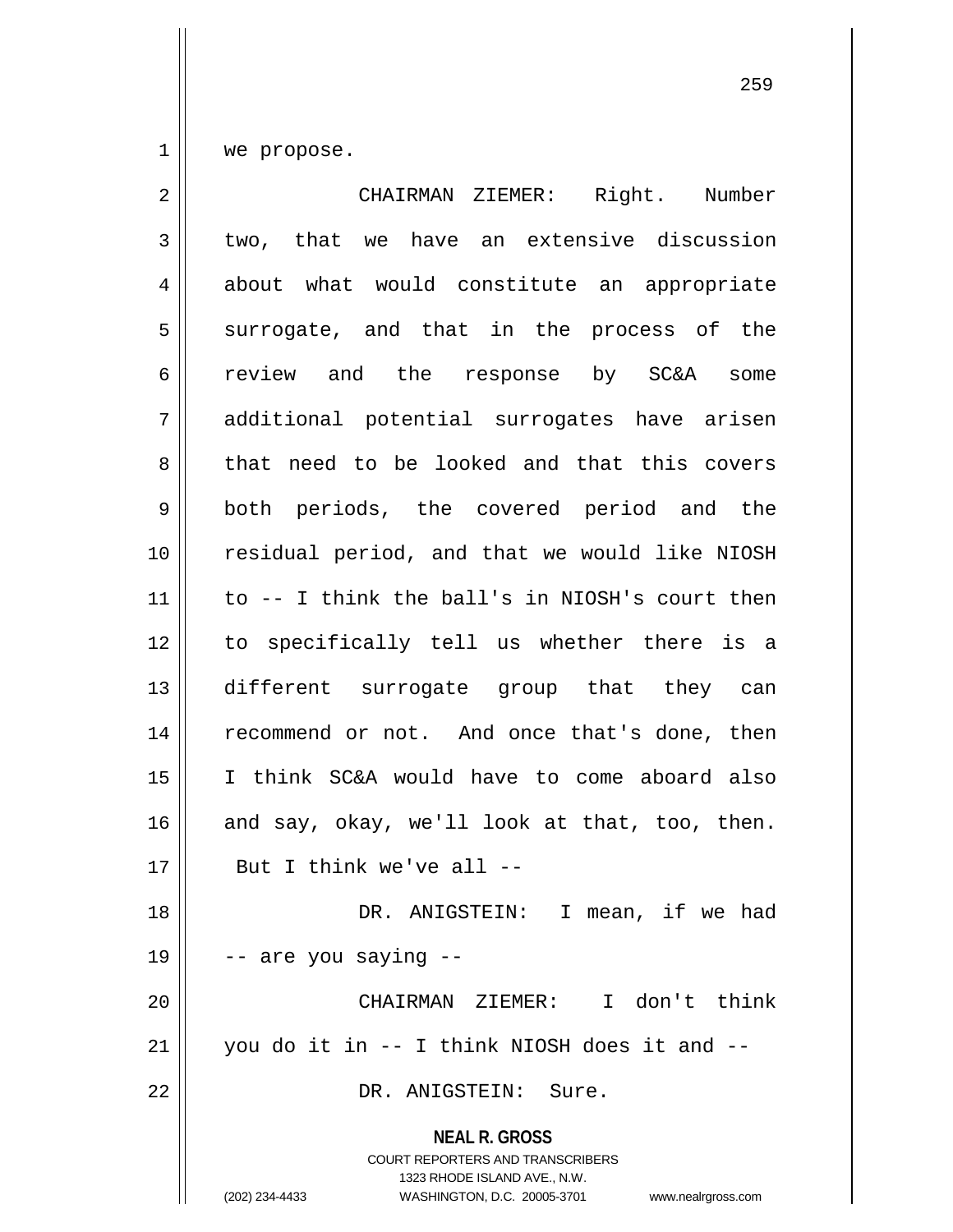|    | 260                                                                                                                                                                    |
|----|------------------------------------------------------------------------------------------------------------------------------------------------------------------------|
| 1  | CHAIRMAN ZIEMER: -- then --                                                                                                                                            |
| 2  | DR. ANIGSTEIN: And then we would                                                                                                                                       |
| 3  | then go back and review it against the Board's                                                                                                                         |
| 4  | criteria.                                                                                                                                                              |
| 5  | CHAIRMAN ZIEMER: Which means this                                                                                                                                      |
| 6  | is going to extend this out, but it does -- it                                                                                                                         |
| 7  | reopens everything for both the covered period                                                                                                                         |
| 8  | and the extended period.                                                                                                                                               |
| 9  | MEMBER BEACH: Or we could go to                                                                                                                                        |
| 10 | the Board and just suggest that we vote on an                                                                                                                          |
| 11 | SEC for the early period, which would be --                                                                                                                            |
| 12 | CHAIRMAN ZIEMER: Right, we --                                                                                                                                          |
| 13 | MEMBER BEACH: -- my vote.                                                                                                                                              |
| 14 | CHAIRMAN ZIEMER: We can --                                                                                                                                             |
| 15 | MEMBER BEACH: Because I think                                                                                                                                          |
| 16 | we've gone over and over this.                                                                                                                                         |
| 17 | CHAIRMAN ZIEMER: Right.                                                                                                                                                |
| 18 | MEMBER BEACH: So --                                                                                                                                                    |
| 19 | CHAIRMAN ZIEMER: And so, I would                                                                                                                                       |
| 20 | simply report that to the Board, that that's                                                                                                                           |
| 21 | what $SC&A -- that's what their report was,$                                                                                                                           |
| 22 | that this is a possibility, or that the Board                                                                                                                          |
|    | <b>NEAL R. GROSS</b><br><b>COURT REPORTERS AND TRANSCRIBERS</b><br>1323 RHODE ISLAND AVE., N.W.<br>(202) 234-4433<br>WASHINGTON, D.C. 20005-3701<br>www.nealrgross.com |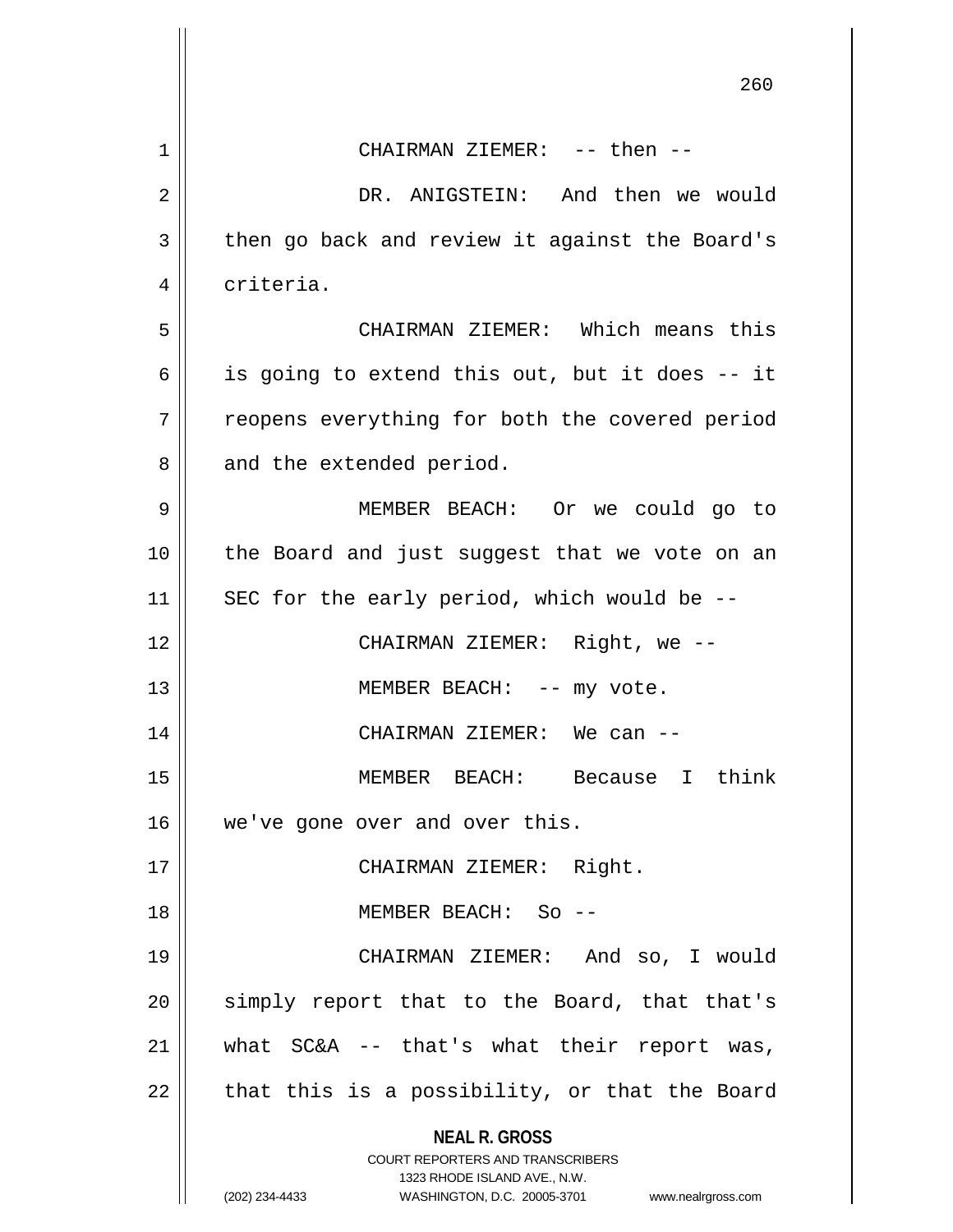**NEAL R. GROSS** COURT REPORTERS AND TRANSCRIBERS 1323 RHODE ISLAND AVE., N.W. (202) 234-4433 WASHINGTON, D.C. 20005-3701 www.nealrgross.com 1 || can decide if they want to go ahead and vote 2 now on the issues. And I don't know if this 3 || Board right now, if you want to make a 4 specific recommendation or simply have me  $5 \parallel$  report that. And certainly at the meeting if  $6 \parallel$  -- and Josie is -- you can certainly make the 7 motion. I mean, I don't personally object to 8 || having the motion made, if you want to make it  $9 \parallel$  at the meeting. 10 MEMBER BEACH: Right. 11 CHAIRMAN ZIEMER: Or I'll simply 12 || report that, unless you all want to vote here. 13 We can take a vote here on whether or not -- 14 well, number one, is everybody comfortable if 15 | I report it that way? 16 MEMBER MUNN: Yes. 17 CHAIRMAN ZIEMER: Because I'll 18 || just report what we did. 19 MEMBER MUNN: Yes. 20 CHAIRMAN ZIEMER: Number two, to 21 || give the Board -- say you have an option. If 22 || you would like NIOSH to proceed and focus on a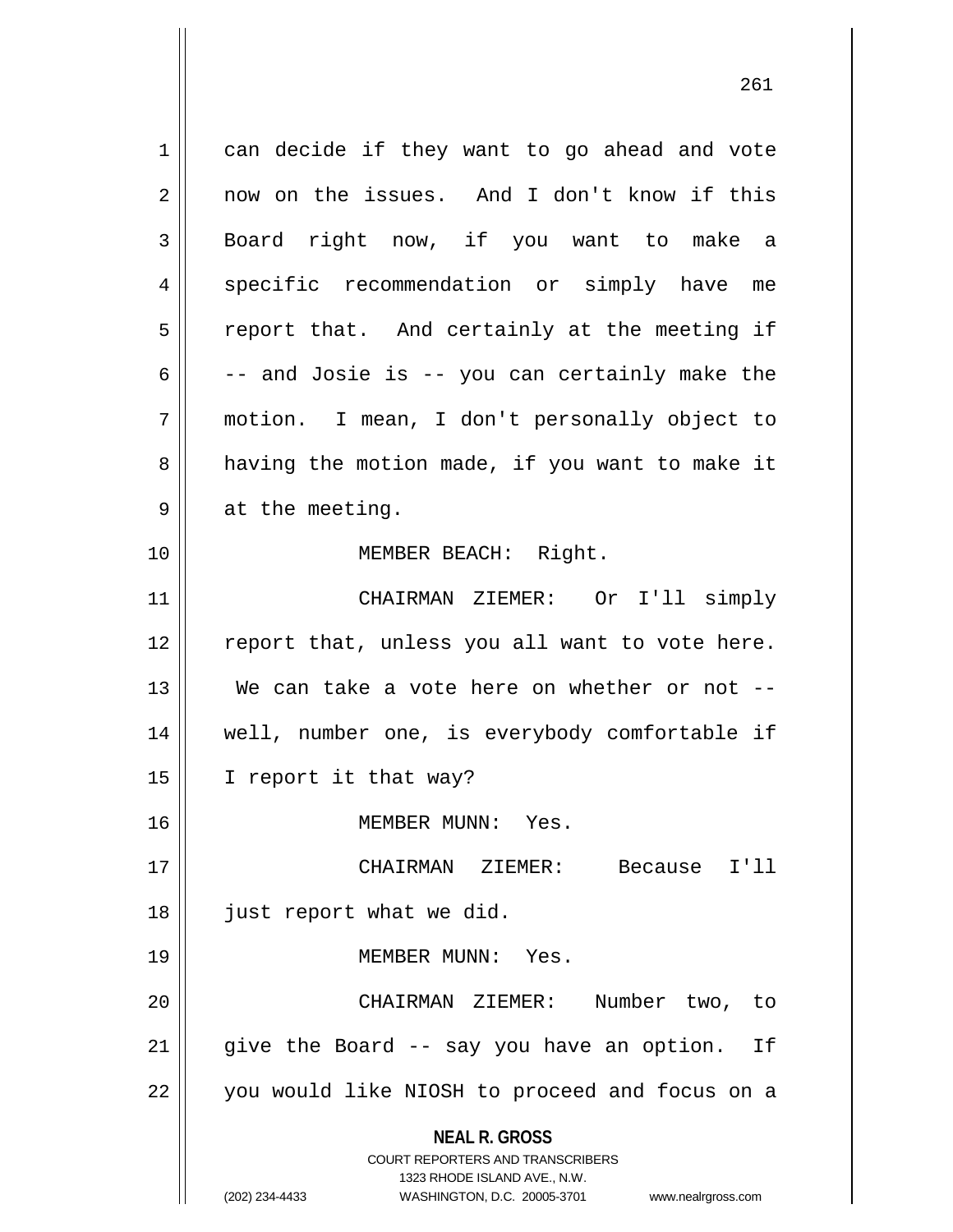**NEAL R. GROSS** COURT REPORTERS AND TRANSCRIBERS 1323 RHODE ISLAND AVE., N.W. (202) 234-4433 WASHINGTON, D.C. 20005-3701 www.nealrgross.com 1 better surrogate, then you can say so. Or you  $2 \parallel$  can move to close this and vote for --3 MEMBER MUNN: And I would prefer 4 || not to vote it, because I understand what 5 || you're saying, Josie, but by the same token  $6 \parallel$  what we did here today was to agree that 7 || reliance on the FUSRAP data was not going to 8 be as desirable as we had originally intended  $9 \parallel$  because of the cleanup, the magnitude --10 MEMBER BEACH: The potential 11 cleanup. 12 MEMBER MUNN: -- of the cleanup  $13$  || activities that went on  $-$ 14 CHAIRMAN ZIEMER: Which was new 15 information. 16 MEMBER MUNN: -- in between that 17 || time; this was new information, and has fallen  $18$  || out of the activities that are going on and 19 the exchange of information that's occurred 20 between NIOSH and SC&A during the last 21 || activity period. 22 || MEMBER BEACH: Well, and on top of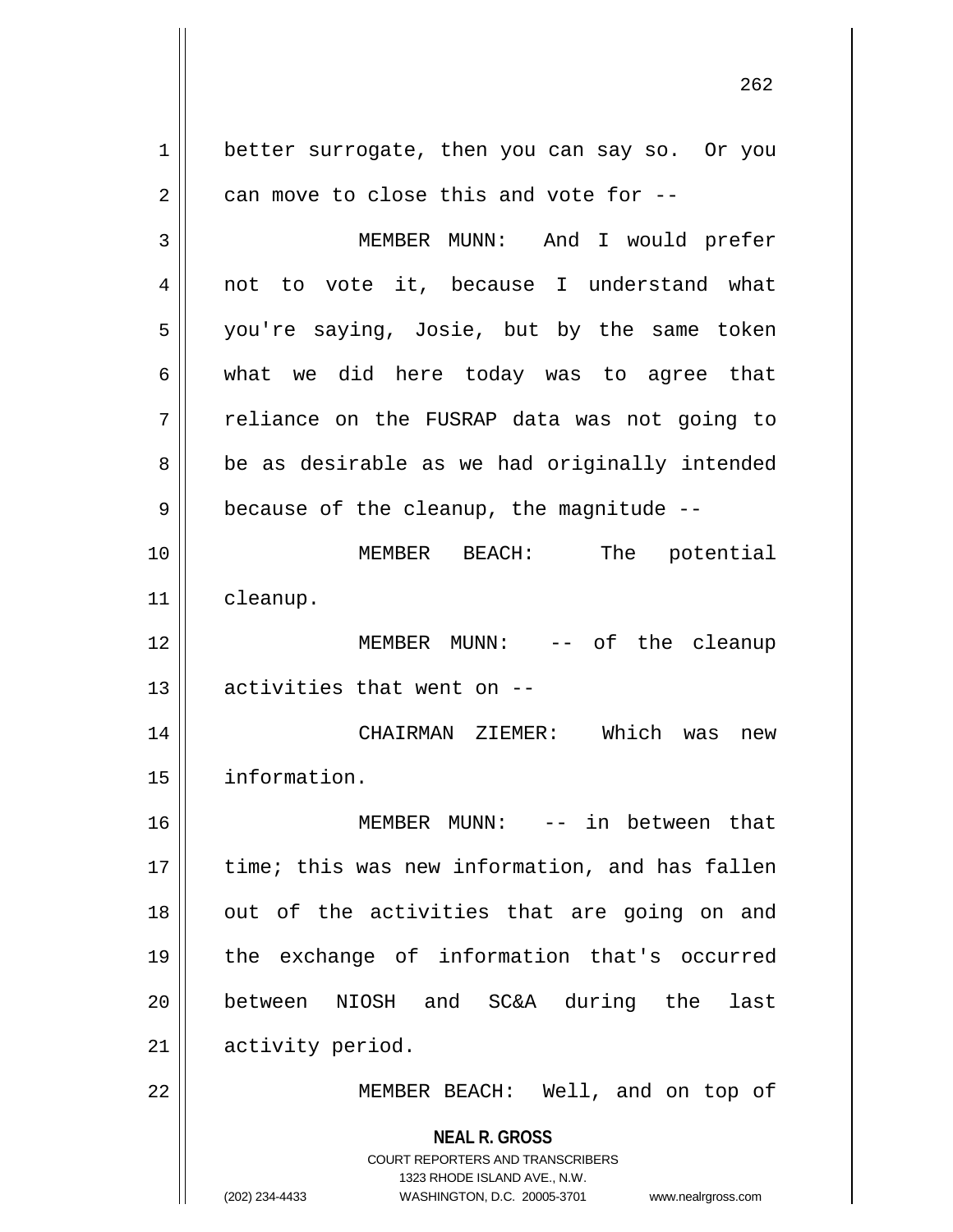**NEAL R. GROSS** COURT REPORTERS AND TRANSCRIBERS 1323 RHODE ISLAND AVE., N.W. 1 || that I didn't agree with using 1993 data to  $2 \parallel$  back extrapolate it --3 CHAIRMAN ZIEMER: Anyway -- 4 MEMBER MUNN: Yes. 5 MEMBER BEACH: -- anyway. 6 MEMBER MUNN: Yes, so -- 7 MEMBER BEACH: So, regardless. 8 MEMBER MUNN: -- that is now -- as 9 I understand it generally, based on what the 10 conversation has been here, has been set  $11 \parallel$  aside. 12 || The position that I was trying to 13 make and the few comments that I made was that 14 we know an awful lot about the uranium metal 15 || and how it operates and all of the proposed  $16$  concerns that people have with regard to what 17 || transpired in this particular site. We know a 18 || great deal that has -- we have not relied upon 19 because we have been looking in a different 20 direction to extrapolate information that we  $21$  did have. 22 And now we're talking about going

(202) 234-4433 WASHINGTON, D.C. 20005-3701 www.nealrgross.com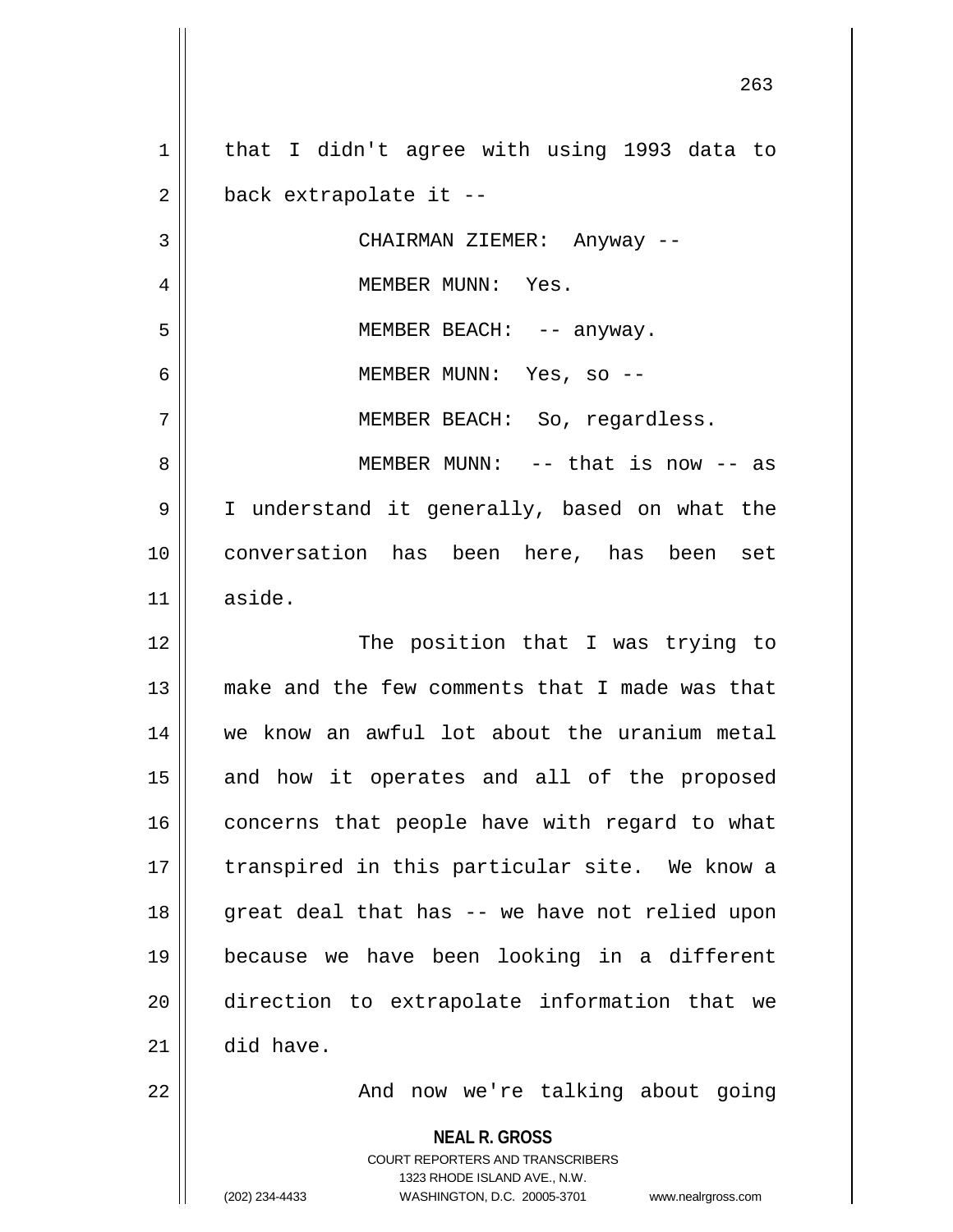**NEAL R. GROSS** COURT REPORTERS AND TRANSCRIBERS 1323 RHODE ISLAND AVE., N.W. (202) 234-4433 WASHINGTON, D.C. 20005-3701 www.nealrgross.com 1 || to look specifically for the kinds of  $2 \parallel$  surrogate information that is on record for  $3 \parallel$  sites that have handled this same type of 4 uranium over a period of something like 50 5 years. Knowing that information creates a 6 different basis for making the decision. And 7 until we have specifically requested NIOSH to 8 go that direction, we don't have that 9 information. We have it, but it has not been 10 finalized and it has not been placed before us 11 || in a rigorous manner. I would prefer to have 12 || that done, because we do know a lot about 13 uranium and we can do this. It can be done. 14 CHAIRMAN ZIEMER: Okay. Other 15 comments? John, are you okay with that as a 16 | general report? 17 MEMBER POSTON: Yes, I agree with 18 Wanda. Wanda said it -- 19 CHAIRMAN ZIEMER: And, Josie? 20 MEMBER BEACH: I still say that we 21 || should bring it to the Board also with the  $22$  || third option of voting for an SEC.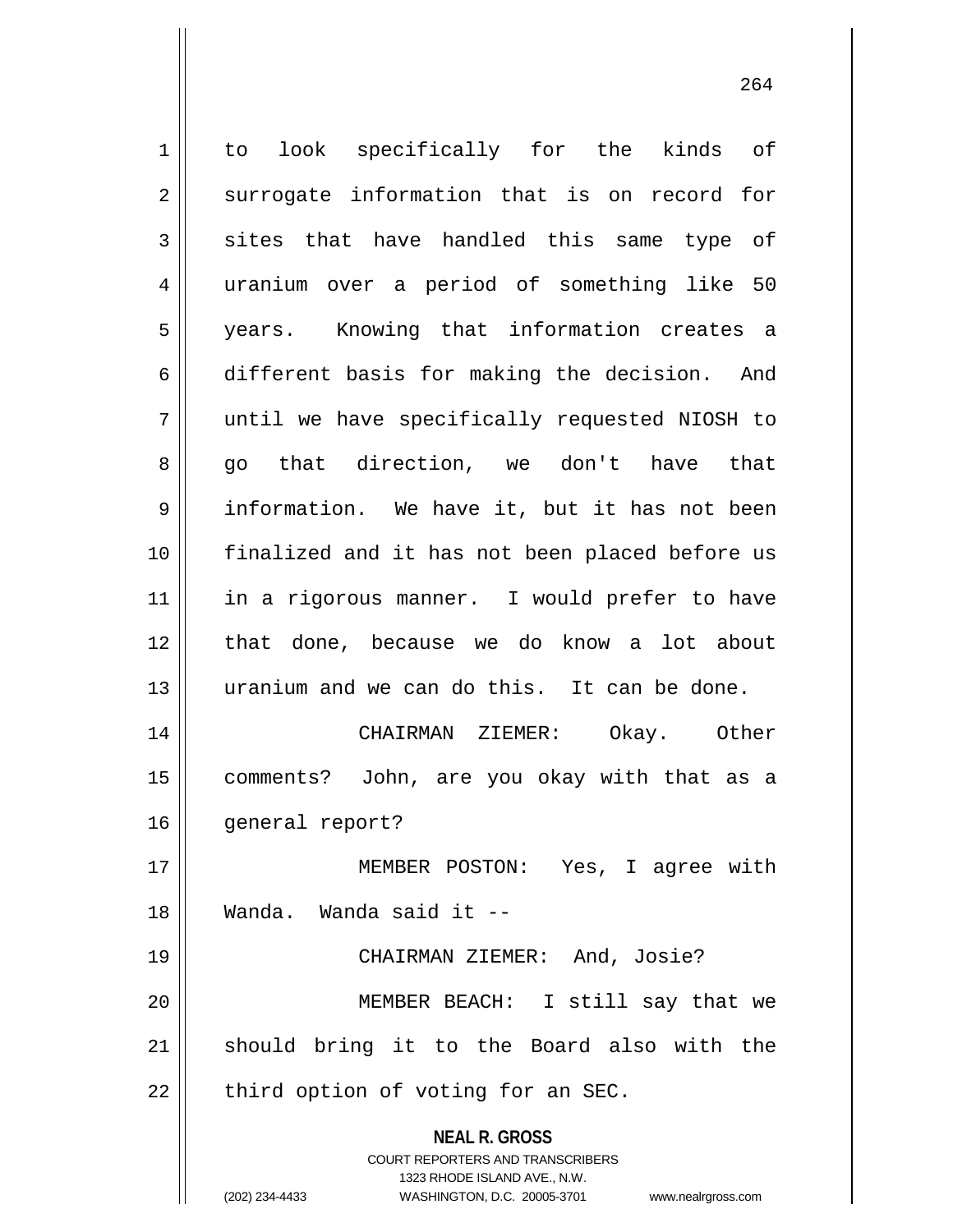**NEAL R. GROSS** COURT REPORTERS AND TRANSCRIBERS 1323 RHODE ISLAND AVE., N.W. (202) 234-4433 WASHINGTON, D.C. 20005-3701 www.nealrgross.com 1 CHAIRMAN ZIEMER: Yes, I would be  $2 \parallel$  glad to present that as an option. I mean, I 3 understand that I'm going to report what we  $4 \parallel$  did here, indicate that as an option. I think  $5 \parallel$  the options are to proceed to have SC&A --6 | NIOSH  $-$  yes, I know, hard to tell them apart. 7 Yes, right. Have NIOSH proceed and see if 8 || they can identify a more suitable surrogate 9 data set. But if the Board wishes, it can 10 proceed to vote yea or nay, up or down, 11 | without going any further. 12 MEMBER BEACH: So will you go 13 further from now, or will you wait until after 14 || the Board meeting, Dave, just as a curiosity? 15 MR. ALLEN: I'll start now. I 16 don't think it will -- you'll have anything 17 | before the Board meeting. 18 || MEMBER BEACH: Okay. 19 CHAIRMAN ZIEMER: Yes, you're not 20 || qoing to have that much time with other  $21$  things  $-$ 22 MR. ALLEN: I've got other Work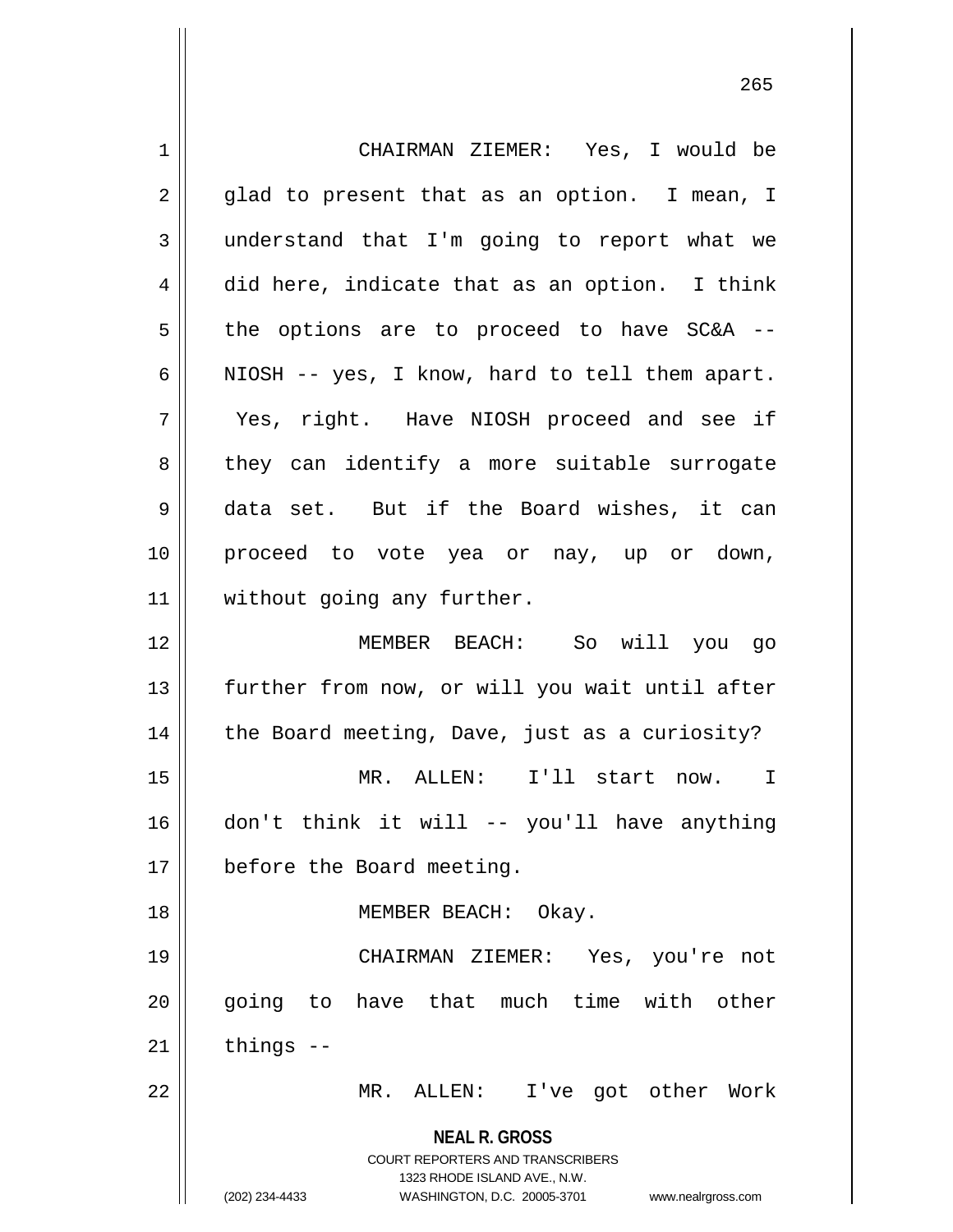**NEAL R. GROSS** COURT REPORTERS AND TRANSCRIBERS 1323 RHODE ISLAND AVE., N.W. (202) 234-4433 WASHINGTON, D.C. 20005-3701 www.nealrgross.com 1 || Groups, too, you know? 2 DR. ANIGSTEIN: And we certainly 3 Won't have time to review it. 4 CHAIRMAN ZIEMER: Let's see. So 5 | we're all agreed to proceed on that basis? 6 MEMBER POSTON: Yes. 7 MEMBER MUNN: I think that's 8 || unfortunate, personally, but then the Board 9 | voted with incomplete information before. 10 || MR. KATZ: So is there a need, 11 Paul, for -- so that lays out a presentation  $12 \parallel$  by you --13 || CHAIRMAN ZIEMER: Right. 14 || MR. KATZ: -- to summarize what's 15 | been done today. 16 CHAIRMAN ZIEMER: Right. 17 || MR. KATZ: You need -- I mean, 18 right now we have lined up things as we did 19 with the last Board meeting where SC&A as well  $20$  || as DCAS had opportunities to present, as well  $21$  as you. Do you want that supporting them at  $22$   $\parallel$  this  $-$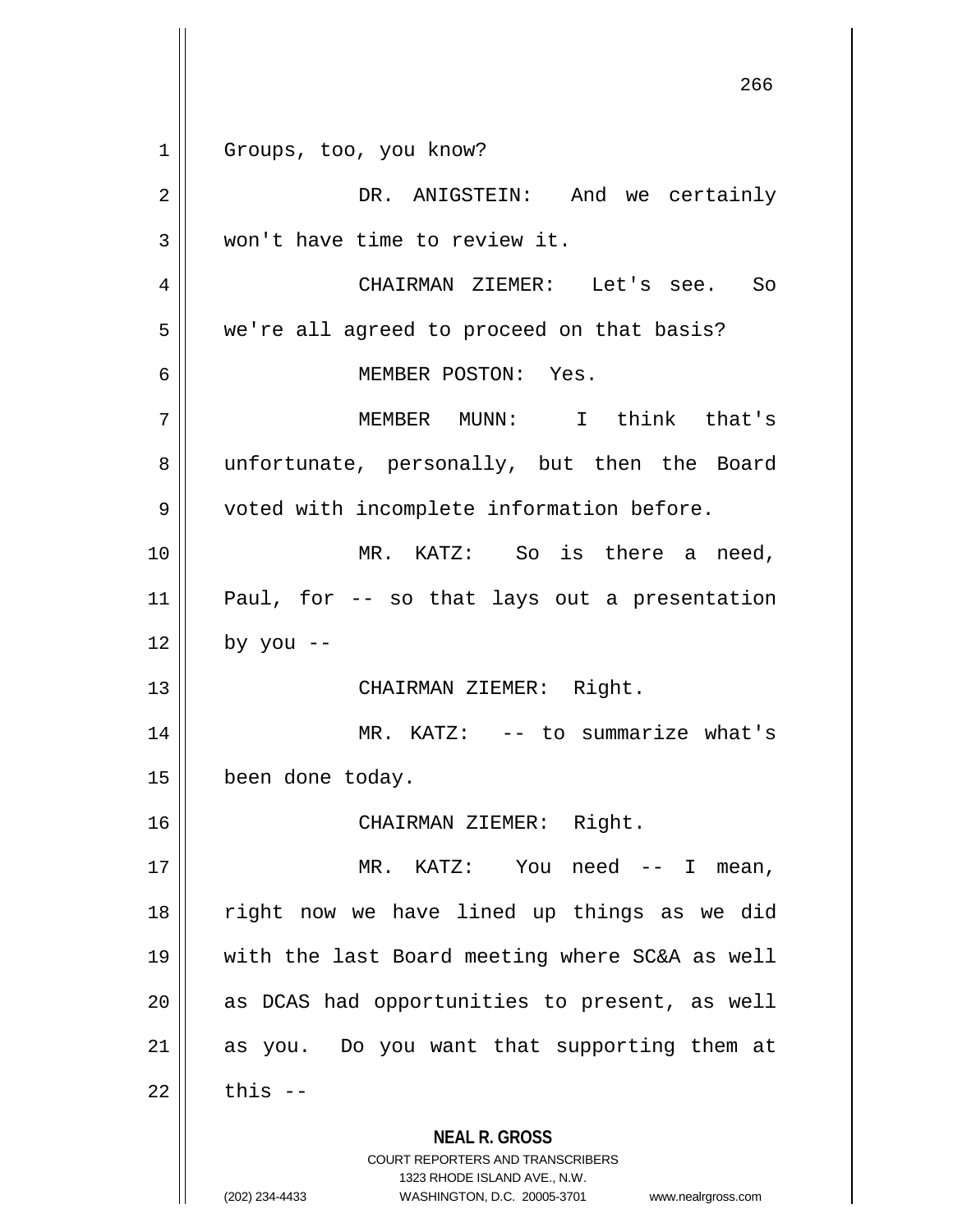**NEAL R. GROSS** COURT REPORTERS AND TRANSCRIBERS 1323 RHODE ISLAND AVE., N.W. 1 CHAIRMAN ZIEMER: Well, I will  $2 \parallel$  summarize what we did. I'm trying to think 3 whether or not we need any further 4 || presentations. 5 MEMBER MUNN: We gave a pretty 6 | complete presentation last Board meeting. 7 CHAIRMAN ZIEMER: Yes, I think 8 || they can be available for questions. I don't 9 know -- and I think the Board has all been 10 kept apprised of all the documents, including 11 || the petitioners' and our documents as well. 12 || So the Board should have a pretty complete set  $13 \parallel$  of  $-$ 14 DR. ANIGSTEIN: So, we don't need  $15$  | to go. 16 MR. KATZ: No, no, I think you 17 || need to be available at least --18 CHAIRMAN ZIEMER: At least by  $19 \parallel$  phone. 20 MR. KATZ: -- by phone. You need 21 || to be available to answer the questions of the 22 Board.

<sup>(202) 234-4433</sup> WASHINGTON, D.C. 20005-3701 www.nealrgross.com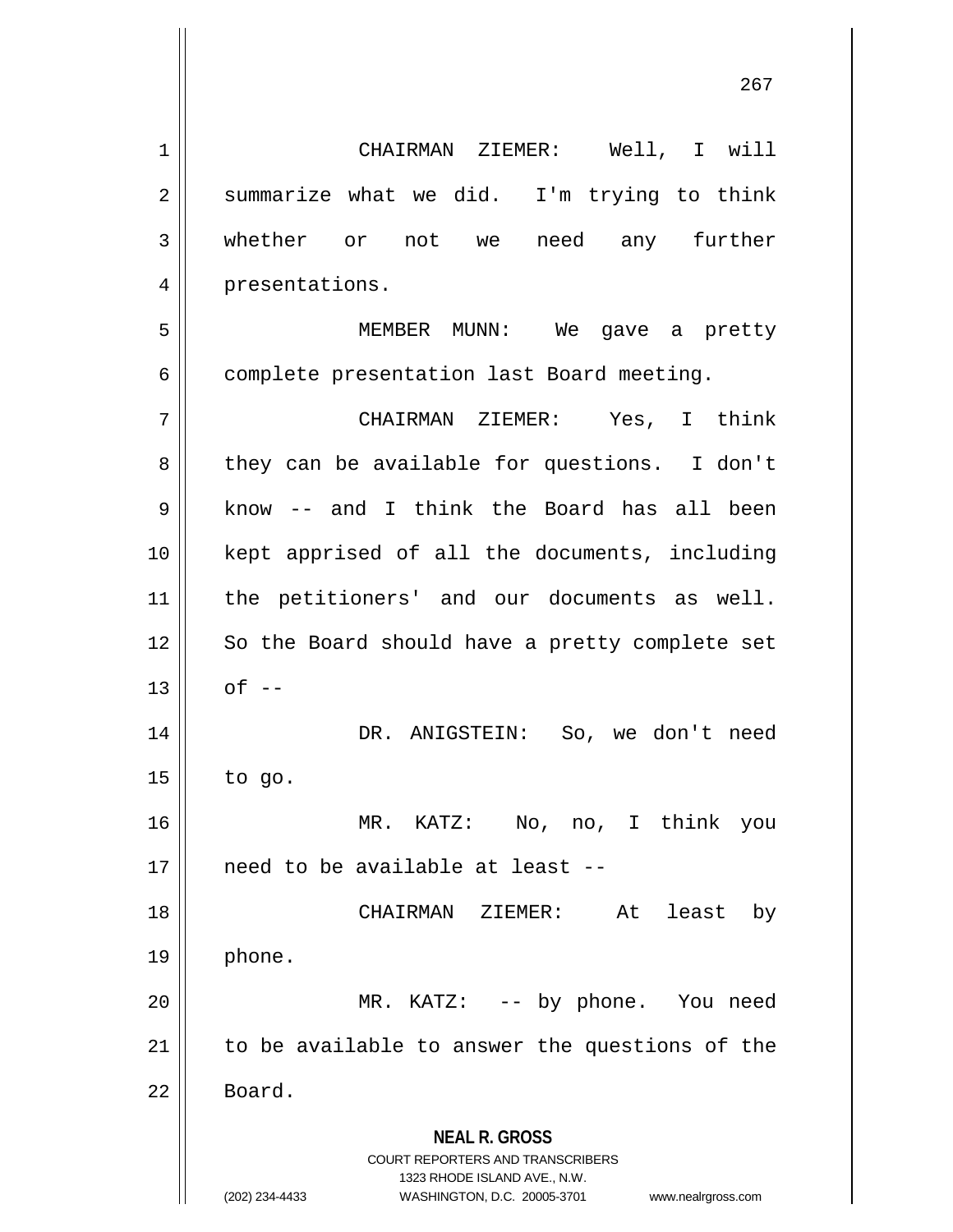**NEAL R. GROSS** COURT REPORTERS AND TRANSCRIBERS 1323 RHODE ISLAND AVE., N.W. (202) 234-4433 WASHINGTON, D.C. 20005-3701 www.nealrgross.com 1 CHAIR ZIEMER: But I mean I don't  $2 \parallel$  think you need to make a presentation. 3 MR. KATZ: You don't need to make  $4 \parallel$  -- that's what I was trying to get clear. So 5 if you don't need -- you don't need to make a  $6 \parallel$  presentation and  $-$ 7 DR. ANIGSTEIN: I see. But I 8 already have my ticket, so should I go, or  $9 \parallel$  just cash it in and  $-$ 10 MEMBER POSTON: Sure. Good 11 | skiing. 12 || DR. ANIGSTEIN: I think I got to  $13 \parallel$  go. 14 || MR. KATZ: You can choose. 15 || DR. ANIGSTEIN: Okay. 16 MR. KATZ: It just depends on 17 whether you're comfortable answering questions 18 by phone. But you're not giving a 19 presentation. 20 DR. ANIGSTEIN: Yes, okay. 21 || MR. KATZ: Okay? 22 CHAIRMAN ZIEMER: Now, the other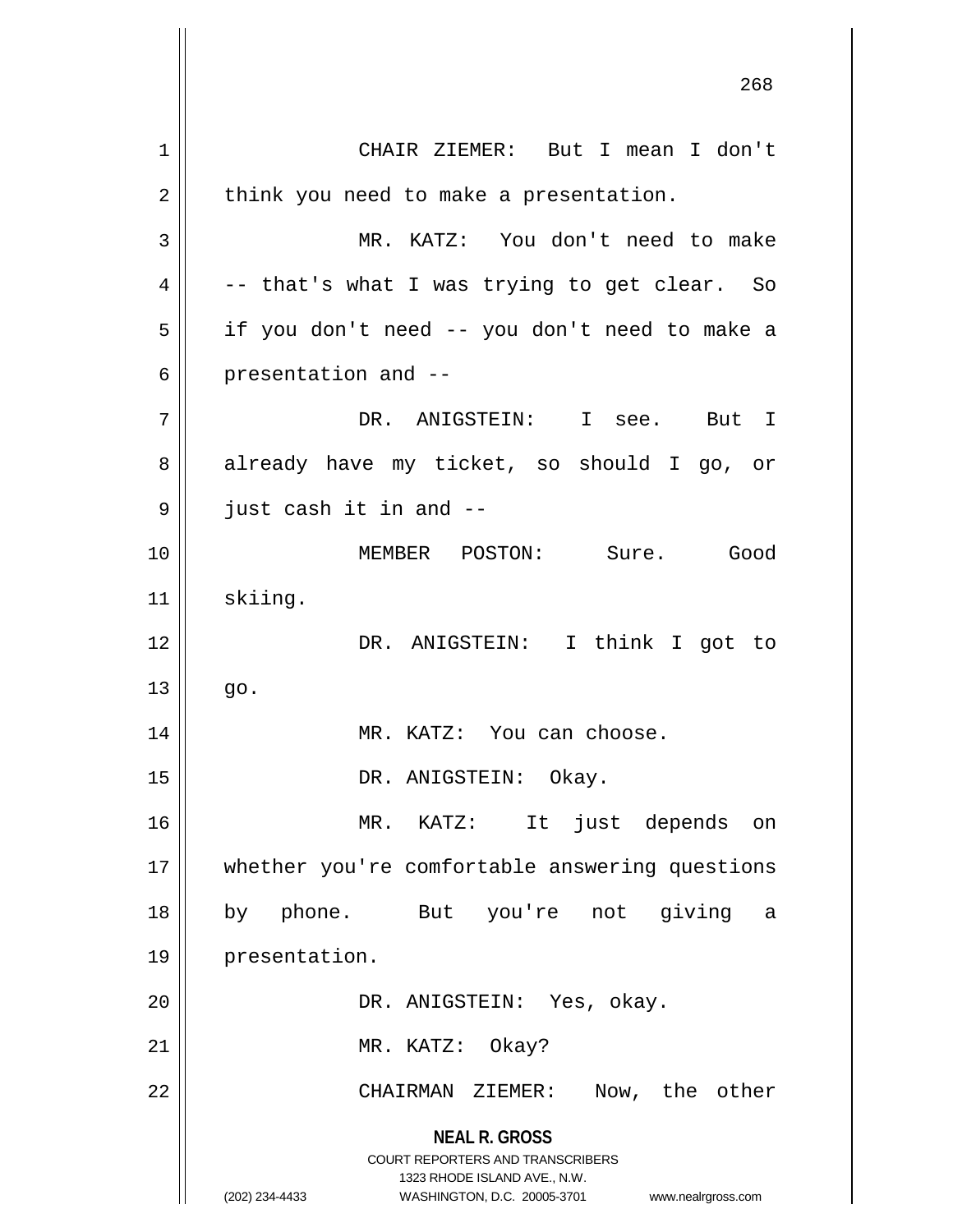$1$  thing we said we would do as we have time, and  $2 \parallel$  we're already at the 3:00 hour, I do want to  $3 \parallel$  point out just before we leave as far as the  $4 \parallel$  matrix or the matrices; there are two of them,  $5 \parallel$  but the SEC --

6 MEMBER BEACH: The last day was 7 | June 1st, correct, on that one? Yes.

 CHAIRMAN ZIEMER: June 1st was the 9 || last update. And just very quickly, I'm telling you you can look -- if you have your 11 || report, it's on page 45 of the status summary. Issue 1 had been previously closed. Issue 2 actually  $-$  and all of these are  $-$  the open 14 || ones were all transferred to the Appendix BB matrix, but they don't show up specifically on 16 Bob's latest version, which is the July 28th version. They don't show up there. But I'm 18 || just telling you that issue 2 of the SEC matrix, as far as I can tell, is part of issue || 1 on the other matrix. So if you want to make  $\parallel$  a note of that and  $-$ 

22 MEMBER BEACH: Well, if you go

**NEAL R. GROSS** COURT REPORTERS AND TRANSCRIBERS 1323 RHODE ISLAND AVE., N.W. (202) 234-4433 WASHINGTON, D.C. 20005-3701 www.nealrgross.com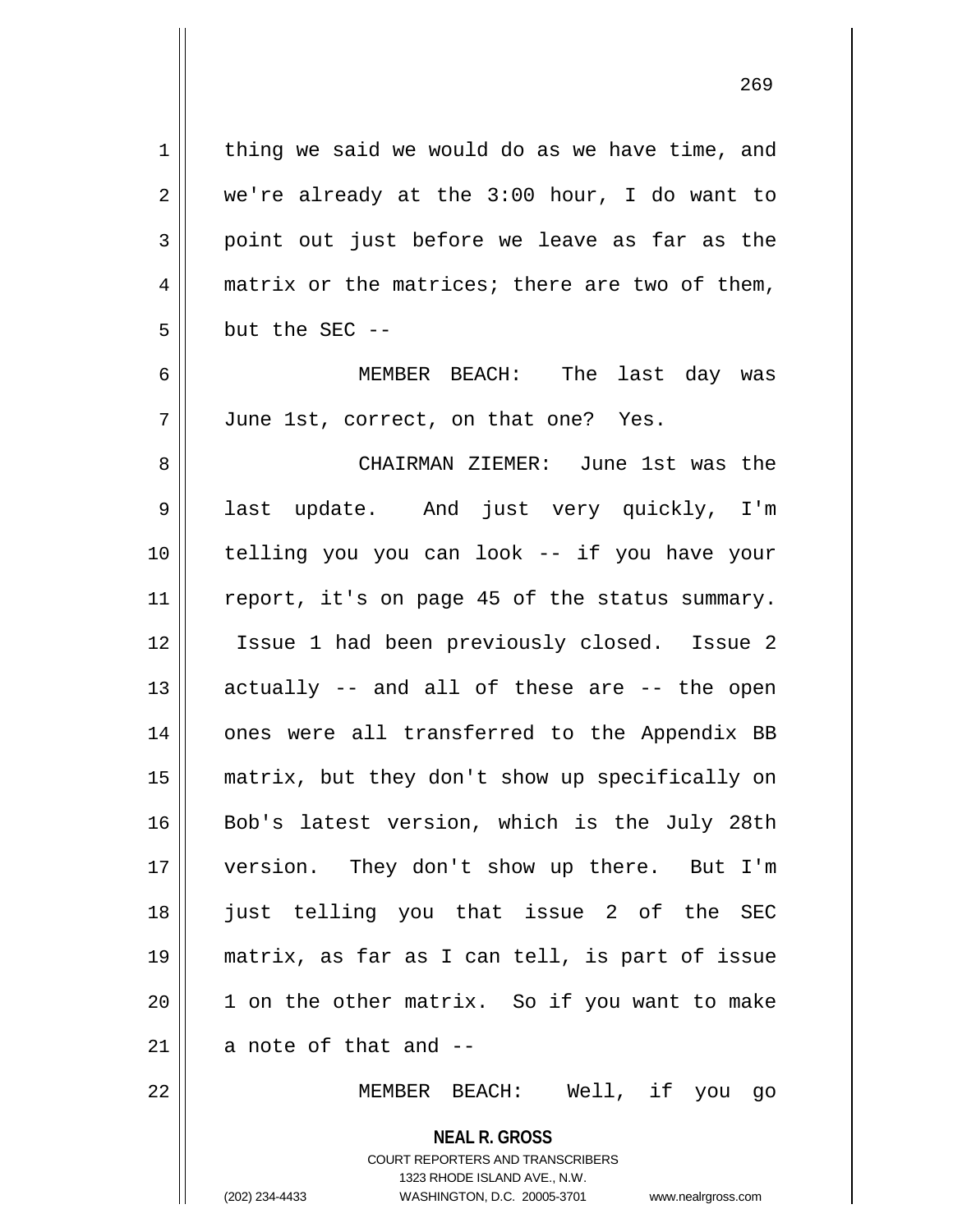**NEAL R. GROSS** COURT REPORTERS AND TRANSCRIBERS 1323 RHODE ISLAND AVE., N.W. (202) 234-4433 WASHINGTON, D.C. 20005-3701 www.nealrgross.com  $1 \parallel$  into the body of these, the end is the ones  $2 \parallel$  that he transferred. Like issue 2, it says on  $3 \parallel 3/28/12$ , transfer to Appendix BB. 4 CHAIRMAN ZIEMER: Right, but -- 5 MEMBER BEACH: He didn't write it  $6 \parallel$  on the summary though. 7 CHAIRMAN ZIEMER: It doesn't show 8 || up on Appendix BB. 9 || MEMBER BEACH: Right. 10 CHAIRMAN ZIEMER: But I'm telling 11 |  $\sqrt{2}$  you that it --12 MEMBER BEACH: So you're going to  $13 \parallel$  ask --14 CHAIRMAN ZIEMER: -- it's covered 15 | by issue 1 of Appendix BB. 16 MEMBER BEACH: So are you going to 17 || ask him to converge these? 18 CHAIRMAN ZIEMER: Well, yes, I'll 19 make up a chart to do that. 20 Issue 3 we closed. Issue 4 is 21 closed. Issue 5 is closed. Issue 6 really 22 || becomes part of issue 11 of Appendix BB. But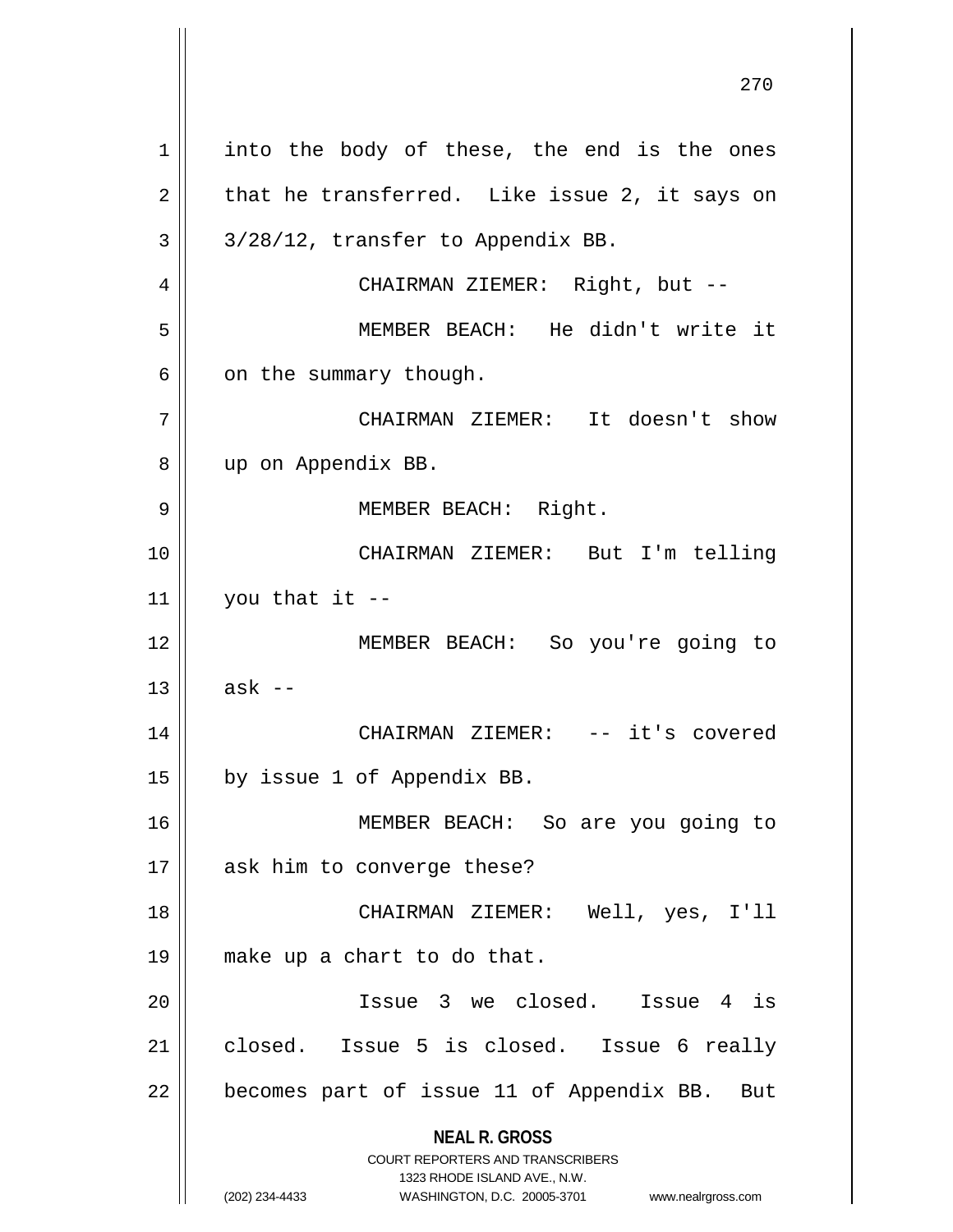**NEAL R. GROSS** COURT REPORTERS AND TRANSCRIBERS 1323 RHODE ISLAND AVE., N.W. (202) 234-4433 WASHINGTON, D.C. 20005-3701 www.nealrgross.com 1 | in essence the recommendation was to transfer  $2 \parallel$  it. And we hadn't officially closed it, but  $3 \parallel$  it, you know --4 MEMBER BEACH: And go back to 3.  $5$  Three was actually transferred to BB, not 6 closed. 7 CHAIRMAN ZIEMER: Well it says 8 | here it was recommended moving it and closing  $9$  it. 10 || **MEMBER BEACH:** It was recommended, 11 || but we didn't actually officially do that. 12 CHAIRMAN ZIEMER: Oh, we may have 13  $\parallel$  to actually do that. I thought in doing the 14 | recommendation that we were closing it, but we 15 can formalize that. 16 MEMBER BEACH: Not to confuse this  $17$  anymore than it is. 18 || CHAIRMAN ZIEMER: Right. We have 19 to do the same on issue 6. 20 MEMBER BEACH: Yes. 21 CHAIRMAN ZIEMER: Issue 7, it  $22$  || shows it in progress. Essentially we closed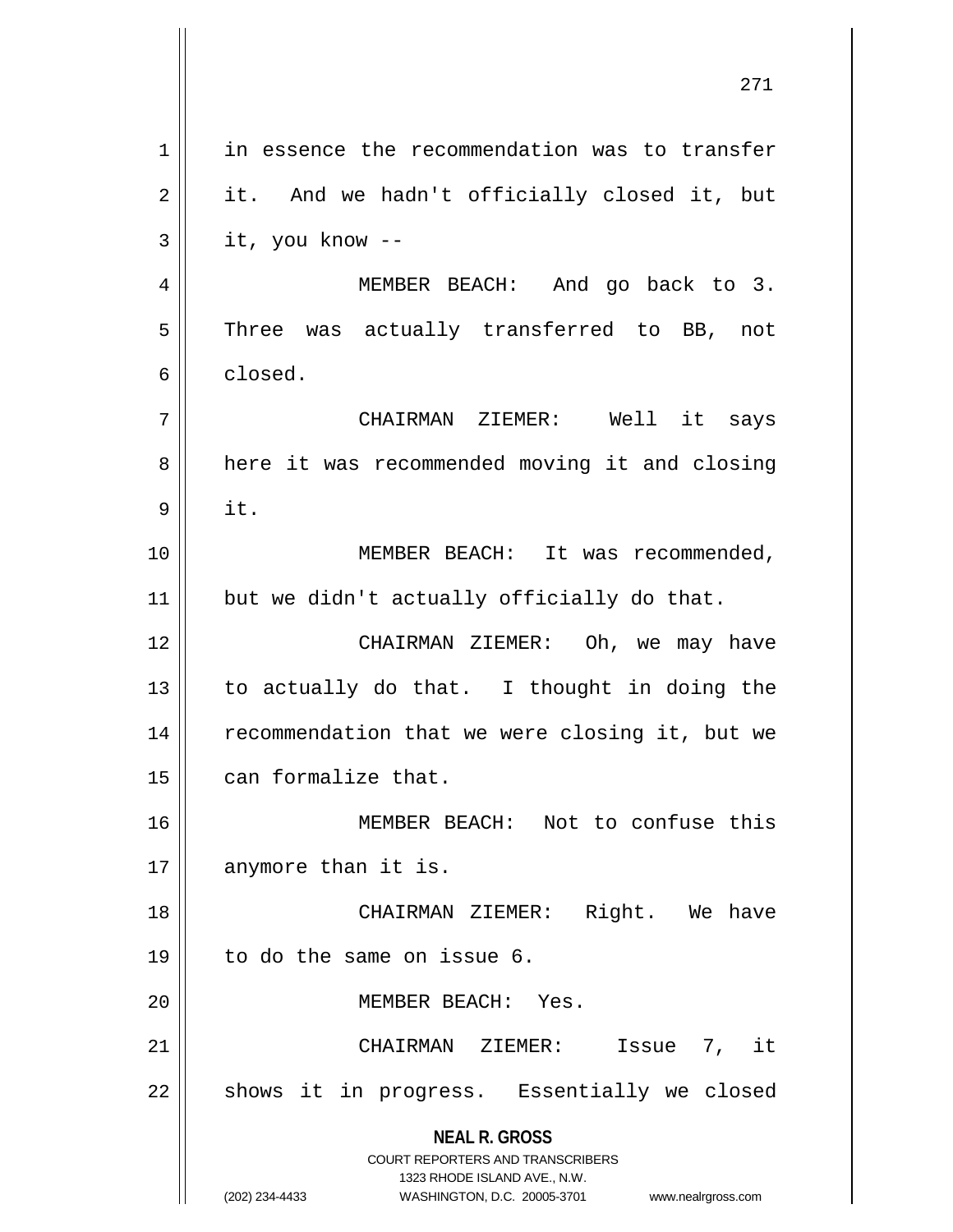| 1  | it, but NIOSH has to actually show the update            |
|----|----------------------------------------------------------|
| 2  | in their new version before we officially                |
| 3  | close that.                                              |
| 4  | Issue 8 was recommended to be                            |
| 5  | closed, but right now it's simply transferred.           |
| 6  | It's one of those again transferred and had              |
| 7  | been recommended that it was closed.                     |
| 8  | And issue 9 as far as I can see                          |
| 9  | becomes part of issue 6, and that should be              |
| 10 | closed as well.                                          |
| 11 | The other thing I'll just point                          |
| 12 | out, if you look at the SEC findings, there              |
| 13 | were no specific findings on the residual                |
| 14 | period.                                                  |
| 15 | MR. KATZ: Right.                                         |
| 16 | CHAIRMAN ZIEMER: So all of these                         |
| 17 | findings have to do with early period. But               |
| 18 | there are still some items open on TBD-6000              |
| 19 | that I think we can close most of. Some of               |
| 20 | them are fairly straightforward, but to some             |
| 21 | extent it will depend on our time. We need to            |
| 22 | focus on this SEC, but I just wanted to make             |
|    | <b>NEAL R. GROSS</b><br>COURT REPORTERS AND TRANSCRIBERS |

1323 RHODE ISLAND AVE., N.W.

 $\overline{\phantom{a}}$  $\prod_{i=1}^{n}$ 

(202) 234-4433 WASHINGTON, D.C. 20005-3701 www.nealrgross.com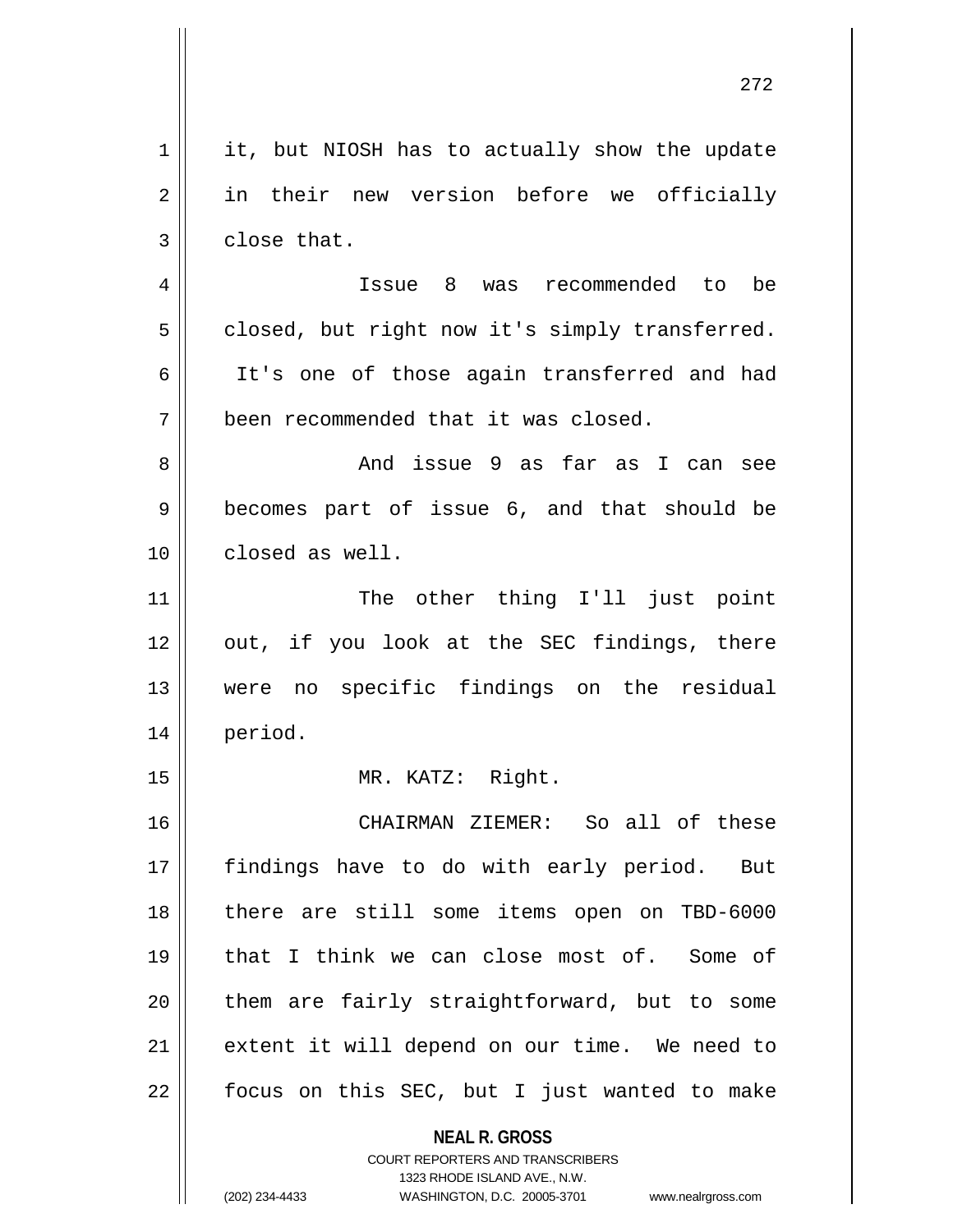**NEAL R. GROSS** COURT REPORTERS AND TRANSCRIBERS 1323 RHODE ISLAND AVE., N.W. (202) 234-4433 WASHINGTON, D.C. 20005-3701 www.nealrgross.com 1 || sure that we're on the same page on the issues 2 || matrix. But even though they showed  $3 \parallel$  transferred, they haven't shown up as specific 4 | separate items. 5 Okay. Any other questions before 6 we leave? 7 MR. KATZ: So, Paul, do you want  $8 \parallel$  SC&A to amend the matrix accordingly, or --9 CHAIRMAN ZIEMER: I think they 10 should amend it, but I want to make sure -- I 11 think I'll interact -- I think I'll prepare a 12 little chart and what I -- 13 MR. KATZ: Yes, I'll wait for you  $14$  | to have -- for your chart. 15 || CHAIRMAN ZIEMER: Right. 16 MR. KATZ: And then I'll send that  $17$  | along to SC&A. 18 CHAIRMAN ZIEMER: This is where I 19 || think they go and make sure we're on the same  $20$  | page. 21 || MEMBER MUNN: It would be helpful  $22$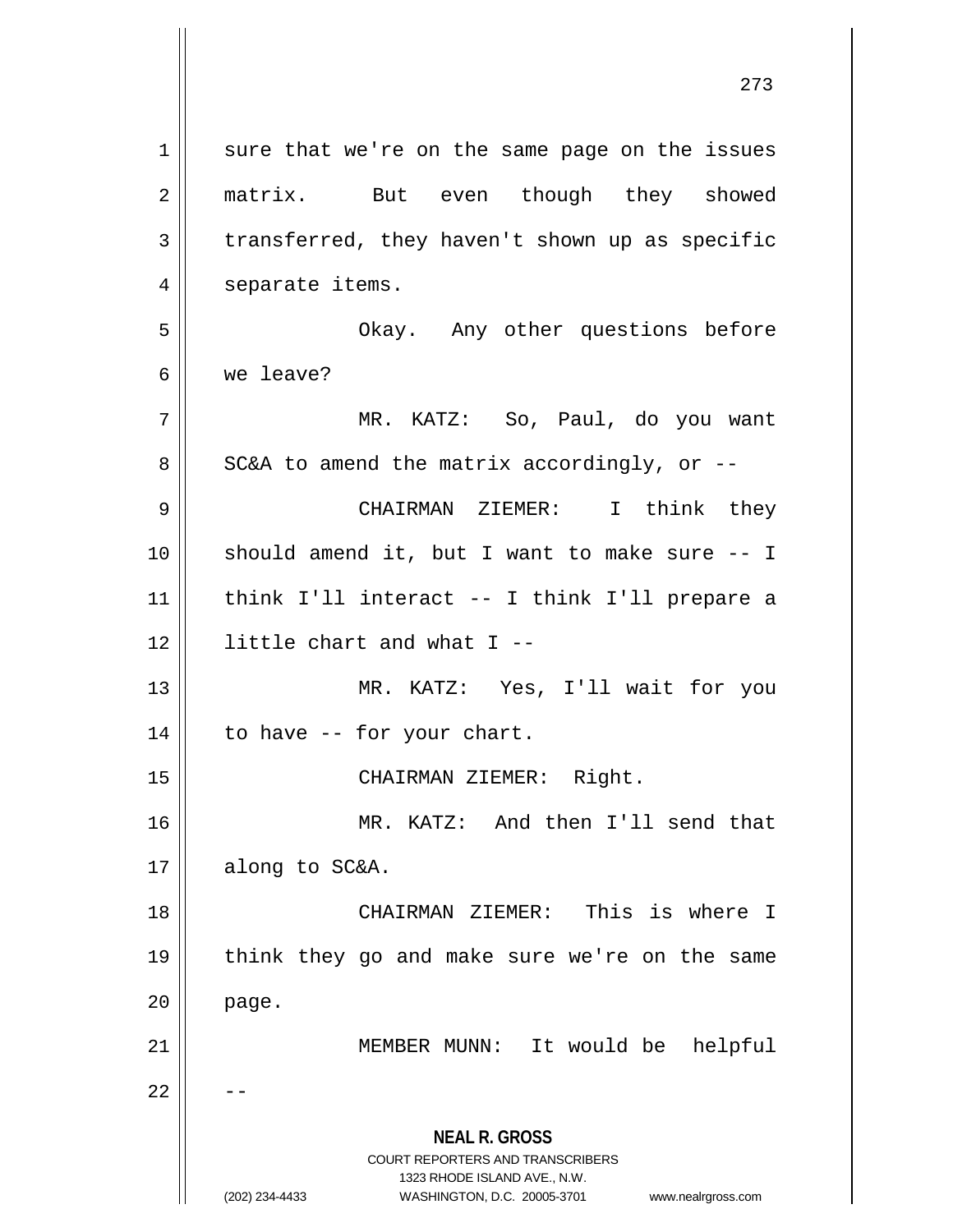**NEAL R. GROSS** COURT REPORTERS AND TRANSCRIBERS 1323 RHODE ISLAND AVE., N.W. 274 1 CHAIRMAN ZIEMER: And then I'll  $2 \parallel$  ask them to update it. 3 || MR. KATZ: That sounds good. 4 MEMBER MUNN: No, I thought it  $5 \parallel$  would be helpful, but this is getting awfully 6 cumbersome. 7 CHAIRMAN ZIEMER: Right. Well, see  $8 \parallel$  there's a lot of these findings that look 9 similar but they're worded slightly 10 differently. So there's a fair -- there's 11 always overlap between SEC issues and TIB 12 issues. 13 Okay. With that we stand 14 adjourned. Thank you. Thank you everyone on  $15$  | the phone for your input today and we'll hope 16 to hear from you all at the full Board 17 meeting. You'll have an opportunity again to 18 || have input there. 19 MEMBER MUNN: Oh, you're not going 20 || to make an effort to schedule another meeting 21  $\parallel$  at all? 22 || CHAIRMAN ZIEMER: Well, yes.

(202) 234-4433 WASHINGTON, D.C. 20005-3701 www.nealrgross.com